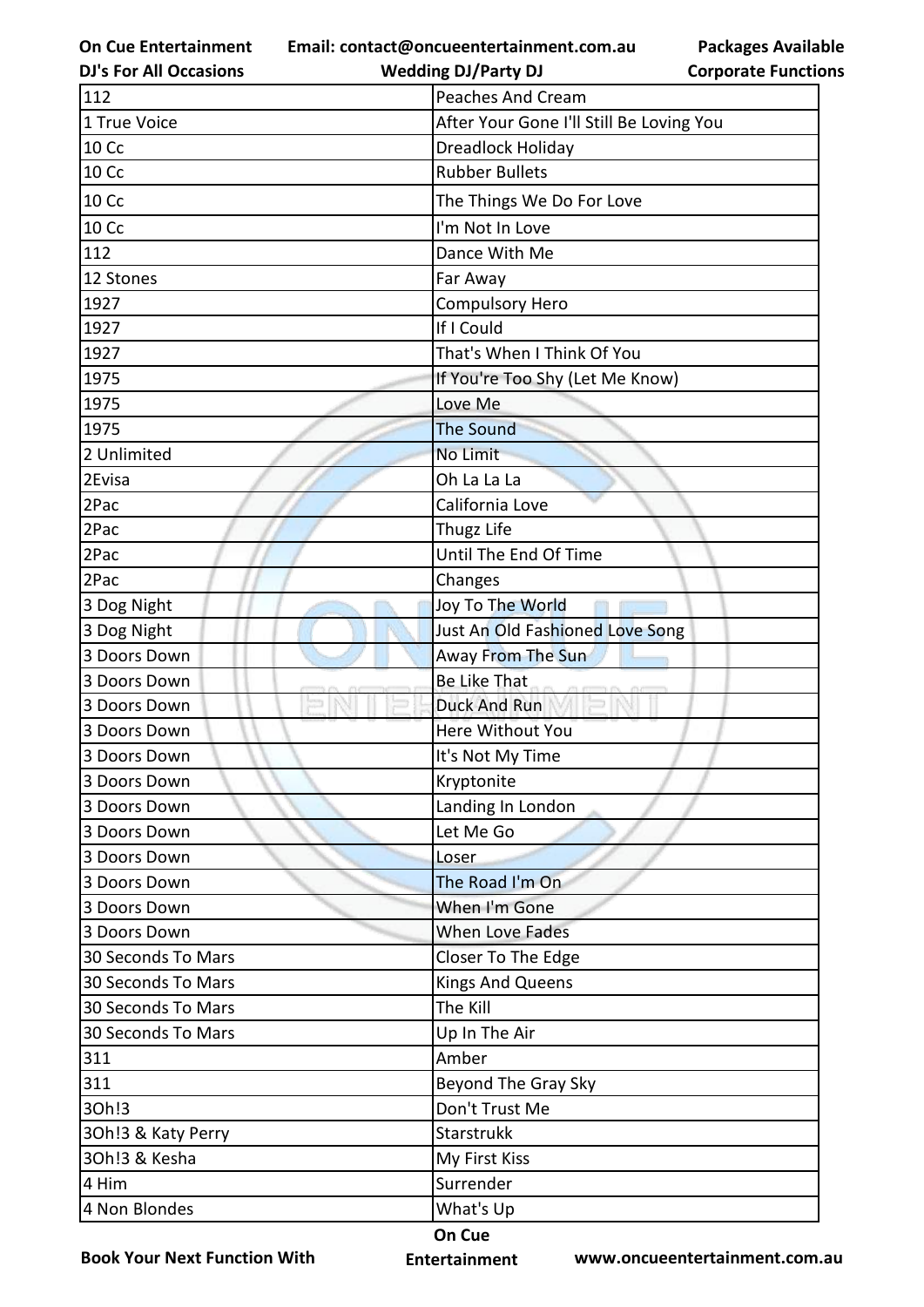**Email: contact@oncueentertainment.com.au Wedding DJ/Party DJ** 

**DJ's For All Occasions**

**Packages Available Corporate Functions**

| 4 Runner                                | That Was Him                         |
|-----------------------------------------|--------------------------------------|
| 5 For Fighting                          | Superman                             |
| 5 Runner                                | That Was Us                          |
| 5 Seconds Of Summer                     | Don't Stop                           |
| 5 Seconds Of Summer                     | <b>Good Girls</b>                    |
| 5 Seconds Of Summer                     | She's Kinda Hot                      |
| 5 Seconds Of Summer                     | She Looks So Perfect                 |
| 5 Seconds Of Summer                     | Amnesia                              |
| 50 Cent                                 | 21 Questions                         |
| 50 Cent                                 | Candy Shop (Duet)                    |
| 50 Cent                                 | In Da Club                           |
| 50 Cent                                 | Just A Lil' Bit                      |
| 50 Cent                                 | Pimp Remix                           |
| 50 Cent                                 | <b>Candy Shop</b>                    |
| 50 Cent                                 | If I Can't                           |
| 50 Cent                                 | Wanksta                              |
| 50 Cent Ft Nate Dogg                    | <b>Twenty One Questions</b>          |
| 5Th Di'Mension                          | Aqaurius (Let The Sunshine In)       |
| 5th Di'Mension                          | One Less Bell To Answer              |
| 98 Degrees                              | Give Me Just One Night               |
| 98 Degrees                              | I Do Cherish You                     |
| 98 Degrees                              | My Everything                        |
| 98 Degrees                              | The Hardest Thing                    |
| 99 Souls, Destinys Child & Brandy       | The Girl Is Mine                     |
| ABC                                     | <b>Poison Arrow</b>                  |
| ABC                                     | The Look Of Love                     |
| ABC                                     | When Smokey Sings                    |
| A Great Big World Ft Christina Aguilera | Say Something (I'm Giving Up On You) |
| A Perfect Circle                        | Hollow                               |
| A Perfect Circle                        | Imagine                              |
| A Perfect Circle                        | Passive                              |
| A Perfect Circle                        | <b>Weak And Powerless</b>            |
| ATC                                     | Around The World La La La La La      |
| A Chorus Line                           | I Can Do That                        |
| A Chorus Line                           | Nothing                              |
| A Chorus Line                           | One                                  |
| A Chorus Line                           | The Music And The Mirror             |
| A Chorus Line                           | What I did For Love                  |
| A Taste Of Honey                        | Boogie Oogie Oogie                   |
| A Taste Of Honey                        | Sukiyaki                             |
| A Teens                                 | <b>Bouncing Of The Ceiling</b>       |
| A Teens                                 | Land Of Make Believe                 |
| A1                                      | Caught In The Middle                 |
| A1                                      | Make It Good                         |
| A1                                      | Nothing                              |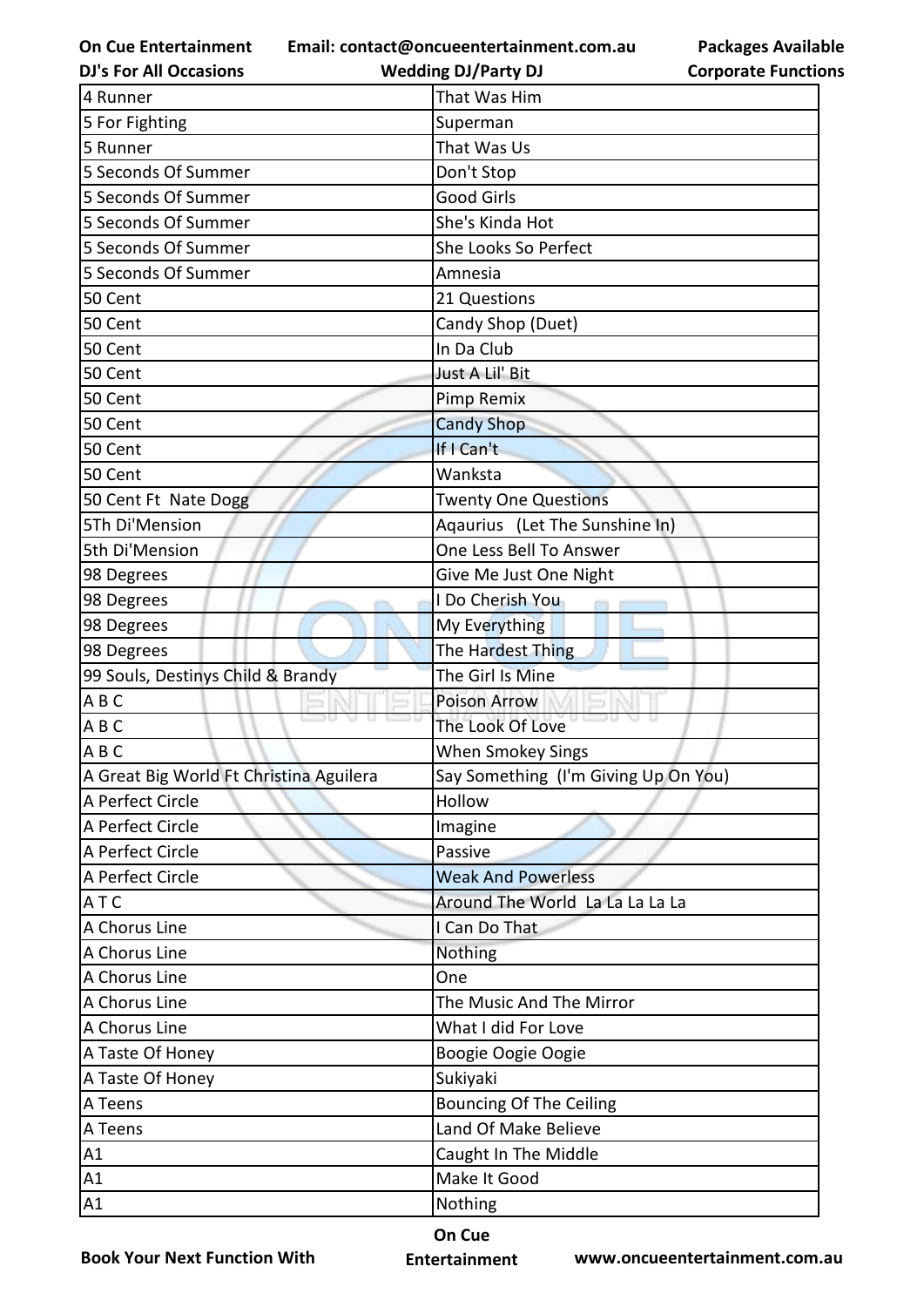**Email: contact@oncueentertainment.com.au**

| <b>DJ's For All Occasions</b>   | <b>Wedding DJ/Party DJ</b>             | <b>Corporate Functio</b> |
|---------------------------------|----------------------------------------|--------------------------|
| A1                              | Ready Or Not                           |                          |
| A1                              | Same Old Brand New You                 |                          |
| A1                              | <b>Summer Time Of Our Lives</b>        |                          |
| Aaliyah                         | Come Over                              |                          |
| Aaliyah                         | I Care For You                         |                          |
| Aaliyah                         | <b>Miss You</b>                        |                          |
| Aaliyah                         | <b>Rock The Boat</b>                   |                          |
| Aaliyah                         | <b>Try Again</b>                       |                          |
| <b>Aaron Lines</b>              | You Can't Hide Beautiful               |                          |
| <b>Aaron Neville</b>            | Tell It Like It Is                     |                          |
| Aaron Neville & Trisha Yearwood | I Fall To Pieces                       |                          |
| Aaron Neville / Linda Rhonstadt | Don't Know Much                        |                          |
| Aaron Tippin                    | Always Was                             |                          |
| Aaron Tippin                    | <b>Kiss This</b>                       |                          |
| Aaron Tippin                    | People Like Us                         |                          |
| Aaron Tippin                    | You've Got To Stand For Something      |                          |
| <b>Abandoned Pools</b>          | Remedy                                 |                          |
| Abba                            | Angeleyes                              |                          |
| Abba                            | As Good As New                         |                          |
| Abba                            | Chiquitita                             |                          |
| Abba                            | Dancing Queen                          |                          |
| Abba                            | Does Your Mother Know                  |                          |
| Abba                            | Fernando                               |                          |
| Abba                            | Gimme Gimme Gimme A Man After Midnight |                          |
| Abba                            | <b>Happy New Year</b>                  |                          |
| Abba                            | <b>Head Over Heels</b>                 |                          |
| Abba                            | Honey Honey                            |                          |
| Abba                            | I Do I Do I Do                         |                          |
| Abba                            | Knowing Me Knowing You                 |                          |
| Abba                            | Lay Your Love On Me                    |                          |
| Abba                            | Mamma Mia                              |                          |
| Abba                            | <b>Money Money Money</b>               |                          |
| Abba                            | One Of Us                              |                          |
| Abba                            | <b>Ring Ring</b>                       |                          |
| Abba                            | Rock Me                                |                          |
| Abba                            | SOS                                    |                          |
| Abba                            | So Long                                |                          |
| Abba                            | Summer Night City                      |                          |
| Abba                            | <b>Super Trouper</b>                   |                          |
| Abba                            | Take A Chance On Me                    |                          |
| Abba                            | Thank You For The Music                |                          |
| Abba                            | The Day Before You Came                |                          |
| Abba                            | The Name Of The Game                   |                          |
| Abba                            | The Winner Takes It All                |                          |
| Abba                            | <b>Voulez Vous</b>                     |                          |
|                                 |                                        |                          |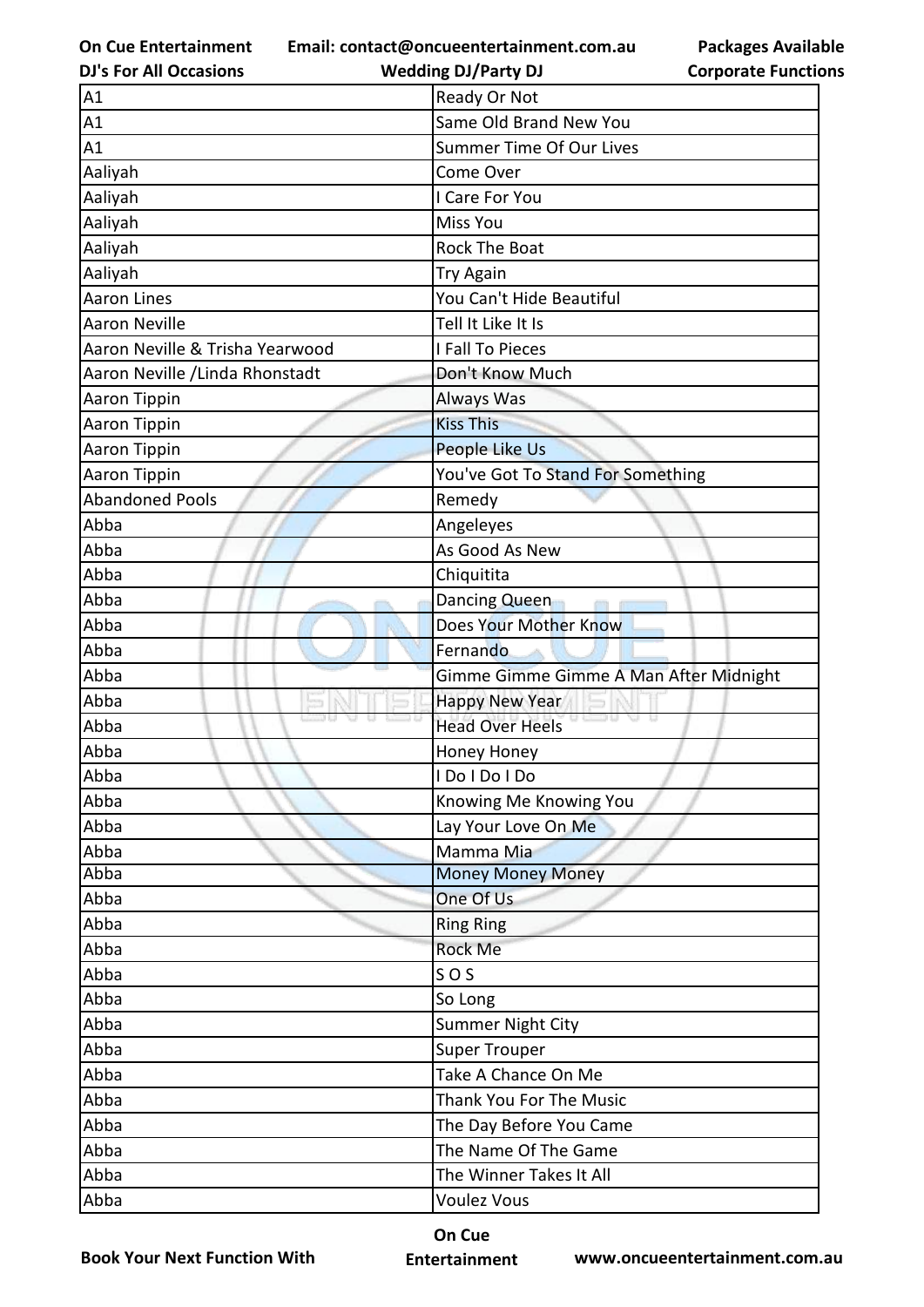**Email: contact@oncueentertainment.com.au Wedding DJ/Party DJ** 

**DJ's For All Occasions**

**Packages Available Corporate Functions**

| Abba                  | Waterloo                            |
|-----------------------|-------------------------------------|
| Abba                  | SOS                                 |
| Abc                   | Look Of Love                        |
| Abs                   | What You Got                        |
| <b>Absent Friends</b> | I Don't Wanna Be With Nobdy But You |
| Acdc                  | <b>Back In Black</b>                |
| Acdc                  | <b>Big Gun</b>                      |
| Acdc                  | Can I sit Next To You Girl          |
| Acdc                  | Dirty Deeds Done Dirt Cheap         |
| Acdc                  | For Those About To Rock             |
| Acdc                  | Hard As A Rock                      |
| Acdc                  | Have A Drink On Me                  |
| Acdc                  | <b>Hells Bells</b>                  |
| Acdc                  | <b>Highway To Hell</b>              |
| Acdc                  | Long Way To The Top                 |
| Acdc                  | <b>Stiff Upper Lip</b>              |
| Acdc                  | Thunderstruck                       |
| Acdc                  | Tnt                                 |
| Acdc                  | Who Made Who                        |
| Acdc                  | Girls Got Rhythm                    |
| Acdc                  | You Shook Me All Night Long         |
| Acdc                  | Heatseeker                          |
| Acdc                  | Money Talks                         |
| Acdc                  | Ride On                             |
| Acdc                  | Rock And Roll Ain't Noise Pollution |
| Acdc                  | <b>Shoot To Thrill</b>              |
| Acdc                  | <b>Sink The Pink</b>                |
| Acdc                  | Safe In New York City               |
| Acdc                  | The Jack                            |
| Acdc                  | <b>Big Balls</b>                    |
| Acdc                  | Jailbreak                           |
| Acdc                  | Rocker                              |
| Acdc                  | Whole lotta Rosie                   |
| Acdc                  | Go Down                             |
| Acdc                  | <b>High Voltage</b>                 |
| Acdc                  | If You Want Blood (You've Got It)   |
| Acdc                  | Let There Be Rock                   |
| Acdc                  | Live Wire                           |
| Acdc                  | Night Prowler                       |
| Acdc                  | Shot Down In Flames                 |
| Acdc                  | Touch To Much                       |
| Ace                   | How Long                            |
| Ace Of Base           | All That She Wants                  |
| Ace Of Base           | Don't Turn Around                   |
| Ace Of Base           | Everytime It Rains                  |

**Book Your Next Function With**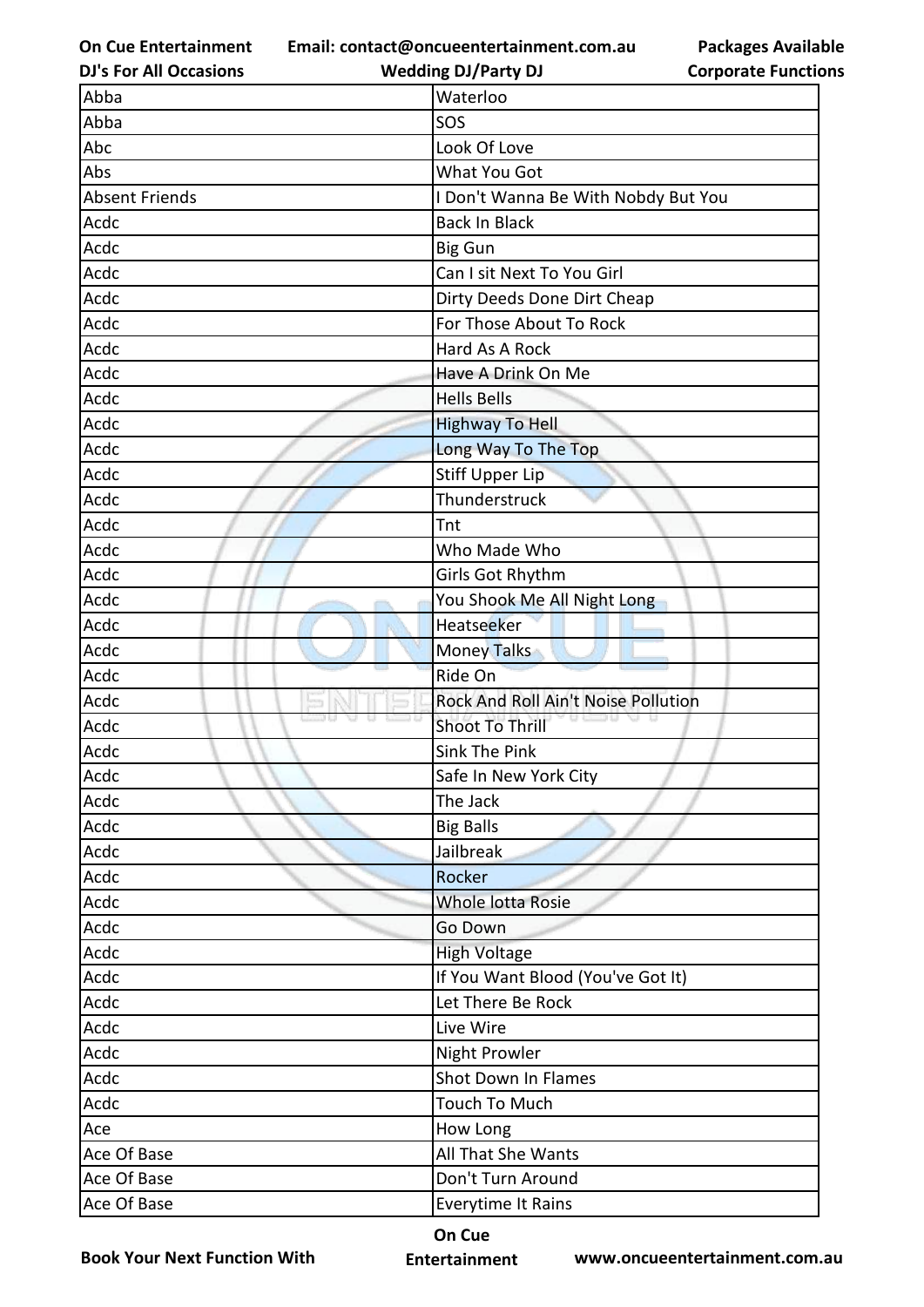**Email: contact@oncueentertainment.com.au Wedding DJ/Party DJ** 

**DJ's For All Occasions**

**Packages Available Corporate Functions**

| Ace Of Base         | The Sign                                |  |
|---------------------|-----------------------------------------|--|
| Ad Libs             | Boy From New York City                  |  |
| Adam Ant            | <b>Ant Music</b>                        |  |
| Adam Ant            | Goody Two Shoes                         |  |
| <b>Adam Ant</b>     | <b>Prince Charming</b>                  |  |
| <b>Adam Brand</b>   | Dirt Track Cowboy                       |  |
| <b>Adam Brand</b>   | <b>Get Loud</b>                         |  |
| <b>Adam Brand</b>   | <b>Good Friends</b>                     |  |
| <b>Adam Brand</b>   | Grandpas Piano                          |  |
| <b>Adam Brand</b>   | Last Man Standing                       |  |
| <b>Adam Brand</b>   | New England Highway                     |  |
| <b>Adam Brand</b>   | <b>Ready For Love</b>                   |  |
| <b>Adam Faith</b>   | Poor Me                                 |  |
| Adam Faith          | Someone Else's Baby                     |  |
| <b>Adam Faith</b>   | <b>What Do You Want</b>                 |  |
| Adam Harvey         | Beauty Is In The Eye Of The Beer Holder |  |
| <b>Adam Harvey</b>  | <b>Better Than This</b>                 |  |
| <b>Adam Harvey</b>  | The House That Jack Built               |  |
| <b>Adam Lambert</b> | A Change Is Gonna Come                  |  |
| <b>Adam Lambert</b> | <b>Better Than I Know Myself</b>        |  |
| Adam Lambert        | Ghost Town                              |  |
| Adam Lambert        | If I Had You                            |  |
| <b>Adam Lambert</b> | <b>Time For Miricles</b>                |  |
| <b>Adam Lambert</b> | Whataya Want From Me                    |  |
| <b>Adam Sandler</b> | At A Medium Pace                        |  |
| <b>Adam Sandler</b> | I Wanna grow Old With You               |  |
| Adam Sandler        | Piece Of Shit Car                       |  |
| <b>Adam Sandler</b> | What The Hell Happened To Me            |  |
| Adele               | Rolling In The Deep                     |  |
| Adele               | Rumor Has It                            |  |
| Adele               | Set Fire To The Rain                    |  |
| Adele               | Skyfall                                 |  |
| Adele               | Someone Like You                        |  |
| Adele               | <b>Turning Tables</b>                   |  |
| Adele               | Don't You Remember                      |  |
| Adele               | Hello                                   |  |
| Adele               | Make You Feel My Love                   |  |
| Adele               | One And Only                            |  |
| Adele               | When We Were Young                      |  |
| Adele               | <b>Chasing Pavements</b>                |  |
| Adele               | Cold Sholder                            |  |
| Adele               | He Won't Go                             |  |
| Adele               | Hometown Glory                          |  |
| Adele               | I'll Be Waiting                         |  |
| Adele               | Lovesong                                |  |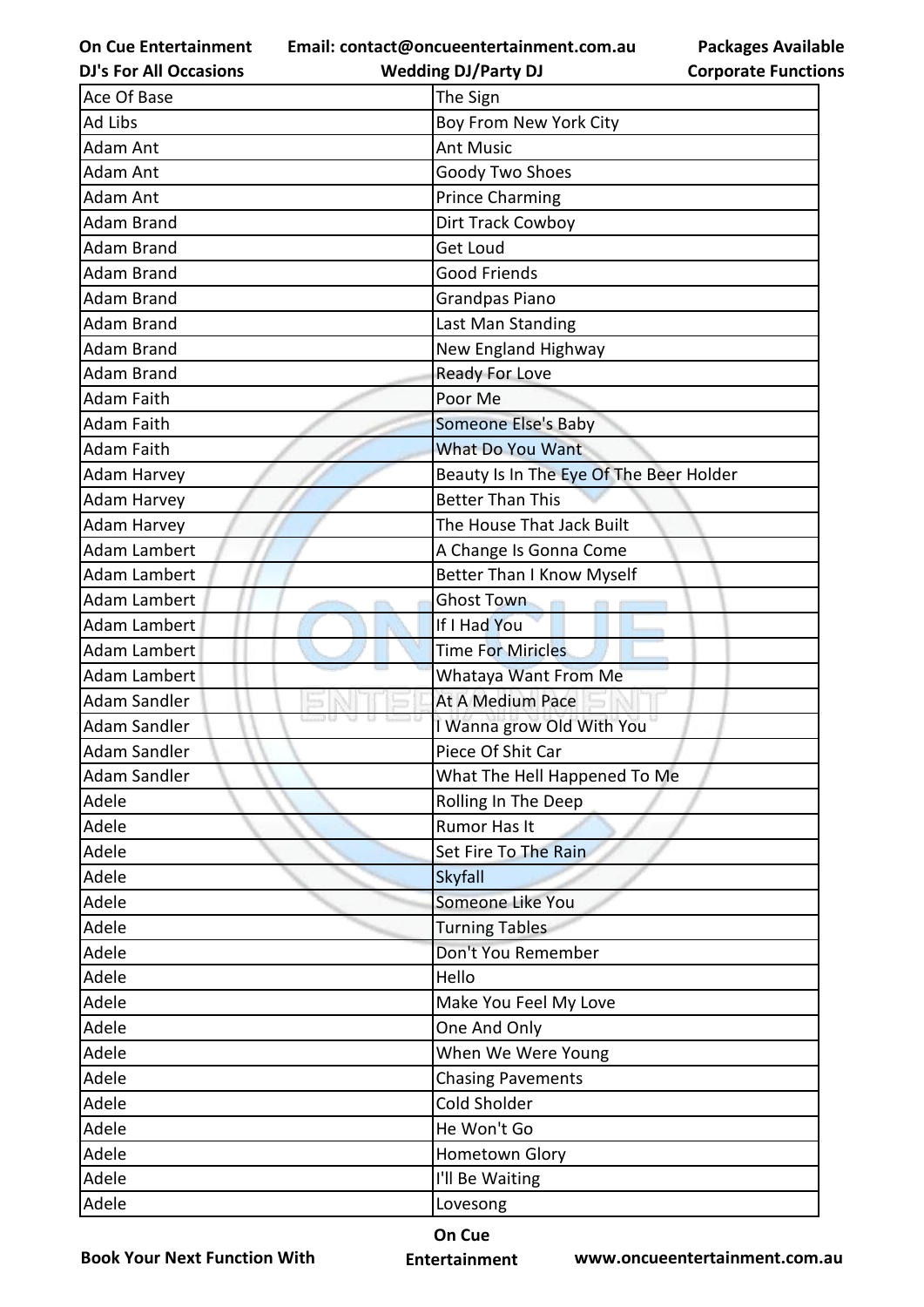**Email: contact@oncueentertainment.com.au**

**DJ's For All Occasions**

**Packages Available Corporate Functions**

| <b>DJ's For All Occasions</b> | <b>Wedding DJ/Party DJ</b>       | <b>Corporate Functio</b> |
|-------------------------------|----------------------------------|--------------------------|
| Adele                         | <b>Promise This</b>              |                          |
| Adele                         | Take It All                      |                          |
| Aerosmith                     | Amazing                          |                          |
| Aerosmith                     | Angel                            |                          |
| Aerosmith                     | Angel's Eye                      |                          |
| Aerosmith                     | Crazy                            |                          |
| Aerosmith                     | Cryin                            |                          |
| Aerosmith                     | Dream On                         |                          |
| Aerosmith                     | Dude Looks Like A Lady           |                          |
| Aerosmith                     | <b>Eat The Rich</b>              |                          |
| Aerosmith                     | I Don't Wanna Miss A This        |                          |
| Aerosmith                     | Janies Got A Gun                 |                          |
| Aerosmith                     | Livin On The Edge                |                          |
| Aerosmith                     | Love In An Elevator              |                          |
| Aerosmith                     | <b>Rag Doll</b>                  |                          |
| Aerosmith                     | Sunshine                         |                          |
| Aerosmith                     | <b>Sweet Emotion</b>             |                          |
| Aerosmith                     | Walk This Way                    |                          |
| Aerosmith                     | <b>What It Takes</b>             |                          |
| Afl                           | <b>Adelaide Crows Theme</b>      |                          |
| Afl                           | <b>Brisbane Lions Theme</b>      |                          |
| Afl                           | <b>Calton Blues Theme</b>        |                          |
| Afl                           | <b>Collingwood Magpies Theme</b> |                          |
| Afl                           | <b>Essendon Bombers Theme</b>    |                          |
| Afl                           | <b>Freemantle Dockers Theme</b>  |                          |
| Afl                           | <b>Geelong Cats Theme</b>        |                          |
| Afl                           | <b>Hawthorn Hawks Theme</b>      |                          |
| Afl                           | <b>Melbourne Demons Theme</b>    |                          |
| Afl                           | North Melbourne Kangaroos Theme  |                          |
| $\mathsf{Aff}{}$              | Part Adelaide Theme              |                          |
| Afl                           | <b>Richmond Tigers Theme</b>     |                          |
| Afl                           | <b>St.Kilda Saints Theme</b>     |                          |
| Afl                           | <b>West Coast Eagles Theme</b>   |                          |
| Afl                           | <b>Western Bulldogs Theme</b>    |                          |
| Afl                           | <b>Sydney Swans Theme</b>        |                          |
| Afrojack Ft Eva Simmons       | <b>Thake Over Control</b>        |                          |
| Afrojack Ft Spree Wilson      | The Spark                        |                          |
| Afrojack Ft Wrabel            | <b>Ten Feet Tall</b>             |                          |
| Afroman                       | Because I Got High               |                          |
| After The Fire                | Der Kommissar                    |                          |
| A-Ha                          | Hunting High And Low             |                          |
| A-Ha                          | Take On Me                       |                          |
| A-Ha                          | The Sun Always Shines On Tv      |                          |
| Air                           | All I Need                       |                          |
| Air Supply                    | All Out Of Love                  |                          |

**Book Your Next Function With**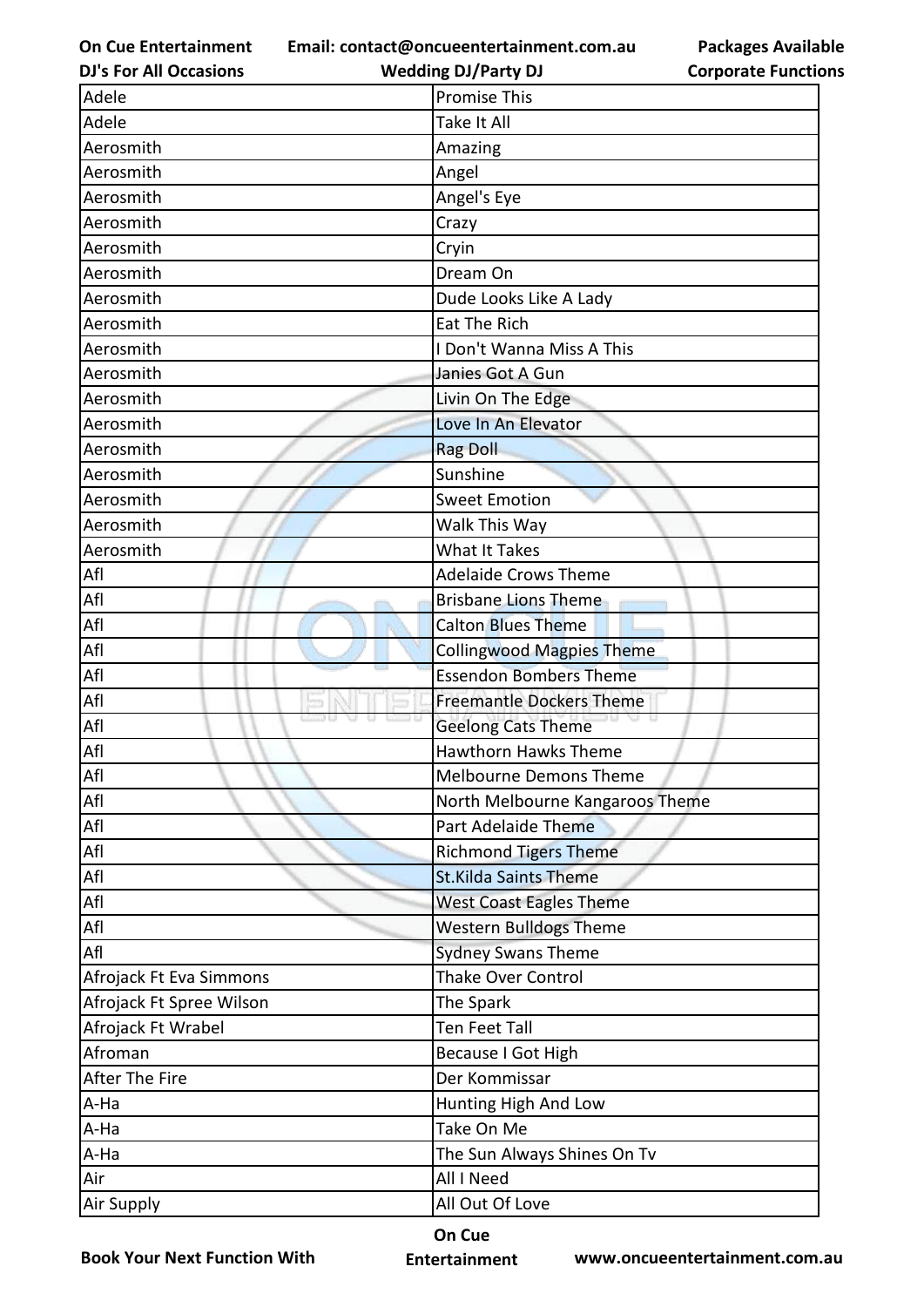**Email: contact@oncueentertainment.com.au Wedding DJ/Party DJ** 

**Packages Available Corporate Functions**

| <b>DJ's For All Occasions</b> | <b>Wedding DJ/Party DJ</b>                  | <b>Corporate Function</b> |  |
|-------------------------------|---------------------------------------------|---------------------------|--|
| <b>Air Supply</b>             | Even The Nights Are Better                  |                           |  |
| Air Supply                    | Every Woman In The World                    |                           |  |
| Air Supply                    | Lost In Love                                |                           |  |
| Air Supply                    | <b>Sweet Dreams</b>                         |                           |  |
| Air Supply                    | Two Less Lonely People                      |                           |  |
| Air Supply                    | The One That You Love                       |                           |  |
| Air Supply                    | Here I Am (Just When I Thought It Was Over) |                           |  |
| Air Supply                    | Making Love Out Of Nothing At All           |                           |  |
| Akon                          | Angel                                       |                           |  |
| Akon                          | <b>Beautiful</b>                            |                           |  |
| Akon                          | Don't Matter                                |                           |  |
| Akon                          | Lonely                                      |                           |  |
| Akon                          | Right Now (Na Na Na)                        |                           |  |
| Akon                          | Sorry, Blame It On Me                       |                           |  |
| Akon                          | We Don't Care                               |                           |  |
| Akon Ft Flo-Rider             | Who Dat Girl                                |                           |  |
| Al Green                      | Here I Am (Come And Take Me)                |                           |  |
| Al Green                      | I'm Still In Love With You                  |                           |  |
| Al Green                      | Let's Stay Together                         |                           |  |
| Al Green / Annie Lennox       | Put A Little Love In Your Heart             |                           |  |
| Al Jarreau                    | After All                                   |                           |  |
| Al Jarreau                    | <b>Boogie Down</b>                          |                           |  |
| Al Jarreau                    | Moonlighting                                |                           |  |
| Al Jarreau                    | We're In This Love Together                 |                           |  |
| Al Jolson                     | After You've Gone                           |                           |  |
| Al Jolson                     | <b>April Shower</b>                         |                           |  |
| Al Jolson                     | California Here I Come                      |                           |  |
| Al Jolson                     | I'm Sitting On Top Of The World             |                           |  |
| Al Jolson                     | My Mammy                                    |                           |  |
| Al Jolson                     | Rock A Bye Your Baby                        |                           |  |
| Al Jolson                     | Swanee                                      |                           |  |
| Al Jolson                     | Toot                                        |                           |  |
| Al Krauss                     | Let Me Touch You For A While                |                           |  |
| Al Martino                    | Spanish Eyes                                |                           |  |
| Al Wilson                     | <b>Show And Tell</b>                        |                           |  |
| Alabama                       | Dancing, Shaggin On The Boulevard           |                           |  |
| Alabama                       | Feels So Right                              |                           |  |
| Alabama                       | <b>Fourty Hour Week</b>                     |                           |  |
| Alabama                       | How Do You Fall In Love                     |                           |  |
| Alabama                       | <b>Mountain Music</b>                       |                           |  |
| Alabama                       | Take Me Down                                |                           |  |
| Alabama                       | Why Lady Lady                               |                           |  |
| Aladdin                       | A Whole New World                           |                           |  |
| Aladdin                       | Never Had A Friend Like Me                  |                           |  |
| Alan Jackson                  | Between The Devil And Me                    |                           |  |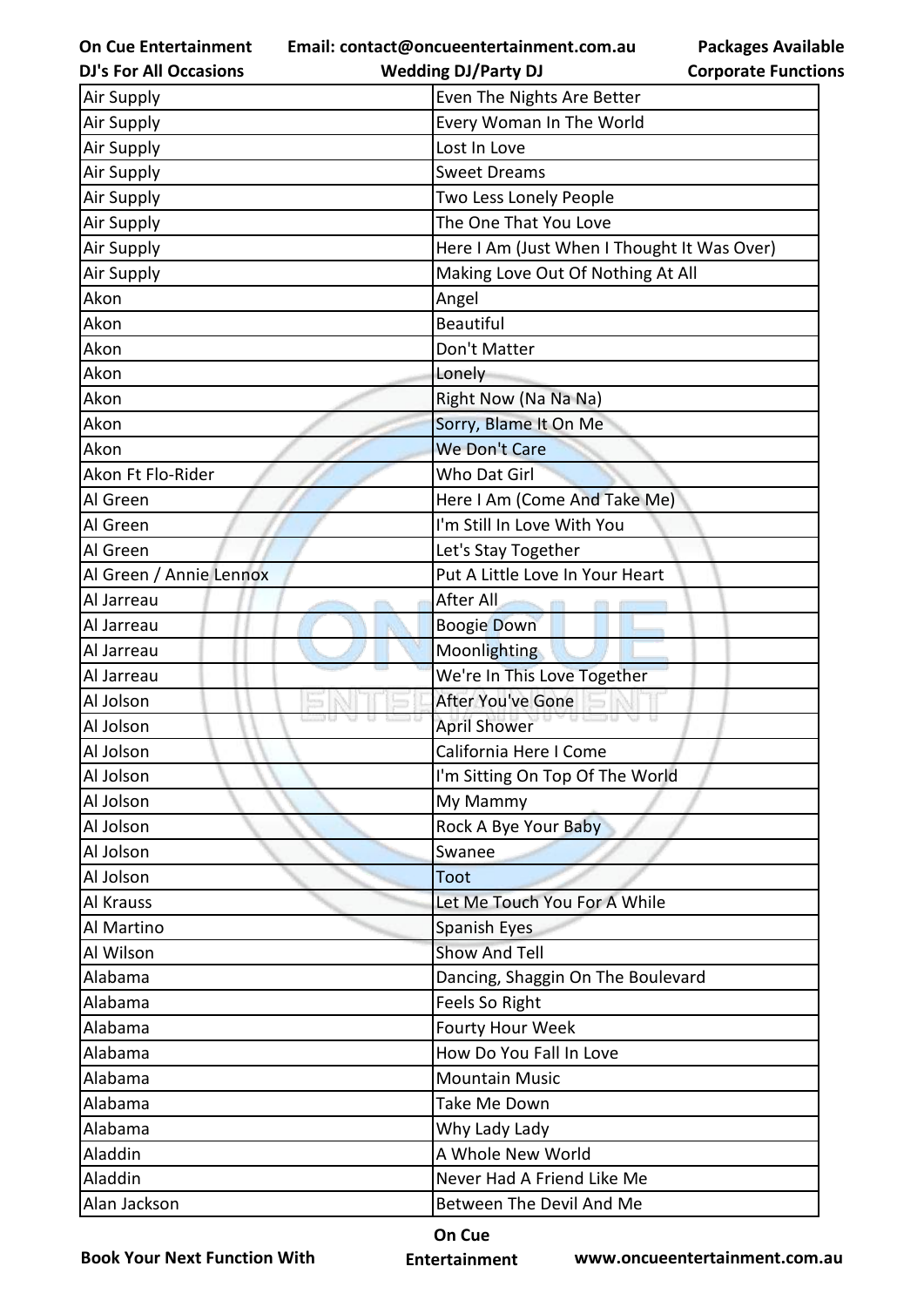**Email: contact@oncueentertainment.com.au**

| <b>DJ's For All Occasions</b> | <b>Wedding DJ/Party DJ</b>  | <b>Corporate Function</b> |
|-------------------------------|-----------------------------|---------------------------|
| Alan Jackson                  | <b>Blues Man</b>            |                           |
| Alan Jackson                  | Chattahoochee               |                           |
| Alan Jackson                  | <b>Country Boy</b>          |                           |
| Alan Jackson                  | Don't Rock The Jukebox      |                           |
| Alan Jackson                  | Everything I Love           |                           |
| Alan Jackson                  | <b>Gone Country</b>         |                           |
| Alan Jackson                  | Gone Crazy                  |                           |
| Alan Jackson                  | Here In The Real World      |                           |
| Alan Jackson                  | It Must Be Love             |                           |
| Alan Jackson                  | It's Five O'clock Somewhere |                           |
| Alan Jackson                  | It's Just That Way          |                           |
| Alan Jackson                  | Let It Be Christmas         |                           |
| Alan Jackson                  | Like Red On A Rose          |                           |
| Alan Jackson                  | <b>Little Billy</b>         |                           |
| Alan Jackson                  | Little Man                  |                           |
| Alan Jackson                  | Livin On Love               |                           |
| Alan Jackson                  | Love's Got A Hold On You    |                           |
| Alan Jackson                  | Monday Morning Church       |                           |
| Alan Jackson                  | Pop A Top                   |                           |
| Alan Jackson                  | Remember When               |                           |
| Alan Jackson                  | Right On The Money          |                           |
| Alan Jackson                  | Someday                     |                           |
| Alan Jackson                  | <b>Summertime Blues</b>     |                           |
| Alan Jackson                  | <b>Tall Tall Trees</b>      |                           |
| Alan Sherman                  | Hello Muddah Hello Fadduh   |                           |
| Alan Walker                   | Faded                       |                           |
| <b>Alanah Myles</b>           | <b>Black Velvet</b>         |                           |
| Alanis Morissette             | So Pure                     |                           |
| Alanis Morissette             | That Would Be Good          |                           |
| Alanis Morissette             | Uninvited                   |                           |
| <b>Alanis Morissette</b>      | You Learn                   |                           |
| Alanis Morissette             | <b>Ironic</b>               |                           |
| <b>Alanis Morrisette</b>      | Forgiven                    |                           |
| Alanis Morrisette             | Hand In My Pocket           |                           |
| Alanis Morrisette             | <b>Hands Clean</b>          |                           |
| <b>Alanis Morrisette</b>      | <b>Head Over Feet</b>       |                           |
| Alanis Morrisette             | I See Right Through You     |                           |
| <b>Alanis Morrisette</b>      | Ironic                      |                           |
| <b>Alanis Morrisette</b>      | You Oughta Know             |                           |
| <b>Alanis Morrisette</b>      | You Outa Know (Remix)       |                           |
| <b>Albert Morris</b>          | Feelings                    |                           |
| Alcazar                       | Crying At The Discotheque   |                           |
| Aldo Nova                     | Fantasy                     |                           |
| Alecia Elliott                | I'm Diggin It               |                           |
| Alessia Cara                  | Here                        |                           |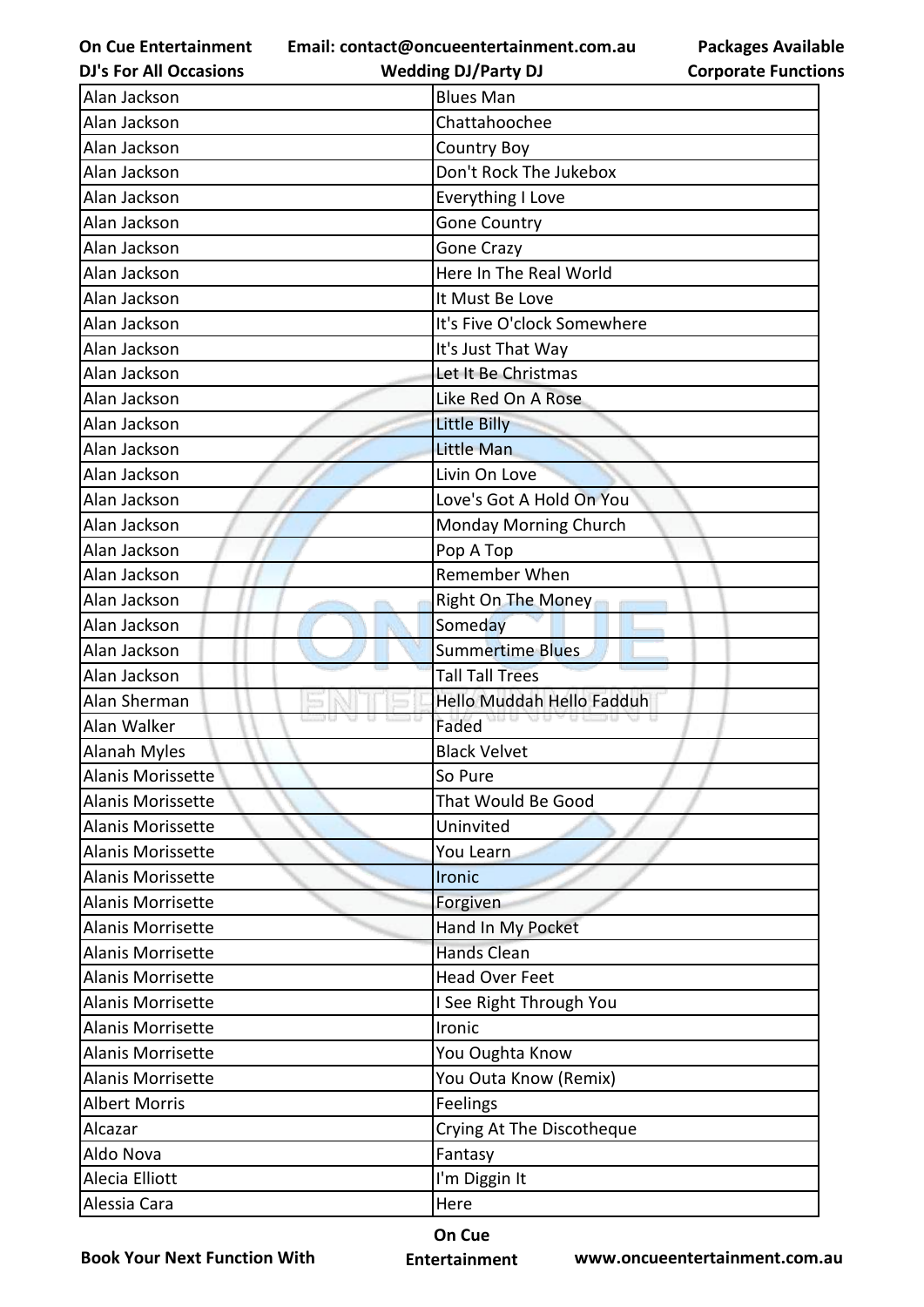**Email: contact@oncueentertainment.com.au**

**DJ's For All Occasions**

**Wedding DJ/Party DJ** 

**Packages Available Corporate Functions**

| Alessia Cara                     | <b>Wild Things</b>             |
|----------------------------------|--------------------------------|
| Alesso Ft Roy English            | Cool                           |
| Alesso Ft. Tove Lo               | Heroes                         |
| Alex Adair                       | Make Me Feel Better            |
| Alex Cartana                     | <b>Hey Pape</b>                |
| Alex Gaudino Feat Crystal Waters | <b>Destination Calabria</b>    |
| Alex Lloyd                       | Amazing                        |
| Alex Lloyd                       | <b>Never Meant To Fail</b>     |
| Alexandra Burke                  | All Night Long                 |
| Alexandra Burke                  | Elephant                       |
| Alexandra Burke                  | Hallelujah                     |
| Alexandra Burke Ft Flo Rida      | <b>Bad Boys</b>                |
| Alexandra Stan                   | <b>Get Back</b>                |
| Alexandra Stan                   | <b>Mr Saxobeat</b>             |
| Alexis Jordon                    | <b>Good Girl</b>               |
| Alexis Jordon                    | Happiess                       |
| Alice Cooper                     | Be My Lover                    |
| Alice Cooper                     | <b>Billion Dollar Babies</b>   |
| Alice Cooper                     | <b>Dead Babies</b>             |
| Alice Cooper                     | Department Of Youth            |
| Alice Cooper                     | Desperado                      |
| Alice Cooper                     | Eighteen                       |
| Alice Cooper                     | Elected                        |
| Alice Cooper                     | Feed My Frankenstein           |
| Alice Cooper                     | I Never Cry                    |
| Alice Cooper                     | <b>Only Women Bleed</b>        |
| Alice Cooper                     | Poison                         |
| Alice Cooper                     | <b>Schools Out For Summer</b>  |
| Alice Cooper                     | <b>Sick Things</b>             |
| Alice Cooper                     | Some Folks                     |
| Alice Cooper                     | <b>Welcome To My Nightmare</b> |
| Alice Cooper                     | You And Me                     |
| Alice In Chains                  | Again                          |
| Alice In Chains                  | Check My Brain                 |
| Alice In Chains                  | No Excuses                     |
| Alice In Chains                  | <b>Your Decision</b>           |
| Alicia Bridges                   | I Love The Nightlife           |
| Alicia Keys                      | <b>Brand New Me</b>            |
| Alicia Keys                      | Butterflyz                     |
| Alicia Keys                      | Diary                          |
| Alicia Keys                      | Doesn't Mean Anything          |
| Alicia Keys                      | If I Ain't Got You             |
| Alicia Keys                      | Jane Doe                       |
| Alicia Keys                      | Karma                          |
| Alicia Keys                      | Karma (Remix)                  |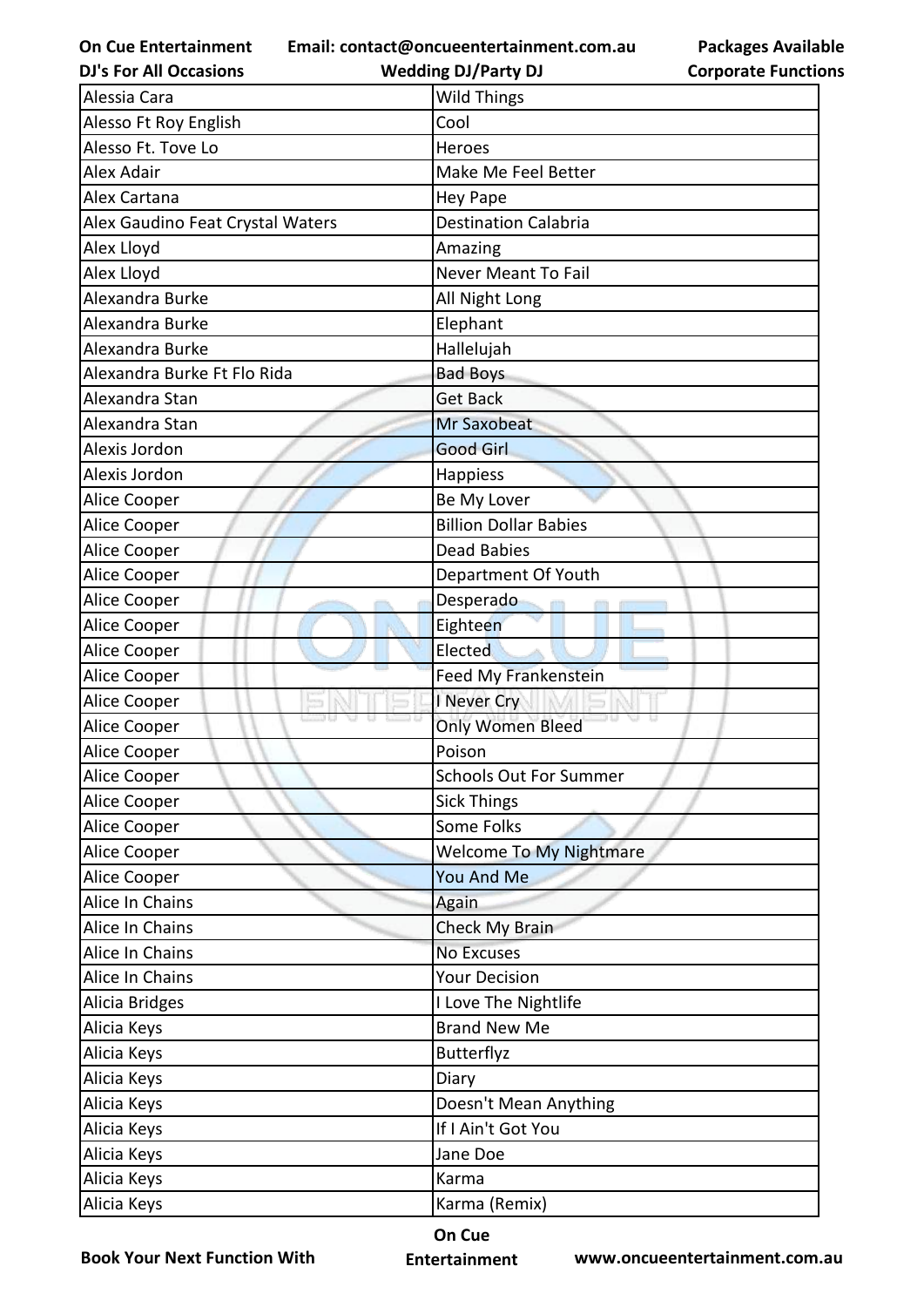**Email: contact@oncueentertainment.com.au Wedding DJ/Party DJ** 

**DJ's For All Occasions**

**Packages Available Corporate Functions**

| Alicia Keys                           | Like You'll Never See Me Again     |
|---------------------------------------|------------------------------------|
| Alicia Keys                           | Loving You                         |
| Alicia Keys                           | No One                             |
| Alicia Keys                           | Superwoman                         |
| Alicia Keys                           | You Don't Know My Name             |
| Alicia Keys                           | Girl On Fire                       |
| Alicia Keys                           | If I Aint Got You                  |
| Alicia Keys                           | A Woman'S Worth                    |
| Alicia Keys                           | Fallin                             |
| Alicia Keys                           | How Come You Don't Call Me         |
| Alicia Keys                           | Why Do I Feel So Sad               |
| Alicia Keys                           | Underdog                           |
| Alicia Keys And Jack White            | Another Way To Die                 |
| Alicia Keys Ft Jay-Z                  | <b>Empire State Of Mind (Duet)</b> |
| Alicia Keys Ft Jay-Z                  | <b>Empire State Of Mind Part 2</b> |
| Alien Ant Farm                        | Glow                               |
| Alien Ant Farm                        | <b>Movies</b>                      |
| Alien Ant Farm                        | <b>Smooth Criminal</b>             |
| Alien Ant Farm                        | These Days Album Version           |
| <b>Alison Krauss And Brad Paisley</b> | Whiskey Lullaby                    |
| Alison Moyet                          | All Cried Out                      |
| Alison Moyet                          | Love Letters                       |
| Alison Moyet                          | <b>That Old Devil Called Love</b>  |
| Alison Moyet                          | When I was Your Girl               |
| All 4 One                             | I Swear                            |
| All American Rejects                  | <b>Gives You Hell</b>              |
| All American Rejects                  | It Ends Tonight                    |
| All American Rejects                  | Last Song                          |
| All American Rejects                  | <b>Swing Swing</b>                 |
| All American Rejects                  | Dirty Little Secrets               |
| All American Rejects                  | My Paper Heart                     |
| <b>All Saints</b>                     | <b>All Hooked Up</b>               |
| <b>All Saints</b>                     | <b>Black Coffee</b>                |
| <b>All Saints</b>                     | <b>Bootie Call</b>                 |
| All Saints                            | <b>Chic Fit</b>                    |
| <b>All Saints</b>                     | I Know Where Its At                |
| <b>All Saints</b>                     | Never Ever                         |
| <b>All Saints</b>                     | One Strike                         |
| All Star Tribute                      | What's Going On                    |
| All Time Low                          | Kids In The Dark                   |
| <b>Allman Brothers</b>                | Hoochie Coochie Man                |
| <b>Allman Brothers</b>                | <b>Rambling Man</b>                |
| <b>Allman Brothers</b>                | Midnight Rider                     |
| Aloe Blacc                            | Hello World (The World Is Ours)    |
| Aloe Black                            | I Need A Dollar                    |

**Book Your Next Function With**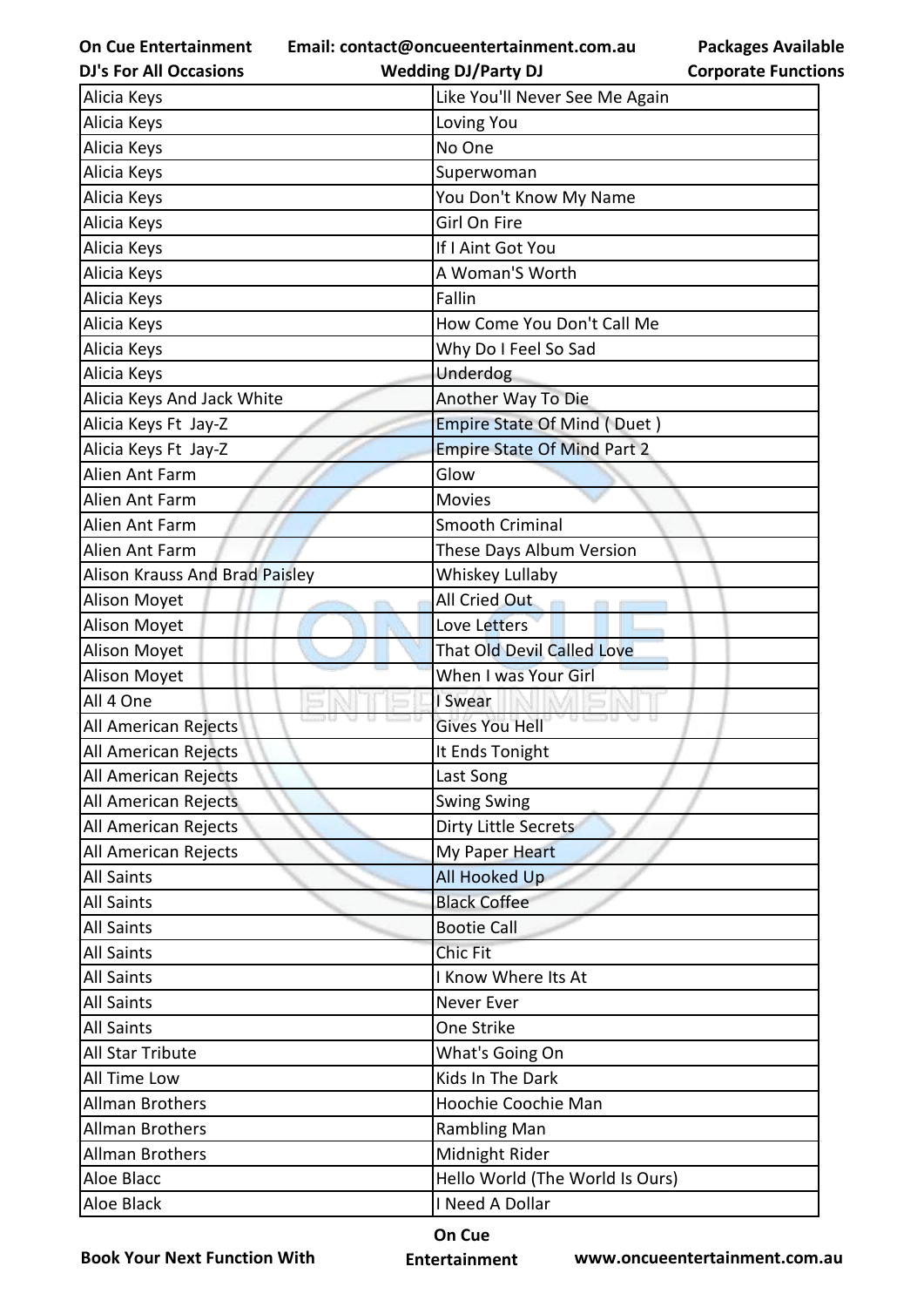**Email: contact@oncueentertainment.com.au**

**DJ's For All Occasions**

| <b>Packages Available</b>  |
|----------------------------|
| <b>Corporate Functions</b> |

| <b>DJ's For All Occasions</b>  | <b>Wedding DJ/Party DJ</b> | <b>Corporate Functio</b> |
|--------------------------------|----------------------------|--------------------------|
| Aloe Black                     | Loving You Is Killing Me   |                          |
| Aloe Black                     | The Man                    |                          |
| Alt Lost Civilis               | Tequila                    |                          |
| Altiyan Childs                 | Somewhere In The World     |                          |
| <b>Alvin Stardust</b>          | Pretend                    |                          |
| <b>Alvin Stardust</b>          | My Coo Ca Choo             |                          |
| Amanda E Hendrix               | Joy And Pain               |                          |
| Amanda Groove                  | I See You Baby             |                          |
| Amanda Perez                   | Angel                      |                          |
| Amanda Perez                   | Never                      |                          |
| Amber                          | Sexual Li Da Di            |                          |
| Amen Corner                    | Bend Me Shape Me           |                          |
| America                        | A Horse With No Name       |                          |
| America                        | Sister Golden Hair         |                          |
| America                        | <b>Tin Man</b>             |                          |
| America                        | Ventura Highway            |                          |
| America                        | You Can Do Magic           |                          |
| <b>American Authors</b>        | Best Day Of My Life        |                          |
| American Breed                 | Bend Me Shake Me           |                          |
| American Hi Fi                 | <b>Geeks Get The Girls</b> |                          |
| American Hi Fi                 | Flavor Of The Week         |                          |
| American Hi Fi                 | The Art Of Losing          |                          |
| Amerie                         | Talkin To Me               |                          |
| Ami Stewart                    | Knock On Wood              |                          |
| Amiel                          | Another Stupid Love Song   |                          |
| Amy Dalley                     | Loves Got An Attitude      |                          |
| Amy Dalley                     | Men Don't Change           |                          |
| Amy Grant                      | This Is My Fathers World   |                          |
| Amy Meredith                   | Lying                      |                          |
| Amy Meredith                   | Porn Star                  |                          |
| Amy Pearson                    | Ready To Fly               |                          |
| Amy Stewart                    | I Can't Stand The Rain     |                          |
| Amy Studt                      | Just A Little Girl         |                          |
| Amy Studt                      | Misfit                     |                          |
| Amy Winehouse                  | Addicted                   |                          |
| Amy Winehouse                  | Love Is A Losing Game      |                          |
| Amy Winehouse                  | Our Day Will Come          |                          |
| Amy Winehouse                  | He Can Only Hold Her       |                          |
| Amy Winehouse                  | Rehab                      |                          |
| Amy Winehouse                  | Tears Dry On Their Own     |                          |
| Amy Winehouse                  | <b>Back To Black</b>       |                          |
| Amy Winehouse                  | Me And Mr Jones            |                          |
| Amy Winehouse                  | Valerie                    |                          |
| Amy Winehouse                  | You Know I'm No Good       |                          |
| Andrea Bocelli And Celine Dion | The Prayer (Duet)          |                          |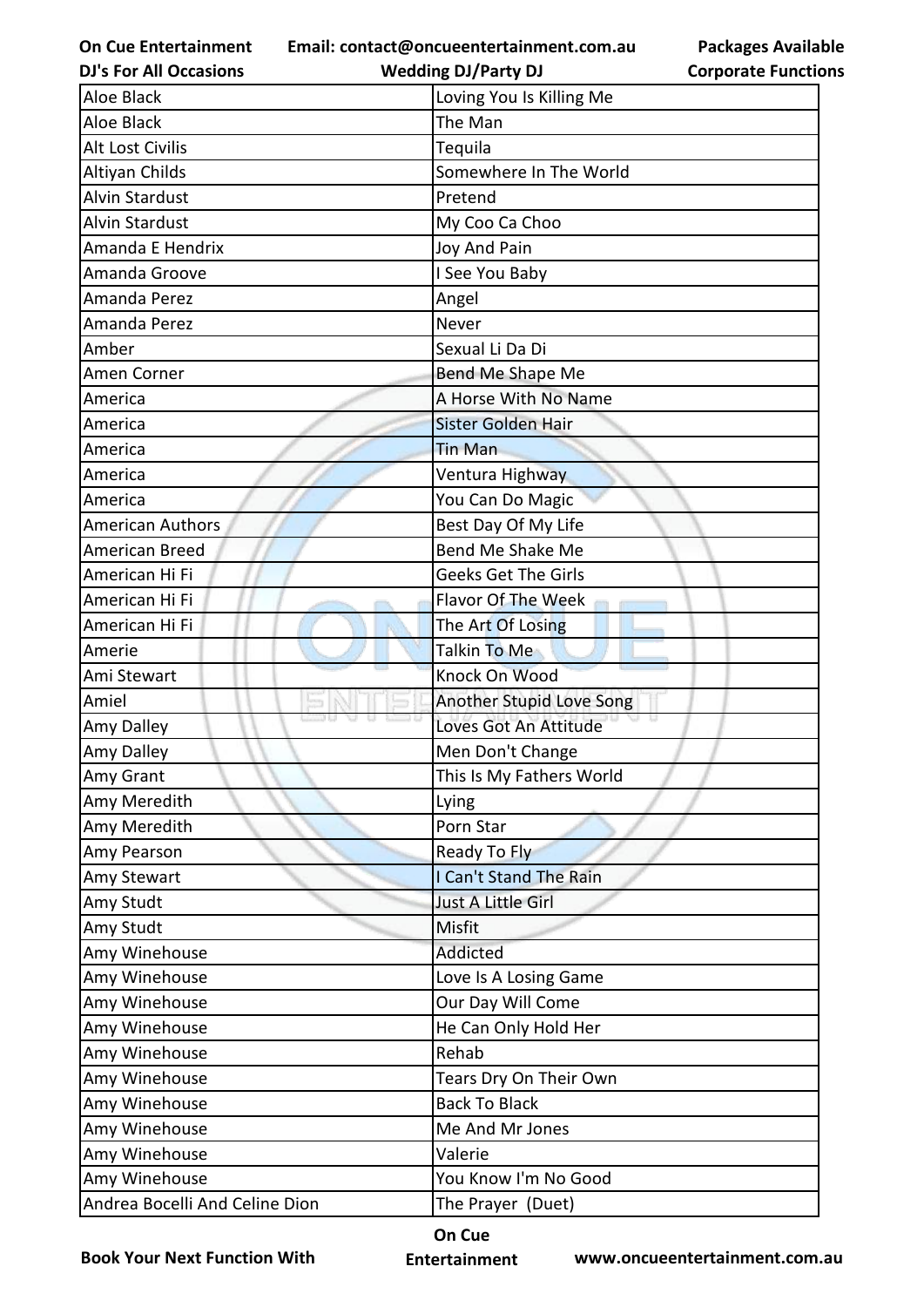**Email: contact@oncueentertainment.com.au Wedding DJ/Party DJ** 

**DJ's For All Occasions**

**Packages Available Corporate Functions**

| Andrew WK                        | Party Hard                      |  |
|----------------------------------|---------------------------------|--|
| Anastacia                        | Heavy On My Heart               |  |
| Anastacia                        | I'm Outta Love                  |  |
| Anastacia                        | Left Outside Alone              |  |
| Anastacia                        | One Day In Your Life            |  |
| Anastacia                        | Paid My Dues                    |  |
| Anastacia                        | Pieces Of A Dream               |  |
| Anastacia                        | <b>Sick And Tired</b>           |  |
| Anastacia                        | Why Did You Lie To Me           |  |
| Anastacia                        | You'll Never Be Alone           |  |
| Anastasia                        | Left Outside Alone              |  |
| Anastasia                        | Not That Kind                   |  |
| <b>Andrew Sisters</b>            | <b>Beer Barrel Polka</b>        |  |
| <b>Andrew Sisters</b>            | Lullaby Of Broadway             |  |
| <b>Andrews Sisters</b>           | Boogie Woggie Bugle Boy         |  |
| <b>Andrews Sisters</b>           | Don't Sit Under The Apple Tree  |  |
| <b>Andrews Sisters</b>           | Woodpecker Song                 |  |
| Androids                         | Do It With Madonna              |  |
| Andy Williams                    | <b>Born Free</b>                |  |
| Andy Gibb                        | <b>Shadow Dancing</b>           |  |
| Andy Grammer                     | Honey I'm Good                  |  |
| <b>Andy Griggs</b>               | I'll Go Crazy                   |  |
| Andy Griggs With Martina Mcbride | Practice Life                   |  |
| Andy Williams                    | Love Is A Many Splendored Thing |  |
| <b>Andy Williams</b>             | <b>Moon River</b>               |  |
| Andy Williams                    | Three Coins In The Fountain     |  |
| Angels                           | Am I Ever Gonna See Your Face   |  |
| Angels                           | Dogs Are Talking                |  |
| Angels                           | Marseilles                      |  |
| Angels                           | No Secrets                      |  |
| Angels                           | Take A Long Line                |  |
| Angels                           | My Boyfriends Back              |  |
| Angus & Julia Stone              | And The Boys                    |  |
| Angus & Julia Stone              | <b>Big Jet Plane</b>            |  |
| Animals                          | Bring It On Home To Me          |  |
| Animals                          | House Of The Rising Sun         |  |
| Animals                          | Sky Pilot                       |  |
| Animals                          | We Gotta Get Out Of This Place  |  |
| Animals                          | Don't Let Me Be Misunderstood   |  |
| Anita Baker                      | It's My Life                    |  |
| Anita Baker                      | Same Ol Love                    |  |
| Anita Baker                      | Sweet Love                      |  |
| Anita Ward                       | Ring My Bell                    |  |
| Ann Wilson & Mike Reno           | Almost Paradise (Duet)          |  |
| Anne Lee                         | <b>Two Times</b>                |  |

**Book Your Next Function With**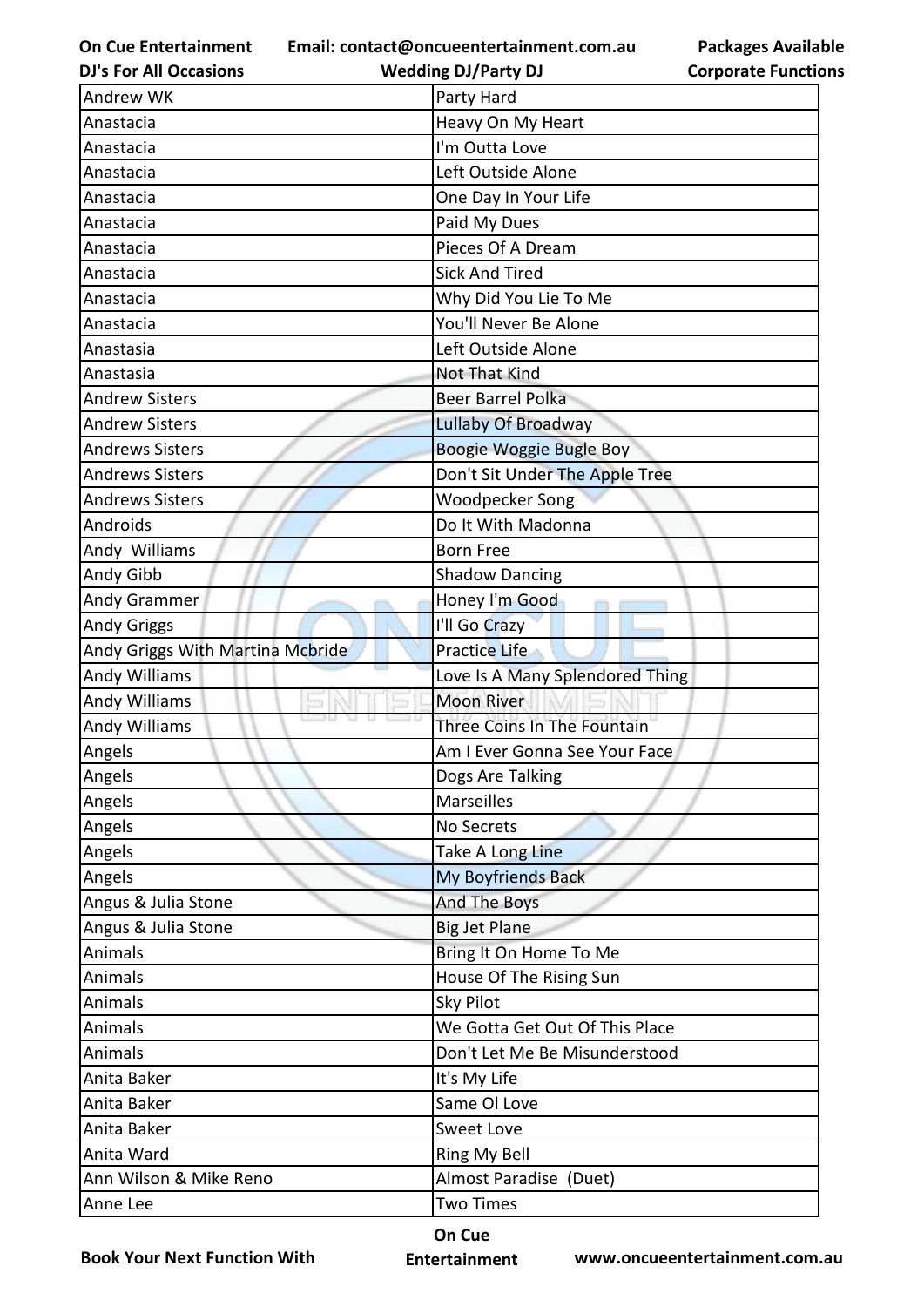**Email: contact@oncueentertainment.com.au Wedding DJ/Party DJ** 

**DJ's For All Occasions**

**Packages Available Corporate Functions**

| <b>Anne Marie</b>        | Birthday                                   |  |
|--------------------------|--------------------------------------------|--|
| Anne-Marie Ft Doja Cat   | To Be Young                                |  |
| Anne Murray              | A Love Song                                |  |
| Anne Murray              | Could I Have This Dance                    |  |
| Anne Murray              | I Just Fall In Love Again                  |  |
| Anne Murray              | Just Another Woman In Love                 |  |
| Anne Murray              | Snowbird                                   |  |
| Anne Murray              | You Needed Me                              |  |
| Annie Get Your Gun       | Anything You Can Do I Can Do Better        |  |
| Annie Get Your Gun       | <b>Colonel Buffalo Bill</b>                |  |
| Annie Get Your Gun       | Doin What Comes Naturally                  |  |
| Annie Get Your Gun       | I Got Lost In His Arms                     |  |
| Annie Get Your Gun       | I'm An Indian Too                          |  |
| Annie Get Your Gun       | I'm A Bad Bad Man                          |  |
| Annie Get Your Gun       | <b>Moonshine Lullaby</b>                   |  |
| Annie Get Your Gun       | Overture                                   |  |
| Annie Get Your Gun       | There's No Business Like Show Business     |  |
| Annie Lennox             | No More I Love You                         |  |
| Annie Lennox             | <b>Walking On Broken Glass</b>             |  |
| Another Level            | From The Heart                             |  |
| <b>Anthony Callea</b>    | Hurt So Bad                                |  |
| <b>Anthony Callea</b>    | Live For Love                              |  |
| <b>Anthony Callea</b>    | The Prayer                                 |  |
| <b>Anthony Hamilton</b>  | Comin From Where I'm From                  |  |
| Anthrax                  | Antisocial                                 |  |
| Anthrax                  | Caught In A Mosh                           |  |
| Anthrax                  | <b>Got The Time</b>                        |  |
| Appleton                 | Don't Worry                                |  |
| Appleton                 | Fantasy                                    |  |
| Aqua                     | <b>Barbie Girl</b>                         |  |
| Aqualung                 | <b>Good Times Gonna Come</b>               |  |
| Aqualung                 | <b>Strange And Beautiful</b>               |  |
| Archie Bell & The Drells | <b>Tighten Up</b>                          |  |
| Archies                  | Sugar Sugar                                |  |
| <b>Arctic Monkeys</b>    | Arabella                                   |  |
| <b>Arctic Monkeys</b>    | Brainstorm                                 |  |
| <b>Arctic Monkeys</b>    | Do I Wanna Know                            |  |
| <b>Arctic Monkeys</b>    | Don't Sit Down Cause I've Moved Your Chair |  |
| <b>Arctic Monkeys</b>    | <b>Flourescent Adolescent</b>              |  |
| <b>Arctic Monkeys</b>    | I Bet You Look Good On The Dancefloor      |  |
| <b>Arctic Monkeys</b>    | R U Mine                                   |  |
| <b>Arctic Monkeys</b>    | Snap Out Of It                             |  |
| Aretha Franklin          | A Natural Woman                            |  |
| Aretha Franklin          | A Rose Is Still A Rose                     |  |
| Aretha Franklin          | <b>Amazing Grace</b>                       |  |
|                          |                                            |  |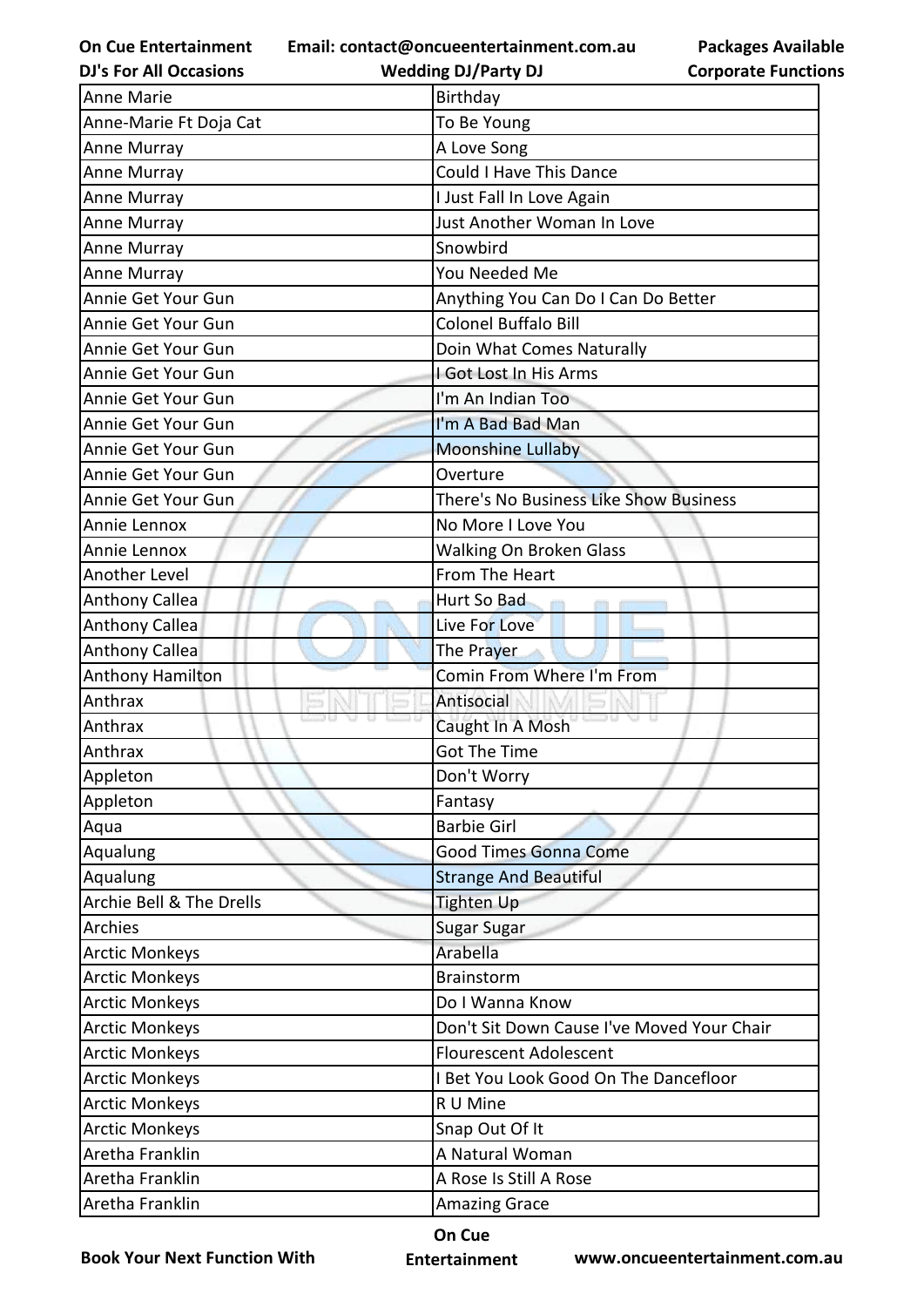**Email: contact@oncueentertainment.com.au**

**DJ's For All Occasions**

**Wedding DJ/Party DJ** 

**Packages Available Corporate Functions**

| Aretha Franklin                       | <b>Chain Of Fools</b>               |  |
|---------------------------------------|-------------------------------------|--|
| Aretha Franklin                       | Do Right Woman Do Right Man         |  |
| Aretha Franklin                       | Don't Play That Song                |  |
| Aretha Franklin                       | I Knew You Were Waiting             |  |
| Aretha Franklin                       | I Never Loved A Man                 |  |
| Aretha Franklin                       | Respect                             |  |
| Aretha Franklin                       | Say A Little Prayer                 |  |
| Aretha Franklin                       | Sisters Are Doing It For Themselves |  |
| Aretha Franklin                       | The House That Jack Built           |  |
| Aretha Franklin                       | Think                               |  |
| Aretha Franklin                       | <b>Until You Come Back</b>          |  |
| Aretha Franklin                       | <b>Waiting To Forgive</b>           |  |
| Aretha Franklin                       | Wonderful                           |  |
| Argent                                | <b>Hold Your Head Up</b>            |  |
| Ariana Grande                         | <b>Break Free</b>                   |  |
| Ariana Grande                         | Focus                               |  |
| Ariana Grande                         | Into You                            |  |
| Ariana Grande                         | Love Me Harder                      |  |
| Ariana Grande                         | One Last Time                       |  |
| Ariana Grande Ft Justin Bieber (Duet) | Stuck With U                        |  |
| Ariana Grande Ft Big Sean             | <b>Best Mistake</b>                 |  |
| Ariana Grande Ft Iggy Azalea          | Problem                             |  |
| Ariana Grande Ft Nathan Sykes         | <b>Almost Is Never Enough</b>       |  |
| Ariana Grande Ft Weeknd               | Love Me Harder (Duet)               |  |
| Armin Van Buuren                      | This Is What It Feels Like          |  |
| Aron Chupa                            | I'm An Albatroz                     |  |
| <b>Arrested Develop</b>               | Mr Wendel                           |  |
| <b>Arrested Develop</b>               | People Everyday                     |  |
| <b>Arrested Develop</b>               | Tennessee                           |  |
| <b>Arron Lines</b>                    | You Can't Hide Beautiful            |  |
| Artful Dodger                         | Please Don'T Turn Me On             |  |
| Artimus                               | Hakuna Mataka                       |  |
| Ashanti                               | Happy                               |  |
| Ashanti                               | Only U                              |  |
| Ashanti                               | Rain On Me                          |  |
| Ashanti                               | Rock Wit You Awww Baby              |  |
| Ashanti                               | Foolish                             |  |
| Ashlee Simpson                        | Autobiography                       |  |
| Ashlee Simpson                        | Boyfriend                           |  |
| Ashlee Simpson                        | La La                               |  |
| Ashlee Simpson                        | Outta My Head                       |  |
| Ashlee Simpson                        | Pieces Of Me                        |  |
| Ashlee Simpson                        | Shadow                              |  |
| <b>Ashley Gearing</b>                 | Can You Hear Me When I Talk To You  |  |
| Ashley Parker Angel                   | Let You Go                          |  |

**Book Your Next Function With**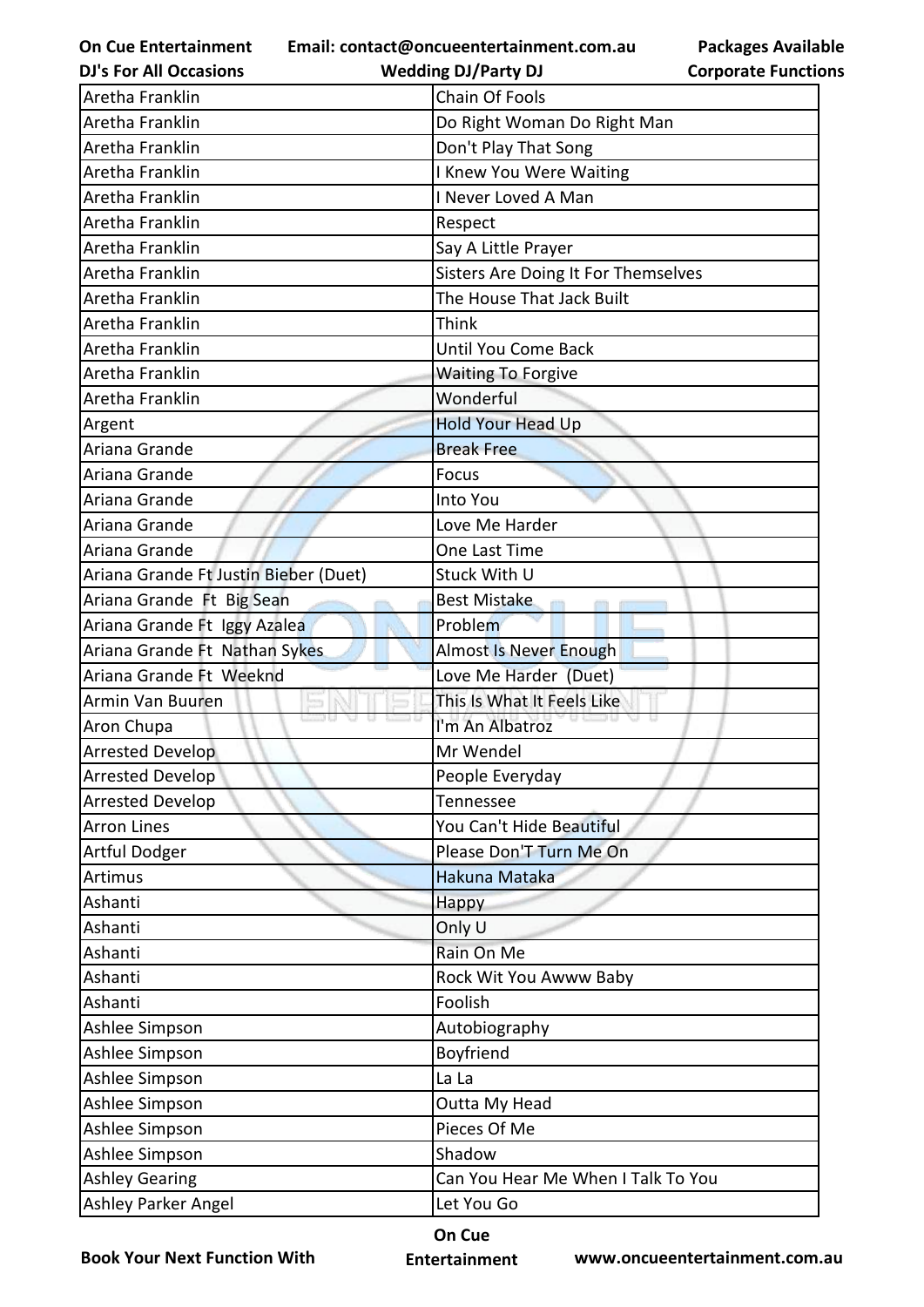**Email: contact@oncueentertainment.com.au Wedding DJ/Party DJ** 

**DJ's For All Occasions**

| <b>Packages Available</b>  |
|----------------------------|
| <b>Corporate Functions</b> |

| <b>Ashley Simpson</b>         | Love                          |
|-------------------------------|-------------------------------|
| Asleep At The Wheel           | <b>Cherokee Maiden</b>        |
| Association                   | Along Comes Mary              |
| Association                   | Cherish                       |
| Association                   | Never My Love                 |
| Association                   | With Me                       |
| Ataris                        | In This Diary                 |
| <b>Ataris</b>                 | Saddest Song                  |
| Ataris                        | The Boys Of Summer            |
| Ataris                        | The Saddest Song              |
| <b>Atlantic Star</b>          | Always                        |
| <b>Atomic Kitten</b>          | Be With You                   |
| <b>Atomic Kitten</b>          | <b>Eternal Flame</b>          |
| <b>Atomic Kitten</b>          | It's Ok                       |
| <b>Atomic Kitten</b>          | The Last Goodbye              |
| <b>Atomic Kitten</b>          | The Tide Is High              |
| <b>Atomic Kitten</b>          | Tide Is High                  |
| <b>Atomic Kitten</b>          | Whole Again                   |
| <b>Atomic Kitten</b>          | Love Doesn't Have To Hurt     |
| Audioslave                    | Cochise                       |
| Audioslave                    | I Am The Highway              |
| Audioslave                    | Like A Stone                  |
| Audioslave                    | Show Me How To Live           |
| Audioslave                    | <b>What You Are</b>           |
| Audiovent                     | <b>Looking Down</b>           |
| Augie March                   | <b>One Crowded Hour</b>       |
| Aurora                        | Half The World Away           |
| Australian Crawl              | Boys Light Up                 |
| <b>Australian Crawl</b>       | Downhearted                   |
| <b>Australian Crawl</b>       | Reckless                      |
| <b>Australian Crawl</b>       | Oh No Not You Again           |
| <b>Australian Traditional</b> | <b>Advance Australia Fair</b> |
| <b>Australian Traditional</b> | <b>Botany Bay</b>             |
| <b>Australian Traditional</b> | <b>Click Go The Shears</b>    |
| <b>Australian Traditional</b> | <b>Waltzing Matilda</b>       |
| <b>Australian Version</b>     | Jingle Bells                  |
| Ava Max                       | Kings & Queens                |
| Avant                         | Don't Say No Just Say Yes     |
| Avant                         | Read Your Mind                |
| Avenged Sevenfold             | <b>Bat Country</b>            |
| Avicii                        | <b>Addicted To You</b>        |
| Avicii                        | Hey Brother                   |
| Avicii                        | The Nights                    |
| Avicii                        | <b>Waiting For Love</b>       |
| Avicii                        | Wake Me Up Before You Go Go   |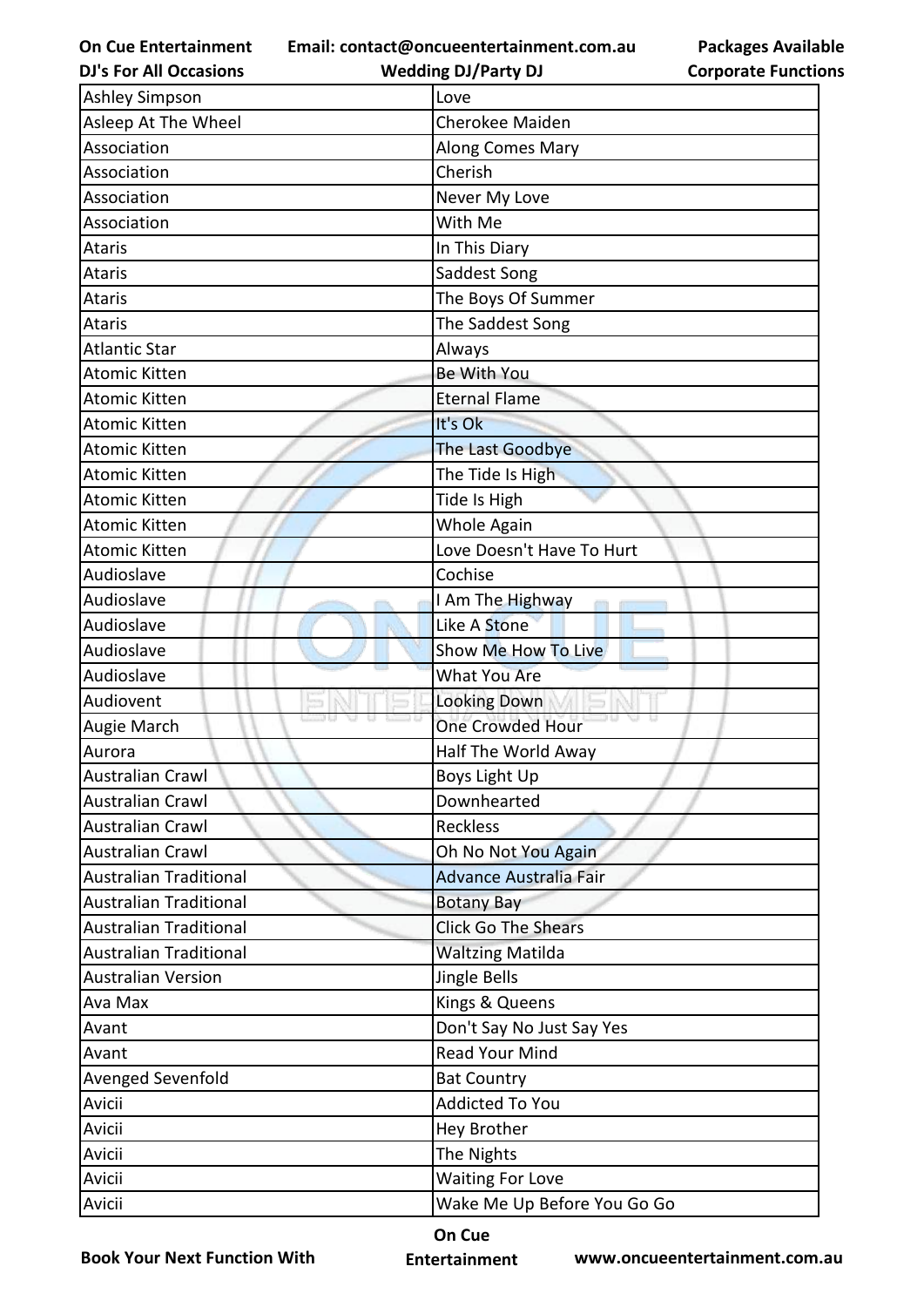|  | <b>On Cue Entertainment</b> |  |
|--|-----------------------------|--|
|--|-----------------------------|--|

**Email: contact@oncueentertainment.com.au**

**DJ's For All Occasions**

| <b>Packages Available</b>  |  |
|----------------------------|--|
| <b>Corporate Functions</b> |  |

| <b>DJ's For All Occasions</b> | <b>Wedding DJ/Party DJ</b>        | <b>Corporate Functio</b>                  |
|-------------------------------|-----------------------------------|-------------------------------------------|
| Avicii & Nile Rodgers         | Lay Me Down                       |                                           |
| Avicii & Robbie Williams      | The Days                          |                                           |
| Avicii F. Aloe Black          | Wake Me Up                        |                                           |
| Avicii F. Salem Fakir         | You Make Me                       |                                           |
| Avicii Vs Nick Romero         | I Could Be The One                |                                           |
| Avril Lavigne                 | Alice Underground                 |                                           |
| <b>Avril Lavigne</b>          | Complicated                       |                                           |
| <b>Avril Lavigne</b>          | Don't Leave Me                    |                                           |
| <b>Avril Lavigne</b>          | Don't Tell Me                     |                                           |
| <b>Avril Lavigne</b>          | He Wasn't                         |                                           |
| <b>Avril Lavigne</b>          | Here's To Never Growing Up        |                                           |
| <b>Avril Lavigne</b>          | Hot                               |                                           |
| <b>Avril Lavigne</b>          | Losing Grip                       |                                           |
| <b>Avril Lavigne</b>          | <b>My Happy Ending</b>            |                                           |
| Avril Lavigne                 | <b>Nobodys Home</b>               |                                           |
| <b>Avril Lavigne</b>          | Ska8er Boi                        |                                           |
| <b>Avril Lavigne</b>          | Smile                             |                                           |
| <b>Avril Lavigne</b>          | Wish You Were Here                |                                           |
| <b>Avril Lavigne</b>          | I'm With You                      |                                           |
| Avril Lavigne & Chad Kroeger  | Let Me Go                         |                                           |
| <b>Avril Lavinge</b>          | Girlfriend                        |                                           |
| <b>Avril Lavinge</b>          | <b>Keep Holding On</b>            |                                           |
| <b>Avril Lavinge</b>          | What The Hell                     |                                           |
| <b>Avril Lavinge</b>          | When You're Gone                  |                                           |
| Axel Whitehead                | I Don't Do Suprises               |                                           |
| <b>B</b> 52'S                 | Love Shack                        |                                           |
| <b>B</b> 52'S                 | Private Idaho                     |                                           |
| <b>B</b> 52'S                 | Roam                              |                                           |
| <b>B</b> 52'S                 | Rock Lobster                      |                                           |
| <b>B</b> B King               | The Thrill Is Gone                |                                           |
| <b>B</b> B King               | The Thunder Rolls                 |                                           |
| <b>B B King &amp; Clapton</b> | <b>Riding With The King</b>       |                                           |
| B B King & U2                 | When Love Comes To Town           |                                           |
| <b>B B Mak</b>                | <b>Back Here</b>                  |                                           |
| <b>B</b> J Thomas             |                                   | Another Somebody Done Somebody Wrong Song |
| <b>B</b> J Thomas             | Hooked On A Feeling               |                                           |
| <b>B</b> J Thomas             | Raindrops Keep Falling On My Head |                                           |
| B.O.B                         | Magic                             |                                           |
| B.O.B                         | I'll Be In The Sky                |                                           |
| <b>B.O.B.</b>                 | So Good                           |                                           |
| B.O.B. & Hayley Williams      | Airplanes                         |                                           |
| <b>B.O.B. Ft Bruno Mars</b>   | Nothin' On You                    |                                           |
| B <sub>2</sub> K              | Girlfriend                        |                                           |
| B <sub>2</sub> K              | Why I Love You                    |                                           |
| B <sub>2</sub> K              | Why They Call It Falling          |                                           |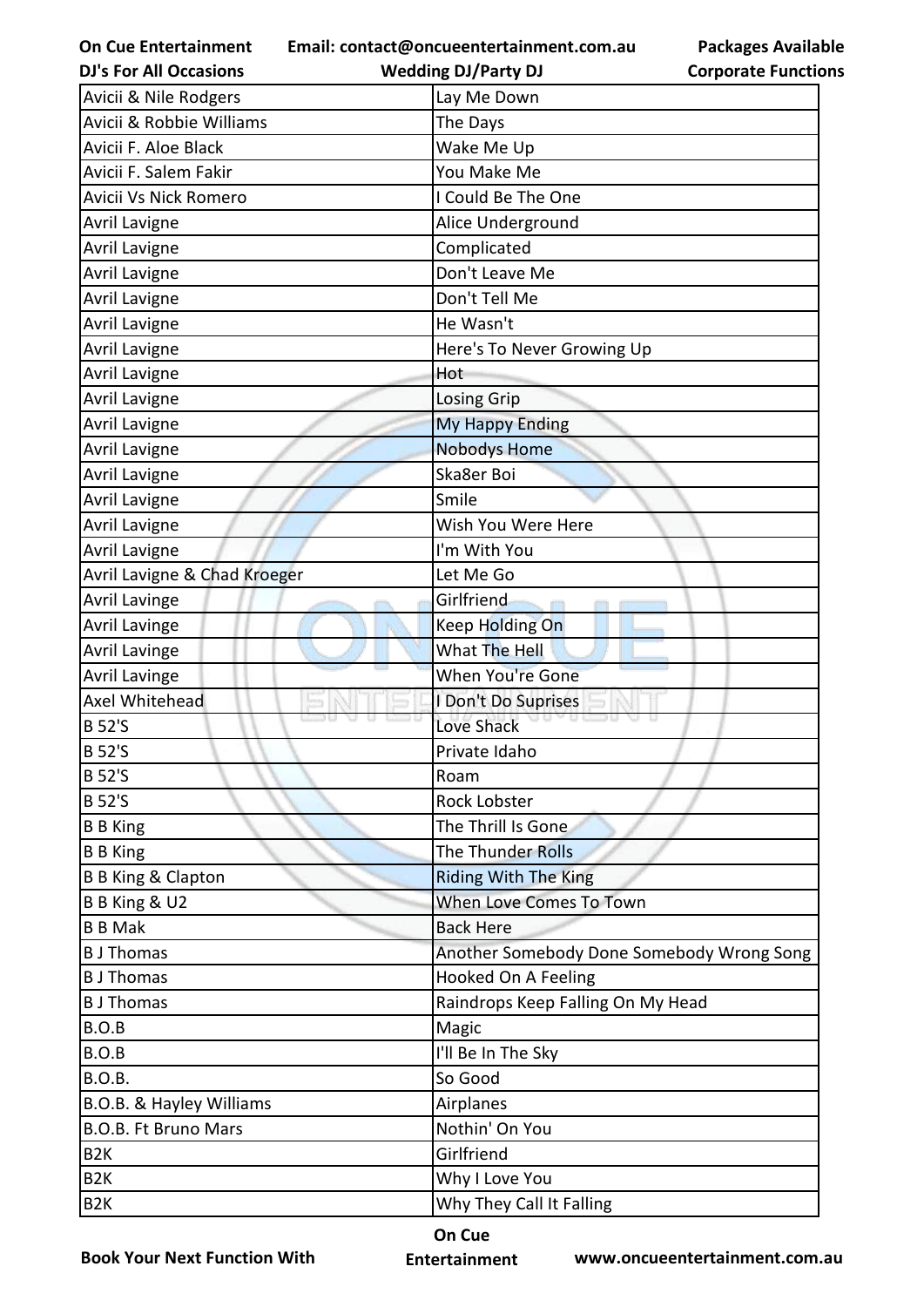**Email: contact@oncueentertainment.com.au Wedding DJ/Party DJ** 

**DJ's For All Occasions**

**Packages Available Corporate Functions**

| <b>B2K Feat. Fabolous</b>       | Badaboom                             |
|---------------------------------|--------------------------------------|
| B2K Feat. P.Diddy               | <b>Bump Bump Bump</b>                |
| <b>Baby Animals</b>             | <b>Early Warning</b>                 |
| <b>Baby Animals</b>             | One Word                             |
| <b>Baby Animals</b>             | Painless                             |
| <b>Baby Animals</b>             | Rush You                             |
| Babybird                        | <b>Bad Old Man</b>                   |
| Babyface                        | How Come How Long                    |
| <b>Bachelor Girl</b>            | <b>Buses &amp; Trains</b>            |
| <b>Bachelor Girl</b>            | Lucky Me                             |
| <b>Bachelor Girl</b>            | <b>Permission To Shine</b>           |
| <b>Bachman Turner Overdrive</b> | Let It Ride                          |
| <b>Bachman Turner Overdrive</b> | <b>Takin Care Of Business</b>        |
| <b>Bachman Turner Overdrive</b> | You Aint Seen Nothing Yet            |
| <b>Backstreet Boys</b>          | Drowning                             |
| <b>Backstreet Boys</b>          | Everybody (Backstreet's Back)        |
| <b>Backstreet Boys</b>          | Everyone                             |
| <b>Backstreet Boys</b>          | I Still                              |
| <b>Backstreet Boys</b>          | I Want It That Way                   |
| <b>Backstreet Boys</b>          | I'll Never Break Your Heart          |
| <b>Backstreet Boys</b>          | Incomplete                           |
| <b>Backstreet Boys</b>          | Just Want You To Know                |
| <b>Backstreet Boys</b>          | Larger Than Life                     |
| <b>Backstreet Boys</b>          | Last Thing On My Mind                |
| <b>Backstreet Boys</b>          | More Than That                       |
| <b>Backstreet Boys</b>          | One                                  |
| <b>Backstreet Boys</b>          | Quit Playing Games With My Heart     |
| <b>Backstreet Boys</b>          | Show Me The Meaning Of Being In Love |
| <b>Backstreet Boys</b>          | The Call                             |
| <b>Backstreet Boys</b>          | I Want It That Way                   |
| <b>Bad Company</b>              | <b>Bad Company</b>                   |
| <b>Bad Company</b>              | Can't Get Enough Of Your Love        |
| <b>Bad Company</b>              | <b>Feel Like Making Love</b>         |
| <b>Bad Company</b>              | One Night                            |
| <b>Bad Company</b>              | <b>Ready For Love</b>                |
| <b>Bad Company</b>              | <b>Rock Steady</b>                   |
| <b>Bad Company</b>              | <b>Shooting Star</b>                 |
| <b>Bad English</b>              | When I See You Smile                 |
| <b>Bad Finger</b>               | Come And Get It                      |
| <b>Bad Finger</b>               | Day After Day                        |
| <b>Bad Finger</b>               | No Matter What                       |
| Baha Men                        | Who Let The Dogs Out                 |
| Baha Men                        | Move It Like This                    |
| <b>Bakemat</b>                  | <b>Teach Me</b>                      |
| Bananarama                      | Bananarama Medley                    |

**Book Your Next Function With**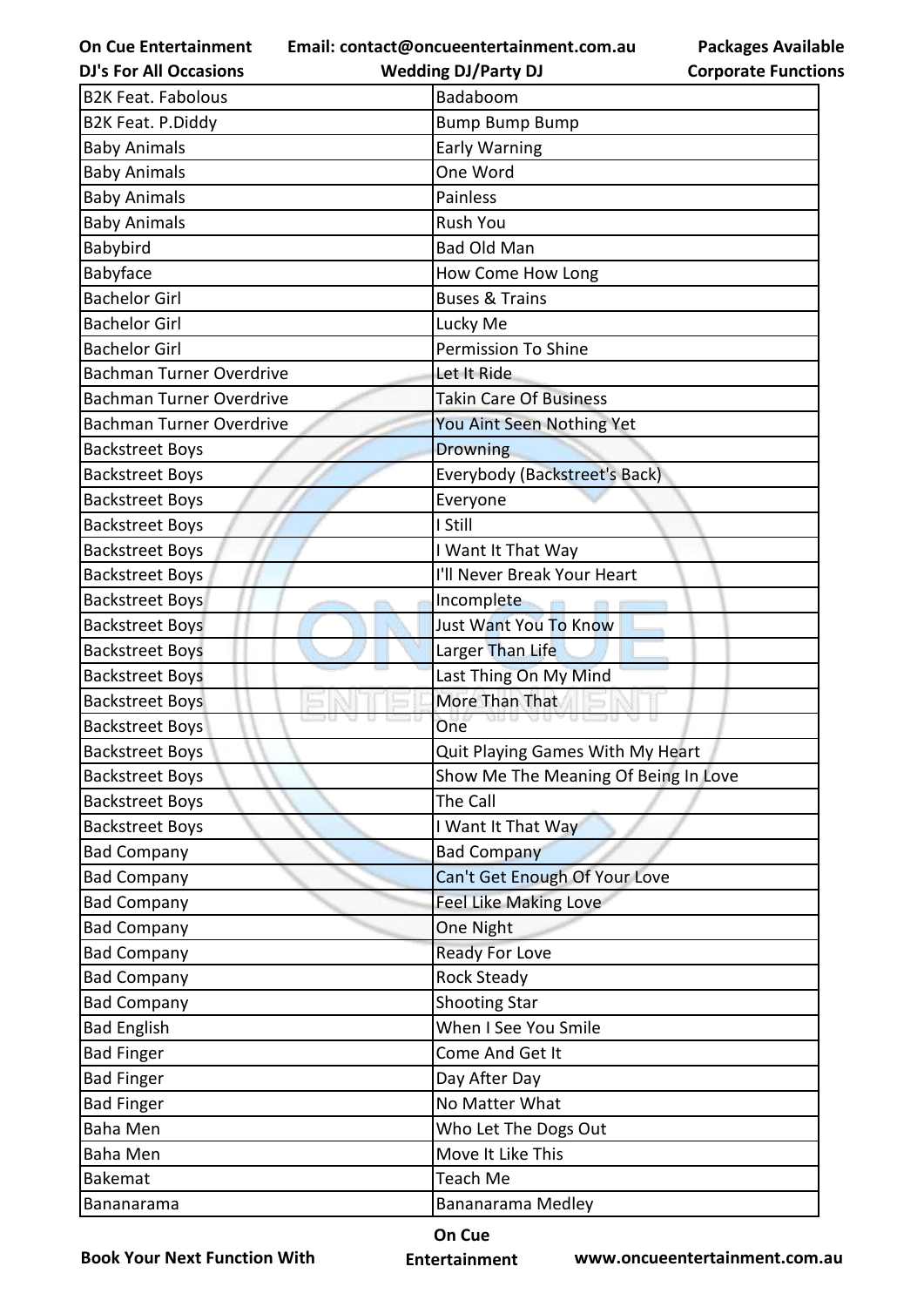**Email: contact@oncueentertainment.com.au Wedding DJ/Party DJ** 

**DJ's For All Occasions**

## **Packages Available Corporate Functions**

| Bananarama                      | <b>Cruel Summer</b>                    |  |
|---------------------------------|----------------------------------------|--|
| <b>Bananarama</b>               | Help                                   |  |
| Bananarama                      | I Want You Back                        |  |
| Bananarama                      | Love In The First Degree               |  |
| Bananarama                      | Na Na Hey Hey (Kiss Him Goodbye)       |  |
| Bananarama                      | <b>Robert Deniro's Waiting</b>         |  |
| Bananarama                      | Shy Boy                                |  |
| Bananarama                      | Venus                                  |  |
| <b>Band</b>                     | The Night They Drove Old Dixie Down    |  |
| <b>Band</b>                     | The Weight                             |  |
| <b>Band Aid</b>                 | We Are The World                       |  |
| <b>Band Aid</b>                 | Do They Know It's Christmas (Original) |  |
| <b>Bangles</b>                  | <b>Eternal Flame</b>                   |  |
| <b>Bangles</b>                  | <b>Going Down To Liverpool</b>         |  |
| <b>Bangles</b>                  | <b>Hazy Shade Of Winter</b>            |  |
| <b>Bangles</b>                  | <b>Manic Monday</b>                    |  |
| <b>Bangles</b>                  | Walk Like An Egyptian                  |  |
| Barbra Streisand                | Don't Rain On My Parade                |  |
| Barbra Streisand                | Evergreen                              |  |
| Barbra Streisand                | Guilty                                 |  |
| <b>Barbra Streisand</b>         | If You Ever Leave Me                   |  |
| Barbra Streisand                | My Heart Belongs To Me                 |  |
| <b>Barbra Streisand</b>         | People                                 |  |
| Barbra Streisand                | Tell Him                               |  |
| <b>Barbra Streisand</b>         | The Way We Were                        |  |
| Barbra Streisand                | Woman In Love                          |  |
| <b>Barbra Streisand</b>         | I Finally Found Someone                |  |
| Barbra Streisand                | Somewhere                              |  |
| Barbra Streisand & Neil Diamond | You Don't Bring Me Flowers             |  |
| <b>Bardot</b>                   | I Need Somebody                        |  |
| <b>Bardot</b>                   | Poison                                 |  |
| Bars & Melody                   | <b>Keep Smiling</b>                    |  |
| <b>Barenaked Ladies</b>         | <b>Another Postcard Chimps</b>         |  |
| <b>Barenaked Ladies</b>         | Get In Line                            |  |
| <b>Barenaked Ladies</b>         | If I Had \$1,000,000                   |  |
| <b>Barenaked Ladies</b>         | One Week                               |  |
| <b>Barenaked Ladies</b>         | Pinch Me                               |  |
| <b>Barry Manilow</b>            | <b>Beautiful Music</b>                 |  |
| <b>Barry Manilow</b>            | Can't Smile Without You                |  |
| <b>Barry Manilow</b>            | Copacabana                             |  |
| <b>Barry Manilow</b>            | Could It Be Magic                      |  |
| <b>Barry Manilow</b>            | Daybreak                               |  |
| <b>Barry Manilow</b>            | I Made It Through The Rain             |  |
| <b>Barry Manilow</b>            | I Write The Songs                      |  |
| <b>Barry Manilow</b>            | It's A Miracle                         |  |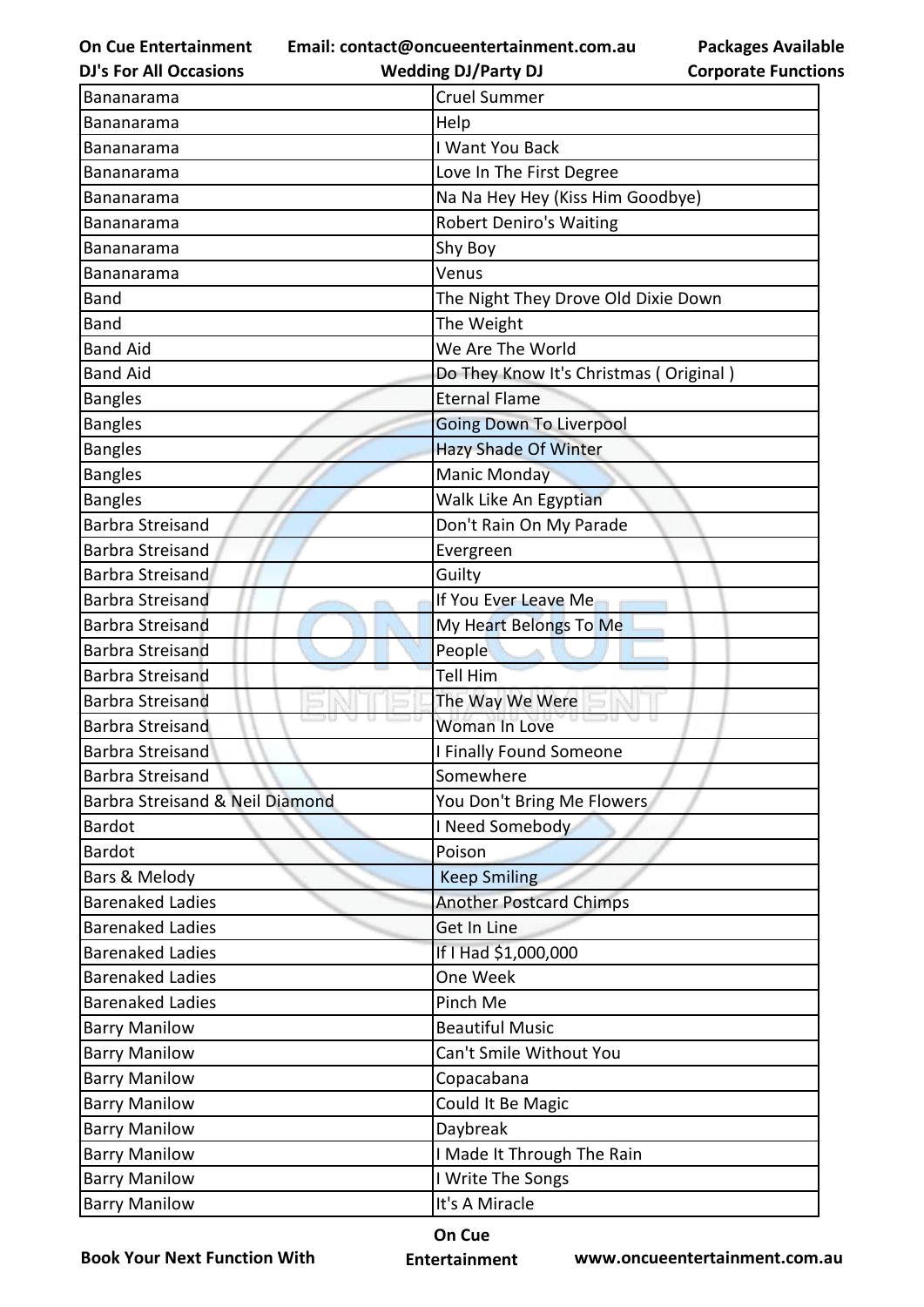**Email: contact@oncueentertainment.com.au**

**DJ's For All Occasions**

**Packages Available Corporate Functions**

| <b>DJ's For All Occasions</b> | <b>Wedding DJ/Party DJ</b>            | <b>Corporate Functio</b> |
|-------------------------------|---------------------------------------|--------------------------|
| <b>Barry Manilow</b>          | Love Is A Many Splendored Thing       |                          |
| <b>Barry Manilow</b>          | Mandy                                 |                          |
| <b>Barry Manilow</b>          | New York City Rhythem                 |                          |
| <b>Barry Manilow</b>          | One Voice                             |                          |
| <b>Barry Manilow</b>          | Somewhere In The Night                |                          |
| <b>Barry Manilow</b>          | <b>When October Goes</b>              |                          |
| <b>Barry Mann</b>             | Who Put The Bomp                      |                          |
| <b>Barry Mcguire</b>          | <b>Eve Of Destruction</b>             |                          |
| <b>Barry White</b>            | You're My First My Last My Everything |                          |
| Bars & Melody                 | <b>Keep Smiling</b>                   |                          |
| Basshunter                    | Angel In The Night                    |                          |
| <b>Bastile</b>                | <b>Bad Blood</b>                      |                          |
| <b>Bastile</b>                | Flaws                                 |                          |
| <b>Bastile</b>                | Laura Palmer                          |                          |
| <b>Bastile</b>                | Oblivian                              |                          |
| <b>Bastile</b>                | Of The Night                          |                          |
| <b>Bastile</b>                | Pompeii                               |                          |
| <b>Bay City Rollers</b>       | Bye Bye Baby                          |                          |
| <b>Bay City Rollers</b>       | I Only Wanna Be With You              |                          |
| <b>Bay City Rollers</b>       | Give A Little Love                    |                          |
| <b>Bay City Rollers</b>       | Saturday Night                        |                          |
| <b>Bay City Rollers</b>       | <b>Summer Love Sensation</b>          |                          |
| Beach Boys                    | 409                                   |                          |
| Beach Boys                    | <b>Barbara Ann</b>                    |                          |
| Beach Boys                    | Be True To Your School                |                          |
| Beach Boys                    | California Girls                      |                          |
| <b>Beach Boys</b>             | Darlin                                |                          |
| <b>Beach Boys</b>             | Do You Wanna Dance                    |                          |
| <b>Beach Boys</b>             | Don't Worry Baby                      |                          |
| Beach Boys                    | Fun Fun Fun                           |                          |
| <b>Beach Boys</b>             | <b>God Only Knows</b>                 |                          |
| Beach Boys                    | <b>Good Vibrations</b>                |                          |
| <b>Beach Boys</b>             | Help Me Rhonda                        |                          |
| Beach Boys                    | I Can Hear Music                      |                          |
| Beach Boys                    | I Get Around                          |                          |
| Beach Boys                    | In My Room                            |                          |
| <b>Beach Boys</b>             | Kokomo                                |                          |
| Beach Boys                    | Little Deuce Coupe                    |                          |
| Beach Boys                    | Sloop John B                          |                          |
| <b>Beach Boys</b>             | Surfer Girl                           |                          |
| Beach Boys                    | Surfin Usa                            |                          |
| Beach Boys                    | Wouldn't It Be Nice                   |                          |
| <b>Beastie Boys</b>           | <b>Brass Monkey</b>                   |                          |
| <b>Beastie Boys</b>           | Chcheck It Out                        |                          |
| <b>Beastie Boys</b>           | Fight For Your Right                  |                          |
|                               |                                       |                          |

**Book Your Next Function With**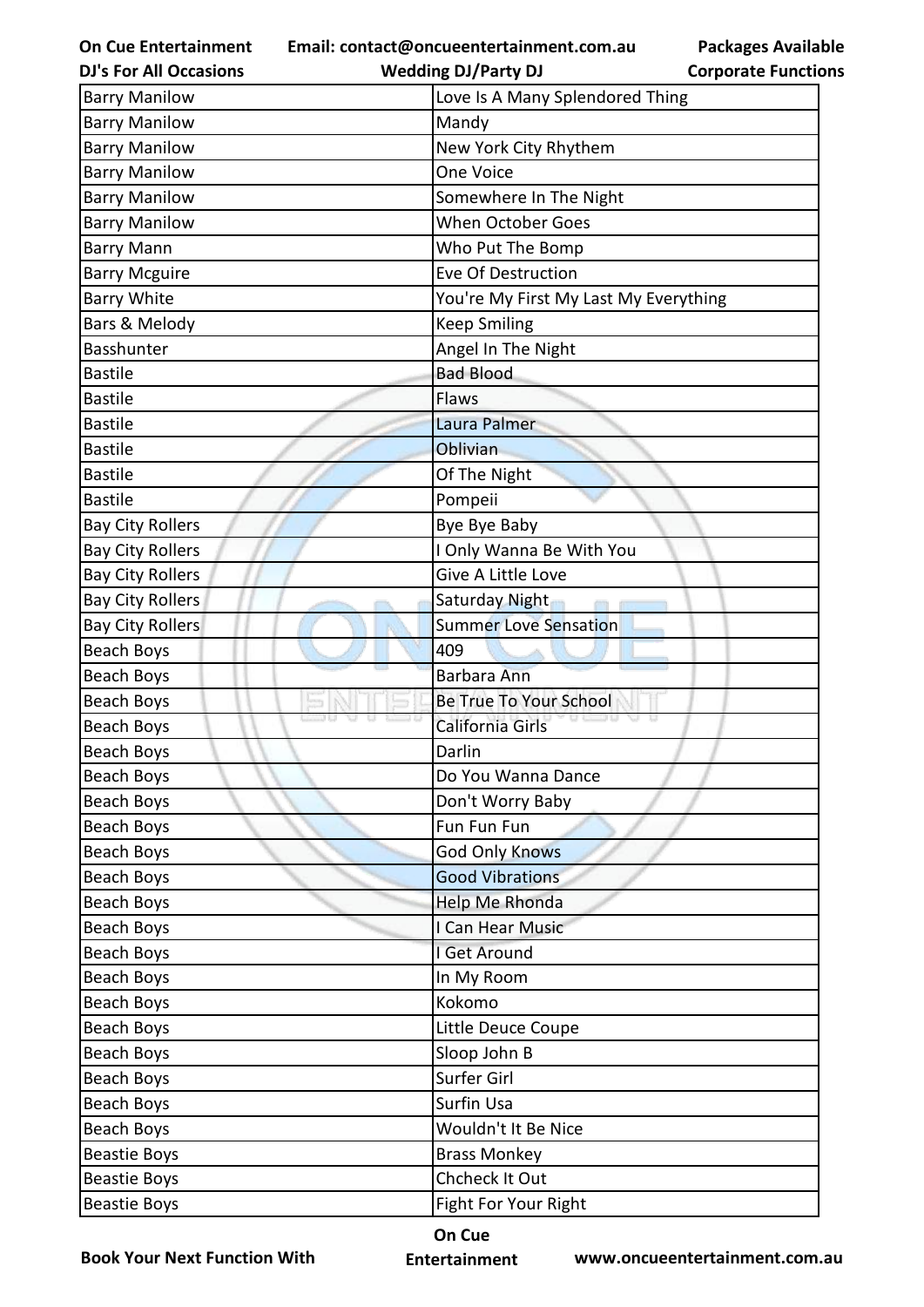**Email: contact@oncueentertainment.com.au Wedding DJ/Party DJ** 

**DJ's For All Occasions**

**Packages Available Corporate Functions**

| <b>Beastie Boys</b> | Intergalactic                       |
|---------------------|-------------------------------------|
| <b>Beastie Boys</b> | No Sleep Till Brooklyn              |
| <b>Beastie Boys</b> | Sabotage                            |
| <b>Beatles</b>      | A Day In The Life                   |
| <b>Beatles</b>      | A Hard Days Night                   |
| <b>Beatles</b>      | All My Loving                       |
| <b>Beatles</b>      | Anna Go To Him                      |
| <b>Beatles</b>      | Back In The Ussr                    |
| <b>Beatles</b>      | Birthday                            |
| <b>Beatles</b>      | Can't Buy Me Love                   |
| <b>Beatles</b>      | Come Together                       |
| <b>Beatles</b>      | Day Tripper                         |
| <b>Beatles</b>      | Don't Let Me Down                   |
| <b>Beatles</b>      | Eight Days A Week                   |
| <b>Beatles</b>      | <b>Eleanor Rigby</b>                |
| <b>Beatles</b>      | <b>Fixing A Hole</b>                |
| <b>Beatles</b>      | From Me To You                      |
| <b>Beatles</b>      | <b>Get Back</b>                     |
| <b>Beatles</b>      | Grease                              |
| <b>Beatles</b>      | Hard Days Night                     |
| <b>Beatles</b>      | Hello Goodbye                       |
| <b>Beatles</b>      | Help                                |
| <b>Beatles</b>      | Here Comes The Sun                  |
| <b>Beatles</b>      | Here There And Everywhere           |
| <b>Beatles</b>      | <b>Hey Jude</b>                     |
| <b>Beatles</b>      | 33 QU<br>u u<br>I Feel Fine         |
| <b>Beatles</b>      | I Saw Her Standing There            |
| <b>Beatles</b>      | I Want To Hold Your Hand            |
| <b>Beatles</b>      | I Will                              |
| <b>Beatles</b>      | It's Only Love                      |
| <b>Beatles</b>      | Judy In Disguise                    |
| <b>Beatles</b>      | Let It Be                           |
| <b>Beatles</b>      | Long And Winding Road               |
| <b>Beatles</b>      | Love Me Do                          |
| <b>Beatles</b>      | <b>Maxwell's Silver Hammer</b>      |
| <b>Beatles</b>      | Nowhere Man                         |
| <b>Beatles</b>      | Ob La De Ob La Da                   |
| <b>Beatles</b>      | Oh Darling                          |
| <b>Beatles</b>      | P S I Love You                      |
| <b>Beatles</b>      | Paperback Writer                    |
| <b>Beatles</b>      | Please Please Me                    |
| <b>Beatles</b>      | <b>Rock And Roll Music</b>          |
| <b>Beatles</b>      | Rocky Racoon                        |
| <b>Beatles</b>      | Sgt Peppers Lonely Hearts Club Band |
| <b>Beatles</b>      | She Loves You                       |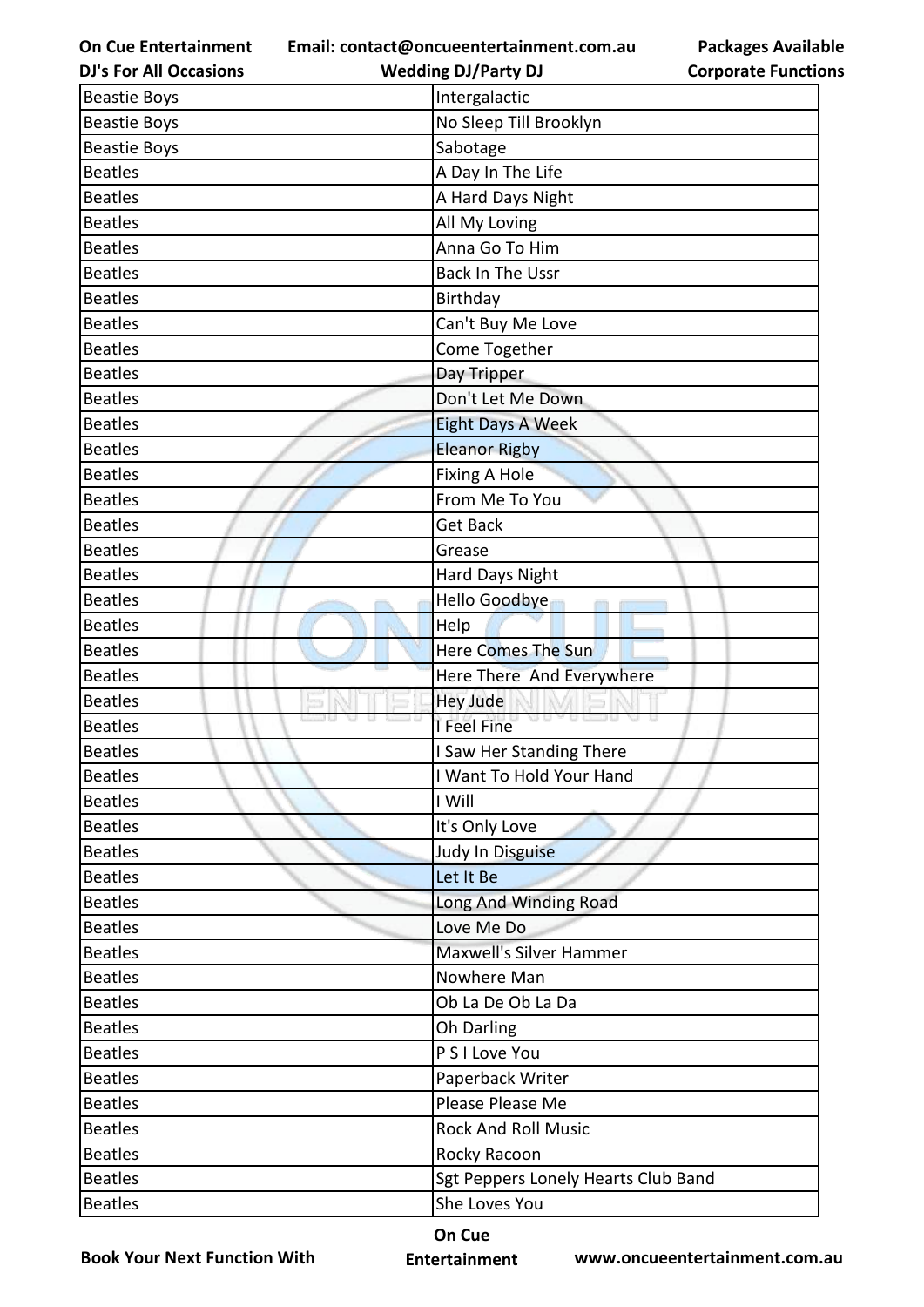**Email: contact@oncueentertainment.com.au**

**Packages Available Corporate Functions**

| <b>DJ's For All Occasions</b>       | <b>Wedding DJ/Party DJ</b>        | <b>Corporate Functio</b> |
|-------------------------------------|-----------------------------------|--------------------------|
| <b>Beatles</b>                      | Something                         |                          |
| <b>Beatles</b>                      | <b>Ticket To Ride</b>             |                          |
| <b>Beatles</b>                      | <b>Twist And Shout</b>            |                          |
| <b>Beatles</b>                      | We Can Work It Out                |                          |
| <b>Beatles</b>                      | When I'm 64                       |                          |
| <b>Beatles</b>                      | <b>Yellow Submarine</b>           |                          |
| <b>Beatles</b>                      | Yesterday                         |                          |
| <b>Beatles</b>                      | You've Got To Hide Your Love Away |                          |
| <b>Beatles</b>                      | You're Going To Lose That Girl    |                          |
| <b>Beatles</b>                      | Norwegian Wood                    |                          |
| <b>Beatles</b>                      | Ob La Di Ob La Da                 |                          |
| <b>Beatles</b>                      | Revolution                        |                          |
| <b>Beatles</b>                      | Rocky Raccoon                     |                          |
| <b>Beatles</b>                      | In My Life                        |                          |
| <b>Beatles</b>                      | <b>Lovely Rita</b>                |                          |
| <b>Beautiful South</b>              | Manchester                        |                          |
| Bebe Rexha And Florida Georgia Line | Meant To Be (Duet)                |                          |
| <b>Beccy Cole</b>                   | <b>Big Girls</b>                  |                          |
| <b>Beccy Cole</b>                   | <b>Blackwood Hill</b>             |                          |
| <b>Beccy Cole</b>                   | <b>Rest In Pieces</b>             |                          |
| <b>Beccy Cole</b>                   | This Heart                        |                          |
| <b>Beck</b>                         | Loser                             |                          |
| <b>Beck</b>                         | <b>Sexx Laws</b>                  |                          |
| <b>Becky Hill</b>                   | <b>Better Off Without You</b>     |                          |
| <b>Becky Hill and Sigala</b>        | Heaven On My Mind                 |                          |
| <b>Bee Gees</b>                     | Alone                             |                          |
| <b>Bee Gees</b>                     | Bee Gees Medley                   |                          |
| <b>Bee Gees</b>                     | Emotion                           |                          |
| <b>Bee Gees</b>                     | Holiday                           |                          |
| <b>Bee Gees</b>                     | How Can You Mend A Broken Heart   |                          |
| <b>Bee Gees</b>                     | How Deep Is Your Love             |                          |
| <b>Bee Gees</b>                     | I Started A Joke                  |                          |
| <b>Bee Gees</b>                     | I've Got To Get A Message To You  |                          |
| <b>Bee Gees</b>                     | Jive Talkin                       |                          |
| <b>Bee Gees</b>                     | Loney Days                        |                          |
| <b>Bee Gees</b>                     | Love So Right                     |                          |
| <b>Bee Gees</b>                     | Massachusetts                     |                          |
| <b>Bee Gees</b>                     | More Than A Women                 |                          |
| <b>Bee Gees</b>                     | <b>Night Fever</b>                |                          |
| <b>Bee Gees</b>                     | Nights On Broadway                |                          |
| <b>Bee Gees</b>                     | Saved By The Bell                 |                          |
| <b>Bee Gees</b>                     | Spics & Specs                     |                          |
| <b>Bee Gees</b>                     | <b>Staying Alive</b>              |                          |
| <b>Bee Gees</b>                     | To Love Somebody                  |                          |
| <b>Bee Gees</b>                     | Too Much Heaven                   |                          |
|                                     |                                   |                          |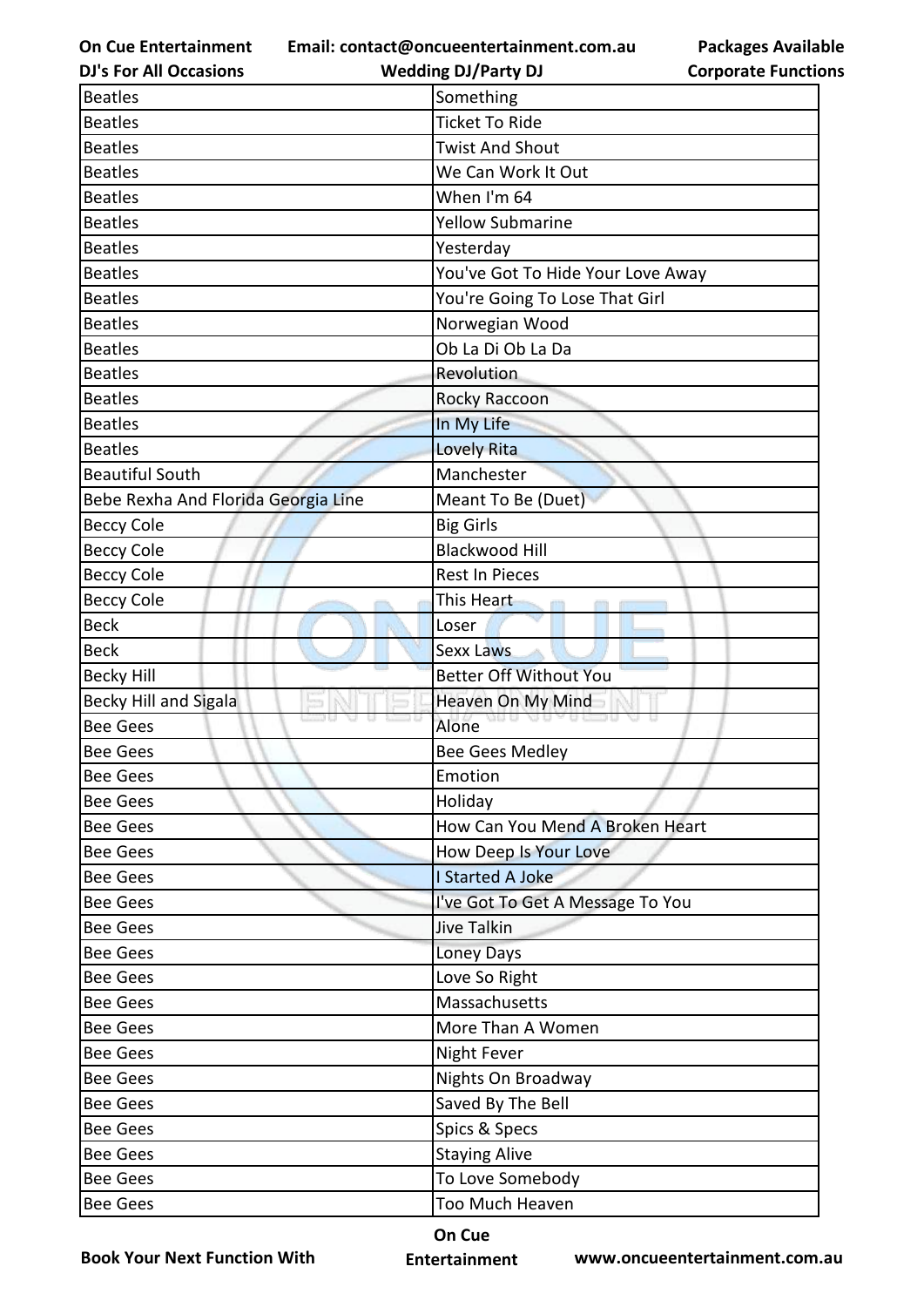**Email: contact@oncueentertainment.com.au Wedding DJ/Party DJ** 

**DJ's For All Occasions**

**Packages Available Corporate Functions**

| <b>Bee Gees</b>             | Tragedy                            |
|-----------------------------|------------------------------------|
| <b>Bee Gees</b>             | Words                              |
| <b>Bee Gees</b>             | You Should Be Dancing              |
| <b>Bee Gees</b>             | Your Body Is A Wonderland          |
| <b>Bee Gees</b>             | Run To Me                          |
| Beenie Man Featuring Janet  | Feel It Boy                        |
| <b>Belinda Carlisle</b>     | Leave A Light On For Me            |
| <b>Belinda Carlisle</b>     | Heaven Is A Place On Earth         |
| <b>Belinda Carlisle</b>     | Mad About You                      |
| <b>Belinda Carlisle</b>     | <b>Summer Rain</b>                 |
| <b>Bell Biv Devoe</b>       | Do Me                              |
| <b>Bell Biv Devoe</b>       | Poison                             |
| <b>Bell Biv Devoe</b>       | Something In Your Eyes             |
| <b>Bellamy Brothers</b>     | If I Said You Had A Beautiful Body |
| <b>Bellamy Brothers</b>     | <b>Cowboy Beat</b>                 |
| <b>Bellamy Brothers</b>     | Do You Love As Good As You Look    |
| <b>Bellamy Brothers</b>     | Let Your Love Flow                 |
| <b>Bellamy Brothers</b>     | <b>Redneck Girl</b>                |
| Ben E King                  | Don't Play That Song               |
| Ben E King                  | Spanish Harlem                     |
| Ben E King                  | Stand By Me                        |
| Ben Folds Five              | Army                               |
| Ben Folds Five              | <b>Brick</b>                       |
| <b>Ben Haenow</b>           | Something I Need                   |
| Ben Haenow & Kelly Clarkson | <b>Second Hand Heart</b>           |
| <b>Ben Harper</b>           | <b>Burn One Down</b>               |
| <b>Ben Harper</b>           | <b>Steal My Kisses</b>             |
| Ben Lee                     | Catch My Disease                   |
| Ben Lee                     | Cigarettes Will Kill You           |
| Ben Lee                     | Love Me Like The World Is Ending   |
| Benny Benassi               | Cinema                             |
| Benny Benassi & Chris Brown | Paradise                           |
| Bens                        | <b>Bruised</b>                     |
| <b>Berlin</b>               | Metro                              |
| <b>Berlin</b>               | No More Words                      |
| <b>Berlin</b>               | Sex (I'm A)                        |
| <b>Berlin</b>               | Take My Breath Away                |
| <b>Bernard Fanning</b>      | Wish You Well                      |
| <b>Bernard Fanning</b>      | Songbird                           |
| <b>Bert Bakaratt</b>        | I'll Never Fall In Love Again      |
| <b>Beth Hart</b>            | LA Song                            |
| <b>Bette Midler</b>         | From A Distance                    |
| <b>Bette Midler</b>         | The Rose                           |
| <b>Bette Midler</b>         | Wind Beneath My Wings              |
| <b>Bette Midler</b>         | <b>Beast Of Burden</b>             |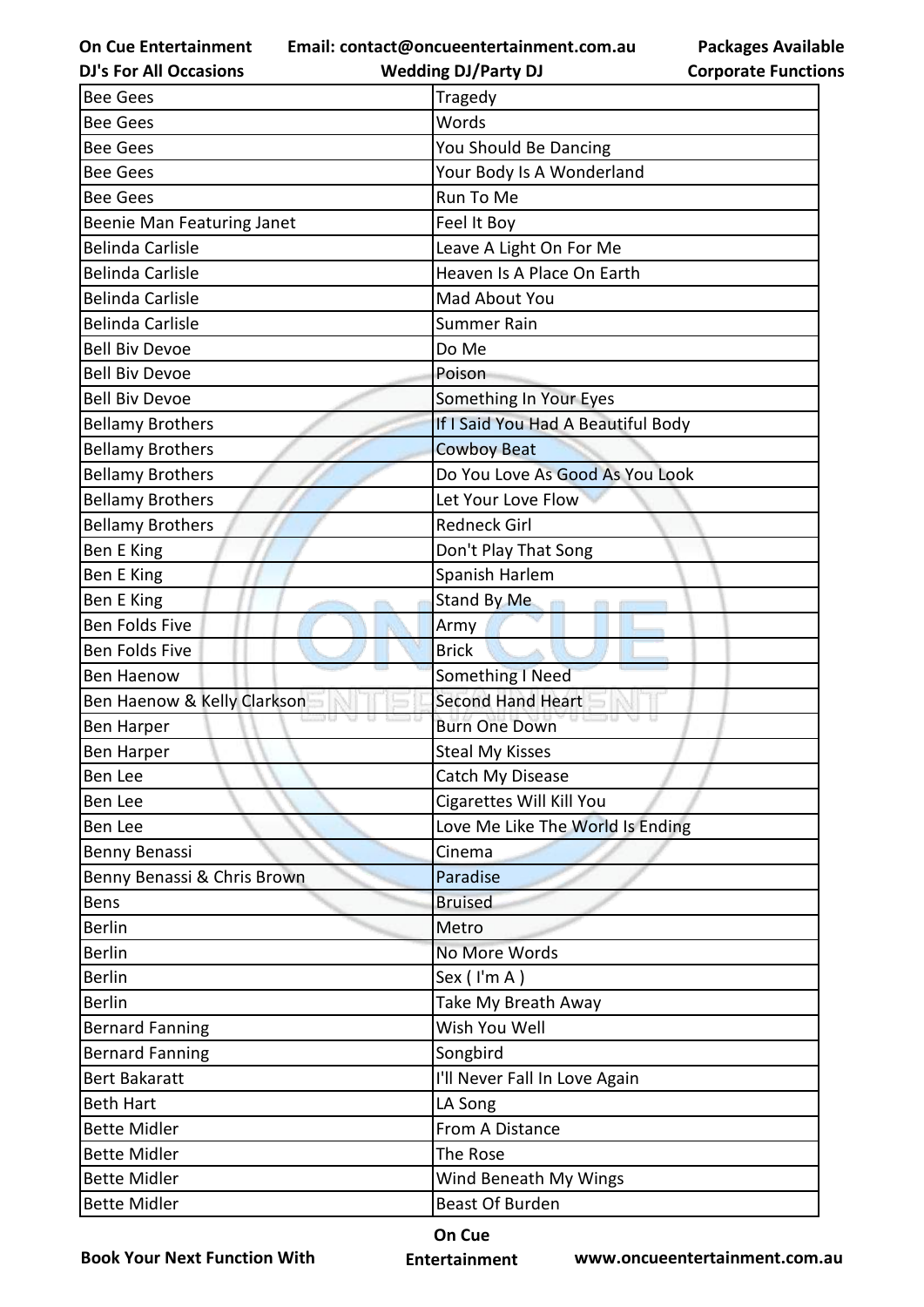**Email: contact@oncueentertainment.com.au Wedding DJ/Party DJ** 

**DJ's For All Occasions**

| <b>Packages Available</b>  |
|----------------------------|
| <b>Corporate Functions</b> |

| <b>Bette Midler</b>       | The Glory Of Love             |
|---------------------------|-------------------------------|
| <b>Better Than Ezra</b>   | <b>Desperately Wanting</b>    |
| <b>Better Than Ezra</b>   | Good                          |
| <b>Bewitched</b>          | Blame It On The Weatherman    |
| <b>Bewitched</b>          | C'est La Vie                  |
| Bewitched                 | I Shall Be There              |
| Bewitched                 | Jessie Hold On                |
| <b>Bewitched</b>          | Jump Down                     |
| <b>Bewitched</b>          | Rollercoaster                 |
| <b>Bewitched</b>          | To You I Belong               |
| Beyonce                   | Ave Maria                     |
| Beyonce                   | <b>Broken Hearted Girl</b>    |
| Beyonce                   | <b>Beautiful Liar</b>         |
| Beyonce                   | <b>Best Thing I Never Had</b> |
| Beyonce                   | Countdown                     |
| Beyonce                   | Chec On It                    |
| Beyonce                   | Deja Vu                       |
| Beyonce                   | Diva                          |
| Beyonce                   | End Of Time                   |
| Beyonce                   | Formation                     |
| Beyonce                   | Green Light                   |
| Beyonce                   | Halo                          |
| Beyonce                   | Hold Up                       |
| Beyonce                   | If I Were A Boy               |
| Beyonce                   | Independent Woman             |
| Beyonce                   | Irreplaceable                 |
| Beyonce                   | Listen                        |
| Beyonce                   | Love On Top                   |
| Beyonce                   | Me Myself And I               |
| Beyonce                   | <b>Naughty Girl</b>           |
| Beyonce                   | Partition                     |
| Beyonce                   | <b>Ring The Alarm</b>         |
| Beyonce                   | <b>Run The World Girls</b>    |
| Beyonce                   | Single Ladies                 |
| Beyonce                   | <b>Sweet Dreams</b>           |
| Beyonce                   | Work It Out                   |
| Beyonce                   | XO                            |
| Beyonce Feat Lady Gaga    | Videophone                    |
| Beyonce Feat. Jay Z       | Crazy In Love (Duet)          |
| Beyonce Feat. Sean Paul   | <b>Baby Boy</b>               |
| <b>Bic Runga</b>          | Sway                          |
| Big & Rich                | Save A Horse (Ride A Cowboy)  |
| Big & Rich                | Wild West Show                |
| <b>Big Audio Dynamite</b> | Rush                          |
| <b>Big Bopper</b>         | Chantilly Lace                |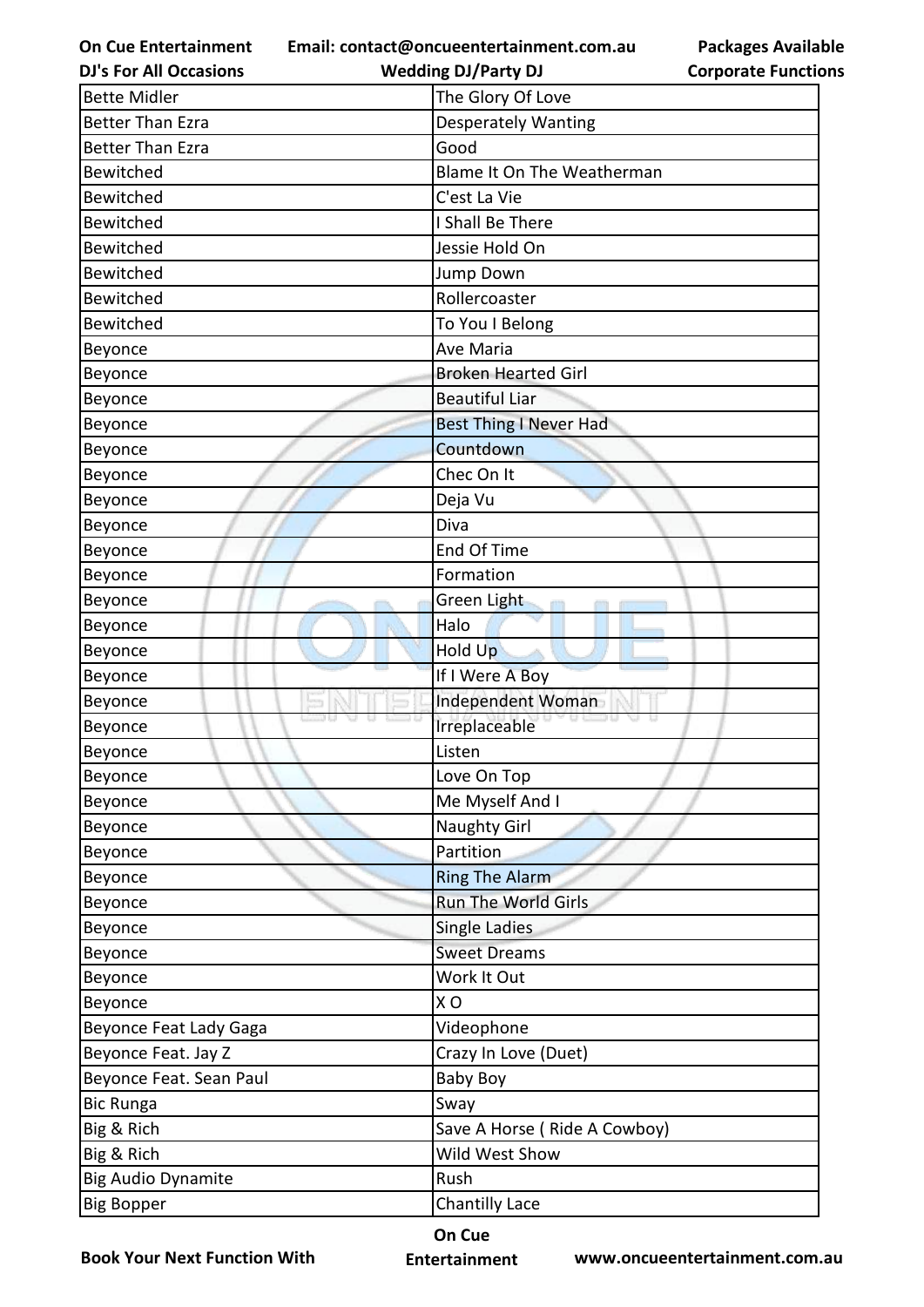**Email: contact@oncueentertainment.com.au**

**Packages Available Corporate Functions**

| <b>DJ's For All Occasions</b>            | <b>Wedding DJ/Party DJ</b>       | <b>Corporate Functio</b> |
|------------------------------------------|----------------------------------|--------------------------|
| <b>Big Brovaz</b>                        | Ok                               |                          |
| <b>Big Brovaz</b>                        | We Wanna Thank You               |                          |
| <b>Big Country</b>                       | In A Big Country                 |                          |
| <b>Big House</b>                         | Cold Outside                     |                          |
| Big Tymers Feat Boo & Gotti              | Oh Yeah                          |                          |
| Bill Haley & The Comets                  | <b>Rock Around The Clock</b>     |                          |
| Bill Haley & The Comets                  | <b>Shake Rattle And Roll</b>     |                          |
| <b>Bill Haley &amp; The Comets</b>       | See You Later Alligator          |                          |
| <b>Bill Medley &amp; Jennifer Warnes</b> | I've Had The Time Of My Life     |                          |
| <b>Bill Withers</b>                      | Ain't No Sunshine                |                          |
| <b>Bill Withers</b>                      | Just The Two Of Us               |                          |
| <b>Bill Withers</b>                      | Lean On Me                       |                          |
| <b>Bill Withers</b>                      | Lovely Day                       |                          |
| <b>Billie Eilish</b>                     | <b>Bad Guy</b>                   |                          |
| <b>Billie Eilish</b>                     | <b>Everything I Wanted</b>       |                          |
| <b>Billie Eilish</b>                     | My Future                        |                          |
| <b>Billie Eilish</b>                     | No Time To Die                   |                          |
| <b>Billie Eilish</b>                     | Xanny                            |                          |
| <b>Billy Crash Craddock</b>              | Ain't Nothin Shakin              |                          |
| <b>Billy Crash Craddock</b>              | Easy As Pie                      |                          |
| <b>Billy Crash Craddock</b>              | You Rubbed It In All Wrong       |                          |
| <b>Billy Dean</b>                        | Only Here For A Little While     |                          |
| <b>Billy Dean</b>                        | <b>Real Man</b>                  |                          |
| <b>Billy Dean</b>                        | Tryin To Hide A Fire In The Dark |                          |
| <b>Billy Field</b>                       | You Were'nt In Love With Me      |                          |
| <b>Billy Field</b>                       | <b>Bad Habits</b>                |                          |
| <b>Billy Fury</b>                        | A Thousand Stars                 |                          |
| <b>Billy Fury</b>                        | Halfway To Paradise              |                          |
| <b>Billy Fury</b>                        | Like I've Never Been Gone        |                          |
| <b>Billy Idol</b>                        | Cradel Of Love                   |                          |
| <b>Billy Idol</b>                        | Danicng With Myself              |                          |
| <b>Billy Idol</b>                        | <b>Eyes Without A Face</b>       |                          |
| <b>Billy Idol</b>                        | <b>Flesh For Fantasy</b>         |                          |
| <b>Billy Idol</b>                        | Hot In The City                  |                          |
| <b>Billy Idol</b>                        | L A Woman                        |                          |
| <b>Billy Idol</b>                        | Mony Mony                        |                          |
| <b>Billy Idol</b>                        | <b>Rebel Yell</b>                |                          |
| <b>Billy Idol</b>                        | Scream                           |                          |
| <b>Billy Idol</b>                        | White Wedding                    |                          |
| <b>Billy Joel</b>                        | A Matter Of Trust                |                          |
| <b>Billy Joel</b>                        | A Minor Variation                |                          |
| <b>Billy Joel</b>                        | <b>All About Soul</b>            |                          |
| <b>Billy Joel</b>                        | Allentown                        |                          |
| <b>Billy Joel</b>                        | And So It Goes                   |                          |
| <b>Billy Joel</b>                        | Ballad of Billy The Kid          |                          |
|                                          |                                  |                          |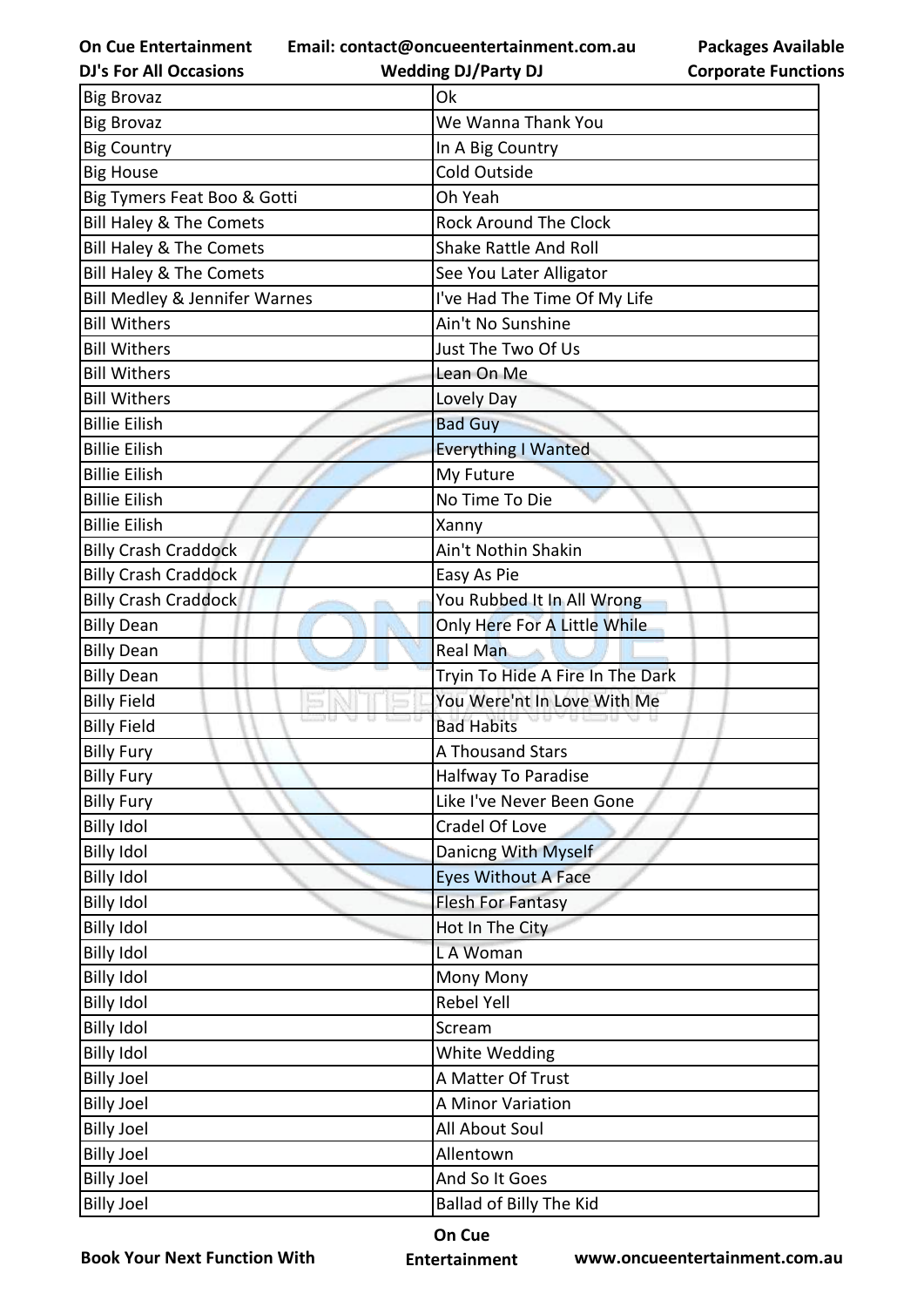**Email: contact@oncueentertainment.com.au Wedding DJ/Party DJ** 

**DJ's For All Occasions**

**Packages Available Corporate Functions**

| <b>Billy Joel</b>            | <b>Big Shot</b>                   |
|------------------------------|-----------------------------------|
| <b>Billy Joel</b>            | Captain Jack                      |
| <b>Billy Joel</b>            | Don't Ask Me Why                  |
| <b>Billy Joel</b>            | Honesty                           |
| <b>Billy Joel</b>            | I Go To Extreames                 |
| <b>Billy Joel</b>            | Innocent Man                      |
| <b>Billy Joel</b>            | It's Still Rock And Roll To Me    |
| <b>Billy Joel</b>            | Just The Way You Are              |
| <b>Billy Joel</b>            | Leave A Tender Moment Alone       |
| <b>Billy Joel</b>            | Modern Woman                      |
| <b>Billy Joel</b>            | Movin' Out                        |
| <b>Billy Joel</b>            | My Life                           |
| <b>Billy Joel</b>            | New York State Of Mind            |
| <b>Billy Joel</b>            | Only The Good Die Young           |
| <b>Billy Joel</b>            | Piano Man                         |
| <b>Billy Joel</b>            | Pressure                          |
| <b>Billy Joel</b>            | Say Goodbye To Hollywood          |
| <b>Billy Joel</b>            | Scenes From An Italian Restaurant |
| <b>Billy Joel</b>            | Shameless                         |
| <b>Billy Joel</b>            | She's Always A Woman To Me        |
| <b>Billy Joel</b>            | She's Got A Way                   |
| <b>Billy Joel</b>            | Tell Her About It                 |
| <b>Billy Joel</b>            | The Entertainer                   |
| <b>Billy Joel</b>            | The Longest Time                  |
| <b>Billy Joel</b>            | The River Of Dreams               |
| <b>Billy Joel</b>            | The Stranger                      |
| <b>Billy Joel</b>            | <b>Uptown Girl</b>                |
| <b>Billy Joel</b>            | We Didn't Start The Fire          |
| <b>Billy Joel</b>            | You May Be Right                  |
| <b>Billy Joel</b>            | You're Only Human (Second Wind)   |
| <b>Billy Joel</b>            | Zanziba                           |
| <b>Billy Ocean</b>           | Loverboy                          |
| <b>Billy Ocean</b>           | <b>Get Outa My Dreams</b>         |
| <b>Billy Ocean</b>           | Suddenly                          |
| <b>Billy Ocean</b>           | Caribean Queen                    |
| <b>Billy Ocean</b>           | There'll Be Sad Songs             |
| <b>Billy Ocean</b>           | Love Really Hurts Without You     |
| <b>Billy Ocean</b>           | When The Going Gets Tough         |
| <b>Billy Paul</b>            | Me And Mrs Jones                  |
| <b>Billy Ray Cyrus</b>       | Achy Breaky Heart                 |
| <b>Billy Ray Cyrus</b>       | <b>Busy Man</b>                   |
| <b>Billy Ray Cyrus</b>       | Give My Heart To You              |
| <b>Billy Ray Cyrus</b>       | Could Have Been Me                |
| Billy Ray Cyrus ft Lil Nas X | Old Town Road                     |
| <b>Billy Squier</b>          | The Stroke                        |

**Book Your Next Function With**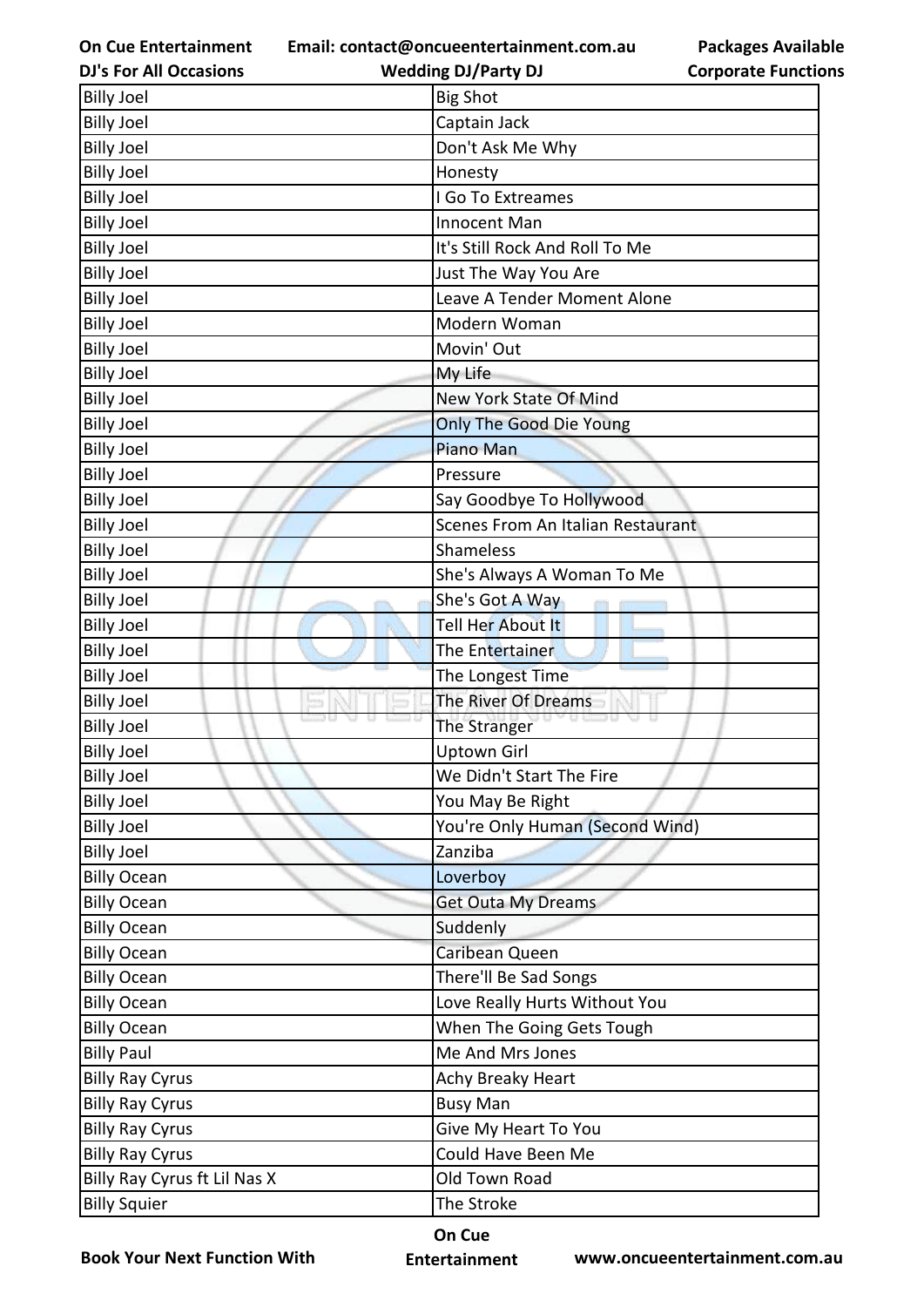**Email: contact@oncueentertainment.com.au**

|  | <b>DJ's For All Occasions</b> |  |
|--|-------------------------------|--|
|  |                               |  |

| <b>Corporate Functions</b> |
|----------------------------|

**Packages Available** 

| <b>DJ's For All Occasions</b>         | <b>Wedding DJ/Party DJ</b> | <b>Corporate Functio</b> |
|---------------------------------------|----------------------------|--------------------------|
| <b>Billy Thorpe</b>                   | I Told The Brook           |                          |
| <b>Billy Thorpe</b>                   | Most People I Know         |                          |
| <b>Billy Thorpe</b>                   | Over The Rainbow           |                          |
| <b>Billy Thorpe And The Aztecs</b>    | Poison Ivy                 |                          |
| <b>Billy Vera And The Beaters</b>     | At This Moment             |                          |
| <b>Bing Crosby</b>                    | Swinging On A Star         |                          |
| <b>Bing Crosby</b>                    | <b>White Christmas</b>     |                          |
| <b>Bing Crosby</b>                    | You Are My Sunshine        |                          |
| Bingo Players Feat. Far East Movement | Get Up                     |                          |
| <b>Birds Of Tokyo</b>                 | Wild At Heart              |                          |
| <b>Birds Of Tokyo</b>                 | Anchor                     |                          |
| Birds Of Tokyo                        | Lanterns                   |                          |
| Birds Of Tokyo                        | Plans                      |                          |
| Birds Of Tokyo                        | <b>This Fire</b>           |                          |
| <b>Birdy</b>                          | People Help The People     |                          |
| Birdy                                 | Skinny Love                |                          |
| Birdy                                 | Wings                      |                          |
| <b>Bjork</b>                          | It'S So Quiet              |                          |
| <b>Bjork</b>                          | Army Of Me                 |                          |
| <b>Black Box</b>                      | Fantasy                    |                          |
| <b>Black Box</b>                      | Ride On Time               |                          |
| <b>Black Crowes</b>                   | Go Faster                  |                          |
| <b>Black Crowes</b>                   | Hard To Handle             |                          |
| <b>Black Crowes</b>                   | Jealous Again              |                          |
| <b>Black Crowes</b>                   | Lickin                     |                          |
| <b>Black Crowes</b>                   | u u<br>Only A Fool         |                          |
| <b>Black Crowes</b>                   | Remedy                     |                          |
| <b>Black Crowes</b>                   | <b>Soul Singing</b>        |                          |
| <b>Black Crowes</b>                   | <b>Twice As Hard</b>       |                          |
| <b>Black Eyed Peas</b>                | <b>Boom Boom Pow</b>       |                          |
| <b>Black Eyed Peas</b>                | Don't Lie                  |                          |
| <b>Black Eyed Peas</b>                | Don't Phunk With My Heart  |                          |
| <b>Black Eyed Peas</b>                | Don't Stop The Party       |                          |
| <b>Black Eyed Peas</b>                | Hey Mama                   |                          |
| <b>Black Eyed Peas</b>                | I Gotta Feeling            |                          |
| <b>Black Eyed Peas</b>                | Imma Be                    |                          |
| <b>Black Eyed Peas</b>                | Just Can't Get Enough      |                          |
| <b>Black Eyed Peas</b>                | Let's Get It Started       |                          |
| <b>Black Eyed Peas</b>                | Meet Me Halfway            |                          |
| <b>Black Eyed Peas</b>                | My Humps                   |                          |
| <b>Black Eyed Peas</b>                | Pump It                    |                          |
| <b>Black Eyed Peas</b>                | <b>Rock That Body</b>      |                          |
| <b>Black Eyed Peas</b>                | Shut Up                    |                          |
| <b>Black Eyed Peas</b>                | The Time (Dirty Bit)       |                          |
| <b>Black Eyed Peas</b>                | Where Is The Love          |                          |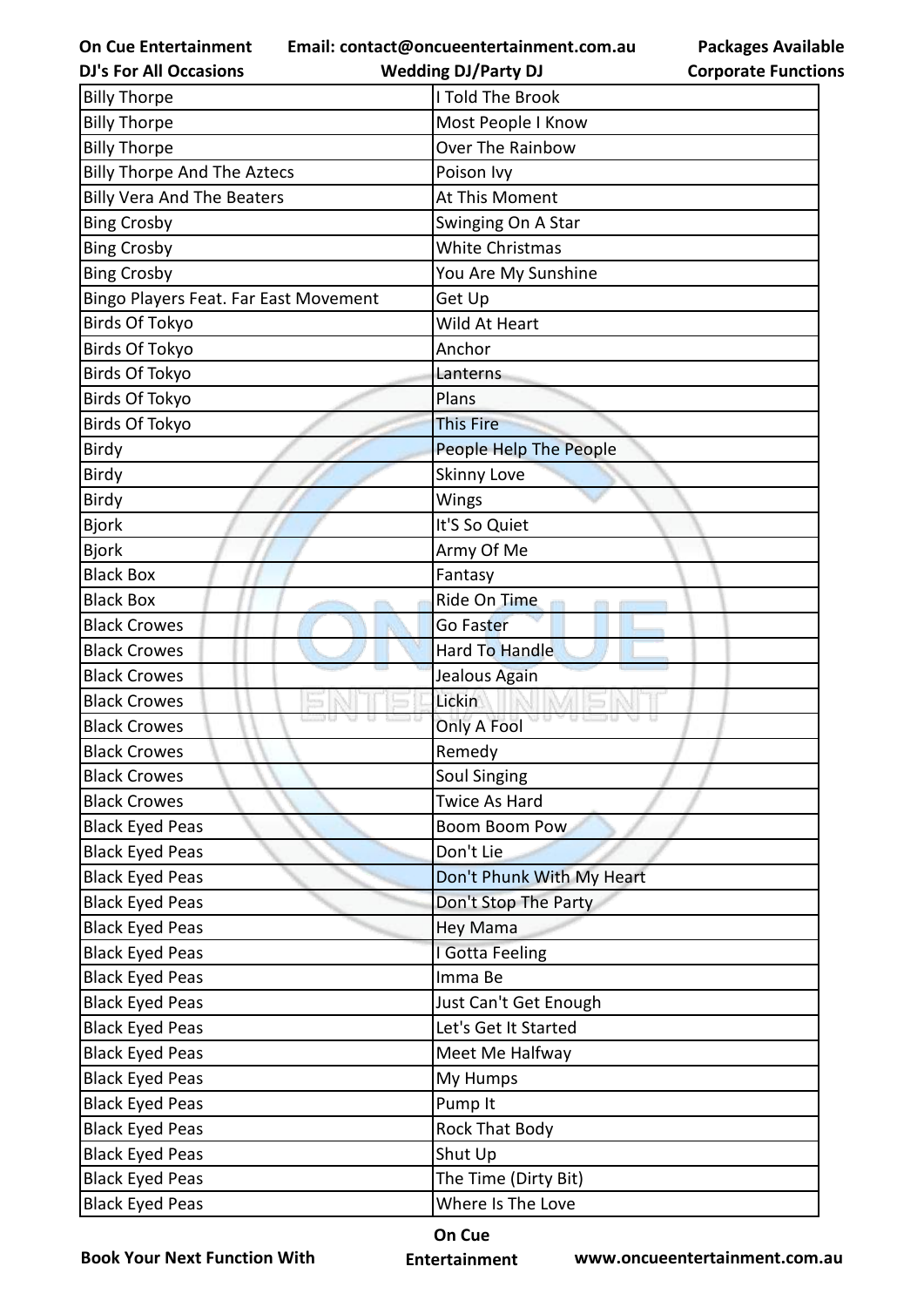**Email: contact@oncueentertainment.com.au**

**DJ's For All Occasions**

| <b>Packages Available</b>  |  |
|----------------------------|--|
| <b>Corporate Functions</b> |  |

| <b>DJ's For All Occasions</b> | <b>Wedding DJ/Party DJ</b>         | <b>Corporate Functio</b> |
|-------------------------------|------------------------------------|--------------------------|
| <b>Black Feather</b>          | <b>Boppin The Blues</b>            |                          |
| <b>Black Keys</b>             | Fever                              |                          |
| <b>Black Keys</b>             | Gold On The Ceiling                |                          |
| <b>Black Keys</b>             | Lonely Boy                         |                          |
| <b>Black Keys</b>             | Little Submarine                   |                          |
| <b>Black Lace</b>             | Agadoo                             |                          |
| <b>Black Lace</b>             | Gang Bang                          |                          |
| <b>Black Lace</b>             | <b>Hokey Cokey</b>                 |                          |
| <b>Black Oak Arkansas</b>     | <b>Hot And Nasty</b>               |                          |
| <b>Black Oak Arkansas</b>     | <b>Jim Dandy</b>                   |                          |
| <b>Black Sabbath</b>          | <b>Heaven And Hell</b>             |                          |
| <b>Black Sabbath</b>          | Iron Man                           |                          |
| <b>Black Sabbath</b>          | <b>Mob Rules</b>                   |                          |
| <b>Black Sabbath</b>          | <b>Neon Lights</b>                 |                          |
| <b>Black Sabbath</b>          | <b>Children Of The Grave</b>       |                          |
| <b>Black Sabbath</b>          | <b>NIB</b>                         |                          |
| <b>Black Sabbath</b>          | Paranoid                           |                          |
| <b>Black Sabbath</b>          | Sabbath Bloody Sabbath             |                          |
| <b>Black Sabbath</b>          | <b>War Pigs</b>                    |                          |
| <b>Black Sorrows</b>          | <b>Chained To The Wheel</b>        |                          |
| <b>Black Sorrows</b>          | Harley And Rose                    |                          |
| Blackstreet                   | No Diggity                         |                          |
| <b>Blake Shelton</b>          | All Over Me                        |                          |
| <b>Blake Shelton</b>          | Austin                             |                          |
| <b>Blake Shelton</b>          | <b>Baby</b>                        |                          |
| <b>Blake Shelton</b>          | OI Red                             |                          |
| <b>Blake Shelton</b>          | Playboys Of The Southwestern World |                          |
| <b>Blake Shelton</b>          | Some Beach                         |                          |
| <b>Blazin Squad</b>           | Crossroads                         |                          |
| <b>Blazin Squad</b>           | Love On The Line                   |                          |
| <b>Blazin Squad</b>           | Reminisce                          |                          |
| Bless'd                       | <b>Boo</b>                         |                          |
| <b>Blessed Union Of Souls</b> | <b>Hey Leonardo</b>                |                          |
| <b>Blessed Union Of Souls</b> | I Believe                          |                          |
| <b>Blessed Union Of Souls</b> | I Wanna Be There                   |                          |
| <b>Blind Melon</b>            | No Rain                            |                          |
| <b>Blind Melon</b>            | Three Is A Magic Number            |                          |
| Blink 182                     | <b>Adams Song</b>                  |                          |
| <b>Blink 182</b>              | All The Small Things               |                          |
| Blink 182                     | <b>Bored To Death</b>              |                          |
| Blink 182                     | Dammit                             |                          |
| Blink 182                     | Down                               |                          |
| Blink 182                     | <b>Feeling This</b>                |                          |
| <b>Blink 182</b>              | <b>First Date</b>                  |                          |
| Blink 182                     | I Miss You                         |                          |

**Book Your Next Function With**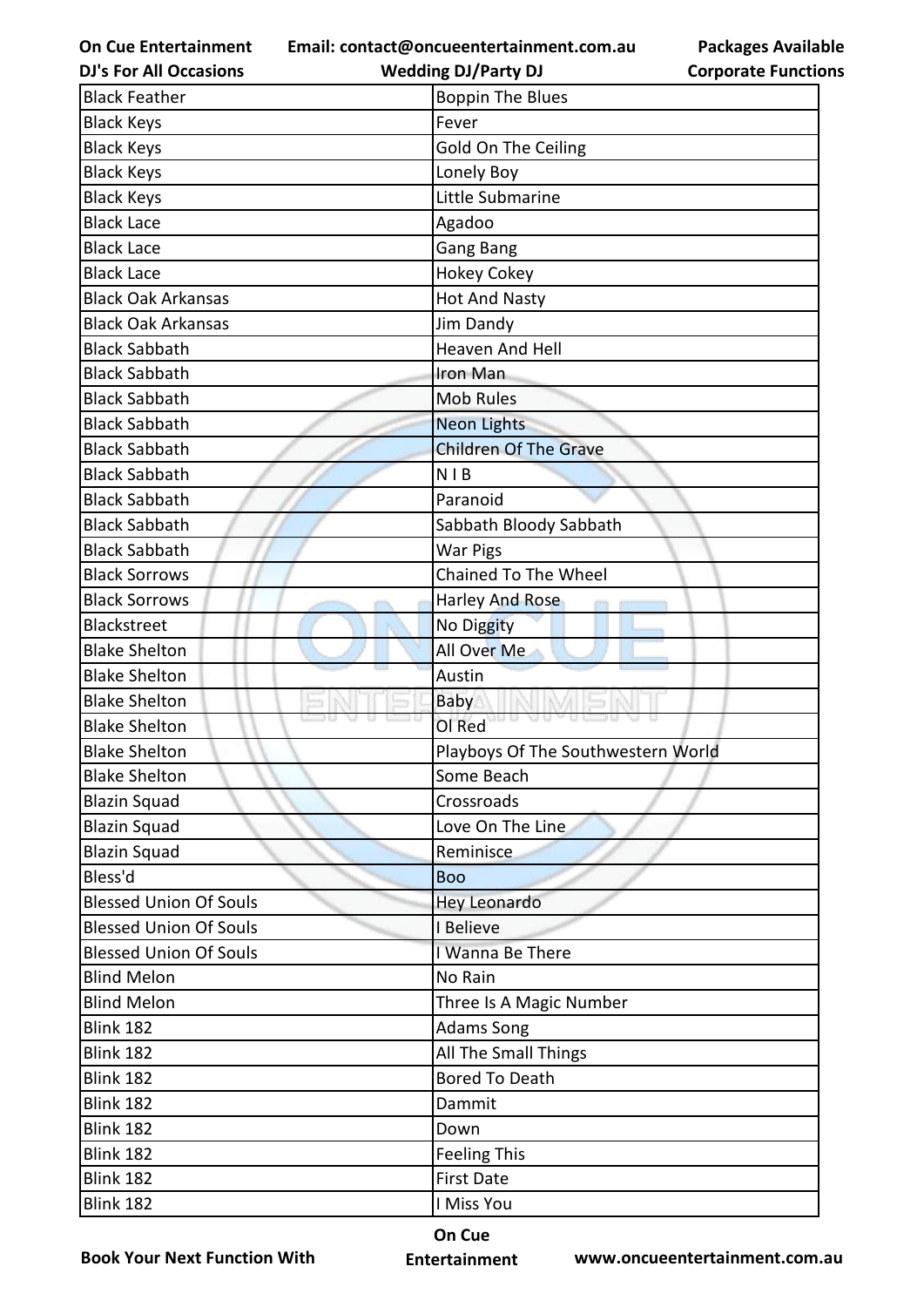**Email: contact@oncueentertainment.com.au**

**DJ's For All Occasions**

**Packages Available Corporate Functions**

| <b>DJ's For All Occasions</b>  | <b>Wedding DJ/Party DJ</b>         | <b>Corporate Function</b> |
|--------------------------------|------------------------------------|---------------------------|
| <b>Blink 182</b>               | Man Overboard                      |                           |
| Blink 182                      | <b>Rock Show</b>                   |                           |
| <b>Blink 182</b>               | <b>Stay Together For The Kids</b>  |                           |
| <b>Blink 182</b>               | Up All Night                       |                           |
| Blink 182                      | Whats My Age                       |                           |
| <b>Blinkie</b>                 | Don't Give Up (On Love)            |                           |
| <b>Bloc Party</b>              | Flux                               |                           |
| <b>Bloc Party</b>              | I Still Remember                   |                           |
| <b>Blonde Ft Alex Newell</b>   | All Cried Out                      |                           |
| <b>Blonde Ft Melissa Steel</b> | I Loved You                        |                           |
| Blondie                        | Atomic                             |                           |
| Blondie                        | Call Me                            |                           |
| <b>Blondie</b>                 | Denis Denis                        |                           |
| Blondie                        | <b>Dreaming</b>                    |                           |
| Blondie                        | <b>Hanging On The Telephone</b>    |                           |
| <b>Blondie</b>                 | <b>Heart Of Glass</b>              |                           |
| Blondie                        | I'm Always Touched                 |                           |
| Blondie                        | <b>Island Of Lost Souls</b>        |                           |
| Blondie                        | Maria                              |                           |
| Blondie                        | Nothing Is Real But The Girl       |                           |
| Blondie                        | One Way Or Another                 |                           |
| Blondie                        | <b>Picture This</b>                |                           |
| Blondie                        | Rapture                            |                           |
| <b>Blondie</b>                 | Rip Her To Shreds                  |                           |
| Blondie                        | <b>Sunday Girl</b>                 |                           |
| <b>Blondie</b>                 | <b>0 630 U</b><br>The Tide Is High |                           |
| <b>Blondie</b>                 | <b>Union City Blue</b>             |                           |
| <b>Blood Sweat And Tears</b>   | And When I Die                     |                           |
| <b>Blood Sweat And Tears</b>   | Spinning Wheel                     |                           |
| <b>Blood Sweat And Tears</b>   | You Made Me So Very Happy          |                           |
| <b>Bloodhound Gang</b>         | A Lap Dance Is Better              |                           |
| <b>Bloodhound Gang</b>         | <b>Ballad Of Chassey Lain</b>      |                           |
| <b>Bloodhound Gang</b>         | <b>Fire Water Burn</b>             |                           |
| <b>Bloodhound Gang</b>         | The Bad Touch                      |                           |
| <b>Blu Cantrell</b>            | <b>Breathe</b>                     |                           |
| <b>Blu Cantrell</b>            | Hit Em Up Style                    |                           |
| <b>Blue County</b>             | Good Little Girls                  |                           |
| <b>Blue Mink</b>               | <b>Banner Man</b>                  |                           |
| <b>Blue Mink</b>               | <b>Melting Pot</b>                 |                           |
| <b>Blue Oyster Cult</b>        | <b>Burnin For You</b>              |                           |
| <b>Blue Oyster Cult</b>        | Don't Fear The Reaper              |                           |
| <b>Blue Oyster Cult</b>        | Godzilla                           |                           |
| <b>Blues Brothers</b>          | 634-5789                           |                           |
| <b>Blues Brothers</b>          | <b>Everybody Needs Somebody</b>    |                           |
| <b>Blues Brothers</b>          | <b>Expressway To Your Heart</b>    |                           |
|                                |                                    |                           |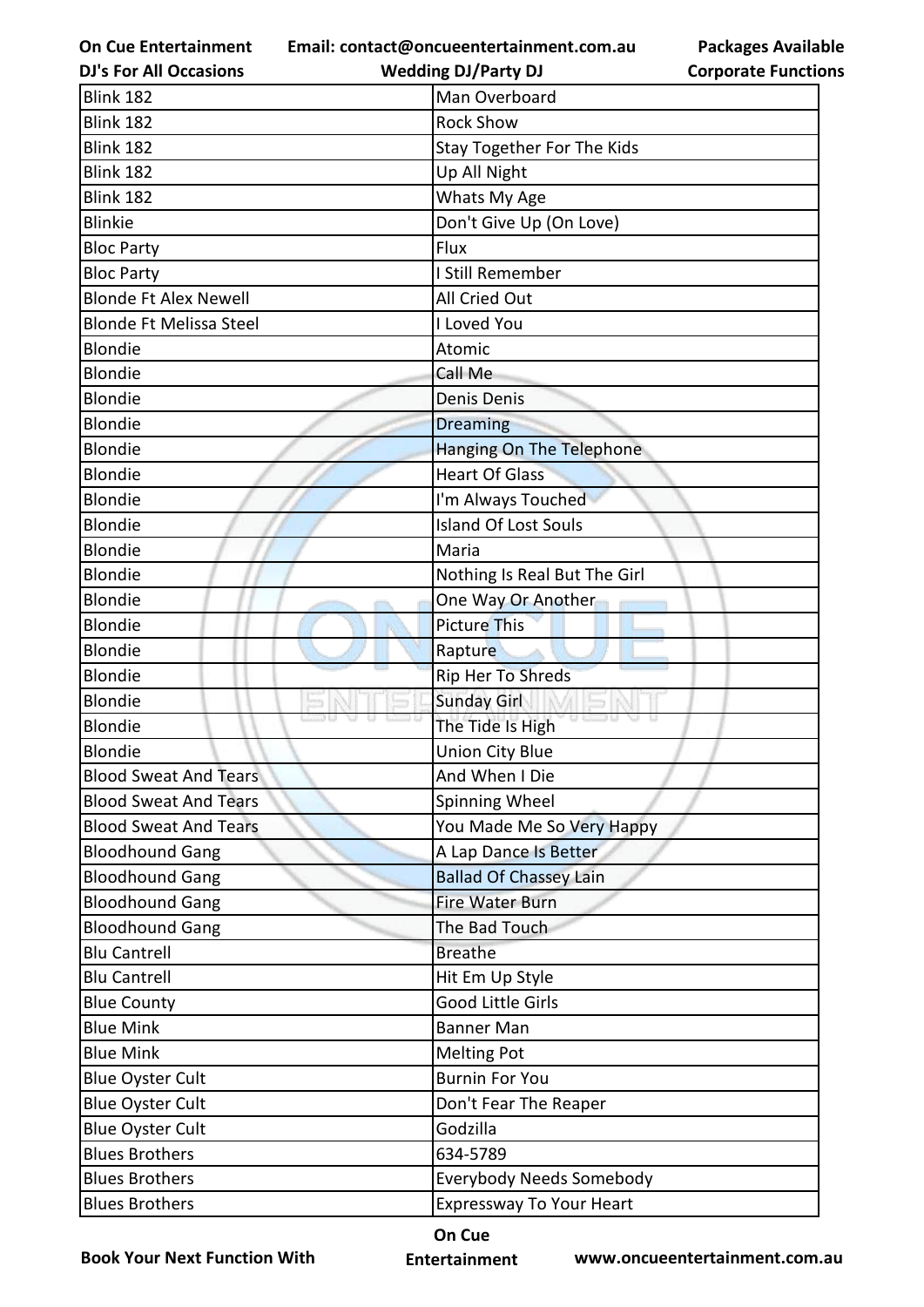**Email: contact@oncueentertainment.com.au**

**DJ's For All Occasions**

**Wedding DJ/Party DJ** 

**Packages Available Corporate Functions**

| <b>Blues Brothers</b> | Flip Flop And Fly             |
|-----------------------|-------------------------------|
| <b>Blues Brothers</b> | <b>Funky Nassau</b>           |
| <b>Blues Brothers</b> | Gimme Some Lovin'             |
| <b>Blues Brothers</b> | Going Back To Miami           |
| <b>Blues Brothers</b> | <b>Hey Bartender</b>          |
| <b>Blues Brothers</b> | Jailhouse Rock                |
| <b>Blues Brothers</b> | John The Revelator            |
| <b>Blues Brothers</b> | Minnie The Moocher            |
| <b>Blues Brothers</b> | <b>New Orleans</b>            |
| <b>Blues Brothers</b> | Rawhide                       |
| <b>Blues Brothers</b> | Respect                       |
| <b>Blues Brothers</b> | Riders In The Sky             |
| <b>Blues Brothers</b> | Riot In Cell Block #9         |
| <b>Blues Brothers</b> | <b>Rubber Biscuit</b>         |
| <b>Blues Brothers</b> | <b>Shake Ya Tailfeather</b>   |
| <b>Blues Brothers</b> | She Caught The Caty           |
| <b>Blues Brothers</b> | Soul Man                      |
| <b>Blues Brothers</b> | <b>Sweet Home Chicago</b>     |
| <b>Blues Brothers</b> | Think                         |
| <b>Blues Brothers</b> | Who's Makin Love              |
| <b>Bluetones</b>      | <b>After Hours</b>            |
| Blur                  | Beatlebum                     |
| Blur                  | Crazy Beat                    |
| Blur                  | Parklife                      |
| Blur                  | Song <sub>2</sub>             |
| Blur                  | The Universal                 |
| <b>Bo Bice</b>        | The Real Thing                |
| <b>Bo Diddley</b>     | Road Runner                   |
| <b>Bob Carlisle</b>   | <b>Butterfly Kisses</b>       |
| <b>Bob Carlisle</b>   | <b>Fathers Love</b>           |
| <b>Bob Carlisle</b>   | Lately                        |
| Bob Dylan             | All Along The Watch Tower     |
| Bob Dylan             | <b>Blowin In The Wind</b>     |
| <b>Bob Dylan</b>      | <b>Forever Young</b>          |
| <b>Bob Dylan</b>      | Hurricane                     |
| <b>Bob Dylan</b>      | It's All Over Now Baby Blue   |
| Bob Dylan             | Just Like A Woman             |
| <b>Bob Dylan</b>      | Knockin On Heavens Door       |
| Bob Dylan             | Lay Lady Lay                  |
| Bob Dylan             | Like A Rolling Stone          |
| <b>Bob Dylan</b>      | Mr Tambourine Man             |
| Bob Dylan             | Rainyday Woman                |
| Bob Dylan             | The Times They Are A Changing |
| <b>Bob Hope</b>       | Thanks For The Memory         |
| <b>Bob Marley</b>     | <b>Bad Card</b>               |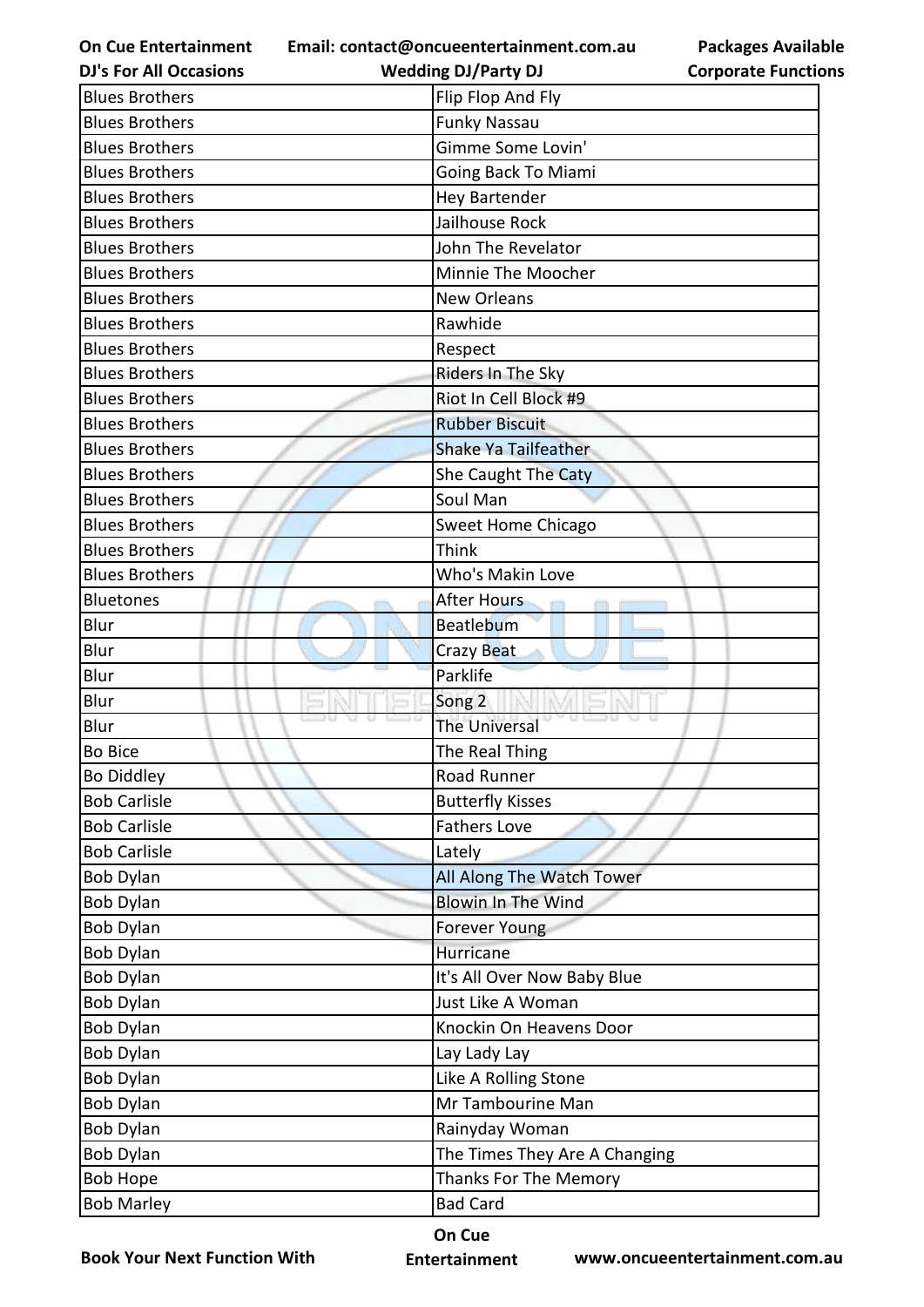**Email: contact@oncueentertainment.com.au**

| <b>DJ's For All Occasions</b> | <b>Wedding DJ/Party DJ</b>     | <b>Corporate Functio</b> |
|-------------------------------|--------------------------------|--------------------------|
| <b>Bob Marley</b>             | <b>Buffalo Soldier</b>         |                          |
| <b>Bob Marley</b>             | Could You Be Loved             |                          |
| <b>Bob Marley</b>             | Don't Rock The Boat            |                          |
| <b>Bob Marley</b>             | Get Up Stand Up                |                          |
| <b>Bob Marley</b>             | I Shot The Sherrif             |                          |
| <b>Bob Marley</b>             | Is This Love                   |                          |
| <b>Bob Marley</b>             | Jammin                         |                          |
| <b>Bob Marley</b>             | Lively Up Yourself             |                          |
| <b>Bob Marley</b>             | No Woman No Cry                |                          |
| <b>Bob Marley</b>             | One Love                       |                          |
| <b>Bob Marley</b>             | Waiting In Vain                |                          |
| <b>Bob Marley</b>             | <b>Redemption Song</b>         |                          |
| <b>Bob Marley</b>             | Stir It Up                     |                          |
| <b>Bob Marley</b>             | <b>Three Little Birds</b>      |                          |
| Bob Marley Vs Funkstar Deluxe | <b>Sun Is Shining</b>          |                          |
| <b>Bob Seger</b>              | <b>Against The Wind</b>        |                          |
| <b>Bob Seger</b>              | C'est La Vie                   |                          |
| <b>Bob Seger</b>              | Fire Lake                      |                          |
| <b>Bob Seger</b>              | <b>Hollywood Nights</b>        |                          |
| <b>Bob Seger</b>              | Katmandu                       |                          |
| <b>Bob Seger</b>              | Like A Rock                    |                          |
| <b>Bob Seger</b>              | <b>Main Street</b>             |                          |
| <b>Bob Seger</b>              | Nightmoves                     |                          |
| <b>Bob Seger</b>              | Old Time Rock And Roll         |                          |
| <b>Bob Segar</b>              | Rock And Roll Never Forgets    |                          |
| <b>Bob Seger</b>              | Shakedown                      |                          |
| <b>Bob Seger</b>              | <b>Still The Same</b>          |                          |
| <b>Bob Seger</b>              | Turn The Page                  |                          |
| <b>Bob Sinclar</b>            | Love Generation                |                          |
| <b>Bob The Builder</b>        | Can We Fix It                  |                          |
| <b>Bob Wills</b>              | <b>Bubbles In My Beer</b>      |                          |
| <b>Bob Wills</b>              | <b>Faded Love</b>              |                          |
| <b>Bob Wills</b>              | <b>Heart To Heart Talk</b>     |                          |
| <b>Bob Wills</b>              | Ida Red Like To Boogie         |                          |
| <b>Bob Wills</b>              | <b>Roly Poly</b>               |                          |
| <b>Bob Wills</b>              | San Antonio Rose               |                          |
| <b>Bob Wills</b>              | Stay A Little Longer           |                          |
| <b>Bob Wills</b>              | <b>Time Changes Everything</b> |                          |
| <b>Bobby Boris Pickett</b>    | Monster Mash                   |                          |
| <b>Bobby Brown</b>            | Don't Be Cruel                 |                          |
| <b>Bobby Brown</b>            | <b>Every Little Step</b>       |                          |
| <b>Bobby Brown</b>            | Humpin' Around                 |                          |
| <b>Bobby Brown</b>            | My Prerogative                 |                          |
| <b>Bobby Caldwell</b>         | <b>Stuck On You</b>            |                          |
| <b>Bobby Caldwell</b>         | What You Wont Do For Love      |                          |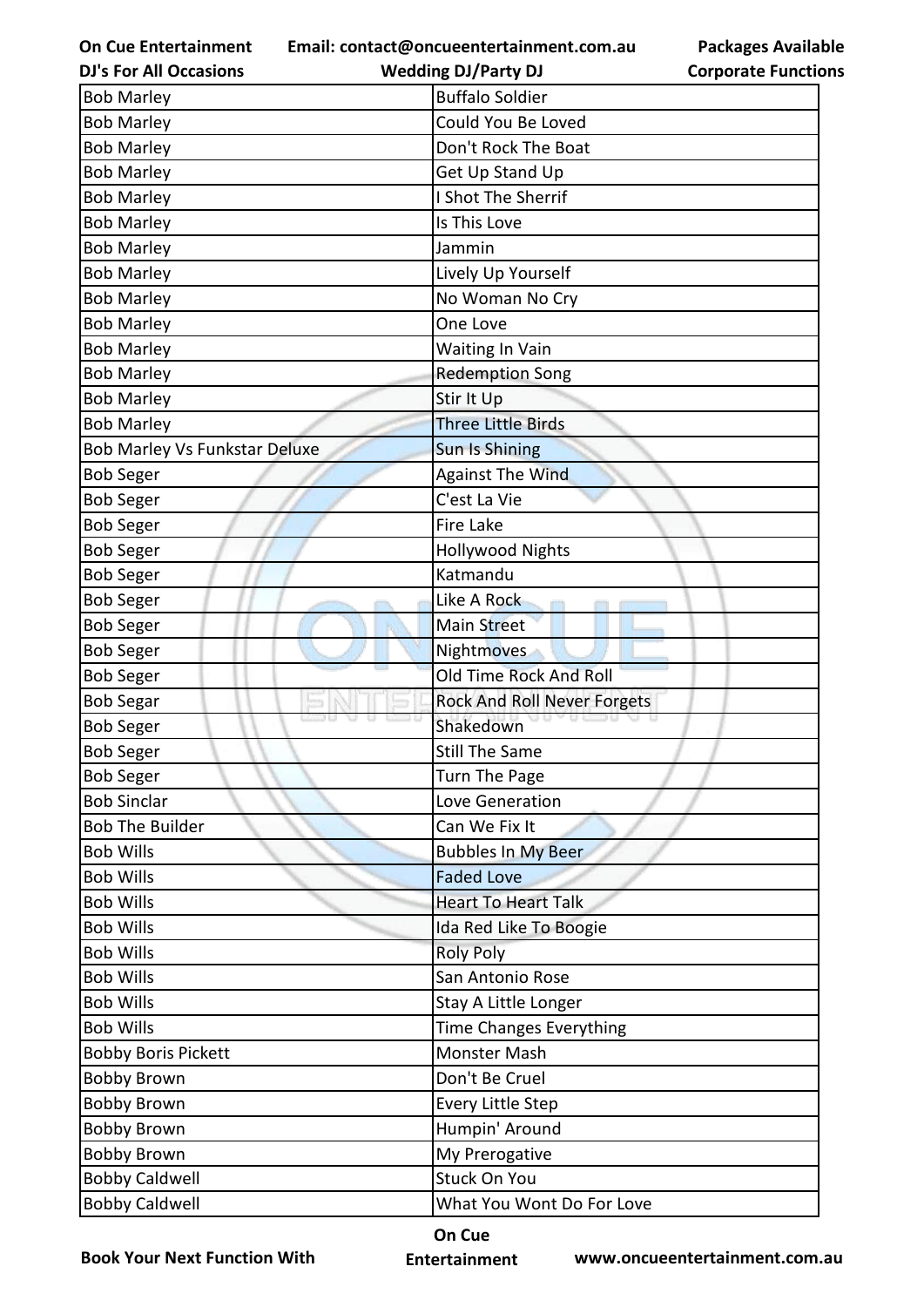**Email: contact@oncueentertainment.com.au**

| <b>DJ's For All Occasions</b> |  |
|-------------------------------|--|
|                               |  |

**Corporate Functions**

**Packages Available** 

| <b>DJ's For All Occasions</b> | <b>Wedding DJ/Party DJ</b>    | <b>Corporate Function</b> |
|-------------------------------|-------------------------------|---------------------------|
| <b>Bobby Day</b>              | Rockin Robin                  |                           |
| <b>Bobby Darin</b>            | Beyond The Sea                |                           |
| <b>Bobby Darin</b>            | Dream Lover                   |                           |
| <b>Bobby Darin</b>            | Mack The Knife                |                           |
| <b>Bobby Darin</b>            | Splish Splash                 |                           |
| <b>Bobby Darin</b>            | <b>Things</b>                 |                           |
| <b>Bobby Darin</b>            | You're The Reason I'm Living  |                           |
| <b>Bobby Fuller Four</b>      | I Fought The Law              |                           |
| <b>Bobby Gentry</b>           | I'll Never Fall In Love Again |                           |
| <b>Bobby Gentry</b>           | Ode To Billy Joe              |                           |
| <b>Bobby Hebb</b>             | Sunny                         |                           |
| <b>Bobby Helms</b>            | <b>Special Angel</b>          |                           |
| <b>Bobby Mcferrin</b>         | Don't Worry Be Happy          |                           |
| <b>Bobby Rydell</b>           | <b>Forget Him</b>             |                           |
| <b>Bobby Rydell</b>           | Sway                          |                           |
| <b>Bobby Rydell</b>           | Wild One                      |                           |
| <b>Bobby Vee</b>              | <b>How Many Tears</b>         |                           |
| <b>Bobby Vee</b>              | More Than I Can Say           |                           |
| <b>Bobby Vee</b>              | <b>Rubber Ball</b>            |                           |
| <b>Bobby Vee</b>              | <b>Sharing You</b>            |                           |
| <b>Bobby Vee</b>              | Take Good Care Of My Baby     |                           |
| <b>Bobby Vee</b>              | The Night Has A Thousand Eyes |                           |
| <b>Bobby Vee</b>              | The Orange And The Green      |                           |
| <b>Bodeans</b>                | <b>Closer To You</b>          |                           |
| Bodyrockers                   | I Like The Way You Move       |                           |
| <b>Bon Jovi</b>               | Always                        | 79 D                      |
| <b>Bon Jovi</b>               | All About Loving You          |                           |
| Bon Jovi                      | <b>Bad Medicine</b>           |                           |
| Bon Jovi                      | <b>Bed Of Roses</b>           |                           |
| Bon Jovi                      | <b>Blaze Of Glory</b>         |                           |
| <b>Bon Jovi</b>               | Born To Be My Baby            |                           |
| <b>Bon Jovi</b>               | Everyday                      |                           |
| Bon Jovi                      | <b>Have A Nice Day</b>        |                           |
| <b>Bon Jovi</b>               | I'll Be There For You         |                           |
| <b>Bon Jovi</b>               | In These Arms                 |                           |
| Bon Jovi                      | In And Out Of Love            |                           |
| <b>Bon Jovi</b>               | It's My Life                  |                           |
| <b>Bon Jovi</b>               | Keep The Faith                |                           |
| Bon Jovi                      | Lay Your Hands On Me          |                           |
| Bon Jovi                      | Lie To Me                     |                           |
| Bon Jovi                      | Livin On A Prayer             |                           |
| <b>Bon Jovi</b>               | Living In The Son             |                           |
| Bon Jovi                      | Misunderstood                 |                           |
| Bon Jovi                      | Never Say Goodbye             |                           |
| Bon Jovi                      | Only Lonely                   |                           |
|                               |                               |                           |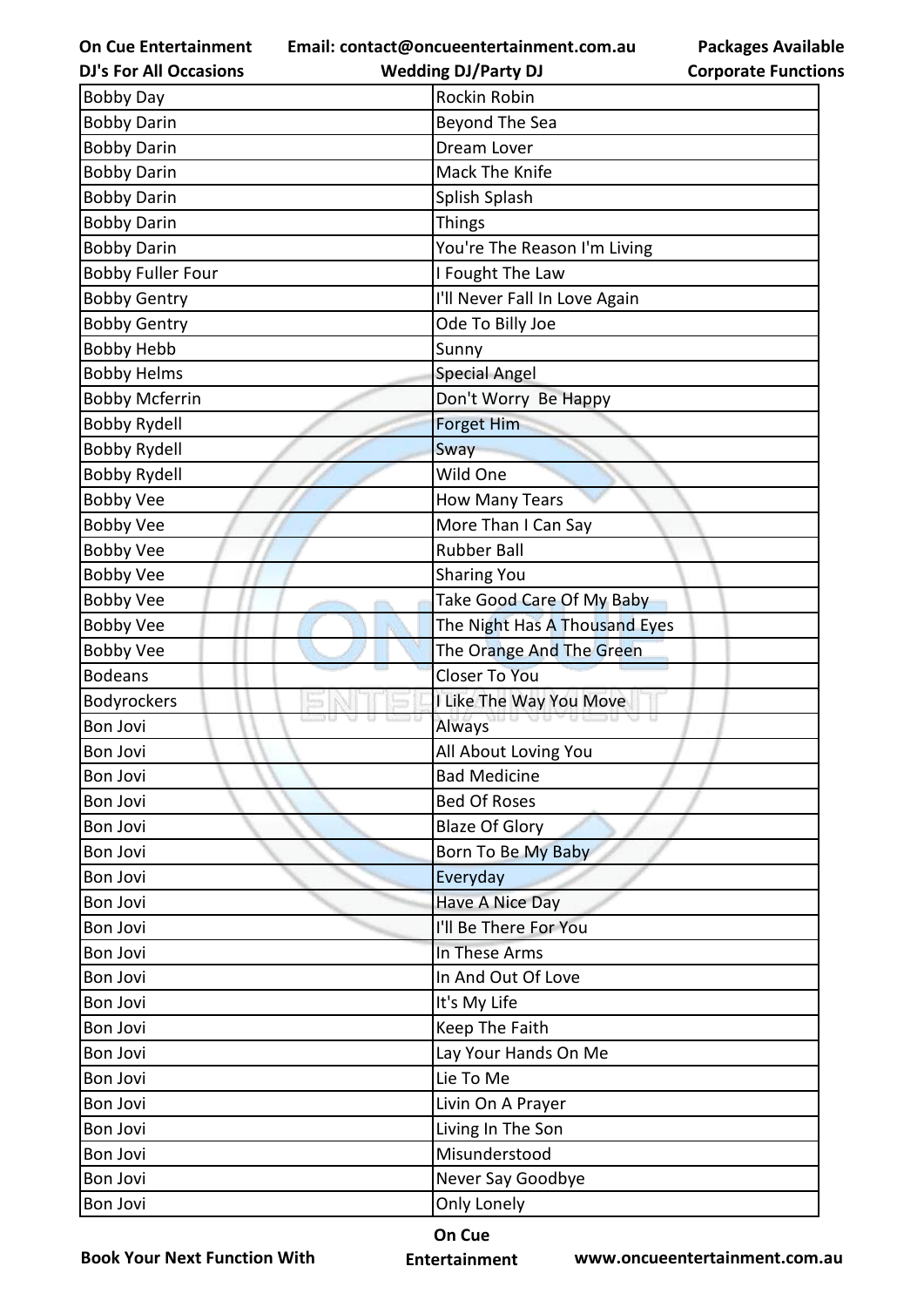**Email: contact@oncueentertainment.com.au Wedding DJ/Party DJ** 

**DJ's For All Occasions**

**Packages Available Corporate Functions**

| Bon Jovi                | Raise Your Hands                  |
|-------------------------|-----------------------------------|
| <b>Bon Jovi</b>         | <b>Real Life</b>                  |
| <b>Bon Jovi</b>         | Runaway                           |
| <b>Bon Jovi</b>         | Say It Isn't So                   |
| <b>Bon Jovi</b>         | Some Day I'll Be Saturday Night   |
| <b>Bon Jovi</b>         | This Ain't A Love Song            |
| Bon Jovi                | <b>Waltz Across Texas</b>         |
| Bon Jovi                | <b>Wanted Dead Or Alive</b>       |
| <b>Bon Jovi</b>         | Welcome To Wherever You Are       |
| <b>Bon Jovi</b>         | You Give Love A Bad Name          |
| Boney M                 | <b>Belfast</b>                    |
| <b>Boney M</b>          | Brown Girl In The Ring            |
| <b>Boney M</b>          | Daddy Cool (Duet)                 |
| Boney M                 | Hooray Hooray It's A Holi-Holiday |
| Boney M                 | Ma Baker                          |
| Boney M                 | <b>Boney M Megamix (Duet)</b>     |
| Boney M                 | Rasputin                          |
| Boney M                 | Rasputin (Duet)                   |
| Boney M                 | Rivers Of Babylon                 |
| <b>Boney M</b>          | Sunny                             |
| <b>Bonfunk Mc'S</b>     | Freestyler                        |
| <b>Bonnie Raitt</b>     | Give It Up Or Let Me Go           |
| <b>Bonnie Raitt</b>     | Guilty                            |
| <b>Bonnie Raitt</b>     | I Can't Make Love Me              |
| <b>Bonnie Raitt</b>     | <b>Silver Lining</b>              |
| <b>Bonnie Raitt</b>     | Something To Talk About           |
| <b>Bonnie Tyler</b>     | Have You Ever Seen The Rain       |
| <b>Bonnie Tyler</b>     | Holding Out For A Hero            |
| <b>Bonnie Tyler</b>     | Total Eclipse Of The Heart        |
| <b>Bonnie Tyler</b>     | It's A Heartache                  |
| <b>Boomkat</b>          | What U Do 2 Me                    |
| <b>Boomkat</b>          | Wreckining                        |
| <b>Boomtown Rats</b>    | I Don't Like Mondays              |
| Boomtown Rats           | Rat Trap                          |
| <b>Booty Luv</b>        | Some Kinda Rush                   |
| <b>Booty Luv</b>        | Don't Mess With My Man            |
| <b>Booty Luv</b>        | Shine                             |
| <b>Boston</b>           | More Than A Feeling               |
| Boston                  | Amanda                            |
| Bow Wow Ft Jagged Edge  | My Baby                           |
| <b>Bow Wow Wow</b>      | Do You Wanna Hold Me              |
| <b>Bow Wow Wow</b>      | I Want Candy                      |
| <b>Bowling For Soup</b> | 1985                              |
| <b>Bowling For Soup</b> | Almost                            |
| <b>Bowling For Soup</b> | Girl All The Bad Guys Want        |

**Book Your Next Function With**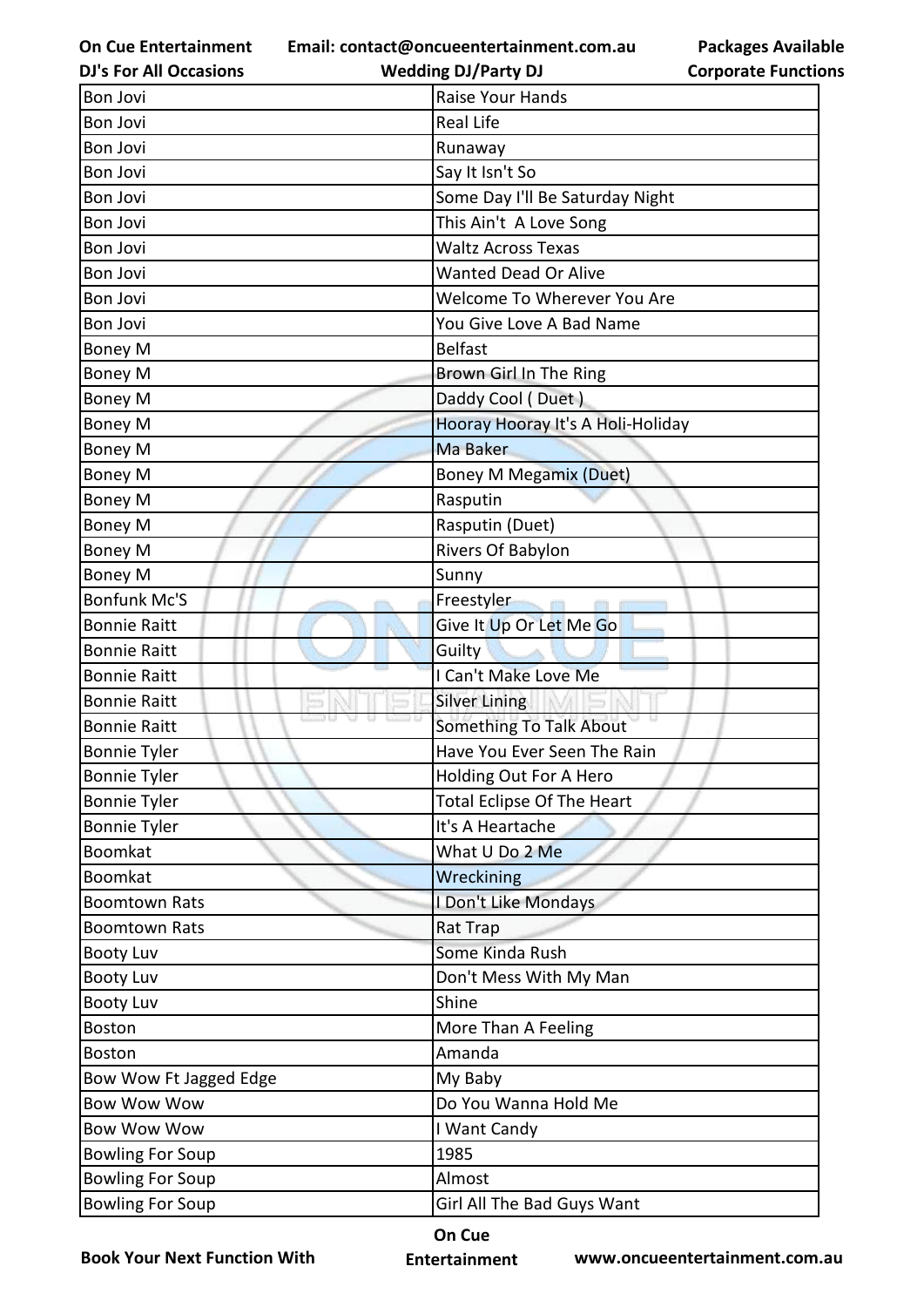**Email: contact@oncueentertainment.com.au**

| <b>Packages Available</b>  |  |
|----------------------------|--|
| <b>Corporate Functions</b> |  |

| <b>DJ's For All Occasions</b> | <b>Wedding DJ/Party DJ</b>  | <b>Corporate Function</b> |
|-------------------------------|-----------------------------|---------------------------|
| <b>Box Tops</b>               | Cry Like A Baby             |                           |
| <b>Box Tops</b>               | Neon Rainbow                |                           |
| <b>Box Tops</b>               | The Letter                  |                           |
| Boys Don't Cry                | I Wanna Be A Cowboy         |                           |
| Boyz 2 Men                    | End Of The Road             |                           |
| Boyz 2 Men                    | <b>Thank You</b>            |                           |
| Boyz 2 Men                    | I'll Make Love To You       |                           |
| Boyz 2 Men                    | On Bended Knee              |                           |
| Boyzone                       | A Picture Of You            |                           |
| Boyzone                       | <b>Father And Son</b>       |                           |
| Boyzone                       | No Matter What              |                           |
| Boyzone                       | Picture Of You              |                           |
| <b>Boz Scaggs</b>             | It's Over                   |                           |
| <b>Boz Scaggs</b>             | <b>Lido Shuffle</b>         |                           |
| <b>Boz Scaggs</b>             | Look What You've Done To Me |                           |
| <b>Boz Scaggs</b>             | Lowdown                     |                           |
| <b>Boz Scaggs</b>             | What Can I Say              |                           |
| <b>Brad Martin</b>            | One Of Those Days           |                           |
| <b>Brad Martin</b>            | Rub Me The Right Way        |                           |
| <b>Brad Paisley</b>           | Celebrity                   |                           |
| <b>Brad Paisley</b>           | He Didn't Have To Be        |                           |
| <b>Brad Paisley</b>           | I Wish You Would Stay       |                           |
| <b>Brad Paisley</b>           | <b>Little Moments</b>       |                           |
| <b>Brad Paisley</b>           | Me Neither                  |                           |
| <b>Brad Paisley</b>           | Mud On The Tires            |                           |
| <b>Brad Paisley</b>           | Water                       |                           |
| <b>Brand New Heavies</b>      | Midnight At The Oasis       |                           |
| <b>Brand New Heavies</b>      | Never Stop                  |                           |
| <b>Brand New Heavies</b>      | Sometimes                   |                           |
| <b>Brand New Heavies</b>      | You Got A Friend            |                           |
| <b>Brandon Flowers</b>        | Crossfire                   |                           |
| <b>Brandy</b>                 | <b>Almost Don't Count</b>   |                           |
| <b>Brandy</b>                 | <b>Bills Bills Bills</b>    |                           |
| <b>Brandy</b>                 | Have You Ever               |                           |
| <b>Brandy</b>                 | What About Us               |                           |
| <b>Brandy</b>                 | Angel In Disguise           |                           |
| <b>Brandy</b>                 | The Boy Is Mine             |                           |
| <b>Bread</b>                  | Baby I'm A Want You         |                           |
| <b>Bread</b>                  | Diary                       |                           |
| <b>Bread</b>                  | Everything I Own            |                           |
| <b>Bread</b>                  | <b>Guitar Man</b>           |                           |
| <b>Bread</b>                  | If                          |                           |
| <b>Bread</b>                  | It Don't Matter To Me       |                           |
| <b>Bread</b>                  | Make It With You            |                           |
| <b>Breaking Benjamin</b>      | I Will Not Bow              |                           |

**Book Your Next Function With**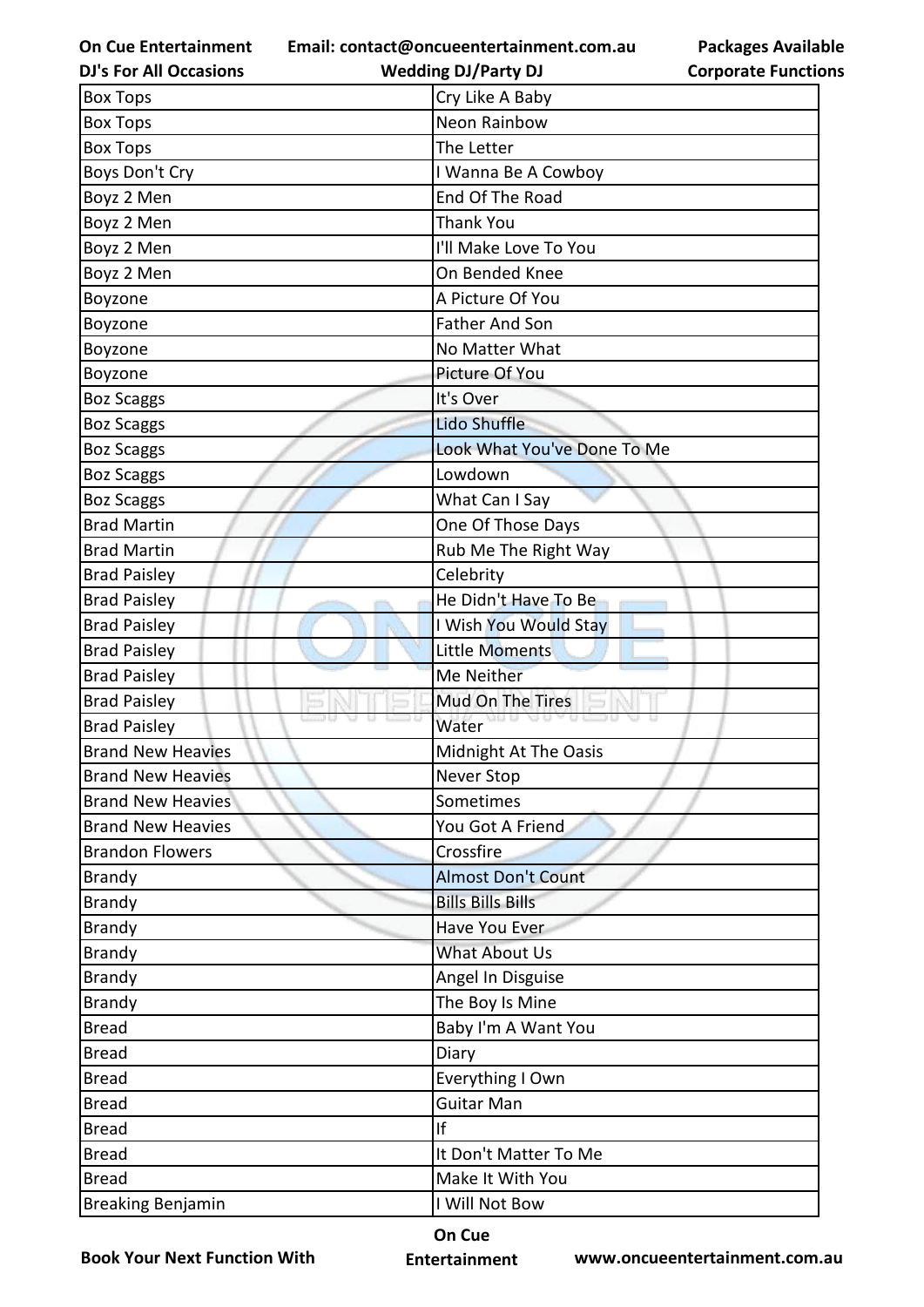**Email: contact@oncueentertainment.com.au**

**On Cue Entertainment DJ's For All Occasions**

**Wedding DJ/Party DJ** 

**Packages Available Corporate Functions**

| <b>Breaking Benjamin</b>             | Sooner Or Later                    |
|--------------------------------------|------------------------------------|
| <b>Breaking Benjamin</b>             | Until The End                      |
| <b>Breeders</b>                      | Cannonball                         |
| Brenda Lee                           | <b>Emotions</b>                    |
| <b>Brenda Lee</b>                    | I'm Sorry                          |
| <b>Brenda Lee</b>                    | Rockin Around The Christmas Tree   |
| <b>Brenda Lee</b>                    | Rose Garden                        |
| <b>Brian Cadd</b>                    | Let Go                             |
| <b>Brian Cadd</b>                    | Little Ray Of Sunshine             |
| <b>Brian Cadd</b>                    | <b>Ginger Man</b>                  |
| <b>Brian Hyland</b>                  | Sealed With A Kiss                 |
| <b>Brian Mcfadden</b>                | Just Say So                        |
| <b>Brian Mcfadden</b>                | Like Only A Woman Can              |
| <b>Brian Mcfadden</b>                | Twisted                            |
| <b>Brian Mcfaden</b>                 | Demons                             |
| <b>Brian Mcknight</b>                | Yah Moh Be There                   |
| <b>Brian Mcknight</b>                | <b>Back At One</b>                 |
| <b>Brian Mcknight</b>                | Still                              |
| <b>Brian Poole And The Tremeleos</b> | Does He Love Me                    |
| <b>Brian Setzer</b>                  | This Cat's On A Hot Tin Roof       |
| <b>Brian Setzer</b>                  | Jump Jive & Wail                   |
| <b>Brian Setzer</b>                  | This Old House                     |
| Bring Me The Horizon                 | <b>Follow You</b>                  |
| Bring Me The Horizon                 | Drown                              |
| Bring Me The Horizon                 | <b>True Friends</b>                |
| <b>Britney Spears</b>                | 3 (One Two Three)                  |
| <b>Britney Spears</b>                | <b>Baby One More Time</b>          |
| <b>Britney Spears</b>                | <b>Boys</b>                        |
| <b>Britney Spears</b>                | Break The Ice                      |
| <b>Britney Spears</b>                | Cirus                              |
| <b>Britney Spears</b>                | Criminal                           |
| <b>Britney Spears</b>                | <b>Dear Diary</b>                  |
| <b>Britney Spears</b>                | Do Something                       |
| <b>Britney Spears</b>                | Don't Go Knocking                  |
| <b>Britney Spears</b>                | Don't Let Me Be The Last To Know   |
| <b>Britney Spears</b>                | Everytime                          |
| <b>Britney Spears</b>                | From The Bottom Of My Broken Heart |
| <b>Britney Spears</b>                | <b>Gimme More</b>                  |
| <b>Britney Spears</b>                | Girl In The Mirror                 |
| <b>Britney Spears</b>                | Hold It Against Me                 |
| <b>Britney Spears</b>                | I'm A Slave                        |
| <b>Britney Spears</b>                | I'm Not A Girl Not Yet A Woman     |
| <b>Britney Spears</b>                | I Love Rock And Roll               |
| <b>Britney Spears</b>                | I Wanna Go                         |
| <b>Britney Spears</b>                | If You Seek Amy                    |

**Book Your Next Function With**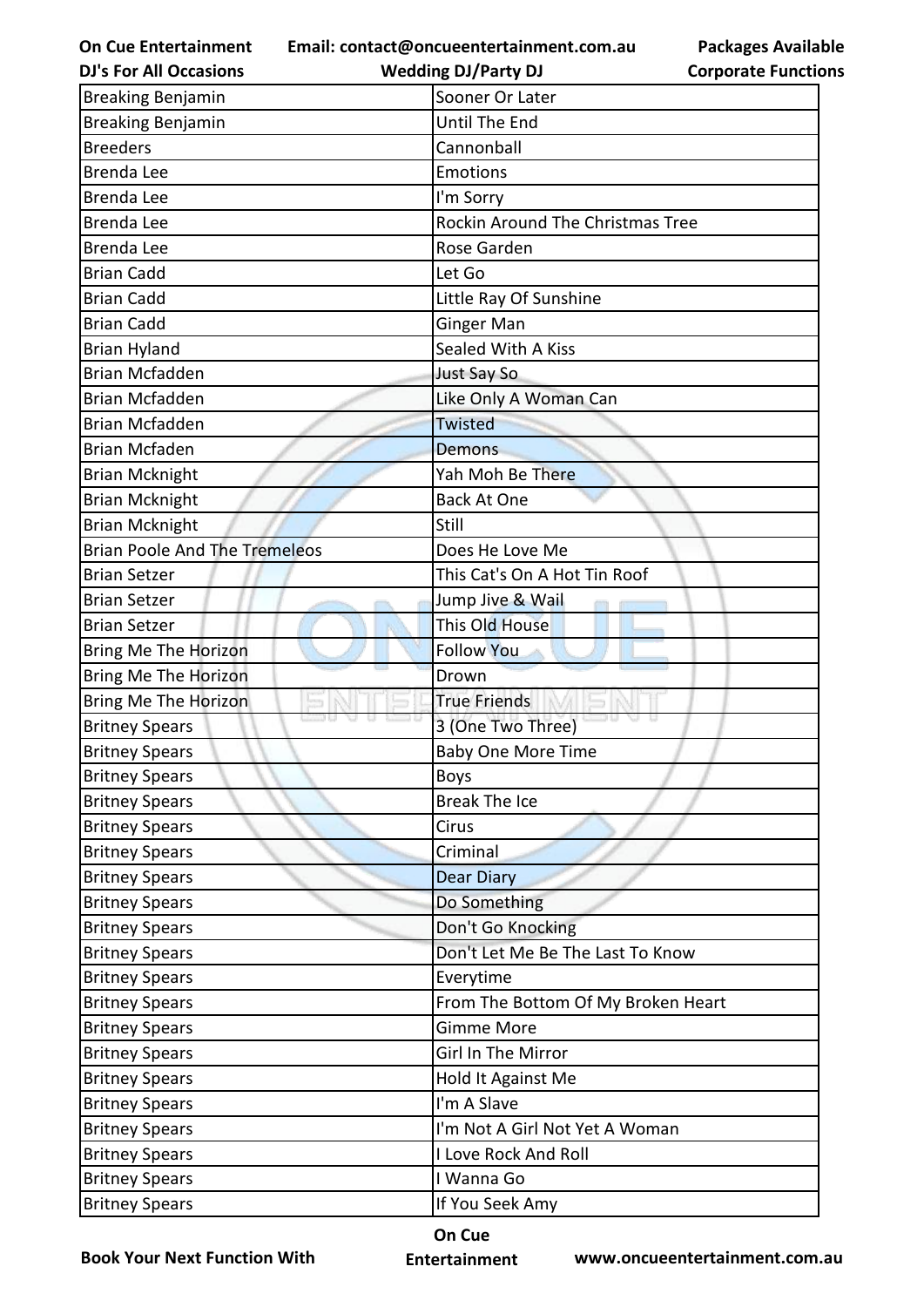**Email: contact@oncueentertainment.com.au**

**DJ's For All Occasions**

| <b>Packages Available</b>  |  |
|----------------------------|--|
| <b>Corporate Functions</b> |  |

| <b>DJ's For All Occasions</b> | <b>Wedding DJ/Party DJ</b>   | <b>Corporate Functio</b> |
|-------------------------------|------------------------------|--------------------------|
| <b>Britney Spears</b>         | Lucky                        |                          |
| <b>Britney Spears</b>         | My Prerogative               |                          |
| <b>Britney Spears</b>         | Oop's I Did It Again         |                          |
| <b>Britney Spears</b>         | Outrageous                   |                          |
| <b>Britney Spears</b>         | Overprotected                |                          |
| <b>Britney Spears</b>         | Perfume                      |                          |
| <b>Britney Spears</b>         | Piece Of Me                  |                          |
| <b>Britney Spears</b>         | Radar                        |                          |
| <b>Britney Spears</b>         | Soda Pop                     |                          |
| <b>Britney Spears</b>         | Sometimes                    |                          |
| <b>Britney Spears</b>         | Stronger                     |                          |
| <b>Britney Spears</b>         | Till The World Ends          |                          |
| <b>Britney Spears</b>         | <b>Toxic</b>                 |                          |
| <b>Britney Spears</b>         | What You See Is What You Get |                          |
| <b>Britney Spears</b>         | When Your Eyes Say It All    |                          |
| <b>Britney Spears</b>         | Womanizer                    |                          |
| <b>Britney Spears</b>         | Work Bitch                   |                          |
| <b>Britney Spears</b>         | You Drive Me Crazy           |                          |
| <b>Britney Spears</b>         | You Got It All               |                          |
| Britney & Iggy Azalea         | <b>Pretty Girls</b>          |                          |
| Britney & Madonna             | Me Against The Music         |                          |
| <b>Bronski Beat</b>           | <b>Small Town Boy</b>        |                          |
| <b>Brooke Fraser</b>          | Something In The Water       |                          |
| Brooks & Dunn                 | <b>Beer Thirty</b>           |                          |
| Brooks & Dunn                 | <b>Boot Scootin Boogie</b>   |                          |
| Brooks & Dunn                 | <b>Brand New Man</b>         |                          |
| Brooks & Dunn                 | <b>Every River</b>           |                          |
| Brooks & Dunn                 | Hard Working Man             |                          |
| Brooks & Dunn                 | Heartbroke Out Of My Mind    |                          |
| Brooks & Dunn                 | How Long Gone                |                          |
| Brooks & Dunn                 | <b>Husbands And Wives</b>    |                          |
| <b>Brooks &amp; Dunn</b>      | Little Miss Honky Tonk       |                          |
| Brooks & Dunn                 | My Maria                     |                          |
| Brooks & Dunn                 | My Next Broken Heart         |                          |
| Brooks & Dunn                 | Neon Moon                    |                          |
| Brooks & Dunn                 | <b>Red Dirt Road</b>         |                          |
| Brooks & Dunn                 | She Used To Be Mine          |                          |
| Brooks & Dunn                 | South Of Santa Fe            |                          |
| Brooks & Dunn                 | Well Burn That Bridge        |                          |
| <b>Bros</b>                   | Drop The Boy                 |                          |
| <b>Bros</b>                   | I Owe You Nothing            |                          |
| Brother Hood Of Man           | Angelo                       |                          |
| Brother Hood Of Man           | Figaro                       |                          |
| Brother Hood Of Man           | My Sweet Rosalie             |                          |
| Brother Hood Of Man           | Save All Your Kisses For Me  |                          |

**Book Your Next Function With**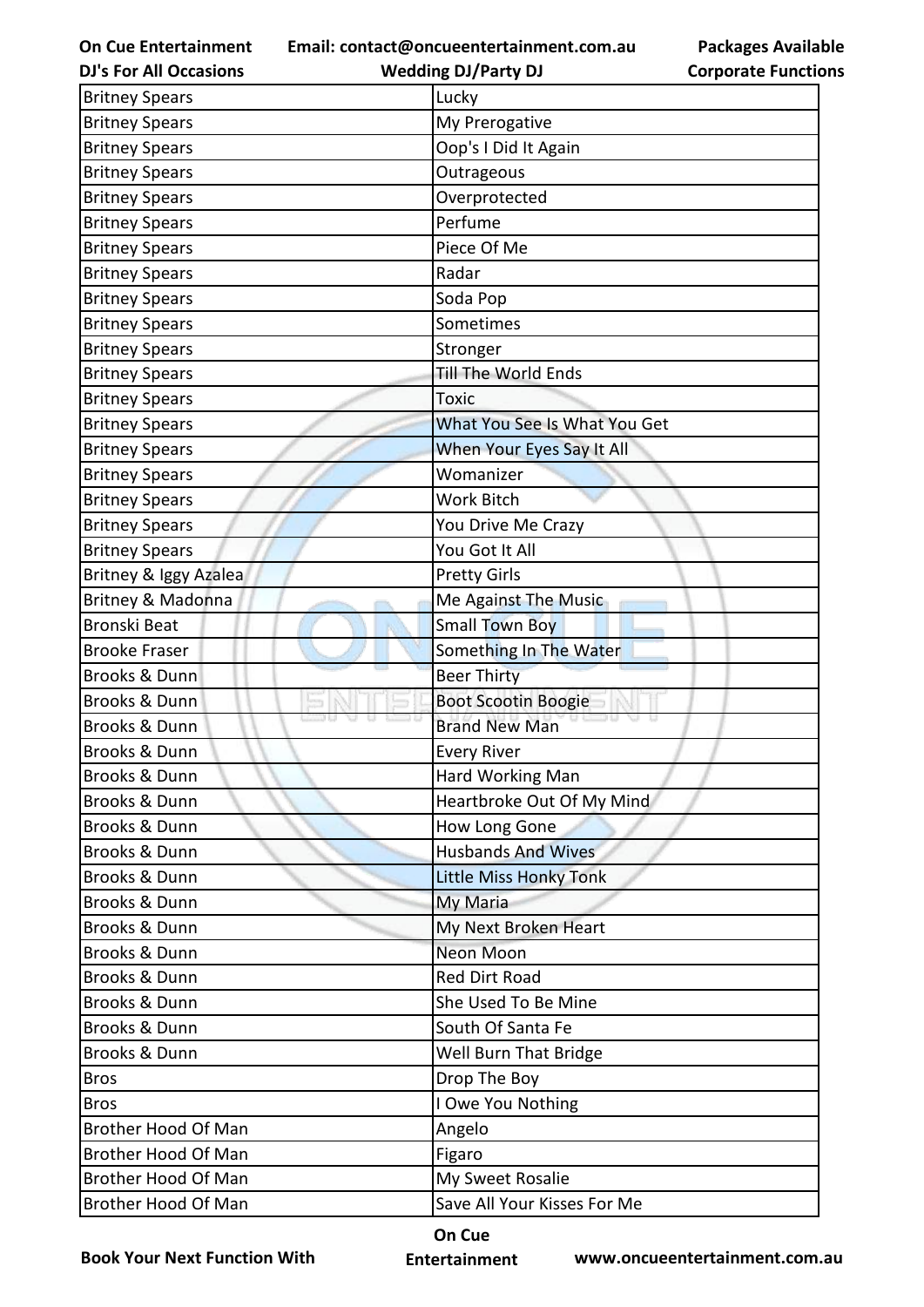**Email: contact@oncueentertainment.com.au Wedding DJ/Party DJ** 

**DJ's For All Occasions**

**Corporate Functions**

**Packages Available** 

| <b>Bruce Springsteen</b> | <b>Badlands</b>                |
|--------------------------|--------------------------------|
| <b>Bruce Springsteen</b> | <b>Bobby Jean</b>              |
| <b>Bruce Springsteen</b> | Born In The Usa                |
| <b>Bruce Springsteen</b> | Born To Run                    |
| <b>Bruce Springsteen</b> | Cadillac Land                  |
| <b>Bruce Springsteen</b> | Cover Me                       |
| <b>Bruce Springsteen</b> | Dancing In The Dark            |
| <b>Bruce Springsteen</b> | Fade Away                      |
| <b>Bruce Springsteen</b> | Fire                           |
| <b>Bruce Springsteen</b> | <b>Glory Days</b>              |
| <b>Bruce Springsteen</b> | <b>High Hopes</b>              |
| <b>Bruce Springsteen</b> | <b>Human Touch</b>             |
| <b>Bruce Springsteen</b> | <b>Hungry Heart</b>            |
| <b>Bruce Springsteen</b> | I'm On Fire                    |
| <b>Bruce Springsteen</b> | <b>Jersey Girl</b>             |
| <b>Bruce Springsteen</b> | Lonesome Day                   |
| <b>Bruce Springsteen</b> | My Hometown                    |
| <b>Bruce Springsteen</b> | No Surrender                   |
| <b>Bruce Springsteen</b> | Pink Cadillac                  |
| <b>Bruce Springsteen</b> | Rising                         |
| <b>Bruce Springsteen</b> | Rosalita                       |
| <b>Bruce Springsteen</b> | Santa Clause Is Coming To Town |
| <b>Bruce Springsteen</b> | Secret Garden                  |
| <b>Bruce Springsteen</b> | Streets Of Philadelphia        |
| <b>Bruce Springsteen</b> | <b>Tenth Avenue Freeze Out</b> |
| <b>Bruce Springsteen</b> | The River                      |
| <b>Bruce Springsteen</b> | <b>Thunder Road</b>            |
| <b>Bruce Springsteen</b> | Tougher Than The Rest          |
| <b>Bruce Springsteen</b> | <b>Tunnel Of Love</b>          |
| <b>Bruce Springsteen</b> | <b>Two Hearts</b>              |
| <b>Bruce Springsteen</b> | War                            |
| <b>Bruno Mars</b>        | <b>Billionaire</b>             |
| <b>Bruno Mars</b>        | Count On Me                    |
| <b>Bruno Mars</b>        | Gorilla                        |
| <b>Bruno Mars</b>        | Grenade                        |
| <b>Bruno Mars</b>        | It Will Rain                   |
| <b>Bruno Mars</b>        | Just The Way You Are           |
| <b>Bruno Mars</b>        | Lazy Song                      |
| <b>Bruno Mars</b>        | Locked Out Of Heaven           |
| <b>Bruno Mars</b>        | Moonshine                      |
| <b>Bruno Mars</b>        | Marry You                      |
| <b>Bruno Mars</b>        | Runaway Baby                   |
| <b>Bruno Mars</b>        | Treasure                       |
| <b>Bruno Mars</b>        | When I Was Your Man            |
| <b>Bruno Mars</b>        | <b>Uptown Funk</b>             |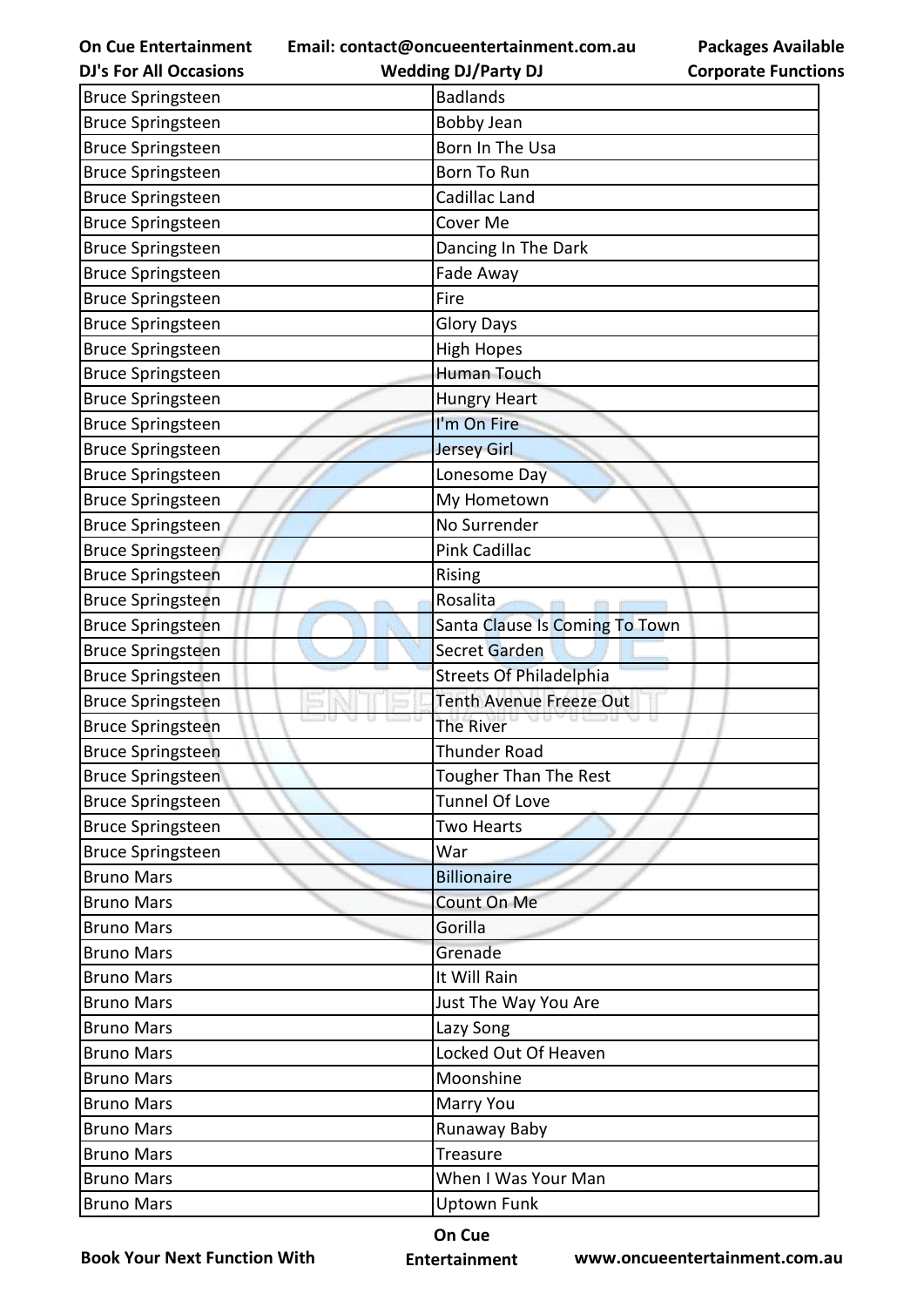**Email: contact@oncueentertainment.com.au Wedding DJ/Party DJ** 

**DJ's For All Occasions**

**Packages Available Corporate Functions**

| <b>Bryan Adams</b>         | 18 Till I Die                               |
|----------------------------|---------------------------------------------|
| Bryan Adams                | All For Love                                |
| Bryan Adams                | <b>Back To You</b>                          |
| Bryan Adams                | Best Of Me                                  |
| Bryan Adams                | Can't Stop This Thing We Started            |
| Bryan Adams                | Cloud No.9                                  |
| <b>Bryan Adams</b>         | Cuts Like A Knife                           |
| <b>Bryan Adams</b>         | Do I Have To Say The Words                  |
| Bryan Adams                | Everything I Do                             |
| Bryan Adams                | Flying                                      |
| Bryan Adams                | Have You Ever Really Loved A Woman          |
| Bryan Adams                | Heat Of The Night                           |
| Bryan Adams                | Heaven                                      |
| Bryan Adams                | <b>Inside Out</b>                           |
| Bryan Adams                | It's Only Love                              |
| Bryan Adams                | Kids Wanna Rock                             |
| <b>Bryan Adams</b>         | Let's Make A Night To Remember              |
| Bryan Adams                | On A Day Like Today                         |
| Bryan Adams                | Please Forgive Me                           |
| Bryan Adams                | Run To You                                  |
| Bryan Adams                | Somebody                                    |
| Bryan Adams                | <b>Straight From The Heart</b>              |
| Bryan Adams                | Summer Of 69                                |
| Bryan Adams                | The Best Of Me                              |
| Bryan Adams                | The Only Thing That Looks Good On Me Is You |
| Bryan Adams                | Thought I'd Died And Gone To Heaven         |
| <b>Bryan Adams</b>         | Whatever                                    |
| Bryan Adams And Mel C      | When You're Gone (Duet)                     |
| Bryan Ferry                | Avalon                                      |
| <b>Bryan Ferry</b>         | A Haid Rain's Gonna Fall                    |
| <b>Bryan Ferry</b>         | Let's Stick Together                        |
| Buck Owens & Dwight Yoakam | <b>Streets Of Bakersfield</b>               |
| <b>Buck Owens</b>          | <b>Act Naturally</b>                        |
| <b>Buck Owens</b>          | Made In Japan                               |
| Buckcherry                 | For The Movies                              |
| Buckcherry                 | Lit Up                                      |
| <b>Buckcherry</b>          | Ridin                                       |
| <b>Buckinghams</b>         | Kind Of A Drag                              |
| <b>Bucks Fizz</b>          | Land Of Make Believe                        |
| <b>Bucks Fizz</b>          | Making Your Mind Up                         |
| <b>Buddy Holly</b>         | <b>Baby I Don't Care</b>                    |
| <b>Buddy Holly</b>         | <b>Bo Diddley</b>                           |
| <b>Buddy Holly</b>         | Brown Eyed Handsome Man                     |
| <b>Buddy Holly</b>         | <b>Crying Waiting Hoping</b>                |
| <b>Buddy Holly</b>         | Everyday                                    |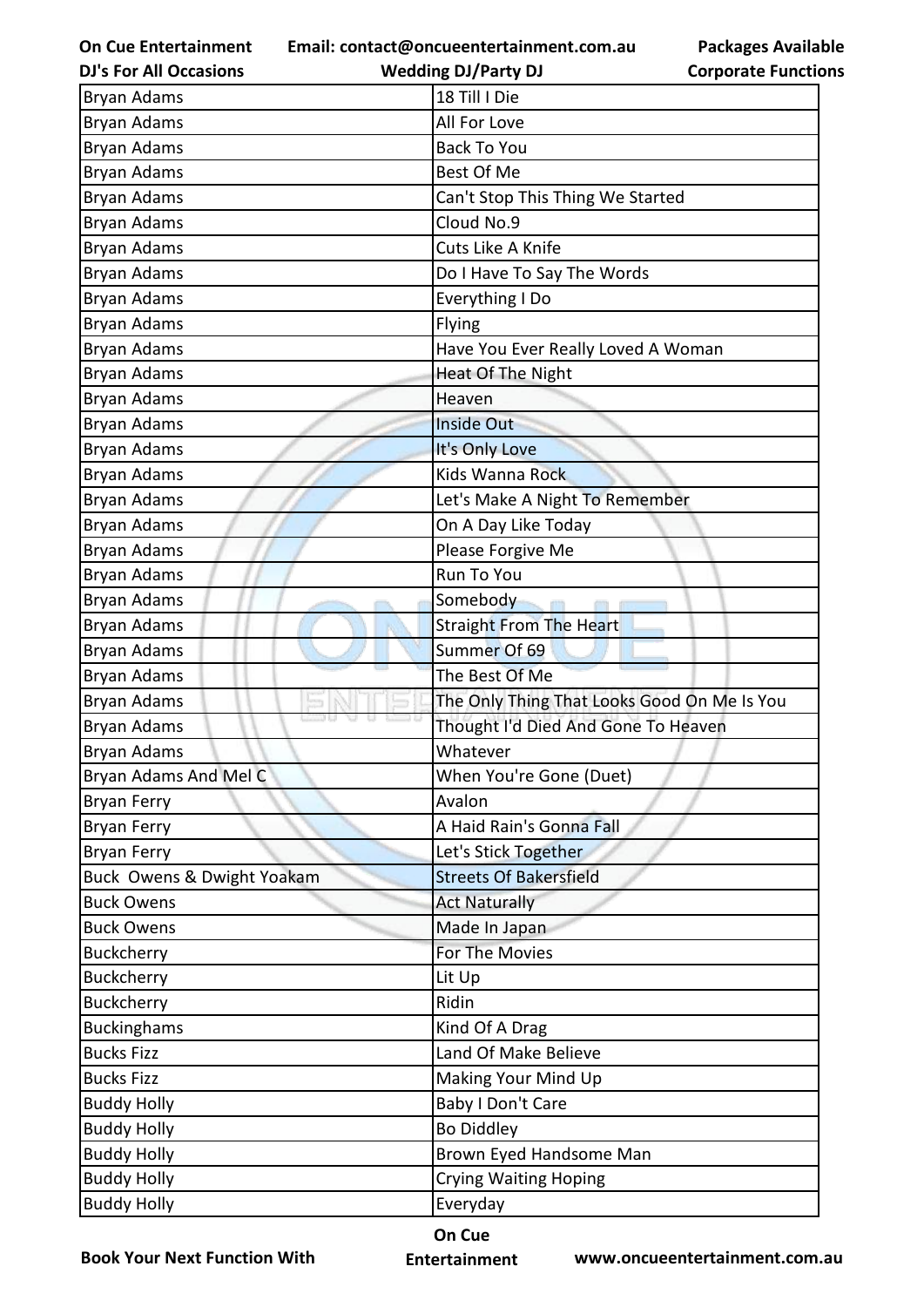**Email: contact@oncueentertainment.com.au Wedding DJ/Party DJ** 

**DJ's For All Occasions**

**Packages Available Corporate Functions**

| <b>Buddy Holly</b>          | Heartbeat                           |
|-----------------------------|-------------------------------------|
| <b>Buddy Holly</b>          | It Doesn't Matter Anymore           |
| <b>Buddy Holly</b>          | It's So Easy                        |
| <b>Buddy Holly</b>          | Listen To Me                        |
| <b>Buddy Holly</b>          | Mabe Baby                           |
| <b>Buddy Holly</b>          | Not Fade Away                       |
| <b>Buddy Holly</b>          | Oh Boy                              |
| <b>Buddy Holly</b>          | Peggy Sue                           |
| <b>Buddy Holly</b>          | Peggy Sue Got Married               |
| <b>Buddy Holly</b>          | Raining In My Heart                 |
| <b>Buddy Holly</b>          | Rave On                             |
| <b>Buddy Holly</b>          | That'll Be The Day                  |
| <b>Buddy Holly</b>          | Think It Over                       |
| <b>Buddy Holly</b>          | <b>True Love Ways</b>               |
| <b>Buddy Holly</b>          | <b>Well Alright</b>                 |
| <b>Buddy Holly</b>          | <b>Words Of Love</b>                |
| <b>Buddy Jewel</b>          | Help Pour Out The Rain              |
| <b>Buddy Jewel</b>          | One Step At A Time                  |
| <b>Buddy Jewel</b>          | <b>Sweet Southern Comfort</b>       |
| <b>Buggles</b>              | Video Killed The Radio Star         |
| <b>Burl Ives</b>            | A Little Bitty Tear                 |
| <b>Burl Ives</b>            | <b>Holly Jolly Christmas</b>        |
| <b>Bush</b>                 | <b>Chemicals Between Us</b>         |
| <b>Bush</b>                 | Comedown                            |
| <b>Bush</b>                 | Glycerine                           |
| <b>Bush</b>                 | Little Things                       |
| <b>Bush</b>                 | Letting The Cables Sleep            |
| <b>Bush</b>                 | Machinehead                         |
| <b>Bush</b>                 | Swallowed                           |
| <b>Bush</b>                 | Warm Machine                        |
| <b>Bushwackers</b>          | <b>Band Played Waltzing Matilda</b> |
| <b>Busta Rhymes</b>         | <b>Break Ya Neck</b>                |
| Busta Rhymes & Mariah Carey | <b>I Know What You Want</b>         |
| <b>Busted</b>               | That's What I Go To School For      |
| <b>Busted</b>               | <b>Year 3000</b>                    |
| <b>Buster Poindexter</b>    | Hot Hot Hot                         |
| Bye Bye Birdie              | A Lot Of Living To Do               |
| Bye Bye Birdie              | Kids                                |
| Bye Bye Birdie              | Put On A Happy Face                 |
| <b>Byrds</b>                | Eight Miles High                    |
| <b>Byrds</b>                | Mr Tambourine Man                   |
| <b>Byrds</b>                | My Back Pages                       |
| <b>Byrds</b>                | So You Wanna Be A Rock n Roll Star  |
| <b>Byrds</b>                | <b>Turn Turn Turn</b>               |
| C & C Music Factory         | Gonna Make You Sweat                |

**Book Your Next Function With**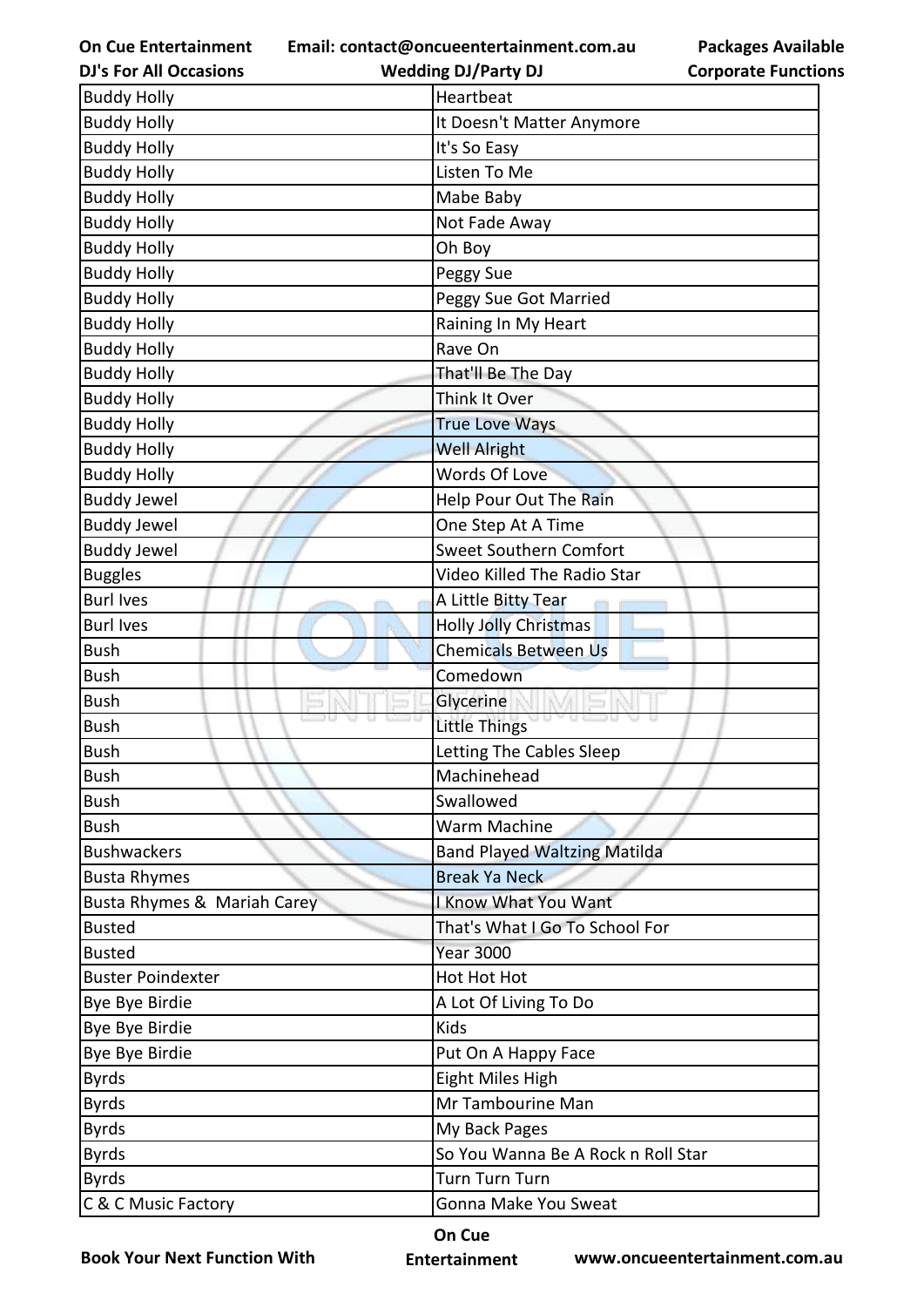**Email: contact@oncueentertainment.com.au Wedding DJ/Party DJ** 

**DJ's For All Occasions**

**Packages Available Corporate Functions**

| Cab Calloway                       | Minnie The Moocher          |
|------------------------------------|-----------------------------|
| Cake                               | Short Skirt Long Jacket     |
| <b>Calum Scott</b>                 | Dancing On My Own           |
| Calling                            | Adrienne                    |
| Calling                            | Anything                    |
| Calling                            | For You                     |
| Calling                            | These Are The Days          |
| Calling                            | Things Will Go My Way       |
| Calling                            | Wherever You Will Go        |
| Calling                            | Could It Be Any Harder      |
| <b>Calvin Harris</b>               | Acceptable In The 80'S      |
| <b>Calvin Harris</b>               | Blame                       |
| <b>Calvin Harris</b>               | <b>Feels So Close</b>       |
| <b>Calvin Harris</b>               | <b>Flashback</b>            |
| <b>Calvin Harris</b>               | Outside                     |
| <b>Calvin Harris</b>               | Pray To God                 |
| <b>Calvin Harris</b>               | Summer                      |
| <b>Calvin Harris</b>               | <b>Sweet Nothing</b>        |
| <b>Calvin Harris</b>               | The Girls                   |
| <b>Calvin Harris And Disciples</b> | How Deep Is Your Love       |
| Calvin Harris Ft Ayah Marar        | Thinking About You          |
| Calvin Harris Ft Ne-Yo             | Lets's Go                   |
| Calvin Harris Ft Kelis             | <b>Bounce</b>               |
| Calvin Harris Ft Rhianna           | This Is What You Came For   |
| Calvin Harris Ft Tinie Tempah      | Drinking From The Bottle    |
| Calvin Harris Ft Ellie Goulding    | I Need Your Love            |
| Camila Cabello                     | Living Proof                |
| Camila Cabello Ft DaBaby           | My Oh My                    |
| Camille Jones Ft Freddy La Grand   | The Creeps                  |
| Candice Alley                      | Before You Go               |
| <b>Candice Alley</b>               | <b>Falling</b>              |
| <b>Candy Stanton</b>               | Young Hearts Run Free       |
| <b>Canned Heat</b>                 | <b>Goin Up The Country</b>  |
| <b>Canned Heat</b>                 | Let's Work Together         |
| <b>Canned Heat</b>                 | On The Road Again           |
| <b>Capital Cities</b>              | Safe & Sound                |
| <b>Captain And Tenille</b>         | Do That To Me One More Time |
| <b>Captain And Tenille</b>         | Love Will Keep Us Together  |
| <b>Captain And Tenille</b>         | Way I Want To Touch You     |
| Cardigans                          | <b>Erase Rewind</b>         |
| Cardigans                          | My Favorite Game            |
| <b>Carl Douglas</b>                | Kung Fu Fighting            |
| <b>Carl Perkins</b>                | <b>Blue Suede Shoes</b>     |
| <b>Carl Perkins</b>                | Dixie Fried                 |
| <b>Carl Perkins</b>                | Honey Don't                 |

**Book Your Next Function With**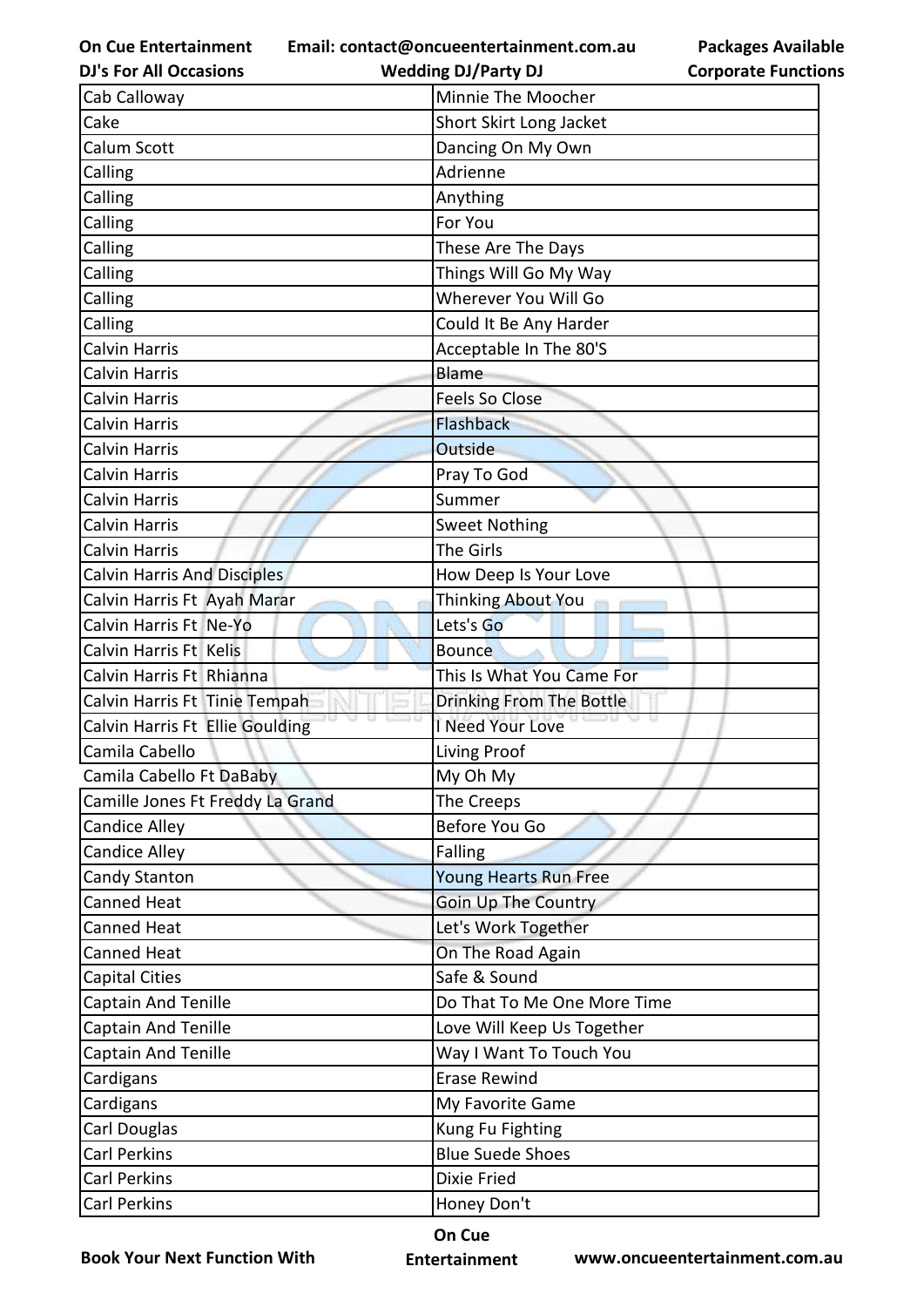**Email: contact@oncueentertainment.com.au**

| <b>DJ's For All Occasions</b> | <b>Wedding DJ/Party DJ</b>                | <b>Corporate Functio</b> |
|-------------------------------|-------------------------------------------|--------------------------|
| Carl Smith                    | Loose Talk                                |                          |
| Carl Smith                    | You Are The One                           |                          |
| Carla Thomas                  | Gee Whiz Look At His Eyes                 |                          |
| Carlene Carter                | Come On Back                              |                          |
| Carlene Carter                | <b>Every Little Thing</b>                 |                          |
| Carlene Carter                | I Fell In Love                            |                          |
| Carly Rae Jepsen              | I Really Like You                         |                          |
| Carly Rae Jespen              | Call Me Maybe                             |                          |
| Carly Rae Jespen              | <b>This Kiss</b>                          |                          |
| Carly Simon                   | Nobody Does It Better                     |                          |
| Carly Simon                   | You Belong To Me                          |                          |
| Carly Simon                   | You're So Vain                            |                          |
| Carly Simon And James Taylor  | Mockingbird                               |                          |
| Carmel                        | <b>More More More</b>                     |                          |
| Carol King                    | It Might As Well Rain Until September     |                          |
| Carol King                    | It's To Late Baby                         |                          |
| Carol King                    | So Far Away                               |                          |
| Carol King                    | Will You Still Love Me Tomorrow           |                          |
| Carpenters                    | All You Get From Love Is A Love Song      |                          |
| Carpenters                    | Calling Occupants Of Interplanetary Craft |                          |
| Carpenters                    | Close To You                              |                          |
| Carpenters                    | Goodbye To Love                           |                          |
| Carpenters                    | Hurting Each Other                        |                          |
| Carpenters                    | I Won't Last A Day Without You            |                          |
| Carpenters                    | Kind Of Hush                              |                          |
| Carpenters                    | <b>Merry Christmas Darling</b>            | a a                      |
| Carpenters                    | Only Yesterday                            |                          |
| Carpenters                    | Please Mr Postman                         |                          |
| Carpenters                    | Rainy Days And Mondays                    |                          |
| Carpenters                    | Sing                                      |                          |
| Carpenters                    | Superstar                                 |                          |
| Carpenters                    | Top Of The World                          |                          |
| Carpenters                    | We've Only Just Begun                     |                          |
| Carpenters                    | <b>Yesterday Once More</b>                |                          |
| Carrie Underwood              | <b>Before He Cheats</b>                   |                          |
| Carrie Underwood              | Inside Your Heaven                        |                          |
| Carrie Underwood              | Mama's Song                               |                          |
| Carrie Underwood              | Wasted                                    |                          |
| Carrie Underwood              | Undo It                                   |                          |
| Cars                          | Dangerous Type                            |                          |
| Cars                          | <b>Drive</b>                              |                          |
| Cars                          | Let The Good Time Roll                    |                          |
| Cars                          | Let's Go                                  |                          |
| Cars                          | Magic                                     |                          |
| Cars                          | Moving In Stereo                          |                          |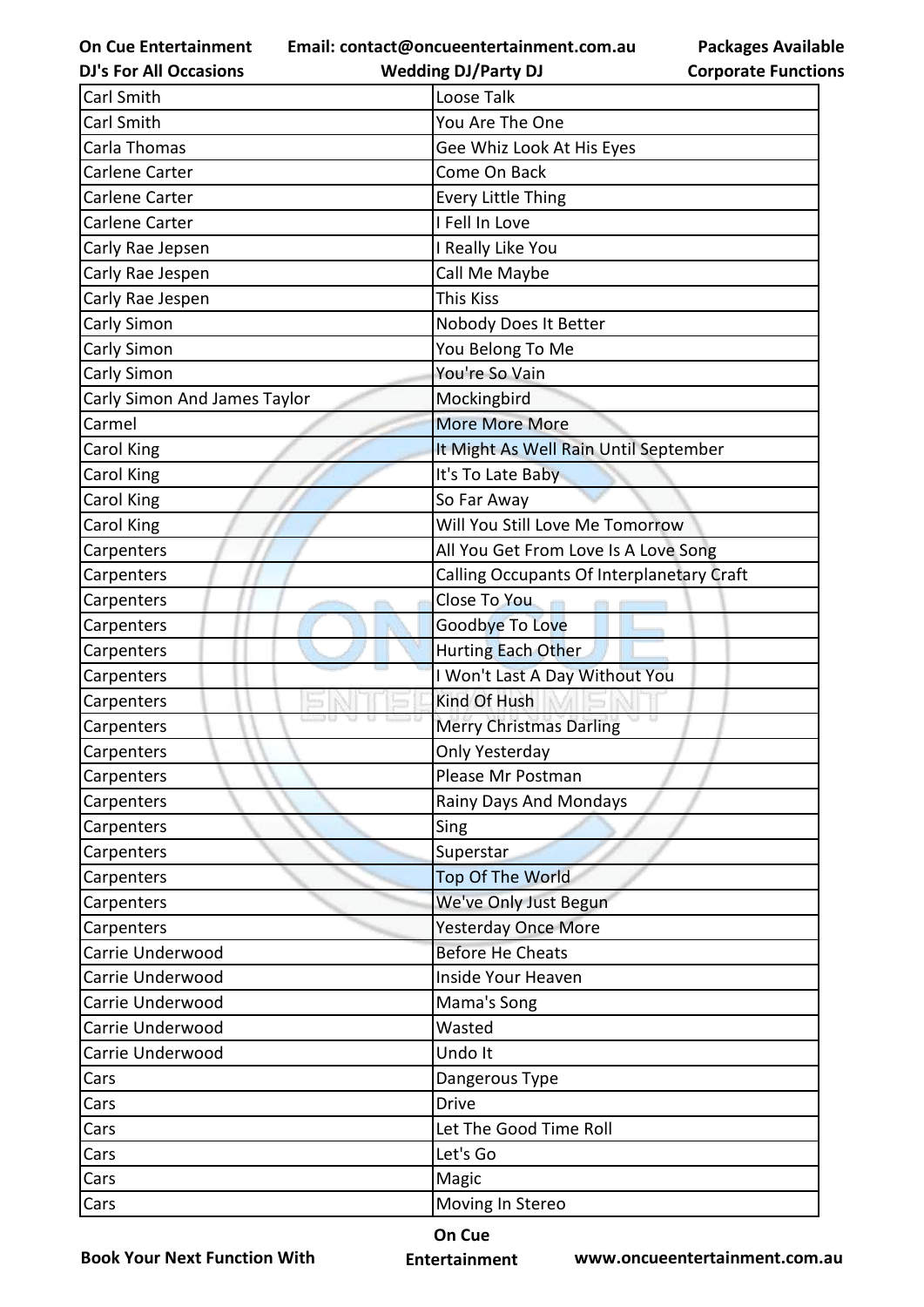**Email: contact@oncueentertainment.com.au Wedding DJ/Party DJ** 

|  | <b>DJ's For All Occasions</b> |
|--|-------------------------------|
|  |                               |

**Corporate Functions**

**Packages Available** 

| Cars                    | My Best Friends Girl            |
|-------------------------|---------------------------------|
| Cars                    | Shake It Up                     |
| Cars                    | <b>Tonight She Comes</b>        |
| Cars                    | You Might Think                 |
| Cartoons                | Doo Dah                         |
| Cartoons                | <b>Witch Doctor</b>             |
| Cascada                 | <b>Evacuate The Dance Floor</b> |
| Cascada                 | Fever                           |
| Cascada                 | What Hurts The Most             |
| Cascades                | Rhythm Of The Rain              |
| Casey Donovan           | Listen To Your Heart            |
| Cash Cash Ft Bebe Rexha | Take Me Home                    |
| Casinos                 | Then You Can Tell Me Goodbye    |
| Cassie Davis            | Like It Loud                    |
| <b>Cassie Davis</b>     | Me And U                        |
| Cat Empire              | <b>Hello Hello</b>              |
| Cat Empire              | No Longer There                 |
| Cat Empire              | Sly                             |
| <b>Cat Stevens</b>      | <b>Another Saturday Night</b>   |
| <b>Cat Stevens</b>      | <b>Father And Son</b>           |
| Cat Stevens             | Hard Headed Woman               |
| <b>Cat Stevens</b>      | Longer Boats                    |
| <b>Cat Stevens</b>      | <b>Moon Shaddow</b>             |
| <b>Cat Stevens</b>      | <b>Morning Has Broken</b>       |
| <b>Cat Stevens</b>      | Oh Very Young                   |
| Cat Stevens             | <b>Peace Train</b>              |
| <b>Cat Stevens</b>      | Sitting                         |
| Cat Stevens             | Where Do The Children Play      |
| Cat Stevens             | Wild World                      |
| Catatonia               | Karaoke Queen                   |
| Catatonia               | <b>Mulder And Scully</b>        |
| Cats (Musical)          | Memory                          |
| Cee Lo Green            | Fool For You                    |
| Cee Lo Green            | Forget You                      |
| Cee Lo Green            | F--K You                        |
| Cee Lo Green            | Music To My Soul                |
| Celeste                 | <b>Stop This Flame</b>          |
| Celeste                 | Strange                         |
| Celine Dion             | A New Day Has Come              |
| Celine Dion             | <b>Because You Loved Me</b>     |
| Celine Dion             | I Drove All Night               |
| Celine Dion             | I Want You To Need Me           |
| Celine Dion             | I'm Alive                       |
| Celine Dion             | My Heart Will Go                |
| Celine Dion             | Stand By Your Side              |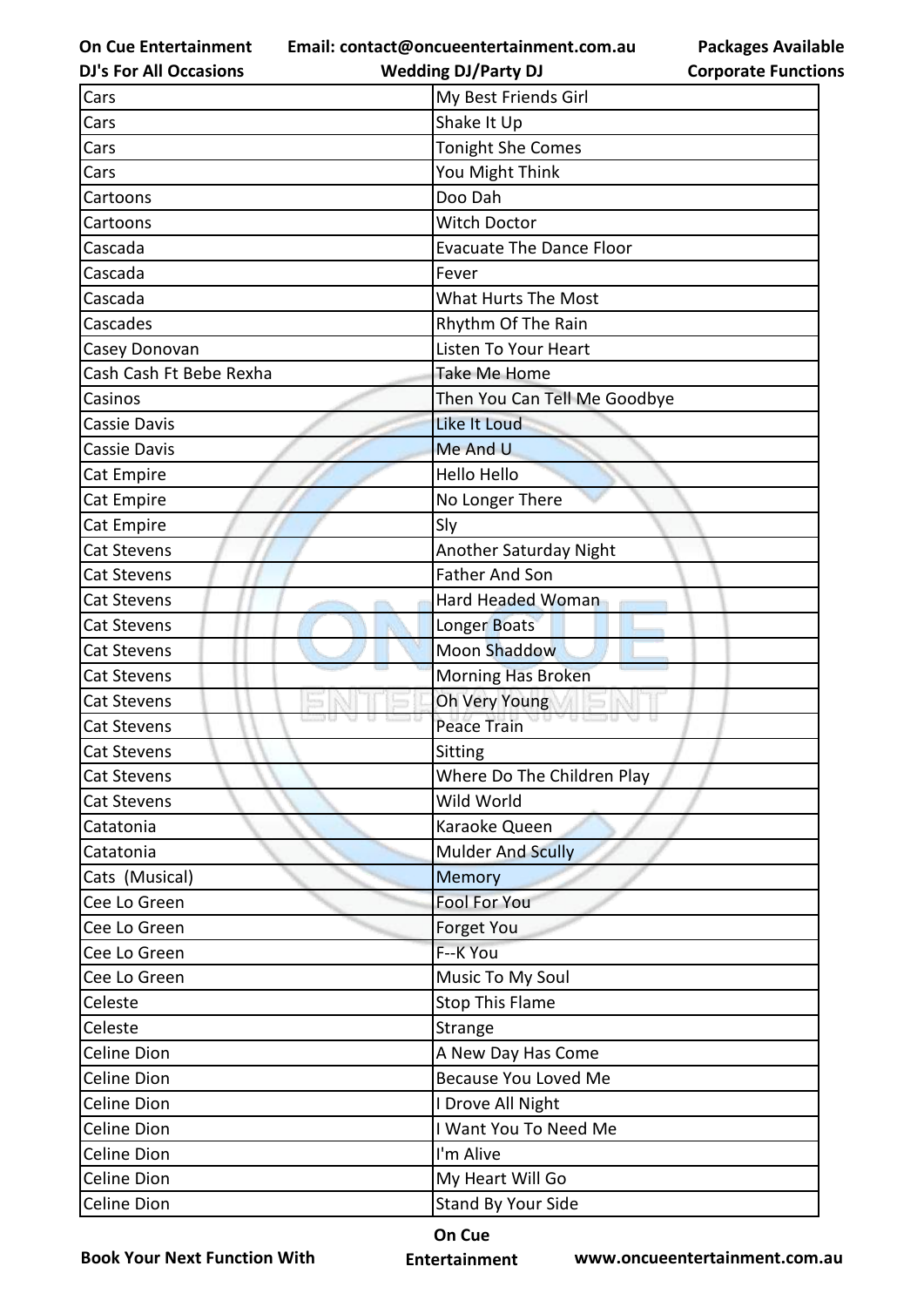**Email: contact@oncueentertainment.com.au**

| <b>Packages Available</b>  |
|----------------------------|
| <b>Corporate Functions</b> |

| <b>DJ's For All Occasions</b> | <b>Wedding DJ/Party DJ</b>                | <b>Corporate Functio</b> |
|-------------------------------|-------------------------------------------|--------------------------|
| Celine Dion                   | That's The Way It Is                      |                          |
| Celine Dion                   | The Power Of Love                         |                          |
| Celine Dion                   | <b>Think Twice</b>                        |                          |
| Celine Dion                   | First Time Ever I Saw Your Face           |                          |
| Celine Dion                   | It's All Coming Back To Me Now            |                          |
| Celine Dion                   | <b>Think Twice</b>                        |                          |
| Celine Dion                   | Here There And Everywhere                 |                          |
| Celine Dion And Clive Griffin | When I Fall In Love                       |                          |
| Celine Dion And Peabo Bryson  | <b>Beauty And The Beast</b>               |                          |
| Chad Kroeger                  | Hero                                      |                          |
| Chad Kroeger                  | Why Don't You And I                       |                          |
| Chainsmokers                  | #Selfie                                   |                          |
| Chainsmokers                  | Closer (Duet)                             |                          |
| Chainsmokers                  | Don't Let Me Down                         |                          |
| Chainsmokers & Rosez          | <b>Roses</b>                              |                          |
| Chaka Khan                    | <b>Aint Nobody</b>                        |                          |
| Chaka Khan                    | I Feel For You                            |                          |
| Chaka Khan                    | I'm Every Woman                           |                          |
| Chaka Khan                    | <b>Sweet Thing</b>                        |                          |
| Chaka Khan                    | Through The Fire                          |                          |
| Charlene                      | I've Never Been To Me                     |                          |
| <b>Charles And Eddie</b>      | <b>Would I Lie To You</b>                 |                          |
| Charles Hamilton & Rita Ora   | <b>New York Raining</b>                   |                          |
| <b>Charley Pride</b>          | A Shoulder To Cry On                      |                          |
| <b>Charley Pride</b>          | All I Have To Offer YOU                   |                          |
| <b>Charley Pride</b>          | <b>Burgers And Fries</b>                  |                          |
| <b>Charley Pride</b>          | <b>Crystal Chandeliers</b>                |                          |
| <b>Charley Pride</b>          | Is Anybody Goin To San Antone             |                          |
| <b>Charley Pride</b>          | Kiss An Angel Good Mornig                 |                          |
| <b>Charley Pride</b>          | Mountain Of Love                          |                          |
| <b>Charley Pride</b>          | <b>Night Games</b>                        |                          |
| <b>Charley Pride</b>          | You're So Good When You're Bad            |                          |
| Charli XCX                    | <b>Boom Clap</b>                          |                          |
| Charli XCX                    | <b>Break The Rules</b>                    |                          |
| Charli XCX                    | Doing It                                  |                          |
| Charli XCX                    | Fancy                                     |                          |
| <b>Charlie Daniels Band</b>   | Devil Went Down To Georgia                |                          |
| Charlie Puth & Meghan Trainor | Marvin Gaye                               |                          |
| Charlie Puth                  | Girlfriend                                |                          |
| Charlie Puth                  | One Call Away                             |                          |
| Charlie Rich                  | Another Somebody Done Somebody Wrong Song |                          |
| Charlie Rich                  | <b>Behind Closed Doors</b>                |                          |
| Charlie Rich                  | I Love My Friend                          |                          |
| Charlie Rich                  | Since I Fell For You                      |                          |
| Charlie Rich                  | The Most Beautiful Girl In The World      |                          |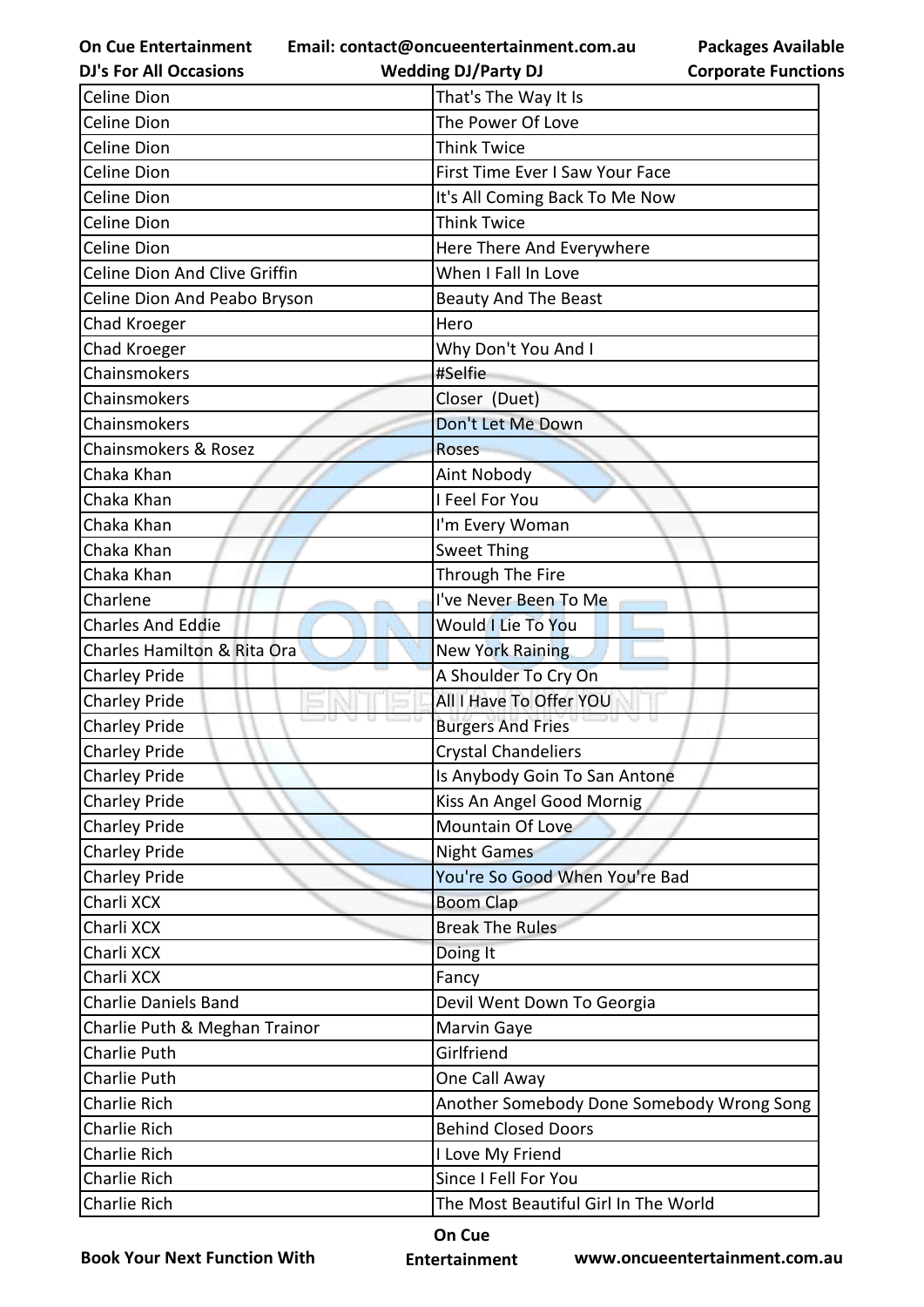**Email: contact@oncueentertainment.com.au**

**DJ's For All Occasions**

**Wedding DJ/Party DJ** 

**Packages Available Corporate Functions**

| Charlie Rich                    | You're Gonna Love Yourself        |
|---------------------------------|-----------------------------------|
| Charlotte Church                | Call My Name                      |
| <b>Charlotte Church</b>         | Moodswings                        |
| Chase & Status Ft Liam Bailey   | <b>Blind Faith</b>                |
| Chase & Status Ft Tinie Tempah  | Hitz                              |
| <b>Cheap Trick</b>              | Don't Be Cruel                    |
| <b>Cheap Trick</b>              | <b>Dream Police</b>               |
| <b>Cheap Trick</b>              | I Want You To Want Me             |
| <b>Cheap Trick</b>              | She's Tight                       |
| Cheap Trick                     | Surrender                         |
| <b>Cheap Trick</b>              | The Flame                         |
| <b>Cheap Trick</b>              | You're All I Wanna Do             |
| <b>Cheat Codes X Kris Kross</b> | Sex                               |
| <b>Cheeky Girls</b>             | <b>Cheeky Song Touch My Bum</b>   |
| <b>Cheeky Girls</b>             | Hooray It's A Cheeky Holiday      |
| Chef (Southpark)                | <b>Chocolate Salty Balls</b>      |
| Cher                            | All I Ever Need Is You            |
| Cher                            | All Or Nothing                    |
| Cher                            | Baby Don't Go                     |
| Cher                            | Beat Goes On                      |
| Cher                            | <b>Bang Bang</b>                  |
| Cher                            | <b>Believe</b>                    |
| Cher                            | Dark Lady                         |
| Cher                            | <b>Gypsies Tramps And Thieves</b> |
| Cher                            | <b>Half Breed</b>                 |
| Cher                            | <b>Heart Of Stone</b>             |
| Cher                            | I Found Someone                   |
| Cher                            | I Walk Alone                      |
| Cher                            | If I Could Turn Back Time         |
| Cher                            | Just Like Jesse James             |
| Cher                            | Love And Understanding            |
| Cher                            | Love Hurts                        |
| Cher                            | Music's No Good Without You       |
| Cher                            | Save Up All Your Tears            |
| Cher                            | Shoop Shoop Song                  |
| Cher                            | Song For The Lonely               |
| Cher                            | <b>Strong Enough</b>              |
| Cher                            | The Beat Goes On                  |
| Cher                            | This Is A Song For The Lonely     |
| Cher                            | <b>Walking In Memphis</b>         |
| Cher                            | You Haven't Seen The Last Of Me   |
| Cher & Peter Cetera             | After All                         |
| Cher & Sonny                    | I Got You Babe                    |
| Cher Lloyd Ft T.I.              | I Wish                            |
| <b>Cherry Poppin Daddies</b>    | Brown Derby Jump                  |

**Book Your Next Function With**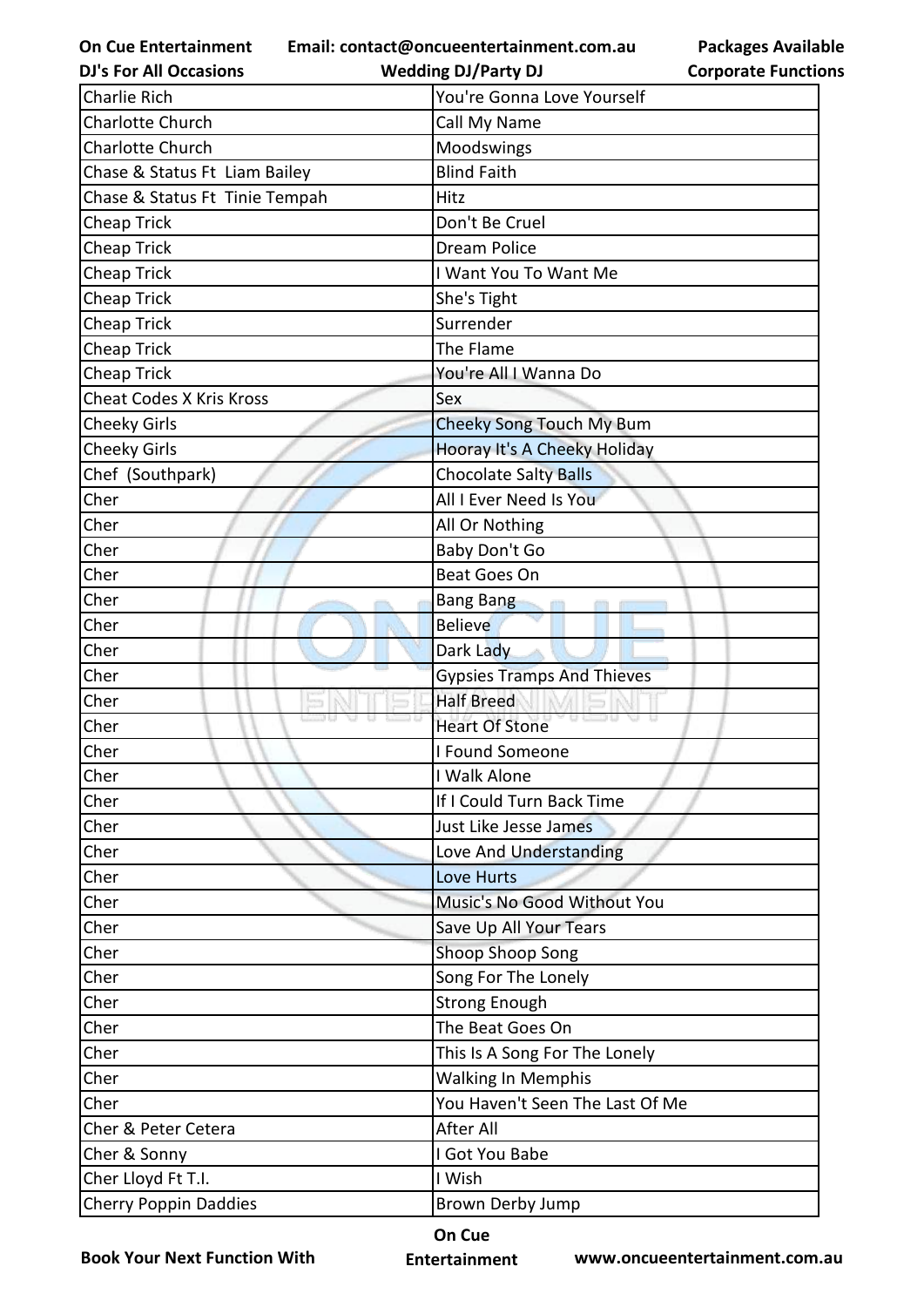**Email: contact@oncueentertainment.com.au**

**On Cue Entertainment DJ's For All Occasions**

**Wedding DJ/Party DJ** 

| <b>Cherry Poppin Daddies</b> | Ding Dong Daddy Of The Car Line          |
|------------------------------|------------------------------------------|
| <b>Cherry Poppin Daddies</b> | <b>Here Comes The Snake</b>              |
| <b>Cherry Poppin Daddies</b> | Zoot Suit Riot                           |
| Cheryl                       | I Don't Care                             |
| Cheryl                       | Only Human                               |
| Cheryl                       | <b>Under The Sun</b>                     |
| Cheryl Cole                  | Fight For This Love                      |
| Cheryl Cole                  | Flood                                    |
| Cheryl Cole                  | I Don't Care                             |
| Cheryl Cole                  | Parachute                                |
| Cheryl Cole                  | <b>Promise This</b>                      |
| Cheryl Cole Ft Dizee Rascal  | Everyone                                 |
| Cheryl Cole Ft Tinie Tempah  | Crazy Stupid Love                        |
| Cheryl Cole Ft Travie Mccoy  | <b>Yeah Yeah</b>                         |
| Cheryl Cole Ft Will I Am     | 3 Words                                  |
| Chess (The Musical)          | Anthem                                   |
| Chess (The Musical)          | Heaven Help My Heart                     |
| Chess (The Musical)          | I Know Him So Well                       |
| Chess (The Musical)          | Lullaby                                  |
| Chess (The Musical)          | No Contest                               |
| Chess (The Musical)          | Nobody's Side                            |
| Chess (The Musical)          | One Night In Bankok                      |
| Chess (The Musical)          | Pity The Child                           |
| Chess (The Musical)          | Someone Else's Story                     |
| Chess (The Musical)          | Terrace Duet (Duet)                      |
| Chess (The Musical)          | The Story Of Chess                       |
| Chess (The Musical)          | Where I Want To Be                       |
| Chess (The Musical)          | You & I                                  |
| Chevelle                     | Send The Pain Below                      |
| Chevelle                     | The Red                                  |
| Chic                         | Dance Dance Dance                        |
| Chic                         | <b>Good Times</b>                        |
| Chic                         | Le Freak                                 |
| Chic Ft Nile Rogers          | I'll Be There For You                    |
| Chicago                      | 25 Or 6 To 4                             |
| Chicago                      | Baby What A Big Surprise                 |
| Chicago                      | <b>Beginnings</b>                        |
| Chicago                      | Call On Me                               |
| Chicago                      | Color My World                           |
| Chicago                      | Does Anybody Really Know What Time It Is |
| Chicago                      | Hard To Say I'm Sorry                    |
| Chicago                      | Hard Habit To Break                      |
| Chicago                      | If You Leave Me Now                      |
| Chicago                      | Saturday In The Park                     |
| Chicago                      | You're The Inspiration                   |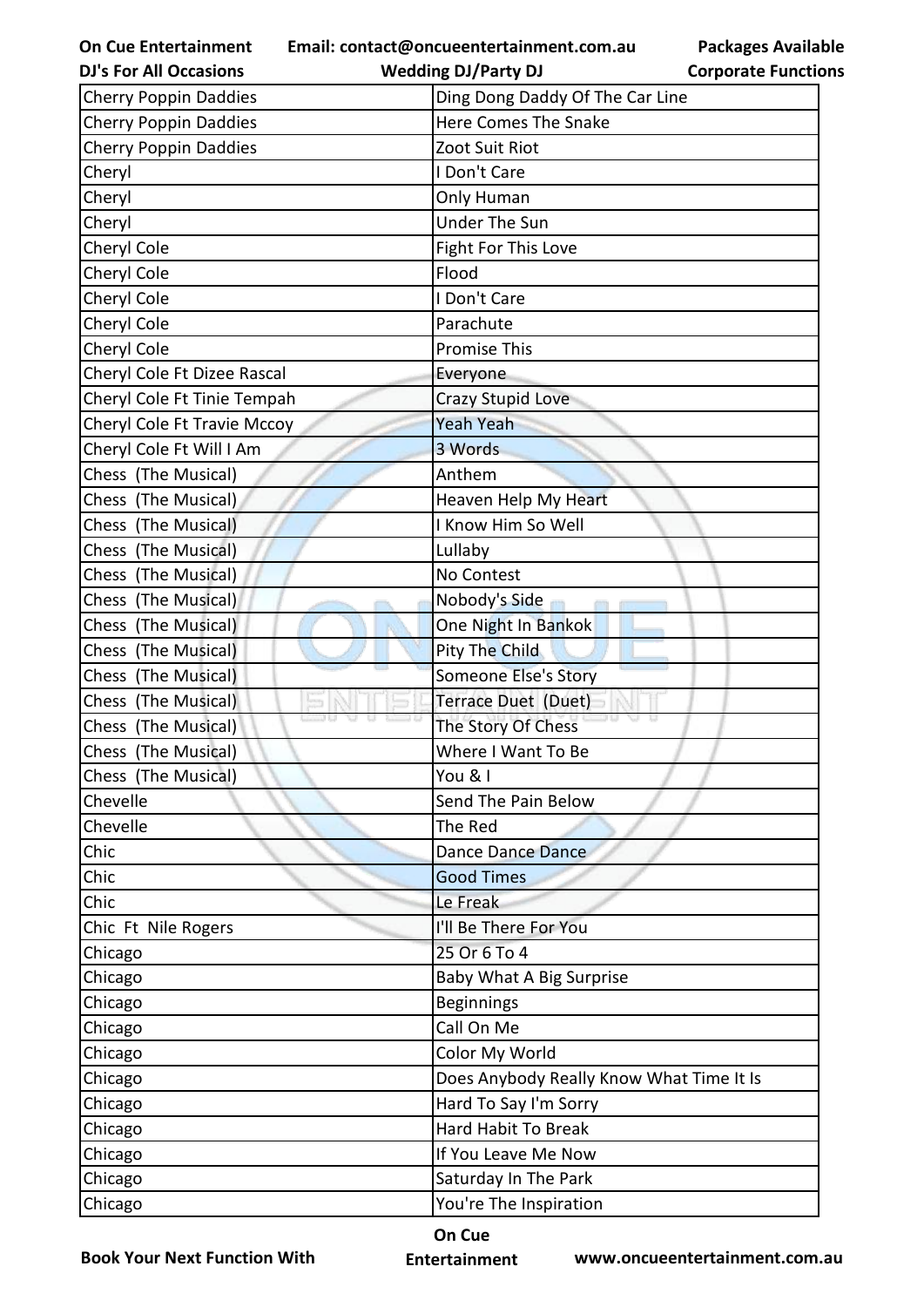**Email: contact@oncueentertainment.com.au**

**DJ's For All Occasions**

**Packages Available Corporate Functions**

| <b>DJ's For All Occasions</b> | <b>Wedding DJ/Party DJ</b>     | <b>Corporate Functio</b> |
|-------------------------------|--------------------------------|--------------------------|
| Chicago                       | I Don't Wanna Live Without You |                          |
| Chicago (Musical)             | A Little Bit Of Good           |                          |
| Chicago (Musical)             | All That I Care About          |                          |
| Chicago (Musical)             | All That Jazz                  |                          |
| Chicago (Musical)             | Cell Block Tango               |                          |
| Chicago (Musical)             | Class                          |                          |
| Chicago (Musical)             | <b>Funny Honey</b>             |                          |
| Chicago (Musical)             | I Can't Do It Alone            |                          |
| Chicago (Musical)             | I Move On                      |                          |
| Chicago (Musical)             | Love Is A Crime                |                          |
| Chicago (Musical)             | Me And My Baby                 |                          |
| Chicago (Musical)             | Mr Cellophane                  |                          |
| Chicago (Musical)             | My Own Best Friend             |                          |
| Chicago (Musical)             | <b>Nowadays</b>                |                          |
| Chicago (Musical)             | <b>Razzle Dazzle</b>           |                          |
| Chicago (Musical)             | Roxie                          |                          |
| Chicago (Musical)             | We Both Reached For The Gun    |                          |
| Chicago (Musical)             | When You're Good To Mama       |                          |
| Chicane Ft Bryan Adams        | Don't Give Up                  |                          |
| <b>Chiffons</b>               | He's So Fine                   |                          |
| Chiffons                      | One Fine Day                   |                          |
| Chiffons                      | <b>Sweet Talkin Guy</b>        |                          |
| Chingy                        | <b>Bella Baby</b>              |                          |
| Chingy                        | <b>Right Thurr</b>             |                          |
| Chingy Ft Ludocy, Snoop Dog   | Holiday In                     |                          |
| Choir Boys                    | <b>Boys Will Be Boys</b>       |                          |
| <b>Choir Boys</b>             | Run To Paradise                |                          |
| Chordettes                    | Lollipop                       |                          |
| Chris Brown                   | Ayo                            |                          |
| Chris Brown                   | <b>Beautiful People</b>        |                          |
| Chris Brown                   | Don't Judge Me                 |                          |
| Chris Brown                   | <b>Fine China</b>              |                          |
| Chris Brown                   | Forever                        |                          |
| Chris Brown                   | New Flame                      |                          |
| Chris Brown                   | Run It                         |                          |
| Chris Brown                   | She Ain't You                  |                          |
| Chris Brown                   | Turn Up The Music              |                          |
| Chris Brown                   | With You                       |                          |
| Chris Brown                   | Yeah 3X                        |                          |
| Chris Brown Ft Deorro         | <b>Five More Hours</b>         |                          |
| Chris Brown & Justin Bieber   | Next To You                    |                          |
| Chris Brown & Keri Hilson     | Superhuman                     |                          |
| Chris Cagel                   | Chicks Dig It                  |                          |
| <b>Chris Cagel</b>            | I Breathe In I Breathe Out     |                          |
| Chris Cagle                   | I'd Be Lying                   |                          |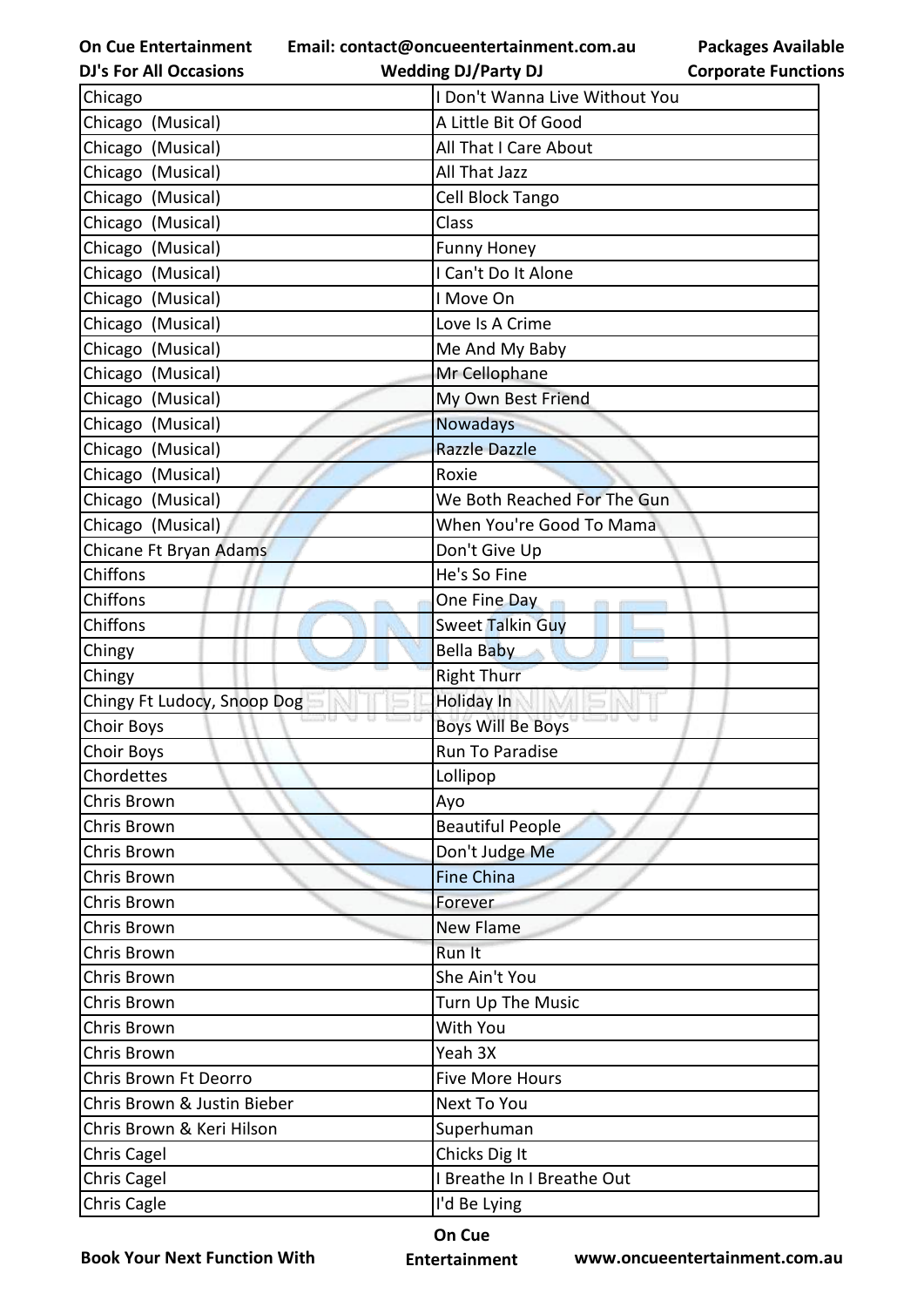**Email: contact@oncueentertainment.com.au**

**DJ's For All Occasions**

**Packages Available Corporate Functions**

| <b>DJ's For All Occasions</b> | <b>Wedding DJ/Party DJ</b>  | <b>Corporate Functio</b> |
|-------------------------------|-----------------------------|--------------------------|
| Chris Cagle                   | What A Beautiful Day        |                          |
| Chris De Burge                | Don't Pay The Ferryman      |                          |
| Chris De Burgh                | Lady In Red                 |                          |
| <b>Chris Franklin</b>         | <b>Bloke</b>                |                          |
| Chris Isaak                   | Baby Did A Bad Thing        |                          |
| Chris Isaak                   | Flying                      |                          |
| Chris Isaak                   | Somebody's Crying           |                          |
| Chris Isaak                   | <b>Wicked Game</b>          |                          |
| Chris Rea                     | Auberge                     |                          |
| Chris Rea                     | Julia                       |                          |
| Chris Rea                     | Let'S Dance                 |                          |
| Chris Rea                     | Fool If You Think It'S Over |                          |
| Chris Rea                     | Josephine                   |                          |
| <b>Chris Stapelton</b>        | Tenesee Whiskey             |                          |
| Christina Aguilera            | <b>Aint No Other Man</b>    |                          |
| Christina Aguilera            | <b>Beautiful</b>            |                          |
| Christina Aguilera            | <b>Beautiful (Remix)</b>    |                          |
| Christina Aguilera            | <b>Blessed</b>              |                          |
| Christina Aguilera            | Candyman                    |                          |
| Christina Aguilera            | Come On Over                |                          |
| Christina Aguilera            | Dirrty                      |                          |
| Christina Aguilera            | Dirty                       |                          |
| Christina Aguilera            | Dynamite                    |                          |
| Christina Aguilera            | Fighter                     |                          |
| Christina Aguilera            | From The Bottom Of My Heart |                          |
| Christina Aguilera            | Genie In A Bottle           |                          |
| Christina Aguilera            | I Hate Boys                 |                          |
| Christina Aguilera            | I Turn To You               |                          |
| Christina Aguilera            | Keeps Gettin Better         |                          |
| Christina Aguilera            | Not Myself Tonight          |                          |
| Christina Aguilera            | Oh Mother                   |                          |
| Christina Aguilera            | So Emotional                |                          |
| Christina Aguilera            | The Voice Within            |                          |
| Christina Aguilera            | We Are A Miracle            |                          |
| Christina Aguilera            | What A Girl Wants           |                          |
| Christina Aguilera            | Contigo En La Distancia     |                          |
| Christina Aguilera            | Hurt                        |                          |
| Christina Aquilera            | <b>Bound To You</b>         |                          |
| Christina Milian              | Am To Pm                    |                          |
| Christina Milian              | When You Look At Me         |                          |
| Christina Millan              | Dip It Low                  |                          |
| Christina Millan              | Whatever You Want           |                          |
| Christina Perry               | A Thousand Years            |                          |
| Christina Perry               | <b>Burning Gold</b>         |                          |
| Christina Perry               | Human                       |                          |
|                               |                             |                          |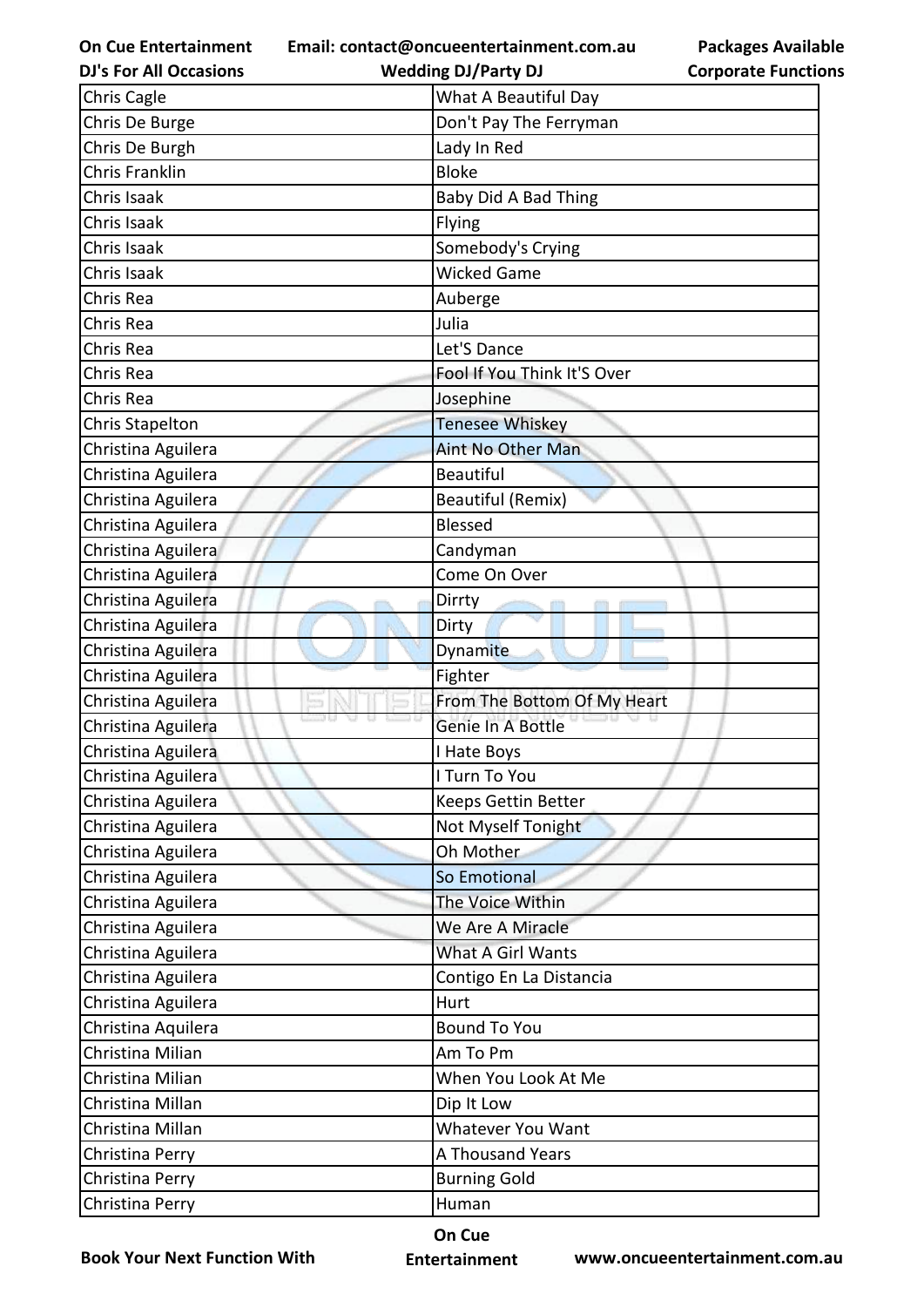**Email: contact@oncueentertainment.com.au Wedding DJ/Party DJ** 

**DJ's For All Occasions**

**Packages Available Corporate Functions**

| Christina Perry          | Jar Of Hearts                               |
|--------------------------|---------------------------------------------|
| <b>Christine Anu</b>     | <b>Island Home</b>                          |
| Christine Anu            | Party                                       |
| Christine Anu            | Sunshine On A Rainy Day                     |
| Christmas                | 12 Days Of Christmas                        |
| Christmas                | <b>Aussie Jingle Bells</b>                  |
| Christmas                | <b>Blue Christmas</b>                       |
| Christmas                | Deck The Halls                              |
| Christmas                | Frosty The Snowman                          |
| Christmas                | Have Yourself A Merry Little Christmas      |
| Christmas                | I'll Be Home For Christmas                  |
| Christmas                | It's Beginning To Look A Lot Like Christmas |
| Christmas                | Jingle Bells                                |
| Christmas                | <b>Jingle Bell Rock</b>                     |
| Christmas                | Joy To The World                            |
| Christmas                | Little Drummer Boy                          |
| Christmas                | Little Saint Nick                           |
| Christmas                | My Two Front Teeth                          |
| Christmas                | Rudolph The Red Nose Reindeer               |
| Christmas                | Santa Clause Boogie                         |
| Christmas                | Santa Clause Is Coming To Town              |
| Christmas                | <b>Silent Night</b>                         |
| Christmas                | We Wish You A Merry Christmas               |
| <b>Christopher Cross</b> | Arthur's Theme                              |
| <b>Christopher Cross</b> | Sailing                                     |
| Chubby Checker           | 9 C.<br>Let's Twist Again                   |
| Chubby Checker           | Limbo Rock                                  |
| Chubby Checker           | Pony Time                                   |
| Chubby Checker           | The Twist                                   |
| Chuck Berry              | Ce La Vie                                   |
| Chuck Berry              | Johnny Be Good                              |
| <b>Chuck Berry</b>       | My Ding A Ling                              |
| Chuck Berry              | Nadine                                      |
| <b>Chuck Berry</b>       | No Particular Place To Go                   |
| Chuck Berry              | <b>Reeling And Rockin</b>                   |
| Chuck Berry              | <b>Rock And Roll Music</b>                  |
| Chuck Berry              | Roll Over Beethoven                         |
| <b>Chuck Berry</b>       | Run Run Rudolph                             |
| Chuck Berry              | <b>School Days</b>                          |
| Chuck Berry              | Sweet Little Sixteen                        |
| Chuck Berry              | Johnny B Good                               |
| Church                   | The Unguarded Moment                        |
| Church                   | Under The Milky Way                         |
| Ciara                    | I Bet                                       |
| Ciara                    | Promise                                     |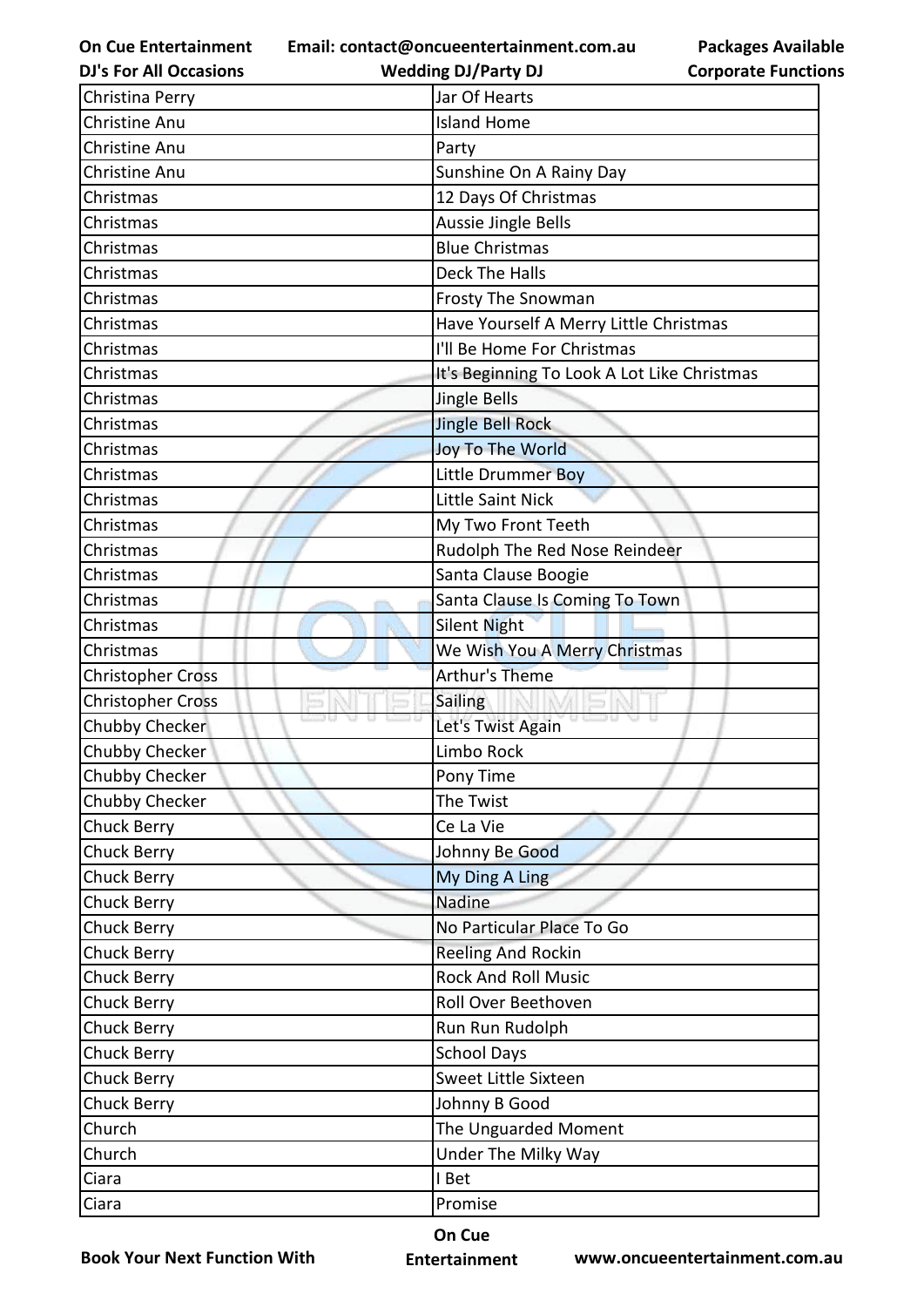**Email: contact@oncueentertainment.com.au Wedding DJ/Party DJ** 

**DJ's For All Occasions**

**Packages Available Corporate Functions**

| Ciara                       | Work                                 |  |
|-----------------------------|--------------------------------------|--|
| Ciara And Justin Timberlake | Love Sex Magic                       |  |
| Cinderella                  | Don't Know What You've Got           |  |
| Cinderella                  | Nobodys Fool                         |  |
| Cinderella                  | Shake Me                             |  |
| City High                   | Caramel                              |  |
| City High                   | What Would You Do                    |  |
| <b>Clarence Carter</b>      | Strokin                              |  |
| Clash                       | <b>Guns Of Brixton</b>               |  |
| Clash                       | I Fought The Law                     |  |
| Clash                       | <b>London Calling</b>                |  |
| Clash                       | <b>Rock The Casbah</b>               |  |
| Clash                       | Should I Stay Or Should I Go         |  |
| Clash                       | <b>Rock The Casbah</b>               |  |
| <b>Classics</b>             | Spooky                               |  |
| <b>Classics</b>             | Stormy                               |  |
| <b>Classics</b>             | Sunny                                |  |
| Classics                    | <b>Traces</b>                        |  |
| Clay Aiken                  | Invisible                            |  |
| Clay Aiken                  | The Way                              |  |
| Clay Aiken                  | This Is The Night                    |  |
| Clay Aiken                  | Solitaire                            |  |
| Clay Walker                 | A Few Questions                      |  |
| Clay Walker                 | I Can't Sleep                        |  |
| Clay Walker                 | <b>Rumor Has It</b>                  |  |
| Clean Bandit                | <b>Come Over</b>                     |  |
| Clean Bandit                | Extraordinary                        |  |
| Clean Bandit                | <b>Rather Be</b>                     |  |
| Clean Bandit                | Real Love                            |  |
| Clean Bandit                | Stronger                             |  |
| Clean Bandit                | <b>Tears</b>                         |  |
| <b>Cliff Richard</b>        | <b>Bachelor Boy</b>                  |  |
| <b>Cliff Richard</b>        | Congratulations                      |  |
| <b>Cliff Richard</b>        | Devil Women                          |  |
| <b>Cliff Richard</b>        | Don't Talk To Him                    |  |
| <b>Cliff Richard</b>        | <b>High Class Baby</b>               |  |
| <b>Cliff Richard</b>        | I Could Easily Fall In Love With You |  |
| <b>Cliff Richard</b>        | It's All In The Game                 |  |
| Cliff Richard               | Living Doll                          |  |
| <b>Cliff Richard</b>        | Please Don't Tease                   |  |
| <b>Cliff Richard</b>        | Somewhere Over The Rainbow           |  |
| Cliff Richard               | Summer Holiday                       |  |
| <b>Cliff Richard</b>        | Thank you For A Lifetime             |  |
| <b>Cliff Richard</b>        | The Day I Met Marie                  |  |
| <b>Cliff Richard</b>        | A Little In Love                     |  |

**Book Your Next Function With**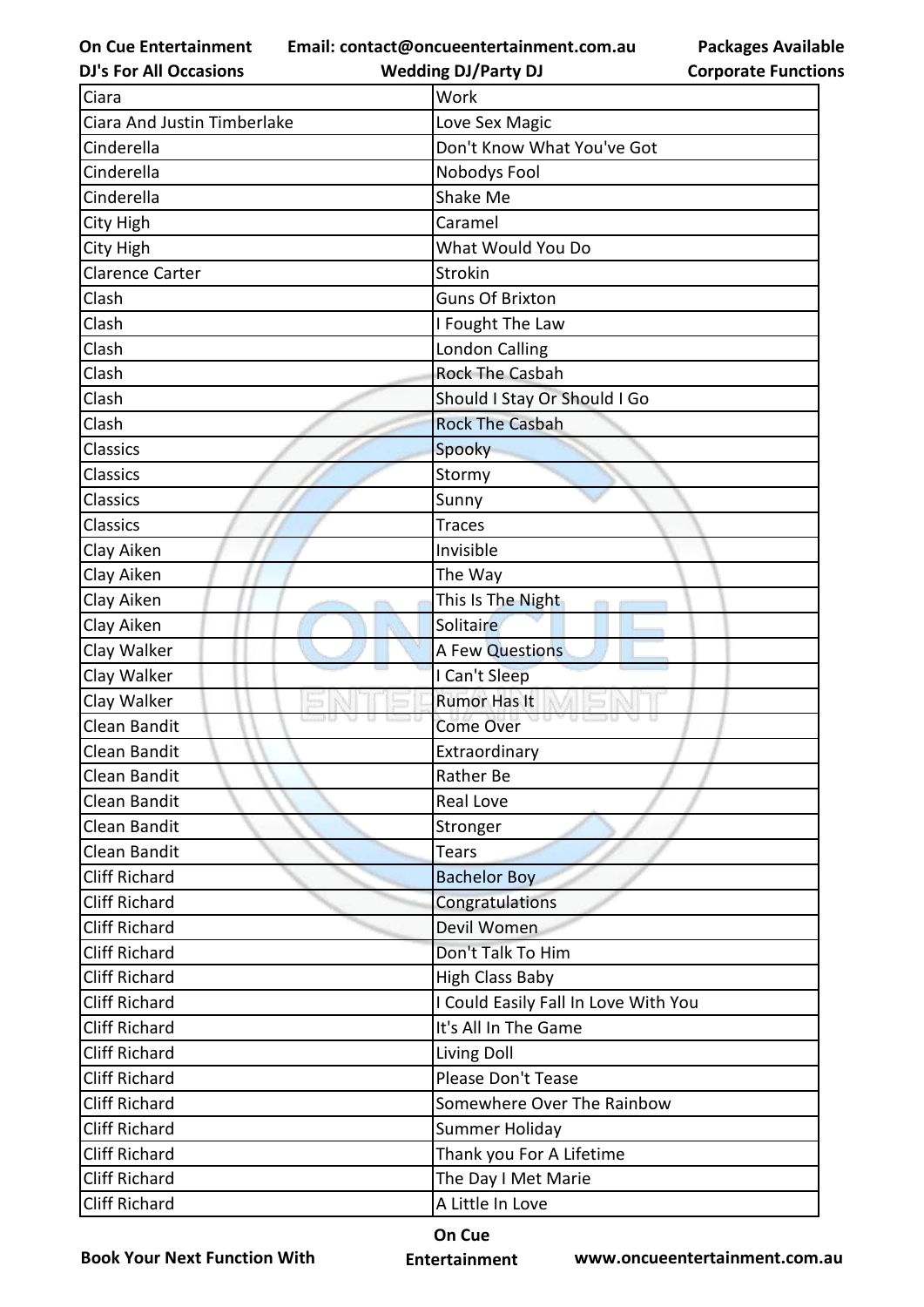**Email: contact@oncueentertainment.com.au Wedding DJ/Party DJ** 

**DJ's For All Occasions**

**Packages Available Corporate Functions**

| <b>Cliff Richard</b>       | A Voice In The Wilderness       |
|----------------------------|---------------------------------|
| <b>Cliff Richard</b>       | <b>Dancing Shoes</b>            |
| <b>Cliff Richard</b>       | Goodbye Sam Hello Samantha      |
| <b>Cliff Richard</b>       | Lessons In Love                 |
| <b>Cliff Richard</b>       | Lucky Lips                      |
| <b>Cliff Richard</b>       | On The Beach                    |
| <b>Cliff Richard</b>       | The Young Ones                  |
| <b>Cliff Richard</b>       | Theme For A Dream               |
| <b>Cliff Richard</b>       | We Say Yeah                     |
| <b>Cliff Richard</b>       | Wired For Sound                 |
| <b>Clint Black</b>         | A Bad Goodbye                   |
| <b>Clint Black</b>         | Like The Rain                   |
| <b>Clint Black</b>         | The Shoes You're Wearing        |
| Clint Black & Lisa Hartman | <b>Easy For Me To Say</b>       |
| Clipse                     | <b>When The Last Time</b>       |
| <b>Coast To Coast</b>      | Do The Hucklebuck               |
| Coasters                   | Along Came Jones                |
| Coasters                   | Charlie Brown                   |
| Coasters                   | Poison Ivy                      |
| Coasters                   | Searchin                        |
| Coasters                   | Yakety-Yak                      |
| Coasters                   | Young Blood                     |
| Cobra Starship             | Good Girls Go Bad               |
| Cody Ft Will I Am          | It's My Birthday                |
| Col Joye                   | Bye Bye Baby Goodbye            |
| Col Joye                   | Heaven Is My Womans Love        |
| Col Joye                   | Oh Yeah Uh Huh                  |
| Colbie Caillat             | <b>Bubbly</b>                   |
| <b>Colbie Caillat</b>      | <b>Fallin For You</b>           |
| <b>Colbie Caillat</b>      | Realize                         |
| Cold Chisel                | <b>Bow River</b>                |
| Cold Chisel                | <b>Breakfast At Sweethearts</b> |
| Cold Chisel                | Cheap Wine                      |
| Cold Chisel                | Choir Girl                      |
| Cold Chisel                | <b>Flame Trees</b>              |
| Cold Chisel                | <b>Forever Now</b>              |
| <b>Cold Chisel</b>         | Khe Sanh                        |
| Cold Chisel                | My Baby                         |
| Cold Chisel                | Saturday Night                  |
| Cold Chisel                | <b>Standing On The Outside</b>  |
| Cold Chisel                | When The War Is Over            |
| Cold Chisel                | You Got Nothing I Want          |
| Coldplay                   | A Sky Full Of Stars             |
| Coldplay                   | Adventure Of A Lifetime         |
| Coldplay                   | Atlas                           |

**Book Your Next Function With**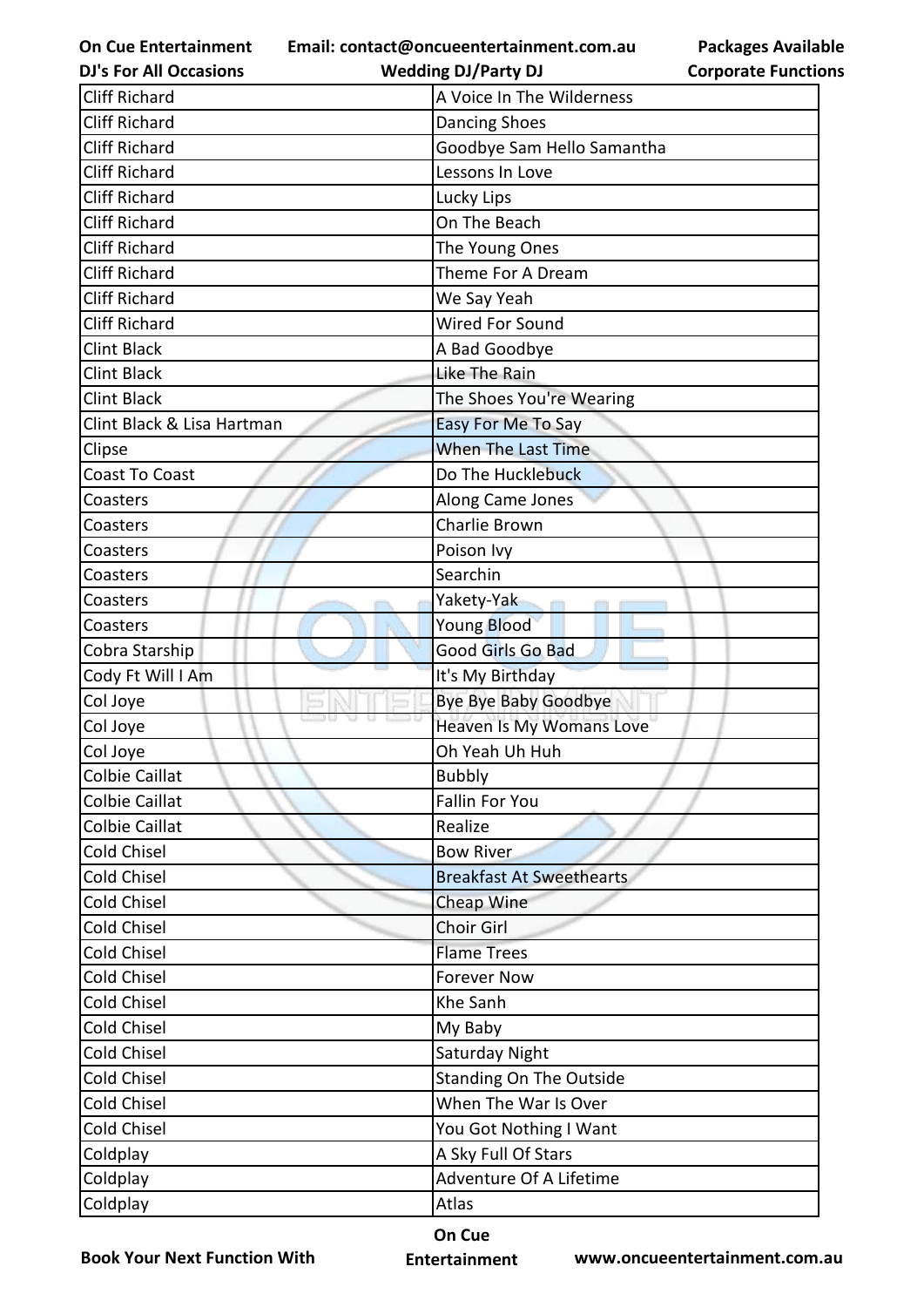**Email: contact@oncueentertainment.com.au Wedding DJ/Party DJ** 

**DJ's For All Occasions**

**Packages Available Corporate Functions**

| Coldplay               | Charlie Brown                  |
|------------------------|--------------------------------|
| Coldplay               | Champion Of The World          |
| Coldplay               | Clocks                         |
| Coldplay               | Don't Panic                    |
| Coldplay               | Every Teardrop Is A Waterfall  |
| Coldplay               | Everyday Life                  |
| Coldplay               | <b>Fix You</b>                 |
| Coldplay               | God Put A Smile Upon Your Face |
| Coldplay               | In My Place                    |
| Coldplay               | Magic                          |
| Coldplay               | Moses                          |
| Coldplay               | Paradise                       |
| Coldplay               | Rush Of Blood To The Head      |
| Coldplay               | <b>Speed Of Sound</b>          |
| Coldplay               | Talk                           |
| Coldplay               | The Hardest Part               |
| Coldplay               | The Scientist                  |
| Coldplay               | Trouble                        |
| Coldplay               | <b>Violet Hill</b>             |
| Coldplay               | Viva La Vida                   |
| Coldplay               | Yellow                         |
| Coldplay Ft Rhianna    | <b>Princess Of China</b>       |
| <b>Collin Raye</b>     | <b>Anything Else</b>           |
| Collin Raye            | She's All That                 |
| Collin Raye            | That's My Story                |
| Collin Raye            | <b>Couldn't Last A Moment</b>  |
| Collin Raye            | I Volunteer                    |
| Collin Raye            | Love Remains                   |
| Collin Raye            | Not That Different             |
| Collin Raye            | <b>Start Over Georgia</b>      |
| Collin Raye            | You Still Take Me There        |
| Collective Soul        | <b>Counting The Days</b>       |
| <b>Collective Soul</b> | Heavy                          |
| <b>Collective Soul</b> | Run                            |
| <b>Collective Soul</b> | Shine                          |
| Commitments            | Bring It On Home To Me         |
| Commitments            | Dark End Of The Street         |
| Commitments            | <b>Destination Anywhere</b>    |
| Commitments            | Do Right Woman Do Right Man    |
| Commitments            | Easy                           |
| Commitments            | Hard To Handle                 |
| Commitments            | I Can't Stand The Rain         |
| Commitments            | In The Midnight Hour           |
| Commitments            | Mr Pitiful                     |
| Commitments            | <b>Mustang Sally</b>           |

**Book Your Next Function With**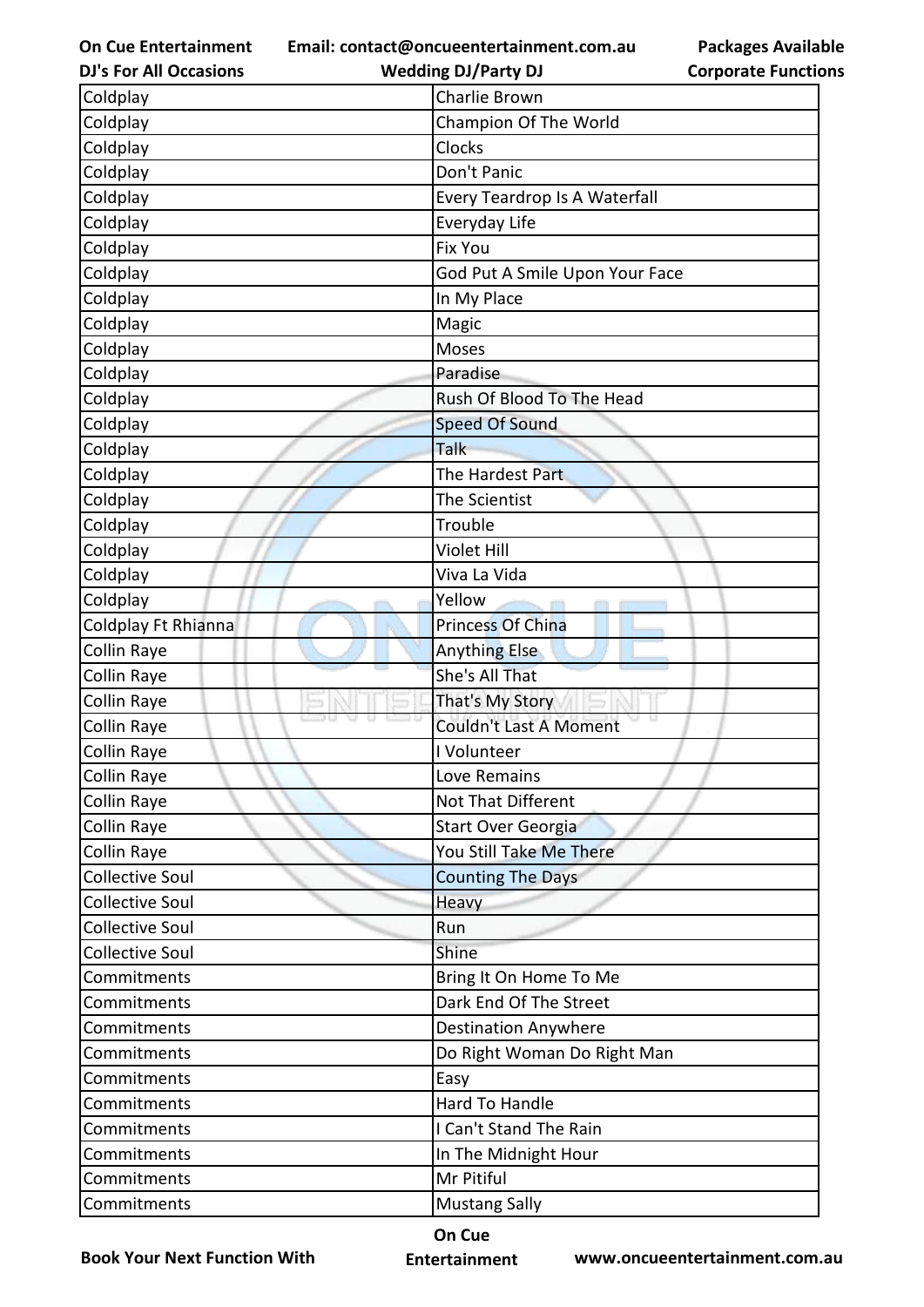**Email: contact@oncueentertainment.com.au**

**DJ's For All Occasions**

| <b>Packages Available</b>  |
|----------------------------|
| <b>Corporate Functions</b> |

| <b>DJ's For All Occasions</b> | <b>Wedding DJ/Party DJ</b>                   | <b>Corporate Functio</b> |
|-------------------------------|----------------------------------------------|--------------------------|
| Commitments                   | Show Me                                      |                          |
| Commitments                   | Slip Away                                    |                          |
| Commitments                   | <b>Sunday Morning</b>                        |                          |
| Commitments                   | Take Me To The River                         |                          |
| Commitments                   | <b>Treat Her Right</b>                       |                          |
| Commitments                   | Try A Little Tenderness                      |                          |
| Commodores                    | <b>Brick House</b>                           |                          |
| Commodores                    | Easy                                         |                          |
| Commodores                    | Nightshift                                   |                          |
| Commodores                    | Lady (You Bring Me Up)                       |                          |
| Commodores                    | Sail On                                      |                          |
| Commodores                    | Still                                        |                          |
| Commodores                    | Three Times A Lady                           |                          |
| Concrete Blonde               | Joey                                         |                          |
| <b>Connie Francis</b>         | Everybody's Somebody's Fool                  |                          |
| <b>Connie Francis</b>         | Lipstick On Your Collar                      |                          |
| <b>Connie Francis</b>         | <b>Stupid Cupid</b>                          |                          |
| <b>Connie Francis</b>         | Where The Boys Are                           |                          |
| Conor Maynard                 | Can't Say No                                 |                          |
| Conor Maynard                 | <b>Talking About</b>                         |                          |
| <b>Conrad Sewell</b>          | <b>Start Again</b>                           |                          |
| Conway Twitty                 | Desperado Love                               |                          |
| Conway Twitty                 | <b>Happy Birthday Darlin</b>                 |                          |
| Conway Twitty                 | It's Only Make Believe                       |                          |
| Conway Twitty                 | Linda On My Mind                             |                          |
| Conway Twitty                 | <b>CODU</b><br>Next In Line                  |                          |
| Conway Twitty                 | She Needs Someone To Hold Her When She Cries |                          |
| Conway Twitty                 | Slow Hand                                    |                          |
| Conway Twitty                 | The Image Of You                             |                          |
| Conway Twitty                 | To See My Angel Cry                          |                          |
| Conway Twitty Loretta Lyne    | Louisiana Woman Mississippi Man              |                          |
| Coolio                        | Gangsta'S Paradise                           |                          |
| Coolio                        | <b>Too Hot</b>                               |                          |
| Corey Hart                    | <b>Sunglasses At Night</b>                   |                          |
| Corrs                         | All The Love In The Word                     |                          |
| Corrs                         | Angel                                        |                          |
| Corrs                         | <b>Breathless</b>                            |                          |
| Corrs                         | Bring On The Night                           |                          |
| Corrs                         | <b>Dreams</b>                                |                          |
| Corrs                         | Give Me A Reason                             |                          |
| Corrs                         | Irresistible                                 |                          |
| Corrs                         | Runaway                                      |                          |
| Corrs                         | <b>Summer Sunshine</b>                       |                          |
| Corrs                         | What Can I Do                                |                          |
| Corrs                         | I Never Loved You Anyway                     |                          |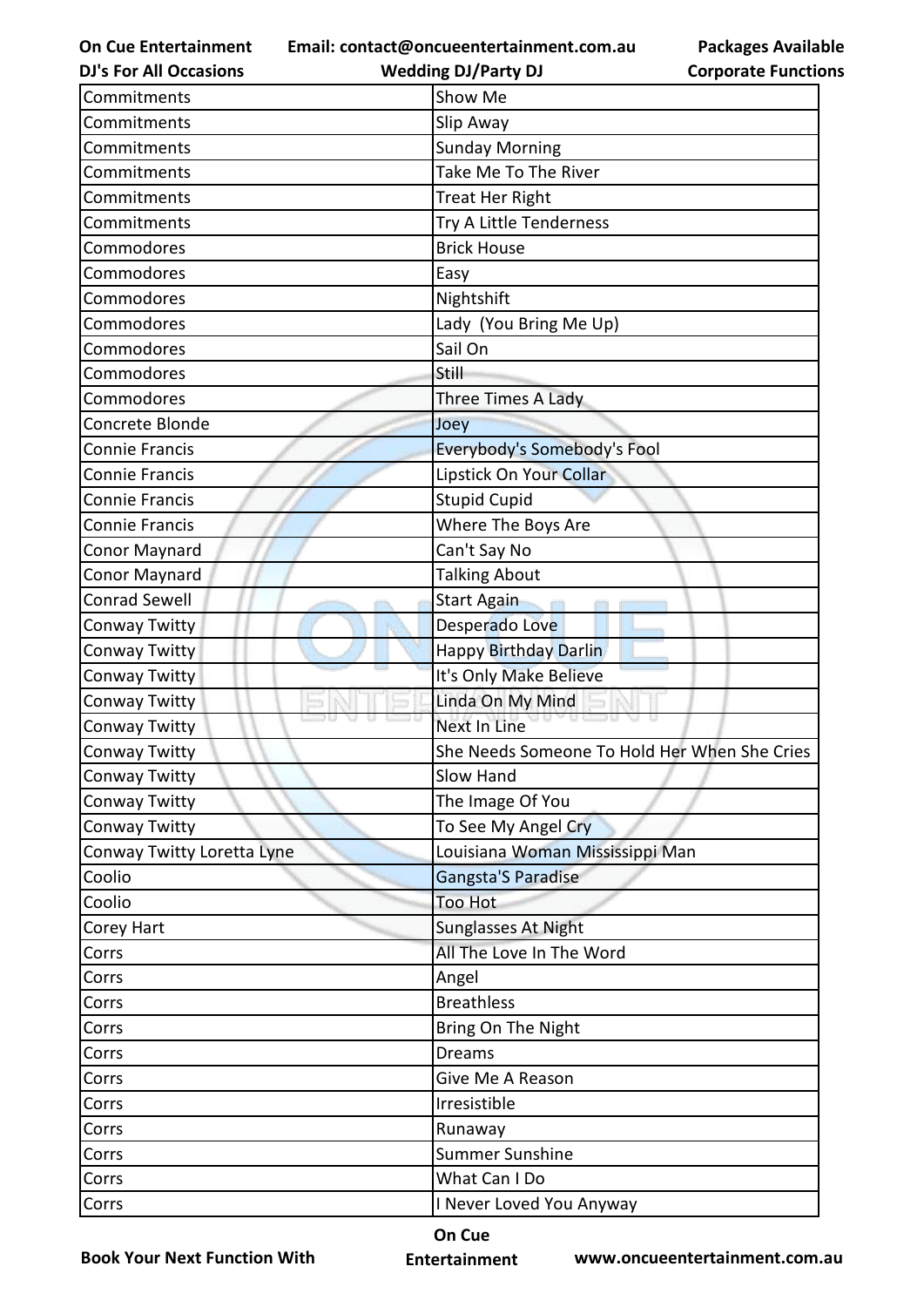**Email: contact@oncueentertainment.com.au Wedding DJ/Party DJ** 

Cosima Devito **National Cosima Devito** When The War Is Over Counting Crows Accidentally In Love

|  | <b>DJ's For All Occasions</b> |  |
|--|-------------------------------|--|
|  |                               |  |

**Packages Available Corporate Functions**

| Daylight Fading<br>Hangin Around<br>Mr Jones<br><b>Round Here</b><br>Dead Fox<br>Caught In The Sun<br>Mono<br>Show Me<br>Wishing On A Star<br>7 Days<br><b>All The Way</b><br>Don't Love You No More<br>Hidden Agenda<br>One More Time<br>Spanish<br>Unbelievable<br><b>Walking Away</b><br>What'S Your Flava<br>When God Fearin Women Get The Blues<br>Rise & Fall<br>Mona<br><b>Almost Home</b><br>At This Time Of Year<br>Analyse<br><b>Dreams</b><br>Free To Decide<br>Linger<br>Ode To My Family<br><b>Promises</b><br>Salvation<br>Zombie<br>A Tear Fell<br>Dream Lover<br>Easy As Pie<br>I'm Gonna Knock On Your Door<br>Mmmm Mmmm Mmmm<br><b>Afternoons And Coffee Spoons</b><br><b>Butterfly</b><br>Drowning<br><b>Badge</b><br>Crossroads<br><b>Strange Brew</b> | <b>Counting Crows</b>     | <b>Big Yellow Taxi</b> |  |
|----------------------------------------------------------------------------------------------------------------------------------------------------------------------------------------------------------------------------------------------------------------------------------------------------------------------------------------------------------------------------------------------------------------------------------------------------------------------------------------------------------------------------------------------------------------------------------------------------------------------------------------------------------------------------------------------------------------------------------------------------------------------------|---------------------------|------------------------|--|
|                                                                                                                                                                                                                                                                                                                                                                                                                                                                                                                                                                                                                                                                                                                                                                            | <b>Counting Crows</b>     |                        |  |
|                                                                                                                                                                                                                                                                                                                                                                                                                                                                                                                                                                                                                                                                                                                                                                            | <b>Counting Crows</b>     |                        |  |
|                                                                                                                                                                                                                                                                                                                                                                                                                                                                                                                                                                                                                                                                                                                                                                            | <b>Counting Crows</b>     |                        |  |
|                                                                                                                                                                                                                                                                                                                                                                                                                                                                                                                                                                                                                                                                                                                                                                            | <b>Counting Crows</b>     |                        |  |
|                                                                                                                                                                                                                                                                                                                                                                                                                                                                                                                                                                                                                                                                                                                                                                            | <b>Courtney Barnett</b>   |                        |  |
|                                                                                                                                                                                                                                                                                                                                                                                                                                                                                                                                                                                                                                                                                                                                                                            | Course Of Nature          |                        |  |
|                                                                                                                                                                                                                                                                                                                                                                                                                                                                                                                                                                                                                                                                                                                                                                            | Courtney Love             |                        |  |
|                                                                                                                                                                                                                                                                                                                                                                                                                                                                                                                                                                                                                                                                                                                                                                            | <b>Cover Girls</b>        |                        |  |
|                                                                                                                                                                                                                                                                                                                                                                                                                                                                                                                                                                                                                                                                                                                                                                            | Cover Girls               |                        |  |
|                                                                                                                                                                                                                                                                                                                                                                                                                                                                                                                                                                                                                                                                                                                                                                            | Craig David               |                        |  |
|                                                                                                                                                                                                                                                                                                                                                                                                                                                                                                                                                                                                                                                                                                                                                                            | Craig David               |                        |  |
|                                                                                                                                                                                                                                                                                                                                                                                                                                                                                                                                                                                                                                                                                                                                                                            | Craig David               |                        |  |
|                                                                                                                                                                                                                                                                                                                                                                                                                                                                                                                                                                                                                                                                                                                                                                            | Craig David               |                        |  |
|                                                                                                                                                                                                                                                                                                                                                                                                                                                                                                                                                                                                                                                                                                                                                                            | Craig David               |                        |  |
|                                                                                                                                                                                                                                                                                                                                                                                                                                                                                                                                                                                                                                                                                                                                                                            | Craig David               |                        |  |
|                                                                                                                                                                                                                                                                                                                                                                                                                                                                                                                                                                                                                                                                                                                                                                            | Craig David               |                        |  |
|                                                                                                                                                                                                                                                                                                                                                                                                                                                                                                                                                                                                                                                                                                                                                                            | Craig David               |                        |  |
|                                                                                                                                                                                                                                                                                                                                                                                                                                                                                                                                                                                                                                                                                                                                                                            | Craig David               |                        |  |
|                                                                                                                                                                                                                                                                                                                                                                                                                                                                                                                                                                                                                                                                                                                                                                            | Craig David               |                        |  |
|                                                                                                                                                                                                                                                                                                                                                                                                                                                                                                                                                                                                                                                                                                                                                                            | Craig David & Sting       |                        |  |
|                                                                                                                                                                                                                                                                                                                                                                                                                                                                                                                                                                                                                                                                                                                                                                            | Craig Mclachlan           |                        |  |
|                                                                                                                                                                                                                                                                                                                                                                                                                                                                                                                                                                                                                                                                                                                                                                            | Craig Morgan              |                        |  |
|                                                                                                                                                                                                                                                                                                                                                                                                                                                                                                                                                                                                                                                                                                                                                                            | <b>Craig Phillips</b>     |                        |  |
|                                                                                                                                                                                                                                                                                                                                                                                                                                                                                                                                                                                                                                                                                                                                                                            | Cranberries               |                        |  |
|                                                                                                                                                                                                                                                                                                                                                                                                                                                                                                                                                                                                                                                                                                                                                                            | Cranberries               |                        |  |
|                                                                                                                                                                                                                                                                                                                                                                                                                                                                                                                                                                                                                                                                                                                                                                            | Cranberries               |                        |  |
|                                                                                                                                                                                                                                                                                                                                                                                                                                                                                                                                                                                                                                                                                                                                                                            | Cranberries               |                        |  |
|                                                                                                                                                                                                                                                                                                                                                                                                                                                                                                                                                                                                                                                                                                                                                                            | Cranberries               |                        |  |
|                                                                                                                                                                                                                                                                                                                                                                                                                                                                                                                                                                                                                                                                                                                                                                            | Cranberries               |                        |  |
|                                                                                                                                                                                                                                                                                                                                                                                                                                                                                                                                                                                                                                                                                                                                                                            | Cranberries               |                        |  |
|                                                                                                                                                                                                                                                                                                                                                                                                                                                                                                                                                                                                                                                                                                                                                                            | Cranberries               |                        |  |
|                                                                                                                                                                                                                                                                                                                                                                                                                                                                                                                                                                                                                                                                                                                                                                            | Crash Craddock            |                        |  |
|                                                                                                                                                                                                                                                                                                                                                                                                                                                                                                                                                                                                                                                                                                                                                                            | Crash Craddock            |                        |  |
|                                                                                                                                                                                                                                                                                                                                                                                                                                                                                                                                                                                                                                                                                                                                                                            | Crash Craddock            |                        |  |
|                                                                                                                                                                                                                                                                                                                                                                                                                                                                                                                                                                                                                                                                                                                                                                            | <b>Crash Craddock</b>     |                        |  |
|                                                                                                                                                                                                                                                                                                                                                                                                                                                                                                                                                                                                                                                                                                                                                                            | <b>Crash Test Dummies</b> |                        |  |
|                                                                                                                                                                                                                                                                                                                                                                                                                                                                                                                                                                                                                                                                                                                                                                            | <b>Crash Test Dummies</b> |                        |  |
|                                                                                                                                                                                                                                                                                                                                                                                                                                                                                                                                                                                                                                                                                                                                                                            | Crazy Town                |                        |  |
|                                                                                                                                                                                                                                                                                                                                                                                                                                                                                                                                                                                                                                                                                                                                                                            | Crazy Town                |                        |  |
|                                                                                                                                                                                                                                                                                                                                                                                                                                                                                                                                                                                                                                                                                                                                                                            | Cream                     |                        |  |
|                                                                                                                                                                                                                                                                                                                                                                                                                                                                                                                                                                                                                                                                                                                                                                            | Cream                     |                        |  |
|                                                                                                                                                                                                                                                                                                                                                                                                                                                                                                                                                                                                                                                                                                                                                                            | Cream                     |                        |  |
|                                                                                                                                                                                                                                                                                                                                                                                                                                                                                                                                                                                                                                                                                                                                                                            |                           | On Cue                 |  |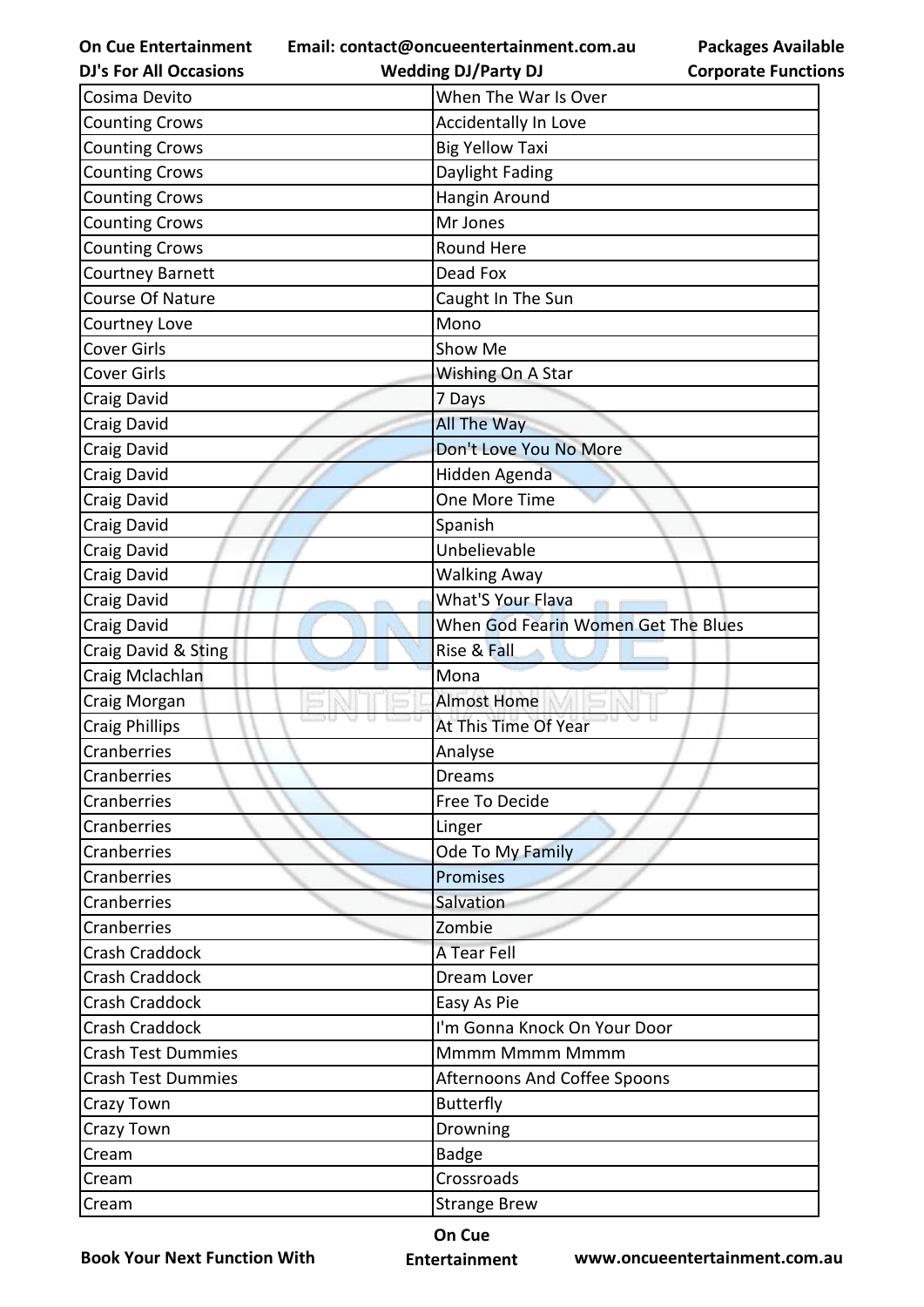**Email: contact@oncueentertainment.com.au Wedding DJ/Party DJ** 

**DJ's For All Occasions**

| <b>Corporate Functions</b> |
|----------------------------|

**Packages Available** 

| Cream                               | Sunshine Of Your Love              |
|-------------------------------------|------------------------------------|
| Cream                               | White Room                         |
| Creed                               | Don't Stop Dancing                 |
| Creed                               | Higher                             |
| Creed                               | One                                |
| Creed                               | Rain                               |
| Creed                               | Weathered                          |
| Creed                               | With Arms Wide Open                |
| Creedence Clearwater Revival        | <b>Bad Moon Rising</b>             |
| Creedence Clearwater Revival        | Born On The Bayou                  |
| Creedence Clearwater Revival        | <b>Cotton Fields</b>               |
| Creedence Clearwater Revival        | Down On The Corner                 |
| Creedence Clearwater Revival        | <b>Fortunate Son</b>               |
| Creedence Clearwater Revival        | <b>Green River</b>                 |
| Creedence Clearwater Revival        | Have You Ever Seen The Rain        |
| <b>Creedence Clearwater Revival</b> | <b>Hey Tonight</b>                 |
| <b>Creedence Clearwater Revival</b> | I Heard It Through The Grapevine   |
| <b>Creedence Clearwater Revival</b> | I Put A Spell On You               |
| <b>Creedence Clearwater Revival</b> | Lodi                               |
| <b>Creedence Clearwater Revival</b> | Long As I Can See The Light        |
| Creedence Clearwater Revival        | Lookin Out My Back Door            |
| <b>Creedence Clearwater Revival</b> | Midnight Special                   |
| <b>Creedence Clearwater Revival</b> | Ooby Dooby                         |
| Creedence Clearwater Revival        | <b>Proud Mary</b>                  |
| <b>Creedence Clearwater Revival</b> | Run Through The Jungle             |
| Creedence Clearwater Revival        | <b>Someday Never Comes</b>         |
| <b>Creedence Clearwater Revival</b> | Suzi Q                             |
| Creedence Clearwater Revival        | <b>Travelin Band</b>               |
| <b>Creedence Clearwater Revival</b> | Up Around The Bend                 |
| <b>Creedence Clearwater Revival</b> | Who'll Stop The Rain               |
| Crests                              | <b>Sixteen Candles</b>             |
| Crew Cuts                           | Sh Boom                            |
| Crossfade                           | Cold                               |
| Crowded House                       | Better Be Home Soon                |
| <b>Crowded House</b>                | Don't Dream It'S Over              |
| Crowded House                       | Don't Stop Now                     |
| Crowded House                       | Fall At Your Feet                  |
| <b>Crowded House</b>                | Four Seasons In One Day            |
| Crowded House                       | It's Only Natural                  |
| Crowded House                       | <b>Sister Madly</b>                |
| <b>Crowded House</b>                | Something So Strong                |
| Crowded House                       | <b>Weather With You</b>            |
| Cruel Sea                           | Honeymoon Is Over                  |
| Crystal Gayle                       | Don't It Make Your Brown Eyes Blue |
| <b>Crystal Gayle</b>                | Talking In Your Sleep              |

**Book Your Next Function With**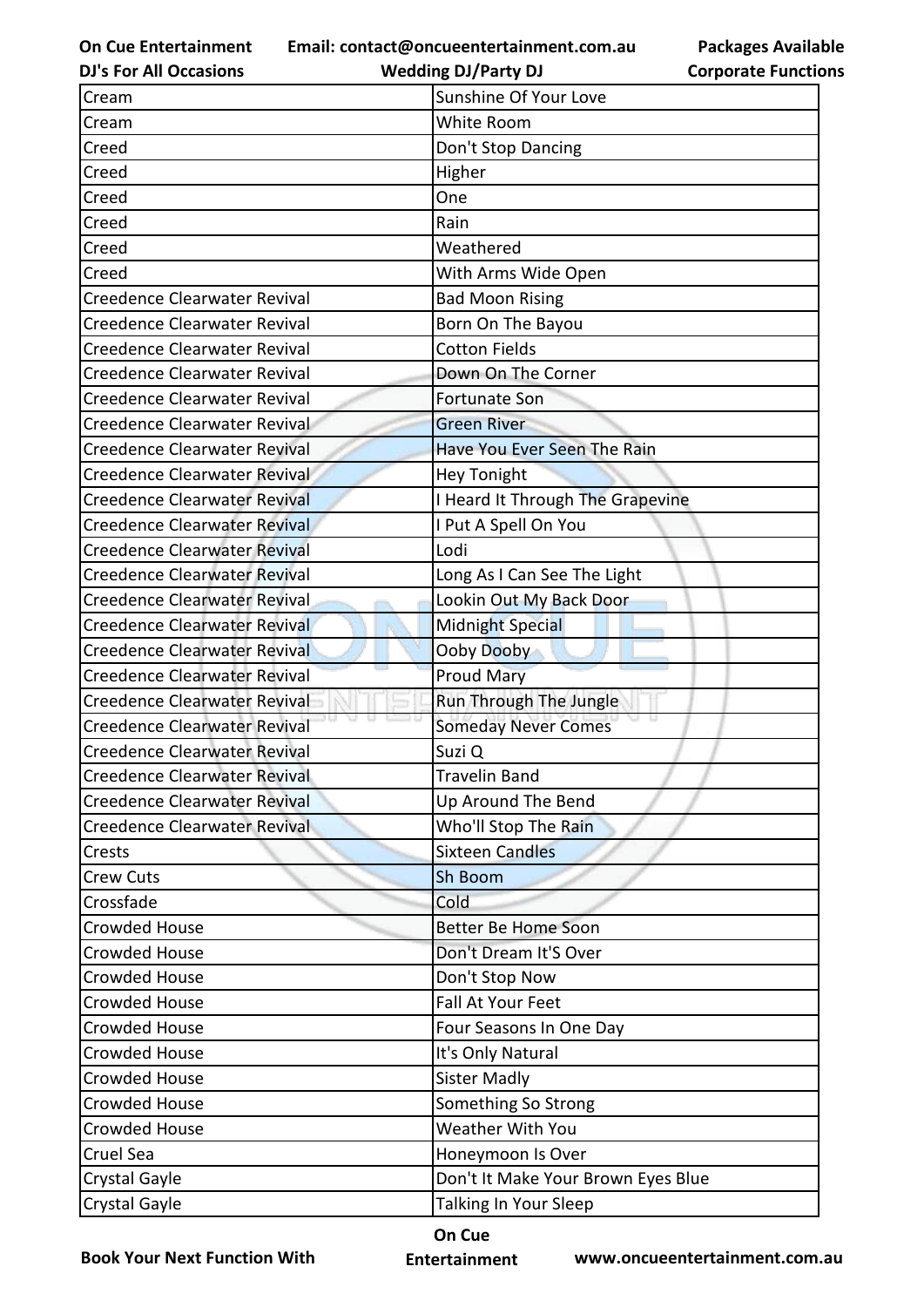**On Cue Entertainment DJ's For All Occasions**

**Email: contact@oncueentertainment.com.au**

**Packages Available Corporate Functions**

| <b>DJ's For All Occasions</b>  | <b>Wedding DJ/Party DJ</b>         | <b>Corporate Functio</b> |
|--------------------------------|------------------------------------|--------------------------|
| Crystal Gayle                  | When I Dream                       |                          |
| Crystal Gayle                  | Why Have You Left The One You Left |                          |
| <b>Crystal Waters</b>          | A 100% Pure Love                   |                          |
| Crystals                       | Da Do Ron Ron                      |                          |
| Crystals                       | He's A Rebel                       |                          |
| Crystals                       | Then He Kissed Me                  |                          |
| Crystal Method                 | <b>Born Too Slow</b>               |                          |
| <b>Culture Beat</b>            | Anything                           |                          |
| <b>Culture Beat</b>            | Mr Vain                            |                          |
| Culture Club                   | Church Of The Poisoned Mind        |                          |
| Culture Club                   | Do You Really Want To Hurt Me      |                          |
| Culture Club                   | I'll Tumble For Ya                 |                          |
| Culture Club                   | It's A Miracle                     |                          |
| Culture Club                   | Karma Chameleon                    |                          |
| <b>Culture Club</b>            | <b>Miss Me Blind</b>               |                          |
| Culture Club                   | Time (Clock Of The Heart)          |                          |
| Culture Club                   | <b>Victims</b>                     |                          |
| Cure                           | Boys Don't Cry                     |                          |
| Cure                           | <b>Fascination Street</b>          |                          |
| Cure                           | Friday I'm In Love                 |                          |
| Cure                           | Love Song                          |                          |
| <b>Cutting Crew</b>            | I Just Died In Your Arms Tonight   |                          |
| Cyndi Lauper                   | All Through The Night              |                          |
| Cyndi Lauper                   | Girls Just Wanna Have Fun          |                          |
| Cyndi Lauper                   | I Drove All Night                  |                          |
| Cyndi Lauper                   | <b>Money Changes Everything</b>    |                          |
| Cyndi Lauper                   | <b>Time After Time</b>             |                          |
| Cyndi Lauper                   | <b>True Colors</b>                 |                          |
| Cyndi Lauper                   | Who Let In The Rain                |                          |
| D 12                           | <b>How Come</b>                    |                          |
| D 12                           | My Band                            |                          |
| D 12                           | <b>Purple Hills</b>                |                          |
| DHT                            | Listen To Your Heart               |                          |
| D I Murphy                     | The Road You Leave Behind          |                          |
| D Ream                         | Things Can Only Get Better         |                          |
| Da Muttz                       | Wassuup                            |                          |
| Daddy Cool                     | Come Back Again                    |                          |
| Daddy Cool                     | Daddy Cool                         |                          |
| Daddy Cool                     | Eagle Rock                         |                          |
| Daft Punk Ft Pharrell Williams | <b>Get Lucky</b>                   |                          |
| Dale And Grace                 | I'm Leaving It All Up To You       |                          |
| Damage                         | After The Love Has Gone            |                          |
| Dami Im                        | Alive                              |                          |
| Dami Im                        | Super Love                         |                          |
| Damned                         | Shadow Of Love                     |                          |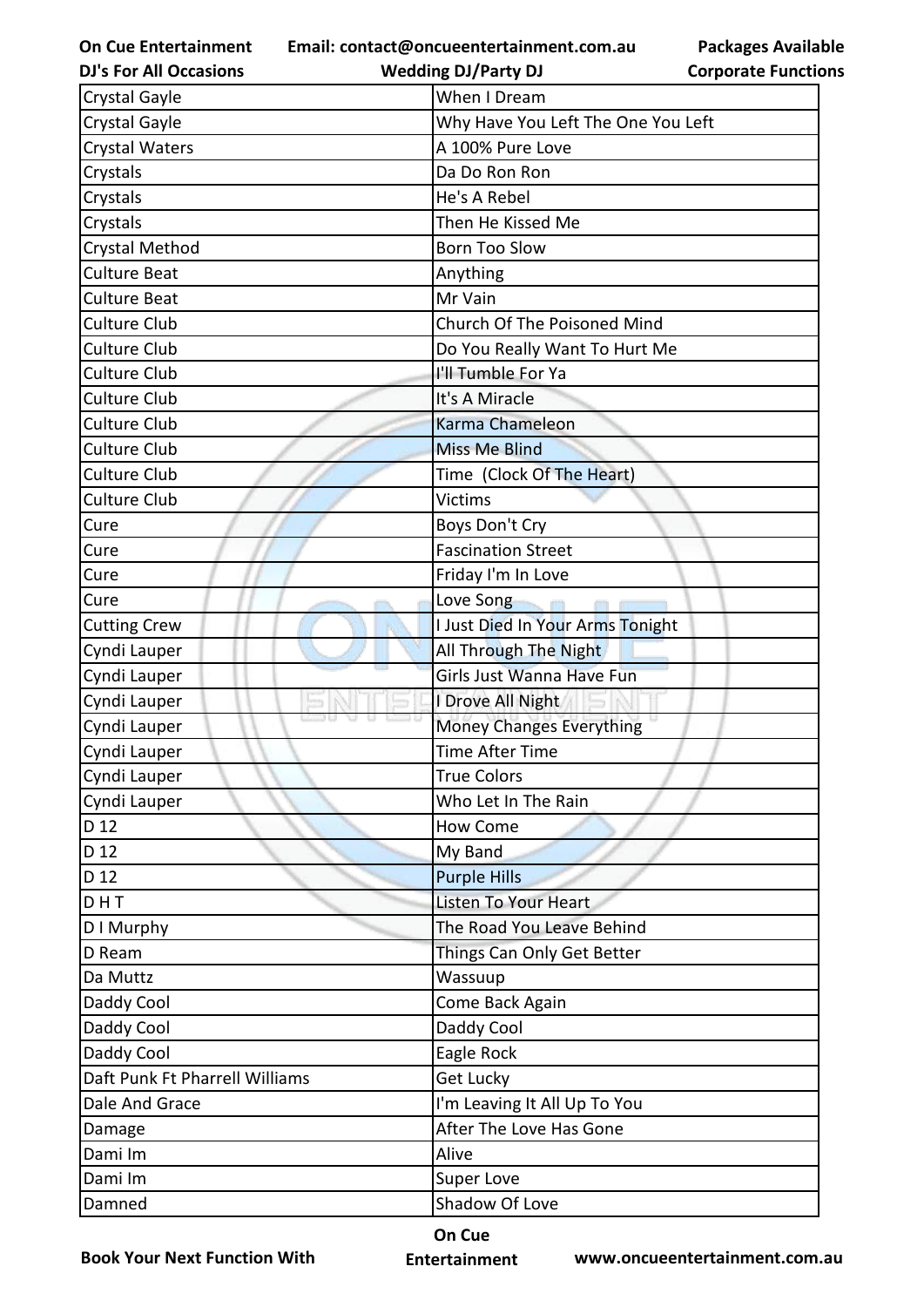**Email: contact@oncueentertainment.com.au**

|                            | <b>Packages Available</b> |
|----------------------------|---------------------------|
| <b>Corporate Functions</b> |                           |

| <b>DJ's For All Occasions</b>  | <b>Wedding DJ/Party DJ</b>       | <b>Corporate Functio</b> |
|--------------------------------|----------------------------------|--------------------------|
| Dan Fogelberg                  | Leader Of The Band               |                          |
| Dan Fogelberg                  | Longer                           |                          |
| Dan Fogelberg & Emmylou Harris | Only The Heart May Know          |                          |
| Dan Hartman                    | I Can Dream About You            |                          |
| Dan Hartman                    | Instant Replay                   |                          |
| Dan Hartman                    | Relight My Fire                  |                          |
| Dan Hill                       | Sometimes When We Touch          |                          |
| Dan Seals                      | <b>Bop</b>                       |                          |
| Dana Glover                    | Thinking Over                    |                          |
| Dandy Warhols                  | <b>Bohemian Like You</b>         |                          |
| Dane Rumble                    | Always Be Here                   |                          |
| Daniel Bedingfield             | Gotta Get Through This           |                          |
| Daniel Bedingfield             | I Can't Read You                 |                          |
| Daniel Bedingfield             | If Your Not The One              |                          |
| Daniel Bedingfield             | If You're Not The One            |                          |
| Daniel Bedingfield             | James Dean (IWanna Know)         |                          |
| Daniel Bedingfield             | The Way                          |                          |
| Daniel Bedingfield             | Wrap My Arms Around You          |                          |
| Daniel Boone                   | <b>Beautiful Sunday</b>          |                          |
| Daniel Merriweather            | Change                           |                          |
| Daniel Merriweather            | Red                              |                          |
| Daniel O'Donnell               | Danny Boy                        |                          |
| Daniel O'Donnell               | Give Me A Little Love            |                          |
| Daniel O'Donnell               | Isle Of Innisfree                |                          |
| Daniel O'Donnell               | Magic Is There                   |                          |
| <b>Daniel Powter</b>           | <b>Bad Day</b>                   |                          |
| Daniel Powter                  | Free Loop                        |                          |
| Danity Kane                    | Damaged                          |                          |
| Dannii Minogue                 | I Begin To Wonder                |                          |
| Dannii Minogue                 | Perfection                       |                          |
| Dannii Minogue                 | Put The Needle On It             |                          |
| Dannii Minogue                 | Who Do You Love Now              |                          |
| Danny & The Juniors            | At The Hop                       |                          |
| Danny Wilson                   | Mary's Prayer                    |                          |
| Dappy Ft Brian May             | Rockstar                         |                          |
| Darius Rucker                  | Rushes                           |                          |
| Darius Rucker                  | <b>Colour Blind</b>              |                          |
| Darius Rucker                  | Homegrown Honey                  |                          |
| Darius Rucker                  | Wagon Wheel                      |                          |
| Darius Rucker                  | Incredible                       |                          |
| <b>Darkness</b>                | I Believe In A Thing Called Love |                          |
| <b>Darkness</b>                | Is It Just Me                    |                          |
| <b>Darkness</b>                | Love Is Only A Feeling           |                          |
| <b>Darkness</b>                | One Way Ticket                   |                          |
| Darren Hayes                   | Insatiable                       |                          |
|                                |                                  |                          |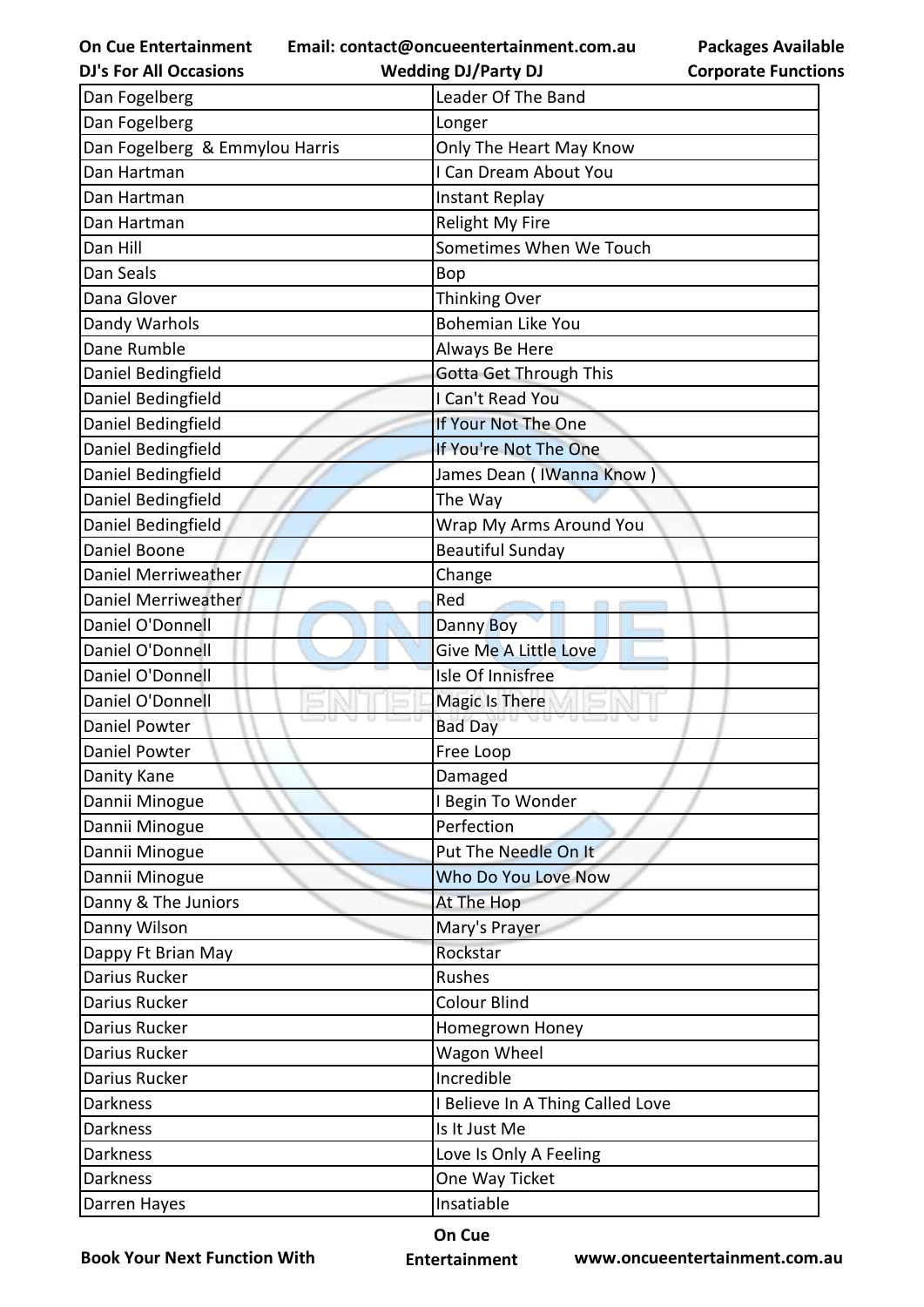**Email: contact@oncueentertainment.com.au**

**DJ's For All Occasions**

|                            | <b>Packages Available</b> |
|----------------------------|---------------------------|
| <b>Corporate Functions</b> |                           |

| <b>DJ's For All Occasions</b> | <b>Wedding DJ/Party DJ</b>        | <b>Corporate Functio</b> |
|-------------------------------|-----------------------------------|--------------------------|
| Darren Hayes                  | Popular                           |                          |
| Darren Hayes                  | So Beautiful                      |                          |
| Darren Hayes                  | <b>Strange Relationship</b>       |                          |
| Darryl Worley                 | <b>Family Tree</b>                |                          |
| Darryl Worley                 | Have You Forgotten                |                          |
| Darts                         | Come Back My Love                 |                          |
| Darts                         | Daddy Cool                        |                          |
| Darts                         | It's Raining                      |                          |
| Daryl Braithwaite             | As The Days Go By                 |                          |
| Daryl Braithwaite             | Horses                            |                          |
| Daryl Braithwaite             | One Summer                        |                          |
| Daryl Braithwaite             | You're My World                   |                          |
| Daryl Braithwaite             | <b>Horses</b>                     |                          |
| <b>Dashboard Confessional</b> | <b>Hands Down</b>                 |                          |
| <b>Dashboard Confessional</b> | <b>Rapid Hope Loss</b>            |                          |
| Dashboard Confessional        | <b>Screaming Infidelities</b>     |                          |
| Dave Clark Five               | <b>Because</b>                    |                          |
| Dave Clark Five               | <b>Bits And Pieces</b>            |                          |
| Dave Clark Five               | Catch Us If You Can               |                          |
| Dave Clark Five               | Do You Love Me                    |                          |
| Dave Clark Five               | Glad All Over                     |                          |
| Dave Clark Five               | <b>Over And Over</b>              |                          |
| Dave Dobbin                   | Slice Of Heaven                   |                          |
| Dave Dudley                   | Six Days On The Road              |                          |
| Dave Edmunds                  | <b>Girls Talk</b>                 |                          |
| Dave Edmunds                  | I Hear You Knocking               |                          |
| Dave Matthews                 | Everyday                          |                          |
| Dave Matthews                 | Space Between                     |                          |
| David Bowie                   | <b>Absolute Beginners</b>         |                          |
| David Bowie                   | Ashes To Ashes                    |                          |
| David Bowie                   | Cat People (Putting Out The Fire) |                          |
| David Bowie                   | Changes                           |                          |
| David Bowie                   | China Girl                        |                          |
| David Bowie                   | Fame                              |                          |
| David Bowie                   | Fashion                           |                          |
| David Bowie                   | <b>Golden Years</b>               |                          |
| David Bowie                   | Heroes                            |                          |
| David Bowie                   | Jean Genie                        |                          |
| David Bowie                   | Lazarus                           |                          |
| David Bowie                   | Let's Dance                       |                          |
| David Bowie                   | Life On Mars                      |                          |
| David Bowie                   | Magic Dance                       |                          |
| David Bowie                   | Modern Love                       |                          |
| David Bowie                   | Rebel Rebel                       |                          |
| David Bowie                   | Seven                             |                          |

**Book Your Next Function With**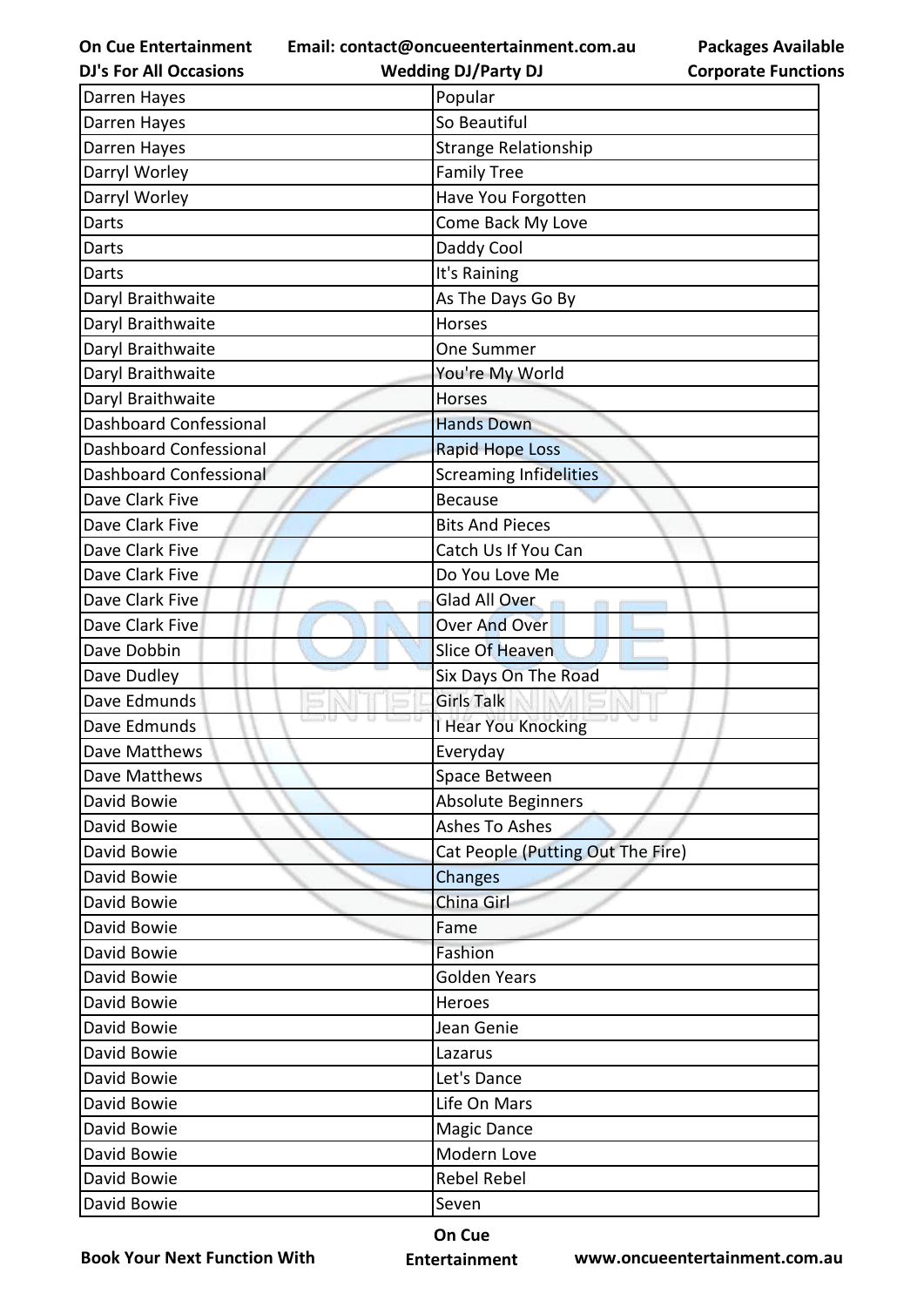**Email: contact@oncueentertainment.com.au Wedding DJ/Party DJ** 

**DJ's For All Occasions**

**Packages Available Corporate Functions**

| David Bowie                         | Sorrow                      |
|-------------------------------------|-----------------------------|
| David Bowie                         | <b>Space Oddity</b>         |
| David Bowie                         | Starman                     |
| David Bowie                         | Suffregette City            |
| David Bowie                         | The Stars Are Out Tonight   |
| David Bowie                         | <b>Valentine Day</b>        |
| David Bowie                         | Where Are We Now            |
| David Bowie                         | Young Americans             |
| David Bowie                         | Ziggy Stardust              |
| David Bowie & Mick Jagger           | Dancing In The Street       |
| David Bowie & Queen                 | <b>Under Pressure</b>       |
| David Cassidy                       | Daydreamer                  |
| <b>David Dundas</b>                 | Jeans On                    |
| David Essex                         | A Winter's Tale             |
| David Essex                         | Gonna Make You A Star       |
| David Essex                         | <b>Hold Me Close</b>        |
| David Essex                         | <b>Silver Dream Machine</b> |
| David Essex                         | Rock On                     |
| David Gray                          | Sail Away                   |
| David Gray                          | Say Hello Wave Goodbye      |
| David Gray                          | The One I Love              |
| David Gray                          | The Other Side              |
| David Gray                          | This Years Love             |
| David Guetta                        | <b>Getting Over You</b>     |
| David Guetta Ft Sia & Fetty Wap     | <b>Bang My Head</b>         |
| David Guetta Ft Kelly Rowland       | Commander                   |
| David Guetta Ft Flo Rida            | Club Can't Handle Me        |
| David Guetta Ft Sam Martin          | Dangerous                   |
| David Guetta Ft Wynter Gordon       | Dirty Talk                  |
| David Guetta Ft Taped Rai           | Just One Last Time          |
| David Guetta Ft Jessie J            | Laser Light                 |
| David Guetta, Nicki Minaj, Afrojack | <b>Hey Mama</b>             |
| David Guetta Ft Chris Willis        | Love Is Gone                |
| David Guetta Ft Sam Martin          | Lovers On The Run           |
| David Guetta Ft Kid Cudi            | <b>Memories</b>             |
| David Guetta Ft Estelle             | One Love                    |
| David Guetta Ft Ne yo & Akon        | Play Hard                   |
| David Guetta Ft Rihanna             | <b>Right Now</b>            |
| David Guetta Ft Akon                | Sexy Bitch                  |
| David Guetta Ft Sia                 | She Wolf (Fall To Pieces)   |
| David Guetta Ft Snoop Dogg          | Sweat                       |
| David Guetta Ft Zara Larsson        | This One's For You          |
| David Guetta Ft Sia                 | Titanium                    |
| David Guetta Ft Nicki Minaj         | Turn Me On                  |
| David Guetta Ft Emeli Sande         | What I Did For Love         |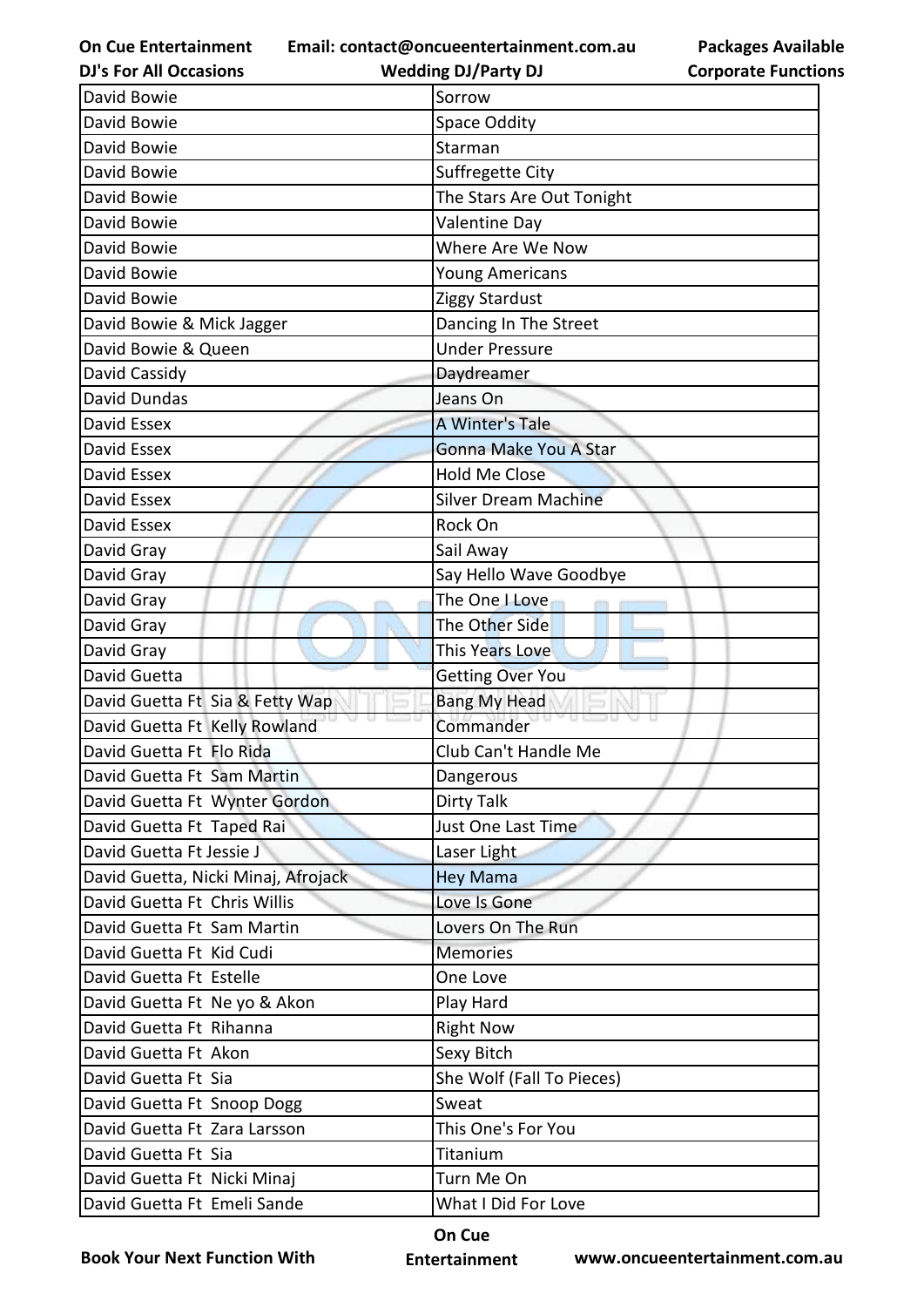**Email: contact@oncueentertainment.com.au Wedding DJ/Party DJ** 

**DJ's For All Occasions**

**Packages Available Corporate Functions**

| David Guetta Ft Usher             | <b>Without You</b>                  |
|-----------------------------------|-------------------------------------|
| David Guetta Flo Rida Nicki Minaj | <b>Where Them Girls At</b>          |
| David Guetta Ft Rihanna           | Who's That Chick                    |
| David Kersh                       | If I Never Stop Loving You          |
| David Lee Murphy                  | Loco                                |
| David Lee Roth                    | Just A Gigolo                       |
| David Lee Roth                    | Just Like Paradise                  |
| David Lee Roth                    | <b>Yankee Rose</b>                  |
| David Rose                        | The Stripper                        |
| <b>David Saville</b>              | <b>Witch Doctor</b>                 |
| David Sneddon                     | Stop Living The Lie                 |
| Dawin & Silento                   | <b>Dessert</b>                      |
| Dawn                              | Candida                             |
| Dawn                              | <b>Knock Three Times</b>            |
| Dawn                              | <b>My Sweet Gypsy Rose</b>          |
| Db Boulevard                      | Point Of View                       |
| Deacon Blue                       | Dignity                             |
| Deacon Blue                       | Fergus Sings The Blues              |
| Dead Or Alive                     | You Spin Me Right Round             |
| Deadstar                          | Deeper Water                        |
| Dean Martin                       | Ain't That A Kick In The Head       |
| Dean Martin                       | Arrivederchi Roma                   |
| Dean Martin                       | <b>Buona Sera</b>                   |
| Dean Martin                       | Cha Cha Cha D'amour                 |
| Dean Martin                       | <b>Everybody Loves Somebody</b>     |
| Dean Martin                       | Gentle On My Mind                   |
| Dean Martin                       | Houston                             |
| Dean Martin                       | I Will                              |
| Dean Martin                       | Innamorata (Sweetheart)             |
| Dean Martin                       | I've Got My Love To Keep Me Warm    |
| Dean Martin                       | Kiss Me                             |
| Dean Martin                       | Little Ole Wine Drinker Me          |
| Dean Martin                       | Mambo Italiano                      |
| Dean Martin                       | Memories Are Made Of This           |
| Dean Martin                       | My Kind Of Girl                     |
| Dean Martin                       | On An Evening In Roma               |
| Dean Martin                       | Return To Me                        |
| Dean Martin                       | Sam's Song                          |
| Dean Martin                       | Sway                                |
| Dean Martin                       | That's Amore                        |
| Dean Martin                       | The Things We Did Last Summer       |
| Dean Martin                       | Volare                              |
| Dean Martin                       | Your Nobody Till Somebody Loves You |
| Deana Carter                      | Absence Of The Heart                |
| Deana Carter                      | Did I Shave My Legs For This        |

**Book Your Next Function With**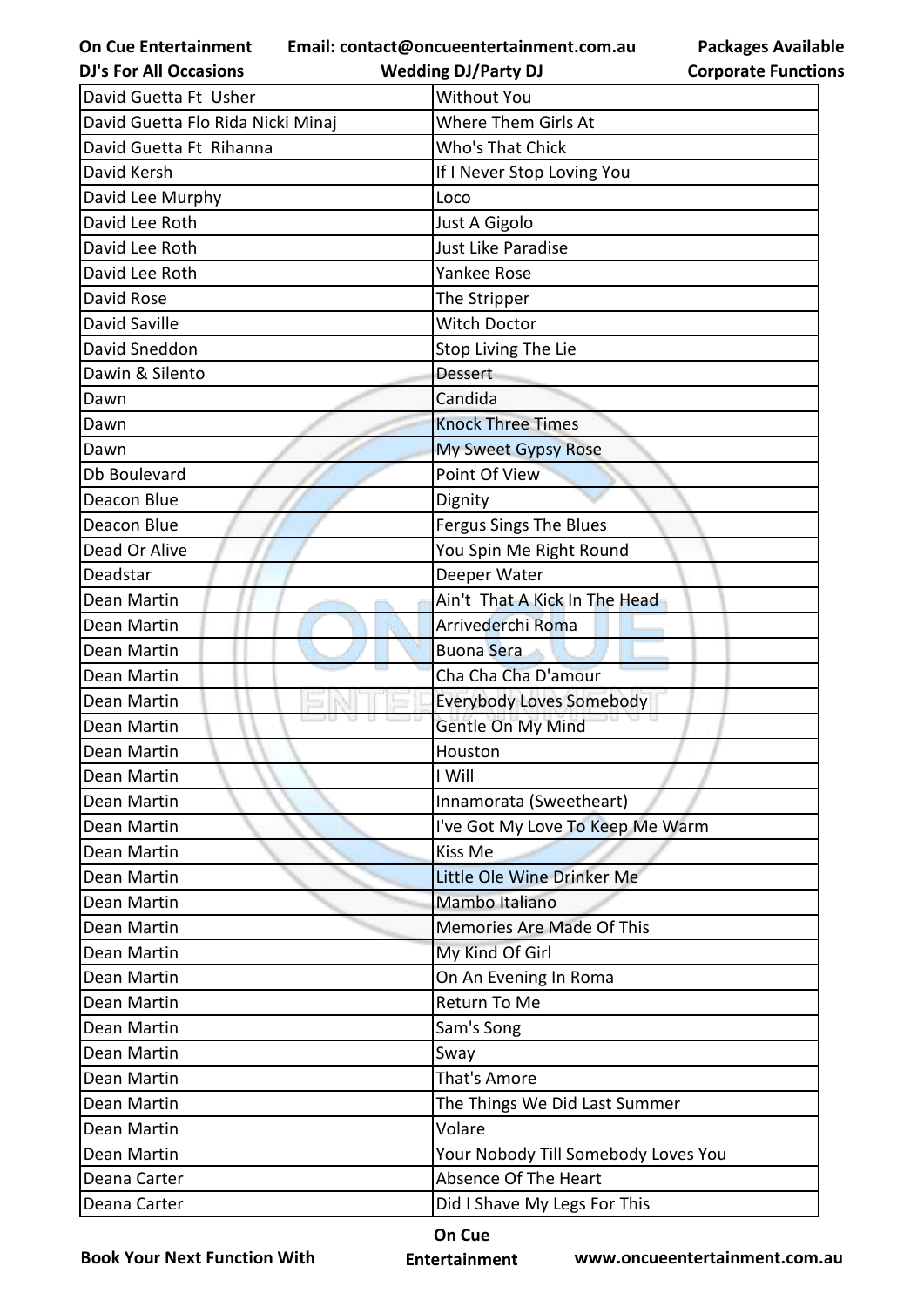**Email: contact@oncueentertainment.com.au**

**Packages Available Corporate Functions**

| I'm Just A Girl<br>Deana Carter<br><b>Strawberry Wine</b><br>Deana Carter<br>There's No Limit<br>Deana Carter<br>We Danced Anyway<br>Deana Carter<br>You Still Shake Me<br>Deana Carter<br>Debbie Boone<br>You Light Up My Life<br><b>Electric Youth</b><br>Debbie Gibson<br>Debbie Gibson<br>Lost In Your Eyes<br>French Kissing In The USA<br>Debbie Harry<br>I Want That Man<br>Debbie Harry<br>Dance With Me<br>Debelah Morgan<br>Deborah Conway<br>Only The Beginning<br>Deborah Cox<br>It's Over Now<br>Deborah Cox<br><b>Play Your Part</b><br>Deborah Cox<br>Up And Down In And Out<br>Groove Is In The Heart<br>Deee Lite<br>Deep Blue Something<br><b>Breakfast At Tiffanys</b><br>Deep Dish<br><b>Dreams</b><br>Deep Dish<br>Flashdance<br>Deep Purple<br><b>Black Night</b><br>Deep Purple<br>Highway Star<br>Deep Purple<br>Hush<br>Deep Purple<br>Never Before<br>Deep Purple<br>Smoke On The Water<br>Deep Purple<br>Women From Tokyo<br>Animal<br>Def Leppard<br>Def Leppard<br>Armageddon It<br>Bring On The Heartbreak<br>Def Leppard<br>Foolin<br>Def Leppard<br>Def Leppard<br>Hysteria<br>Def Leppard<br>Lets Get Rocked<br>Def Leppard<br><b>Love Bites</b> |
|-----------------------------------------------------------------------------------------------------------------------------------------------------------------------------------------------------------------------------------------------------------------------------------------------------------------------------------------------------------------------------------------------------------------------------------------------------------------------------------------------------------------------------------------------------------------------------------------------------------------------------------------------------------------------------------------------------------------------------------------------------------------------------------------------------------------------------------------------------------------------------------------------------------------------------------------------------------------------------------------------------------------------------------------------------------------------------------------------------------------------------------------------------------------------------------|
|                                                                                                                                                                                                                                                                                                                                                                                                                                                                                                                                                                                                                                                                                                                                                                                                                                                                                                                                                                                                                                                                                                                                                                                   |
|                                                                                                                                                                                                                                                                                                                                                                                                                                                                                                                                                                                                                                                                                                                                                                                                                                                                                                                                                                                                                                                                                                                                                                                   |
|                                                                                                                                                                                                                                                                                                                                                                                                                                                                                                                                                                                                                                                                                                                                                                                                                                                                                                                                                                                                                                                                                                                                                                                   |
|                                                                                                                                                                                                                                                                                                                                                                                                                                                                                                                                                                                                                                                                                                                                                                                                                                                                                                                                                                                                                                                                                                                                                                                   |
|                                                                                                                                                                                                                                                                                                                                                                                                                                                                                                                                                                                                                                                                                                                                                                                                                                                                                                                                                                                                                                                                                                                                                                                   |
|                                                                                                                                                                                                                                                                                                                                                                                                                                                                                                                                                                                                                                                                                                                                                                                                                                                                                                                                                                                                                                                                                                                                                                                   |
|                                                                                                                                                                                                                                                                                                                                                                                                                                                                                                                                                                                                                                                                                                                                                                                                                                                                                                                                                                                                                                                                                                                                                                                   |
|                                                                                                                                                                                                                                                                                                                                                                                                                                                                                                                                                                                                                                                                                                                                                                                                                                                                                                                                                                                                                                                                                                                                                                                   |
|                                                                                                                                                                                                                                                                                                                                                                                                                                                                                                                                                                                                                                                                                                                                                                                                                                                                                                                                                                                                                                                                                                                                                                                   |
|                                                                                                                                                                                                                                                                                                                                                                                                                                                                                                                                                                                                                                                                                                                                                                                                                                                                                                                                                                                                                                                                                                                                                                                   |
|                                                                                                                                                                                                                                                                                                                                                                                                                                                                                                                                                                                                                                                                                                                                                                                                                                                                                                                                                                                                                                                                                                                                                                                   |
|                                                                                                                                                                                                                                                                                                                                                                                                                                                                                                                                                                                                                                                                                                                                                                                                                                                                                                                                                                                                                                                                                                                                                                                   |
|                                                                                                                                                                                                                                                                                                                                                                                                                                                                                                                                                                                                                                                                                                                                                                                                                                                                                                                                                                                                                                                                                                                                                                                   |
|                                                                                                                                                                                                                                                                                                                                                                                                                                                                                                                                                                                                                                                                                                                                                                                                                                                                                                                                                                                                                                                                                                                                                                                   |
|                                                                                                                                                                                                                                                                                                                                                                                                                                                                                                                                                                                                                                                                                                                                                                                                                                                                                                                                                                                                                                                                                                                                                                                   |
|                                                                                                                                                                                                                                                                                                                                                                                                                                                                                                                                                                                                                                                                                                                                                                                                                                                                                                                                                                                                                                                                                                                                                                                   |
|                                                                                                                                                                                                                                                                                                                                                                                                                                                                                                                                                                                                                                                                                                                                                                                                                                                                                                                                                                                                                                                                                                                                                                                   |
|                                                                                                                                                                                                                                                                                                                                                                                                                                                                                                                                                                                                                                                                                                                                                                                                                                                                                                                                                                                                                                                                                                                                                                                   |
|                                                                                                                                                                                                                                                                                                                                                                                                                                                                                                                                                                                                                                                                                                                                                                                                                                                                                                                                                                                                                                                                                                                                                                                   |
|                                                                                                                                                                                                                                                                                                                                                                                                                                                                                                                                                                                                                                                                                                                                                                                                                                                                                                                                                                                                                                                                                                                                                                                   |
|                                                                                                                                                                                                                                                                                                                                                                                                                                                                                                                                                                                                                                                                                                                                                                                                                                                                                                                                                                                                                                                                                                                                                                                   |
|                                                                                                                                                                                                                                                                                                                                                                                                                                                                                                                                                                                                                                                                                                                                                                                                                                                                                                                                                                                                                                                                                                                                                                                   |
|                                                                                                                                                                                                                                                                                                                                                                                                                                                                                                                                                                                                                                                                                                                                                                                                                                                                                                                                                                                                                                                                                                                                                                                   |
|                                                                                                                                                                                                                                                                                                                                                                                                                                                                                                                                                                                                                                                                                                                                                                                                                                                                                                                                                                                                                                                                                                                                                                                   |
|                                                                                                                                                                                                                                                                                                                                                                                                                                                                                                                                                                                                                                                                                                                                                                                                                                                                                                                                                                                                                                                                                                                                                                                   |
|                                                                                                                                                                                                                                                                                                                                                                                                                                                                                                                                                                                                                                                                                                                                                                                                                                                                                                                                                                                                                                                                                                                                                                                   |
|                                                                                                                                                                                                                                                                                                                                                                                                                                                                                                                                                                                                                                                                                                                                                                                                                                                                                                                                                                                                                                                                                                                                                                                   |
|                                                                                                                                                                                                                                                                                                                                                                                                                                                                                                                                                                                                                                                                                                                                                                                                                                                                                                                                                                                                                                                                                                                                                                                   |
|                                                                                                                                                                                                                                                                                                                                                                                                                                                                                                                                                                                                                                                                                                                                                                                                                                                                                                                                                                                                                                                                                                                                                                                   |
|                                                                                                                                                                                                                                                                                                                                                                                                                                                                                                                                                                                                                                                                                                                                                                                                                                                                                                                                                                                                                                                                                                                                                                                   |
|                                                                                                                                                                                                                                                                                                                                                                                                                                                                                                                                                                                                                                                                                                                                                                                                                                                                                                                                                                                                                                                                                                                                                                                   |
|                                                                                                                                                                                                                                                                                                                                                                                                                                                                                                                                                                                                                                                                                                                                                                                                                                                                                                                                                                                                                                                                                                                                                                                   |
| Def Leppard<br><b>Now</b>                                                                                                                                                                                                                                                                                                                                                                                                                                                                                                                                                                                                                                                                                                                                                                                                                                                                                                                                                                                                                                                                                                                                                         |
| Def Leppard<br>Photograph                                                                                                                                                                                                                                                                                                                                                                                                                                                                                                                                                                                                                                                                                                                                                                                                                                                                                                                                                                                                                                                                                                                                                         |
| Def Leppard<br>Pour Some Sugar On Me                                                                                                                                                                                                                                                                                                                                                                                                                                                                                                                                                                                                                                                                                                                                                                                                                                                                                                                                                                                                                                                                                                                                              |
| Def Leppard<br>Promises                                                                                                                                                                                                                                                                                                                                                                                                                                                                                                                                                                                                                                                                                                                                                                                                                                                                                                                                                                                                                                                                                                                                                           |
| Def Leppard<br>Rock Of Ages                                                                                                                                                                                                                                                                                                                                                                                                                                                                                                                                                                                                                                                                                                                                                                                                                                                                                                                                                                                                                                                                                                                                                       |
| Rocket<br>Def Leppard                                                                                                                                                                                                                                                                                                                                                                                                                                                                                                                                                                                                                                                                                                                                                                                                                                                                                                                                                                                                                                                                                                                                                             |
| Def Leppard<br><b>Stand Up</b>                                                                                                                                                                                                                                                                                                                                                                                                                                                                                                                                                                                                                                                                                                                                                                                                                                                                                                                                                                                                                                                                                                                                                    |
| Def Leppard<br>Two Steps Behind                                                                                                                                                                                                                                                                                                                                                                                                                                                                                                                                                                                                                                                                                                                                                                                                                                                                                                                                                                                                                                                                                                                                                   |
| Default<br>Deny                                                                                                                                                                                                                                                                                                                                                                                                                                                                                                                                                                                                                                                                                                                                                                                                                                                                                                                                                                                                                                                                                                                                                                   |
| Default<br>Live A Lie                                                                                                                                                                                                                                                                                                                                                                                                                                                                                                                                                                                                                                                                                                                                                                                                                                                                                                                                                                                                                                                                                                                                                             |
| Default<br>Taking My Life Away                                                                                                                                                                                                                                                                                                                                                                                                                                                                                                                                                                                                                                                                                                                                                                                                                                                                                                                                                                                                                                                                                                                                                    |
| Default<br><b>Wasting My Time</b>                                                                                                                                                                                                                                                                                                                                                                                                                                                                                                                                                                                                                                                                                                                                                                                                                                                                                                                                                                                                                                                                                                                                                 |
| Deftones<br><b>Back To School</b>                                                                                                                                                                                                                                                                                                                                                                                                                                                                                                                                                                                                                                                                                                                                                                                                                                                                                                                                                                                                                                                                                                                                                 |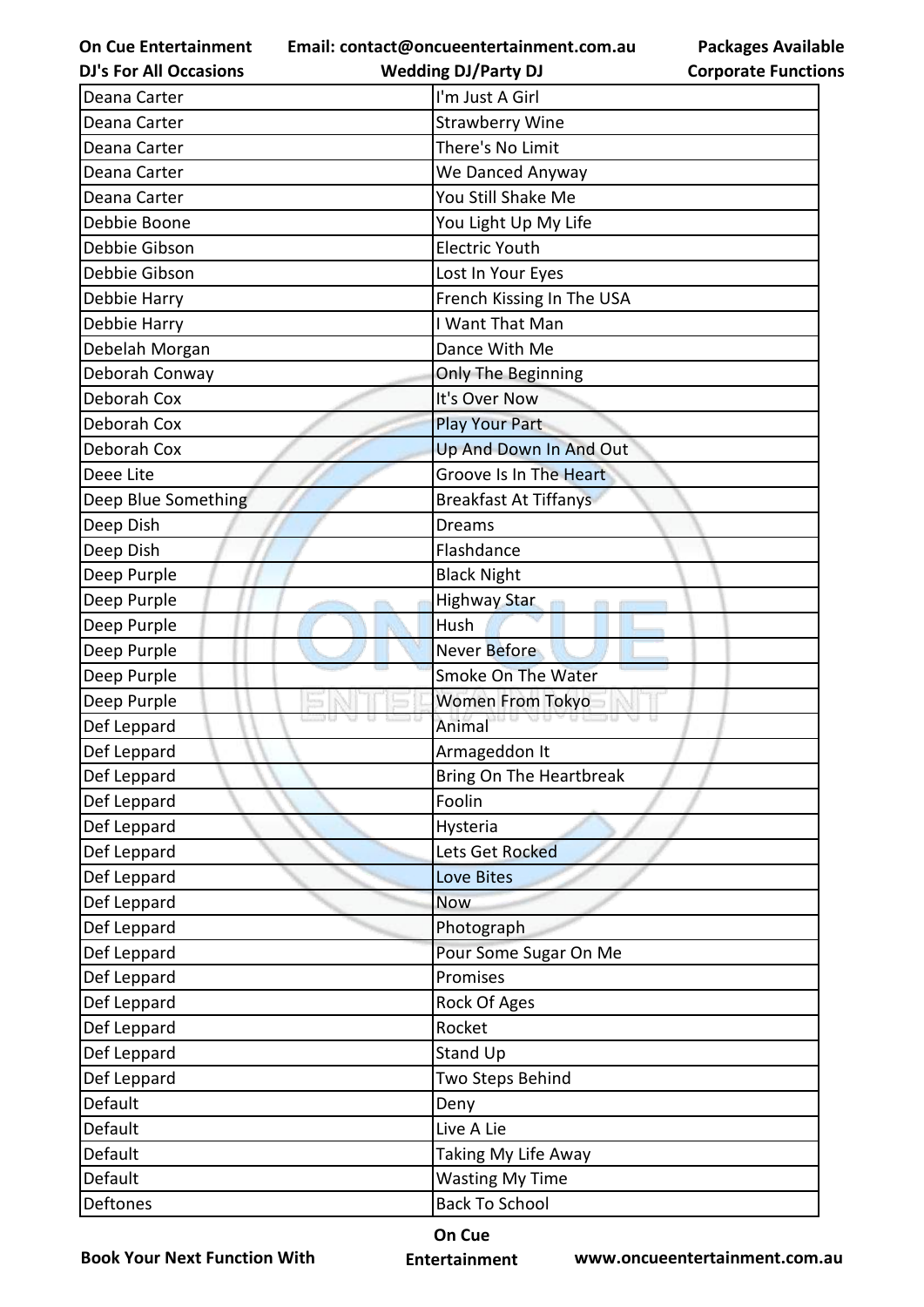**Email: contact@oncueentertainment.com.au**

**DJ's For All Occasions**

**Packages Available Corporate Functions**

| <b>DJ's For All Occasions</b> | <b>Wedding DJ/Party DJ</b>      | <b>Corporate Functio</b> |
|-------------------------------|---------------------------------|--------------------------|
| Deftones                      | Change (In The House Of Files)  |                          |
| <b>Deftones</b>               | Digital Bath                    |                          |
| Deftones                      | Minerva                         |                          |
| Del Amitiri                   | <b>Here And Now</b>             |                          |
| Del Amitri                    | Always The Last To Know         |                          |
| Del Amitri                    | Don't Come Home To Soon         |                          |
| Del Amitri                    | Driving With The Breaks On      |                          |
| Del Amitri                    | <b>Nothing Ever Happens</b>     |                          |
| Del Shannon                   | Hat's Of To Larry               |                          |
| Del Shannon                   | Runaway                         |                          |
| <b>Delltones</b>              | Come A Little Bit Closer        |                          |
| <b>Delltones</b>              | Get A Little Dirt On Your Hands |                          |
| Delta Goodrem                 | A Little Too Late               |                          |
| Delta Goodrem                 | <b>Believe Again</b>            |                          |
| Delta Goodrem                 | <b>Born To Try</b>              |                          |
| Delta Goodrem                 | <b>Heart Hypnotic</b>           |                          |
| Delta Goodrem                 | In This Life                    |                          |
| Delta Goodrem                 | Innocent Eyes                   |                          |
| Delta Goodrem                 | Lost Without You                |                          |
| Delta Goodrem                 | Mistaken Identity               |                          |
| Delta Goodrem                 | Not Me Not I                    |                          |
| Delta Goodrem                 | Out Of The Blue                 |                          |
| Delta Goodrem                 | Predictable                     |                          |
| Delta Goodrem                 | Sitting On Top Of The World     |                          |
| Delta Goodrem                 | Throw It Away                   |                          |
| Delta Goodrem                 | a a<br>Togeather We Are One     |                          |
| Delta Goodrem                 | Wish You Were Here              |                          |
| Delta Goodrem                 | You Will Only Break My Heart    |                          |
| Delta Goodrem                 | Dancing With A Broken Heart     |                          |
| Delta Goodrem                 | <b>Butterfly</b>                |                          |
| Deltrick Hadden               | Good Is Good                    |                          |
| Demi Lovato                   | Confident                       |                          |
| Demi Lovato                   | Cool For The Summer             |                          |
| Demi Lovato                   | <b>Heart Attack</b>             |                          |
| Demi Lovato                   | I Love Me                       |                          |
| Demi Lovato                   | La La Land                      |                          |
| Demi Lovato                   | Neon Lights                     |                          |
| Demi Lovato                   | Skyscraper                      |                          |
| Demi Lovato                   | <b>Stone Cold</b>               |                          |
| Denise Williams               | Let's Hear It For The Boy       |                          |
| Dennis Leary                  | Asshole                         |                          |
| Depeche Mode                  | Dream On                        |                          |
| Depeche Mode                  | Enjoy The Silence               |                          |
| Depeche Mode                  | It's No Good                    |                          |
| Depeche Mode                  | Just Can't Get Enough           |                          |

**Book Your Next Function With**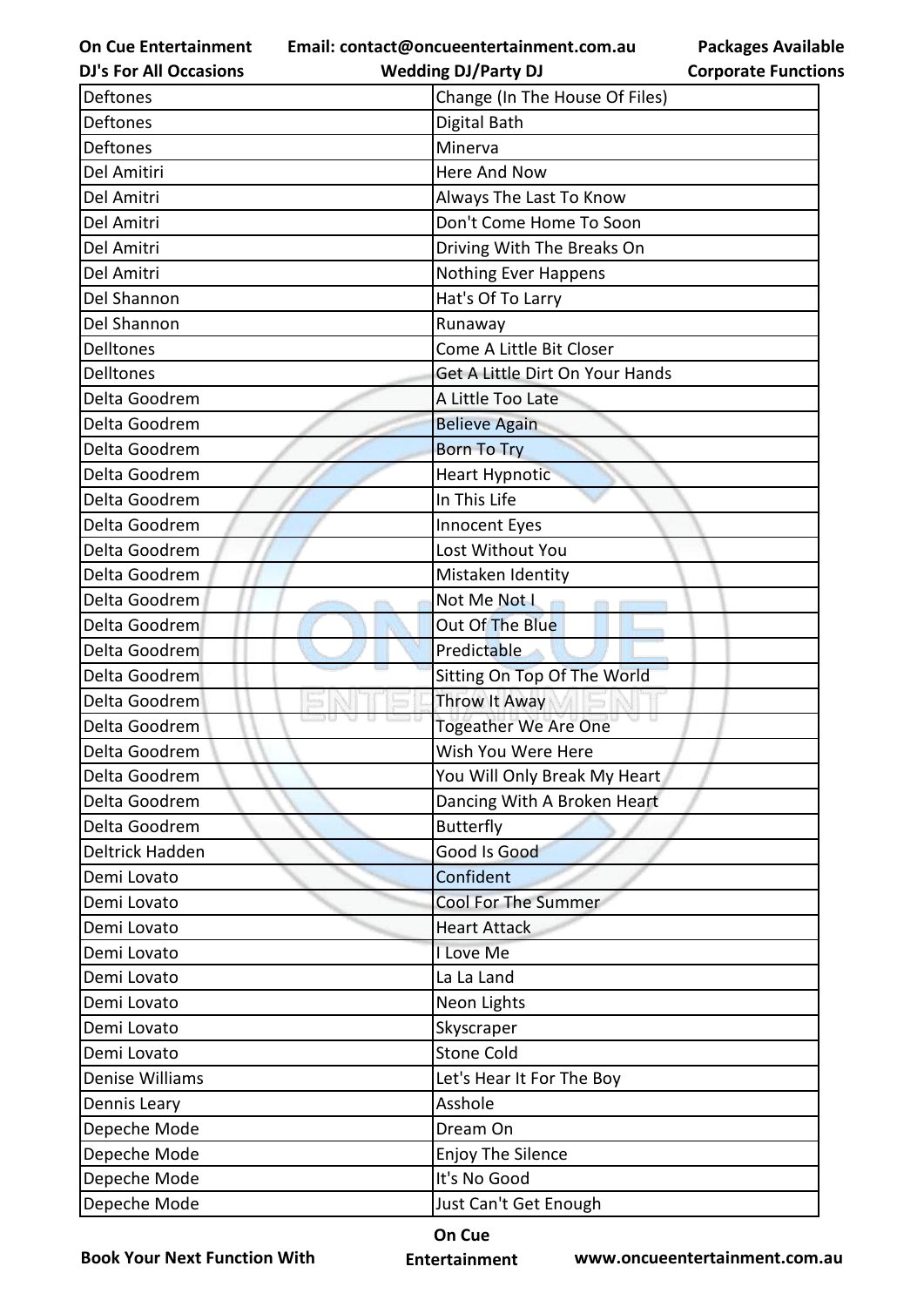**Email: contact@oncueentertainment.com.au**

**DJ's For All Occasions**

**Wedding DJ/Party DJ** 

**Packages Available Corporate Functions**

| Depeche Mode                 | People Are People          |
|------------------------------|----------------------------|
| Depeche Mode                 | Personal Jesus             |
| Depeche Mode                 | Policy Of Truth            |
| Depeche Mode                 | Precious                   |
| <b>Derek And The Dominos</b> | <b>Bell Bottom Blues</b>   |
| <b>Derek And The Dominos</b> | Layla                      |
| Dermot Kennedy               | Giants                     |
| Dermot Kennedy               | Power Over Me              |
| Desert Rose Band             | Another Place Another Time |
| Desert Rose Band             | Ashes Of Love              |
| Desert Rose Band             | I Still Believe In You     |
| Desert Rose Band             | Love Reunited              |
| Desiigner                    | Panda                      |
| Des'Ree                      | <b>Kissing You</b>         |
| Des'Ree                      | Life                       |
| Des'Ree                      | You Gotta Be               |
| Destiny's Child              | <b>Bills Bills Bills</b>   |
| Destiny's Child              | <b>Bug A Boo</b>           |
| Destiny's Child              | <b>Bootylicous</b>         |
| Destiny's Child              | Cater 2 U                  |
| Destiny's Child              | Emotion                    |
| Destiny's Child              | Girl                       |
| Destiny's Child              | In The Dark                |
| Destiny's Child              | Independent Woman          |
| Destiny's Child              | Independent Woman Part 1   |
| Destiny's Child              | Independent Woman Part 2   |
| Destiny's Child              | Jumpin Jumpin              |
| Destiny's Child              | Loose My Breath            |
| Destiny's Child              | No No No                   |
| Destiny's Child              | Nuclear (Clean)            |
| Destiny's Child              | Say My Name                |
| Destiny's Child              | So Good                    |
| Destiny's Child              | Soldier                    |
| Destiny's Child              | Survivor                   |
| Dev                          | In The Dark                |
| Devo                         | <b>Beautiful World</b>     |
| Devo                         | <b>Girl You Want</b>       |
| Devo                         | Through Being Cool         |
| Devo                         | Whip It                    |
| Dexy's Midnight Runners      | Come On Eileen             |
| Diamond Rio                  | I Believe                  |
| Diamond Rio                  | Bubba Hyde                 |
| Diamond Rio                  | We All Fall Down           |
| Diamond Rio                  | Wrinkles                   |
| Diamond Rio                  | You're Gone                |

**Book Your Next Function With**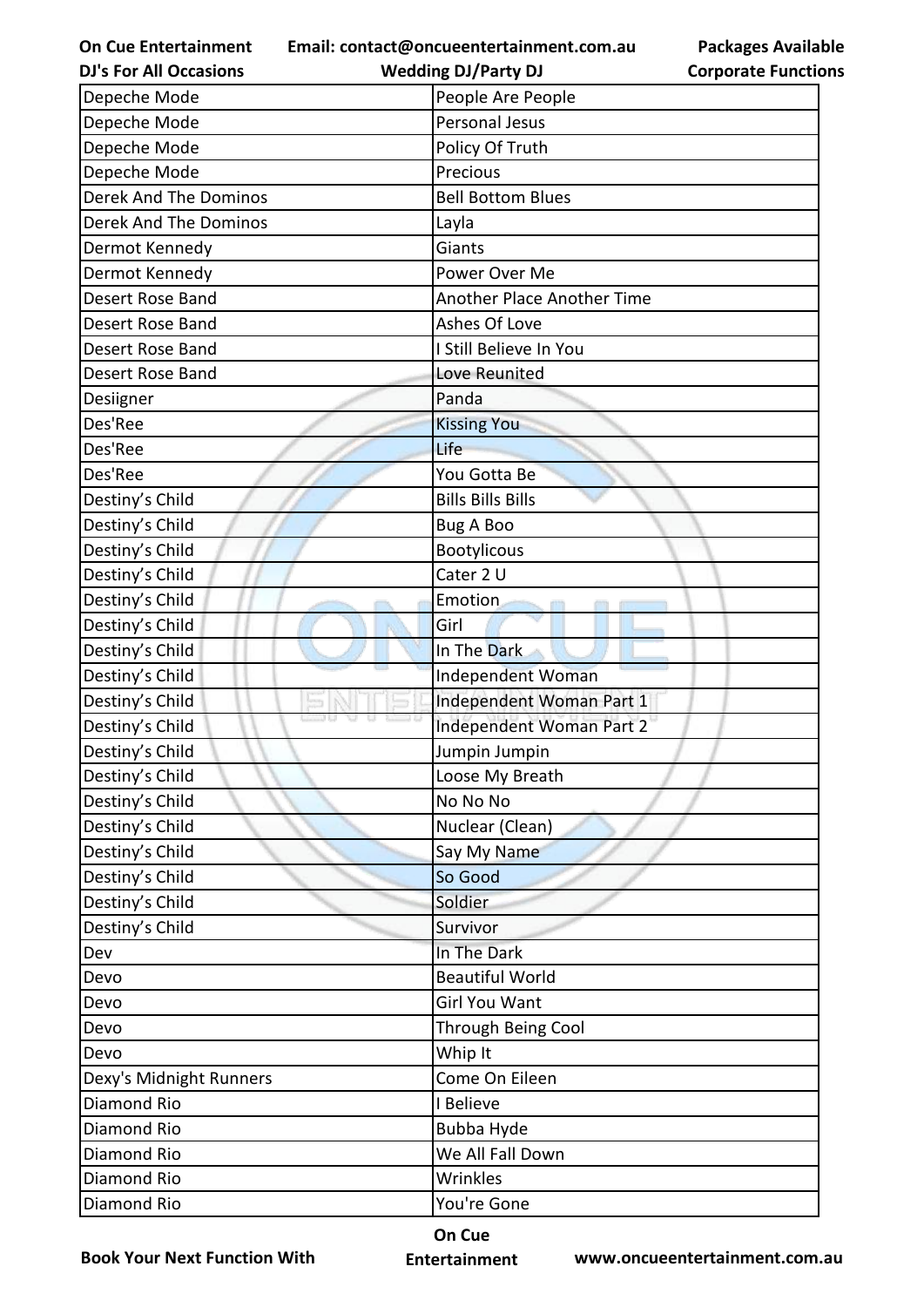**Email: contact@oncueentertainment.com.au Wedding DJ/Party DJ** 

**DJ's For All Occasions**

| <b>Packages Available</b>  |
|----------------------------|
| <b>Corporate Functions</b> |

| Diamonds                     | <b>Little Darling</b>             |
|------------------------------|-----------------------------------|
| <b>Diamonds</b>              | The Stroll                        |
| Diana Ross                   | Ain't No Mountain High Enough     |
| Diana Ross                   | <b>Baby Love</b>                  |
| Diana Ross                   | <b>Chain Reaction</b>             |
| Diana Ross                   | Home                              |
| Diana Ross                   | It's My Turn                      |
| Diana Ross                   | Love Child                        |
| Diana Ross                   | Love Hangover                     |
| Diana Ross                   | <b>Missing You</b>                |
| Diana Ross                   | The Boss                          |
| Diana Ross                   | <b>Upside Down</b>                |
| Diana Ross                   | When You Tell Me That You Love Me |
| Diana Ross                   | Why Do Fools Fall In Love         |
| Diana Ross                   | I'm Gonna Make You Love Me        |
| Diana Ross                   | Theme From Mahogany               |
| Diana Ross And Lionel Richie | <b>Endless Love</b>               |
| Dido                         | All You Want                      |
| Dido                         | Closer                            |
| Dido                         | Dont Leave Me                     |
| Dido                         | Here With Me                      |
| Dido                         | Hunter                            |
| Dido                         | Life For Rent                     |
| Dido                         | Sand In My Shoe                   |
| Dido                         | Stoned                            |
| Dido                         | <b>Thank You</b>                  |
| Dido                         | White Flag                        |
| <b>Dierks Bentley</b>        | My Last Name                      |
| Dierks Bentley               | What Was I thinkin                |
| Diesel                       | 15 Feet Of Snow                   |
| Diesel                       | Come To Me                        |
| Diesel                       | Cry in Shame                      |
| Diesel                       | Don't Need Love                   |
| Diesel                       | Right On The Tip Of My Tongue     |
| Digital Underground          | The Humpty Dance                  |
| Dina Carroll                 | Ain't No Man                      |
| Dina Carroll                 | Don't Be A Stranger               |
| Dino                         | I Like It                         |
| Dion & The Belmonts          | Lonely Teenager                   |
| Dion & The Belmonts          | Lovers Who Wander                 |
| Dion & The Belmonts          | Ruby Baby                         |
| Dion & The Belmonts          | <b>Runaround Sue</b>              |
| Dion & The Belmonts          | Teenager In Love                  |
| Dion & The Belmonts          | The Wanderer                      |
| Dion & The Belmonts          | <b>Think Twice</b>                |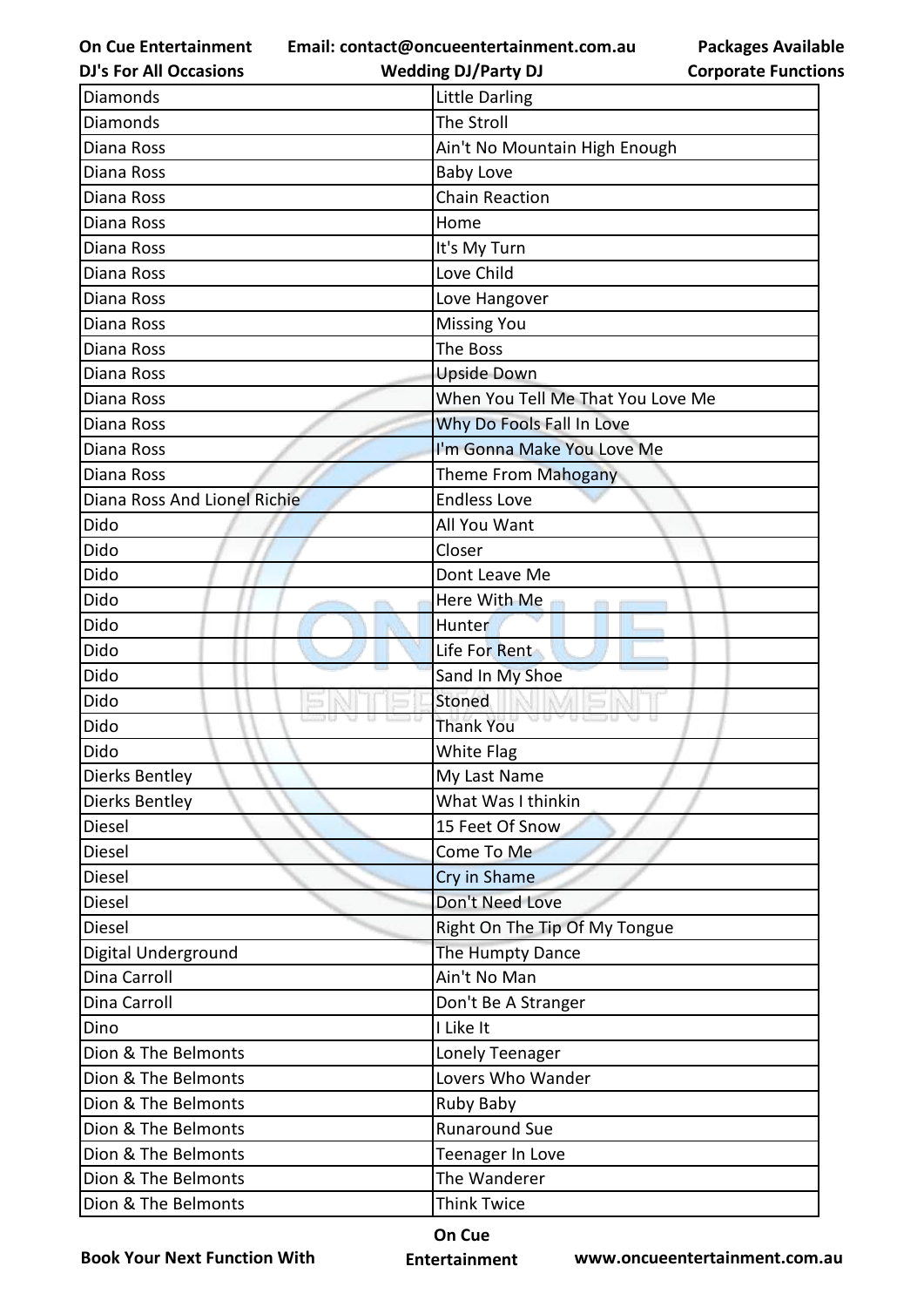**On Cue Entertainment DJ's For All Occasions**

**Email: contact@oncueentertainment.com.au Wedding DJ/Party DJ** 

**Packages Available Corporate Functions**

| Dion And Barbra Streisand     | <b>Tell Him</b>                 |
|-------------------------------|---------------------------------|
| Dionne Warwick                | Alfie                           |
| Dionne Warwick                | Anyone Who Had A Heart          |
| Dionne Warwick                | Do You Know The Way To San Jose |
| Dionne Warwick                | I Say A Little Prayer           |
| Dionne Warwick                | I Will Never Fall In Love Again |
| Dionne Warwick                | I'll Never Smile Again          |
| Dionne Warwick                | That's What Friends Are For     |
| Dionne Warwick                | Then You Came                   |
| Dionne Warwick                | <b>Trains Boats Planes</b>      |
| Dionne Warwick                | Walk On By                      |
| Dionne Warwick                | You'll Never Get To Heaven      |
| Dionne Warwick                | I'll Never Fall In Love Again   |
| Diplo & Sleepy Tom            | <b>Be Right There</b>           |
| <b>Dire Straits</b>           | <b>Lady Writer</b>              |
| <b>Dire Straits</b>           | <b>Money For Nothing</b>        |
| <b>Dire Straits</b>           | Romeo And Juliet                |
| <b>Dire Straits</b>           | So Far Away                     |
| <b>Dire Straits</b>           | <b>Sultans Of Swing</b>         |
| <b>Dire Straits</b>           | Twisting By The Pool            |
| <b>Dire Straits</b>           | Walk Of Life                    |
| Disclosure Ft Aluna George    | <b>White Noise</b>              |
| Disclosure Ft Eliza Doolittle | You & Me                        |
| Disclosure Ft Lorde           | Magnets                         |
| Disclosure Ft Sam Smith       | Latch                           |
| Disclosure Ft Sam Smith       | Omen<br>YU 13                   |
| Dishwalla                     | <b>Charlie Browns Parents</b>   |
| Dishwalla                     | <b>Counting Blue Cars</b>       |
| Dishwalla                     | Once In A While                 |
| Disturbed                     | Down With The Sickness          |
| Disturbed                     | Land Of Confusion               |
| Disturbed                     | Prayer                          |
| Disturbed                     | Remember                        |
| Disturbed                     | Sound Of Silence                |
| Disturbed                     | <b>Stupify</b>                  |
| Disturbed                     | The Night                       |
| Disturbed                     | Voices                          |
| Divinyls                      | <b>Backs To The Wall</b>        |
| Divynals                      | Boys In Town                    |
| Divynals                      | Pleasure And Pain               |
| Divynals                      | I Touch Myself                  |
| Divynals                      | Please & Pain                   |
| Divynals                      | <b>Science Fiction</b>          |
| <b>Dixie Chicks</b>           | A Home                          |
| Dixie Chicks                  | Cold Day In July                |
|                               |                                 |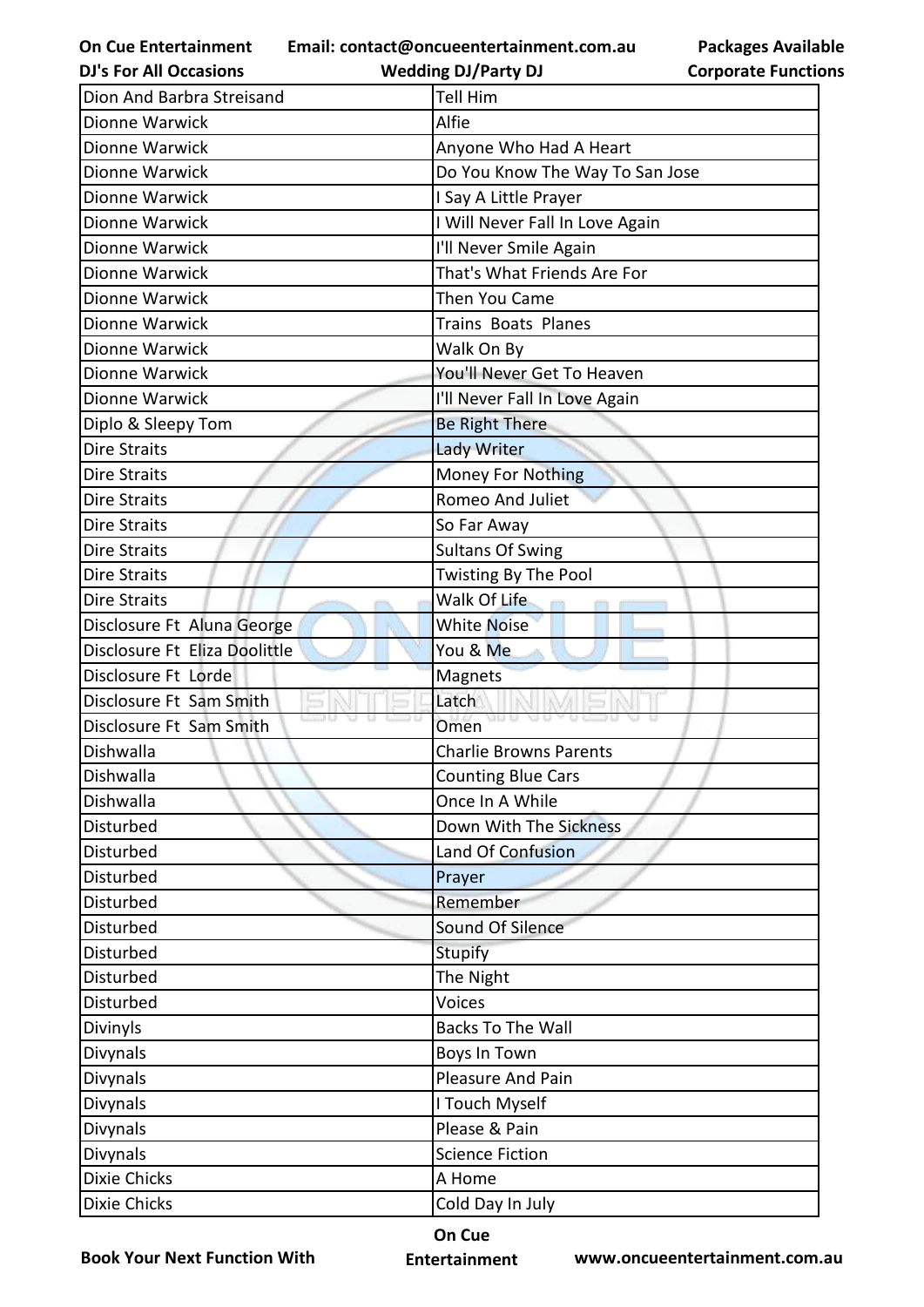**On Cue Entertainment Email: contact@oncueentertainment.com.au**

| <b>Packages Available</b>  |  |
|----------------------------|--|
| <b>Corporate Functions</b> |  |

| <b>DJ's For All Occasions</b>          | <b>Wedding DJ/Party DJ</b>     | <b>Corporate Functio</b> |
|----------------------------------------|--------------------------------|--------------------------|
| <b>Dixie Chicks</b>                    | Cowboy Take Me Away            |                          |
| <b>Dixie Chicks</b>                    | Give It Up Or Let Me Go        |                          |
| <b>Dixie Chicks</b>                    | <b>Godspeed Sweet Dreams</b>   |                          |
| <b>Dixie Chicks</b>                    | Goodbye Earl                   |                          |
| <b>Dixie Chicks</b>                    | <b>Heartbreak Town</b>         |                          |
| <b>Dixie Chicks</b>                    | <b>Hello Mr Heartache</b>      |                          |
| <b>Dixie Chicks</b>                    | I Can Love You Better          |                          |
| <b>Dixie Chicks</b>                    | Landslide                      |                          |
| <b>Dixie Chicks</b>                    | Let er Rip                     |                          |
| <b>Dixie Chicks</b>                    | Let Him Fly                    |                          |
| <b>Dixie Chicks</b>                    | Long Time Gone                 |                          |
| <b>Dixie Chicks</b>                    | <b>Loving Arms</b>             |                          |
| <b>Dixie Chicks</b>                    | More Love                      |                          |
| <b>Dixie Chicks</b>                    | Not Ready To Make Nice         |                          |
| <b>Dixie Chicks</b>                    | <b>Once You Loved Somebody</b> |                          |
| <b>Dixie Chicks</b>                    | Ready To Run                   |                          |
| <b>Dixie Chicks</b>                    | Sin Wagon                      |                          |
| <b>Dixie Chicks</b>                    | Some Days You Gotta Dance      |                          |
| <b>Dixie Chicks</b>                    | There's Your Trouble           |                          |
| <b>Dixie Chicks</b>                    | Tonight The Heartache's On Me  |                          |
| <b>Dixie Chicks</b>                    | <b>Travelin Soldier</b>        |                          |
| <b>Dixie Chicks</b>                    | Wide Open Spaces               |                          |
| <b>Dixie Chicks</b>                    | Without You                    |                          |
| <b>Dixie Chicks</b>                    | You Were Mine                  |                          |
| <b>Dixie Chicks</b>                    | Your Loving Arms               |                          |
| Dixie Cups                             | <b>Chapel Of Love</b>          |                          |
| Dixie Cups                             | Iko Iko                        |                          |
| Dixie Cups                             | People Say                     |                          |
| Dixie D'Amelio                         | Be Happy                       |                          |
| Dizzee Rascal                          | <b>Bonkers</b>                 |                          |
| Dizzee Rascal                          | Dance Wiv Me                   |                          |
| Dizzee Rascal                          | <b>Dirtee Cash</b>             |                          |
| Dizzee Rascal                          | Holiday                        |                          |
| Dizzee Rascal                          | Scream                         |                          |
| Dj Casper                              | Cha Cha Slide                  |                          |
| Dj Cassidy Ft Robin Thicke             | <b>Calling All Hearts</b>      |                          |
| Dj Cassidy Ft R Kelly                  | Make The World Go Round        |                          |
| Dj Fresh Ft Ella Eyre                  | Gravity                        |                          |
| Dj Fresh Ft EllIE Goulding             | Flashlight                     |                          |
| Dj Fresh Ft Rita Ora                   | Hot Right Now                  |                          |
| Dj Fresh Ft Sian Evens                 | Louder                         |                          |
| Dj Fresh Ft Ravaughn                   | The Feeling                    |                          |
| Dj Jazzy & The Fresh Prince Of Bel Air | Boom Shake The Room            |                          |
| Dj Otzi                                | Hey Baby                       |                          |
| Dj Sammy                               | <b>Boys Of Summer</b>          |                          |

**Book Your Next Function With**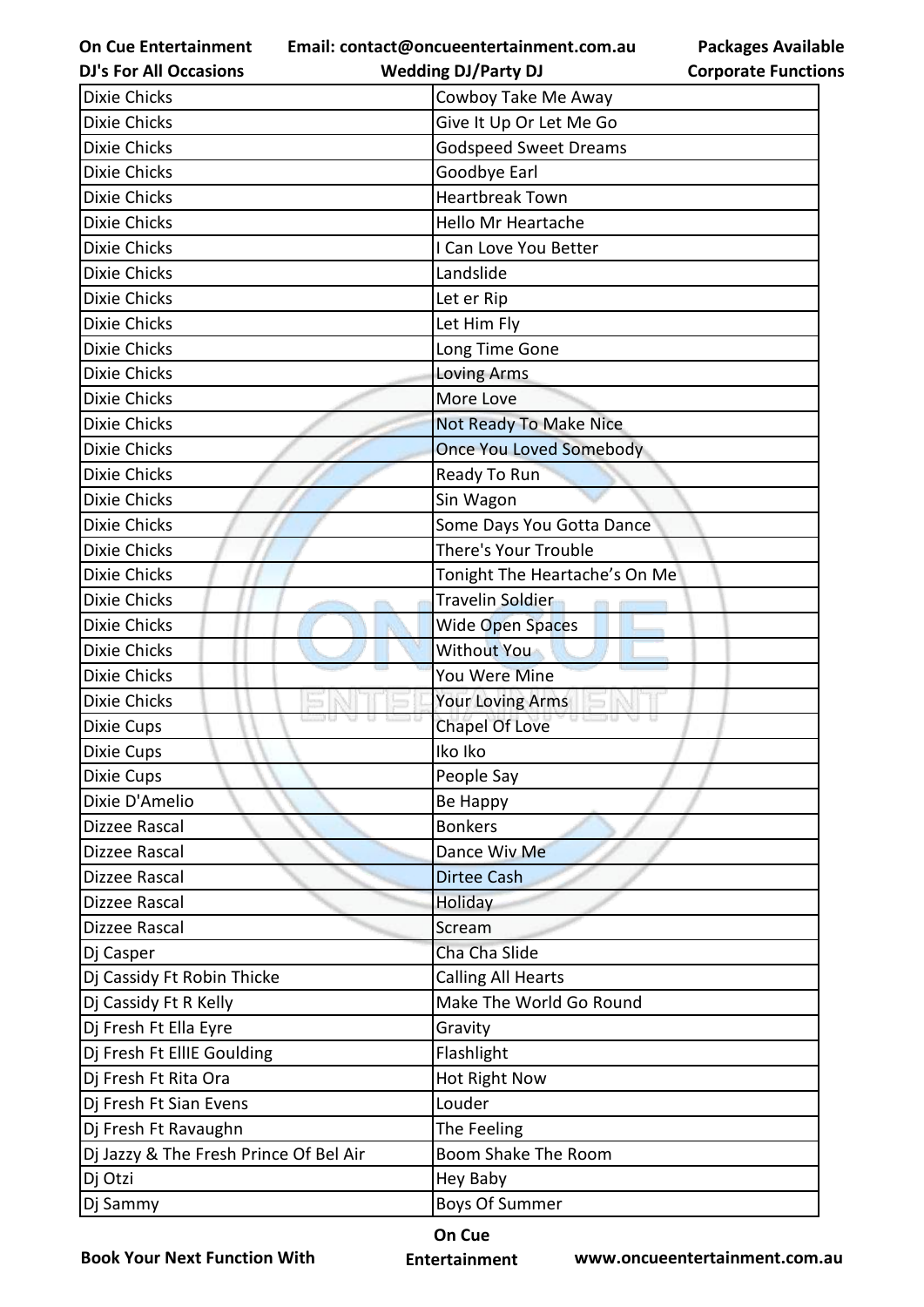**On Cue Entertainment DJ's For All Occasions**

**Email: contact@oncueentertainment.com.au**

**Packages Available Corporate Functions**

| <b>DJ's For All Occasions</b> | <b>Wedding DJ/Party DJ</b>               | <b>Corporate Functio</b> |
|-------------------------------|------------------------------------------|--------------------------|
| Dj Sammy                      | Heaven                                   |                          |
| Dj Sammy                      | Heaven (Slow Version)                    |                          |
| Dj Sammy                      | Sunny                                    |                          |
| Dnce                          | Cake By The Ocean                        |                          |
| Dobie Gray                    | Drift Away                               |                          |
| Doja Cat                      | Say So (Explicit)                        |                          |
| Dokken                        | Alone Again                              |                          |
| Dokken                        | <b>Burning Like A Flame</b>              |                          |
| Dokken                        | <b>Breaking The Chains</b>               |                          |
| Dokken                        | <b>Dream Warriors</b>                    |                          |
| Dokken                        | In My Dreams                             |                          |
| Dokken                        | Into The Fire                            |                          |
| Dolly Parton                  | <b>But You Know I Love You</b>           |                          |
| <b>Dolly Parton</b>           | <b>Coat Of Many Colors</b>               |                          |
| <b>Dolly Parton</b>           | <b>Country Road</b>                      |                          |
| <b>Dolly Parton</b>           | Don't Call It Love                       |                          |
| <b>Dolly Parton</b>           | Don't Come Home A Drinkin                |                          |
| <b>Dolly Parton</b>           | Heartbreaker                             |                          |
| <b>Dolly Parton</b>           | <b>Hello God</b>                         |                          |
| <b>Dolly Parton</b>           | Here You Come Again                      |                          |
| <b>Dolly Parton</b>           | I Will Always Love You                   |                          |
| <b>Dolly Parton</b>           | Jolene                                   |                          |
| <b>Dolly Parton</b>           | Joshua                                   |                          |
| <b>Dolly Parton</b>           | Just Someone I Used To Know              |                          |
| <b>Dolly Parton</b>           | Love Is Like A Butterfly                 |                          |
| <b>Dolly Parton</b>           | <b>Mule Skinner Blues</b>                |                          |
| <b>Dolly Parton</b>           | My Tennessee Mountain Home               |                          |
| <b>Dolly Parton</b>           | Nine To Five                             |                          |
| <b>Dolly Parton</b>           | Romeo                                    |                          |
| <b>Dolly Parton</b>           | Seven Bridges Road                       |                          |
| <b>Dolly Parton</b>           | <b>Silver And Gold</b>                   |                          |
| <b>Dolly Parton</b>           | <b>Straight Talk</b>                     |                          |
| <b>Dolly Parton</b>           | <b>Tennessee Homesick Blues</b>          |                          |
| <b>Dolly Parton</b>           | The Bargain Store                        |                          |
| <b>Dolly Parton</b>           | <b>The Seeker</b>                        |                          |
| <b>Dolly Parton</b>           | Tie Our Love In A Double Knot            |                          |
| <b>Dolly Parton</b>           | To Daddy                                 |                          |
| <b>Dolly Parton</b>           | Two Doors Down                           |                          |
| <b>Dolly Parton</b>           | White Limousine                          |                          |
| <b>Dolly Parton</b>           | Why'd You Come In Here Looking Like That |                          |
| <b>Dolly Parton</b>           | You're The Only One                      |                          |
| Dolly Parton & R.V.Shelton    | <b>Rockin Years</b>                      |                          |
| Dolly Parton And Kenny Rogers | Islands In The Stream                    |                          |
| Don Gibson                    | <b>Blue Blue Day</b>                     |                          |
| Don Gibson                    | Just One Time                            |                          |
|                               |                                          |                          |

**Book Your Next Function With**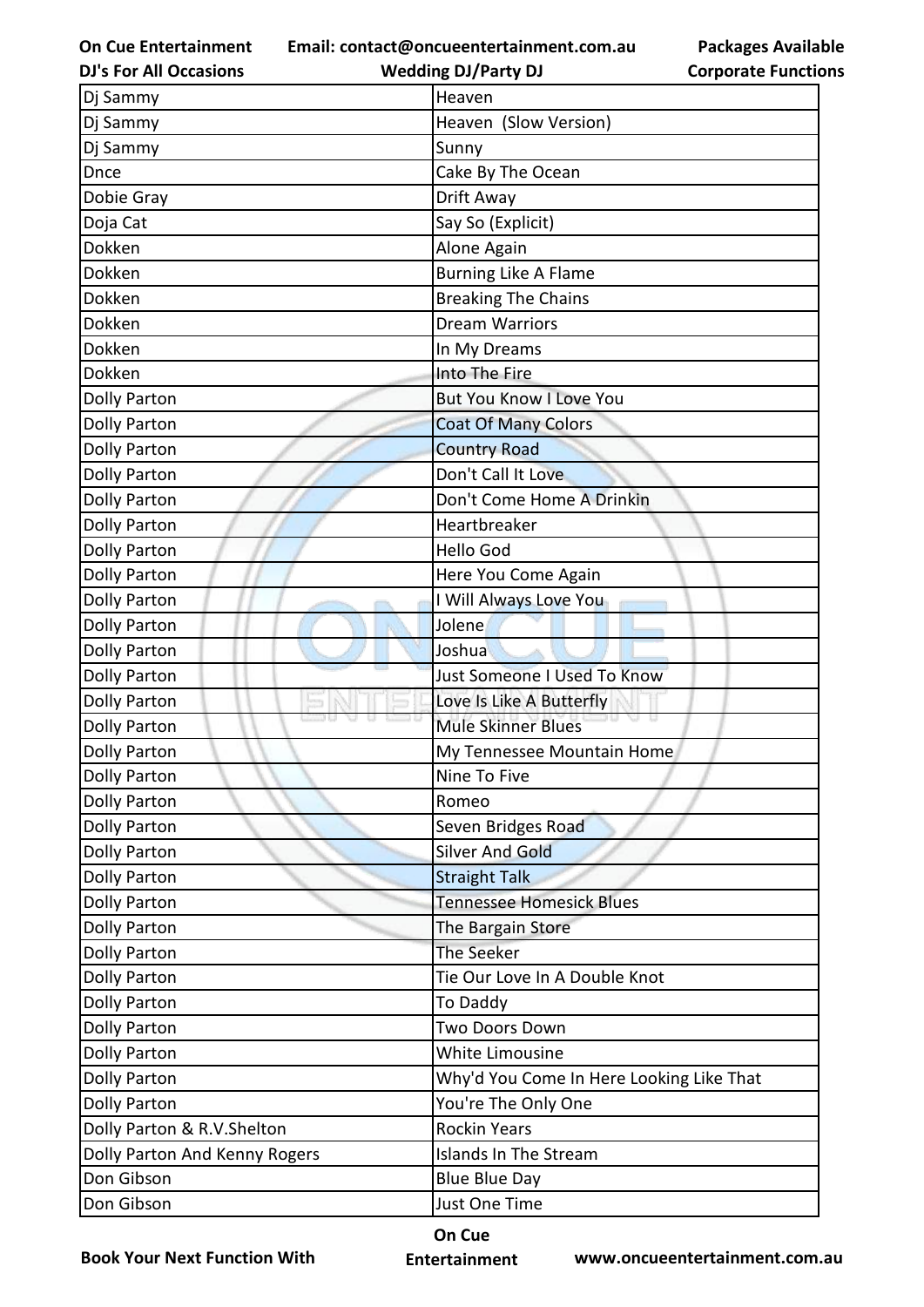**Email: contact@oncueentertainment.com.au**

**Packages Available Corporate Functions**

| <b>DJ's For All Occasions</b> | <b>Wedding DJ/Party DJ</b>                | <b>Corporate Functio</b> |
|-------------------------------|-------------------------------------------|--------------------------|
| Don Gibson                    | Oh Lonesome Me                            |                          |
| Don Gibson                    | Sea Of Heartbreak                         |                          |
| Don Henley                    | All She Wants To Do Is Dance              |                          |
| Don Henley                    | <b>Boys Of Summer</b>                     |                          |
| Don Henley                    | Dirty Laundry                             |                          |
| Don Henley                    | For My Wedding                            |                          |
| Don Henley                    | New York Minute                           |                          |
| Don Henley                    | Sometimes Love Just Aint Enough           |                          |
| Don Henley                    | The End Of The Innocence                  |                          |
| Don Mclean                    | American Pie                              |                          |
| Don Mclean                    | And I Love You So                         |                          |
| Don Mclean                    | Castles In The Air                        |                          |
| Don Mclean                    | Crying                                    |                          |
| Don Mclean                    | Vincent                                   |                          |
| Don Williams                  | Good Ole Boys Like Me                     |                          |
| Don Williams                  | I Believe In You                          |                          |
| Don Williams                  | Love Is On A Roll                         |                          |
| Don Williams                  | My Rifle My Pony Me                       |                          |
| Don Williams                  | <b>Stay Young</b>                         |                          |
| Don Williams                  | Turn Out The Lights Love Me Tonight       |                          |
| Donald Fagen                  | Igy                                       |                          |
| Donna Fargo                   | Another Goodbye                           |                          |
| Donna Fargo                   | <b>Funny Face</b>                         |                          |
| Donna Fargo                   | You Can't Be A Beacon If Your Light Is On |                          |
| Donna Summer                  | <b>Bad Girls</b>                          |                          |
| Donna Summer                  | Dim All The Lights                        |                          |
| Donna Summer                  | <b>Hot Stuff</b>                          |                          |
| Donna Summer                  | I Feel Love                               |                          |
| Donna Summer                  | I Will Go With You                        |                          |
| Donna Summer                  | Last Dance                                |                          |
| Donna Summer                  | Love To Love You Baby                     |                          |
| Donna Summer                  | <b>MacArthur Park</b>                     |                          |
| Donna Summer                  | <b>No More Tears</b>                      |                          |
| Donna Summer                  | She Works Hard For The Money              |                          |
| Donna Summer                  | On The Radio                              |                          |
| Donna Summer                  | <b>Spring Affair</b>                      |                          |
| Donna Summer                  | This Time I know It's For Real            |                          |
| Donnas                        | Take It Off                               |                          |
| Donnas                        | Who Invited You                           |                          |
| Donovan                       | Catch The Wind                            |                          |
| Donovan                       | Hurdy Gurdy Man                           |                          |
| Donovan                       | Jennifer Juniper                          |                          |
| Donovan                       | <b>Mellow Yellow</b>                      |                          |
| Donovan                       | Sunshine Superman                         |                          |
| Donovan                       | Seasons Of The Witch                      |                          |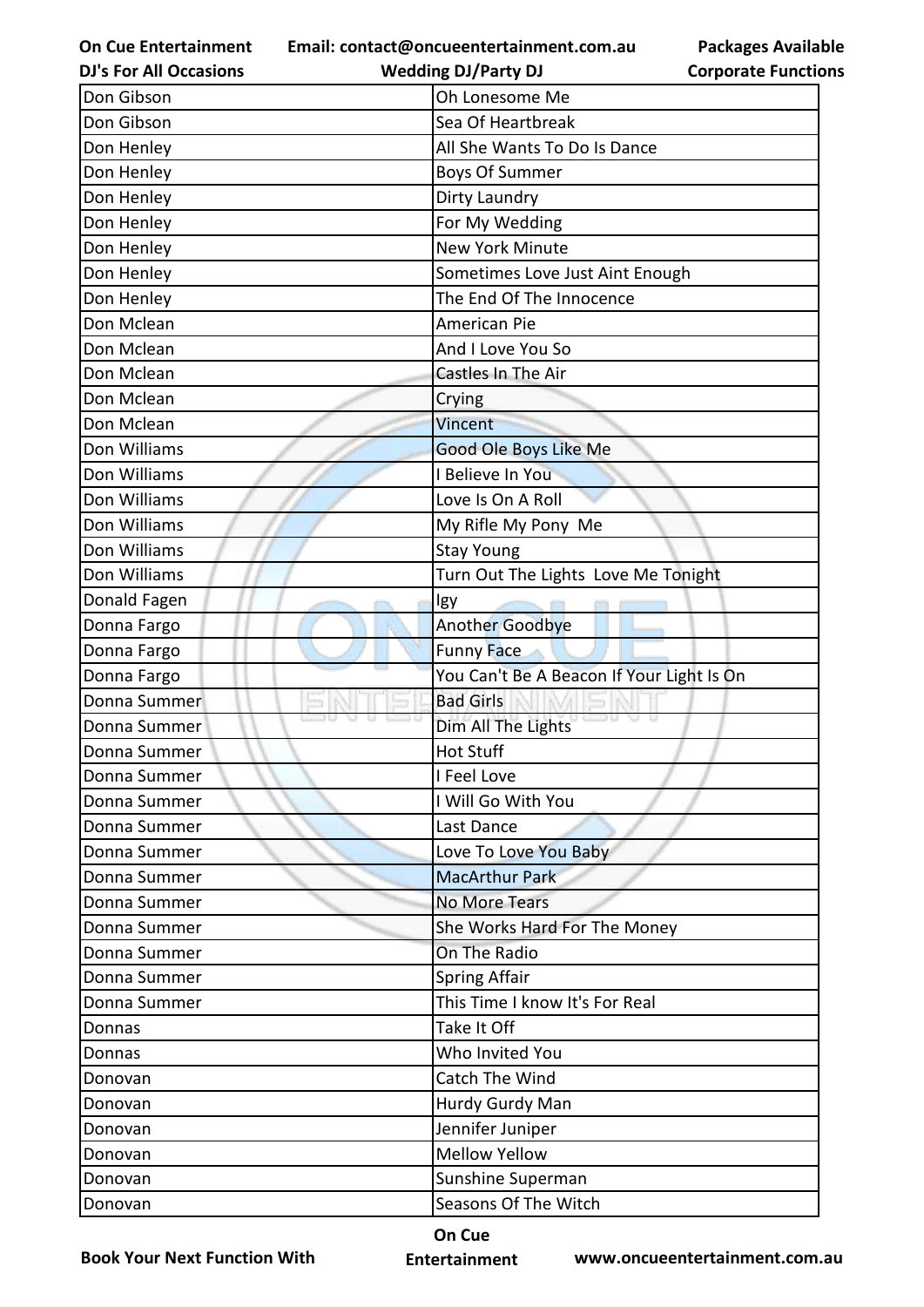**Email: contact@oncueentertainment.com.au Wedding DJ/Party DJ** 

**DJ's For All Occasions**

**Packages Available Corporate Functions**

| Doobie Brothers | <b>Black Water</b>                       |
|-----------------|------------------------------------------|
| Doobie Brothers | China Grove                              |
| Doobie Brothers | Doctor                                   |
| Doobie Brothers | Listen To The Music                      |
| Doobie Brothers | Long Train Runnin                        |
| Doobie Brothers | <b>Real Love</b>                         |
| Doobie Brothers | Takin' It To The Streets                 |
| Doobie Brothers | <b>What A Fool Believes</b>              |
| Dooleys         | Wanted                                   |
| Doors           | Alabama Song                             |
| Doors           | <b>Back Door Man</b>                     |
| Doors           | Been Down So Long                        |
| Doors           | Break On Through                         |
| Doors           | <b>Crystal Ship</b>                      |
| Doors           | <b>Hello I Love You</b>                  |
| Doors           | LA Woman                                 |
| Doors           | Light My Fire                            |
| Doors           | Love Her Madly                           |
| Doors           | Love Me Two Times                        |
| Doors           | People Are Strange                       |
| Doors           | Riders On The Storm                      |
| Doors           | <b>Roadhouse Blues</b>                   |
| Doors           | <b>Strange Days</b>                      |
| Doors           | The End                                  |
| Doors           | <b>Touch ME</b>                          |
| Doors           | <b>Unknown Soldier</b>                   |
| Doors           | Wild Child                               |
| Dope            | Slipping Away                            |
| Doris Day       | A Guy Is A Guy                           |
| Doris Day       | <b>Bewitched Bothered And Bewildered</b> |
| Doris Day       | <b>Black Hills Of Dakota</b>             |
| Doris Day       | Deadwood Stage                           |
| Doris Day       | <b>Everybody Loves A Lover</b>           |
| Doris Day       | If I Give My Heart To You                |
| Doris Day       | It's Magic                               |
| Doris Day       | Little Girl Blue                         |
| Doris Day       | <b>Move Over Darling</b>                 |
| Doris Day       | On Moonlight Bay                         |
| Doris Day       | Perhaps Perhaps Perhaps                  |
| Doris Day       | <b>Pillow Talk</b>                       |
| Doris Day       | Que Sera Sera                            |
| Doris Day       | Ready Willing And Able                   |
| Doris Day       | Secret Love                              |
| Doris Day       | Sentimental Journey                      |
| Doris Day       | Sugarbush                                |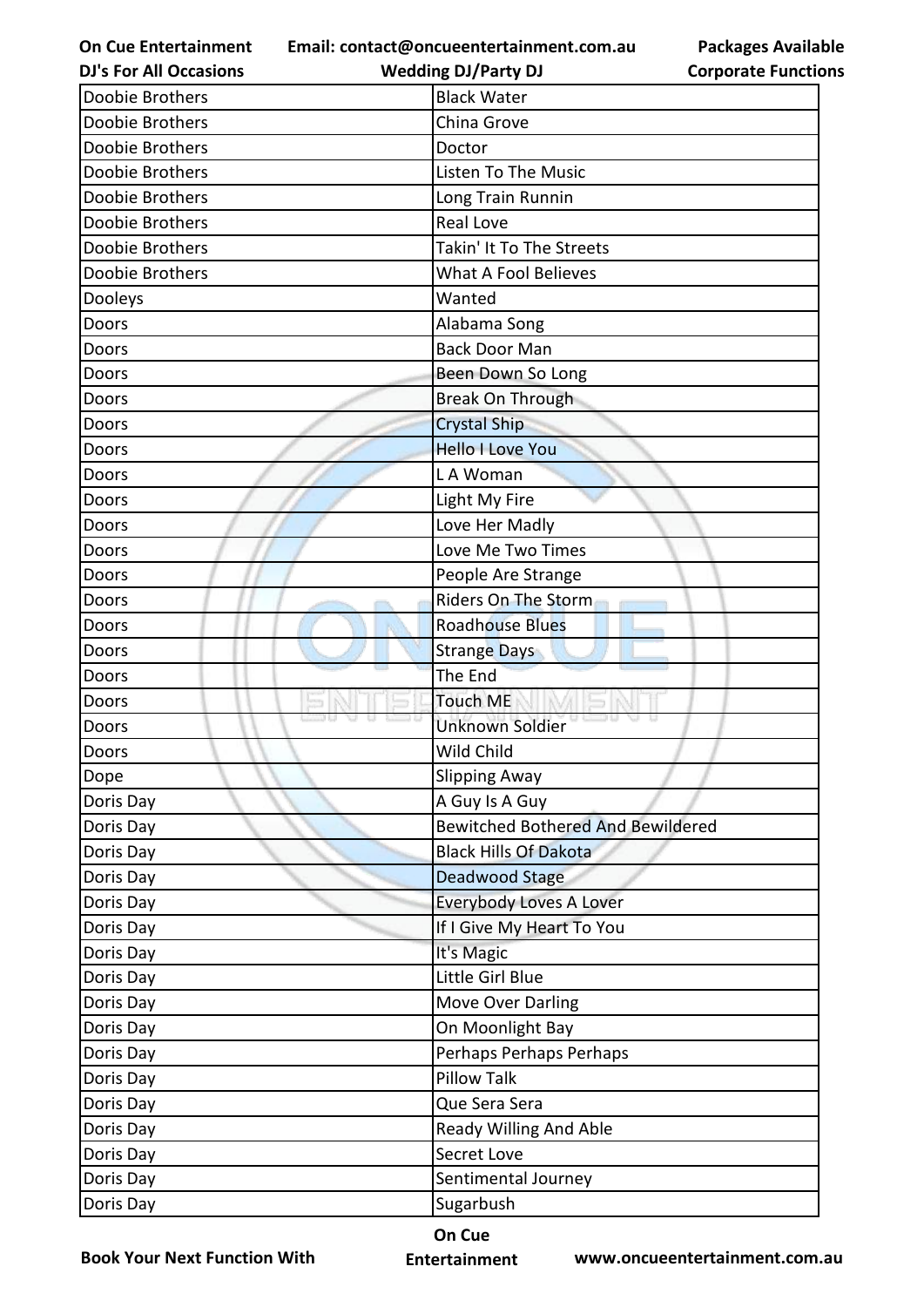**Email: contact@oncueentertainment.com.au**

**Packages Available Corporate Functions**

| <b>Wedding DJ/Party DJ</b>        | <b>Corporate Functio</b>                                                                                                                                                                                                                                                                          |
|-----------------------------------|---------------------------------------------------------------------------------------------------------------------------------------------------------------------------------------------------------------------------------------------------------------------------------------------------|
| Tea For Two                       |                                                                                                                                                                                                                                                                                                   |
| Just One Look                     |                                                                                                                                                                                                                                                                                                   |
| Are You Happy Baby                |                                                                                                                                                                                                                                                                                                   |
|                                   |                                                                                                                                                                                                                                                                                                   |
|                                   |                                                                                                                                                                                                                                                                                                   |
| <b>Talk To The Animals</b>        |                                                                                                                                                                                                                                                                                                   |
| Let Me Ride                       |                                                                                                                                                                                                                                                                                                   |
| I Need A Doctor                   |                                                                                                                                                                                                                                                                                                   |
| Nuthin But A G Thang              |                                                                                                                                                                                                                                                                                                   |
| <b>Hard Knock Life</b>            |                                                                                                                                                                                                                                                                                                   |
| A Little Bit More                 |                                                                                                                                                                                                                                                                                                   |
| <b>Better Love Next Time</b>      |                                                                                                                                                                                                                                                                                                   |
| Carry Me Carrie                   |                                                                                                                                                                                                                                                                                                   |
| <b>Cover Of The Rolling Stone</b> |                                                                                                                                                                                                                                                                                                   |
| <b>Happy Ever After Love</b>      |                                                                                                                                                                                                                                                                                                   |
|                                   |                                                                                                                                                                                                                                                                                                   |
| <b>More Like The Movies</b>       |                                                                                                                                                                                                                                                                                                   |
| My Ding A Ling                    |                                                                                                                                                                                                                                                                                                   |
| <b>Only Sixteen</b>               |                                                                                                                                                                                                                                                                                                   |
| Sexy Eyes                         |                                                                                                                                                                                                                                                                                                   |
| Sylvias Mother                    |                                                                                                                                                                                                                                                                                                   |
| <b>The Millionaire</b>            |                                                                                                                                                                                                                                                                                                   |
|                                   |                                                                                                                                                                                                                                                                                                   |
| <b>Years From Now</b>             |                                                                                                                                                                                                                                                                                                   |
|                                   |                                                                                                                                                                                                                                                                                                   |
| April Sun In Cuba                 |                                                                                                                                                                                                                                                                                                   |
| Are You Old Enough                |                                                                                                                                                                                                                                                                                                   |
| Rain                              |                                                                                                                                                                                                                                                                                                   |
| <b>Summer Sixteen</b>             |                                                                                                                                                                                                                                                                                                   |
| Jumpman                           |                                                                                                                                                                                                                                                                                                   |
|                                   |                                                                                                                                                                                                                                                                                                   |
| <b>Too Good</b>                   |                                                                                                                                                                                                                                                                                                   |
| Work (Duet)                       |                                                                                                                                                                                                                                                                                                   |
| What's My Name                    |                                                                                                                                                                                                                                                                                                   |
| <b>Take Care</b>                  |                                                                                                                                                                                                                                                                                                   |
| At The Club                       |                                                                                                                                                                                                                                                                                                   |
| Dance With Me                     |                                                                                                                                                                                                                                                                                                   |
| Down On The Beach                 |                                                                                                                                                                                                                                                                                                   |
| <b>Hello Happiness</b>            |                                                                                                                                                                                                                                                                                                   |
| Kissin' In The Back Row           |                                                                                                                                                                                                                                                                                                   |
| On Broadway                       |                                                                                                                                                                                                                                                                                                   |
|                                   |                                                                                                                                                                                                                                                                                                   |
|                                   |                                                                                                                                                                                                                                                                                                   |
| Some Kinda Wonderful              |                                                                                                                                                                                                                                                                                                   |
|                                   |                                                                                                                                                                                                                                                                                                   |
|                                   | Sometimes When We Touch<br>A Jukebox With A Country Song<br>I Don't Want To Be Alone Tonight<br>When You're In Love With A Beautiful Woman<br>Can't Stop Playing (Makes Me High)<br>Hold On We're Coming Home<br>Saturday Night At The Movies<br>Save The Last Dance For Me<br>There Goes My Baby |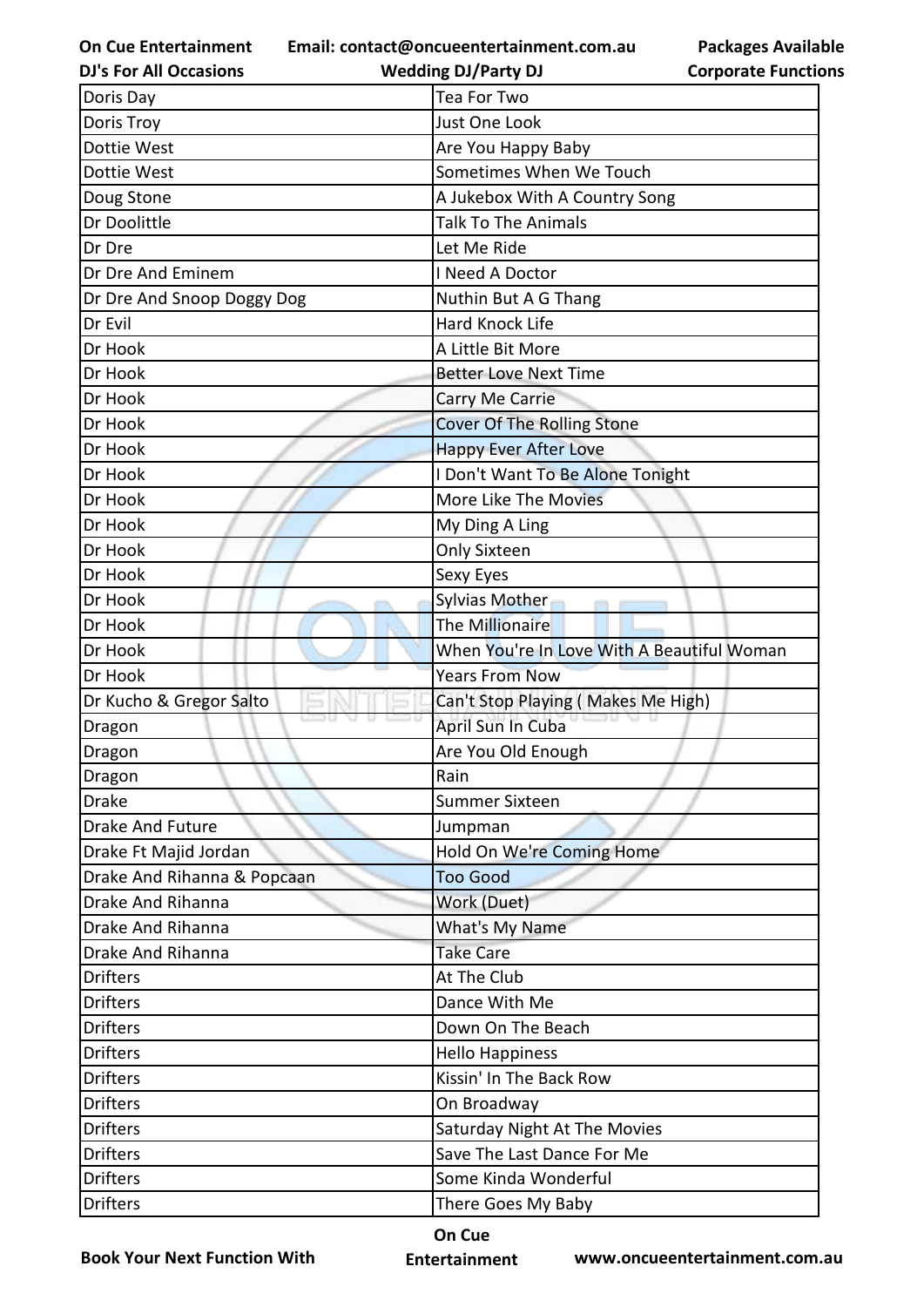**Email: contact@oncueentertainment.com.au**

**Packages Available Corporate Functions**

| <b>DJ's For All Occasions</b> | <b>Wedding DJ/Party DJ</b>        | <b>Corporate Functio</b> |
|-------------------------------|-----------------------------------|--------------------------|
| <b>Drifters</b>               | <b>Under The Boardwalk</b>        |                          |
| <b>Drifters</b>               | Up On The Roof                    |                          |
| Drown                         | Bring Me The Horizon              |                          |
| Drowning Pool                 | <b>Bodies</b>                     |                          |
| <b>Drowning Pool</b>          | <b>Tear Away</b>                  |                          |
| Dru Hill                      | I Should Be                       |                          |
| Dru Hill                      | Tell Me                           |                          |
| Dua Lipa                      | Be The One                        |                          |
| Dua Lipa                      | <b>Break My Heart</b>             |                          |
| Dua Lipa                      | Hallucinate                       |                          |
| Dua Lipa                      | Hotter Than Hell                  |                          |
| Dua Lipa                      | Physical                          |                          |
| <b>Dubliners</b>              | Seven Drunken Nights              |                          |
| <b>Dubliners</b>              | The Wild Rover                    |                          |
| Duffy                         | <b>Mercy</b>                      |                          |
| Duffy                         | I'm Scared                        |                          |
| Duffy                         | Serious                           |                          |
| Duffy                         | <b>Warrick Avenue</b>             |                          |
| Duke Dumont                   | Giver                             |                          |
| Duke Dumont Ft Ame            | Need You 100%                     |                          |
| Duke Dumont Ft Jax Jones      | I Got You                         |                          |
| <b>Duke Dumont Ft MNEK</b>    | Hold On                           |                          |
| Duran Duran                   | A View To Kill                    |                          |
| Duran Duran                   | <b>Come Undone</b>                |                          |
| Duran Duran                   | <b>Enjoy The Silence</b>          |                          |
| Duran Duran                   | <b>Girls On Film</b>              |                          |
| Duran Duran                   | Hungry Like The Wolf              |                          |
| Duran Duran                   | Is There Something I Should Know  |                          |
| Duran Duran                   | Notorious                         |                          |
| Duran Duran                   | <b>Ordinary World</b>             |                          |
| Duran Duran                   | Reflex                            |                          |
| Duran Duran                   | Regret                            |                          |
| Duran Duran                   | Rio                               |                          |
| Duran Duran                   | Save A Prayer                     |                          |
| Duran Duran                   | <b>Union Of The Snake</b>         |                          |
| Duran Duran                   | <b>Wild Boys</b>                  |                          |
| <b>Dusty Springfield</b>      | I Only Wanna Be With You          |                          |
| Dusty Springfield             | Look Of Love                      |                          |
| Dusty Springfield             | Silver Threads And Golden Needles |                          |
| Dusty Springfield             | Son Of A Preacher Man             |                          |
| Dusty Springfield             | Some Of Your Lovin                |                          |
| Dusty Springfield             | Stay A While                      |                          |
| Dusty Springfield             | What Have I Done To Deserve This  |                          |
| <b>Dusty Springfield</b>      | Windy                             |                          |
| <b>Dusty Springfield</b>      | <b>Wishing And Hoping</b>         |                          |
|                               |                                   |                          |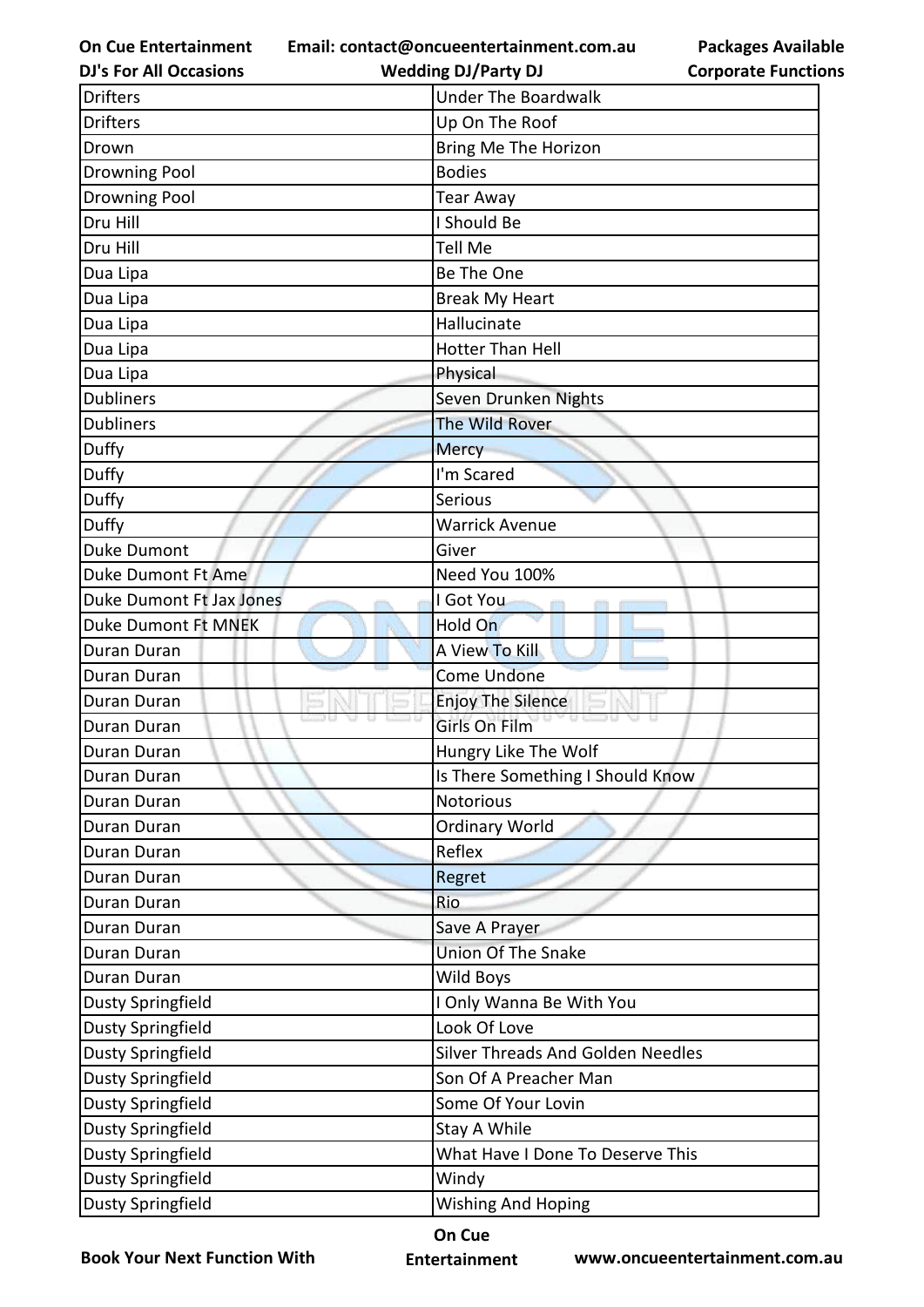**On Cue Entertainment Email: contact@oncueentertainment.com.au Wedding DJ/Party DJ** 

**Packages Available Corporate Functions**

| <b>DJ's For All Occasions</b> | <b>Wedding DJ/Party DJ</b>        | <b>Corporate Function</b> |
|-------------------------------|-----------------------------------|---------------------------|
| <b>Dusty Springfield</b>      | What Have I Done To Deserve This  |                           |
| <b>Dusty Springfield</b>      | You Don't Have To Say You Love Me |                           |
| Dvbbs Borgeous                | Tsunami                           |                           |
| Dwight Yoakam                 | Ain't That Lonely Yet             |                           |
| Dwight Yoakam                 | <b>Guitars And Cadillacs</b>      |                           |
| Dwight Yoakum                 | These Arms                        |                           |
| <b>Dynamic Hepnotics</b>      | Soul Kinda Feeling                |                           |
| ELO                           | All Over The World                |                           |
| ELO                           | Don't Bring Me Down               |                           |
| ELO                           | Easy Money                        |                           |
| ELO                           | Evil Woman                        |                           |
| ELO                           | Hold On Tight                     |                           |
| ELO                           | Livin Thing                       |                           |
| ELO                           | One Step At A Time                |                           |
| ELO                           | Rockaria                          |                           |
| ELO                           | Sweet Talkin Woman                |                           |
| ELO                           | Telephone Line                    |                           |
| ELO                           | Turn To Stone                     |                           |
| ELO                           | When I Was A Boy                  |                           |
| Eagle Eye Cherry              | Are You Still Having Fun          |                           |
| Eagle Eye Cherry              | It Feels So Right                 |                           |
| Eagle Eye Cherry              | Long Way Around                   |                           |
| Eagle Eye Cherry              | Save Tonight                      |                           |
| Eagles                        | After The Thrill Is Gone          |                           |
| Eagles                        | <b>Already Gone</b>               |                           |
| Eagles                        | <b>Best Of My Love</b>            |                           |
| Eagles                        | Desperado                         |                           |
| Eagles                        | Doolin Dalton                     |                           |
| Eagles                        | Get Over It                       |                           |
| <b>Eagles</b>                 | Heartache Tonight                 |                           |
| <b>Eagles</b>                 | Hole In The World                 |                           |
| <b>Eagles</b>                 | <b>Hotel California</b>           |                           |
| Eagles                        | I Can't Tell You Why              |                           |
| Eagles                        | In The City                       |                           |
| Eagles                        | James Dean                        |                           |
| <b>Eagles</b>                 | Last Resort                       |                           |
| <b>Eagles</b>                 | Life In The Fast Lane             |                           |
| <b>Eagles</b>                 | Lyin Eyes                         |                           |
| <b>Eagles</b>                 | New Kid In Town                   |                           |
| Eagles                        | Nightingale                       |                           |
| Eagles                        | One Of These Nights               |                           |
| <b>Eagles</b>                 | <b>Peaceful Easy Feeling</b>      |                           |
| <b>Eagles</b>                 | Sad Café                          |                           |
| <b>Eagles</b>                 | Seven Bridges Road                |                           |
| <b>Eagles</b>                 | Take It Easy                      |                           |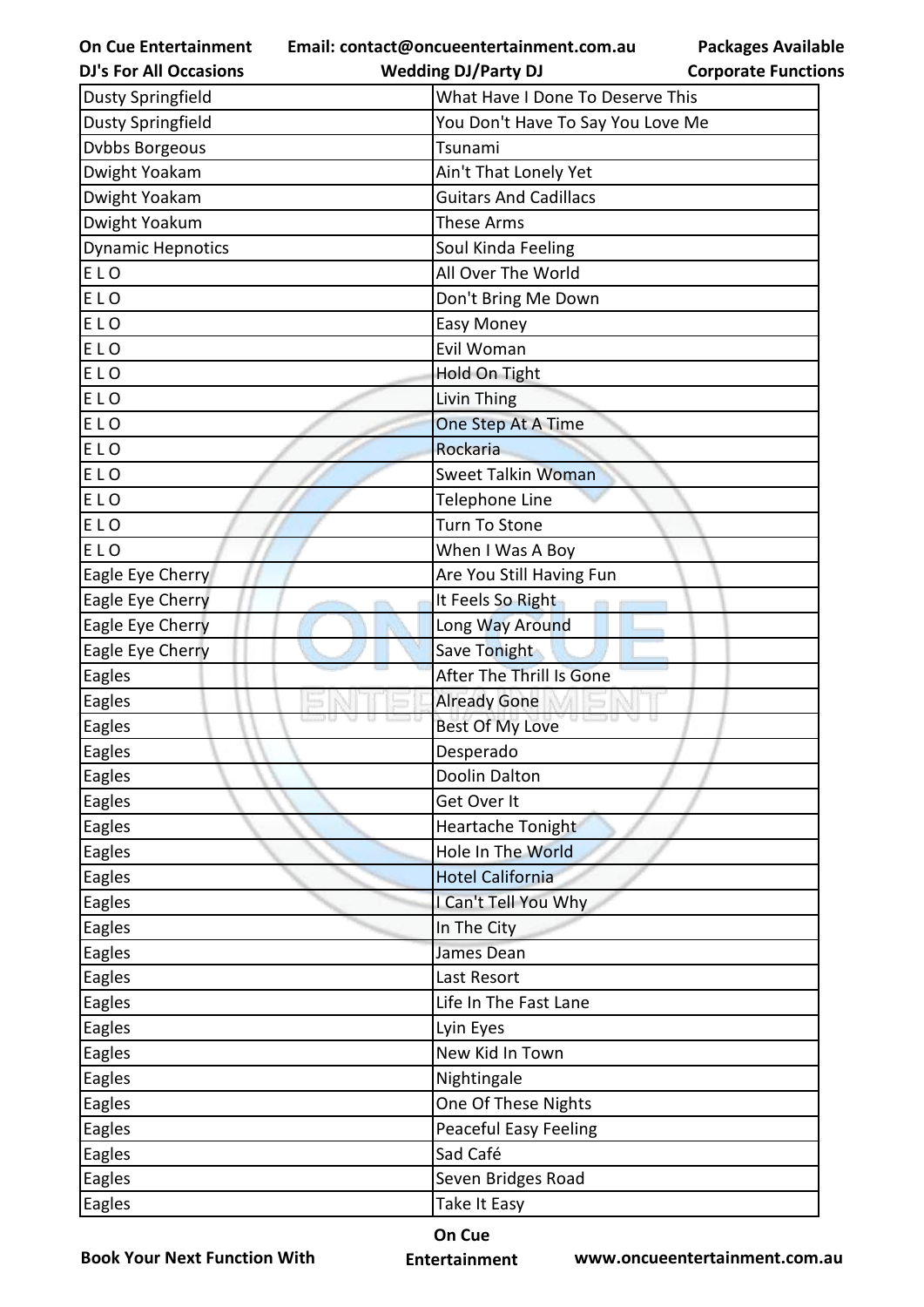**Email: contact@oncueentertainment.com.au**

| <b>DJ's For All Occasions</b> | <b>Wedding DJ/Party DJ</b>   | <b>Corporate Function</b> |
|-------------------------------|------------------------------|---------------------------|
| Eagles                        | Take It To The Limit         |                           |
| Eagles                        | Tequila Sunrise              |                           |
| Eagles                        | The Heart Of The Matter      |                           |
| Eagles                        | The Long Run                 |                           |
| Eagles                        | <b>Wasted Time</b>           |                           |
| Eagles                        | Witchy Woman                 |                           |
| Eamon                         | I Love Them Ho's             |                           |
| Eamon                         | F**K It Dont Want You Bac    |                           |
| Earshot                       | Get Away                     |                           |
| Earshot                       | <b>Not Afraid</b>            |                           |
| Earth Wind And Fire           | Boogie Wonderland            |                           |
| Earth Wind And Fire           | Fantasy                      |                           |
| <b>Earth Wind And Fire</b>    | Got To Get You Into My Life  |                           |
| Earth Wind And Fire           | September                    |                           |
| Earth Wind And Fire           | Let's Groove                 |                           |
| <b>Earth Wind And Fire</b>    | <b>Shining Star</b>          |                           |
| East 17                       | Around The World             |                           |
| East 17                       | Do You Still                 |                           |
| East 17                       | Hold My Body Tight           |                           |
| East 17                       | House Of Love                |                           |
| East 17                       | Someone To Love              |                           |
| East 17                       | <b>Stay Another Day</b>      |                           |
| East 17                       | Steam                        |                           |
| East 17                       | <b>Where Love Lives</b>      |                           |
| East 17                       | Thunder                      |                           |
| Easybeats                     | Friday On My Mind            |                           |
| Easybeats                     | She's So Fine                |                           |
| Echo And The Bunnymen         | The Killing Moon             |                           |
| Echosmith                     | Cool Kids                    |                           |
| <b>Ed Sheeran</b>             | Don't                        |                           |
| <b>Ed Sheeran</b>             | <b>Drunk</b>                 |                           |
| <b>Ed Sheeran</b>             | <b>Galway Girl</b>           |                           |
| <b>Ed Sheeran</b>             | <b>Give Me Love</b>          |                           |
| <b>Ed Sheeran</b>             | I See Fire                   |                           |
| <b>Ed Sheeran</b>             | Lego House                   |                           |
| <b>Ed Sheeran</b>             | Perfect                      |                           |
| <b>Ed Sheeran</b>             | Photograph                   |                           |
| <b>Ed Sheeran</b>             | Shape Of You                 |                           |
| <b>Ed Sheeran</b>             | Sing                         |                           |
| <b>Ed Sheeran</b>             | Small Bump                   |                           |
| <b>Ed Sheeran</b>             | The A Team                   |                           |
| <b>Ed Sheeran</b>             | Thinking Out Loud            |                           |
| <b>Ed Sheeran</b>             | You Need Me I Don't Need You |                           |
| Ed Sheeran & Rudimental       | Bloodstream                  |                           |
| Ed Sheeran And Beyonce        | Perfect (Duet)               |                           |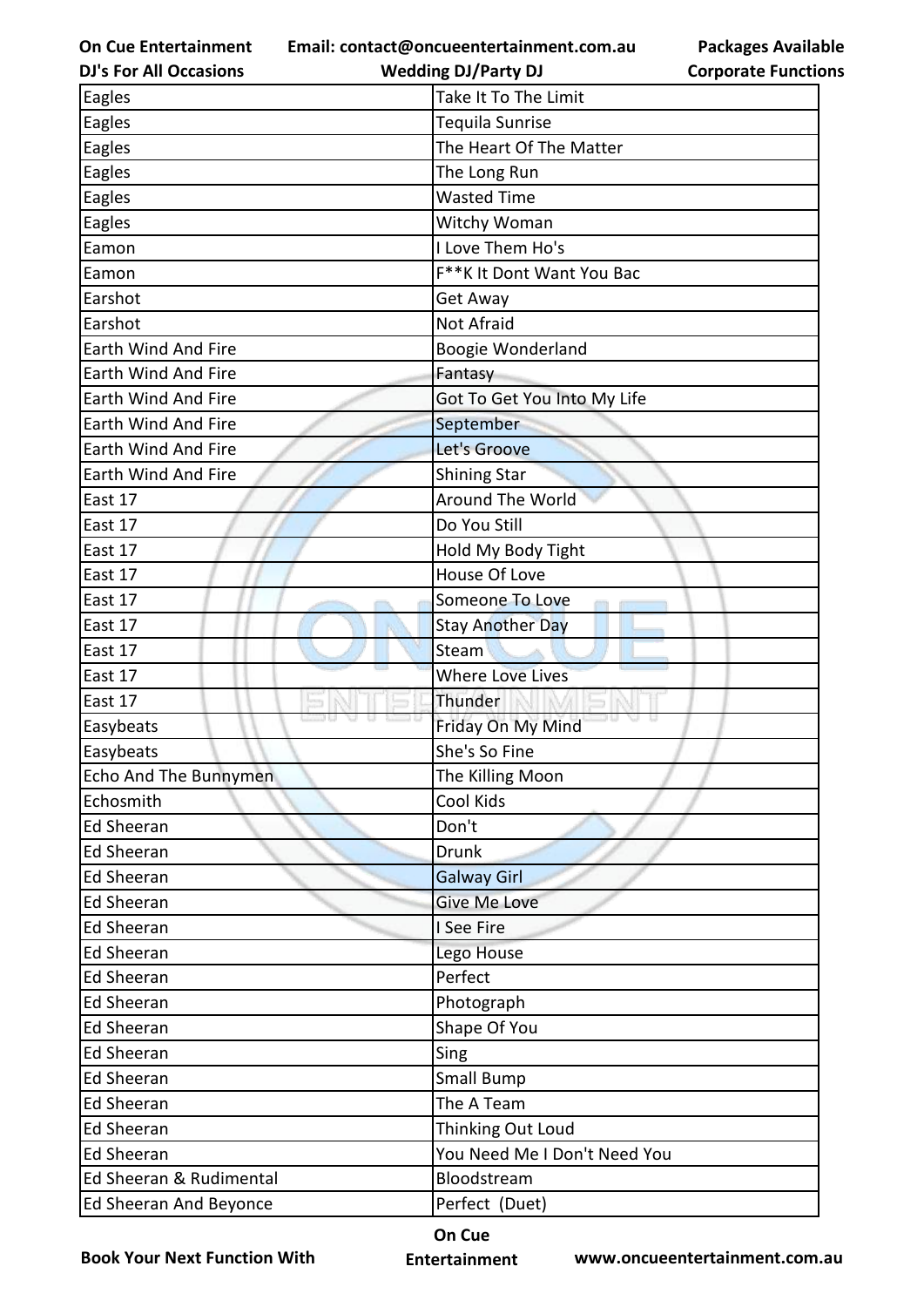**Email: contact@oncueentertainment.com.au**

**Packages Available Corporate Functions**

| <b>DJ's For All Occasions</b> | <b>Wedding DJ/Party DJ</b>        | <b>Corporate Functio</b> |
|-------------------------------|-----------------------------------|--------------------------|
| Eddie & The Hot Rods          | Do Anything You Want To Do        |                          |
| <b>Eddie Arnold</b>           | I want To Go With You             |                          |
| Eddie Arnold                  | I'll Hold You In My Heart         |                          |
| <b>Eddie Arnold</b>           | Just A Little Lovin               |                          |
| <b>Eddie Arnold</b>           | Make The World Go Away            |                          |
| <b>Eddie Arnold</b>           | You Don't Know Me                 |                          |
| <b>Eddie Cochran</b>          | C'mon Everybody                   |                          |
| <b>Eddie Cochran</b>          | Somethin Else                     |                          |
| <b>Eddie Cochran</b>          | <b>Summertime Blues</b>           |                          |
| <b>Eddie Cochran</b>          | Weekend                           |                          |
| <b>Eddie Cochran</b>          | Three Steps To Heaven             |                          |
| <b>Eddie Grant</b>            | <b>Electric Avenue</b>            |                          |
| <b>Eddie Grant</b>            | Electric Avenue (Remix)           |                          |
| <b>Eddie Grant</b>            | Gimme Hope Joanna                 |                          |
| <b>Eddie Grant</b>            | I Don't Wanna Dance               |                          |
| <b>Eddie Rabbit</b>           | Drivin My Life Away               |                          |
| <b>Eddie Rabbit</b>           | I Love A Rainy Night              |                          |
| <b>Eddie Rabbit</b>           | <b>Suspicions</b>                 |                          |
| Eddie Rabbit & Crystal Gayle  | You And I                         |                          |
| <b>Edgar Winter Group</b>     | <b>Free Ride</b>                  |                          |
| <b>Edie Bricknell</b>         | What Am I<br><b>COTT</b>          |                          |
| <b>Edison Lighthouse</b>      | Love Grows Where My Rosemary Goes |                          |
| <b>Edith Piaf</b>             | No Regrets                        |                          |
| <b>Edith Piaf</b>             | La Vie En Rose                    |                          |
| <b>Edwin Starr</b>            | 25 Miles                          |                          |
| <b>Edwin Starr</b>            | Contact                           |                          |
| <b>Edwin Starr</b>            | War                               |                          |
| <b>Edwyn Collins</b>          | A Girl Like You                   |                          |
| Eiffel 65                     | Blue Da Da Dee Radio Version      |                          |
| Eiffel 66                     | Move Your Body                    |                          |
| <b>Electric Six</b>           | Danger High Voltage               |                          |
| <b>Electric Six</b>           | Gay Bar                           |                          |
| Electro Velvet                | Still In Love With You            |                          |
| Eliza Doolittle               | Let It Rain                       |                          |
| Eliza Doolittle               | <b>Skinny Genes</b>               |                          |
| Eliza Doolittle               | You And Me                        |                          |
| Ella Eyre                     | Comeback                          |                          |
| Ella Eyre                     | If I Go                           |                          |
| Ella Eyre                     | Together                          |                          |
| Ella Fitzgerald               | A Tisket A Tasket                 |                          |
| Ella Fitzgerald               | Crazy He Calls                    |                          |
| Ella Fitzgerald               | I Only Have Eyes For You          |                          |
| Ella Fitzgerald               | It's Alright With Me              |                          |
| Ella Fitzgerald               | <b>Stairway To The Stars</b>      |                          |
| Ella Fitzgerald               | They Can't Take That Away From Me |                          |

**Book Your Next Function With**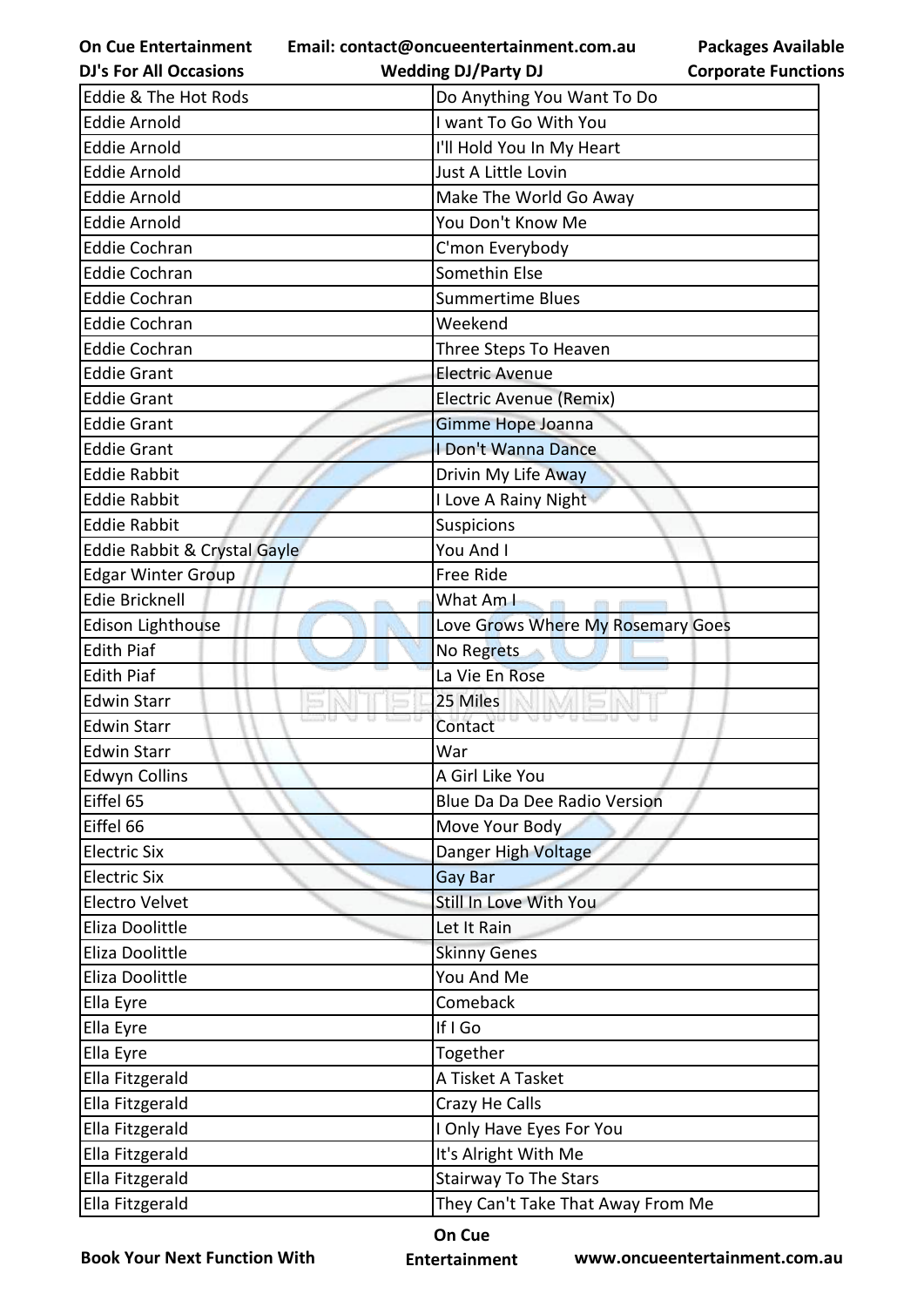**Email: contact@oncueentertainment.com.au**

**DJ's For All Occasions**

**Wedding DJ/Party DJ** 

|                            | <b>Packages Available</b> |
|----------------------------|---------------------------|
| <b>Corporate Functions</b> |                           |

| Ella Henderson        | Ghost                                     |  |  |
|-----------------------|-------------------------------------------|--|--|
| Ella Henderson        | Glow                                      |  |  |
| Ella Henderson        | Yours                                     |  |  |
| Elle King             | Ex's And Oh's                             |  |  |
| <b>Ellie Goulding</b> | Army                                      |  |  |
| <b>Ellie Goulding</b> | Anything Could Happen                     |  |  |
| <b>Ellie Goulding</b> | <b>Beating Heart</b>                      |  |  |
| <b>Ellie Goulding</b> | <b>Burn</b>                               |  |  |
| <b>Ellie Goulding</b> | <b>Goodness Gracious</b>                  |  |  |
| <b>Ellie Goulding</b> | <b>Guns And Horses</b>                    |  |  |
| <b>Ellie Goulding</b> | How Long Will I Love You                  |  |  |
| <b>Ellie Goulding</b> | Love Me Like You Do                       |  |  |
| <b>Ellie Goulding</b> | On My Mind                                |  |  |
| <b>Ellie Goulding</b> | Power                                     |  |  |
| <b>Ellie Goulding</b> | <b>Your Song</b>                          |  |  |
| <b>Elmore James</b>   | Dust My Broom                             |  |  |
| Elton John            | Are You Ready For Love                    |  |  |
| Elton John            | <b>Believe</b>                            |  |  |
| Elton John            | <b>Bennie And The Jets</b>                |  |  |
| Elton John            | <b>Blue Eyes</b>                          |  |  |
| Elton John            | <b>Border Song</b>                        |  |  |
| Elton John            | Can You Feel The Love Tonight             |  |  |
| Elton John            | Candle In The Wind                        |  |  |
| Elton John            | Captain Fantastic & The Brown             |  |  |
| Elton John            | Circle Of Life                            |  |  |
| Elton John            | Club At The End Of The Street             |  |  |
| Elton John            | Crocodile Rock                            |  |  |
| Elton John            | Daniel                                    |  |  |
| Elton John            | Don't Let The Sun Go Down On Me           |  |  |
| Elton John            | Friends                                   |  |  |
| Elton John            | Goodbye Yellow Brick Road                 |  |  |
| Elton John            | Harmony                                   |  |  |
| Elton John            | <b>Healing Hands</b>                      |  |  |
| Elton John            | Honky Cat                                 |  |  |
| Elton John            | Home Again                                |  |  |
| Elton John            | I Don't Wanna Go On With You Like That    |  |  |
| Elton John            | I Guess That's Why They Call It The Blues |  |  |
| Elton John            | I'm Still Standing                        |  |  |
| Elton John            | <b>Island Girl</b>                        |  |  |
| Elton John            | <b>Kiss The Bride</b>                     |  |  |
| Elton John            | Levon                                     |  |  |
| Elton John            | Little Jeannie                            |  |  |
| Elton John            | Love Lies Bleeding                        |  |  |
| Elton John            | Lucy In The Sky With Diamonds             |  |  |
| Elton John            | Madman Across The Water                   |  |  |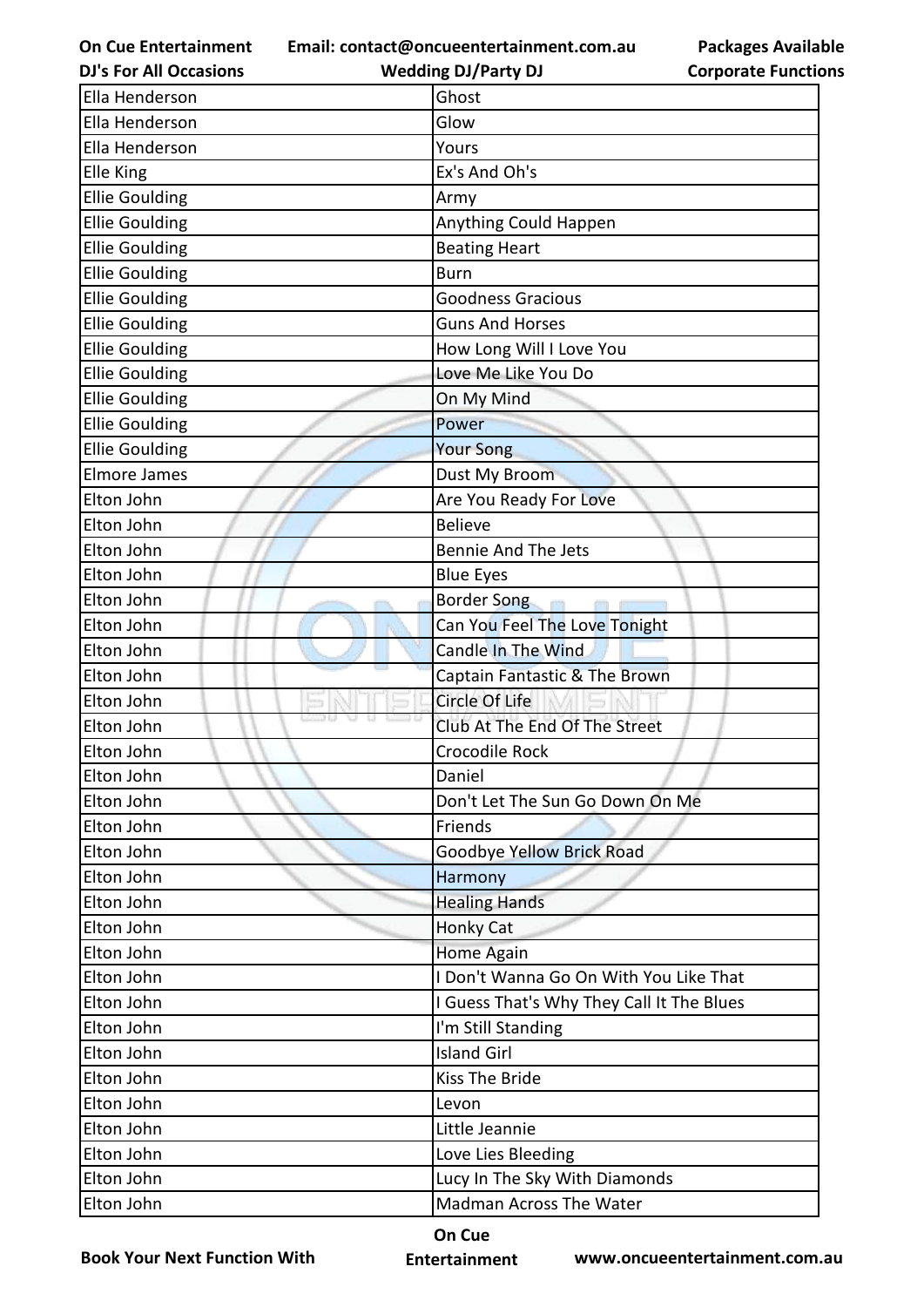**Email: contact@oncueentertainment.com.au**

**DJ's For All Occasions**

## **Wedding DJ/Party DJ**

| <b>Packages Available</b>  |
|----------------------------|
| <b>Corporate Functions</b> |

| Elton John                    | Mona Lisas & Mad Hatters               |  |  |
|-------------------------------|----------------------------------------|--|--|
| Elton John                    | Nikita                                 |  |  |
| Elton John                    | <b>Original Sin</b>                    |  |  |
| Elton John                    | Part Time Love                         |  |  |
| Elton John                    | Philadelphia Freedom                   |  |  |
| Elton John                    | <b>Pinball Wizard</b>                  |  |  |
| Elton John                    | Please                                 |  |  |
| Elton John                    | Rocket Man                             |  |  |
| Elton John                    | Sacrifice                              |  |  |
| Elton John                    | Sad Songs Say So Much                  |  |  |
| Elton John                    | Saturday Nights Alright For Fighting   |  |  |
| Elton John                    | Simple Life                            |  |  |
| Elton John                    | Someday Out Of The Blue                |  |  |
| Elton John                    | Someone Saved My Life Tonight          |  |  |
| Elton John                    | Sorry Seems To Be The Hardest Word     |  |  |
| Elton John                    | Take Me To The Pilot                   |  |  |
| Elton John                    | The Bitch Is Back                      |  |  |
| Elton John                    | The Circle Of Life                     |  |  |
| Elton John                    | The One                                |  |  |
| Elton John                    | This Train Don't Stop Here             |  |  |
| Elton John                    | <b>Tiny Dancer</b>                     |  |  |
| Elton John                    | Too Young                              |  |  |
| Elton John                    | Your Song                              |  |  |
| Elton John And George Michael | Don't Let The Sun Go Down On Me (Duet) |  |  |
| Elton John And Kiki Dee       | Don't Go Breaking My Heart             |  |  |
| Elton John And Tim Rice       | I Just Can't Wait To Be King           |  |  |
| Elton John & Leann Rimes      | Written In The Stars                   |  |  |
| Elvin Bishop                  | Fooled Around And Fell In Love         |  |  |
| Elvis Costello                | <b>Accidents Will Happen</b>           |  |  |
| Elvis Costello                | Alison                                 |  |  |
| Elvis Costello                | <b>Good Year For The Roses</b>         |  |  |
| Elvis Costello                | <b>Everyday I Write The Book</b>       |  |  |
| Elvis Costello                | <b>Olivers Army</b>                    |  |  |
| Elvis Costello                | She                                    |  |  |
| Elvis Costello                | Pump It Up                             |  |  |
| Elvis Costello                | Radio Radio                            |  |  |
| Elvis Costello                | She                                    |  |  |
| Elvis Costello                | <b>Watching The Detectives</b>         |  |  |
| <b>Elvis Presley</b>          | I Believe                              |  |  |
| <b>Elvis Presley</b>          | A Big Hunk O' Love                     |  |  |
| <b>Elvis Presley</b>          | A Fool Such As I                       |  |  |
| <b>Elvis Presley</b>          | All Shook Up                           |  |  |
| <b>Elvis Presley</b>          | Always On , My Mind                    |  |  |
| <b>Elvis Presley</b>          | <b>Amazing Grace</b>                   |  |  |
| <b>Elvis Presley</b>          | <b>American Trilogy</b>                |  |  |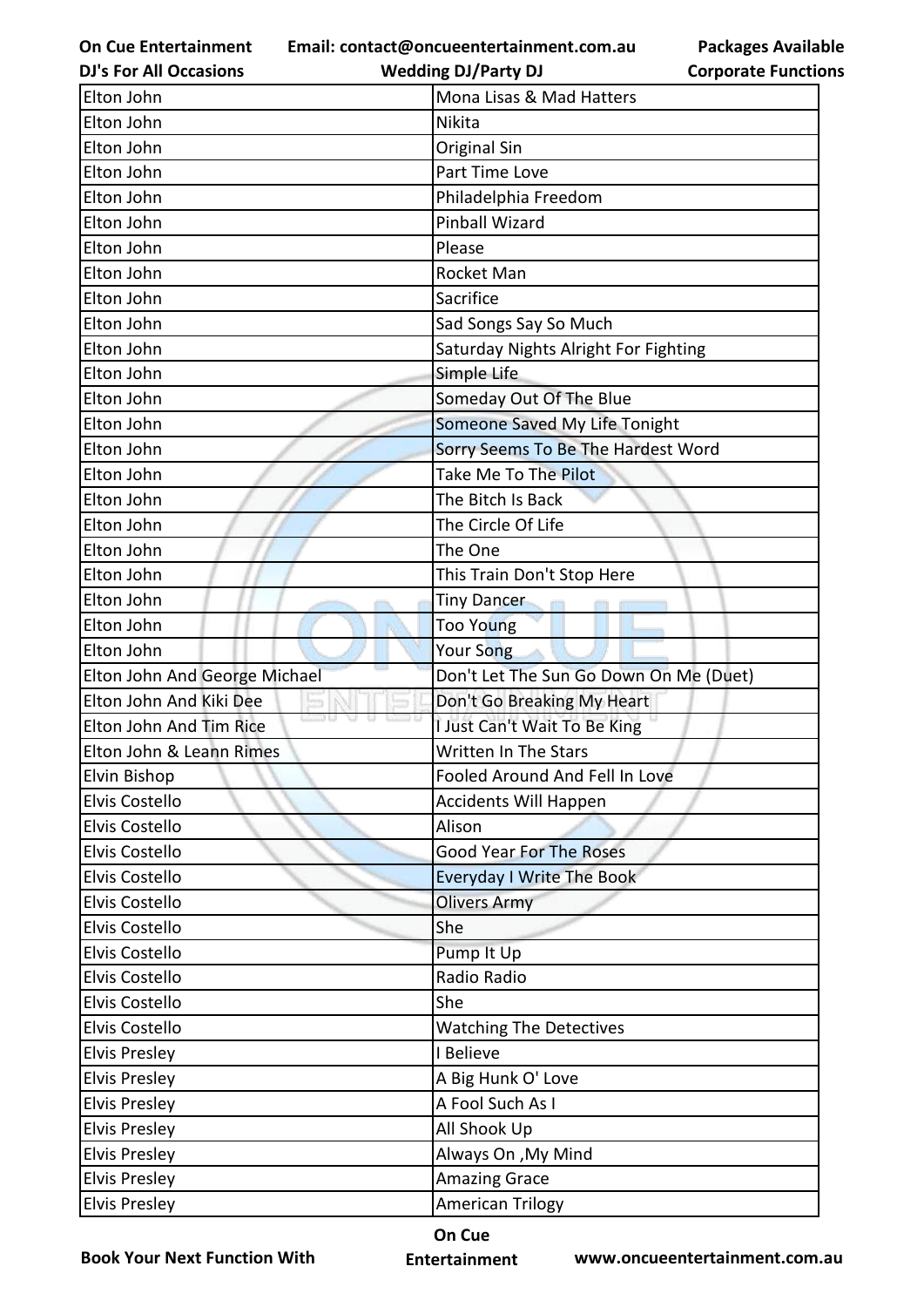**Email: contact@oncueentertainment.com.au Wedding DJ/Party DJ** 

**DJ's For All Occasions**

**Corporate Functions**

**Packages Available** 

| <b>Elvis Presley</b> | And I Love You So                   |
|----------------------|-------------------------------------|
| <b>Elvis Presley</b> | Any Place Is Paradise               |
| <b>Elvis Presley</b> | Are You Lonesome Tonight            |
| <b>Elvis Presley</b> | <b>Blue Christmas</b>               |
| <b>Elvis Presley</b> | <b>Blue Hawaii</b>                  |
| <b>Elvis Presley</b> | <b>Blue Suede Shoes</b>             |
| <b>Elvis Presley</b> | <b>Blueberry Hill</b>               |
| <b>Elvis Presley</b> | Bossa Nova Baby                     |
| <b>Elvis Presley</b> | <b>Bridge Over Troubled Waters</b>  |
| <b>Elvis Presley</b> | <b>Buring Love (Quick)</b>          |
| <b>Elvis Presley</b> | <b>Burning Love</b>                 |
| <b>Elvis Presley</b> | C C Rider                           |
| <b>Elvis Presley</b> | Can't Help Falling In Love (Upbeat) |
| <b>Elvis Presley</b> | Can't Help Falling In Love With You |
| <b>Elvis Presley</b> | <b>Crying In The Chapel</b>         |
| <b>Elvis Presley</b> | Clean Up Your Own Backyard          |
| <b>Elvis Presley</b> | Cross My Heart Hope To Die          |
| <b>Elvis Presley</b> | Devil In Disguise                   |
| <b>Elvis Presley</b> | <b>Dixieland Rock</b>               |
| <b>Elvis Presley</b> | Don't Be Cruel                      |
| <b>Elvis Presley</b> | Don't Cry Daddy                     |
| <b>Elvis Presley</b> | <b>Edge Of Reality</b>              |
| <b>Elvis Presley</b> | <b>Flaming Star</b>                 |
| <b>Elvis Presley</b> | <b>Follow That Dream</b>            |
| <b>Elvis Presley</b> | Fool Such As I                      |
| <b>Elvis Presley</b> | <b>G</b> I Blues                    |
| <b>Elvis Presley</b> | <b>Good Luck Charm</b>              |
| <b>Elvis Presley</b> | Good Rockin' Tonight                |
| <b>Elvis Presley</b> | Guitar Man                          |
| <b>Elvis Presley</b> | Hawaiian Wedding                    |
| <b>Elvis Presley</b> | <b>Hard Headed Woman</b>            |
| <b>Elvis Presley</b> | <b>Heartbreak Hotel</b>             |
| <b>Elvis Presley</b> | Help Me Make It Through The Night   |
| <b>Elvis Presley</b> | His Hand Is In Mine                 |
| <b>Elvis Presley</b> | <b>His Latest Flame</b>             |
| <b>Elvis Presley</b> | <b>Hound Dog</b>                    |
| <b>Elvis Presley</b> | How Great Thou Art                  |
| <b>Elvis Presley</b> | I Beg Of You                        |
| <b>Elvis Presley</b> | I Believe                           |
| <b>Elvis Presley</b> | I Got Stung                         |
| <b>Elvis Presley</b> | I Just Can't Help Believing         |
| <b>Elvis Presley</b> | I Want You I Need You I Love You    |
| <b>Elvis Presley</b> | If I Can Dream                      |
| <b>Elvis Presley</b> | If You Talk In Your Sleep           |
| <b>Elvis Presley</b> | I'm Left You're Right She's Gone    |

**Book Your Next Function With**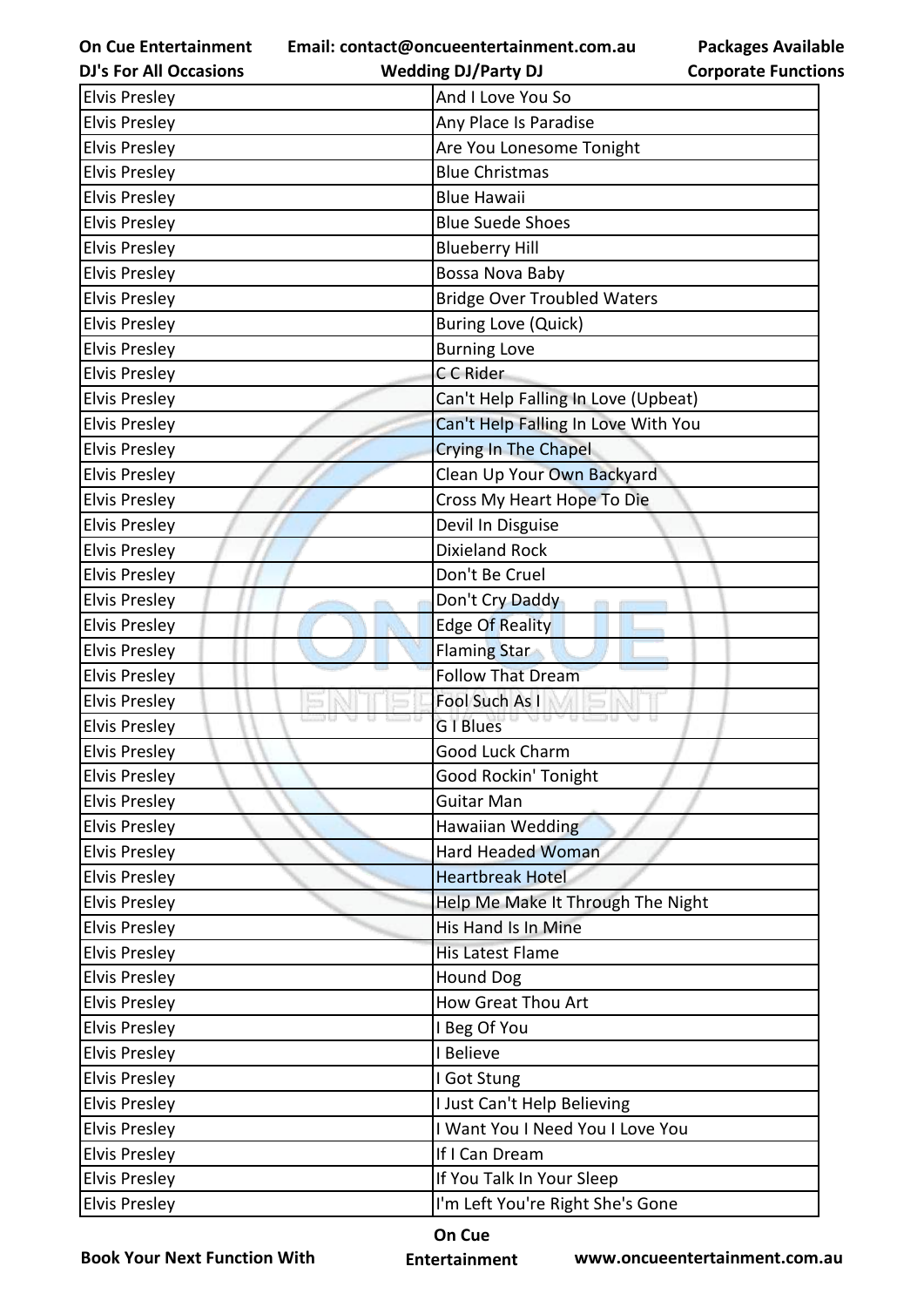**Email: contact@oncueentertainment.com.au**

**Corporate Functions**

**Packages Available** 

| <b>DJ's For All Occasions</b> | <b>Wedding DJ/Party DJ</b>      | <b>Corporate Function</b> |
|-------------------------------|---------------------------------|---------------------------|
| <b>Elvis Presley</b>          | In The Ghetto                   |                           |
| <b>Elvis Presley</b>          | It Hurts Me                     |                           |
| <b>Elvis Presley</b>          | It's Now Or Never               |                           |
| <b>Elvis Presley</b>          | I've Got A Thing About You Baby |                           |
| <b>Elvis Presley</b>          | Jailhouse Rock                  |                           |
| <b>Elvis Presley</b>          | Johnny B Goode                  |                           |
| <b>Elvis Presley</b>          | Joshua Fit The Battle           |                           |
| <b>Elvis Presley</b>          | Just Ask Me                     |                           |
| <b>Elvis Presley</b>          | Just Tell Her Jim Said Hello    |                           |
| <b>Elvis Presley</b>          | Kentucky Rain                   |                           |
| <b>Elvis Presley</b>          | King Creole                     |                           |
| <b>Elvis Presley</b>          | King Of The Whole Wide World    |                           |
| <b>Elvis Presley</b>          | <b>Kiss Me Quick</b>            |                           |
| <b>Elvis Presley</b>          | Known Only To Him               |                           |
| <b>Elvis Presley</b>          | Lawdy Miss Clawdy               |                           |
| <b>Elvis Presley</b>          | Lead Me Guide Me                |                           |
| <b>Elvis Presley</b>          | Let Yourself Go                 |                           |
| <b>Elvis Presley</b>          | Like A Baby                     |                           |
| <b>Elvis Presley</b>          | Little Egypt                    |                           |
| <b>Elvis Presley</b>          | Little Sister                   |                           |
| <b>Elvis Presley</b>          | Long Tall Sally                 |                           |
| <b>Elvis Presley</b>          | Love Letters                    |                           |
| <b>Elvis Presley</b>          | Love Me Tender                  |                           |
| <b>Elvis Presley</b>          | Loving You                      |                           |
| <b>Elvis Presley</b>          | Make The World Go Away          |                           |
| <b>Elvis Presley</b>          | <b>Memories</b>                 |                           |
| <b>Elvis Preslev</b>          | Memphis Tennessee               |                           |
| <b>Elvis Presley</b>          | Merry Christmas Baby            |                           |
| <b>Elvis Presley</b>          | <b>Mess Of Blues</b>            |                           |
| <b>Elvis Presley</b>          | <b>Milkcow Blues</b>            |                           |
| <b>Elvis Presley</b>          | Money Honey                     |                           |
| <b>Elvis Presley</b>          | <b>Moody Blue</b>               |                           |
| <b>Elvis Presley</b>          | My Boy                          |                           |
| <b>Elvis Presley</b>          | My Way                          |                           |
| <b>Elvis Presley</b>          | My Wish Came True               |                           |
| <b>Elvis Presley</b>          | <b>Mystery Train</b>            |                           |
| <b>Elvis Presley</b>          | Old Shep                        |                           |
| <b>Elvis Presley</b>          | One Broken Heart For Sale       |                           |
| <b>Elvis Presley</b>          | One Night                       |                           |
| <b>Elvis Presley</b>          | Paralyzed                       |                           |
| <b>Elvis Presley</b>          | Patch It Up                     |                           |
| <b>Elvis Presley</b>          | Playin' For Keeps               |                           |
| <b>Elvis Presley</b>          | Please Don'T Stop Loving Me     |                           |
| <b>Elvis Presley</b>          | Polk Salad Annie                |                           |
| <b>Elvis Presley</b>          | <b>Promised Land</b>            |                           |
|                               |                                 |                           |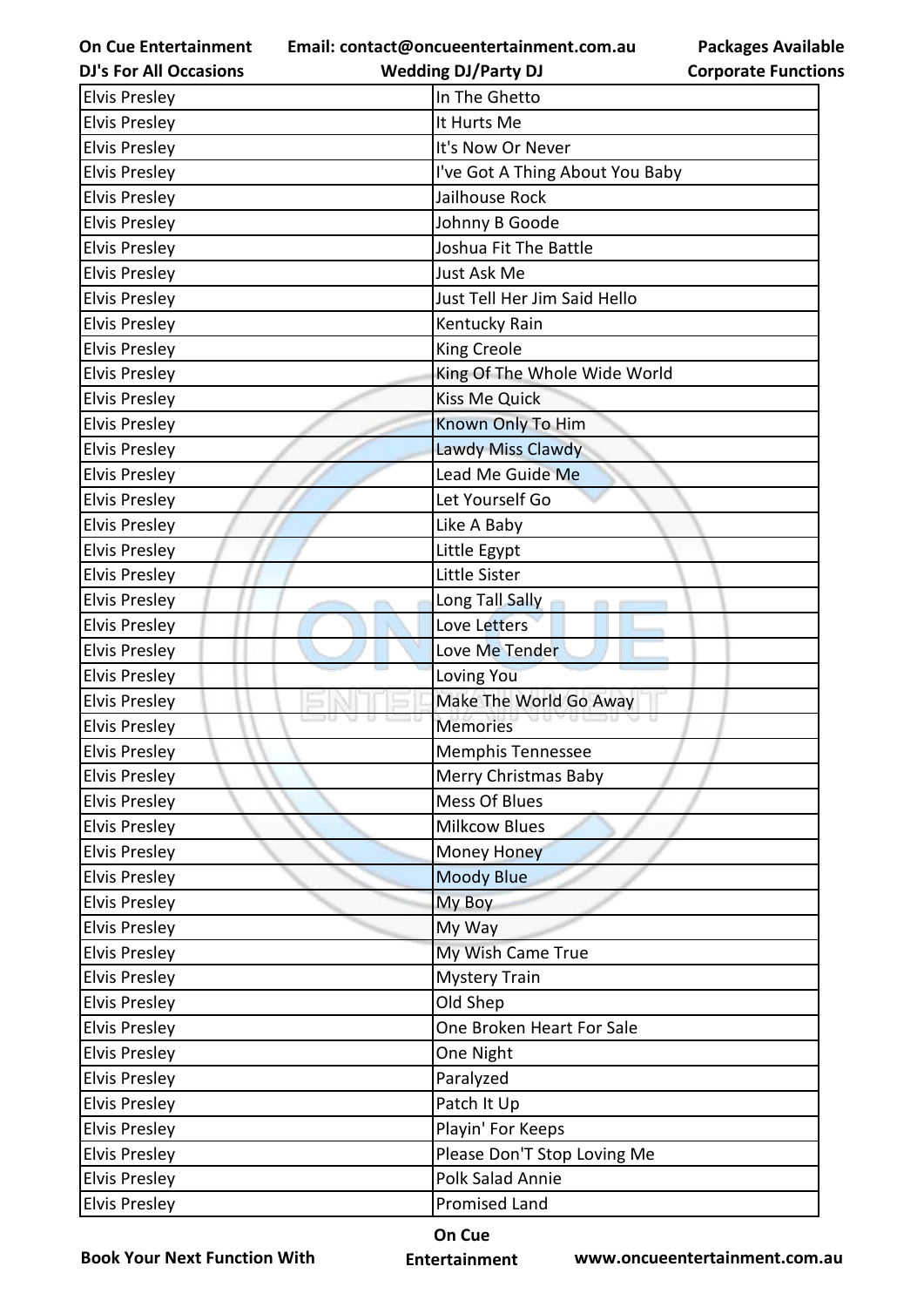**Email: contact@oncueentertainment.com.au**

**DJ's For All Occasions**

**Packages Available Corporate Functions**

| <b>DJ's For All Occasions</b> | <b>Wedding DJ/Party DJ</b>       | <b>Corporate Functio</b> |
|-------------------------------|----------------------------------|--------------------------|
| <b>Elvis Presley</b>          | Raised On Rock                   |                          |
| <b>Elvis Presley</b>          | Reconsider Baby                  |                          |
| <b>Elvis Presley</b>          | Return To Sender                 |                          |
| <b>Elvis Presley</b>          | Rip It Up                        |                          |
| <b>Elvis Presley</b>          | Rubberneckin                     |                          |
| <b>Elvis Presley</b>          | Rubberneckin (Remix)             |                          |
| <b>Elvis Presley</b>          | Separate Ways                    |                          |
| <b>Elvis Presley</b>          | Shake Rattle & Roll              |                          |
| <b>Elvis Presley</b>          | She Thinks I Still Care          |                          |
| <b>Elvis Presley</b>          | She Wears My Ring                |                          |
| <b>Elvis Presley</b>          | She's Not You                    |                          |
| <b>Elvis Presley</b>          | <b>Sixteen Candles</b>           |                          |
| <b>Elvis Presley</b>          | So Glad You're Mine              |                          |
| <b>Elvis Presley</b>          | Spinout                          |                          |
| <b>Elvis Presley</b>          | Steamroller                      |                          |
| <b>Elvis Presley</b>          | <b>Stuck On You</b>              |                          |
| <b>Elvis Presley</b>          | Such A Night                     |                          |
| <b>Elvis Presley</b>          | Surrender                        |                          |
| <b>Elvis Presley</b>          | Suspicion                        |                          |
| <b>Elvis Presley</b>          | <b>Suspicious Minds</b>          |                          |
| <b>Elvis Presley</b>          | Swing Down Sweet Chariot         |                          |
| <b>Elvis Presley</b>          | <b>Teddy Bear</b>                |                          |
| <b>Elvis Presley</b>          | That's All Right Mama            |                          |
| <b>Elvis Presley</b>          | The Girl Of My Best Friend       |                          |
| <b>Elvis Presley</b>          | The Wonder Of You                |                          |
| <b>Elvis Presley</b>          | Tomorrow Is A Long Time          |                          |
| <b>Elvis Presley</b>          | <b>Treat Me Nice</b>             |                          |
| <b>Elvis Presley</b>          | Trouble                          |                          |
| <b>Elvis Presley</b>          | Viva Las Vegas                   |                          |
| <b>Elvis Presley</b>          | Walk A Mile In My Shoes          |                          |
| <b>Elvis Presley</b>          | Way Down                         |                          |
| <b>Elvis Presley</b>          | Wear My Ring Around Your Neck    |                          |
| <b>Elvis Presley</b>          | Welcome To My World              |                          |
| <b>Elvis Presley</b>          | Where Could I Go                 |                          |
| <b>Elvis Presley</b>          | Who Am I                         |                          |
| <b>Elvis Presley</b>          | <b>Wooden Heart</b>              |                          |
| <b>Elvis Presley</b>          | You'll Never Walk Alone          |                          |
| <b>Elvis Presley</b>          | Young And Beautiful              |                          |
| <b>Elvis Presley</b>          | Your So Square Baby I Don'T Care |                          |
| Elvis Vs Jxl                  | A Little Less Conversation       |                          |
| <b>Elyar Fox</b>              | A Billion Girls                  |                          |
| Embrace                       | All You Good Good People         |                          |
| Embrace                       | Ashes                            |                          |
| Embrace                       | World At Your Feet               |                          |
| Emeli Sande                   | Next To Me                       |                          |
|                               |                                  |                          |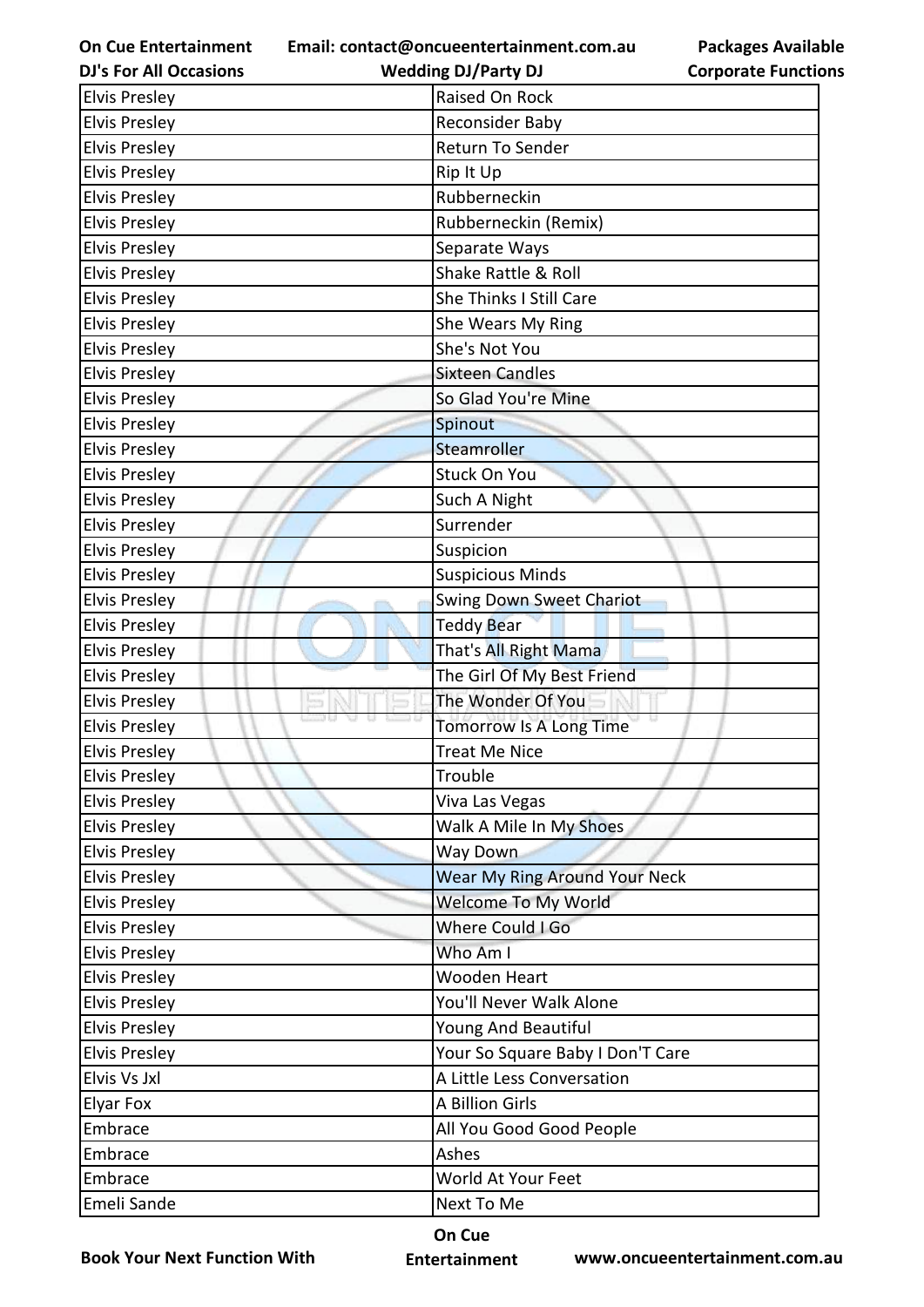**Email: contact@oncueentertainment.com.au**

**Packages Available Corporate Functions**

| <b>DJ's For All Occasions</b> | <b>Wedding DJ/Party DJ</b>         | <b>Corporate Functio</b> |
|-------------------------------|------------------------------------|--------------------------|
| Eminem                        | 3:00 AM                            |                          |
| Eminem                        | 8 Mile                             |                          |
| Eminem                        | Ass Like That                      |                          |
| Eminem                        | <b>Berzerk</b>                     |                          |
| Eminem                        | <b>Business</b>                    |                          |
| Eminem                        | Cleanin Out My Closet              |                          |
| Eminem                        | Crack A Bottle                     |                          |
| Eminem                        | Just Loose It                      |                          |
| Eminem                        | Like Toy Soldiers                  |                          |
| Eminem                        | Lose Yourself                      |                          |
| Eminem                        | <b>Mocking Bird</b>                |                          |
| Eminem                        | More Than This                     |                          |
| Eminem                        | My Name Is                         |                          |
| Eminem                        | <b>Not Afraid</b>                  |                          |
| Eminem                        | Phenomenal                         |                          |
| Eminem                        | Rap God                            |                          |
| Eminem                        | Real Slim Shady                    |                          |
| Eminem                        | Sing For The Moment                |                          |
| Eminem                        | Spacebound                         |                          |
| Eminem                        | Stan                               |                          |
| Eminem                        | Superman                           |                          |
| Eminem                        | The Way I Am                       |                          |
| Eminem                        | We Made You                        |                          |
| Eminem Ft Rihanna             | Love The Way You Live              |                          |
| Eminem Ft Rihanna             | The Monster                        |                          |
| Eminem Feat Lil Wayne         | u usu<br>No Love                   |                          |
| Eminem Feat. Rihanna          | The Monster                        |                          |
| Eminem Ft Dr Dre              | Forgot About Dre                   |                          |
| Eminem Ft Dr Dre              | I Need A Doctor                    |                          |
| Emma Bunton                   | All I Need To Know                 |                          |
| Emma Bunton                   | Maybe                              |                          |
| Emma Bunton                   | <b>Take My Breath Away</b>         |                          |
| Emma Bunton                   | What I Am                          |                          |
| Emma Bunton                   | Were Not Gonna Sleep Tonight       |                          |
| Emma Bunton                   | What Took You So Long              |                          |
| <b>Emmy Lou Harris</b>        | <b>Bang The Drum Slowly</b>        |                          |
| <b>Emmy Lou Harris</b>        | You Never Can Tell C'est La Vie    |                          |
| Empire Of The Sun             | Alive                              |                          |
| Empire Of The Sun             | Walking On A Dream                 |                          |
| Empire Of The Sun             | We Are The People                  |                          |
| En Vogue                      | Free Your Mind                     |                          |
| En Vogue                      | My Lovin You're Never Gonna Get It |                          |
| End Of Fashion                | Oh Yeah                            |                          |
| Enemy                         | You're Not Alone                   |                          |
| <b>Engelbert Humperdinck</b>  | A Man And A Woman                  |                          |
|                               |                                    |                          |

**Book Your Next Function With**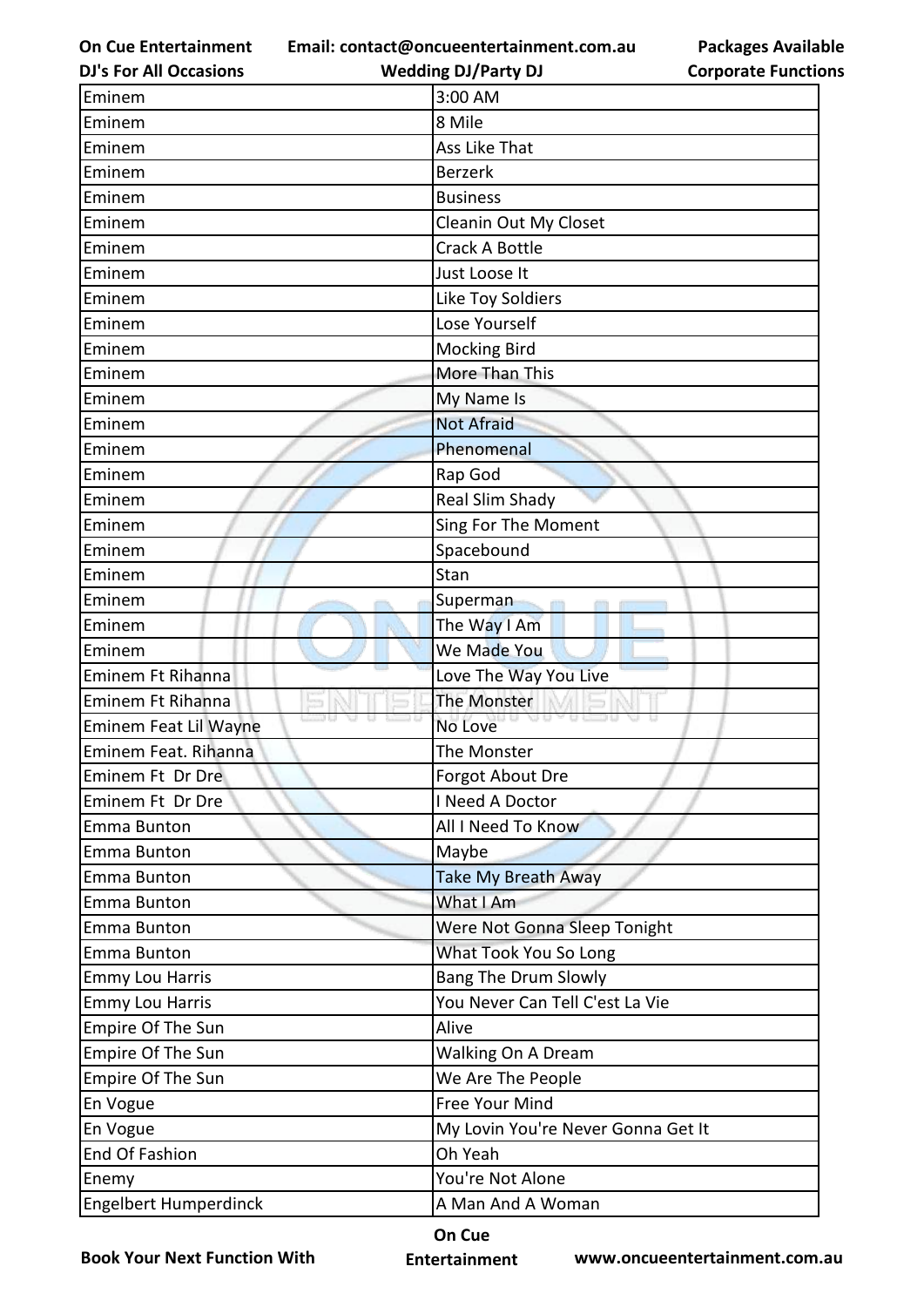| <b>On Cue Entertainment</b>     | <b>Packages Available</b><br>Email: contact@oncueentertainment.com.au |
|---------------------------------|-----------------------------------------------------------------------|
| <b>DJ's For All Occasions</b>   | <b>Wedding DJ/Party DJ</b><br><b>Corporate Functions</b>              |
| <b>Engelbert Humperdinck</b>    | A Man Without Love                                                    |
| <b>Engelbert Humperdinck</b>    | After The Loving                                                      |
| <b>Engelbert Humperdinck</b>    | <b>Andy Griggs</b>                                                    |
| Engelbert Humperdinck           | Am I Easy To Forget                                                   |
| <b>Engelbert Humperdinck</b>    | <b>Bella Italia</b>                                                   |
| <b>Engelbert Humperdinck</b>    | By The Time I Get To Phoenix                                          |
| <b>Engelbert Humperdinck</b>    | Call On Me                                                            |
| <b>Engelbert Humperdinck</b>    | Domage Domage                                                         |
| Engelbert Humperdinck           | From Here To Eternity                                                 |
| <b>Engelbert Humperdinck</b>    | <b>Funny Familiar Forgotten Feelings</b>                              |
| Engelbert Humperdinck           | Last Waltz                                                            |
| <b>Engelbert Humperdinck</b>    | <b>Misty Blue</b>                                                     |
| <b>Engelbert Humperdinck</b>    | Mona Lisa                                                             |
| Engelbert Humperdinck           | <b>Release Me</b>                                                     |
| <b>Engelbert Humperdinck</b>    | <b>Spanish Eyes</b>                                                   |
| <b>Engelbert Humperdinck</b>    | <b>Stardust</b>                                                       |
| <b>Engelbert Humperdinck</b>    | The Shaddows Of Your Smile                                            |
| <b>Engelbert Humperdinck</b>    | This Moment In Time                                                   |
| <b>Engelbert Humperdinck</b>    | There Goes My Everything                                              |
| <b>Engelbert Humperdinck</b>    | <b>Ten Guitars</b>                                                    |
| <b>Engelbert Humperdinck</b>    | Up Up And Away                                                        |
| <b>Engelbert Humperdinck</b>    | When I Say Goodnight                                                  |
| <b>Engelbert Humperdinck</b>    | Winter World Of Love                                                  |
| <b>Engelbert Humperdinck</b>    | Quando Quando Quando                                                  |
| England Dan And John Ford Coley | I'd Really Love To See You Tonight                                    |
| <b>England United</b>           | On Top Of The World                                                   |
| Enrique Iglesias                | Addicted                                                              |
| Enrique Iglesias                | Bailando                                                              |
| Enrique Iglesias                | <b>Bailaomos</b>                                                      |
| Enrique Iglesias                | Be With You                                                           |
| Enrique Iglesias                | <b>Beauty On The Fire</b>                                             |
| Enrique Iglesias                | Do You Know (Ping Pong Song)                                          |
| Enrique Iglesias                | Don't Turn Off The Lights                                             |
| Enrique Iglesias                | Escape                                                                |
| Enrique Iglesias                | Hero                                                                  |
| Enrique Iglesias                | Love To See You Cry                                                   |
| Enrique Iglesias                | Maybe                                                                 |
| Enrique Iglesias                | <b>Rhythm Divine</b>                                                  |
| Enrique Iglesius                | Sad Eyes                                                              |
| Enrique Inlesias                | <b>Tired Of Being Sorry</b>                                           |
| Enrique Inlesias                | Tonight (I'm Loving You)                                              |
| Enrique Ft Usher                | <b>Dirty Dancer</b>                                                   |
| Enrique Ft Nicole Scherzinger   | Heartbeat                                                             |
| Enrique Ft Pitbull              | I'm A Freak                                                           |
| Enrique Ft Pitbull              | I Like It                                                             |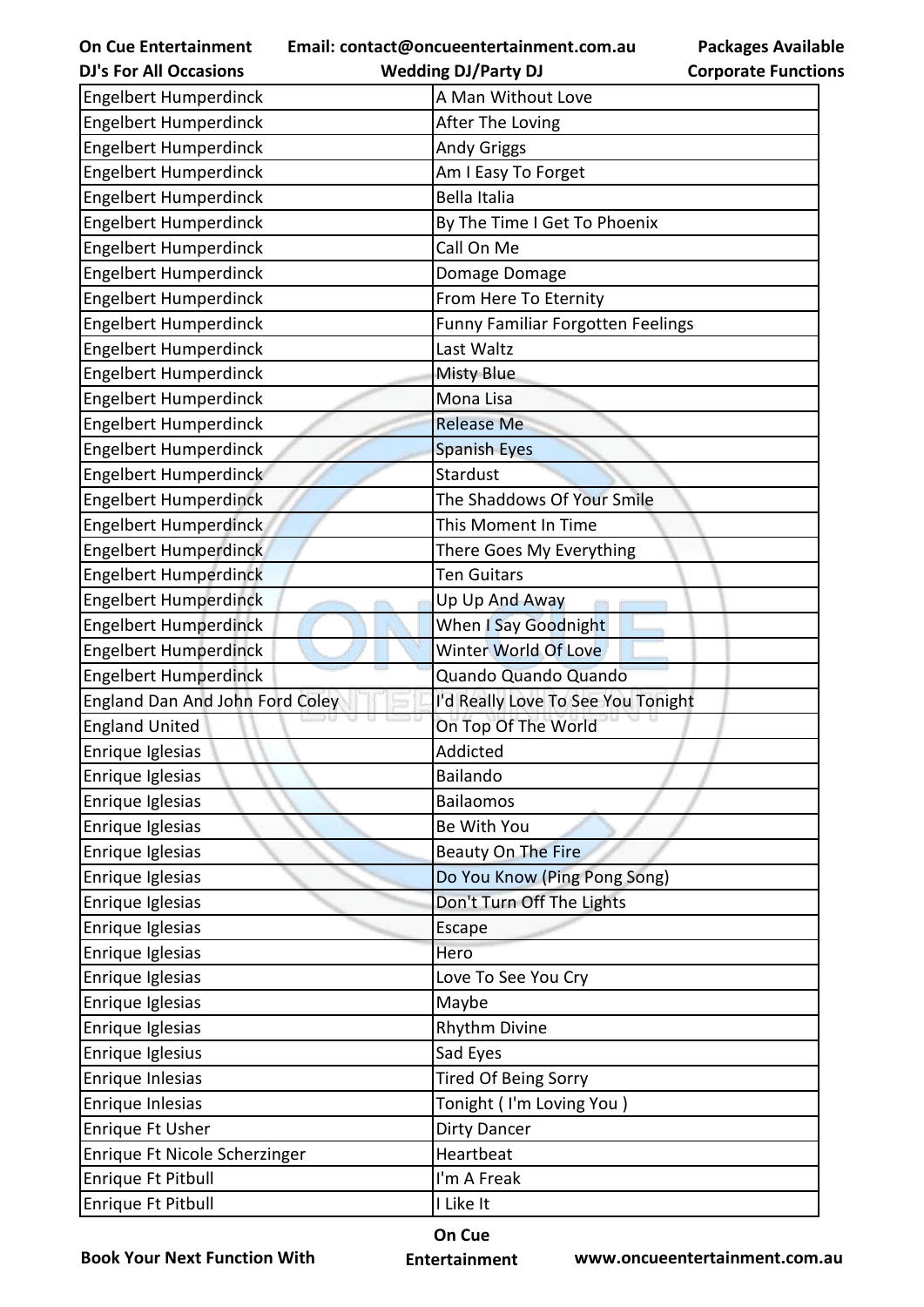**Email: contact@oncueentertainment.com.au Wedding DJ/Party DJ** 

**DJ's For All Occasions**

**Packages Available Corporate Functions**

| Enya                | Anywhere                        |  |
|---------------------|---------------------------------|--|
| Enya                | May It Be                       |  |
| Enya                | Only Time                       |  |
| Enya                | <b>Orinoco Flow</b>             |  |
| Enya                | Will The Circle Be Unbroken     |  |
| Eric Burdon         | San Franciscan Nights           |  |
| Eric Burdon         | Spill The Wine                  |  |
| <b>Eric Carmen</b>  | All By Myself                   |  |
| Eric Carmen         | <b>Hungry Eyes</b>              |  |
| <b>Eric Carmen</b>  | Make Me Lose Control            |  |
| <b>Eric Carmen</b>  | Never Gonna Fall In Love Again  |  |
| Eric Cartman        | Come Sail Away                  |  |
| Eric Cartman        | Kyles Mom Is A Bitch            |  |
| Eric Cartman        | I'm A Lonley Jew                |  |
| <b>Eric Clapton</b> | After Midnight                  |  |
| <b>Eric Clapton</b> | After Midnight (Slow)           |  |
| <b>Eric Clapton</b> | <b>Badge</b>                    |  |
| <b>Eric Clapton</b> | Before You Accuse Me            |  |
| <b>Eric Clapton</b> | <b>Blu Eyes Blue</b>            |  |
| <b>Eric Clapton</b> | Change The World                |  |
| <b>Eric Clapton</b> | Cocaine                         |  |
| <b>Eric Clapton</b> | I Shot The Sheriff              |  |
| <b>Eric Clapton</b> | It's In The Way That You Use It |  |
| <b>Eric Clapton</b> | Lay Down Sally                  |  |
| <b>Eric Clapton</b> | Layla                           |  |
| <b>Eric Clapton</b> | a a<br>Layla Slow               |  |
| <b>Eric Clapton</b> | Let It Rain                     |  |
| <b>Eric Clapton</b> | Miss You                        |  |
| <b>Eric Clapton</b> | No Alibis                       |  |
| <b>Eric Clapton</b> | Promises                        |  |
| <b>Eric Clapton</b> | She's Gone                      |  |
| <b>Eric Clapton</b> | Swalbar                         |  |
| <b>Eric Clapton</b> | Tears In Heaven                 |  |
| <b>Eric Clapton</b> | <b>Tulsa Time</b>               |  |
| <b>Eric Clapton</b> | White Room                      |  |
| <b>Eric Clapton</b> | <b>Wonderful Tonight</b>        |  |
| Eric Hutchinson     | Rock & Roll                     |  |
| Ernie K Doe         | Mother In Law                   |  |
| Eruption            | One Way Ticket                  |  |
| Erykah Badu         | Appletree                       |  |
| Erykah Badu         | Bag Lady                        |  |
| Erykah Badu         | Love Of My Life                 |  |
| Erykah Badu         | Next Lifetime                   |  |
| Erykah Badu         | On And On                       |  |
| <b>Escape Club</b>  | Wild Wild West                  |  |

**Book Your Next Function With**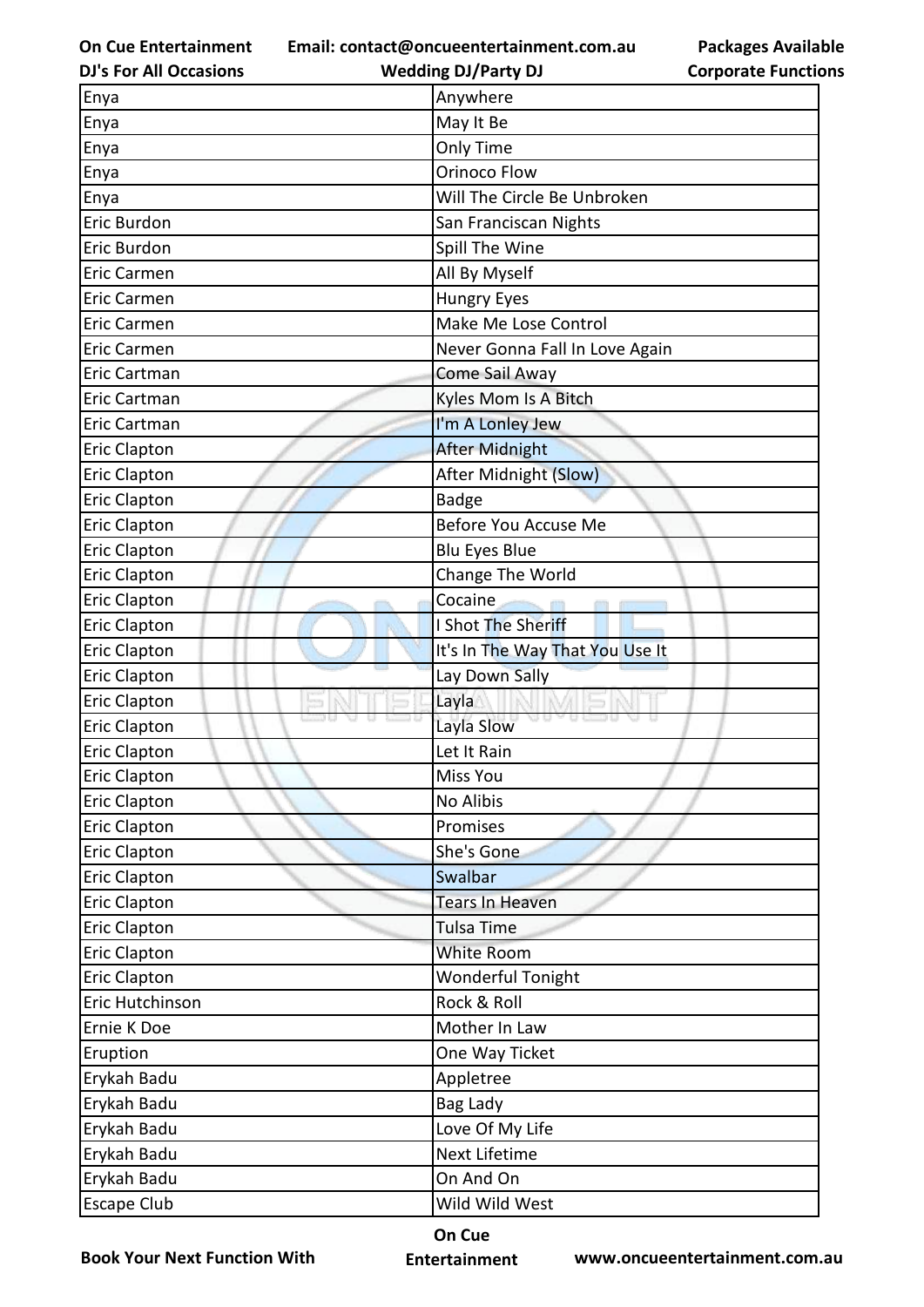**Email: contact@oncueentertainment.com.au**

| <b>Packages Available</b>  |  |
|----------------------------|--|
| <b>Corporate Functions</b> |  |

| <b>DJ's For All Occasions</b> | <b>Wedding DJ/Party DJ</b>           | <b>Corporate Functio</b> |
|-------------------------------|--------------------------------------|--------------------------|
| Eskimo Joe                    | <b>Black Fingernails</b>             |                          |
| Eskimo Joe                    | Foreign Land                         |                          |
| Eskimo Joe                    | From The Sea                         |                          |
| Eskimo Joe                    | Love Is A Drug                       |                          |
| Eskimo Joe                    | Sarah                                |                          |
| Estelle & Kanye West          | American Boy                         |                          |
| Eternal                       | Angel Of Mine                        |                          |
| Eternal                       | <b>Good Thing</b>                    |                          |
| Eternal                       | I Am Blessed                         |                          |
| Eternal                       | Stay                                 |                          |
| Etta James                    | A Sunday Kind Of Love                |                          |
| Etta James                    | At Last                              |                          |
| Etta James                    | I Just Wanna Make Love To You        |                          |
| Etta James                    | I'd Rather Go Blind                  |                          |
| Etta James                    | If I Can't Have You                  |                          |
| <b>Etta James</b>             | Last Dance                           |                          |
| Europe                        | Carrie                               |                          |
| Europe                        | The Final Countdown                  |                          |
| Eurythmics                    | Here Comes The Rain Again            |                          |
| Eurythmics                    | I Saved The World Today              |                          |
| Eurythmics                    | Love Is A Stranger                   |                          |
| Eurythmics                    | <b>Missionary Man</b>                |                          |
| Eurythmics                    | <b>Sex Crime</b>                     |                          |
| Eurythmics                    | <b>Sweet Dreams Are Made Of This</b> |                          |
| Eurythmics                    | There Must Be An Angel               |                          |
| Eurythmics                    | Thorn In My Side                     |                          |
| Eurythmics                    | Who's That Girl                      |                          |
| Eurythmics                    | Would I Lie To You                   |                          |
| Eva Cassidy                   | Ain't No Sunshine                    |                          |
| Eva Cassidy                   | At Last                              |                          |
| Eva Cassidy                   | <b>Autum Leaves</b>                  |                          |
| Eva Cassidy                   | <b>Bridge Over Troubled Water</b>    |                          |
| Eva Cassidy                   | <b>Fields Of Gold</b>                |                          |
| Eva Cassidy                   | Imagine                              |                          |
| Eva Cassidy                   | Over The Rainbow                     |                          |
| Eva Cassidy                   | People Get Ready                     |                          |
| Eva Cassidy                   | Song Bird                            |                          |
| Eva Cassidy                   | Time After Time                      |                          |
| Evan & Jaron                  | Crazy For This Girl                  |                          |
| Evanescence                   | Bring Me To Life                     |                          |
| Evanescence                   | Bring Me To Life (Duet Version)      |                          |
| Evanescence                   | Call Me When You're Sober            |                          |
| Evanescence                   | Everybodys Fool                      |                          |
| Evanescence                   | <b>Going Under</b>                   |                          |
| Evanescence                   | Lithium                              |                          |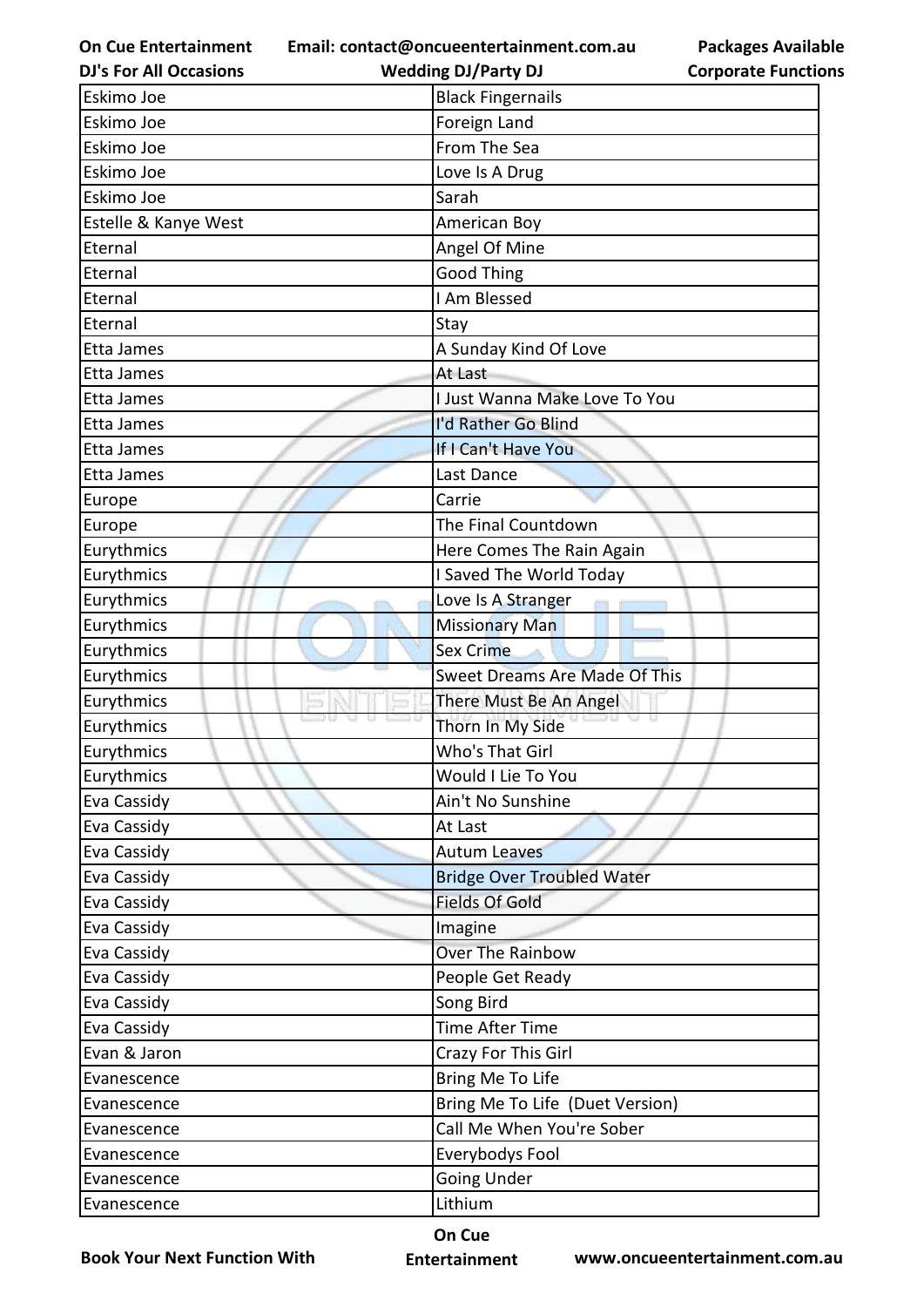**Email: contact@oncueentertainment.com.au**

**DJ's For All Occasions**

**Wedding DJ/Party DJ** 

**Packages Available Corporate Functions**

| Evanescence            | My Immortal                   |
|------------------------|-------------------------------|
| Eve Ft Gwen Stefani    | Let Me Blow Ya Mind           |
| Eve Ft Alicia Keys     | Gangsta Lovin                 |
| Eve 6                  | Here's To The Night           |
| Eve 6                  | Inside Out                    |
| Eve 6                  | Leech                         |
| Eve 6                  | On The Roof Again             |
| Eve 6                  | Open Road Song                |
| Eve 6                  | Promise                       |
| Evelyn Champange King  | Love Come Down                |
| Evelyn Champange King  | Shame                         |
| Everclear              | Am Radio                      |
| Everclear              | <b>Everything To Everyone</b> |
| Everclear              | I Will Buy You A Knew Life    |
| Everclear              | One Hit Wonder                |
| Everclear              | Santa Monica                  |
| Everclear              | When It All Goes Wrong        |
| Everclear              | Wonderful                     |
| Everlast               | <b>Black Jesus</b>            |
| Everlast               | Ends                          |
| Everlast               | What Its Like                 |
| <b>Everly Brothers</b> | All I Have To Do Is Dream     |
| <b>Everly Brothers</b> | <b>Bird Dog</b>               |
| <b>Everly Brothers</b> | Bye Bye Love                  |
| <b>Everly Brothers</b> | Cathy's Clown                 |
| <b>Everly Brothers</b> | Cryin In The Rain             |
| <b>Everly Brothers</b> | Dream                         |
| <b>Everly Brothers</b> | Let It Be Me                  |
| <b>Everly Brothers</b> | Wake Up Little Susie          |
| <b>Everly Brothers</b> | Walk Right Back               |
| <b>Everly Brothers</b> | When Will I Be Loved          |
| Evermore               | Can You Hear Me               |
| Evermore               | <b>Hey Boys And Girls</b>     |
| Evermore               | <b>Light Surrounding You</b>  |
| Evermore               | Running                       |
| Evita - Madonna        | Don't Cry For Me Argentina    |
| Example                | 10 Million People             |
| Example                | Changed The Way You Kissed Me |
| Example                | Midnight Run                  |
| Example                | Say Nothing                   |
| Example                | Stay Awake                    |
| Exile                  | Kiss You All Over             |
| Exile                  | Nobody's Talkin               |
| Exile                  | <b>Super Duper Love</b>       |
| Explosion              | Here I Am                     |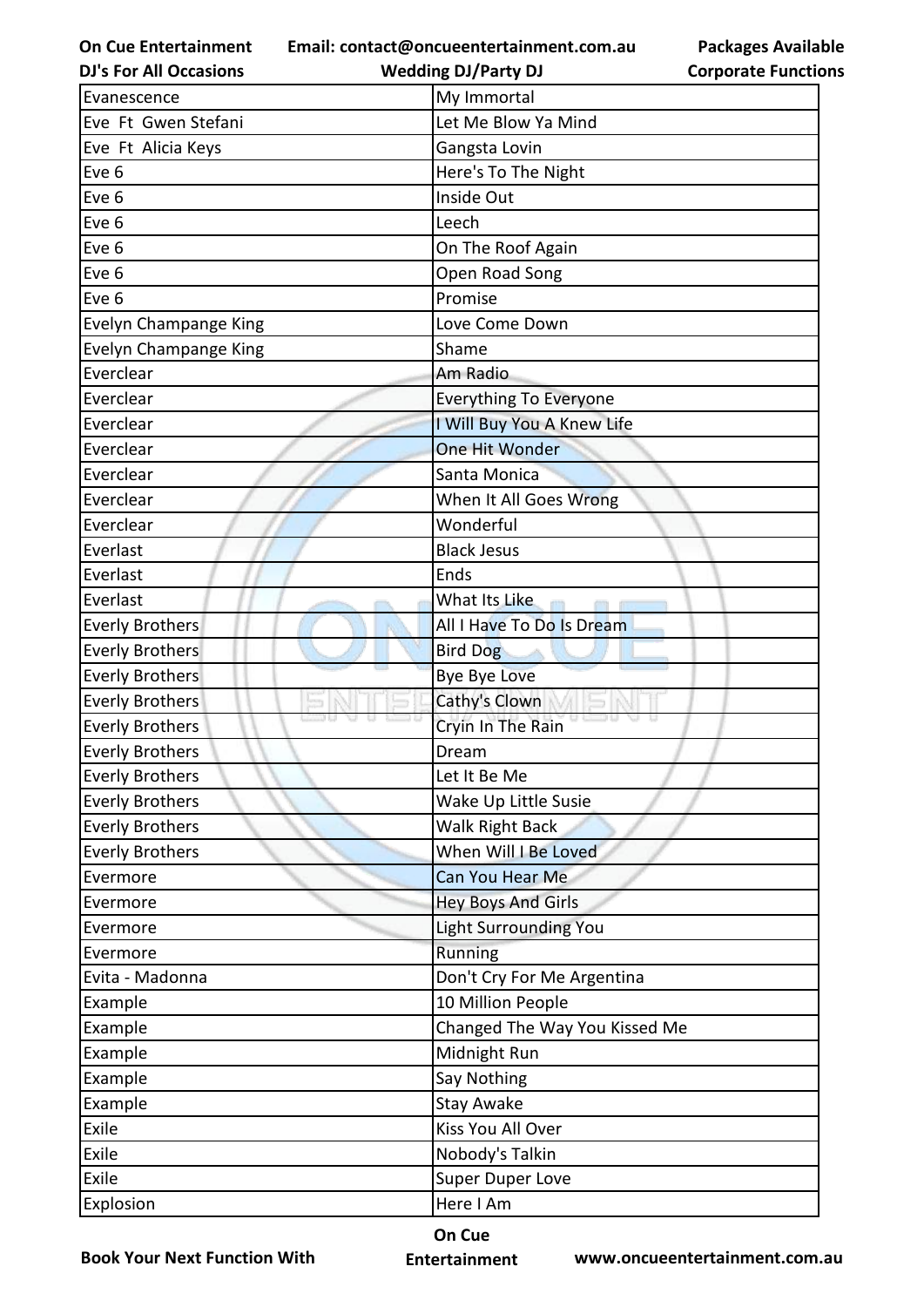**Email: contact@oncueentertainment.com.au**

**Wedding DJ/Party DJ** 

|                            | <b>Packages Available</b> |
|----------------------------|---------------------------|
| <b>Corporate Functions</b> |                           |

| <b>DJ's For All Occasions</b> | <b>Wedding DJ/Party DJ</b>            | <b>Corporate Functio</b> |
|-------------------------------|---------------------------------------|--------------------------|
| Extreme                       | Get The Funk Out                      |                          |
| Extreme                       | More Than Words                       |                          |
| Fabolous Feat. Tamia          | Into You                              |                          |
| <b>Fabulous Thunderbirds</b>  | <b>Tuff Enough</b>                    |                          |
| <b>Fabulous Thunderbirds</b>  | Wrap It Up                            |                          |
| <b>Fairground Attraction</b>  | Perfect (It's Got To Be)              |                          |
| <b>Faith Hill</b>             | <b>Breathe</b>                        |                          |
| <b>Faith Hill</b>             | <b>Bringing Out The Elvis</b>         |                          |
| <b>Faith Hill</b>             | Cry                                   |                          |
| <b>Faith Hill</b>             | I Got My Baby                         |                          |
| <b>Faith Hill</b>             | If I'm Not In Love                    |                          |
| <b>Faith Hill</b>             | If My Heart Had Wings                 |                          |
| <b>Faith Hill</b>             | It Matters To Me                      |                          |
| <b>Faith Hill</b>             | <b>Kiss</b>                           |                          |
| <b>Faith Hill</b>             | Let Me Let Go                         |                          |
| <b>Faith Hill</b>             | Let's Go To Vegas                     |                          |
| <b>Faith Hill</b>             | One                                   |                          |
| <b>Faith Hill</b>             | Piece Of My Heart                     |                          |
| <b>Faith Hill</b>             | Secret Of Life                        |                          |
| <b>Faith Hill</b>             | Stronger                              |                          |
| <b>Faith Hill</b>             | Take Me As I Am                       |                          |
| <b>Faith Hill</b>             | The Way You Love Me                   |                          |
| <b>Faith Hill</b>             | There You'll Be                       |                          |
| <b>Faith Hill</b>             | <b>This Kiss</b>                      |                          |
| <b>Faith Hill</b>             | Way You Love Me                       |                          |
| <b>Faith Hill</b>             | When The Lights Go Down               |                          |
| Faith Hill                    | You're Still Here                     |                          |
| Faith Hill & Tim McGraw       | Angry All The Time                    |                          |
| Faith Hill & Tim McGraw       | It's Your Love                        |                          |
| Faith Hill & Tim McGraw       | Just To Hear You Say That You Love Me |                          |
| Faith Hill & Tim McGraw       | Lets Make Love                        |                          |
| Faith No More                 | Easy                                  |                          |
| Faith No More                 | Epic                                  |                          |
| Faith No More                 | <b>Falling To Pieces</b>              |                          |
| Faith No More                 | <b>Midlife Crisis</b>                 |                          |
| <b>Faithless</b>              | Insomnia                              |                          |
| Faithless & Dido              | One Step Too Far                      |                          |
| Faker                         | This Heart Attack                     |                          |
| Falco                         | Rock Me Amadeus (English)             |                          |
| Falco                         | Rock Me Amadeus (German)              |                          |
| Fall Out Boy                  | Alone Together                        |                          |
| Fall Out Boy                  | <b>Americas Suitehearts</b>           |                          |
| Fall Out Boy                  | Centuries                             |                          |
| Fall Out Boy                  | Dance Dance                           |                          |
| Fall Out Boy                  | I Don't Care                          |                          |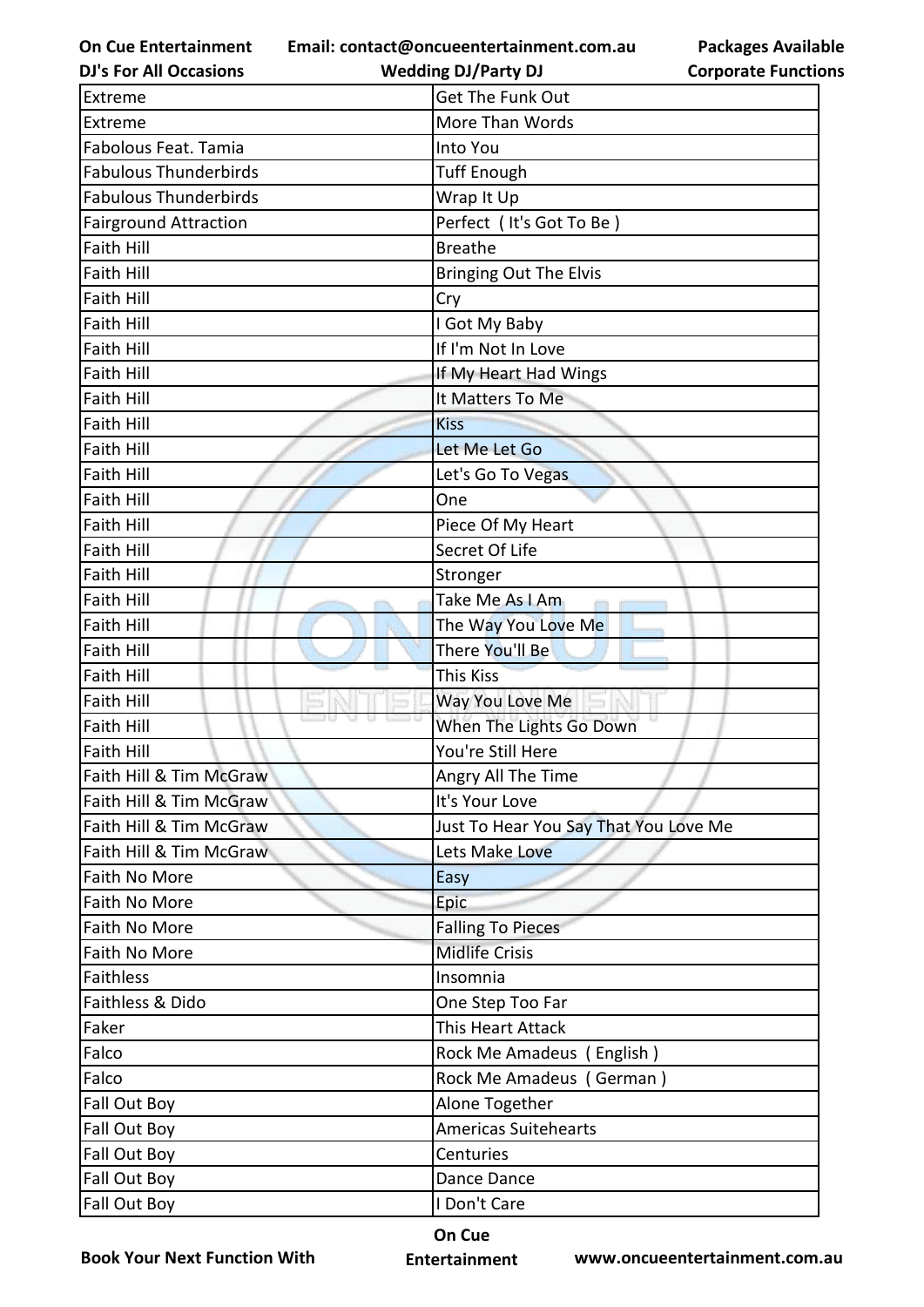**Email: contact@oncueentertainment.com.au**

| <b>DJ's For All Occasions</b>      | <b>Wedding DJ/Party DJ</b>             | <b>Corporate Functio</b> |
|------------------------------------|----------------------------------------|--------------------------|
| Fall Out Boy                       | I'm Like A Lawyer                      |                          |
| Fall Out Boy                       | Immortals                              |                          |
| Fall Out Boy                       | My Songs Know What You Did In The Dark |                          |
| Fall Out Boy                       | She's My Winona                        |                          |
| Fall Out Boy                       | The Take Over, Breaks Over             |                          |
| Fall Out Boy                       | This Aint A Scene                      |                          |
| Fall Out Boy                       | <b>Thanks For The Memories</b>         |                          |
| Fall Out Boy                       | <b>Young Volcanos</b>                  |                          |
| Fantasia Barrino                   | I Believe                              |                          |
| <b>Fantastics</b>                  | Something Old Something New            |                          |
| Fantastics                         | Try To Remember                        |                          |
| Far East Movement                  | Rocketeer                              |                          |
| Far East Movement Ft Justin Bieber | Live My Life                           |                          |
| Far East Movement                  | Like A G6                              |                          |
| Far East Movement & Cover Drive    | <b>Turn Up The Love</b>                |                          |
| <b>Frankie Miller</b>              | Darlin (I'm Feelin Pretty Lonesome)    |                          |
| Faron Young                        | Alone With You                         |                          |
| <b>Faron Young</b>                 | Goin Steady                            |                          |
| Faron Young                        | <b>Hello Walls</b>                     |                          |
| Faron Young                        | This Little Girl Of Mine               |                          |
| Fastball                           | Fire Escape                            |                          |
| Fastball                           | Out Of My Head                         |                          |
| Fastball                           | The Way                                |                          |
| Fastball                           | You're An Ocean                        |                          |
| Fat Boy Slim                       | <b>Praise You</b>                      |                          |
| Fat Boy Slim                       | Rockerfeller Skank                     |                          |
| <b>Fat Boy Slim</b>                | That Old Pair Of Jeans                 |                          |
| Fat Boy Slim Ft Macy Gray          | Demons                                 |                          |
| Fat Larry's Band                   | Act Like You Know                      |                          |
| Fat Larry's Band                   | Zoom                                   |                          |
| Fat Les                            | Jerusalem                              |                          |
| Fat Les                            | <b>Naughty Christmas</b>               |                          |
| Fat Les                            | Vindaloo                               |                          |
| <b>Fats Domino</b>                 | Ain't That A Shame                     |                          |
| <b>Fats Domino</b>                 | <b>Blue Monday</b>                     |                          |
| <b>Fats Domino</b>                 | <b>Blueberry Hill</b>                  |                          |
| Felix Jaehn Ft Jasmine Thompson    | Ain't Nobody (Loves Me Better)         |                          |
| Fergie                             | <b>Big Girls Dont Cry</b>              |                          |
| Fergie                             | Clumsy                                 |                          |
| Fergie                             | Fergalious                             |                          |
| Fergie                             | Glamorous                              |                          |
| Fergie                             | Here I Come                            |                          |
| Fergie                             | L A Love (La La)                       |                          |
| Fergie                             | Labels Of Love                         |                          |
| Fergie                             | London Bridge                          |                          |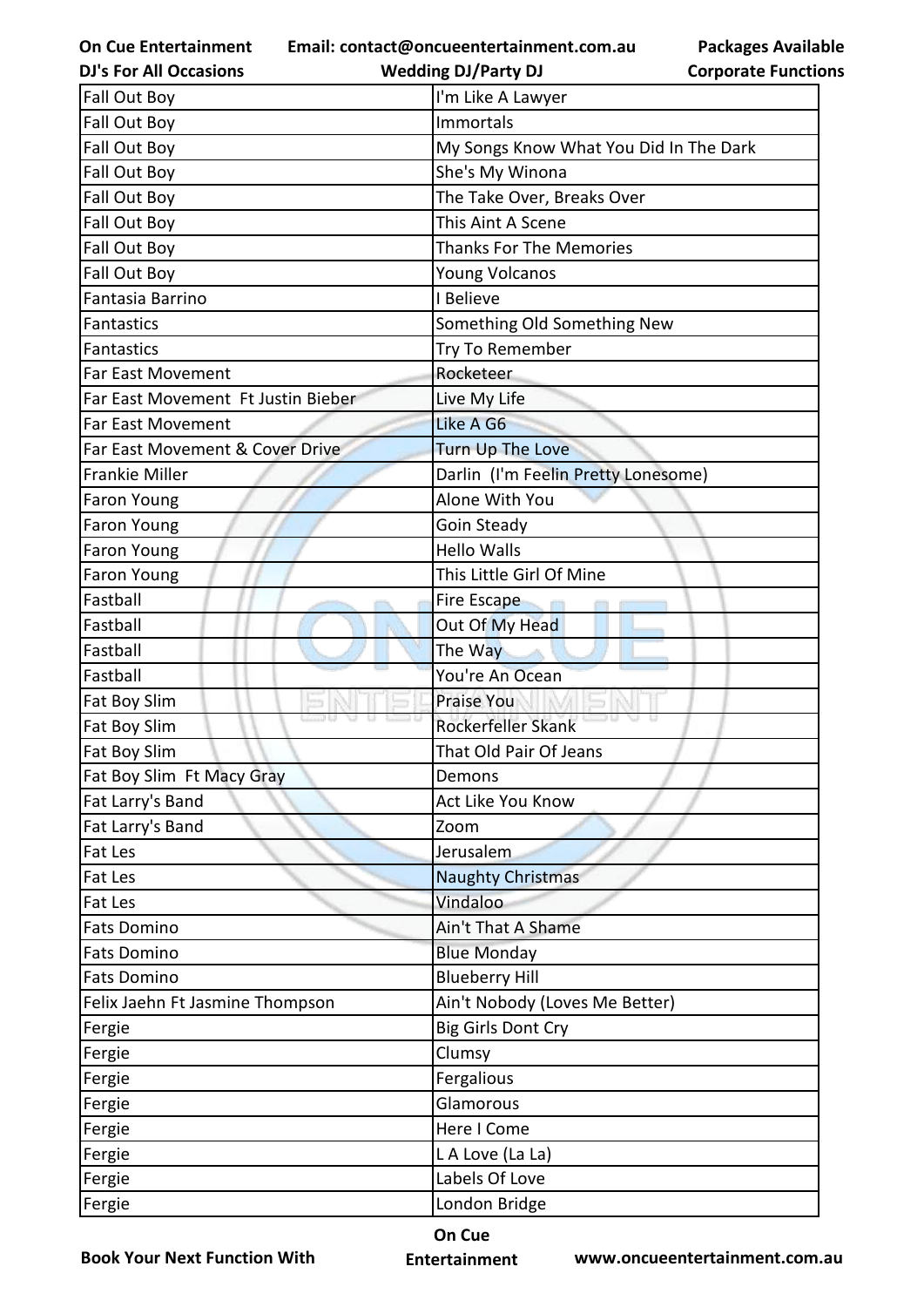**Email: contact@oncueentertainment.com.au**

| <b>DJ's For All Occasions</b>   | <b>Wedding DJ/Party DJ</b>        | <b>Corporate Functio</b> |
|---------------------------------|-----------------------------------|--------------------------|
| Fergie Ft Will I Am             | Fergalicious                      |                          |
| Fetty Wap                       | <b>Trap Queen</b>                 |                          |
| <b>Fiction Factory</b>          | Feels Like Heaven                 |                          |
| Fefe Dobson                     | Everything                        |                          |
| Fefe Dobson                     | Take Me Away                      |                          |
| <b>Fifth Deminsion</b>          | Aquarius (Let The Sun Shine In)   |                          |
| Fifth Harmony                   | Bo\$\$                            |                          |
| <b>Fifth Harmony</b>            | Worth It                          |                          |
| Fifth Harmony                   | <b>Work From Home</b>             |                          |
| Filter                          | <b>Best Things</b>                |                          |
| Filter                          | Hey Man Nice Shot                 |                          |
| Filter                          | <b>Take A Picture</b>             |                          |
| <b>Fine Young Cannibals</b>     | <b>Good Thing</b>                 |                          |
| <b>Fine Young Cannibals</b>     | <b>She Drives Me Crazy</b>        |                          |
| Finger Eleven                   | <b>One Thing</b>                  |                          |
| Finger Eleven                   | Paralyzer                         |                          |
| Fiona Apple                     | <b>Across The Universe</b>        |                          |
| Fiona Apple                     | Criminal                          |                          |
| Fiona Apple                     | Fast As You Can                   |                          |
| Fiona Apple                     | Limp                              |                          |
| Five                            | Closer To Me                      |                          |
| Five                            | Everybody Get Up                  |                          |
| Five                            | When The Lights Go Out            |                          |
| Five Finger Death Punch         | Wash It All Away                  |                          |
| <b>Five For Fighting</b>        | <b>Easy Tonight</b>               |                          |
| Five For Fighting               | 100 Years                         |                          |
| <b>Five For Fighting</b>        | Superman (It's Not Easy To Be Me) |                          |
| Five For Fighting               | The Riddle                        |                          |
| <b>Five Man Electrical Band</b> | Signs                             |                          |
| <b>Five Satins</b>              | In The Still Of The Night         |                          |
| <b>Five Satins</b>              | To The Aisle                      |                          |
| <b>Five Star</b>                | <b>System Addict</b>              |                          |
| Fixx                            | One Thing Leads To Another        |                          |
| Fixx                            | Saved By Zero                     |                          |
| Fixx                            | <b>Stand Or Fall</b>              |                          |
| Flamingoes                      | I Only Have Eyes For You          |                          |
| Fleetwood Mac                   | As Long As You Follow             |                          |
| Fleetwood Mac                   | <b>Big Love</b>                   |                          |
| Fleetwood Mac                   | Don't Stop                        |                          |
| Fleetwood Mac                   | Dreams                            |                          |
| Fleetwood Mac                   | Everywhere                        |                          |
| Fleetwood Mac                   | Go Your Own Way                   |                          |
| Fleetwood Mac                   | Gold Dust Women                   |                          |
| Fleetwood Mac                   | Gypsy                             |                          |
| Fleetwood Mac                   | <b>Heart Of Gold</b>              |                          |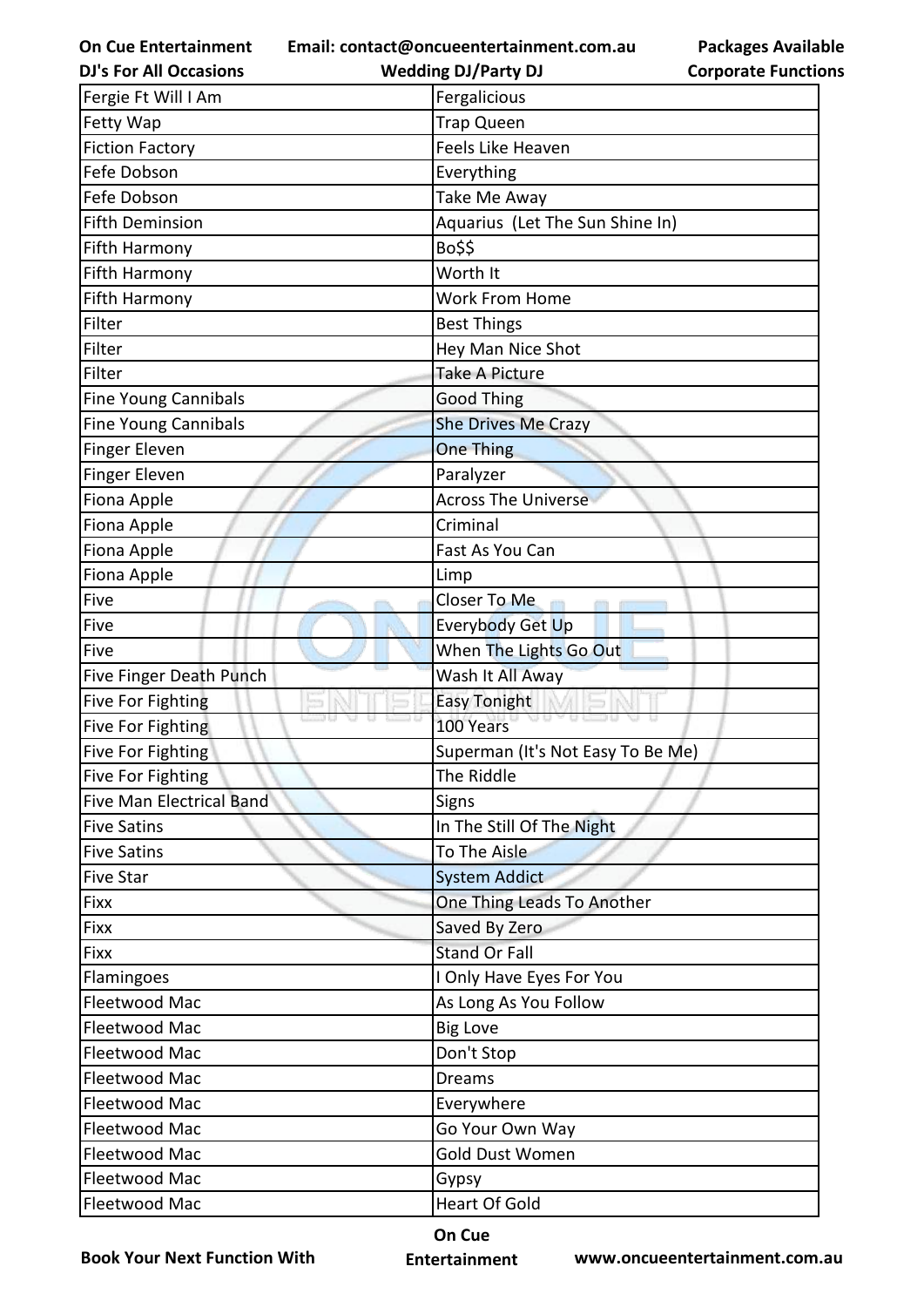**Email: contact@oncueentertainment.com.au Wedding DJ/Party DJ** 

**DJ's For All Occasions**

**Packages Available Corporate Functions**

| Fleetwood Mac                          | Hold Me                        |
|----------------------------------------|--------------------------------|
| Fleetwood Mac                          | Hypnotized                     |
| Fleetwood Mac                          | Landslide                      |
| Fleetwood Mac                          | Little Lies                    |
| Fleetwood Mac                          | Never Going Back Again         |
| Fleetwood Mac                          | <b>No Questions Asked</b>      |
| Fleetwood Mac                          | Oh Diane                       |
| Fleetwood Mac                          | Oh Daddy                       |
| Fleetwood Mac                          | Peacekeeper                    |
| Fleetwood Mac                          | Rhiannon                       |
| Fleetwood Mac                          | Sara                           |
| Fleetwood Mac                          | Say That You Love Me           |
| Fleetwood Mac                          | Say You Will                   |
| Fleetwood Mac                          | <b>Second Hand News</b>        |
| Fleetwood Mac                          | <b>Seven Wonders</b>           |
| Fleetwood Mac                          | <b>Silver Springs</b>          |
| Fleetwood Mac                          | Songbird                       |
| Fleetwood Mac                          | The Chain                      |
| Fleetwood Mac                          | Tusk                           |
| Fleetwood Mac                          | You Make Lovin Fun             |
| Fleetwoods                             | Mr Blue                        |
| <b>Fleur East</b>                      | More & More                    |
| <b>Fleur East</b>                      | Sax                            |
| Flickerstick                           | Beautiful                      |
| <b>Flight Of The Concords</b>          | Hiphopapotamus Vs Rhymenocerou |
| <b>Flight Of The Concords</b>          | Ladies Of The World            |
| Flight Of The Concords                 | The Most Beautiful Girl        |
| Flo Rida                               | Good Feeling                   |
| Flo Rida                               | How I Feel                     |
| Flo Rida                               | Hangover                       |
| Flo Rida                               | I Cry                          |
| Flo Rida                               | Let It Roll                    |
| Flo Rida                               | Low                            |
| Flo Rida                               | My House                       |
| Flo Rida                               | Whistle                        |
| Flo Rida & David Guetta                | Club Can't Handle Me           |
| Flo Rida & Redfoo                      | Run                            |
| Flo Rida & Sage                        | GDFR                           |
| Flo Rida & Sia                         | <b>Wild Ones</b>               |
| Flo Rida Ft Georgia Line               | Cruise                         |
| Flo Rida Ft Jason Derulo               | Hello Friday                   |
| Flo Rida Ft David Guetta & Nicki Minaj | Where Them Girls At            |
| Flo Rida Ft Akon                       | Who Dat Girl                   |
| Flo Rida & Ke\$Ha                      | <b>Right Round</b>             |
| Flobots                                | Handlebars                     |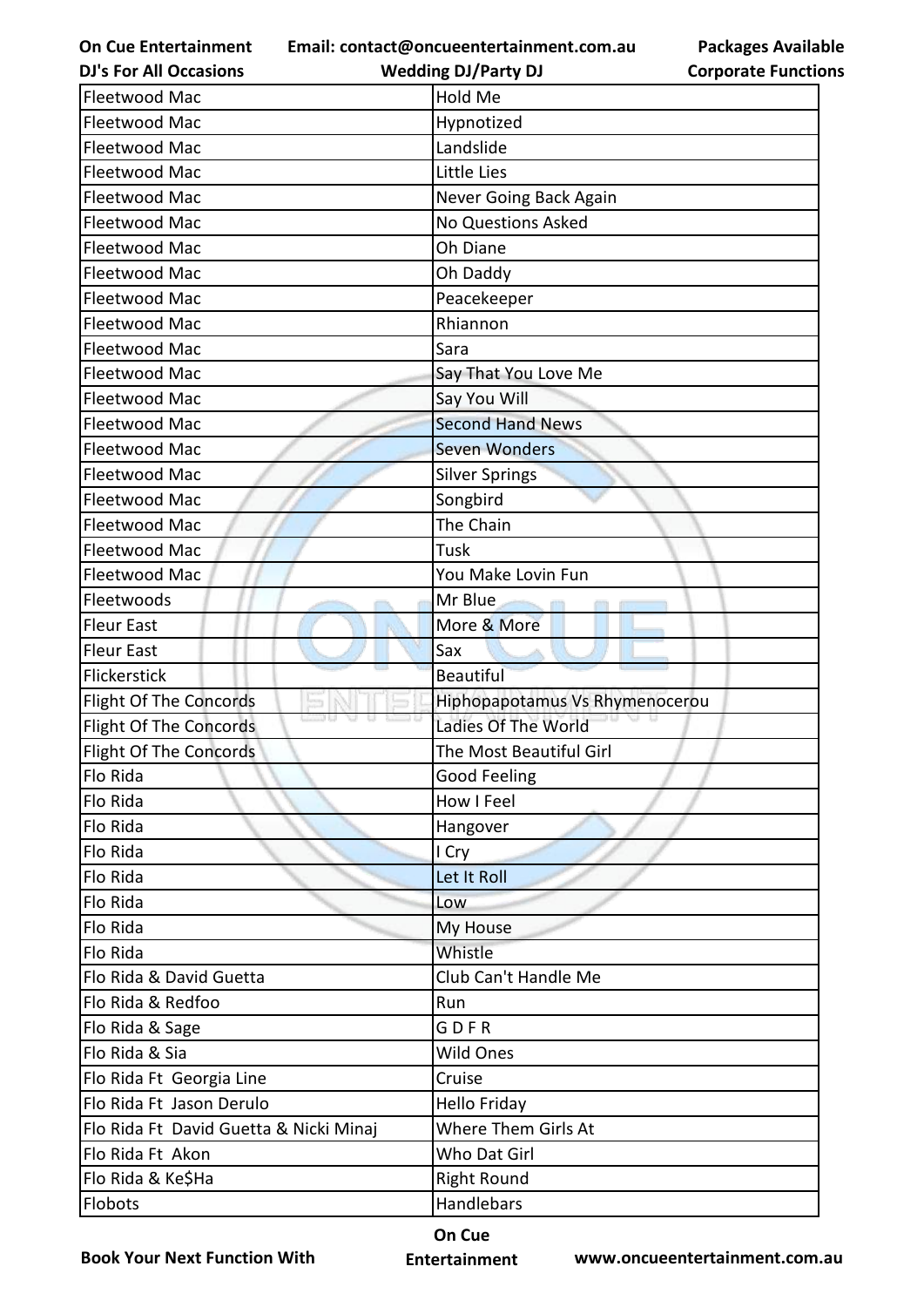**Email: contact@oncueentertainment.com.au**

**DJ's For All Occasions**

**Wedding DJ/Party DJ** 



| <b>Flock Of Seagulls</b> | I Ran So Far Away            |
|--------------------------|------------------------------|
| <b>Flock Of Seagulls</b> | Wishing                      |
| Floetry                  | Floetic                      |
| Floetry                  | Say Yes                      |
| Florence & The Machine   | A Kiss With A Fist           |
| Florence & The Machine   | Dog Days Are Over            |
| Florence & The Machine   | Never Let Me Go              |
| Florence & The Machine   | No Light No Light            |
| Florence & The Machine   | <b>Rabbit Heart</b>          |
| Florence & The Machine   | Shake It Out                 |
| Florence & The Machine   | Ship To Wreck                |
| Florence & The Machine   | What Kind Of Man             |
| Florence & The Machine   | What The Water Gave Me       |
| Florence & The Machine   | You've Got The Love          |
| Flyleaf                  | <b>All Around Me</b>         |
| Flyleaf                  | I'm So Sick                  |
| <b>Fontella Bass</b>     | Rescue Me                    |
| Foo Fighters             | All My Life                  |
| Foo Fighters             | Arlandria                    |
| Foo Fighters             | <b>Best Of You</b>           |
| Foo Fighters             | Big Me                       |
| Foo Fighters             | <b>Breakout</b>              |
| Foo Fighters             | Cheer Up Boys                |
| Foo Fighters             | D.O.A.                       |
| Foo Fighters             | Down                         |
| Foo Fighters             | Everlong                     |
| Foo Fighters             | I'll Stick Around            |
| Foo Fighters             | Learn To Fly                 |
| Foo Fighters             | Long Road To Ruin            |
| Foo Fighters             | Monkey Wrench                |
| Foo Fighters             | My Hero                      |
| Foo Fighters             | <b>Next Year</b>             |
| Foo Fighters             | Rope                         |
| Foo Fighters             | Something From Nothing       |
| Foo Fighters             | <b>Stacked Actors</b>        |
| Foo Fighters             | The One                      |
| Foo Fighters             | The Pretender                |
| Foo Fighters             | This Is A Call               |
| Foo Fighters             | These Days                   |
| Foo Fighters             | <b>Times Like These</b>      |
| Foo Fighters             | Walk                         |
| Foo Fighters             | <b>Walking After You</b>     |
| Foo Fighters             | Wheels                       |
| Foreigner                | <b>Blue Morning Blue Day</b> |
| Foreigner                | Cold As Ice                  |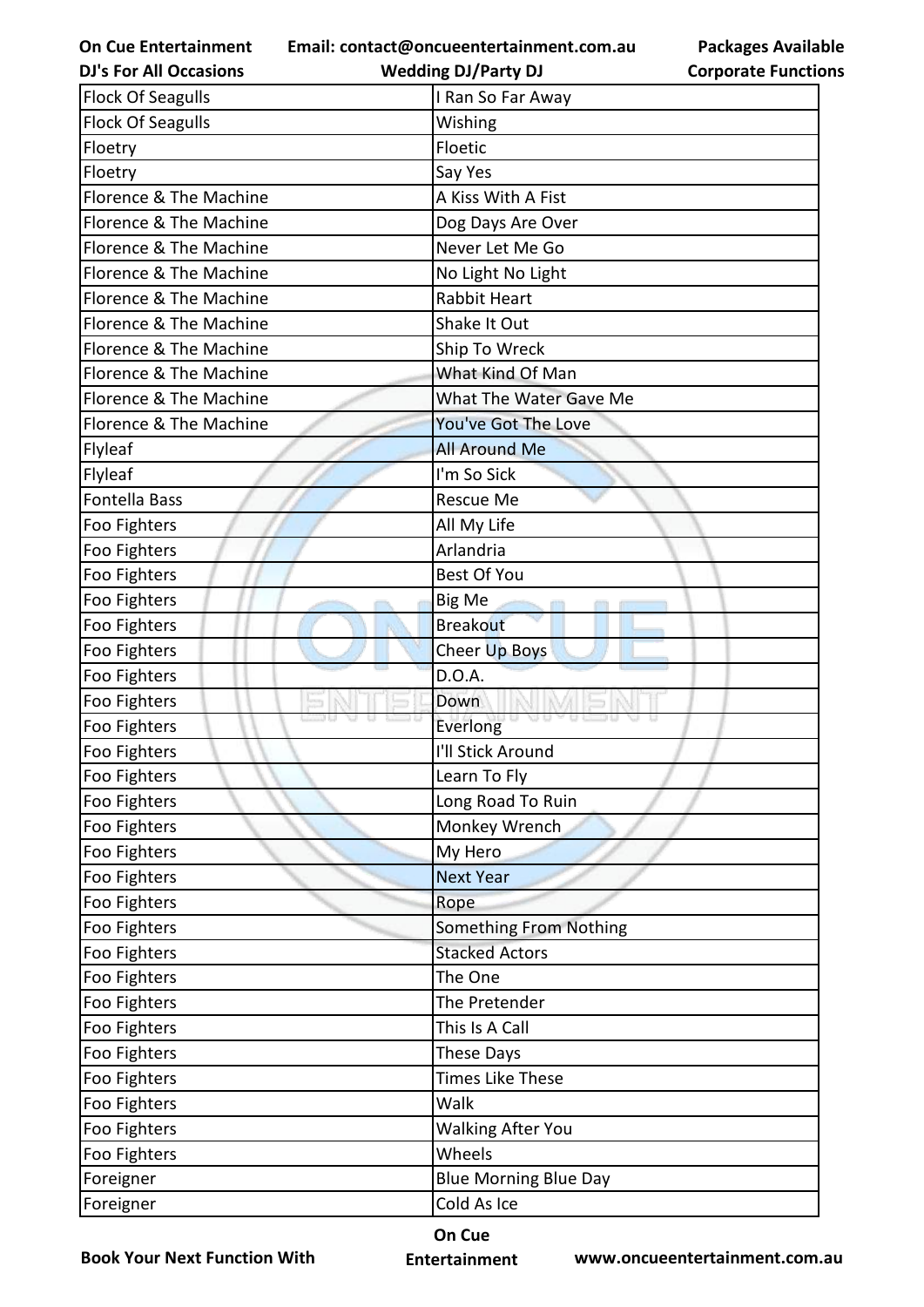**Email: contact@oncueentertainment.com.au**

**Packages Available Corporate Functions**

| <b>DJ's For All Occasions</b> | <b>Wedding DJ/Party DJ</b>         | <b>Corporate Functio</b> |
|-------------------------------|------------------------------------|--------------------------|
| Foreigner                     | Dirty White Boy                    |                          |
| Foreigner                     | <b>Double Vision</b>               |                          |
| Foreigner                     | Feels Like The First Time          |                          |
| Foreigner                     | <b>Head Games</b>                  |                          |
| Foreigner                     | <b>Hot Blooded</b>                 |                          |
| Foreigner                     | I Don't Wanna Live Without Love    |                          |
| Foreigner                     | I Want To Know What Love Is        |                          |
| Foreigner                     | <b>Juke Box Hero</b>               |                          |
| Foreigner                     | Long Way From Home                 |                          |
| Foreigner                     | Say You Will                       |                          |
| Foreigner                     | That Was Yesterday                 |                          |
| Foreigner                     | Until The End Of Time              |                          |
| Foreigner                     | Urgent                             |                          |
| Foreigner                     | <b>Waiting For A Girl Like You</b> |                          |
| <b>Forester Sisters</b>       | I Fell In Love Again Last Night    |                          |
| Fortunes                      | <b>Storm In A Teacup</b>           |                          |
| Foster The People             | Call It Want You Want              |                          |
| Foster The People             | <b>Pumped Up Kicks</b>             |                          |
| <b>Foundations</b>            | Baby Now That I Have Found You     |                          |
| Foundations                   | <b>Build Me Up Buttercup</b>       |                          |
| <b>Fountains Of Wayne</b>     | <b>Mexican Wine</b>                |                          |
| <b>Fountains Of Wayne</b>     | <b>Stacy's Mom</b>                 |                          |
| <b>Four Aces</b>              | Love Is A Very Slendid Thing       |                          |
| Four Aces                     | <b>Heart And Soul</b>              |                          |
| <b>Four Tops</b>              | Ain't No Woman Like The One I Got  |                          |
| <b>Four Tops</b>              | <b>Baby I Need Your Loving</b>     |                          |
| <b>Four Tops</b>              | <b>Bernadette</b>                  |                          |
| <b>Four Tops</b>              | I Can't Help Myself                |                          |
| <b>Four Tops</b>              | I Know I'm Losing You              |                          |
| <b>Four Tops</b>              | If I Were A Carpenter              |                          |
| <b>Four Tops</b>              | It's The Same Old Song             |                          |
| Four Tops                     | <b>Just Walk Away Rene</b>         |                          |
| <b>Four Tops</b>              | Reach Out I'll Be There            |                          |
| <b>Four Tops</b>              | Treat Her Like A Lady              |                          |
| <b>Four Tops</b>              | When She Was My Girl               |                          |
| Fox                           | S S S Single Bed                   |                          |
| Foxes                         | Amazing                            |                          |
| Foxes                         | <b>Body Talk</b>                   |                          |
| Foxes                         | Glorious                           |                          |
| Foxes                         | Holding Onto Heaven                |                          |
| Foxes                         | Let Go For Tonight                 |                          |
| Frank Sinatra                 | After You've Gone                  |                          |
| <b>Frank Sinatra</b>          | All My Tomorrows                   |                          |
| <b>Frank Sinatra</b>          | All Of Me                          |                          |
| Frank Sinatra                 | All Or Nothing                     |                          |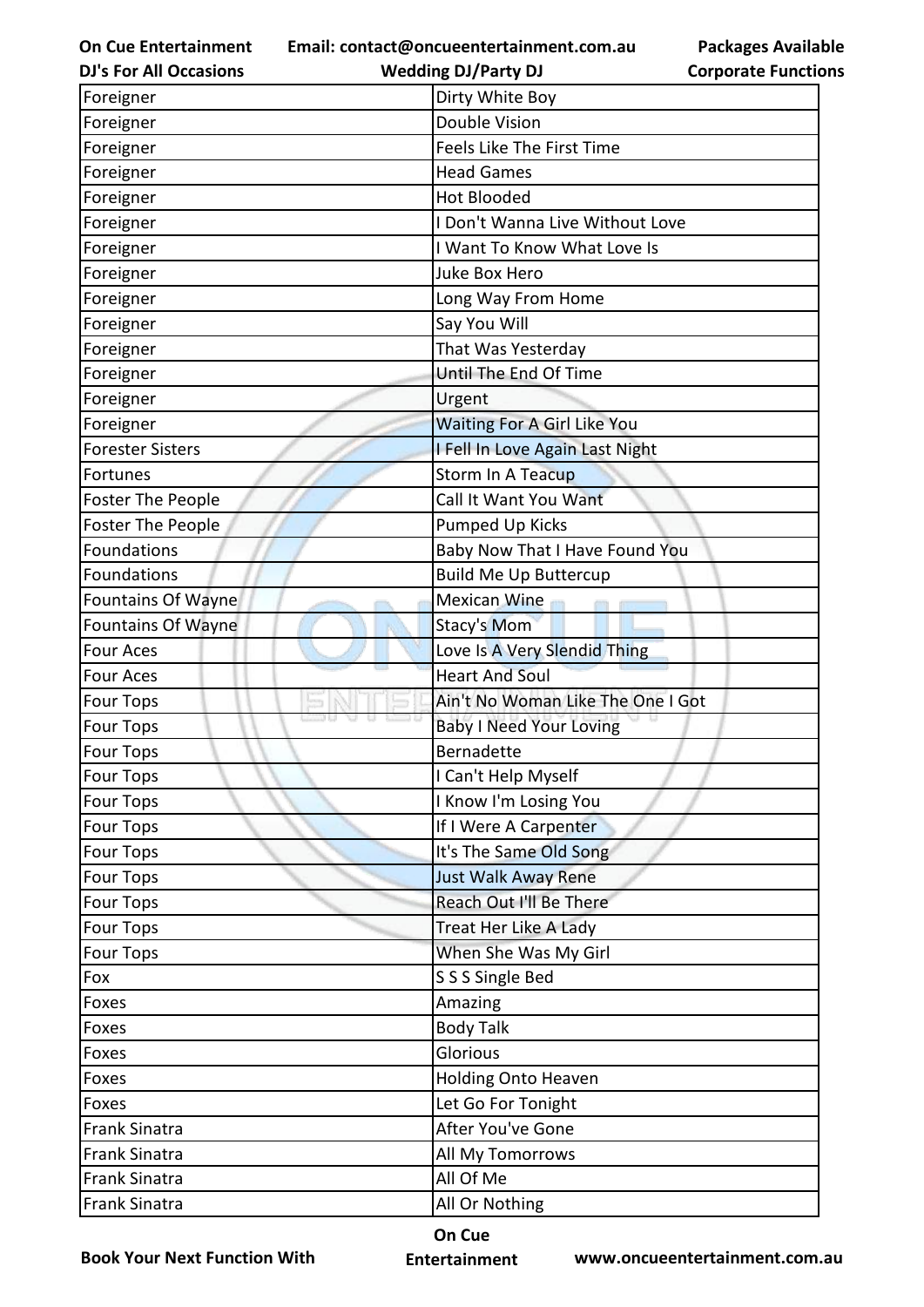**Email: contact@oncueentertainment.com.au Wedding DJ/Party DJ** 

**DJ's For All Occasions**

**Corporate Functions**

**Packages Available** 

| <b>Frank Sinatra</b> | All The Way                           |
|----------------------|---------------------------------------|
| <b>Frank Sinatra</b> | Almost Like Being In Love             |
| <b>Frank Sinatra</b> | Angel Eyes                            |
| <b>Frank Sinatra</b> | <b>Anything Goes</b>                  |
| <b>Frank Sinatra</b> | As Time Goes By                       |
| <b>Frank Sinatra</b> | Chicago                               |
| <b>Frank Sinatra</b> | Come Fly With Me                      |
| <b>Frank Sinatra</b> | Come Rain Or Come Shine               |
| <b>Frank Sinatra</b> | Dancing On The Ceiling                |
| <b>Frank Sinatra</b> | Day In Day Out                        |
| <b>Frank Sinatra</b> | Didn't We                             |
| <b>Frank Sinatra</b> | <b>Drinking Again</b>                 |
| <b>Frank Sinatra</b> | <b>Embracable You</b>                 |
| <b>Frank Sinatra</b> | Fly Me To The Moon                    |
| <b>Frank Sinatra</b> | Fly Me To The Moon (Uptempo)          |
| <b>Frank Sinatra</b> | Fools Rush In                         |
| <b>Frank Sinatra</b> | For Once In My Life                   |
| <b>Frank Sinatra</b> | From Here To Eternity                 |
| <b>Frank Sinatra</b> | Girl From Ipanema                     |
| <b>Frank Sinatra</b> | Guess I'll Hang My Tears Out To Dry   |
| <b>Frank Sinatra</b> | <b>Hello Young Lovers</b>             |
| <b>Frank Sinatra</b> | Here's That Rainy Day                 |
| <b>Frank Sinatra</b> | <b>Hey Jealous Lover</b>              |
| <b>Frank Sinatra</b> | <b>High Hopes</b>                     |
| <b>Frank Sinatra</b> | How Do You Keep The Music Playing     |
| <b>Frank Sinatra</b> | How Litlle We Know                    |
| <b>Frank Sinatra</b> | I Concentrate On You                  |
| <b>Frank Sinatra</b> | I Get A Kick Out Of You               |
| <b>Frank Sinatra</b> | I Had The Craziest Dream Last Night   |
| <b>Frank Sinatra</b> | I Have Dreamed                        |
| <b>Frank Sinatra</b> | I Love Paris                          |
| <b>Frank Sinatra</b> | I saw Mummy Kissing Santa Clause      |
| <b>Frank Sinatra</b> | I Thought About You                   |
| <b>Frank Sinatra</b> | I Wish I Was In Love Again            |
| <b>Frank Sinatra</b> | I'll Be Seeing You                    |
| <b>Frank Sinatra</b> | I've Got A Crush On You               |
| <b>Frank Sinatra</b> | I've Got The World On A String        |
| <b>Frank Sinatra</b> | If I Had You                          |
| <b>Frank Sinatra</b> | If I Should Lose You                  |
| <b>Frank Sinatra</b> | I'll Never Smile Again                |
| <b>Frank Sinatra</b> | In The Wee Small Hours Of The Morning |
| <b>Frank Sinatra</b> | It Could Happen To You                |
| <b>Frank Sinatra</b> | It Happened In Monteray               |
| <b>Frank Sinatra</b> | It Was A Very Good Year               |
| <b>Frank Sinatra</b> | It's All Right With Me                |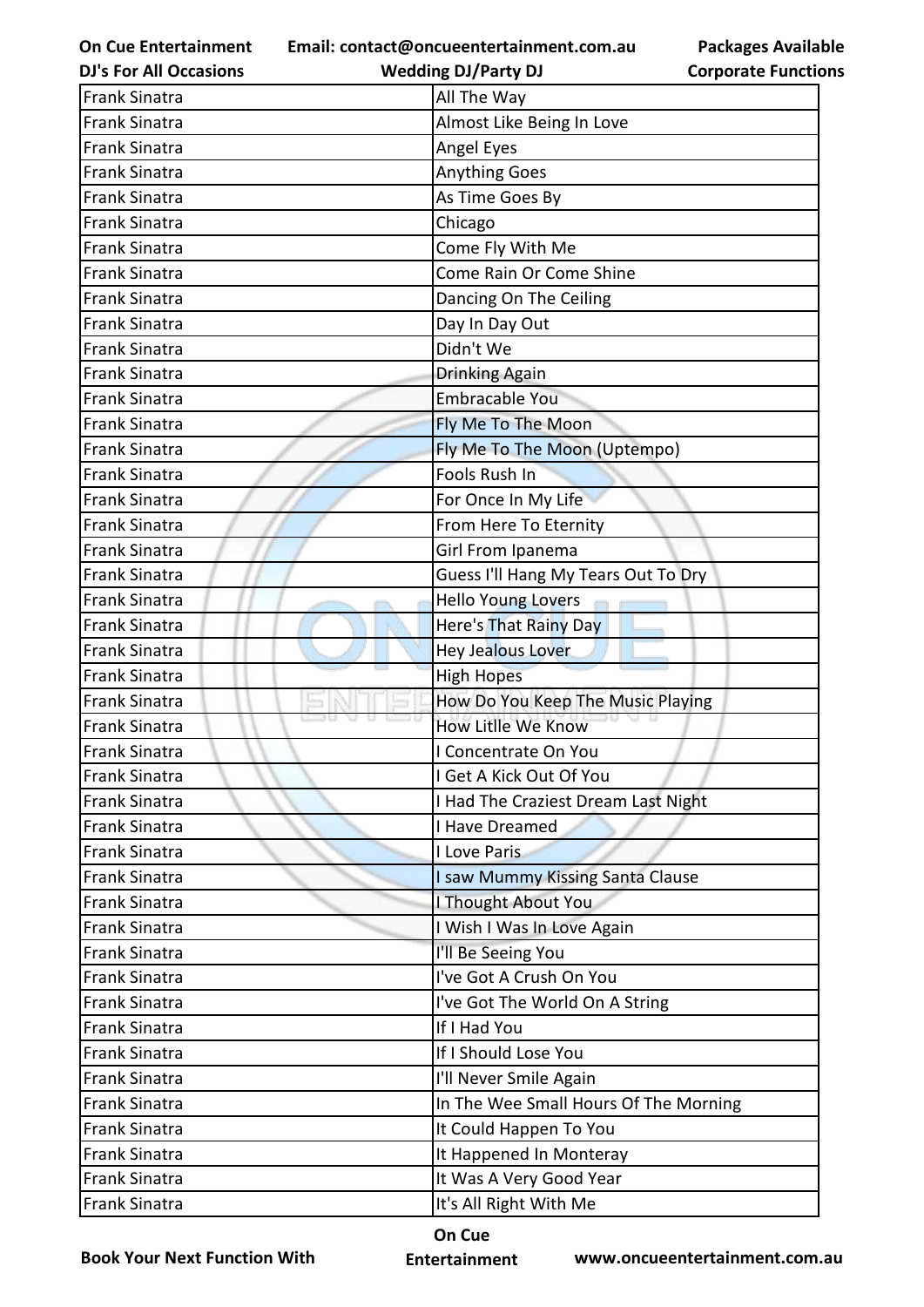**Email: contact@oncueentertainment.com.au Wedding DJ/Party DJ** 

**DJ's For All Occasions**

**Packages Available Corporate Functions**

| <b>Frank Sinatra</b> | I've Got You Under My Skin      |
|----------------------|---------------------------------|
| <b>Frank Sinatra</b> | Jingle Bells                    |
| <b>Frank Sinatra</b> | Just One Of Those Things        |
| <b>Frank Sinatra</b> | LA Woman                        |
| <b>Frank Sinatra</b> | Lady Is A Tramp                 |
| <b>Frank Sinatra</b> | Learnin The Blues               |
| <b>Frank Sinatra</b> | Let Me Try Again                |
| <b>Frank Sinatra</b> | Let's Fall In Love              |
| <b>Frank Sinatra</b> | Love And Marriage               |
| <b>Frank Sinatra</b> | Love Walked In                  |
| <b>Frank Sinatra</b> | Love's Been Good To Me          |
| <b>Frank Sinatra</b> | Luck Be A Lady                  |
| <b>Frank Sinatra</b> | Makin Whoopee                   |
| <b>Frank Sinatra</b> | <b>More</b>                     |
| <b>Frank Sinatra</b> | My Baby Just Cares For Me       |
| <b>Frank Sinatra</b> | My Funny Valentine              |
| <b>Frank Sinatra</b> | My Kind Of Town                 |
| <b>Frank Sinatra</b> | My Way                          |
| <b>Frank Sinatra</b> | New York New York               |
| <b>Frank Sinatra</b> | Nice N Easy                     |
| <b>Frank Sinatra</b> | Night And Day<br><b>COLLEGE</b> |
| <b>Frank Sinatra</b> | On The Sunny Side Of The Street |
| <b>Frank Sinatra</b> | Once Upon A Time                |
| <b>Frank Sinatra</b> | One For My Baby                 |
| <b>Frank Sinatra</b> | <b>Pennies From Heaven</b>      |
| <b>Frank Sinatra</b> | <b>Put Your Dreams Away</b>     |
| <b>Frank Sinatra</b> | Satisfy Me One More Time        |
| <b>Frank Sinatra</b> | <b>Second Time Around</b>       |
| <b>Frank Sinatra</b> | September Song                  |
| <b>Frank Sinatra</b> | Someone To Watch Over Me        |
| <b>Frank Sinatra</b> | South Of The Border             |
| <b>Frank Sinatra</b> | <b>Stardust</b>                 |
| <b>Frank Sinatra</b> | <b>Stars Fell On Alabama</b>    |
| <b>Frank Sinatra</b> | Stella By Starlight             |
| <b>Frank Sinatra</b> | <b>Stormy Weather</b>           |
| <b>Frank Sinatra</b> | <b>Strangers In The Night</b>   |
| <b>Frank Sinatra</b> | <b>Summer Wind</b>              |
| <b>Frank Sinatra</b> | Taking A Chance On Love         |
| <b>Frank Sinatra</b> | Tangerine                       |
| <b>Frank Sinatra</b> | <b>Teach Me Tonight</b>         |
| <b>Frank Sinatra</b> | That Old Black Magig            |
| <b>Frank Sinatra</b> | That Old Feeling                |
| <b>Frank Sinatra</b> | That's Life                     |
| <b>Frank Sinatra</b> | The Best Is Yet To Come         |
| Frank Sinatra        | The House I Live In             |
|                      |                                 |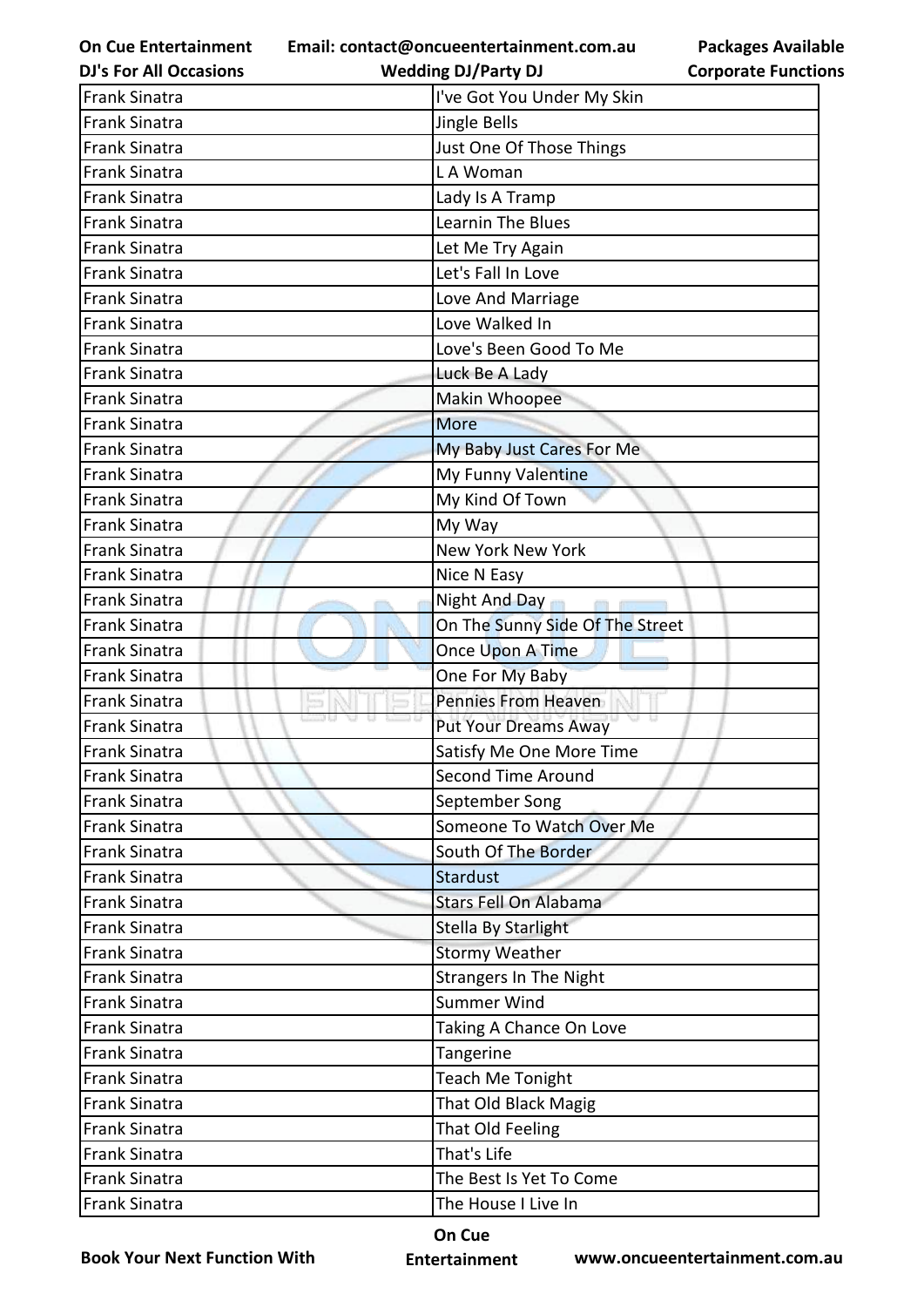**Email: contact@oncueentertainment.com.au**

**Packages Available Corporate Functions**

| <b>DJ's For All Occasions</b> | <b>Wedding DJ/Party DJ</b>        | <b>Corporate Functio</b> |
|-------------------------------|-----------------------------------|--------------------------|
| <b>Frank Sinatra</b>          | The Lady Is A Tramp               |                          |
| <b>Frank Sinatra</b>          | The Second Time Around            |                          |
| <b>Frank Sinatra</b>          | The Song Is You                   |                          |
| <b>Frank Sinatra</b>          | The Tender Trap                   |                          |
| <b>Frank Sinatra</b>          | The Way You Look Tonight          |                          |
| <b>Frank Sinatra</b>          | There's A Small Hotel             |                          |
| <b>Frank Sinatra</b>          | They All Laughed                  |                          |
| <b>Frank Sinatra</b>          | They Can't Take That Away From Me |                          |
| <b>Frank Sinatra</b>          | This Love Of Mine                 |                          |
| <b>Frank Sinatra</b>          | Three Coins In The Fountain       |                          |
| <b>Frank Sinatra</b>          | <b>Time After Time</b>            |                          |
| <b>Frank Sinatra</b>          | Walk Away                         |                          |
| <b>Frank Sinatra</b>          | We'll Be Together Again           |                          |
| <b>Frank Sinatra</b>          | When Your Lover Has Gone          |                          |
| <b>Frank Sinatra</b>          | <b>Witchcraft</b>                 |                          |
| <b>Frank Sinatra</b>          | <b>Without A Song</b>             |                          |
| <b>Frank Sinatra</b>          | <b>Wives And Lovers</b>           |                          |
| <b>Frank Sinatra</b>          | You Go To My Head                 |                          |
| <b>Frank Sinatra</b>          | You Make Me Feel So Young         |                          |
| <b>Frank Sinatra</b>          | Young At Heart                    |                          |
| Frank Sinatra & Nancy Sinatra | Something Stupid (Duet)           |                          |
| Franke                        | FURBF**K You Right Back           |                          |
| Frankie Avalon                | <b>Beauty School Drop Out</b>     |                          |
| Frankie Avalon                | <b>Bobby Sox to Stockings</b>     |                          |
| Frankie Avalon                | Dede Dinah                        |                          |
| Frankie Avalon                | I Don't Want To Go                |                          |
| Frankie Avalon                | Just Ask Your Heart               |                          |
| Frankie Avalon                | <b>Undeniably You</b>             |                          |
| Frankie Avalon                | Venus                             |                          |
| <b>Frankie Ford</b>           | Sea Cruise                        |                          |
| Frankie Goes To Hollywood     | Power Of Love                     |                          |
| Frankie Goes To Hollywood     | Relax                             |                          |
| Frankie Goes To Hollywood     | <b>Two Tribes</b>                 |                          |
| <b>Frankie Laine</b>          | Cool Water                        |                          |
| Frankie Laine                 | <b>High Noon</b>                  |                          |
| Frankie Laine                 | <b>Moonlight Gambler</b>          |                          |
| Frankie Laine                 | That Lucky Old Sun                |                          |
| Frankie Laine                 | That'S My Desire                  |                          |
| Frankie Valli                 | Can't Take My Eyes Off Of You     |                          |
| Frankie Valli                 | Grease                            |                          |
| Frankie Valli                 | My Eyes Adored You                |                          |
| Frankie Valli & Four Seasons  | Big Girls Don't Cry               |                          |
| Frankie Valli & Four Seasons  | Big Man In Town                   |                          |
| Frankie Valli & Four Seasons  | Bye Bye Baby (Baby Goodbye)       |                          |
| Frankie Valli & Four Seasons  | Candy Girl                        |                          |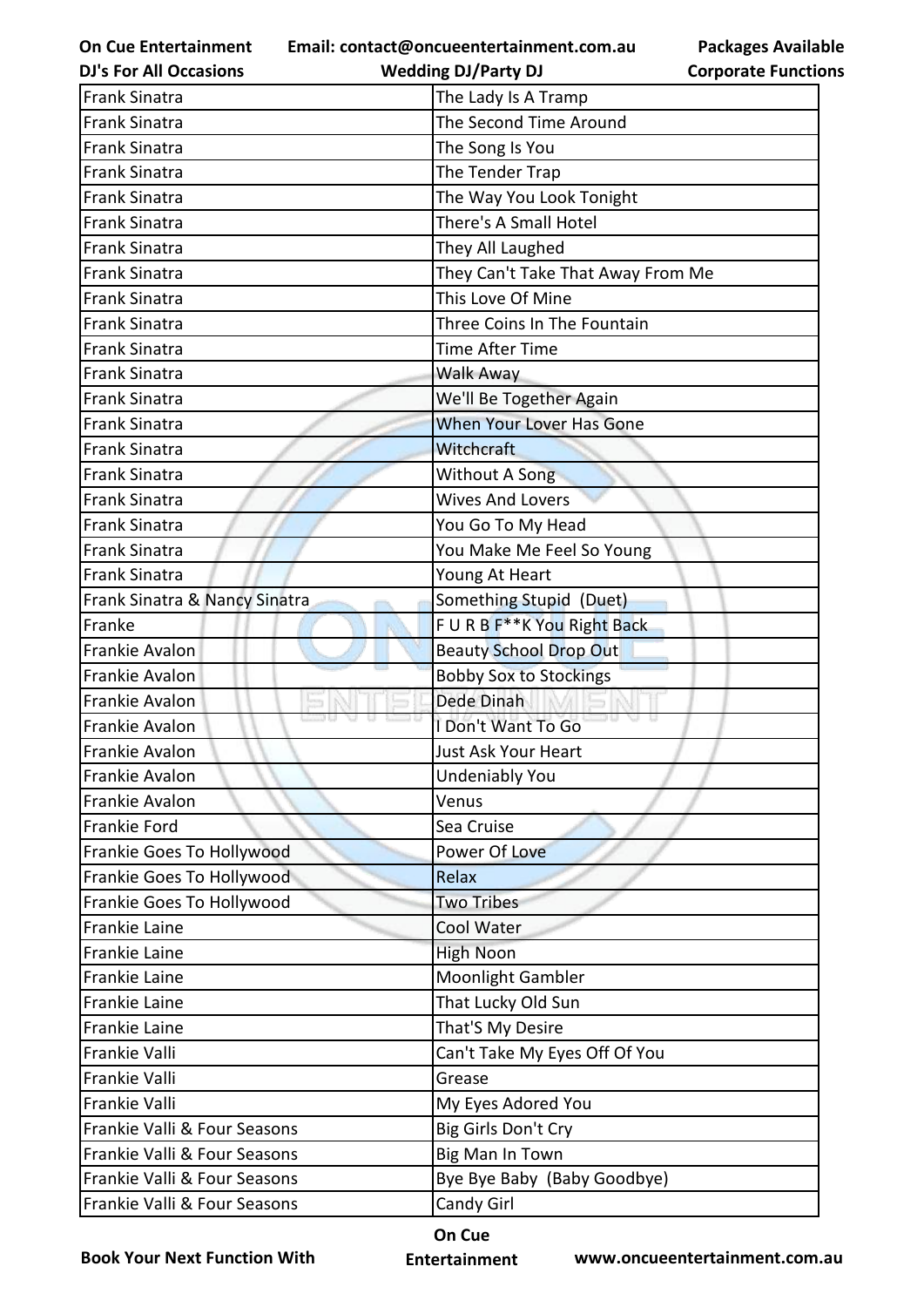| <b>On Cue Entertainment</b>   | Email: contact@oncueentertainment.com.au | <b>Packages Available</b>  |
|-------------------------------|------------------------------------------|----------------------------|
| <b>DJ's For All Occasions</b> | <b>Wedding DJ/Party DJ</b>               | <b>Corporate Functions</b> |
| Frankie Valli & Four Seasons  | Dawn (Go Away)                           |                            |
| Frankie Valli & Four Seasons  | Don't Think Twice                        |                            |
| Frankie Valli & Four Seasons  | Let's Hang On (To What We've Got)        |                            |
| Frankie Valli & Four Seasons  | Oh What A Night (Late December 63)       |                            |
| Frankie Valli & Four Seasons  | Rag Doll                                 |                            |
| Frankie Valli & Four Seasons  | Ronnie                                   |                            |
| Frankie Valli & Four Seasons  | Save It For Me                           |                            |
| Frankie Valli & Four Seasons  | Sherry (Sherry Baby)                     |                            |
| Frankie Valli & Four Seasons  | Walk Like A Man                          |                            |
| Frankie Valli & Four Seasons  | Walking My Way Back To You Babe          |                            |
| <b>Franz Ferdinand</b>        | Can't Stop The Feeling                   |                            |
| Franz Ferdinand               | Do You Want To                           |                            |
| Franz Ferdinand               | Eleanor Put Your Boots On                |                            |
| <b>Franz Ferdinand</b>        | <b>Fallen</b>                            |                            |
| <b>Franz Ferdinand</b>        | <b>Matinee</b>                           |                            |
| Franz Ferdinand               | Michael                                  |                            |
| <b>Franz Ferdinand</b>        | No You Girls                             |                            |
| <b>Franz Ferdinand</b>        | Take Me Out                              |                            |
| <b>Franz Ferdinand</b>        | This Fire                                |                            |
| Fratellis                     | A Heady Tale                             |                            |
| Fratellis                     | <b>Baby Fratelli</b>                     |                            |
| Fratellis                     | <b>Chelsea Dagger</b>                    |                            |
| Fratellis                     | <b>Flat Head</b>                         |                            |
| Fratellis                     | Lookout Sunshine                         |                            |
| Fratellis                     | <b>Mistress Mabel</b>                    |                            |
| Fratellis                     | Ole Black & Blue Eyes                    |                            |
| Fray                          | All At Once                              |                            |
| Fray                          | How To Save A Life                       |                            |
| Fray                          | Look After You                           |                            |
| Fray                          | Over My Head                             |                            |
| Fray                          | You Found Me                             |                            |
| <b>Frazier River</b>          | Last Request                             |                            |
| Frazier River                 | Tangled Up In Texas                      |                            |
| <b>Fred Astaire</b>           | <b>Cheek To Cheek</b>                    |                            |
| <b>Fred Astaire</b>           | Let's Call The Whole Thing Off           |                            |
| <b>Fred Astaire</b>           | Puttin On The Ritz                       |                            |
| Freda Payne                   | <b>Band Of Gold</b>                      |                            |
| Freddie & Dreamers            | I'm Telling You Now                      |                            |
| Freddie & Dreamers            | You Were Made For Me                     |                            |
| <b>Freddie Hart</b>           | Easy Loving                              |                            |
| <b>Freddie Hart</b>           | Super Kind Of Woman                      |                            |
| <b>Freddy Fender</b>          | Before The Next Teardrop Falls           |                            |
| <b>Freddy Fender</b>          | War                                      |                            |
| <b>Freddy Fender</b>          | <b>Wasted Days And Wasted Nights</b>     |                            |
| Free                          | All Right Now                            |                            |
|                               |                                          |                            |

**Book Your Next Function With**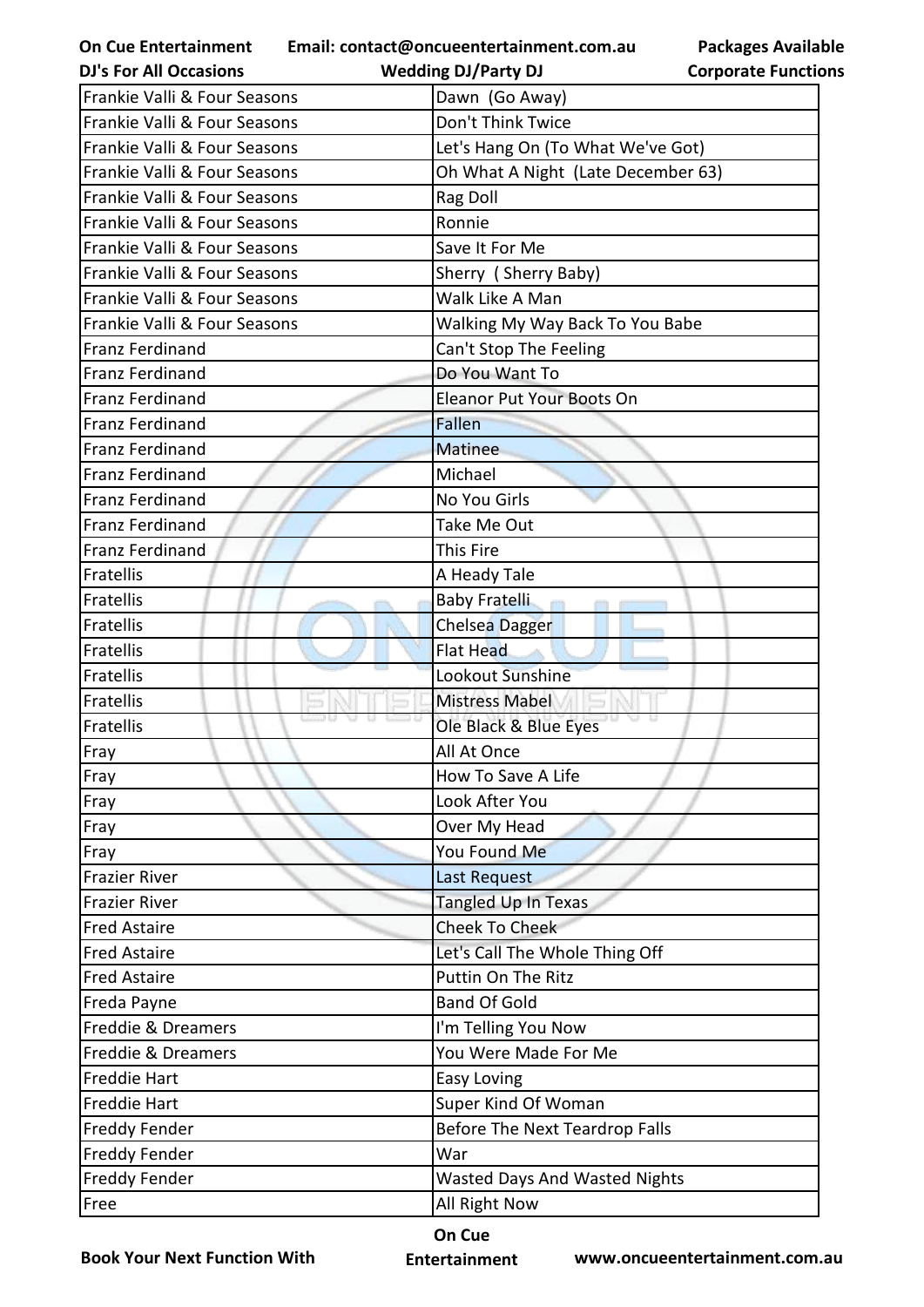**Email: contact@oncueentertainment.com.au**

**DJ's For All Occasions**

## **Packages Available Corporate Functions**

| <b>DJ's For All Occasions</b> | <b>Wedding DJ/Party DJ</b>                | <b>Corporate Functio</b> |
|-------------------------------|-------------------------------------------|--------------------------|
| Free                          | Wishing Well                              |                          |
| Freez                         | IOU                                       |                          |
| Frente                        | <b>Accidently Kelly Street</b>            |                          |
| Frente                        | <b>Bizarre Love Triangle</b>              |                          |
| Frente                        | Labor Of Love                             |                          |
| Fuel                          | Bad Day                                   |                          |
| Fuel                          | <b>Bittersweet</b>                        |                          |
| Fuel                          | Falls On Me                               |                          |
| Fuel                          | Hemorrhage (In My Hands)                  |                          |
| Fuel                          | Innocent                                  |                          |
| Fuel                          | <b>Million Miles</b>                      |                          |
| Fuel                          | Shimmer                                   |                          |
| Fuel                          | Word Up                                   |                          |
| Fuel                          | <b>Won't Back Down</b>                    |                          |
| Fugees                        | <b>Killing Me Softly</b>                  |                          |
| Fugees                        | No Woman No Cry                           |                          |
| Fun                           | Carry On                                  |                          |
| Fun                           | Some Nights                               |                          |
| <b>Fun Loving Criminals</b>   | <b>Scooby Snacks</b>                      |                          |
| Fuse Odg Ft Angel             | T.I.N.A                                   |                          |
| Fuse Odg & Sean Paul          | Dangerous Love                            |                          |
| G-Eazy Ft Bebe Rexha          | Me Myself I                               |                          |
| G Unit                        | <b>Stunt 101</b>                          |                          |
| G Unit Feat. Joe              | Wanna Get To Know You                     |                          |
| G.R.L                         | Lighthouse                                |                          |
| G.R.L                         | a e<br>$\cup$ $\cup$<br><b>Ugly Heart</b> | ÷                        |
| Gabriella Cilmi               | Defender                                  |                          |
| Gabriella Cilmi               | I Don't Want To Go To Bed Now             |                          |
| Gabriella Cilmi               | On A Mission                              |                          |
| Gabriella Cilmi               | Save The Lies                             |                          |
| Gabriella Cilmi               | <b>Sweet About Me</b>                     |                          |
| Gabrielle                     | Don't Need The Sun To Shine               |                          |
| Gabrielle                     | Dreams (Can come true)                    |                          |
| Gabrielle                     | Should I Stay                             |                          |
| Gabrielle                     | <b>Stay The Same</b>                      |                          |
| Gabrielle                     | When A Woman                              |                          |
| Gabrielle                     | Why                                       |                          |
| Galantis                      | No Money                                  |                          |
| Galantis                      | Runaway U & I                             |                          |
| Gangajang                     | Sounds Of Then                            |                          |
| Garbage                       | Crush                                     |                          |
| Garbage                       | I Think I'm Paranoid                      |                          |
| Garbage                       | Only Happy When It Rains                  |                          |
| Garbage                       | Push It                                   |                          |
| Garbage                       | Queer                                     |                          |
|                               |                                           |                          |

**Book Your Next Function With**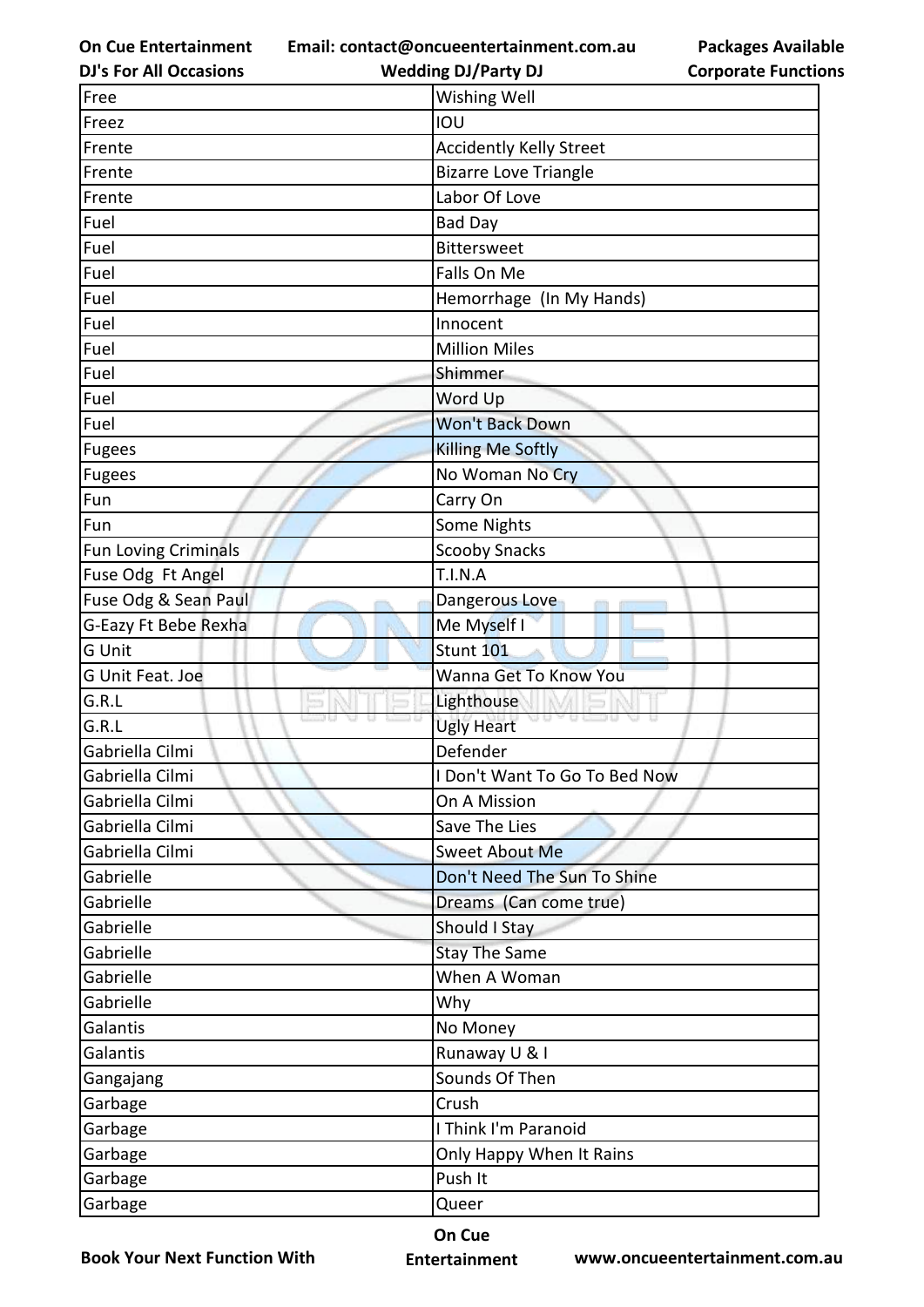**Email: contact@oncueentertainment.com.au**

**DJ's For All Occasions Wedding DJ/Party DJ** 

**Packages Available Corporate Functions**

| Garbage             | Special                                |
|---------------------|----------------------------------------|
| Garbage             | <b>Stupid Girl</b>                     |
| Garbage             | When I Grow Up                         |
| Garbage             | The World Is Not Enough                |
| Garbage             | You Look So Fine                       |
| Gareth Gates        | Any One Of Us                          |
| <b>Gareth Gates</b> | Spirit In The Sky                      |
| <b>Gareth Gates</b> | What My Heart Wants To Say             |
| <b>Garth Brooks</b> | Ain't Going Down Till The Sun Comes Up |
| <b>Garth Brooks</b> | Callin Baton Rouge                     |
| <b>Garth Brooks</b> | Cowboy Cadillac                        |
| <b>Garth Brooks</b> | Cowboys Angels                         |
| <b>Garth Brooks</b> | Do What You Gotta Do                   |
| <b>Garth Brooks</b> | <b>Every Now And Then</b>              |
| <b>Garth Brooks</b> | <b>Friends In Low Places</b>           |
| <b>Garth Brooks</b> | <b>Hard Luck Woman</b>                 |
| <b>Garth Brooks</b> | Ireland                                |
| <b>Garth Brooks</b> | It Don't Matter To The Sun             |
| <b>Garth Brooks</b> | It's Midnight                          |
| <b>Garth Brooks</b> | Learning To Live Again                 |
| <b>Garth Brooks</b> | Long Neck Bottles                      |
| <b>Garth Brooks</b> | Mr Right                               |
| <b>Garth Brooks</b> | Much Too Young To Feel This Damn Old   |
| <b>Garth Brooks</b> | One Night A Day                        |
| <b>Garth Brooks</b> | Papa Loved Mama                        |
| <b>Garth Brooks</b> | Same OI Story                          |
| <b>Garth Brooks</b> | Shameless                              |
| <b>Garth Brooks</b> | She's Every Woman                      |
| <b>Garth Brooks</b> | That OI Wind                           |
| <b>Garth Brooks</b> | The Change                             |
| <b>Garth Brooks</b> | The Dance                              |
| <b>Garth Brooks</b> | The Fever                              |
| <b>Garth Brooks</b> | The Old Stuff                          |
| <b>Garth Brooks</b> | To Make You Feel My Love               |
| <b>Garth Brooks</b> | Two Of A Kind Workin A Full House      |
| <b>Garth Brooks</b> | <b>Unanswered Prayers</b>              |
| <b>Garth Brooks</b> | <b>Walking After Midnight</b>          |
| <b>Garth Brooks</b> | We Bury The Hatchet                    |
| <b>Garth Brooks</b> | What She'S Doing Now                   |
| <b>Garth Brooks</b> | When The Sun Goes Down                 |
| <b>Garth Brooks</b> | Wolves                                 |
| <b>Garth Brooks</b> | The River                              |
| <b>Garth Brooks</b> | <b>Thunder Rolls</b>                   |
| <b>Garth Brooks</b> | Not Counting You                       |
| <b>Gary Barlow</b>  | Open Road                              |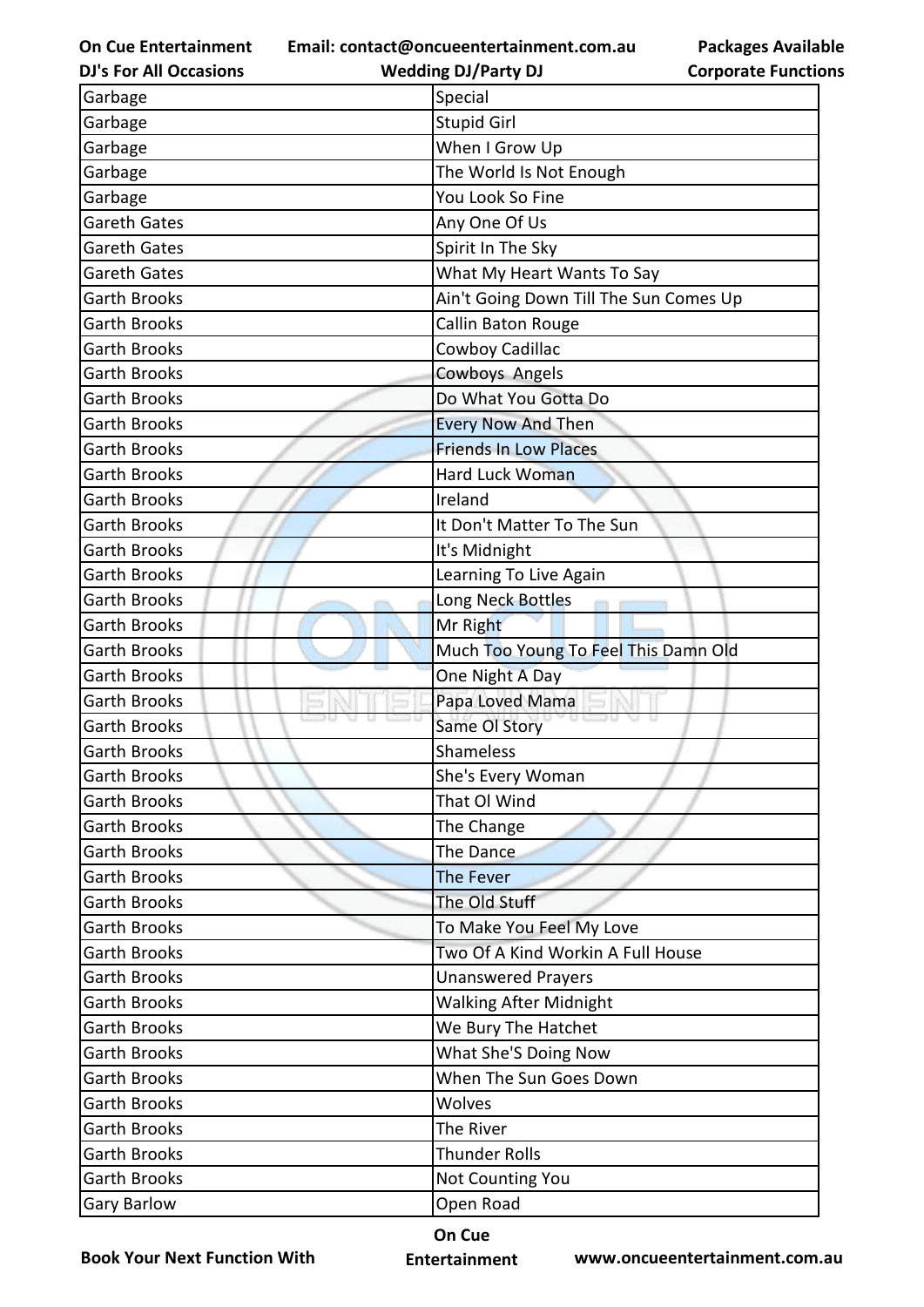**Email: contact@oncueentertainment.com.au Wedding DJ/Party DJ** 

**Packages Available Corporate Functions**

| <b>DJ's For All Occasions</b> | <b>Wedding DJ/Party DJ</b>       | <b>Corporate Functio</b> |
|-------------------------------|----------------------------------|--------------------------|
| <b>Gary Glitter</b>           | Do You Wanna Touch Me            |                          |
| <b>Gary Glitter</b>           | Hello I'M Back Again             |                          |
| <b>Gary Glitter</b>           | I Love You Love Me Love          |                          |
| <b>Gary Glitter</b>           | Leader Of The Gang               |                          |
| <b>Gary Glitter</b>           | <b>Rock And Roll Part 2</b>      |                          |
| <b>Gary Jules</b>             | Mad World                        |                          |
| <b>Gary Moore</b>             | Cold Day In Hell                 |                          |
| <b>Gary Moore</b>             | I've Still Got The Blues For You |                          |
| <b>Gary Moore</b>             | The Sky Is Crying                |                          |
| <b>Gary Moore</b>             | <b>Walking By Myself</b>         |                          |
| Gary Numan                    | Cars                             |                          |
| <b>Gary Puckett</b>           | Young Girl                       |                          |
| Gary Us Bonds                 | <b>Quarter To Three</b>          |                          |
| Gary Wright                   | <b>Dream Weaver</b>              |                          |
| Gavin Degraw                  | <b>Follow Through</b>            |                          |
| Gavin Degraw                  | In Love With A Girl              |                          |
| <b>Gene Chandler</b>          | Duke Of Earl                     |                          |
| Gene Kelly                    | Singing In The Rain              |                          |
| Gene Pitney                   | 24 Hours From Tulsa              |                          |
| <b>Gene Pitney</b>            | Backstage                        |                          |
| Gene Pitney                   | I Must Be seeing Things          |                          |
| Gene Pitney                   | If I Didnt Have A Dime           |                          |
| <b>Gene Pitney</b>            | Just One Love                    |                          |
| Gene Pitney                   | The Man Who Shot Liberty Valance |                          |
| Gene Pitney                   | <b>Town Without Pity</b>         |                          |
| <b>Gene Vincent</b>           | Be Bop A Lula                    |                          |
| Gene Vincent                  | Lotta Lovin                      |                          |
| Gene Watson                   | <b>Farewell Party</b>            |                          |
| Gene Watson                   | <b>Fourteen Carat Mind</b>       |                          |
| Genesis                       | Follow You Follow Me             |                          |
| Genesis                       | Hold On To My Heart              |                          |
| Genesis                       | I Can't Dance                    |                          |
| Genesis                       | In To Deep                       |                          |
| Genesis                       | Invisable Touch                  |                          |
| Genesis                       | Jesus He Knows Me                |                          |
| Genesis                       | Land Of Confusion                |                          |
| Genesis                       | Man On The Corner                |                          |
| Genesis                       | Mama                             |                          |
| Genesis                       | Misunderstanding                 |                          |
| Genesis                       | No Reply At All                  |                          |
| Genesis                       | No Son Of Mine                   |                          |
| Genesis                       | Trick Of The Tail                |                          |
| Genesis                       | That's All                       |                          |
| Genesis                       | Throwing It All Away             |                          |
| George                        | <b>Breathe In Now</b>            |                          |
|                               |                                  |                          |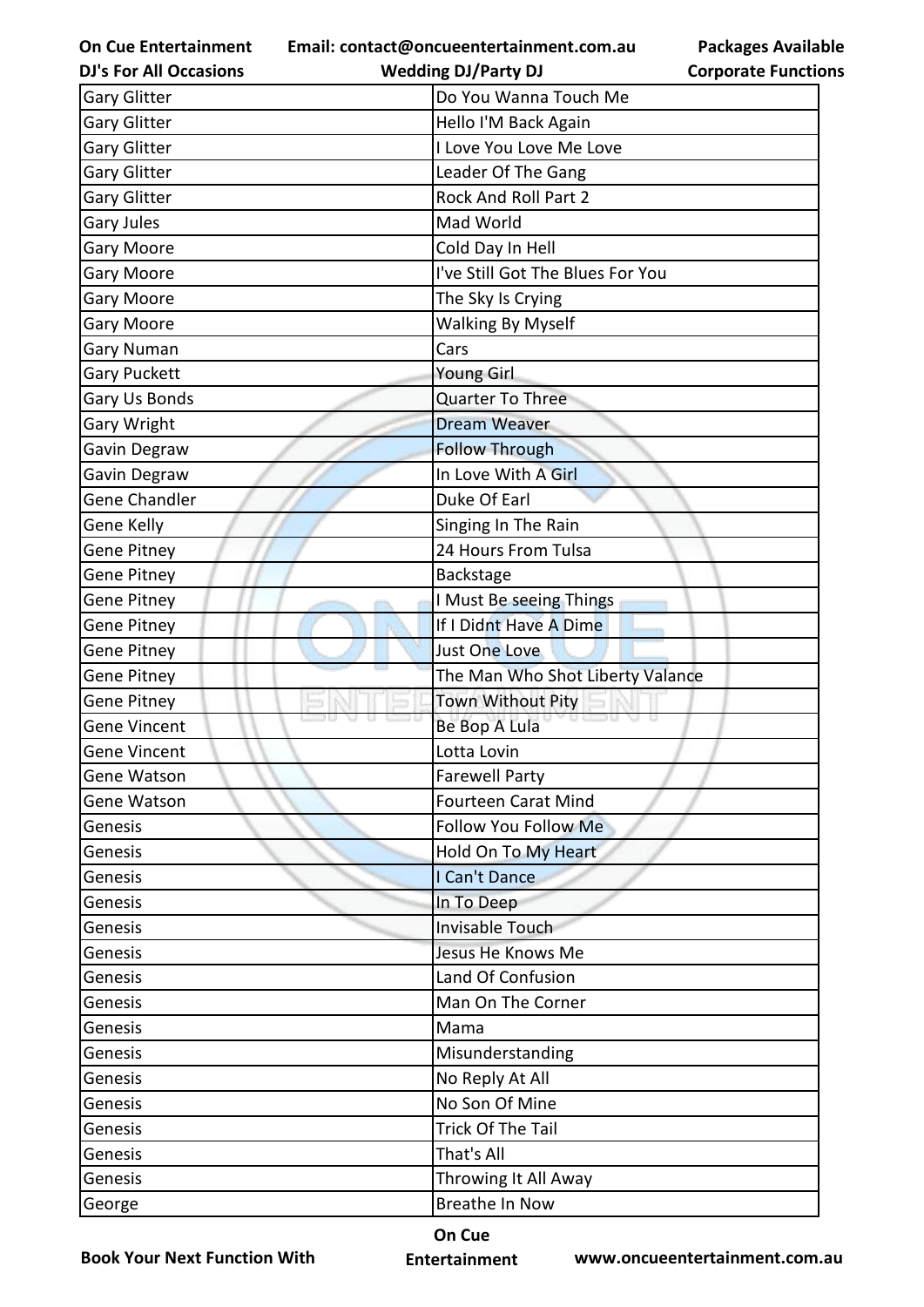**Email: contact@oncueentertainment.com.au Wedding DJ/Party DJ** 

**DJ's For All Occasions**

**Packages Available Corporate Functions**

| George                       | Garbage                               |
|------------------------------|---------------------------------------|
| George                       | The Special Ones                      |
| George Baker                 | Little Green Bag                      |
| George Benson                | Give Me The Night                     |
| George Benson                | In Your Eyes                          |
| George Benson                | Love X Love                           |
| George Benson                | Never Give Up On A Good Thing         |
| George Benson                | Nothings Gonna Change My Love For You |
| George Benson                | On Broadway                           |
| George Benson                | The Greatest Love Of All              |
| George Benson                | This Masquerade                       |
| George Benson                | Turn Your Love Around                 |
| George Clinton               | At Last                               |
| George Ezra                  | <b>Budapest</b>                       |
| George Ezra                  | <b>Blame It On Me</b>                 |
| George Ezra                  | Cassy O                               |
| George Ezra                  | Listen To The Man                     |
| George Hamilton              | Abilene                               |
| George Harrison              | All Those Years Ago                   |
| George Harrison              | Got My Mind Set On You                |
| George Harrison              | My Sweet Lord                         |
| George Harrison              | Something                             |
| George Harrison              | What Is Life                          |
| George Jones                 | He Stopped Loving Her Today           |
| George Jones                 | I Don't Need Your Rockin' Chair       |
| George Jones                 | Picture Of Me Without You             |
| George Jones                 | The Grand Tour                        |
| George Jones                 | The Race Is On                        |
| George Jones                 | <b>Wine Colored Roses</b>             |
| George Jones & Tammy Wynette | Were Gonna Hold On                    |
| George Michael               | A Different Corner                    |
| George Michael               | Amazing                               |
| George Michael               | An Easier Affair                      |
| George Michael               | <b>Careless Whisper</b>               |
| George Michael               | <b>Cowboys And Angels</b>             |
| George Michael               | Faith                                 |
| George Michael               | Fast Love                             |
| George Michael               | <b>Father Figure</b>                  |
| George Michael               | Flawless                              |
| George Michael               | Freedom                               |
| George Michael               | <b>Heal The Pain</b>                  |
| George Michael               | I Want Your Sex                       |
| George Michael               | I'm Your Man                          |
| George Michael               | Jesus To A Child                      |
| George Michael               | <b>Kissing A Fool</b>                 |

**Book Your Next Function With**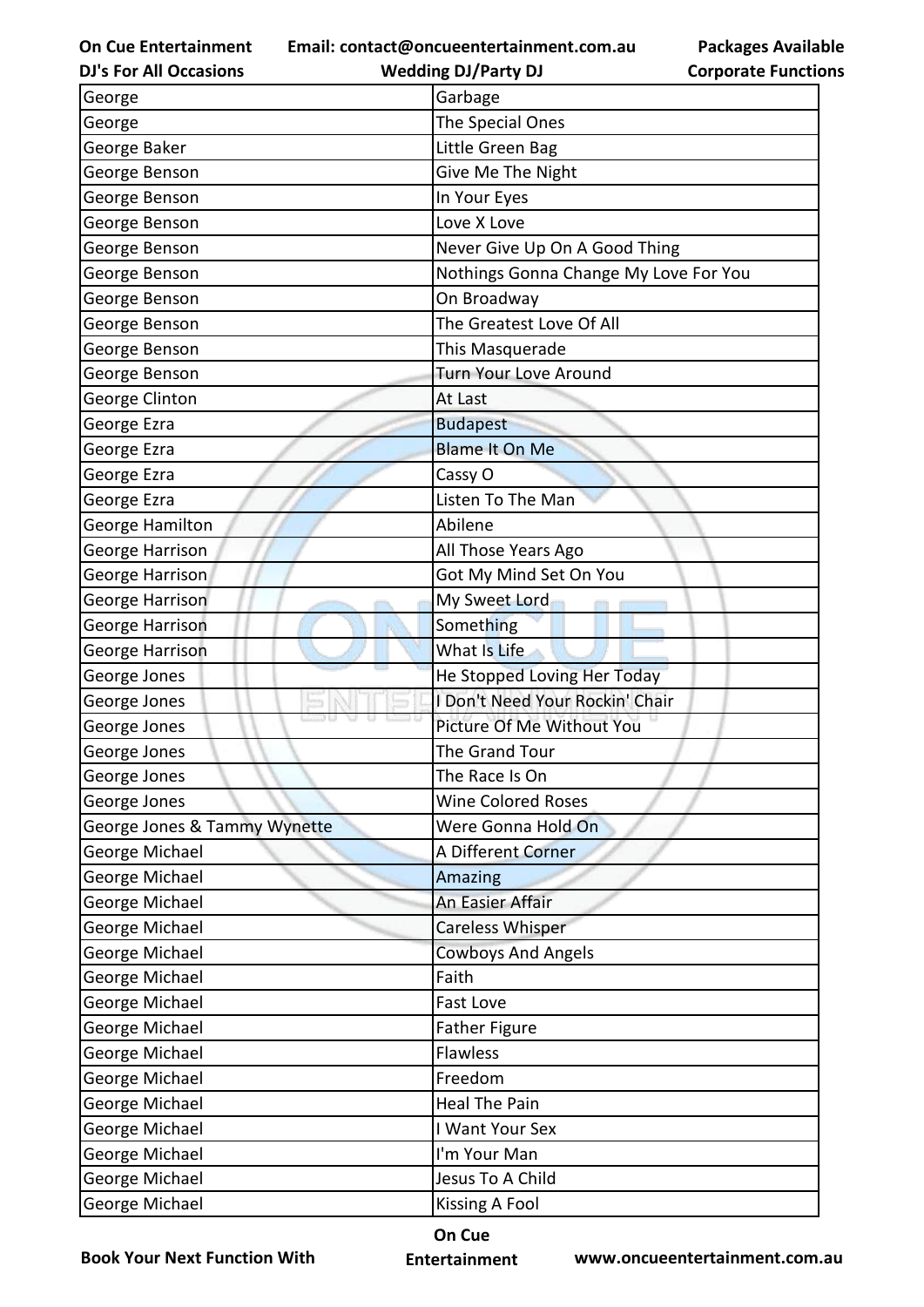**Email: contact@oncueentertainment.com.au**

**DJ's For All Occasions**

**Wedding DJ/Party DJ** 

| George Michael                   | Let Her Down Easy                      |
|----------------------------------|----------------------------------------|
| George Michael                   | Monkey                                 |
| George Michael                   | Older                                  |
| George Michael                   | Outside                                |
| George Michael                   | <b>Round Here</b>                      |
| George Michael                   | Spinning The Wheel                     |
| George Michael                   | <b>Star People</b>                     |
| George Michael                   | The Strangest Thing                    |
| George Michael                   | <b>Too Funky</b>                       |
| George Michael                   | <b>Waiting For That Day</b>            |
| George Michael                   | You Have Been Loved                    |
| George Michael & Aretha Franklin | I Knew You Were Waiting For Me         |
| George Michael & Elton John      | Don't Let The Sun Go Down On Me (Duet) |
| George Morgan                    | <b>Candy Kisses</b>                    |
| George Morgan                    | <b>Room Full Of Roses</b>              |
| George Srait                     | Cowboys Like Us                        |
| George Strait                    | Amarillo By Morning                    |
| George Strait                    | Carried Away                           |
| George Strait                    | Famous Last Words Of A Fool            |
| George Strait                    | Heartland                              |
| George Strait                    | Honk If You Honky Tonk                 |
| George Strait                    | King Of The Mountain                   |
| George Strait                    | Meanwhile                              |
| George Strait                    | Out Of The Blue Clear Sky              |
| George Strait                    | Tell Me Something Bad About Tulsa      |
| George Strait                    | The Man In Love With You               |
| George Strait                    | Today My World Slipped Away            |
| George Strait                    | Unwound                                |
| George Strait                    | You Don't Know Me                      |
| George Strait                    | You See So Good Inlove                 |
| George Strait                    | You're Something Special To Me         |
| George Thorogood                 | <b>Bad To The Bone</b>                 |
| George Thorogood                 | <b>Get A Haircut</b>                   |
| George Thorogood                 | If You Don't Start Drinking            |
| George Thorogood                 | Move It On Over                        |
| George Thorogood                 | One Bourbon One Scotch & One Beer      |
| George Thorogood                 | Who Do You Love                        |
| Georgia Satellites               | <b>Hippy Hippy Shake</b>               |
| Georgia Satellites               | Keep Your Hands To Yourself            |
| <b>Gerald Levert</b>             | Can't Help Myself                      |
| <b>Gerald Levert</b>             | Mr Too Damn Good                       |
| <b>Gerri Haliwell</b>            | Bag It Up                              |
| <b>Gerri Haliwell</b>            | Calling                                |
| <b>Gerri Haliwell</b>            | It's Raining Men                       |
| Gerri Haliwell                   | Lift Me Up                             |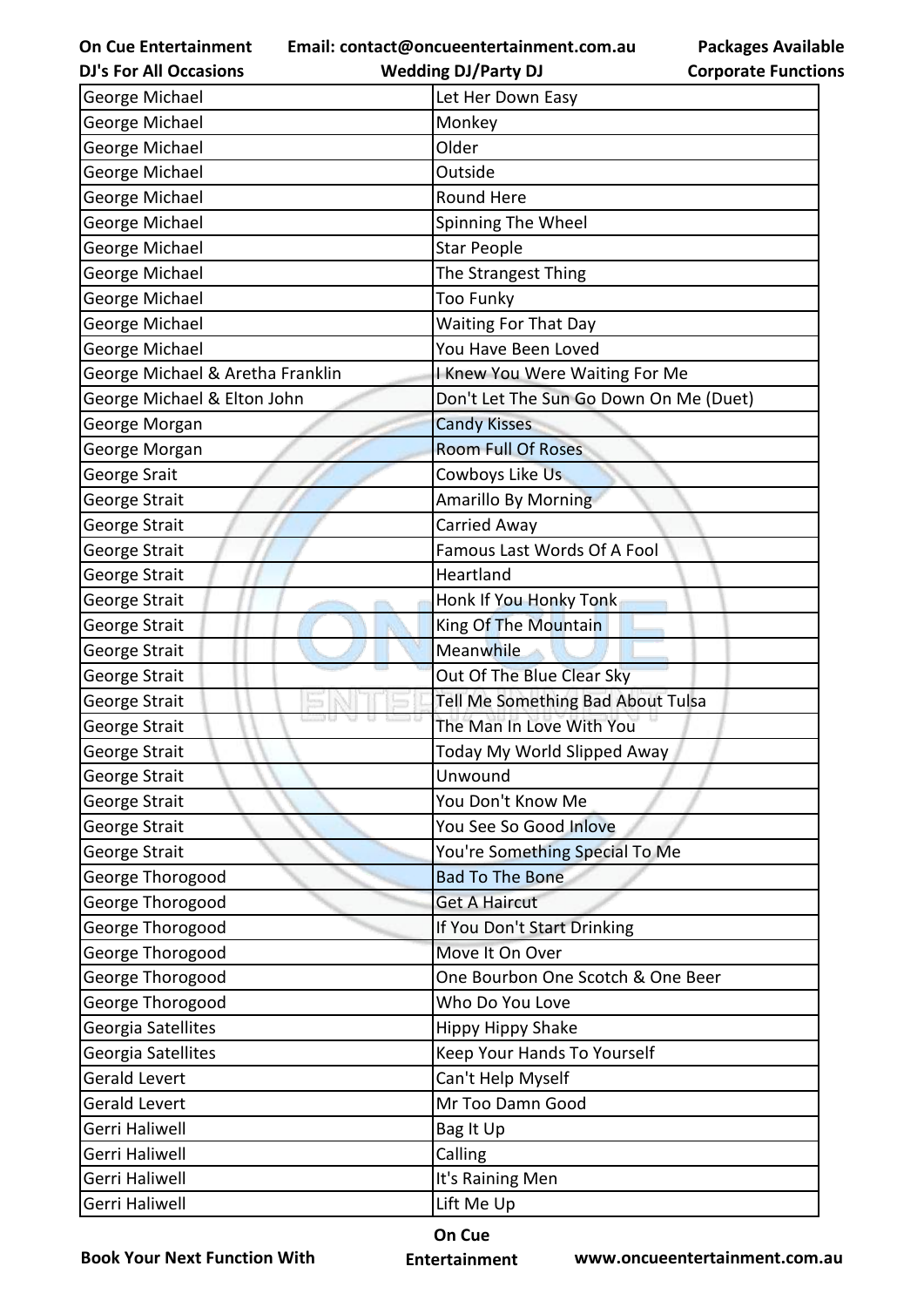**On Cue Entertainment DJ's For All Occasions**

**Wedding DJ/Party DJ** 

| Gerry & Pacemakers                  | Don't Let The Sun Catch You Crying  |
|-------------------------------------|-------------------------------------|
| Gerry & Pacemakers                  | Ferry Cross The Mersey              |
| Gerry & Pacemakers                  | How Do You Do It To Me              |
| Gerry & Pacemakers                  | I Like It                           |
| Gerry & Pacemakers                  | I'm The One                         |
| Gerry & Pacemakers                  | You'll Never Walk Alone             |
| Gerry Cinnamon                      | Mayhem                              |
| Gerry Cinnamon                      | The Bonny                           |
| Gerry Cinnamon                      | What Have You Done                  |
| Gerry Cinnamon                      | Where We're Going                   |
| <b>Gerry Rafferty</b>               | <b>Baker Street</b>                 |
| Gia Farrel                          | Hit Em Up                           |
| Gilbert O'Sullivan                  | Alone Again (Naturally)             |
| Gilbert O'Sullivan                  | Claire                              |
| Gilbert O'Sullivan                  | <b>Get Down</b>                     |
| Gin Blossoms                        | As Long As It Matters               |
| Gin Blossoms                        | Follow You Down                     |
| Gin Blossoms                        | Hey Jealousy                        |
| Gin Blossoms                        | Til I Hear It From You              |
| Gina G                              | Ooh Ah Just A Little Bit            |
| Gina Jeffries                       | Dancing With Elvis                  |
| Gina Jeffries                       | Girl's Night Out                    |
| Gina Jeffries                       | <b>Two Stars Fell</b>               |
| <b>Ginny Owens</b>                  | I Am                                |
| <b>Ginny Owens</b>                  | Wont Back Down                      |
| Ginuwine                            | <b>Differences</b>                  |
| Ginuwine                            | In Those Jeans                      |
| Ginuwine                            | Love You More                       |
| Ginuwine                            | Pony                                |
| Ginuwine                            | Stingy                              |
| Giorgio Ft Kylie Minogue            | <b>Right Here Right Now</b>         |
| Girls Aloud                         | <b>Biology</b>                      |
| Girls Aloud                         | <b>Call The Shots</b>               |
| Girls Aloud                         | No Good Advice                      |
| Girls Aloud                         | Some Kind Of Miricle                |
| Girls Aloud                         | Sound Of The Underground            |
| Girls Aloud                         | <b>Stay Another Day</b>             |
| Girls Aloud                         | Whole Lotta History                 |
| <b>Gladys Knight &amp; The Pips</b> | Best Thing That Ever Happened To Me |
| <b>Gladys Knight &amp; The Pips</b> | Every Beat Of My Heart              |
| <b>Gladys Knight &amp; The Pips</b> | Help Me Make It Through The Night   |
| Gladys Knight & The Pips            | I Don't Want To Do Wrong            |
| <b>Gladys Knight &amp; The Pips</b> | If I Were Your Woman                |
| <b>Gladys Knight &amp; The Pips</b> | Licence To Kill                     |
| Gladys Knight & The Pips            | Midnight Train To Georgia           |

**Book Your Next Function With**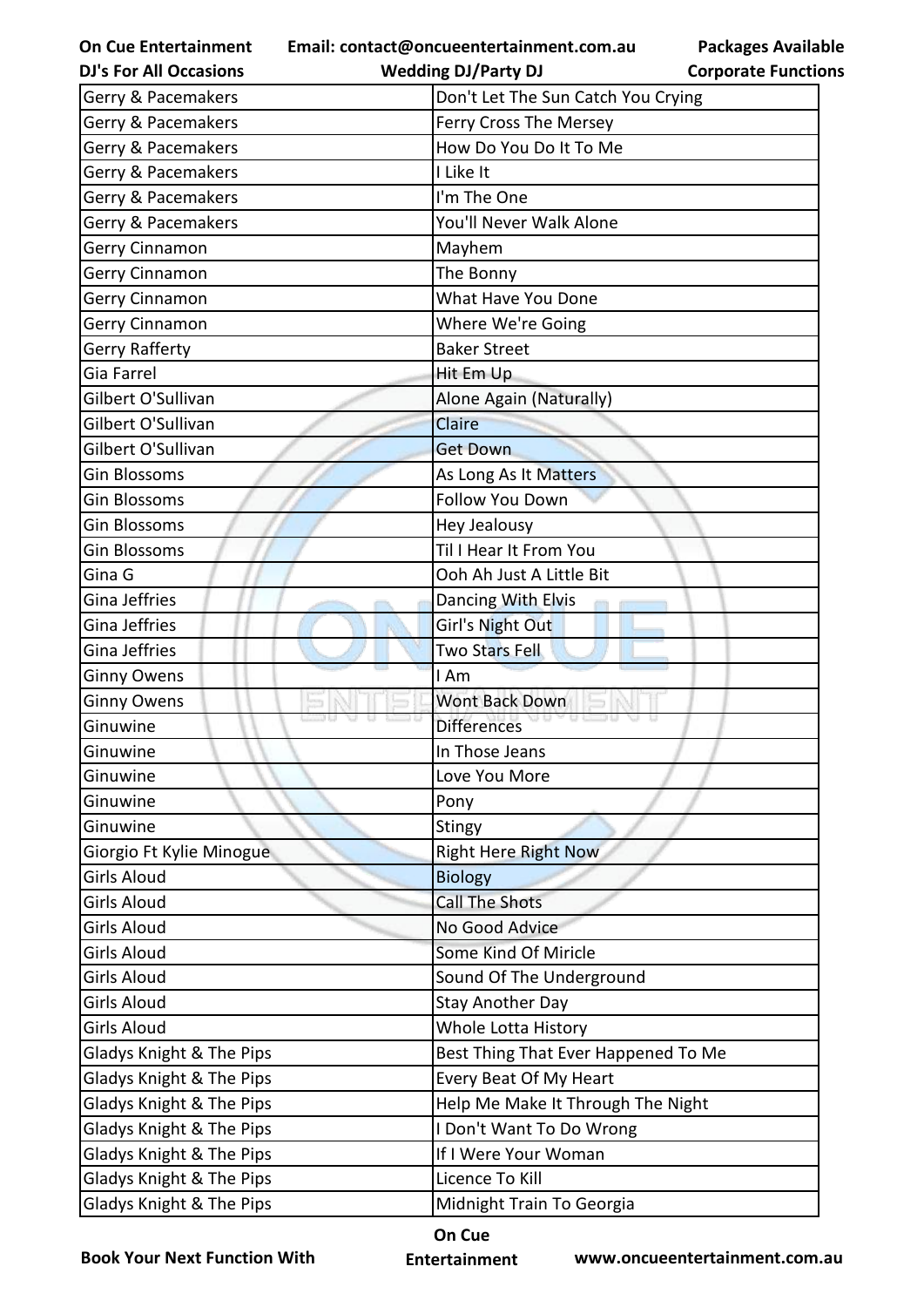| <b>On Cue Entertainment</b>   | Email: contact@oncueentertainment.com.au | <b>Packages Available</b>  |
|-------------------------------|------------------------------------------|----------------------------|
| <b>DJ's For All Occasions</b> | <b>Wedding DJ/Party DJ</b>               | <b>Corporate Functions</b> |
| Gladys Knight & The Pips      | Neither One Of Us Want To Be             |                            |
| Glagys Knight & The Pips      | On And On                                |                            |
| Glagys Knight & The Pips      | Take Me In Your Arms                     |                            |
| Glagys Knight & The Pips      | The Way We Were                          |                            |
| Glamma Kid And Shola Ama      | Taboo                                    |                            |
| <b>Glee Cast</b>              | Borderline / Open Your Heart             |                            |
| <b>Glee Cast</b>              | Defying Gravity                          |                            |
| <b>Glee Cast</b>              | Don't Stop Believin                      |                            |
| <b>Glee Cast</b>              | Halo / Walking On Sunshine               |                            |
| <b>Glee Cast</b>              | I Wanna Hold Your Hand                   |                            |
| <b>Glee Cast</b>              | Jessie's Girl                            |                            |
| <b>Glee Cast</b>              | Like A Virgin                            |                            |
| <b>Glee Cast</b>              | Loser Like Me                            |                            |
| <b>Glee Cast</b>              | <b>Marry You</b>                         |                            |
| <b>Glee Cast</b>              | On My Own                                |                            |
| <b>Glee Cast</b>              | Pokeface                                 |                            |
| <b>Glee Cast</b>              | <b>True Colours</b>                      |                            |
| <b>Glee Cast</b>              | Thriller / Heads Will Roll               |                            |
| <b>Glee Cast</b>              | You Can't Stop The Beat                  |                            |
| <b>Glen Campbell</b>          | By The Time I Get To Phoenix             |                            |
| <b>Glen Campbell</b>          | Galveston                                |                            |
| <b>Glen Campbell</b>          | Gentle On My Mind                        |                            |
| <b>Glen Campbell</b>          | I Love How You Love Me                   |                            |
| <b>Glen Campbell</b>          | I Wanna Live                             |                            |
| <b>Glen Campbell</b>          | <b>Rhinestone Cowboy</b>                 |                            |
| <b>Glen Campbell</b>          | Southern Nights                          |                            |
| Glen Campbell                 | Then You Can Tell Me Goodbye             |                            |
| <b>Glen Campbell</b>          | Try A Little Kindness                    |                            |
| <b>Glen Campbell</b>          | Wichita Lineman                          |                            |
| <b>Glen Campbell</b>          | <b>Rhinestone Cowboy</b>                 |                            |
| <b>Glen Campbell</b>          | Try A Little Kindness                    |                            |
| Glen Campbell & Steve Wariner | The Hand That Rocks The Cradle           |                            |
| Glenn Frey                    | The Heat Is On                           |                            |
| Glenn Frey                    | The One You Love                         |                            |
| Glenn Frey                    | <b>True Love</b>                         |                            |
| Glenn Frey                    | You Belong To The City                   |                            |
| Glenn Miller                  | Chattanooga Choo Choo                    |                            |
| Gloria Estefan                | Conga                                    |                            |
| Gloria Estefan                | One Two Three                            |                            |
| Gloria Estefan                | Oye Mi Canto                             |                            |
| Gloria Estefan                | Turn The Beat Around                     |                            |
| Gloria Estefan                | Music Of My Heart                        |                            |
| Gloria Gaynor                 | I Will Survive                           |                            |
| Gloria Gaynor                 | I Will Survive (Upbeat)                  |                            |
| Gloria Gaynor                 | Never Can Say Goodbye                    |                            |

**Book Your Next Function With**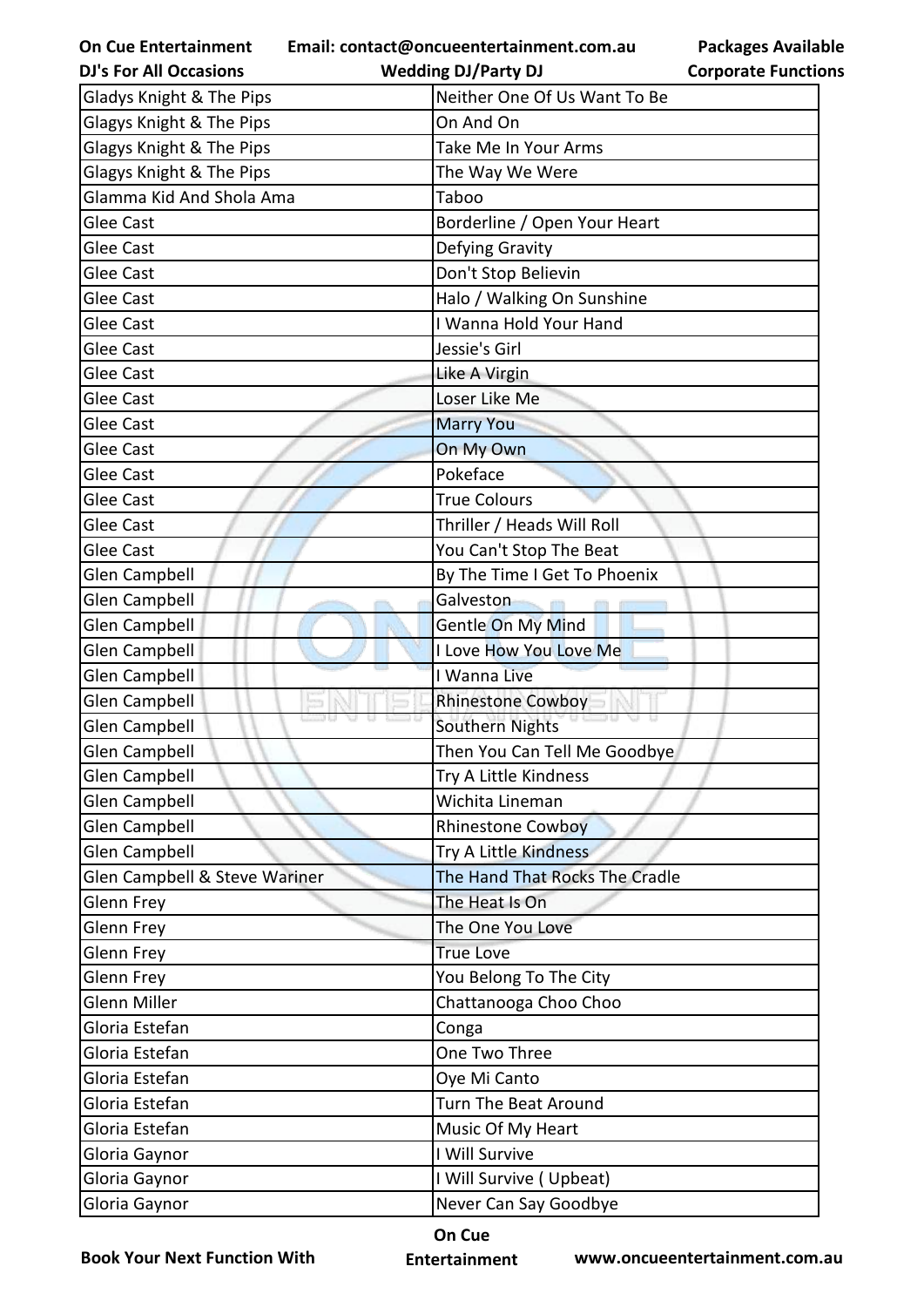**Email: contact@oncueentertainment.com.au Wedding DJ/Party DJ** 

**DJ's For All Occasions**

| <b>Packages Available</b>  |
|----------------------------|
| <b>Corporate Functions</b> |

| <b>Gnarls Barkley</b> | Crazy                             |
|-----------------------|-----------------------------------|
| Gnash                 | I Hate U I Love U                 |
| Go Go's               | <b>Head Over Heals</b>            |
| Go Go's               | Our Lips Are Sealed               |
| Go Go's               | We Got The Beat                   |
| Goanna                | Solid Rock                        |
| Godsmack              | Awake                             |
| Godsmack              | I Stand Alone                     |
| Godsmack              | Speak                             |
| Godsmack              | <b>Straight Out Off Line</b>      |
| <b>Golden Earring</b> | Radar Love                        |
| GoldFrapp             | A & E                             |
| GoldFrapp             | Caravan Girl                      |
| GoldFrapp             | Fly Me Away                       |
| GoldFrapp             | <b>Happiness</b>                  |
| GoldFrapp             | Number 1                          |
| GoldFrapp             | Ooh La La                         |
| GoldFrapp             | Ride A White Horse                |
| GoldFrapp             | <b>Street Machine</b>             |
| Gonzalez              | I Haven't Stopped Dancing         |
| Goo Goo Dolls         | <b>Big Machine</b>                |
| Goo Goo Dolls         | <b>Black Baloon</b>               |
| Goo Goo Dolls         | <b>Broadway</b>                   |
| Goo Goo Dolls         | Dizzy                             |
| Goo Goo Dolls         | <b>Give A Little Bit</b>          |
| Goo Goo Dolls         | I Stay With You                   |
| Goo Goo Dolls         | Iris                              |
| Goo Goo Dolls         | Let Love In                       |
| Goo Goo Dolls         | Name                              |
| Goo Goo Dolls         | Slide                             |
| Goo Goo Dolls         | Sympathy                          |
| Goo Goo Dools         | Here Is Gone                      |
| <b>Good Charlotte</b> | <b>Girls And Boys</b>             |
| <b>Good Charlotte</b> | Dance Floor Anthem                |
| <b>Good Charlotte</b> | Hold On                           |
| <b>Good Charlotte</b> | I Just Wanna Live                 |
| <b>Good Charlotte</b> | Keep Your Hands Off My Girl       |
| <b>Good Charlotte</b> | Lifestyles Of The Rich And Famous |
| <b>Good Charlotte</b> | Misery                            |
| <b>Good Charlotte</b> | Predictable                       |
| <b>Good Charlotte</b> | Sex On The Radio                  |
| <b>Good Charlotte</b> | The Anthem                        |
| <b>Good Charlotte</b> | The River                         |
| <b>Good Charlotte</b> | The Young And The Hopeless        |
| Gordon Lightfoot      | <b>Beautiful</b>                  |

**Book Your Next Function With**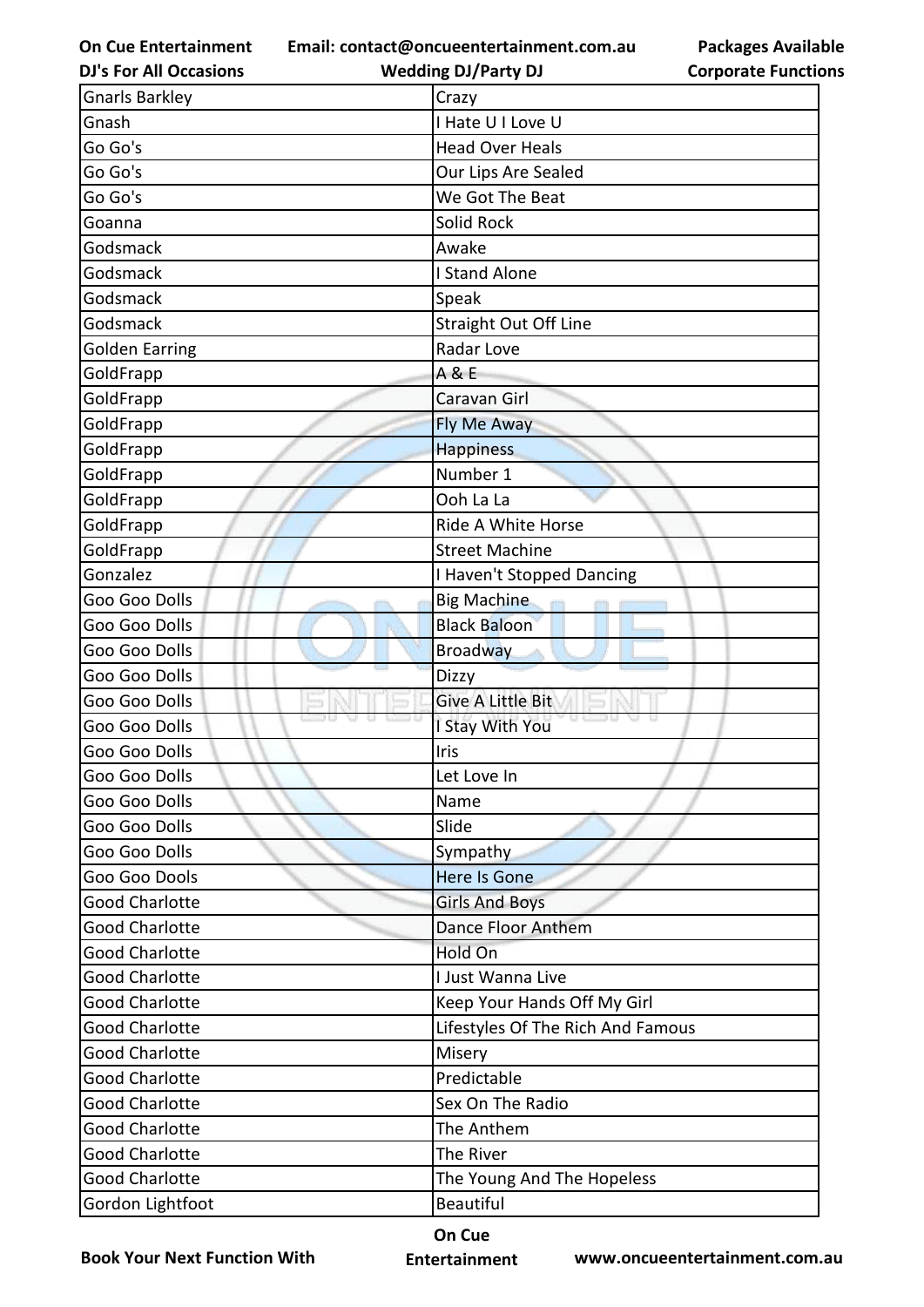**Email: contact@oncueentertainment.com.au**

**DJ's For All Occasions**

| <b>Packages Available</b>  |
|----------------------------|
| <b>Corporate Functions</b> |

| <b>DJ's For All Occasions</b>  | <b>Wedding DJ/Party DJ</b>          | <b>Corporate Functio</b> |
|--------------------------------|-------------------------------------|--------------------------|
| Gordon Lightfoot               | Carefree Highway                    |                          |
| Gordon Lightfoot               | If You Could Read My Mind           |                          |
| Gordon Lightfoot               | Rainy Day People                    |                          |
| Gordon Lightfoot               | Sundown                             |                          |
| Gorgon City Ft Jennifer Hudson | Go All Night                        |                          |
| Gorillaz                       | 19 2000                             |                          |
| Gorillaz                       | Dare                                |                          |
| Gorillaz                       | Feel Good Inc                       |                          |
| Gorillaz                       | Clint Eastwood                      |                          |
| Gorillaz                       | Feel Good                           |                          |
| Gossip                         | <b>Heavy Cross</b>                  |                          |
| Gossip                         | Listen Up                           |                          |
| Gossip                         | Standing In The Way Of Control      |                          |
| Gotye                          | <b>I Feel Better</b>                |                          |
| Gotye                          | <b>Eyes Wide Open</b>               |                          |
| Gotye                          | Somebody That I Used To Know        |                          |
| Gotye Ft Kimbra                | Somebody That I Used To Know (Duet) |                          |
| Grace Ft G-Eazy                | You Don't Own Me                    |                          |
| <b>Grace Potter</b>            | Paris (Ooh La La)                   |                          |
| <b>Graeme Connors</b>          | A Little Further North              |                          |
| <b>Graeme Connors</b>          | The Road Less Travelled             |                          |
| Graham Bonnet                  | It's All Over Now Baby Blue         |                          |
| <b>Grand Funk Railroad</b>     | Some Kind Of Wonderful              |                          |
| <b>Grand Funk Railroad</b>     | Were An American Band               |                          |
| <b>Grandmaster Flash</b>       | The Message                         |                          |
| <b>Grandmaster Flash</b>       | $\cup$ $\cup$<br><b>White Lines</b> |                          |
| <b>Grantly Dee</b>             | Let The Little Girl Dance           |                          |
| <b>Grass Roots</b>             | <b>Heaven Knows</b>                 |                          |
| <b>Grass Roots</b>             | Midnight Confessions                |                          |
| <b>Grass Roots</b>             | Sooner Or Later                     |                          |
| <b>Grateful Dead</b>           | Truckin                             |                          |
| Grayson Hugh                   | Take It Over                        |                          |
| <b>Greame Bond</b>             | <b>Farewell Aunty Jack</b>          |                          |
| Grease (soundtrack)            | <b>Beautyschool Dropout</b>         |                          |
| Grease (soundtrack)            | <b>Blue Moon</b>                    |                          |
| Grease (soundtrack)            | Born To Hand Jive                   |                          |
| (soundtrack)<br>Grease         | <b>Grease Lightning</b>             |                          |
| Grease (soundtrack)            | Grease Megamix (Duet)               |                          |
| Grease (soundtrack)            | Hopelessly Devoted To You           |                          |
| (soundtrack)<br>Grease         | <b>Hound Dog</b>                    |                          |
| (soundtrack)<br>Grease         | Look At Me I'm Sandra Dee           |                          |
| (soundtrack)<br>Grease         | Summer Nights (Duet)                |                          |
| Grease (soundtrack)            | Tears On My Pillow                  |                          |
| Grease (soundtrack)            | There Are Worse Things I Could Do   |                          |
| Grease (soundtrack)            | Those Magig Changes                 |                          |

**Book Your Next Function With**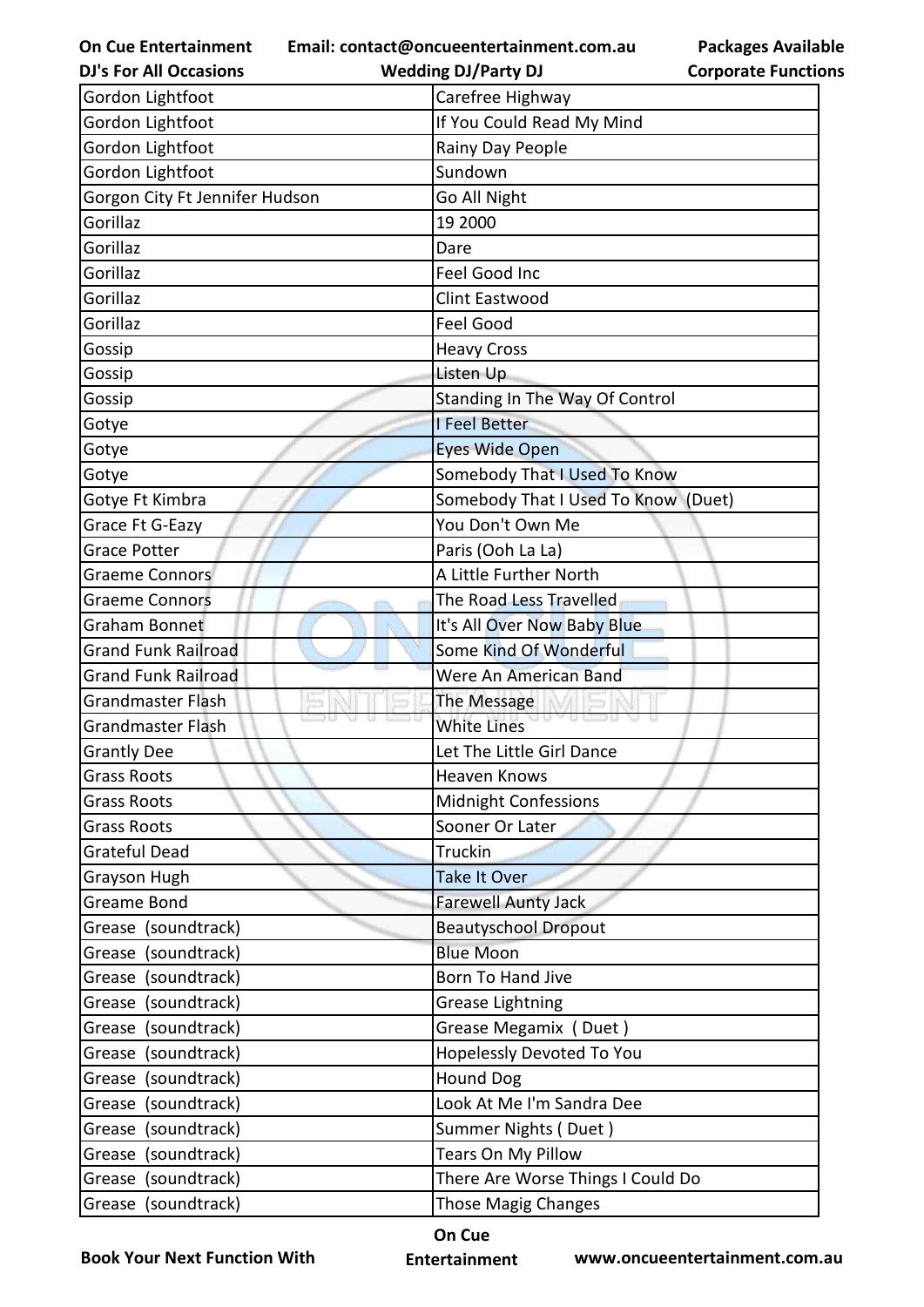**Email: contact@oncueentertainment.com.au**

**Packages Available Corporate Functions**

| <b>DJ's For All Occasions</b> | <b>Wedding DJ/Party DJ</b>            | <b>Corporate Functio</b> |
|-------------------------------|---------------------------------------|--------------------------|
| Grease (soundtrack)           | We Go Together                        |                          |
| Grease (soundtrack)           | You're The One That I Want            |                          |
| Great Big World & Christina   | Say Something                         |                          |
| <b>Greek Traditional</b>      | The Greek Wedding Song                |                          |
| Green Day                     | 21 Guns                               |                          |
| Green Day                     | 21St Century Breakdown                |                          |
| Green Day                     | American Idiot                        |                          |
| Green Day                     | <b>Basketcase</b>                     |                          |
| Green Day                     | <b>Boulevard Of Broken Dreams</b>     |                          |
| Green Day                     | <b>Brain Stew</b>                     |                          |
| Green Day                     | Holiday                               |                          |
| Green Day                     | I Fought The Law                      |                          |
| Green Day                     | Jesus Of Suburbia                     |                          |
| Green Day                     | <b>Know Your Enemy</b>                |                          |
| Green Day                     | Longview                              |                          |
| Green Day                     | Time Of Your Life (Good Riddance)     |                          |
| Green Day                     | <b>Tired Of Waiting</b>               |                          |
| Green Day                     | Wake Me Up When September Ends        |                          |
| Green Day                     | <b>Walking Contridiction</b>          |                          |
| Green Day                     | When I Come Around                    |                          |
| Green Jelly                   | Three Little Pigs                     |                          |
| Greenwheel                    | <b>Breathe</b>                        |                          |
| <b>Greg Champion</b>          | <b>Thats The Thing About Football</b> |                          |
| Gretchen Wilson               | California Girls                      |                          |
| Gretchen Wilson               | <b>Redneck Woman</b>                  |                          |
| Grimes                        | <b>Flesh Without Blood</b>            |                          |
| Grinspoon                     | <b>Chemical Heart</b>                 |                          |
| Grinspoon                     | Don't Change                          |                          |
| Grinspoon                     | Hard Act To Follow                    |                          |
| Grinspoon                     | Just Ace                              |                          |
| Grinspoon                     | Lost Control                          |                          |
| Groove Armarda                | I See You Baby                        |                          |
| Groove Armarda                | Song For Mutya                        |                          |
| Guess Who                     | American Woman                        |                          |
| Guess Who                     | No Time                               |                          |
| <b>Guns N Roses</b>           | Ain't It Fun                          |                          |
| <b>Guns N Roses</b>           | Civil War                             |                          |
| <b>Guns N Roses</b>           | Don't Cry                             |                          |
| <b>Guns N Roses</b>           | Knockin' On Heavens Door              |                          |
| <b>Guns N Roses</b>           | Live And Let Die                      |                          |
| <b>Guns N Roses</b>           | Mr Brownstone                         |                          |
| <b>Guns N Roses</b>           | My Michelle                           |                          |
| <b>Guns N Roses</b>           | November Rain                         |                          |
| <b>Guns N Roses</b>           | Paradise City                         |                          |
| <b>Guns N Roses</b>           | Patience                              |                          |
|                               |                                       |                          |

**Book Your Next Function With**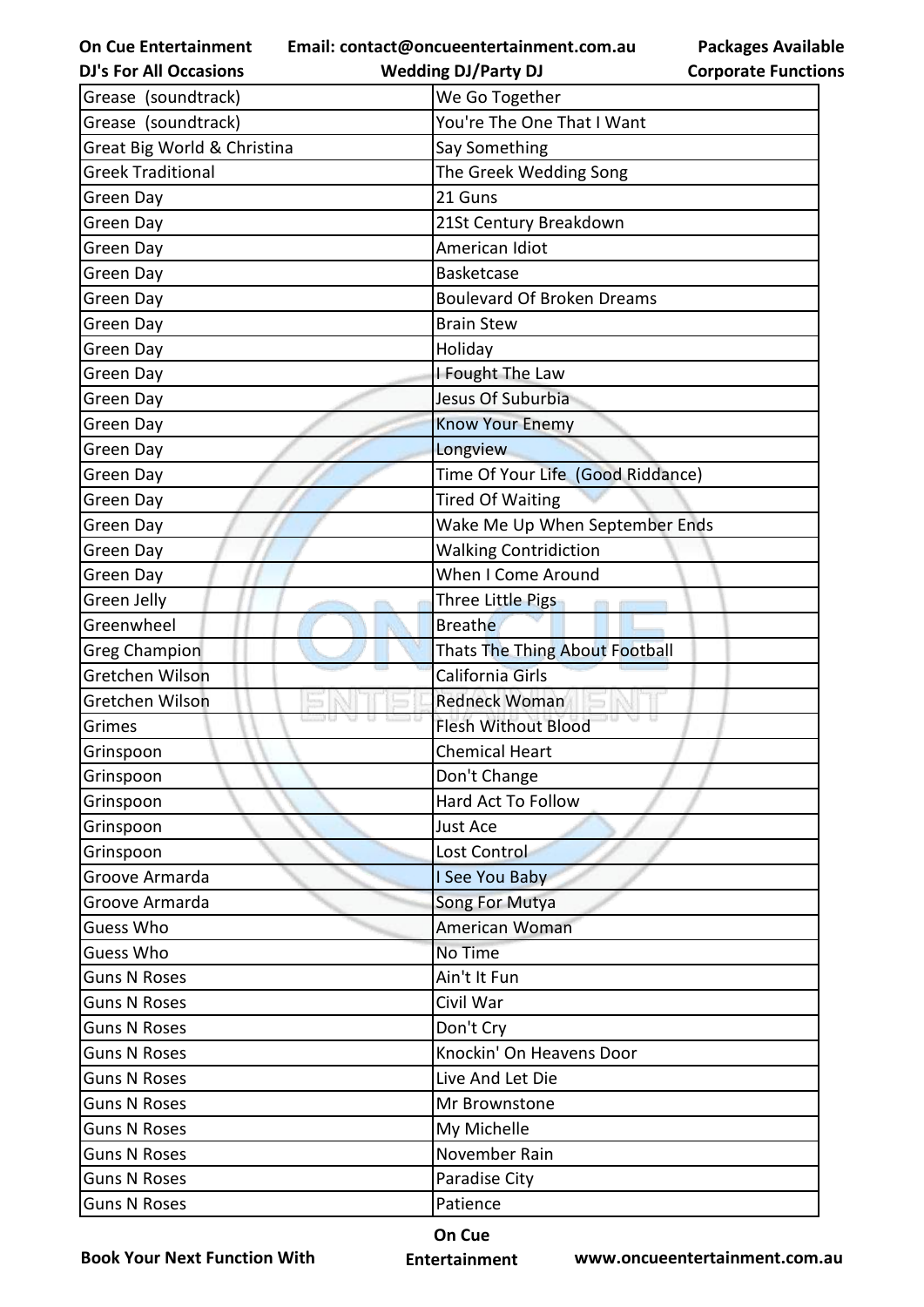**Email: contact@oncueentertainment.com.au**

**DJ's For All Occasions**

| <b>Wedding DJ/Party DJ</b> |  |
|----------------------------|--|

**Packages Available Corporate Functions**

| <b>Guns N Roses</b>            | Since I Don't Have You        |
|--------------------------------|-------------------------------|
| <b>Guns N Roses</b>            | Sweet Child O Mine            |
| <b>Guns N Roses</b>            | Welcome To The Jungle         |
| <b>Guns N Roses</b>            | Sympathy For The Devi         |
| <b>Guns N Roses</b>            | Yesterdays                    |
| <b>Guns N Roses</b>            | You Could Be Mine             |
| <b>Guus Meeuwis And Vagant</b> | Het Is Een Nacht              |
| <b>Guy Mitchell</b>            | Rock-a-billy                  |
| <b>Guy Mitchell</b>            | <b>Singing The Blues</b>      |
| <b>Guy Sebastian</b>           | Angel's Brought Me Here       |
| Guy Sebastian                  | <b>Bed Of Clouds</b>          |
| Guy Sebastian                  | All To Myself                 |
| <b>Guy Sebastian</b>           | Art Of Love                   |
| Guy Sebastian Feat Lupe Fiasco | <b>Battle Scars</b>           |
| <b>Guy Sebastian</b>           | <b>Bed Of Clouds</b>          |
| Guy Sebastian                  | Choir                         |
| <b>Guy Sebastian</b>           | Don't Worry Be Happy          |
| Guy Sebastian                  | <b>Elevator Love</b>          |
| Guy Sebastian                  | <b>Get Along</b>              |
| <b>Guy Sebastian</b>           | Kryptonite                    |
| <b>Guy Sebastian</b>           | Like A Drum                   |
| <b>Guy Sebastian</b>           | Like It Like That             |
| <b>Guy Sebastian</b>           | <b>Taller Stronger Better</b> |
| Guy Sebastian                  | <b>Tonight Again</b>          |
| Gwen Stefani                   | <b>Baby Don't Lie</b>         |
| Gwen Stefani                   | Cool                          |
| Gwen Stefani                   | <b>Hollaback Girl</b>         |
| Gwen Stefani                   | Luxurious                     |
| Gwen Stefani                   | Make Me Like You              |
| Gwen Stefani                   | <b>Real Thing</b>             |
| Gwen Stefani                   | Rich Girl                     |
| Gwen Stefani                   | <b>Serious</b>                |
| Gwen Stefani                   | The Sweet Escape              |
| Gwen Stefani                   | <b>Used To Love You</b>       |
| Gwen Stefani                   | What You Waiting For          |
| Gwen Stefani                   | Wind It Up                    |
| Gwen Stefani & Eve             | Let Me Blow Your Mind         |
| Gwen Stefani & Moby            | South Side                    |
| Gwen Stefani & Pharrell        | Can I Have It Like That       |
| Gwyneth Paltrow & Huey Lewis   | Cruisin (Duet)                |
| <b>Gym Class Heroes</b>        | Ass Back Home (Clean)         |
| Gym Class Heroes               | Clothes Off                   |
| <b>Gym Class Heroes</b>        | Cookie Jar                    |
| Gym Class Heroes               | <b>Cupids Chokehold</b>       |
| Gym Class Heroes               | <b>Stereo Hearts</b>          |

**Book Your Next Function With**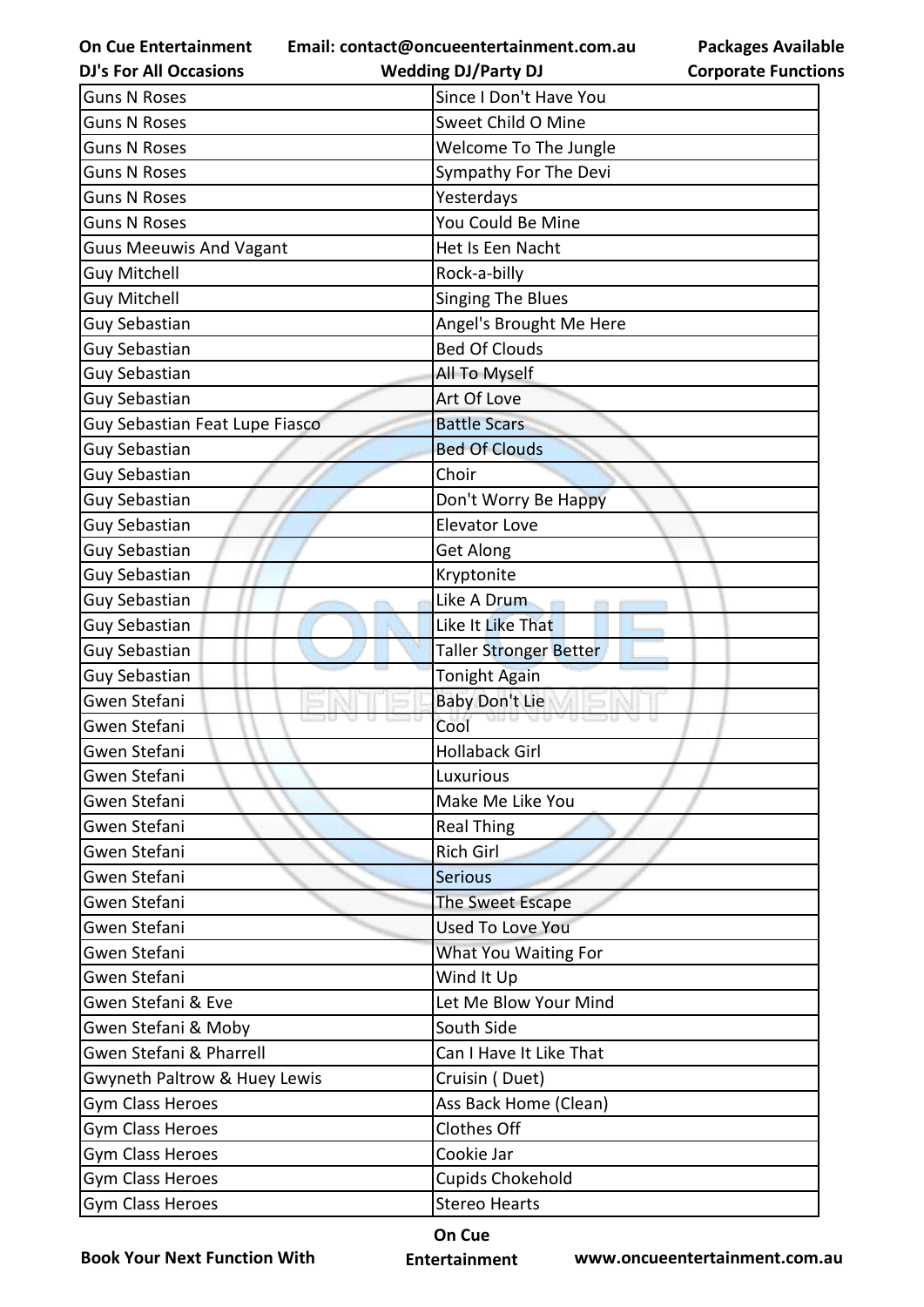**Email: contact@oncueentertainment.com.au Wedding DJ/Party DJ** 

**DJ's For All Occasions**

**Packages Available Corporate Functions**

| <b>Gym Class Heroes</b> | The Fighter                                   |
|-------------------------|-----------------------------------------------|
| Gyroscope               | Baby I'm Gettin Better                        |
| Haddaway                | What Is Love                                  |
| <b>Hailey Steinfeld</b> | <b>Most Girls</b>                             |
| Haim                    | Don't Save Me                                 |
| Haim                    | <b>Falling</b>                                |
| Haim                    | The Steps                                     |
| Haim                    | The Wire                                      |
| Hairspray (The Musical) | Cooties                                       |
| Hairspray (The Musical) | <b>Good Morning Baltimore</b>                 |
| Hairspray (The Musical) | I can Hear The Bells                          |
| Hairspray (The Musical) | I Know Where I've Been                        |
| Hairspray (The Musical) | It Takes 2                                    |
| Hairspray (The Musical) | Mama I'm A Big Girl Now                       |
| Hairspray (The Musical) | <b>Welcome To The 60s</b>                     |
| Hairspray (The Musical) | You Can't Stop The Beat                       |
| Hall & Oates            | Do It For Love                                |
| Hall & Oates            | I Can't Go For That                           |
| Hall & Oates            | Kiss Is On My List                            |
| Hall & Oates            | Out Of Touch                                  |
| Hall & Oates            | Maneater                                      |
| Hall & Oates            | <b>Private Eyes</b>                           |
| Hall & Oates            | <b>Rich Girl</b>                              |
| Hall & Oates            | Sara Smile                                    |
| Hall & Oates            | Say It Isn't So                               |
| Hall & Oates            | You Make My Dreams Come True                  |
| Halsey                  | <b>Still Learning</b>                         |
| Halsey                  | You Should Be Sad                             |
| Hank Locklin            | Let Me Be The One                             |
| Hank Locklin            | Please Help Me I'm Falling                    |
| <b>Hank Snow</b>        | I'm Moving On                                 |
| Hank Snow               | <b>Millers Cave</b>                           |
| Hank Thompson           | On Tap In The Can Or In The Bottle            |
| Hank Thompson           | The New Green Light                           |
| Hank Thompson           | The Wild Side Of Life                         |
| Hank Williams           | <b>Family Tradition</b>                       |
| Hank Williams           | <b>Hey Good Looking</b>                       |
| <b>Hank Williams</b>    | I Can't Help It If I'm Still In Love With You |
| Hank Williams           | Take These Chains From My Heart               |
| Hank Williams Jr        | Gonna Go Huntin Tonight                       |
| Hank Williams Jr        | Queen Of My Heart                             |
| Hank Williams Sr        | Born To Boogie                                |
| Hank Williams Sr        | Heaven Can'T Be Found                         |
| Hank Williams Sr        | Kawliga                                       |
| Hank Williams Sr        | Why Don'T You Love Me                         |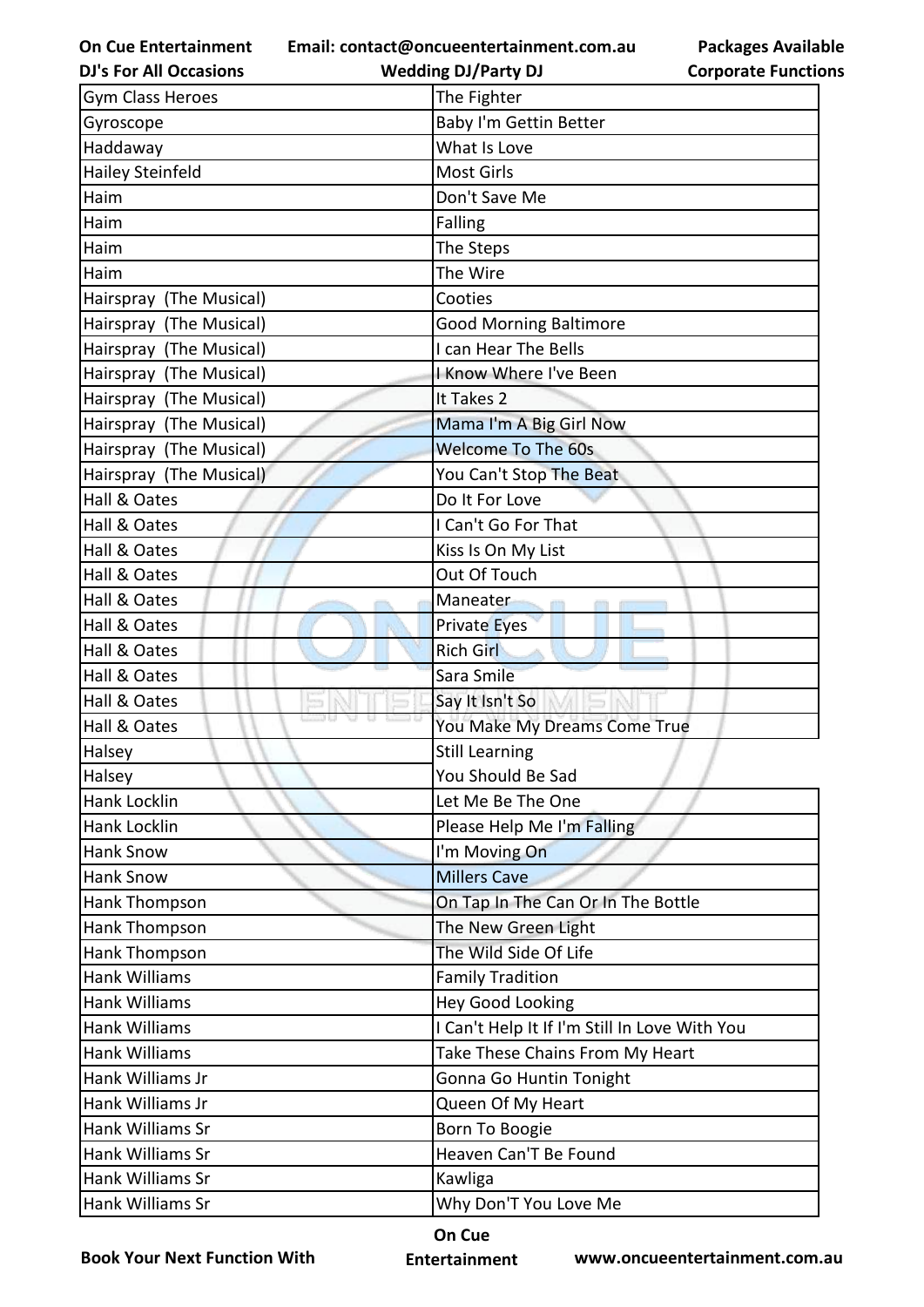**Email: contact@oncueentertainment.com.au**

**DJ's For All Occasions**

**Packages Available Corporate Functions**

| <b>DJ's For All Occasions</b> | <b>Wedding DJ/Party DJ</b>        | <b>Corporate Functio</b> |
|-------------------------------|-----------------------------------|--------------------------|
| Hanna Montana                 | How Do You Do                     |                          |
| Hanson                        | I Will Come To You                |                          |
| Hanson                        | If Only                           |                          |
| Hanson                        | Mmm Bop                           |                          |
| Hanson                        | This Time Around                  |                          |
| Hanson                        | Where's The Love                  |                          |
| Happenings                    | See You In September              |                          |
| Hard Fi                       | Living For Theweekend             |                          |
| Hard Fi                       | Suburban Knights                  |                          |
| <b>Harrison Craig</b>         | Unconditional                     |                          |
| Harry Belafonte               | Banana Boat Song                  |                          |
| Harry Belafonte               | Coconut Woman                     |                          |
| Harry Belafonte               | Island In The Sun                 |                          |
| Harry Belafonte               | Jamaica Farewell                  |                          |
| Harry Belafonte               | Mama Look At Boo Boo              |                          |
| Harry Chapin                  | Cats In The Cradle                |                          |
| Harry Chapin                  | Sequel                            |                          |
| Harry Chapin                  | Taxi                              |                          |
| Harry Connick Jr              | Goodnight My Love                 |                          |
| Harry Connick Jr              | It Had To Be You                  |                          |
| Harry Connick Jr              | We Are In Love                    |                          |
| Harry Connick Jr              | <b>Whisper Your Name</b>          |                          |
| <b>Harry Styles</b>           | <b>Adore You</b>                  |                          |
| <b>Harry Styles</b>           | Falling                           |                          |
| <b>Harry Styles</b>           | Sign Of The Times                 |                          |
| <b>Harry Styles</b>           | <b>Treat People With Kindness</b> |                          |
| <b>Harry Styles</b>           | <b>Watermelon Sugar</b>           |                          |
| Harvey Danger                 | <b>Flagpole Sitter</b>            |                          |
| Havana Brown                  | <b>Big Banana</b>                 |                          |
| Havana Brown                  | Get It                            |                          |
| Havana Brown                  | Warrior                           |                          |
| Havana Brown                  | We Run The Night                  |                          |
| Haven                         | <b>Say Something</b>              |                          |
| Hayley Warner                 | Good Day                          |                          |
| <b>Hazell Dean</b>            | Whos Leaving Who                  |                          |
| Hear Say                      | The Way To Your Love              |                          |
| <b>Hear Say</b>               | Pure And Simple                   |                          |
| <b>Hear Say</b>               | Lovin Is Easy                     |                          |
| Heart                         | All I Wanna Do                    |                          |
| Heart                         | Alone                             |                          |
| Heart                         | Barracuda                         |                          |
| Heart                         | Crazy On You                      |                          |
| Heart                         | Dreamboat Annie                   |                          |
| Heart                         | Even It Up                        |                          |
| Heart                         | Magic Man                         |                          |
|                               |                                   |                          |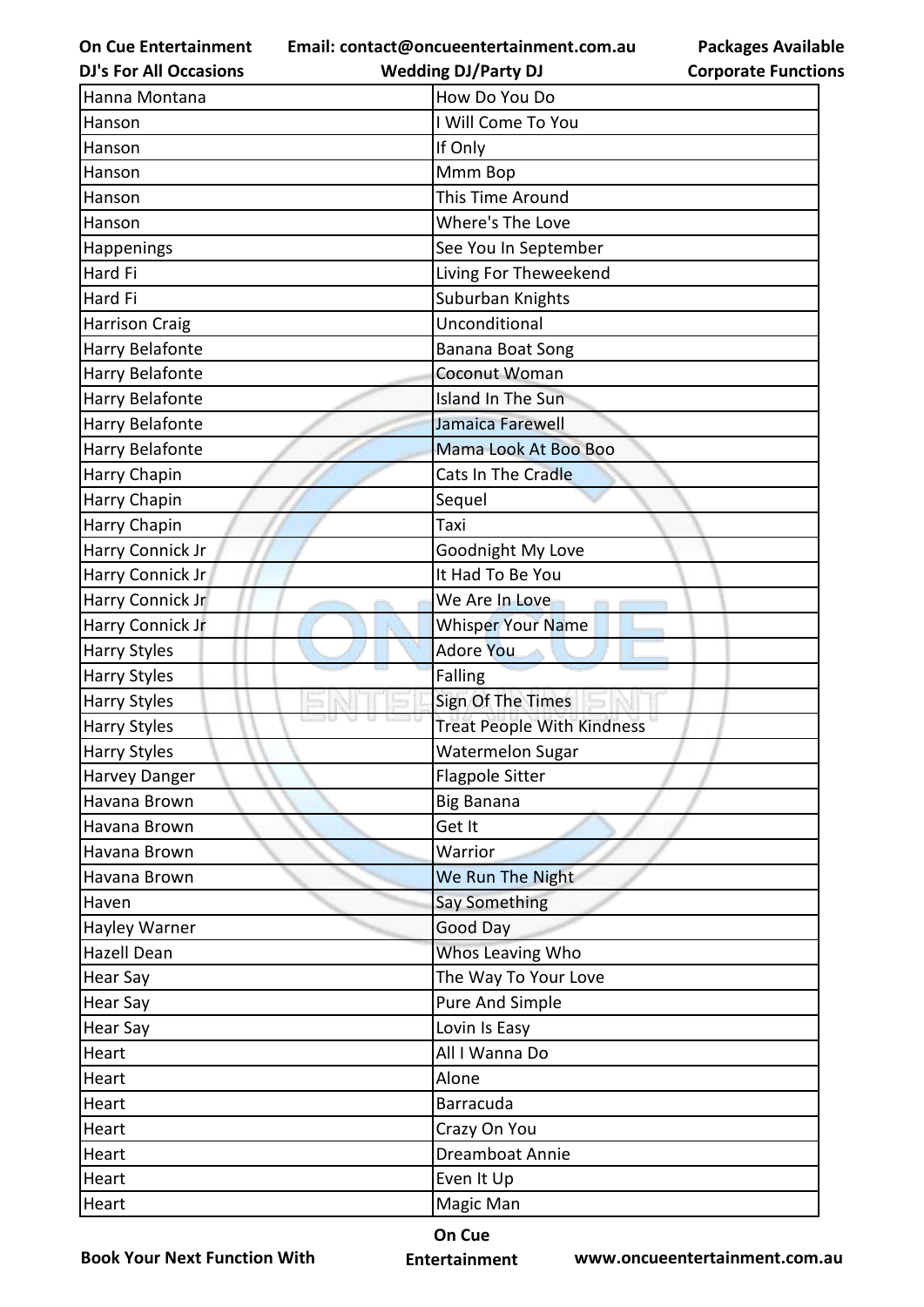**Email: contact@oncueentertainment.com.au Wedding DJ/Party DJ** 

**DJ's For All Occasions**

**Packages Available Corporate Functions**

| Heart                        | Never                                  |
|------------------------------|----------------------------------------|
| Heart                        | Nothin At All                          |
| Heart                        | Stranded                               |
| Heart                        | <b>These Dreams</b>                    |
| Heart                        | <b>What About Love</b>                 |
| <b>Heather Myles</b>         | <b>True Love</b>                       |
| <b>Heather Small</b>         | Proud                                  |
| Heatwave                     | <b>Always And Forever</b>              |
| Heatwave                     | <b>Boogie Nights</b>                   |
| (Hed) Planet Earth           | Bartender                              |
| Heinz                        | Just Like Eddie                        |
| Helen Ready                  | Ain't No Way To Treat A Lady           |
| <b>Helen Ready</b>           | I Am Woman                             |
| Helen Reddy                  | <b>Delta Dawn</b>                      |
| Helen Reddy                  | I Am Woman                             |
| <b>Helen Shapiro</b>         | Don't Treat Me Like A Child            |
| <b>Helen Shapiro</b>         | <b>Walkin Back To Happiness</b>        |
| <b>Helen Shapiro</b>         | You Don't Know                         |
| <b>Helping Haiti</b>         | <b>Everybody Hurts</b>                 |
| <b>Hensen Cargel</b>         | Skip A Rope                            |
| Hepburn                      | I Quit                                 |
| <b>Herb Albert</b>           | This Guys In Love With You             |
| Herd                         | From The Underworld                    |
| <b>Hermans Hermits</b>       | I'm Into Something Good                |
| <b>Hermans Hermits</b>       | Mrs Brown You'Ve Got A Lovely Daughter |
| <b>Hermans Hermits</b>       | My Sentimental Friend                  |
| <b>Hermans Hermits</b>       | There's A Kind Of Hush                 |
| <b>High School Musical</b>   | Bop To The Top                         |
| <b>High School Musical</b>   | <b>Breaking Free</b>                   |
| <b>High School Musical</b>   | Get Cha Head In The Game               |
| <b>High School Musical</b>   | I Can't Take My Eyes Off You           |
| <b>High School Musical</b>   | <b>Start Of Something New</b>          |
| <b>High School Musical</b>   | <b>Stick To The Status Quo</b>         |
| <b>High School Musical</b>   | We're All In This Together             |
| <b>High School Musical</b>   | What I've Been Looking For             |
| <b>High School Musical</b>   | When There Was Me And You              |
| <b>High School Musical 2</b> | All For One                            |
| <b>High School Musical 2</b> | Bet On It                              |
| <b>High School Musical 2</b> | Everyday                               |
| <b>High School Musical 2</b> | Fabulous                               |
| <b>High School Musical 2</b> | Gotta Go My Own Way (Duet)             |
| <b>High School Musical 2</b> | Humuhumunukunukuapuaa                  |
| <b>High School Musical 2</b> | I Don't Dance                          |
| <b>High School Musical 2</b> | What Time Is It                        |
| High School Musical 2        | Work This Out                          |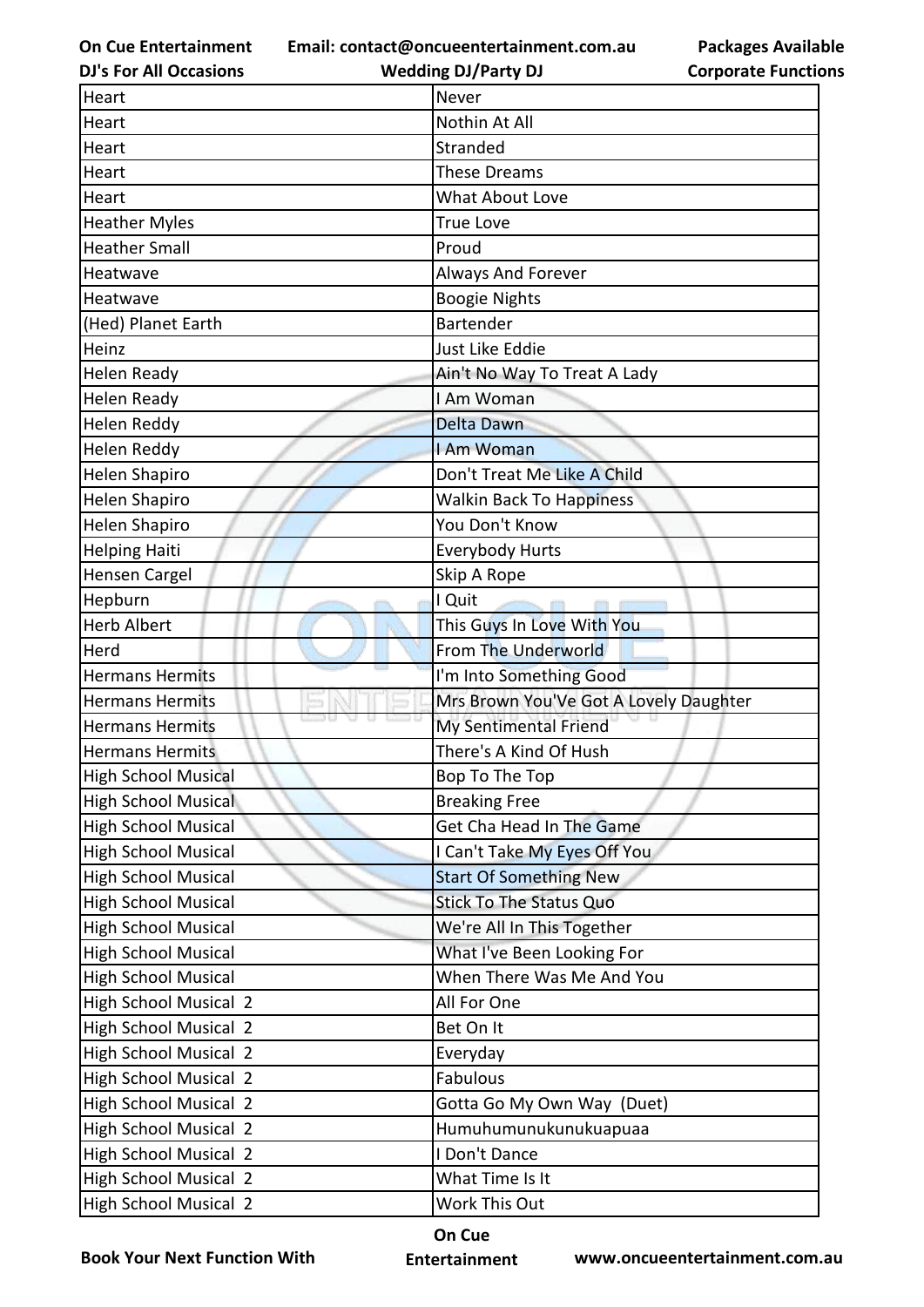| <b>On Cue Entertainment</b>   | <b>Packages Available</b><br>Email: contact@oncueentertainment.com.au |
|-------------------------------|-----------------------------------------------------------------------|
| <b>DJ's For All Occasions</b> | <b>Wedding DJ/Party DJ</b><br><b>Corporate Functions</b>              |
| <b>High School Musical 2</b>  | You Are The Music In Me                                               |
| <b>High School Musical 2</b>  | What Time Is It                                                       |
| Highway 101                   | All The Reasons Why                                                   |
| Highway 101                   | Honky Tonk Baby                                                       |
| Highway 101                   | Somewhere Tonight                                                     |
| Highway 101                   | Walkin Talkin Cryin Barely Beatin                                     |
| Highway 102                   | Whiskey If You Were A Woman                                           |
| Highwaymen                    | <b>Cotton Fields</b>                                                  |
| Highwaymen                    | Highwayman                                                            |
| <b>Hilary Duff</b>            | Come Clean                                                            |
| <b>Hilary Duff</b>            | So Yesterday                                                          |
| <b>Hilary Duff</b>            | Stranger                                                              |
| <b>Hilary Duff</b>            | Why Not                                                               |
| <b>Hilary Duff</b>            | <b>Come Clean</b>                                                     |
| <b>Hilltop Hoods</b>          | <b>Chase That Feeling</b>                                             |
| Hinder                        | <b>Better Than Me</b>                                                 |
| Hinder                        | Lips Of An Angel                                                      |
| Hives                         | Hate To Say I Told You So                                             |
| Hives                         | Walk Idiot Walk                                                       |
| Hollies                       | <b>Bus Stop</b>                                                       |
| Hollies                       | Carrie-Anne                                                           |
| Hollies                       | He Ain't Heavy He's My Brother                                        |
| Hollies                       | Long Cool Woman In A Black Dress                                      |
| Hollies                       | Look Through Any Window                                               |
| Hollies                       | On A Carousel                                                         |
| Hollies                       | <b>Stop Stop Stop</b>                                                 |
| Hollies                       | The Air That I Breathe                                                |
| Hollies                       | Yes I Will                                                            |
| Holly Johnson                 | Ascension                                                             |
| <b>Holly Valance</b>          | Down Boy                                                              |
| <b>Holly Valance</b>          | <b>Kiss Kiss</b>                                                      |
| <b>Holly Valance</b>          | <b>Naughty Girl</b>                                                   |
| Hollywood Argyles             | <b>Alley Oop</b>                                                      |
| Honeycombs                    | Have I The Right                                                      |
| Honeydrippers                 | Sea Of Love                                                           |
| Hoobastank                    | Crawing In The Dark                                                   |
| Hoobastank                    | Disappear (Pop Mix)                                                   |
| Hoobastank                    | Inside Of You                                                         |
| Hoobastank                    | Out Of Control                                                        |
| Hoobastank                    | Remember Me                                                           |
| Hoobastank                    | <b>Running Away</b>                                                   |
| Hoobastank                    | The Letter                                                            |
| Hoobastank                    | The Reason                                                            |
| Hoodoo Gurus                  | 1000 Miles Away                                                       |
| Hoodoo Gurus                  | <b>Bittersweet</b>                                                    |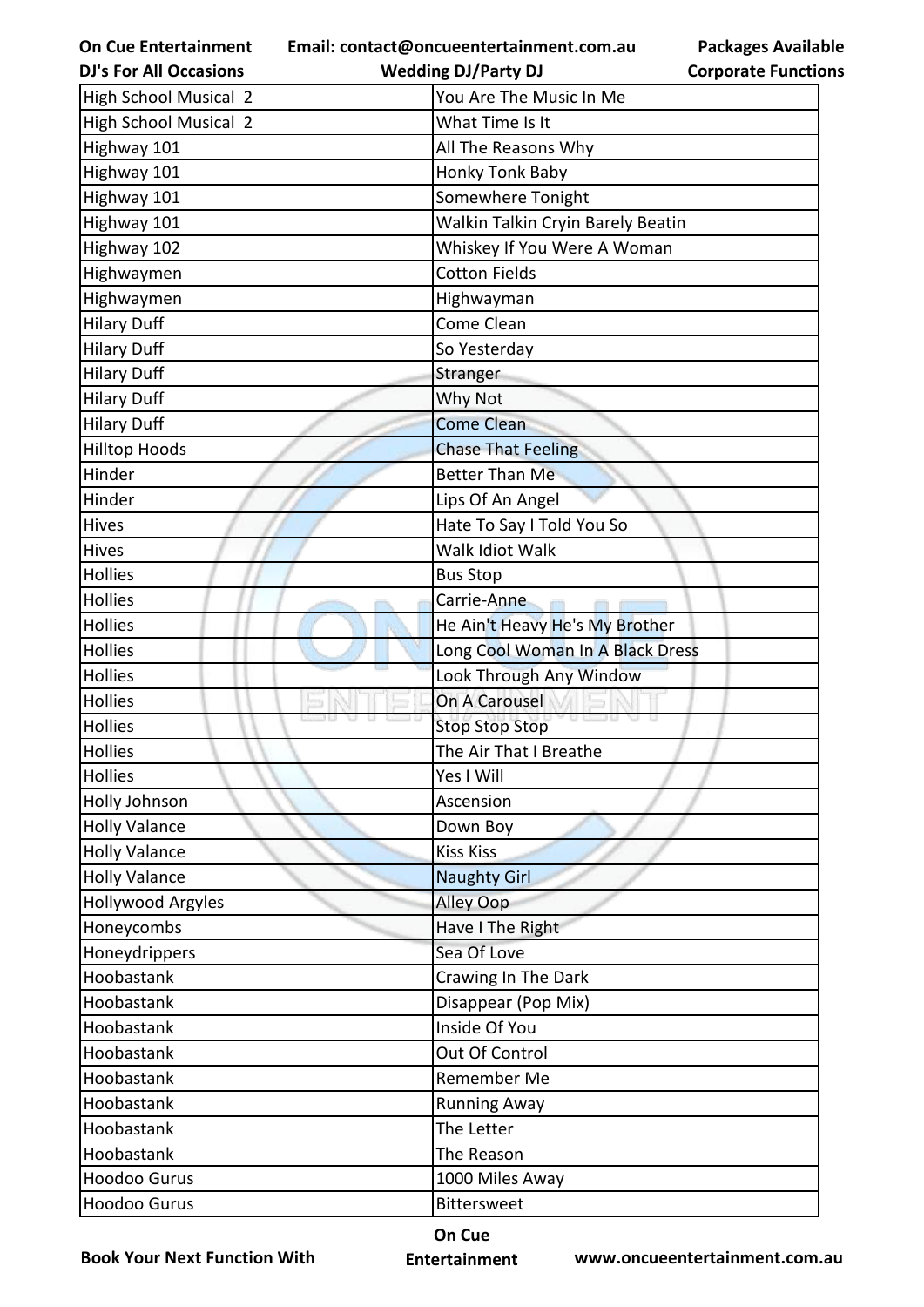**Email: contact@oncueentertainment.com.au**

**DJ's For All Occasions**

| <b>Corporate Functions</b> |
|----------------------------|
|----------------------------|

**Packages Available** 

| <b>DJ's For All Occasions</b> | <b>Wedding DJ/Party DJ</b>          | <b>Corporate Function</b> |
|-------------------------------|-------------------------------------|---------------------------|
| <b>Hoodoo Gurus</b>           | Come Any Time                       |                           |
| <b>Hoodoo Gurus</b>           | <b>Good Times</b>                   |                           |
| <b>Hoodoo Gurus</b>           | Like Wow Wipe Out                   |                           |
| <b>Hoodoo Gurus</b>           | Miss Free Love                      |                           |
| <b>Hoodoo Gurus</b>           | My Girl                             |                           |
| <b>Hoodoo Gurus</b>           | What's My Scene                     |                           |
| Hoosiers                      | Choices                             |                           |
| <b>Hoosiers</b>               | Cops Ands Robbers                   |                           |
| Hoosiers                      | Goodbye Mr A                        |                           |
| Hooters                       | And We Danced                       |                           |
| Hootie & The Blowfish         | I Only Wanna Be With You            |                           |
| Hootie & The Blowfish         | Let Her Cry                         |                           |
| Hootie & The Blowfish         | <b>Hold My Hand</b>                 |                           |
| <b>Hot Chelle Rae</b>         | <b>Tonight Tonight</b>              |                           |
| <b>Hot Chocolate</b>          | <b>Brother Louie</b>                |                           |
| <b>Hot Chocolate</b>          | <b>Every Ones A Winner</b>          |                           |
| <b>Hot Chocolate</b>          | It Started With A Kiss              |                           |
| <b>Hot Chocolate</b>          | No Doubt About It                   |                           |
| <b>Hot Chocolate</b>          | So You Win Again                    |                           |
| <b>Hot Chocolate</b>          | You Sexy Thing                      |                           |
| <b>Hot Chocolate</b>          | Medley Tripple Track                |                           |
| Hot Hot Heat                  | <b>Bandages</b>                     |                           |
| Hot' N' Juicy                 | I'm Horny                           |                           |
| House Of Pain                 | <b>Jump Around</b>                  |                           |
| <b>Howard Jones</b>           | <b>Everlasting Love</b>             |                           |
| <b>Howard Jones</b>           | Life In One Day                     |                           |
| <b>Howard Jones</b>           | Like To Get To Know You Well        |                           |
| <b>Howard Jones</b>           | No One Is To Blame                  |                           |
| <b>Howard Jones</b>           | Things Can Only Get Better          |                           |
| <b>Howard Jones</b>           | What Is Love                        |                           |
| Howie Day                     | Collide                             |                           |
| Howie Day                     | Perfect Time Of Day                 |                           |
| Howie Day                     | <b>She Says</b>                     |                           |
| Hozier                        | Someone New                         |                           |
| Hozier                        | Take Me To Church                   |                           |
| <b>Hillside Singers</b>       | I'd Like To Teach The World To Sing |                           |
| Hue And Cry                   | Labour Of Love                      |                           |
| Hue And Cry                   | Looking For Linda                   |                           |
| <b>Hues Corporation</b>       | <b>Rock The Boat</b>                |                           |
| Huey Lewis & The News         | But It's Alright                    |                           |
| Huey Lewis & The News         | Do You Believe In Love              |                           |
| Huey Lewis & The News         | <b>Feeling Alright</b>              |                           |
| Huey Lewis & The News         | <b>Heart And Soul</b>               |                           |
| Huey Lewis & The News         | <b>Heart Of Rock And Roll</b>       |                           |
| Huey Lewis & The News         | Hip To Be Square                    |                           |

**Book Your Next Function With**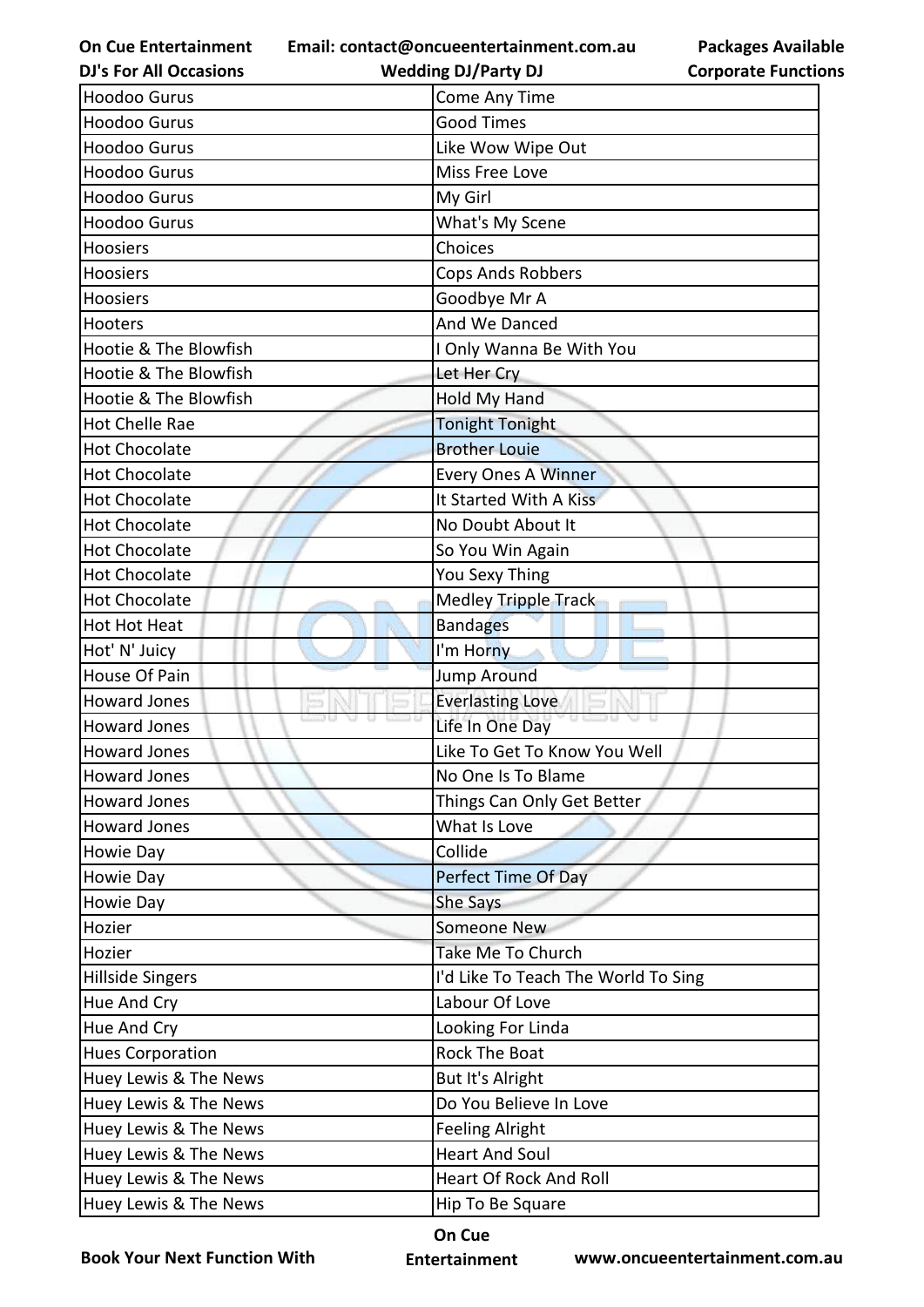| <b>On Cue Entertainment</b><br><b>DJ's For All Occasions</b> | Email: contact@oncueentertainment.com.au<br><b>Packages Available</b><br><b>Wedding DJ/Party DJ</b><br><b>Corporate Functions</b> |
|--------------------------------------------------------------|-----------------------------------------------------------------------------------------------------------------------------------|
|                                                              |                                                                                                                                   |
| Huey Lewis & The News                                        | I Want A New Drug<br>If This Is It                                                                                                |
| Huey Lewis & The News                                        |                                                                                                                                   |
| Huey Lewis & The News                                        | Power Of Love                                                                                                                     |
| Huey Lewis & The News                                        | <b>Stuck With You</b>                                                                                                             |
| Huey Lewis & Gwyneth Paltrow                                 | Cruisin (Duet)                                                                                                                    |
| Human League                                                 | Don't You Want Me                                                                                                                 |
| Human League                                                 | <b>Keep Feeling Facination</b>                                                                                                    |
| Human League                                                 | <b>Mirror Man</b>                                                                                                                 |
| Human League                                                 | <b>Together In Electric Dreams</b>                                                                                                |
| <b>Hunters &amp; Collectors</b>                              | Do You See What I See                                                                                                             |
| <b>Hunters &amp; Collectors</b>                              | <b>Holy Grail</b>                                                                                                                 |
| <b>Hunters &amp; Collectors</b>                              | Throw Your Arms Around Me                                                                                                         |
| <b>Hunters &amp; Collectors</b>                              | True Tears Of Joy                                                                                                                 |
| <b>Hunters &amp; Collectors</b>                              | When The River Runs Dry                                                                                                           |
| <b>Hunters &amp; Collectors</b>                              | <b>Where Do You Go</b>                                                                                                            |
| Hush                                                         | <b>Bony Moronie</b>                                                                                                               |
| Ian Carey Project                                            | <b>Get Shaky</b>                                                                                                                  |
| Ian Dury & The Blockheads                                    | Hit Me With Your Rhythm Stick                                                                                                     |
| Ian Dury & The Blockheads                                    | Sex & Drugs & Rock & Roll                                                                                                         |
| lan Moss                                                     | Tucker's Daughter                                                                                                                 |
| Ian Van Dahl                                                 | Reason                                                                                                                            |
| Icehouse                                                     | <b>Baby You're So Strange</b>                                                                                                     |
| Icehouse                                                     | Crazy                                                                                                                             |
| Icehouse                                                     | <b>Elecric Blue</b>                                                                                                               |
| Icehouse                                                     | <b>Great Southern Land</b>                                                                                                        |
| Icehouse                                                     | We Can Get Together                                                                                                               |
| <b>Icicle Works</b>                                          | Whisper To A Scream (Birds Fly)                                                                                                   |
| Icona Pop                                                    | I Love It                                                                                                                         |
| Ida Corr Vs Fredde Le Grande                                 | Let Me Think About It                                                                                                             |
| Idina Menzel                                                 | Let It Go (Frozen)                                                                                                                |
| Iggy Azalea Ft Rita Ora                                      | <b>Black Widdow</b>                                                                                                               |
| Iggy Azalea Ft Charli Xcx                                    | Fancy                                                                                                                             |
| Iggy Azalea Ft Jennifer Hudson                               | Trouble                                                                                                                           |
| Iggy Pop                                                     | Lust For Life                                                                                                                     |
| Iggy Pop                                                     | Passenger                                                                                                                         |
| Iggy Pop                                                     | Real Wild Child                                                                                                                   |
| Iggy Pop And Kate Pierson                                    | Candy (Duet)                                                                                                                      |
| lio                                                          | Rapture (Tastes so sweet)                                                                                                         |
| Ike & Tina Turner                                            | Proud Mary                                                                                                                        |
| Imagine Dragons                                              | Demons                                                                                                                            |
| Imagine Dragons                                              | I Bet My Life                                                                                                                     |
| Imagine Dragons                                              | It's Time                                                                                                                         |
| Imagine Dragons                                              | On Top Of The World                                                                                                               |
| Imagine Dragons                                              | Radioactive                                                                                                                       |
| Imagine Dragons                                              | Thunder                                                                                                                           |

**Book Your Next Function With**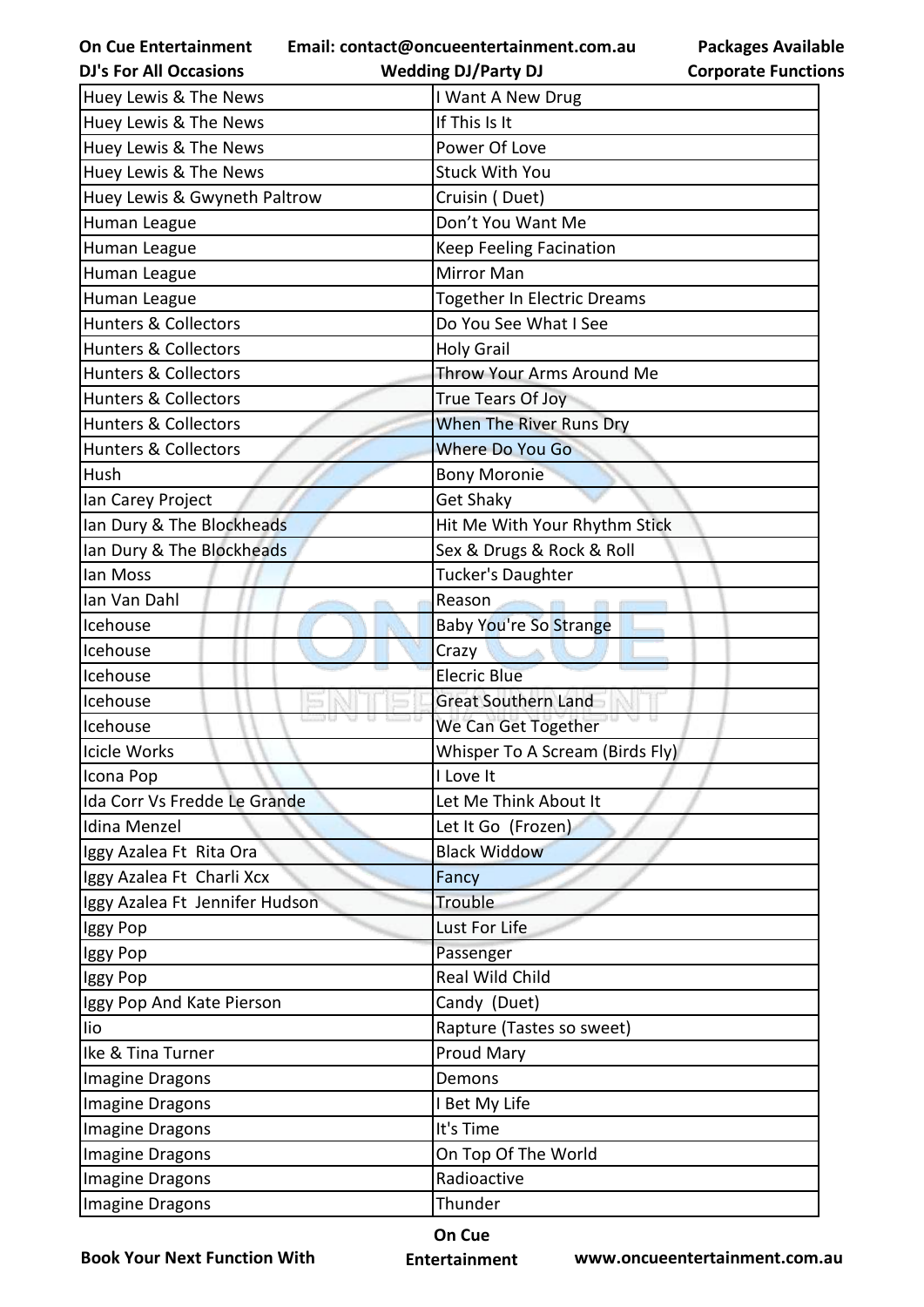**Email: contact@oncueentertainment.com.au**

**Packages Available Corporate Functions**

| <b>DJ's For All Occasions</b> | <b>Wedding DJ/Party DJ</b>                | <b>Corporate Functio</b> |
|-------------------------------|-------------------------------------------|--------------------------|
| Incubus                       | <b>Drive</b>                              |                          |
| <b>Incubus</b>                | Megalomaniac                              |                          |
| Incubus                       | Nice To Know                              |                          |
| Incubus                       | Stellar                                   |                          |
| Incubus                       | Warning                                   |                          |
| India Arie                    | Little Things                             |                          |
| India Arie                    | The Truth                                 |                          |
| Indigo Girls                  | <b>Closer To Fine</b>                     |                          |
| Indigo Girls                  | Perfect World                             |                          |
| Ini Kamoze                    | Here Comes The Hot Stepper                |                          |
| <b>Inner Circle</b>           | Bad Boys (what cha gonna do)              |                          |
| <b>Inner Circle</b>           | Sweat La La La Long                       |                          |
| Interpol                      | <b>Slow Hands</b>                         |                          |
| Invertigo                     | <b>Chances Are</b>                        |                          |
| Inxs                          | Afterglo                                  |                          |
| Inxs                          | Baby Don't Cry                            |                          |
| Inxs                          | <b>Beautiful Girl</b>                     |                          |
| Inxs                          | <b>Bitter Tears</b>                       |                          |
| Inxs                          | <b>Burn For You</b>                       |                          |
| Inxs                          | By My Side                                |                          |
| Inxs                          | Dancing On The Jetty                      |                          |
| Inxs                          | Devil Inside                              |                          |
| Inxs                          | Disappear                                 |                          |
| Inxs                          | Don't Change                              |                          |
| Inxs                          | <b>Elegantly Wasted</b>                   |                          |
| Inxs                          | Good & Bad Times                          |                          |
| Inxs & Jimmy Barnes           | <b>Good Times</b>                         |                          |
| Inxs                          | I Send A Message                          |                          |
| Inxs                          | <b>Kick</b>                               |                          |
| Inxs                          | Kiss The Dirt (Falling Down The Mountain) |                          |
| Inxs                          | Listen Like Theives                       |                          |
| Inxs                          | <b>Mystify</b>                            |                          |
| Inxs                          | Need You Tonight                          |                          |
| Inxs                          | <b>Never Tear Us Apart</b>                |                          |
| Inxs                          | <b>New Sensation</b>                      |                          |
| Inxs                          | Original Sin                              |                          |
| Inxs                          | <b>Pretty Vegas</b>                       |                          |
| Inxs                          | Suicide Blonde                            |                          |
| Inxs                          | Taste It                                  |                          |
| Inxs                          | The One Thing                             |                          |
| Inxs                          | This Time                                 |                          |
| Inxs                          | What You Need                             |                          |
| Irene Cara                    | Fame                                      |                          |
| Irene Cara                    | Flashdance                                |                          |
| Irene Cara                    | Out Here On My Own                        |                          |
|                               |                                           |                          |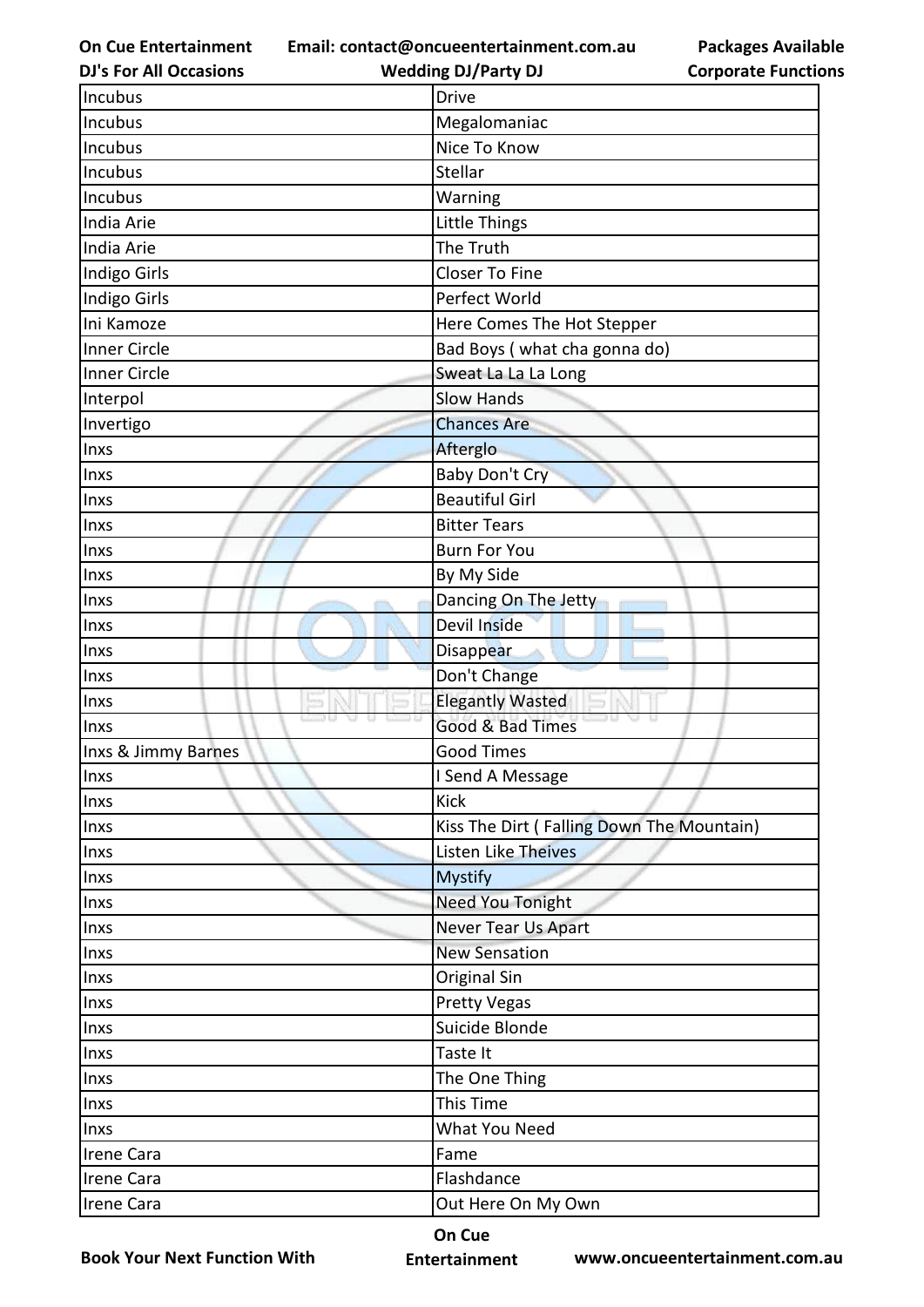**Email: contact@oncueentertainment.com.au**

**Packages Available Corporate Functions**

| <b>DJ's For All Occasions</b> | <b>Wedding DJ/Party DJ</b>                   | <b>Corporate Function</b> |
|-------------------------------|----------------------------------------------|---------------------------|
| Irish                         | A Bunch Of Thyme                             |                           |
| Irish                         | <b>Cockles And Mussels</b>                   |                           |
| Irish                         | Danny Boy                                    |                           |
| Irish                         | Dear Old Donegal                             |                           |
| Irish                         | Dear Old Donnegal                            |                           |
| Irish                         | Did Your Mother Come From Irelan             |                           |
| Irish                         | Finnigans Wake                               |                           |
| Irish                         | Galway Bay                                   |                           |
| Irish                         | Goodnight Irene                              |                           |
| Irish                         | Grace                                        |                           |
| Irish                         | <b>Gypsy Rover</b>                           |                           |
| Irish                         | I'll Take You Home Again Kathleen            |                           |
| Irish                         | Irish Molly 'O                               |                           |
| Irish                         | <b>Isle Of Innisfree</b>                     |                           |
| Irish                         | It's A Great Day For The Irish               |                           |
| Irish                         | Limerick Your A Lady                         |                           |
| Irish                         | Macnamaras Band                              |                           |
| Irish                         | Maggie                                       |                           |
| Irish                         | <b>Minstral Boy</b>                          |                           |
| Irish                         | My Wild Irish Rose                           |                           |
| Irish                         | Notre Dame Victory March                     |                           |
| Irish                         | <b>Paddy Mcgintys Boat</b>                   |                           |
| Irish                         | Rose Of Tralee                               |                           |
| Irish                         | Same Old Shillalah                           |                           |
| Irish                         | The Old Rustic Bridge                        |                           |
| Irish                         | The Rose Of Tralee                           |                           |
| Irish                         | The Unicorn Song                             |                           |
| Irish                         | Tura Lura Lura                               |                           |
| Irish                         | Water Is Wild                                |                           |
| Irish                         | Wearin 'O' The Green                         |                           |
| Irish                         | When Irish Eyes Are Smiling                  |                           |
| Irish                         | Who Threw The Overalls In The Chowder        |                           |
| Irish                         | The Gypsy Rover                              |                           |
| <b>Irish Band</b>             | <b>Cockles And Mussels</b>                   |                           |
| <b>Irish Band</b>             | Irish Molly O'                               |                           |
| <b>Irish Band</b>             | It's A Great Day For The Irish               |                           |
| <b>Irish Band</b>             | Macnamara's Band                             |                           |
| <b>Irish Band</b>             | <b>Turf Lure Lure</b>                        |                           |
| <b>Irish Band</b>             | Wearin' O' The Green                         |                           |
| <b>Irish Band</b>             | Who Threw The Overalls In Mrs. Murphy's Yard |                           |
| <b>Irish Mist</b>             | <b>Mountains Of Mourne</b>                   |                           |
| <b>Irish Rovers</b>           | Unicorn Song, The                            |                           |
| <b>Irish Traditional</b>      | A Little Bit Of Heaven                       |                           |
| <b>Irish Traditional</b>      | <b>After All These Years</b>                 |                           |
| <b>Irish Traditional</b>      | All Kinds Of Everything                      |                           |

**Book Your Next Function With**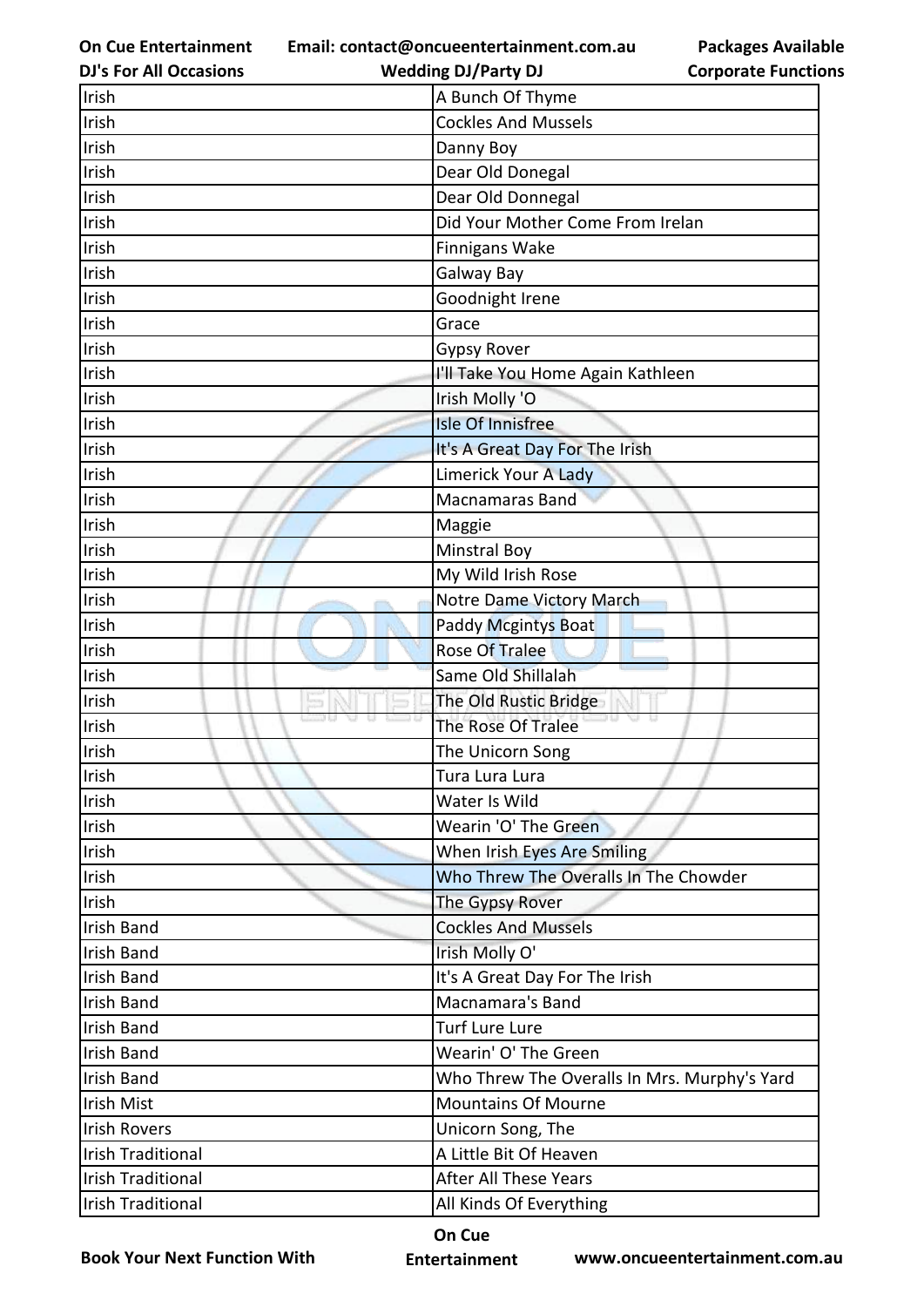**Email: contact@oncueentertainment.com.au Wedding DJ/Party DJ** 

**DJ's For All Occasions**

**Packages Available Corporate Functions**

| <b>Irish Traditional</b>       | <b>Black Velvet Band</b>      |
|--------------------------------|-------------------------------|
| <b>Irish Traditional</b>       | Carrickfergus                 |
| <b>Irish Traditional</b>       | Catch A Wave                  |
| <b>Irish Traditional</b>       | <b>Green Fields Of France</b> |
| <b>Irish Traditional</b>       | Isle Of Innisfree             |
| <b>Irish Traditional</b>       | Love Me                       |
| <b>Irish Traditional</b>       | Maggie                        |
| <b>Irish Traditional</b>       | Mcnamara's Band               |
| <b>Irish Traditional</b>       | Muirsheen Durkin              |
| <b>Irish Traditional</b>       | Only A Woman'S Heart          |
| <b>Irish Traditional</b>       | Song For Ireland              |
| <b>Irish Traditional</b>       | Spaicil Hill                  |
| <b>Irish Traditional</b>       | The Spinning Wheel            |
| <b>Irish Traditional</b>       | The Town I Loved So Well      |
| <b>Irish Traditional</b>       | The Wild Rover                |
| <b>Irish Traditional</b>       | What Colour Is The Wind       |
| <b>Irish Traditional</b>       | <b>What's Another Year</b>    |
| <b>Irish Traditional</b>       | When You Were Sweet Sixteen   |
| <b>Isley Brothers</b>          | It's Your Thing               |
| <b>Isley Brothers</b>          | Shout                         |
| Isley Brothers Feat. Mr. Biggs | What Would You Do             |
| Israel Kamakawiwo'Ole          | <b>Over The Rainbow</b>       |
| Italian                        | Al Di Da                      |
| Italian                        | Al Maria                      |
| Italian                        | Bella Senz Anima              |
| Italian                        | Caruso                        |
| Italian                        | Che Sara                      |
| Italian                        | Funiculi Funicula             |
| Italian                        | Mala Femmena                  |
| Italian                        | Mama                          |
| Italian                        | Nel Blu Dipinto Di Blu        |
| Italian                        | O' Sole Mio                   |
| Italian                        | Santa Lucia                   |
| Italian                        | <b>Speak Softly Love</b>      |
| Italian                        | Tarantella                    |
| Italian                        | Torna A Surriento             |
| Ivory Joe Hunter               | Since I Met You Baby          |
| lyaz                           | Replay                        |
| J Brickman & M.W. Smith        | Love Of My Life               |
| J C Chasez                     | <b>Blowing Me Up</b>          |
| JLS Ft Tinie Tempah            | Eyes Wide Shut                |
| J Geils Band                   | Centrefold                    |
| J Geils Band                   | <b>Freeze Frame</b>           |
| J Kwon                         | <b>Tipsy</b>                  |
| Ja Rule                        | Clap Back                     |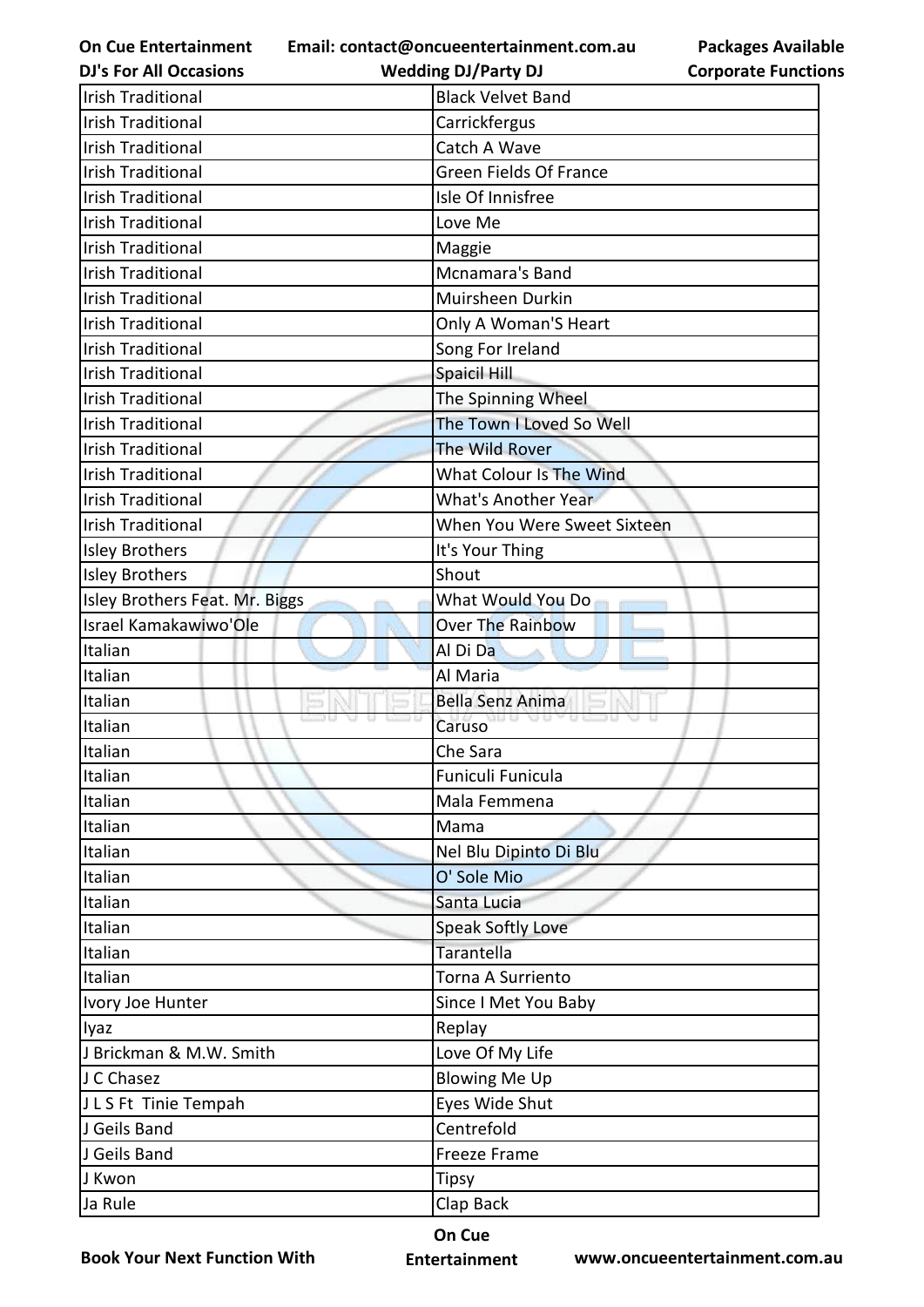**Email: contact@oncueentertainment.com.au Wedding DJ/Party DJ** 

**DJ's For All Occasions**

**Packages Available Corporate Functions**

| Ja Rule Ft Ashanti    | Mesmerize                      |
|-----------------------|--------------------------------|
| Jace Everett          | I Wanna Do Bad Things With You |
| Jack Black & Cast     | <b>School Of Rock</b>          |
| Jack Greene           | <b>Statue Of A Fool</b>        |
| Jack Greene           | Until My Dreams Come True      |
| Jack Johnson          | <b>Bubbletoes</b>              |
| Jack Johnson          | Flake                          |
| Jack Johnson          | Good People                    |
| Jack Johnson          | If I Had Eyes                  |
| Jack Johnson          | Radiate                        |
| Jack Johnson          | The Horizon Has Been Defeated  |
| Jack Johnson          | <b>Upside Down</b>             |
| Jack Jones            | Love Boat                      |
| Jack Jones            | What Now My Love               |
| Jack Jones            | <b>Wives And Lovers</b>        |
| Jack Jones            | The Impossible Dream           |
| Jack Savoretti        | Catapult                       |
| <b>Jack Scott</b>     | <b>Burning Bridges</b>         |
| Jackie Deshan         | What The World Needs Now       |
| Jackie Trent          | Make It Easy On Yourself       |
| Jackie Wilson         | Higher And Higher              |
| Jackie Wilson         | I Get The Sweetest Feeling     |
| Jackie Wilson         | Lonely Teardrops               |
| Jackie Wilson         | <b>Reete Petite</b>            |
| Jackie Wilson         | To Be Loved                    |
| 9 U I<br>Jackson 5    | <b>Blame It On The Boogie</b>  |
| Jackson 5             | Can You Feel It                |
| Jackson 5             | I Want You Back                |
| Jackson 5             | I'll Be There                  |
| Jackson Browne        | Doctor My Eyes                 |
| Jackson Browne        | Take It Easy                   |
| Jackson Browne        | Load Out / Stay                |
| Jackson Browne        | The Pretender                  |
| Jade                  | Don't Walk Away                |
| Jade                  | Every Day Of The Week          |
| Jagged Edge           | Goodbye                        |
| Jagged Edge           | Let's Get Married              |
| Jagged Edge           | <b>Walked Outta Heaven</b>     |
| Jagged Edge           | What's It Like                 |
| Jaheim                | <b>Backtight</b>               |
| Jaheim                | Put That Woman First           |
| Jaheim Featuring Next | Anything                       |
| Jam                   | <b>Billy Hunt</b>              |
| Jamelia               | Something About You            |
| Jamelia               | Superstar                      |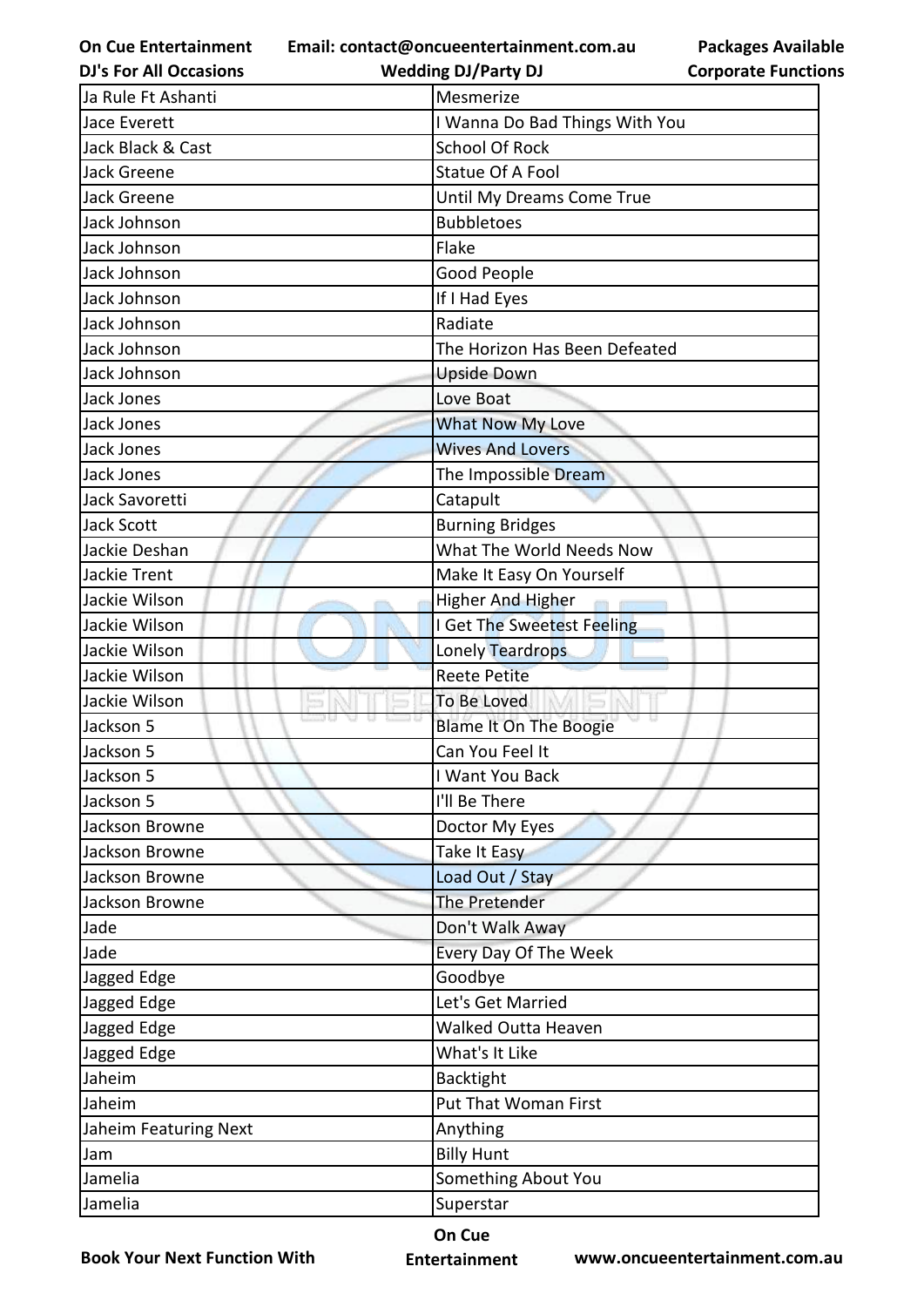**Email: contact@oncueentertainment.com.au**

**DJ's For All Occasions**

**Wedding DJ/Party DJ** 

**Packages Available Corporate Functions**

| Jamelia        | <b>Thank You</b>                     |
|----------------|--------------------------------------|
| James          | Laid                                 |
| James          | Sit Down                             |
| James Arthur   | Impossible                           |
| James Arthur   | Recovery                             |
| James Arthur   | You're Nobody Til Somebody Loves You |
| James Bay      | <b>Best Fake Smile</b>               |
| James Bay      | If You Ever Want To Be In Love       |
| James Bay      | <b>Hold Back The River</b>           |
| James Bay      | Let It Go                            |
| James Blundell | Way Out West                         |
| James Blunt    | 1973                                 |
| James Blunt    | <b>Bonfire Hearts</b>                |
| James Blunt    | <b>Goodbye My Lover</b>              |
| James Blunt    | <b>Heart To Heart</b>                |
| James Blunt    | High                                 |
| James Blunt    | Same Mistake                         |
| James Blunt    | <b>Stay The Night</b>                |
| James Blunt    | The Greatest                         |
| James Blunt    | When I Find Love Again               |
| James Blunt    | Wise Men                             |
| James Blunt    | You're Beautiful                     |
| James Brown    | It's A Mans Mans World               |
| James Brown    | Living In America                    |
| James Brown    | Papa's Got A Brand New Bag           |
| James Brown    | I Got You I Feel Good                |
| James Brown    | Sex Machine                          |
| James Ingram   | I Don't Have The Heart               |
| James Ingram   | <b>Just Once</b>                     |
| James Ingram   | One Hundred Ways                     |
| James Morrison | I Won't Let You Go                   |
| James Morrison | Undiscovered                         |
| James Morrison | You Give Me Something                |
| James Taylor   | Fire And Rain                        |
| James Taylor   | How Sweet It Is                      |
| James Taylor   | Shower The People                    |
| James Taylor   | <b>Steamroller Blues</b>             |
| James Taylor   | <b>Your Smiling Face</b>             |
| James Taylor   | You've Got A Friend                  |
| James Taylor   | How Sweet It Is To Be Loved By You   |
| Jameson Clark  | You Da Man                           |
| Jameson Clark  | You Don't Bring Me Flowers           |
| Jamie Benson   | Stay                                 |
| Jamie Callum   | Get Your Way                         |
| Jamie Lawson   | Wasn't Expecting That                |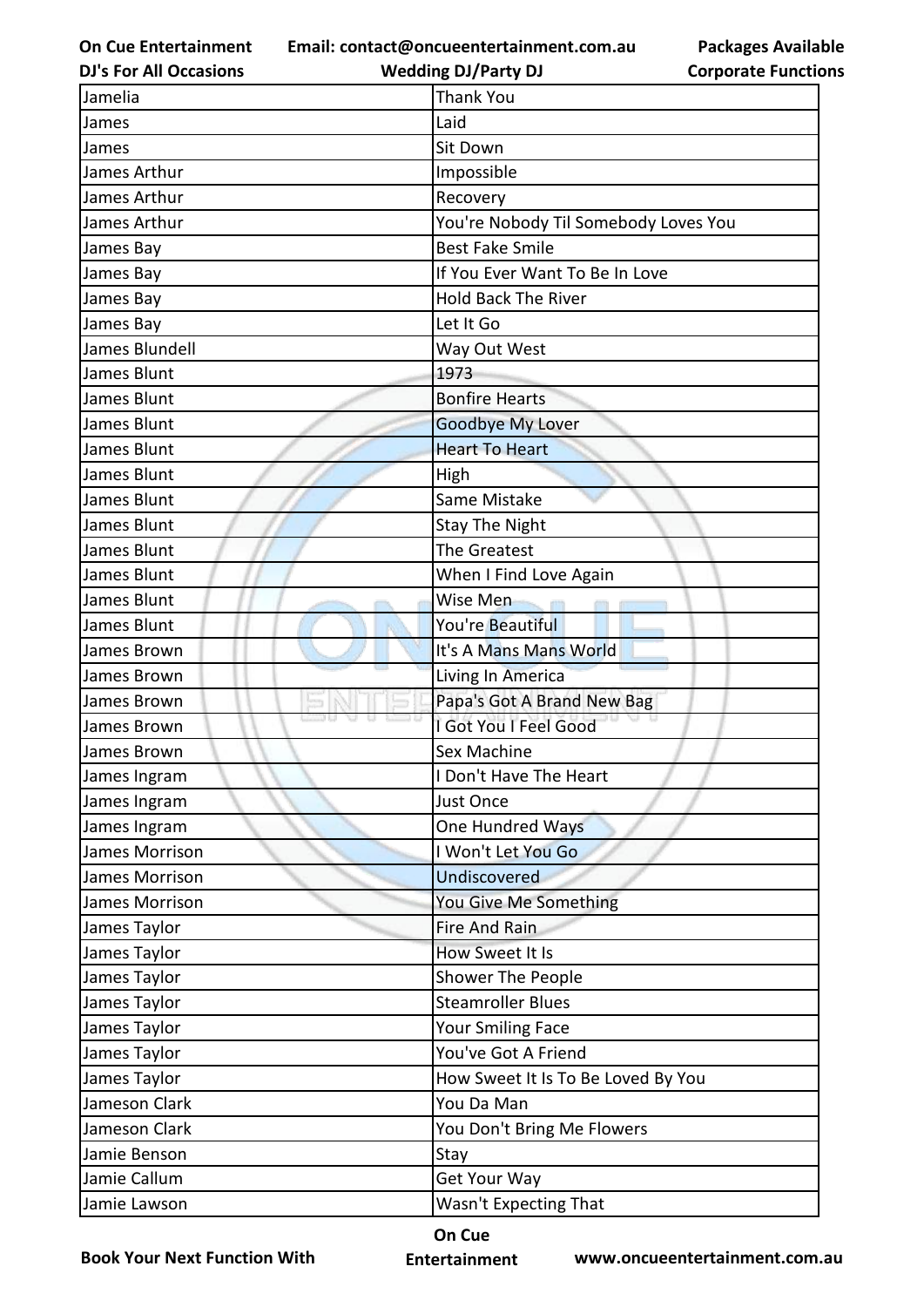**Email: contact@oncueentertainment.com.au Wedding DJ/Party DJ** 

**DJ's For All Occasions**

**Packages Available Corporate Functions**

| Jamie T          | <b>Rabbit Hole</b>           |
|------------------|------------------------------|
| Jamie T          | <b>Sticks N Stones</b>       |
| Jamiroquai       | <b>Canned Heat</b>           |
| Jamiroquai       | Corner Of The Earth          |
| Jamiroquai       | Deeper Underground           |
| Jamiroquai       | Feels Just Like It Should    |
| Jamiroquai       | Love Foolosophy              |
| Jamiroquai       | You Give Me Something        |
| Jan & Dean       | Surf City                    |
| Jane's Addiction | <b>Been Caught Stealing</b>  |
| Jane's Addiction | Jane Says                    |
| Jane's Addiction | <b>Just Because</b>          |
| Jane's Addiction | Superhero                    |
| Jane's Addiction | <b>True Nature</b>           |
| Janet Jackson    | <b>Black Cat</b>             |
| Janet Jackson    | Call On Me                   |
| Janet Jackson    | Doesn't Really Matter        |
| Janet Jackson    | Everytime                    |
| Janet Jackson    | I Want You                   |
| Janet Jackson    | Let's Wait Awhile            |
| Janet Jackson    | Nasty                        |
| Janet Jackson    | Someone To Call My Lover     |
| Janet Jackson    | Son Of A Gun                 |
| Janet Jackson    | That's The Way Love Goes     |
| Janet Jackson    | <b>Together Again</b>        |
| Janet Jackson    | Unbreakable                  |
| Janie Fricke     | Pride                        |
| Janie Frickle    | He's A Heartache             |
| Janis lan        | At 17                        |
| Janis Joplin     | <b>Ball &amp; Chain</b>      |
| Janis Joplin     | Cry Baby                     |
| Janis Joplin     | Down On Me                   |
| Janis Joplin     | Me And Bobby Mcgee           |
| Janis Joplin     | Mercedes Bendz               |
| Janis Joplin     | Piece Of My Heart            |
| Janis Joplin     | Summertime                   |
| Janna Long       | Greater Is He                |
| Japan            | <b>I Second That Emotion</b> |
| Japan            | Quiet Life                   |
| Jason Derulo     | <b>Breathing</b>             |
| Jason Derulo     | Cheyenne                     |
| Jason Derulo     | Don't Wanna Go Home          |
| Jason Derulo     | Encore                       |
| Jason Derulo     | Fight For You                |
| Jason Derulo     | <b>Get Ugly</b>              |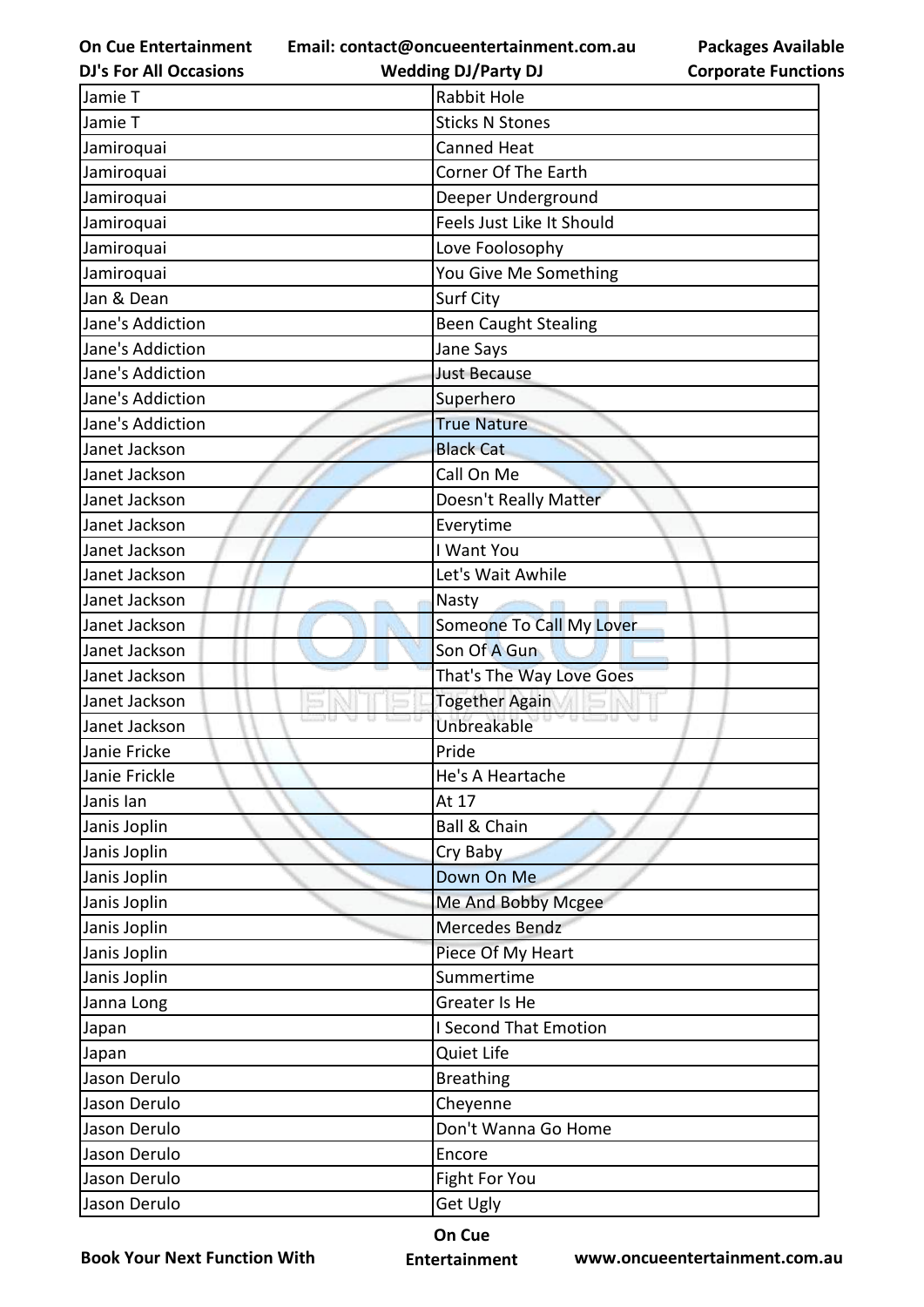**Email: contact@oncueentertainment.com.au Wedding DJ/Party DJ** 

**DJ's For All Occasions**

**Corporate Functions**

**Packages Available** 

| Jason Derulo                 | In My Head                   |
|------------------------------|------------------------------|
| Jason Derulo                 | It Girl                      |
| Jason Derulo                 | Marry Me                     |
| Jason Derulo                 | Otherside                    |
| Jason Derulo                 | Ridin' Solo                  |
| Jason Derulo                 | Sky's The Limit              |
| Jason Derulo                 | <b>Stupid Love</b>           |
| Jason Derulo                 | <b>Take You Dancing</b>      |
| Jason Derulo                 | <b>Talk Dirty</b>            |
| Jason Derulo                 | Trumpets                     |
| Jason Derulo                 | What If                      |
| Jason Derulo                 | Whatcha Say                  |
| Jason Derulo                 | Want To Want Me              |
| Jason Derulo                 | Wiggle                       |
| Jason Derulo                 | Any Dream Will Do            |
| Jason Derulo Ft Jawsh 685    | Savage Love                  |
| Jason Mraz                   | A Matter Of Time             |
| Jason Mraz                   | Curbside Prophet             |
| Jason Mraz                   | I Won't Give Up              |
| Jason Mraz                   | I'm Yours                    |
| Jason Mraz                   | Look For The Good            |
| Jason Mraz                   | The Remedy I Won'T Worry     |
| Jason Mraz                   | You And I Both               |
| Jason Mraz                   | Wordplay                     |
| Jason Sellers                | <b>Beautiful You Are</b>     |
| Jason Sellers                | Can't Help Calling Your Name |
| Jason Sellers                | Matter Of Time               |
| Jason Sellers                | That Does It                 |
| Javine                       | Crazy                        |
| Javine                       | <b>Real Things</b>           |
| Javine                       | Touch My Fire                |
| Jax Jones and Ella Henderson | This Is Real                 |
| Jay & The Americans          | Cara Mia                     |
| Jay & The Americans          | Come A Little Bit Closer     |
| Jay & The Americans          | This Magic Moment            |
| Jay Sean                     | Do You Remember              |
| Jay Sean                     | Down                         |
| Jay Sean Ft Pitbull          | I'm All Yours                |
| Jay Z                        | <b>Change Clothes</b>        |
| Jay Z                        | Dirt Off Your Shoulder       |
| Jay Z                        | Girls Girls Girls            |
| Jay Z & Alicia               | <b>Empire State Of Mind</b>  |
| Jay Z Ft Beyonce Knowles     | <b>Bonnie And Clyde</b>      |
| Jay Z Ft Justin Timberlake   | <b>Holy Grail</b>            |
| Jeanne Pruet                 | <b>Satin Sheets</b>          |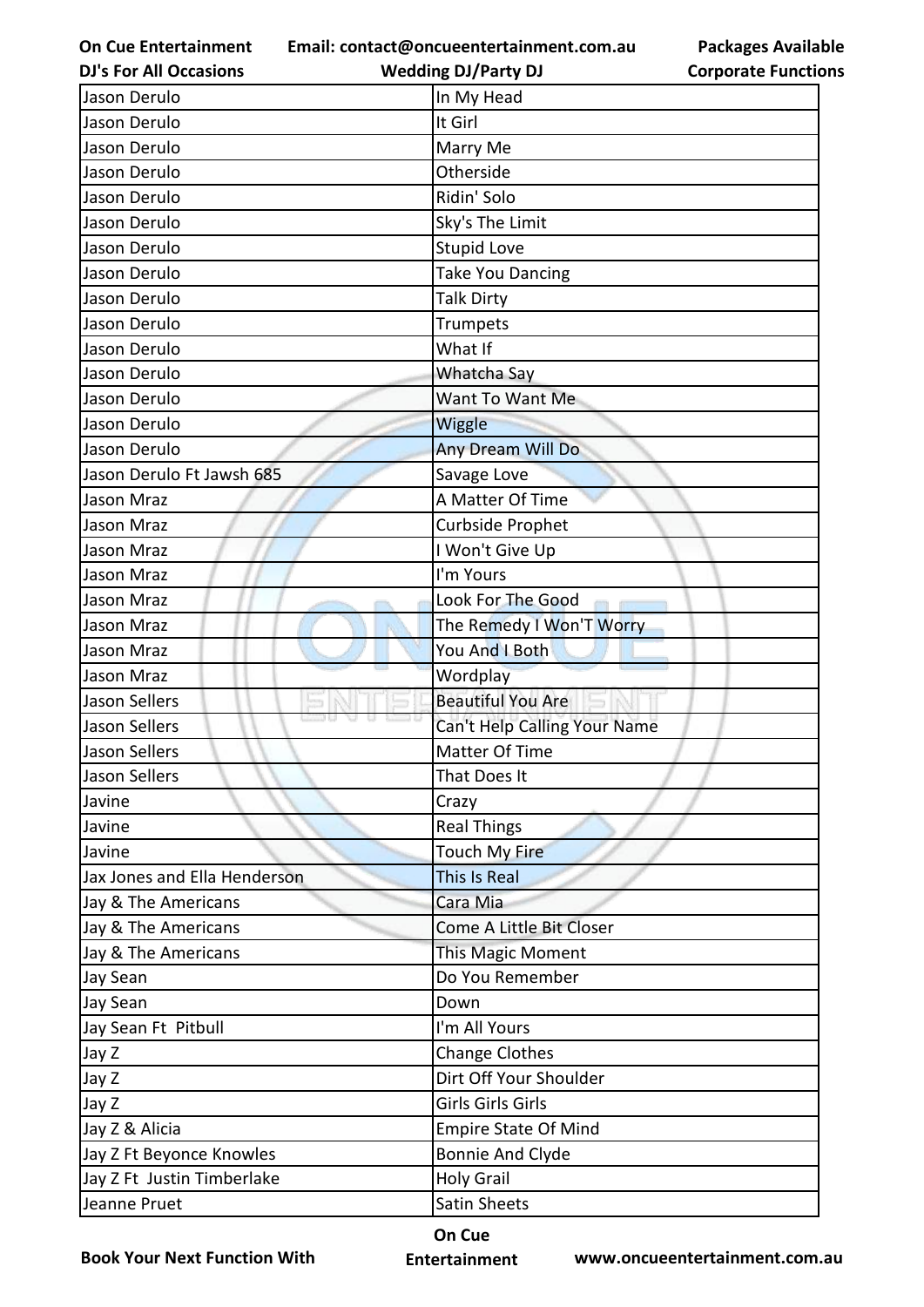**Email: contact@oncueentertainment.com.au**

**DJ's For All Occasions**

**Wedding DJ/Party DJ** 

**Packages Available Corporate Functions**

| Jeannie C Reily             | Harper Valley PTA                    |
|-----------------------------|--------------------------------------|
| Jebadiah                    | Leaving Home                         |
| <b>Jeff Bates</b>           | The Love Song                        |
| <b>Jeff Beck</b>            | I Ain't Supersticous                 |
| <b>Jeff Beck</b>            | Hi Ho Silver Lining                  |
| Jeff Buckley                | Hallelujah                           |
| Jeff Buckley                | Last Goodbye                         |
| Jeff Healey Band            | Confidence Man                       |
| Jeff Healey Band            | I Think I Love You Too Much          |
| Jeff Healey Band            | Angel Eyes                           |
| Jefferfson Airplane         | Somebody To Love                     |
| Jefferfson Airplane         | Volunteers                           |
| Jefferfson Airplane         | <b>White Rabbit</b>                  |
| Jeffery Osbourne            | On The Wings Of Love                 |
| Jekyll And Hyde             | This Is The Moment                   |
| Jem                         | Just A Ride                          |
| Jem                         | They                                 |
| Jem                         | Wish I                               |
| Jenkins                     | Getaway Car                          |
| Jennifer Hanson             | This Far Gone                        |
| Jennifer Hanson             | <b>Beautiful Goodbye</b>             |
| Jennifer Hudson             | If This Isn't Love                   |
| Jennifer Hudson             | Spotlight                            |
| Jennifer Knapp & Mac Powell | <b>Sing Alleluia</b>                 |
| Jennifer Lawrence           | The Hanging Tree                     |
| Jennifer Lopez              | Ain't It Funny                       |
| Jennifer Lopez              | Ain't Nobody Gonna Take That From Me |
| Jennifer Lopez              | Ain't Your Mama                      |
| Jennifer Lopez              | Alive                                |
| Jennifer Lopez              | Cherry Pie                           |
| Jennifer Lopez              | Control Myself                       |
| Jennifer Lopez              | Do It Well                           |
| Jennifer Lopez              | Feelin So Good                       |
| Jennifer Lopez              | <b>Get Right</b>                     |
| Jennifer Lopez              | <b>Hold You Down</b>                 |
| Jennifer Lopez              | If You Had My Love                   |
| Jennifer Lopez              | I'm Glad                             |
| Jennifer Lopez              | I'm Gonna Be Alright                 |
| Jennifer Lopez              | I'm Into You                         |
| Jennifer Lopez              | I'm Real                             |
| Jennifer Lopez              | If You Had My Love                   |
| Jennifer Lopez              | Jenny From The Block                 |
| Jennifer Lopez              | Lets Get Loud                        |
| Jennifer Lopez              | Love Don't Cost A Thing              |
| Jennifer Lopez              | Play                                 |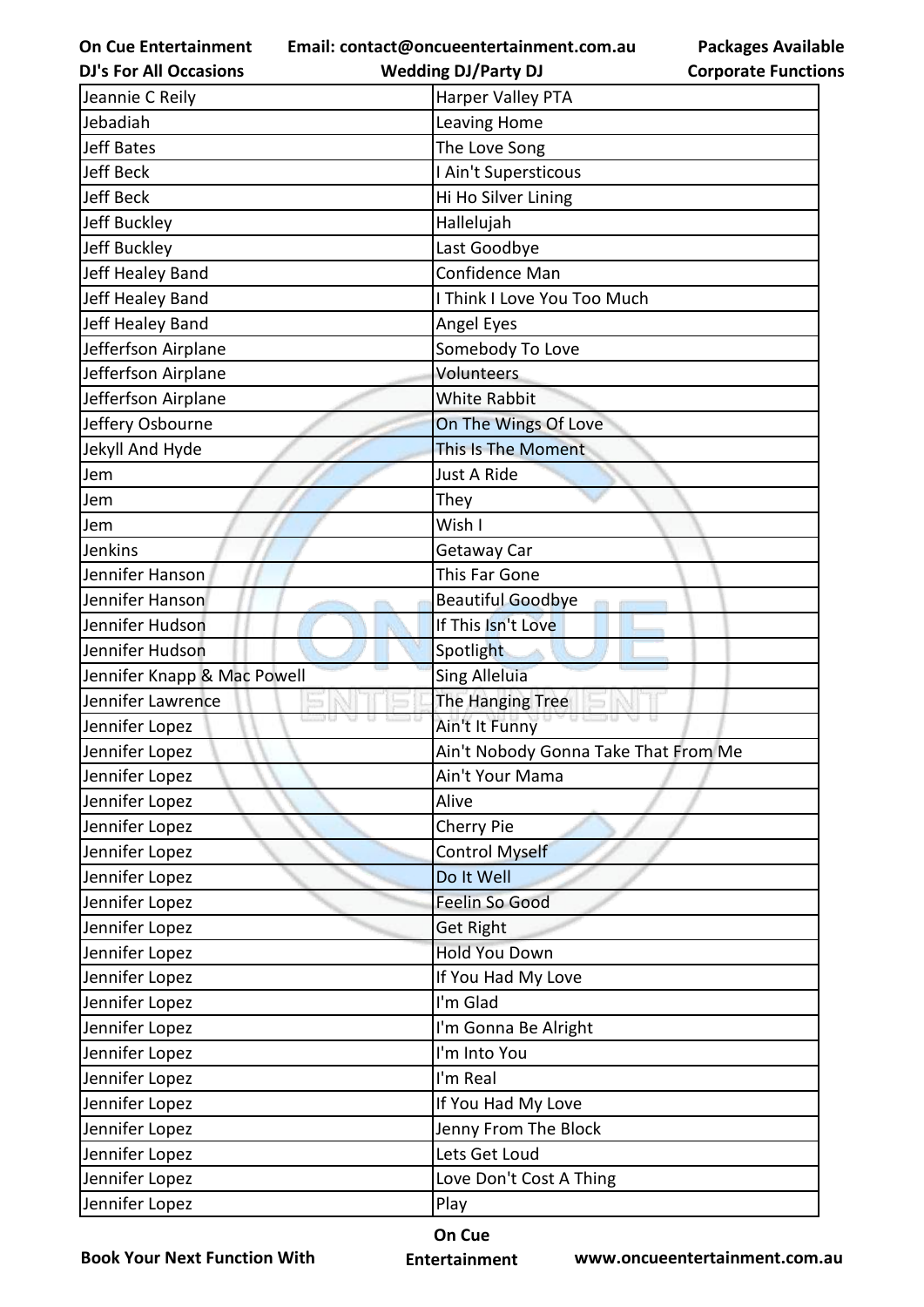**Email: contact@oncueentertainment.com.au**

**DJ's For All Occasions**

**Wedding DJ/Party DJ** 

| <b>Packages Available</b>  |
|----------------------------|
| <b>Corporate Functions</b> |

| Jennifer Lopez                 | <b>Waiting For Tonight</b>   |
|--------------------------------|------------------------------|
| Jennifer Lopez & Pitbull       | On The Floor                 |
| Jennifer Lopez & Pitbull       | Live It Up                   |
| Jennifer Lopez Feat. Ll Cool J | All I Have                   |
| Jennifer Love Hewitt           | <b>Barenaked</b>             |
| Jennifer Paige                 | Crush                        |
| Jenny Morris                   | She Has To Be Loved          |
| Jeremih Ft. Y G                | Don't Tell Em                |
| Jermaine Jackson               | Tell Me I'm Not Dreaming     |
| Jerry Butler                   | Only The Strong Survive      |
| Jerry Lee Lewis                | <b>Great Balls Of Fire</b>   |
| Jerry Lee Lewis                | Whole Lotta Shakin Goin On   |
| Jerry Reed                     | <b>East Bound And Down</b>   |
| Jerry Reed                     | When Your Hot Your Hot       |
| Jerzee Monet                   | Work It Out                  |
| Jess Glynne                    | Ain't Got Far To Go          |
| Jess Glynne                    | Don't Be So Hard On Yourself |
| Jess Glynne                    | Hold My Hand                 |
| Jess Glynne                    | Take Me Home                 |
| Jessica Andrews                | There's More To Me Than You  |
| Jessica Garlick                | Come Back                    |
| Jessica Mauboy                 | <b>Because</b>               |
| Jessica Mauboy                 | <b>Been Waiting</b>          |
| Jessica Mauboy                 | <b>Burn</b>                  |
| Jessica Mauboy                 | Inescapable                  |
| Jessica Mauboy                 | Let Me Be Me                 |
| Jessica Mauboy                 | Never Be The Same            |
| Jessica Mauboy                 | Pop A Bottle                 |
| Jessica Mauboy                 | <b>Running Back</b>          |
| Jessica Mauboy                 | Somethings Got A Hold On Me  |
| Jessica Mauboy                 | To The End Of The Earth      |
| Jessica Mauboy                 | <b>Up Down</b>               |
| Jessica Mauboy                 | What Happened To Us          |
| Jessica Mauboy                 | Galaxy                       |
| Jessica Mauboy & Ludacris      | Saturday Night               |
| Jessica Mauboy                 | Get Em Girls                 |
| Jessie Colter                  | I'm Not Lisa                 |
| Jessie J                       | <b>Calling All Hearts</b>    |
| Jessie J                       | Domino                       |
| Jessie J                       | Do It Like A Dude            |
| Jessie J                       | Flashlight                   |
| Jessie J                       | It's My Party                |
| Jessie J                       | Laserlight                   |
| Jessie J                       | Nobody's Perfect             |
| Jessie J                       | One More Try                 |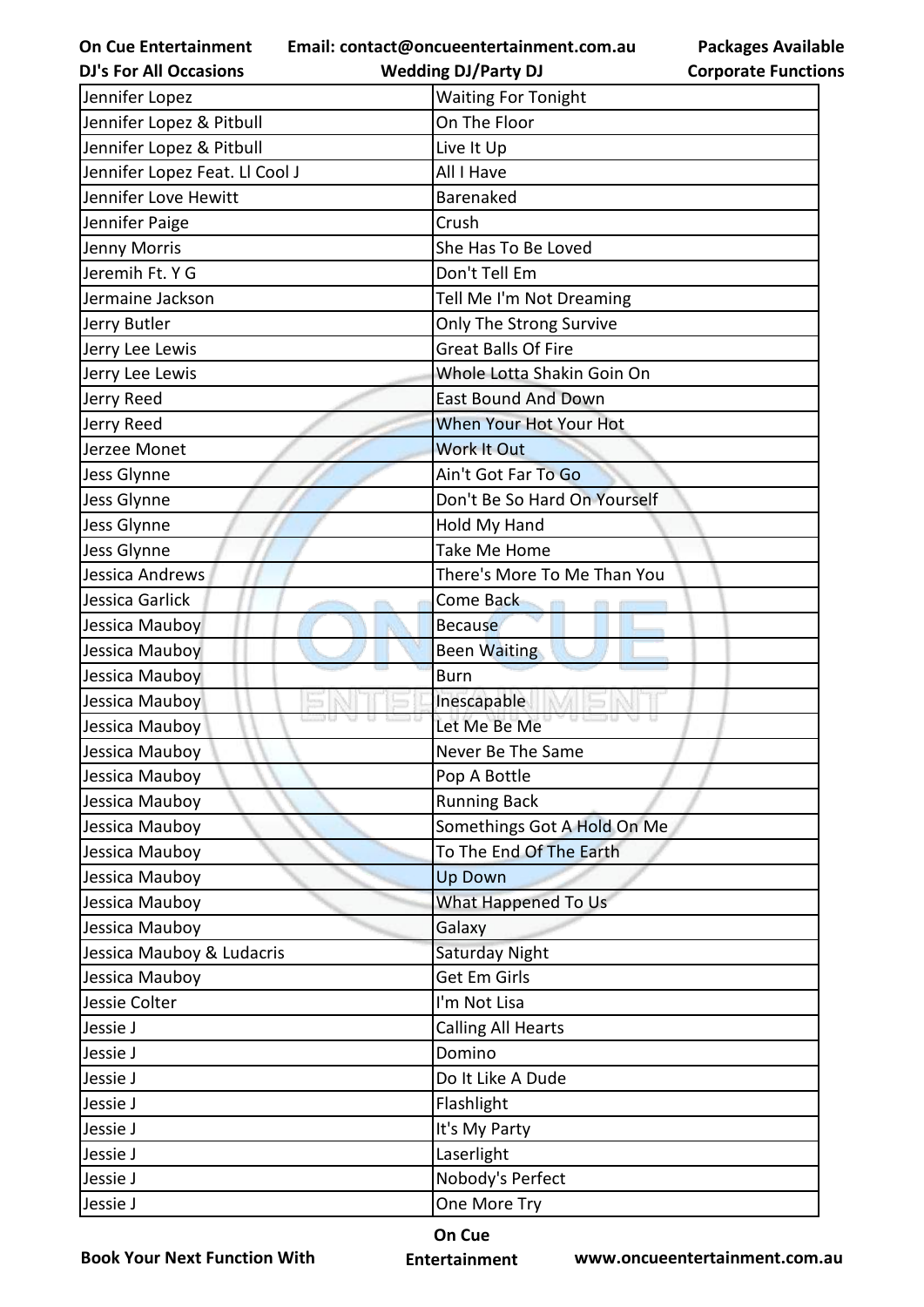**Email: contact@oncueentertainment.com.au**

**DJ's For All Occasions**

**Wedding DJ/Party DJ** 



| Jessie J                   | Price Tag                            |
|----------------------------|--------------------------------------|
| Jessie J                   | Thunder                              |
| Jessie J                   | Up                                   |
| Jessie J                   | Wild                                 |
| Jessie J                   | Who's Laughphing Now                 |
| Jessie J Ft. 2 Chainz      | Burnin' Up                           |
| Jessie J Ft. Ariana Grande | <b>Bang Bang</b>                     |
| Jessie Mccartney           | <b>Beautiful Soul</b>                |
| Jessie Ware                | Say You Love Me                      |
| Jet                        | Are You Gonna Be My Girl             |
| Jet                        | Cold Hard Bitch                      |
| Jet                        | Get Me Outa Here                     |
| Jet                        | Look What Youve Done                 |
| Jet                        | Put Your Money Where Your Mouth Is   |
| Jet                        | <b>Rollover Dj</b>                   |
| Jet                        | Seventeen                            |
| Jet                        | Sgt. Major                           |
| Jet                        | She's A Genius                       |
| Jets                       | Rocket To You                        |
| Jets                       | You Know You're Right                |
| Jewel                      | 2 Become 1                           |
| Jewel                      | <b>Break Me</b>                      |
| Jewel                      | Doin' Fine                           |
| Jewel                      | Down So Long                         |
| Jewel                      | <b>Foolish Games</b>                 |
| Jewel                      | <b>Fragile Heart</b>                 |
| Jewel                      | Hands                                |
| Jewel                      | Intuition                            |
| Jewel                      | Is That All There Is                 |
| Jewel                      | Jupiter                              |
| Jewel                      | <b>Standing Still</b>                |
| Jewel                      | <b>Sweet Temptation</b>              |
| Jewel                      | This Way                             |
| Jewel                      | What's Simple Is True                |
| Jewel                      | Who Will Save Your Soul              |
| Jewel                      | You Were Meant For Me                |
| Jewel Akens                | <b>Birds And The Bees</b>            |
| Jezabels                   | <b>Endless Summer</b>                |
| Jigsaw                     | Sky High                             |
| Jim Croce                  | Don't Mess Around With Jim           |
| Jim Croce                  | I Got A Name                         |
| Jim Croce                  | New York's Not My Home               |
| Jim Croce                  | Operator That's Not The Way It Feels |
| Jim Croce                  | <b>Photographs And Memories</b>      |
| Jim Croce                  | Roller Derby Queen                   |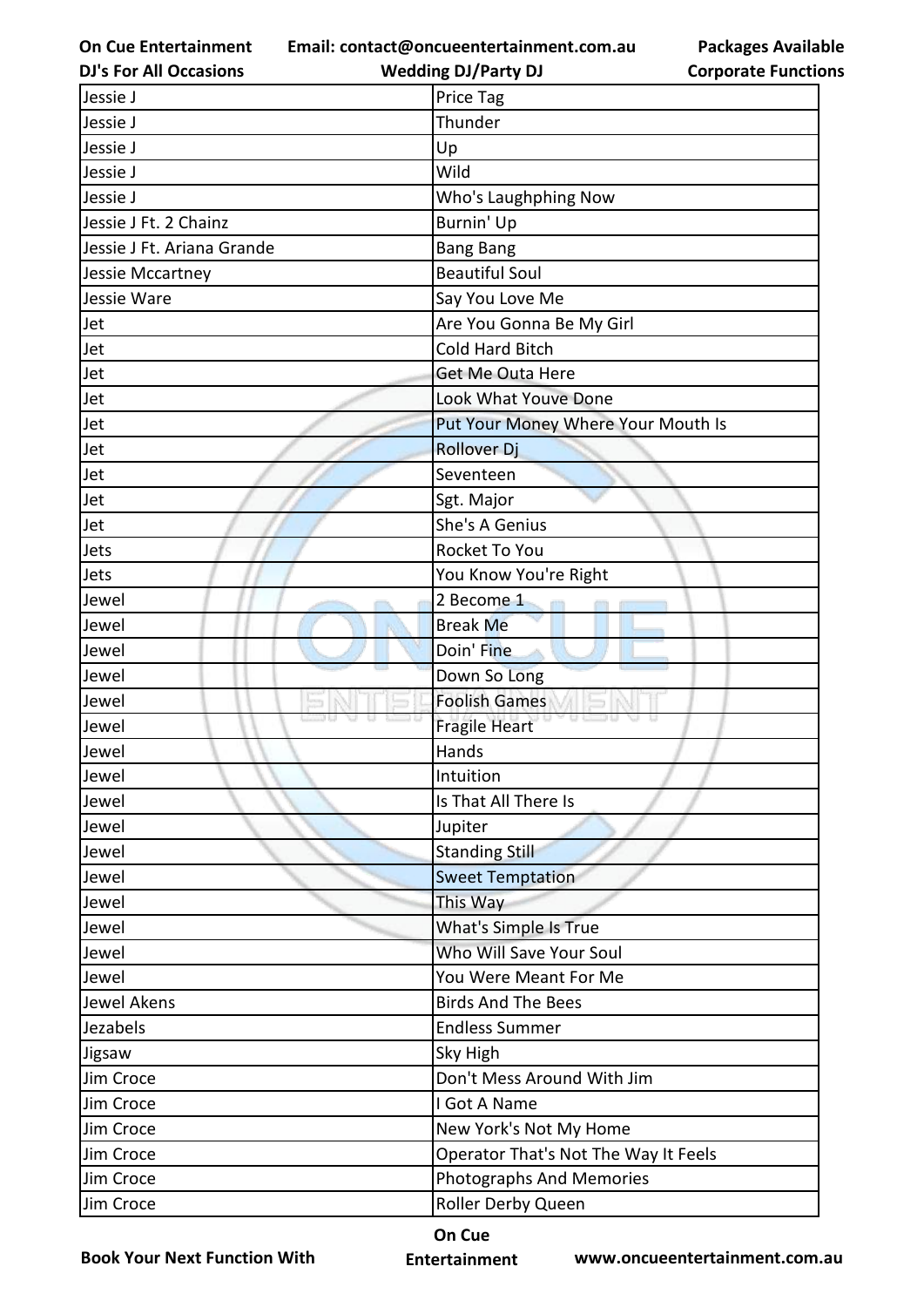**Email: contact@oncueentertainment.com.au Wedding DJ/Party DJ** 

**DJ's For All Occasions**

**Packages Available Corporate Functions**

| Jim Croce                   | Lovers Cross                         |
|-----------------------------|--------------------------------------|
| Jim Croce                   | <b>Bad Bad Leeroy Brown</b>          |
| <b>Jim Reeves</b>           | <b>Billy Bayou</b>                   |
| Jim Reeves                  | <b>Blue Boy</b>                      |
| <b>Jim Reeves</b>           | <b>Distant Drums</b>                 |
| <b>Jim Reeves</b>           | I Guess I'm Crazy                    |
| <b>Jim Reeves</b>           | Is It Really Over                    |
| <b>Jim Reeves</b>           | Welcome To My World                  |
| <b>Jim Reeves</b>           | He'll Have To Go                     |
| Jimi Hendrix                | Foxy Lady                            |
| Jimi Hendrix                | Hey Joe                              |
| Jimi Hendrix                | Little Wing                          |
| Jimi Hendrix                | Purple Haze                          |
| Jimi Hendrix                | <b>Red House</b>                     |
| Jimi Jones                  | I'm Always Here                      |
| <b>Jimmy Barnes</b>         | Ain't No Mountain High Enough        |
| <b>Jimmy Barnes</b>         | Before The Devil Knows You're Dead   |
| <b>Jimmy Barnes</b>         | Driving Wheels                       |
| <b>Jimmy Barnes</b>         | I'd Die To Be With You Tonight       |
| <b>Jimmy Barnes</b>         | Lay Down Your Guns                   |
| <b>Jimmy Barnes</b>         | Let's Make It Last All Night         |
| <b>Jimmy Barnes</b>         | <b>Little Darling</b>                |
| <b>Jimmy Barnes</b>         | <b>No Second Prize</b>               |
| <b>Jimmy Barnes</b>         | <b>Ride The Night Away</b>           |
| <b>Jimmy Barnes</b>         | River Deep Mountain High             |
| <b>Jimmy Barnes</b>         | <b>Stand Up</b>                      |
| <b>Jimmy Barnes</b>         | <b>Stone Cold</b>                    |
| <b>Jimmy Barnes</b>         | The Weight                           |
| <b>Jimmy Barnes</b>         | Too Much Ain't Enough Love           |
| <b>Jimmy Barnes</b>         | When Your Love Is Gone               |
| <b>Jimmy Barnes</b>         | <b>Working Class Man</b>             |
| Jimmy Barnes & Diesel       | <b>Bring It On Home</b>              |
| Jimmy Barnes & John Farnham | When Something Is Wrong With My Baby |
| Jimmy Buffett               | Another Saturday Night               |
| Jimmy Buffett               | Come Monday                          |
| Jimmy Buffett               | Fins                                 |
| Jimmy Buffett               | Margaritaville                       |
| Jimmy Buffett               | Son Of A Sailor                      |
| Jimmy Buffett               | Why Don't We Get Drunk               |
| Jimmy Cliff                 | I Can See Clearly Now                |
| <b>Jimmy Dorsey</b>         | I Remember You                       |
| Jimmy Durante               | As Time Goes By                      |
| Jimmy Eat World             | A Praise Chorus                      |
| Jimmy Eat World             | Sweetness                            |
| Jimmy Eat World             | The Middle                           |

**Book Your Next Function With**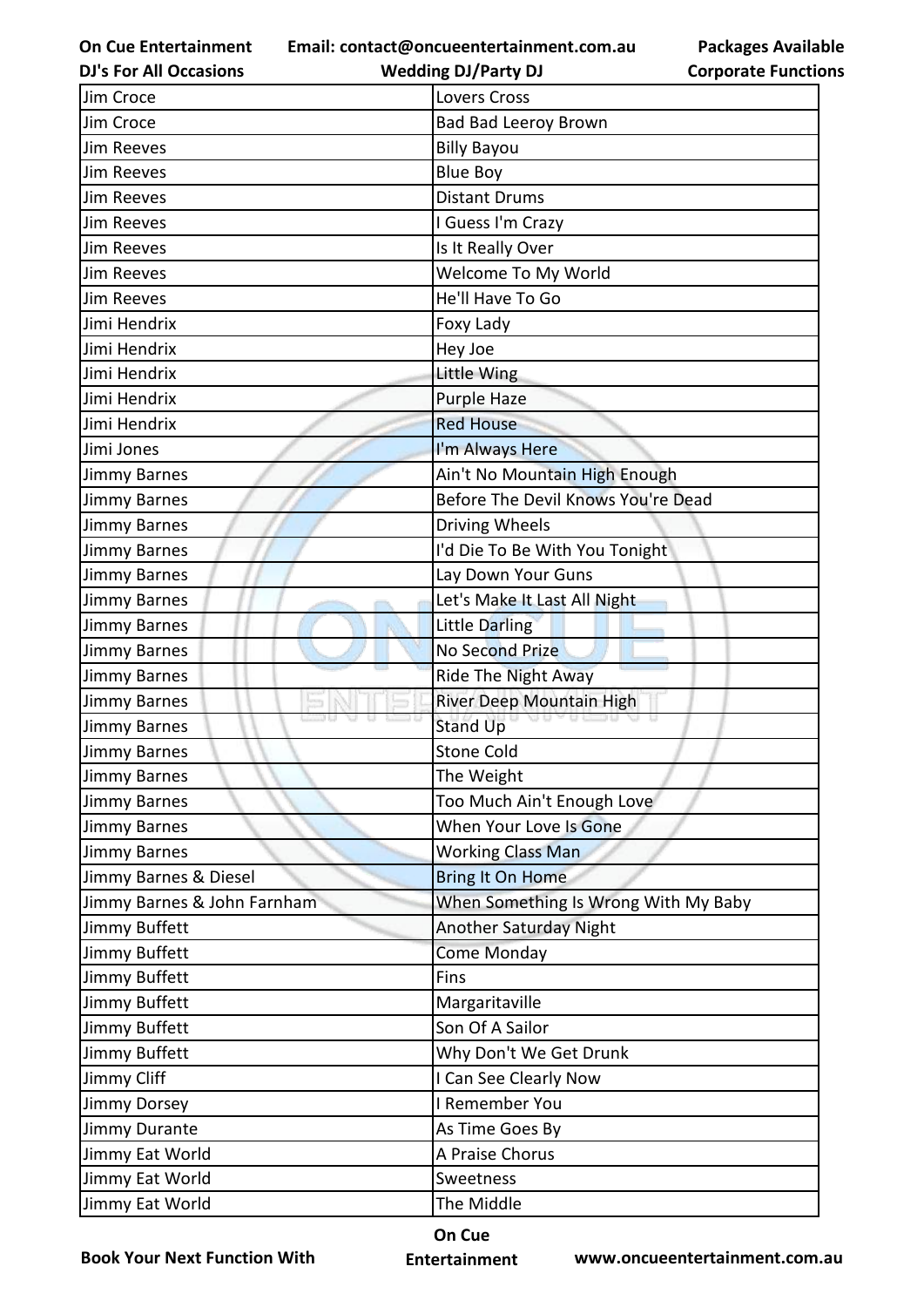**Email: contact@oncueentertainment.com.au**

**Packages Available Corporate Functions**

| <b>DJ's For All Occasions</b> | <b>Wedding DJ/Party DJ</b>              | <b>Corporate Functio</b> |
|-------------------------------|-----------------------------------------|--------------------------|
| Jimmy Gilmer & The Fireballs  | <b>Sugar Shack</b>                      |                          |
| Jimmy Jones                   | <b>Good Timin</b>                       |                          |
| <b>Jimmy Nail</b>             | Ain't No Doubt                          |                          |
| <b>Jimmy Rogers</b>           | Honeycomb                               |                          |
| Jimmy Ruffin                  | I Will Say Forever My Love              |                          |
| Jimmy Ruffin                  | I'll Say Forever My Love                |                          |
| Jimmy Somerville              | Never Can Say Goodbye                   |                          |
| <b>Jimmy Soul</b>             | If You Wanna Be Happy                   |                          |
| Jimmy Wayne                   | I Love You This Much                    |                          |
| Jimmy Wayne                   | <b>Stay Gone</b>                        |                          |
| Jo Dee Messina                | <b>Because You Love Me</b>              |                          |
| Jo Dee Messina                | Heads Carolina Tails California         |                          |
| Jo Gunne                      | <b>Run Run Run</b>                      |                          |
| Jo Jo                         | <b>Baby It's You</b>                    |                          |
| Jo Jo                         | Leave (Get Out)                         |                          |
| Jo Jo                         | Little Too Late                         |                          |
| Jo Jo                         | Not That Kind Of Girl                   |                          |
| Jo Stafford                   | On London Bridge                        |                          |
| Jo Stafford                   | You Belong To Me                        |                          |
| Joan Armatrading              | Drop The Pilot                          |                          |
| Joan Jett                     | Crimson & Clover                        |                          |
| Joan Jett                     | Dirty Deeds (Done Dirt Cheap)           |                          |
| Joan Jett                     | I Hate Myself For Loving You            |                          |
| Joan Jett                     | I Love Rock And Roll                    |                          |
| Joan Osbourne                 | One Of Us                               |                          |
| Joanne                        | <b>0500</b><br>So Damn Fine             |                          |
| Joanne & Bz                   | Jackie                                  |                          |
| Jody Mc Brayer                | To Ever Live Without Me                 |                          |
| Jody Watley                   | Looking For A New Love                  |                          |
| Joe                           | I Wanna Know                            |                          |
| Joe Cocker                    | Bye Bye Blackbird                       |                          |
| Joe Cocker                    | Cry Me A River                          |                          |
| Joe Cocker                    | Delta Lady                              |                          |
| Joe Cocker                    | <b>Feeling Alright</b>                  |                          |
| Joe Cocker                    | She Came In Through The Bathroom Window |                          |
| Joe Cocker                    | The Letter                              |                          |
| Joe Cocker                    | Try A Little Tenderness                 |                          |
| Joe Cocker                    | Unchain My Heart                        |                          |
| Joe Cocker                    | With A Little Help From My Friends      |                          |
| Joe Cocker                    | You Are So Beautiful                    |                          |
| Joe Cocker                    | You Can Leave Your Hat On               |                          |
| Joe Cocker & Jennifer Warnes  | Up Where We Belong                      |                          |
| Joe Diffie                    | John Deere Green                        |                          |
| Joe Diffie                    | Pickup Man                              |                          |
| Joe Diffie                    | Honky Tonk Attitude                     |                          |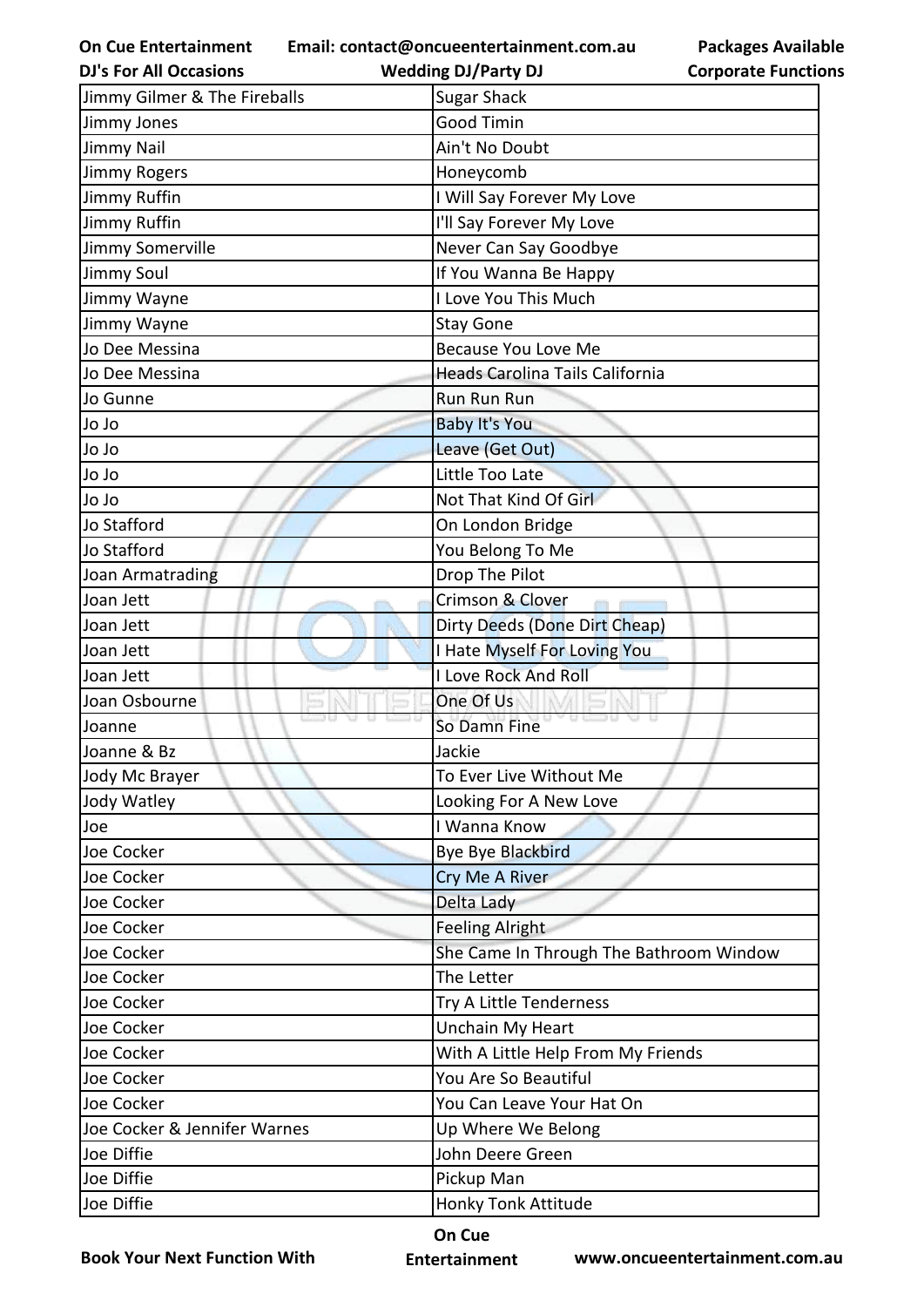**On Cue Entertainment Email: contact@oncueentertainment.com.au**

**Packages Available Corporate Functions**

| <b>DJ's For All Occasions</b> | <b>Wedding DJ/Party DJ</b>       | <b>Corporate Functio</b> |
|-------------------------------|----------------------------------|--------------------------|
| Joe Dolce                     | Shaddup You Face                 |                          |
| Joe Jackson                   | Breaking Us In Two               |                          |
| Joe Jackson                   | <b>Games People Play</b>         |                          |
| Joe Jackson                   | Is She Really Going Out With Him |                          |
| Joe Jackson                   | Look Sharp                       |                          |
| Joe Jackson                   | Steppin Out                      |                          |
| Joe Nichols                   | Cool To Be A Fool                |                          |
| Joe Nichols                   | She Only Smokes When She Drinks  |                          |
| Joe Stone Ft Montell Jordan   | The Party (This Is How We Do It) |                          |
| Joel Corry                    | Lonely                           |                          |
| Joel Corry                    | Sorry                            |                          |
| Joel Corry Ft MNEK            | <b>Head And Heart</b>            |                          |
| Joel Hanson & Sara Groves     | <b>Traveling Light</b>           |                          |
| Joel Turner                   | <b>These Days</b>                |                          |
| <b>Joel Turner</b>            | <b>These Kids</b>                |                          |
| Joey Dee                      | <b>Peppermint Twist</b>          |                          |
| Joey Scarbury                 | Believe It Or Not                |                          |
| John Anderson                 | Goin Down Hill                   |                          |
| John Anderson                 | I Wish I Could Have Been There   |                          |
| John Anderson                 | <b>Straight Tequila Night</b>    |                          |
| John Berry                    | Change My Mind                   |                          |
| John Berry                    | <b>Your Love Amazes Me</b>       |                          |
| John Butler Trio              | <b>Better Than</b>               |                          |
| John Butler Trio              | One Way Road                     |                          |
| John Butler Trio              | Only One                         |                          |
| John Butler Trio              | Somethings Gotta Give            |                          |
| John Butler Trio              | Zebra                            |                          |
| John Cafferty                 | Darkside                         |                          |
| John Cafferty                 | Hearts On Fire                   |                          |
| John Cougar Mellencamp        | Ain't Even Done With The Night   |                          |
| John Cougar Mellencamp        | <b>Authority Song</b>            |                          |
| John Cougar Mellencamp        | <b>Cherry Bomb</b>               |                          |
| John Cougar Mellencamp        | <b>Crumblin Down</b>             |                          |
| John Cougar Mellencamp        | Dance Naked                      |                          |
| John Cougar Mellencamp        | <b>Emotional Love</b>            |                          |
| John Cougar Mellencamp        | Get A Leg Up                     |                          |
| John Cougar Mellencamp        | Human Wheels                     |                          |
| John Cougar Mellencamp        | Hurt So Good                     |                          |
| John Cougar Mellencamp        | I Need A Lover                   |                          |
| John Cougar Mellencamp        | I'm Not Running Anymore          |                          |
| John Cougar Mellencamp        | <b>Jack And Diane</b>            |                          |
| John Cougar Mellencamp        | Paper In Fire                    |                          |
| John Cougar Meloncamp         | <b>Pink Houses</b>               |                          |
| John Couger Mellencamp        | ROCK In The USA                  |                          |
| John Couger Mellencamp        | Rain On The Scarecrow            |                          |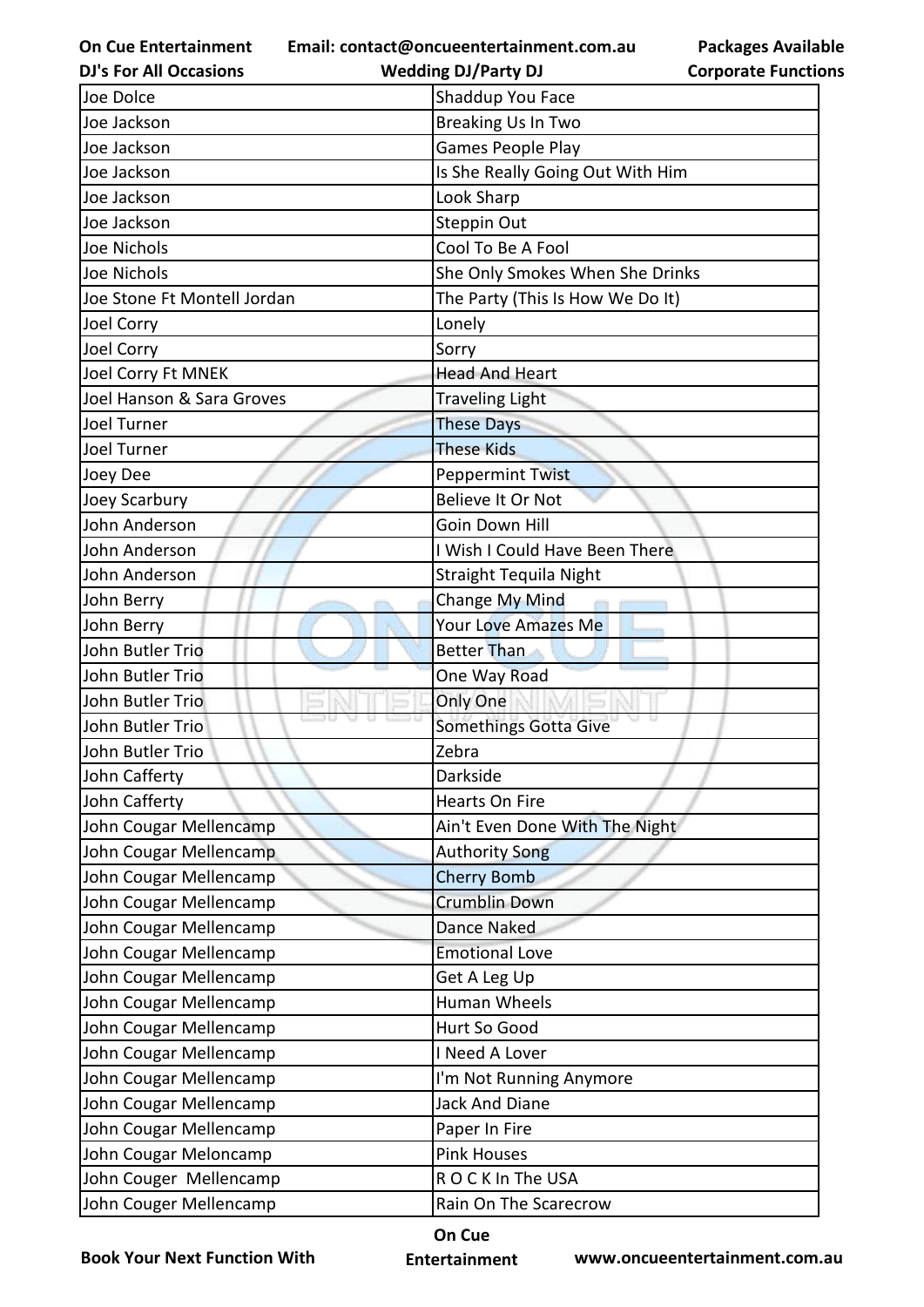**On Cue Entertainment DJ's For All Occasions**

**Email: contact@oncueentertainment.com.au Wedding DJ/Party DJ** 

| John Couger Mellencamp              | <b>Small Town</b>                    |  |
|-------------------------------------|--------------------------------------|--|
| John Couger Mellencamp              | Wild Night                           |  |
| John Couger Mellencamp              | <b>Whatever We Wanted</b>            |  |
| John Couger Mellencamp              | Your Life Is Now                     |  |
| John Couger Mellencamp              | <b>Yours Forever</b>                 |  |
| John Denver                         | Annie'S Song                         |  |
| John Denver                         | <b>Back Home Again</b>               |  |
| John Denver                         | Calypso                              |  |
| John Denver                         | Fly Away                             |  |
| John Denver                         | <b>Follow Me</b>                     |  |
| John Denver                         | <b>Heart To Heart</b>                |  |
| John Denver                         | I'm Sorry                            |  |
| John Denver                         | Leaving On A Jet Plane               |  |
| John Denver                         | <b>Perhaps Love</b>                  |  |
| John Denver                         | <b>Relatively Speaking</b>           |  |
| John Denver                         | <b>Rocky Mountain High</b>           |  |
| John Denver                         | Sunshine On My Shoulders             |  |
| John Denver                         | Take Me Home Country Roads           |  |
| John Denver                         | Thank God I'm A Country Boy          |  |
| John Denver                         | What One Man Can Do                  |  |
| John Farnham                        | Age Of Reason                        |  |
| John Farnham                        | Angels                               |  |
| John Farnham                        | <b>Burn For You</b>                  |  |
| John Farnham                        | <b>Chain Reaction</b>                |  |
| John Farnham                        | Don't You Know It's Magic            |  |
| John Farnham                        | <b>Every Time You Cry</b>            |  |
| John Farnham                        | <b>Hearts On Fire</b>                |  |
| John Farnham                        | Help                                 |  |
| John Farnham                        | Looking Through A Tear               |  |
| John Farnham                        | Playing To Win                       |  |
| Please Don't Ask Me<br>John Farnham |                                      |  |
| John Farnham                        | Sadie The Cleaning Lady              |  |
| John Farnham                        | <b>Take The Pressure Down</b>        |  |
| John Farnham                        | That's Freedom                       |  |
| John Farnham                        | The Last Time                        |  |
| John Farnham                        | <b>Touch Of Paradise</b>             |  |
| John Farnham                        | Two Strong Hearts                    |  |
| John Farnham                        | You're The Voice                     |  |
| John Farnham & Jimmy Barnes         | When Something Is Wrong With My Baby |  |
| John Legend                         | All Of Me                            |  |
| John Legend                         | Never Break                          |  |
| John Legend                         | <b>Ordinary People</b>               |  |
| John Legend                         | <b>Used To Love You</b>              |  |
| John Lennon                         | #9 Dream                             |  |
| John Lennon                         | Ballad Of John & Yoko                |  |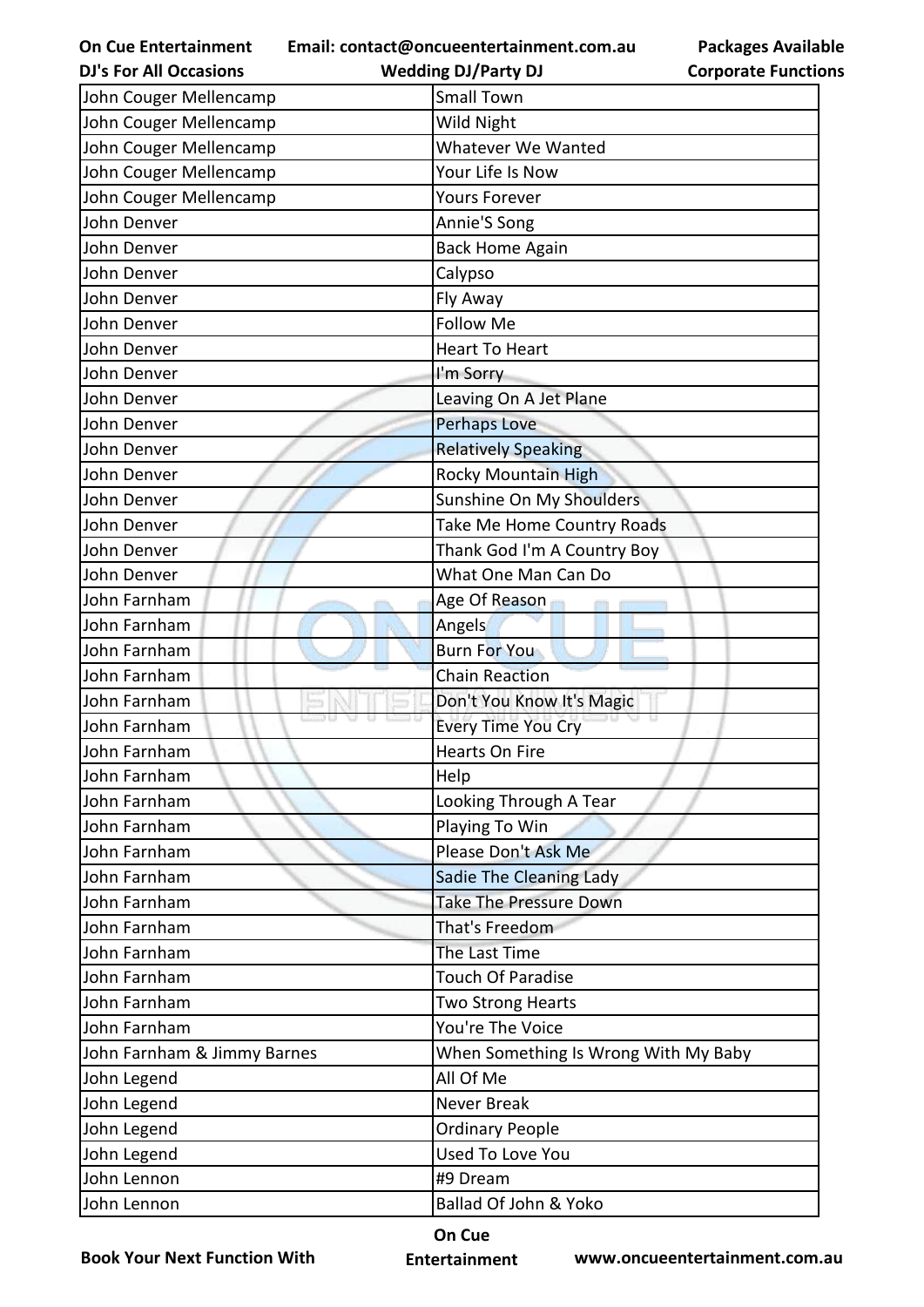**Email: contact@oncueentertainment.com.au Wedding DJ/Party DJ** 

**DJ's For All Occasions**

**Packages Available Corporate Functions**

| John Lennon             | <b>Beautiful Boy</b>                |
|-------------------------|-------------------------------------|
| John Lennon             | Cold Turkey                         |
| John Lennon             | <b>Give Peace A Chance</b>          |
| John Lennon             | Happy Xmas War Is Over              |
| John Lennon             | How Do Yo Sleep                     |
| John Lennon             | Imagine                             |
| John Lennon             | In My Life                          |
| John Lennon             | Instant Karma                       |
| John Lennon             | Jealous Guy                         |
| John Lennon             | Just Like Starting Over             |
| John Lennon             | Love                                |
| John Lennon             | <b>Mind Games</b>                   |
| John Lennon             | Mother                              |
| John Lennon             | Nobody Told Me                      |
| John Lennon             | <b>Power To The People</b>          |
| John Lennon             | <b>Stand By Me</b>                  |
| John Lennon             | <b>Watchin The Wheels</b>           |
| John Lennon             | Whatever Gets You Through The Night |
| John Lennon             | Woman                               |
| John Lennon             | <b>Working Class Hero</b>           |
| John Leyton             | Johnny Remember Me                  |
| John Martin             | Anywhere For You                    |
| John Mayer              | <b>Bigger Than My Body</b>          |
| John Mayer              | Clarity                             |
| John Mayer              | No Such Thing                       |
| John Mayer              | Who Says                            |
| John Mayer              | Why Georgia                         |
| John Mayer              | Your Body Is A Wonderland           |
| John Mayer              | Your Own Sweet Time                 |
| John Michael Montgomery | <b>Beer And Bones</b>               |
| John Michael Montgomery | Home To You                         |
| John Michael Montgomery | I Swear                             |
| John Michael Montgomery | Life's A Dance                      |
| John Michael Montgomery | Till Nothing Comes Between Us       |
| John Newman             | Come & Get It                       |
| John Newman             | Love Me Again                       |
| John Parr               | <b>St Elmos Fire</b>                |
| John Paul Young         | Love Is In The Air                  |
| John Paul Young         | Yesterdays Hero                     |
| John Paul Young         | I Hate The Music                    |
| John Travolta           | <b>Greased Lighting</b>             |
| John Travolta           | Sandy                               |
| John Waite              | <b>Missing You</b>                  |
| John Williamson         | Cootamundra Wattle                  |
| John Williamson         | Home Among The Gum Trees            |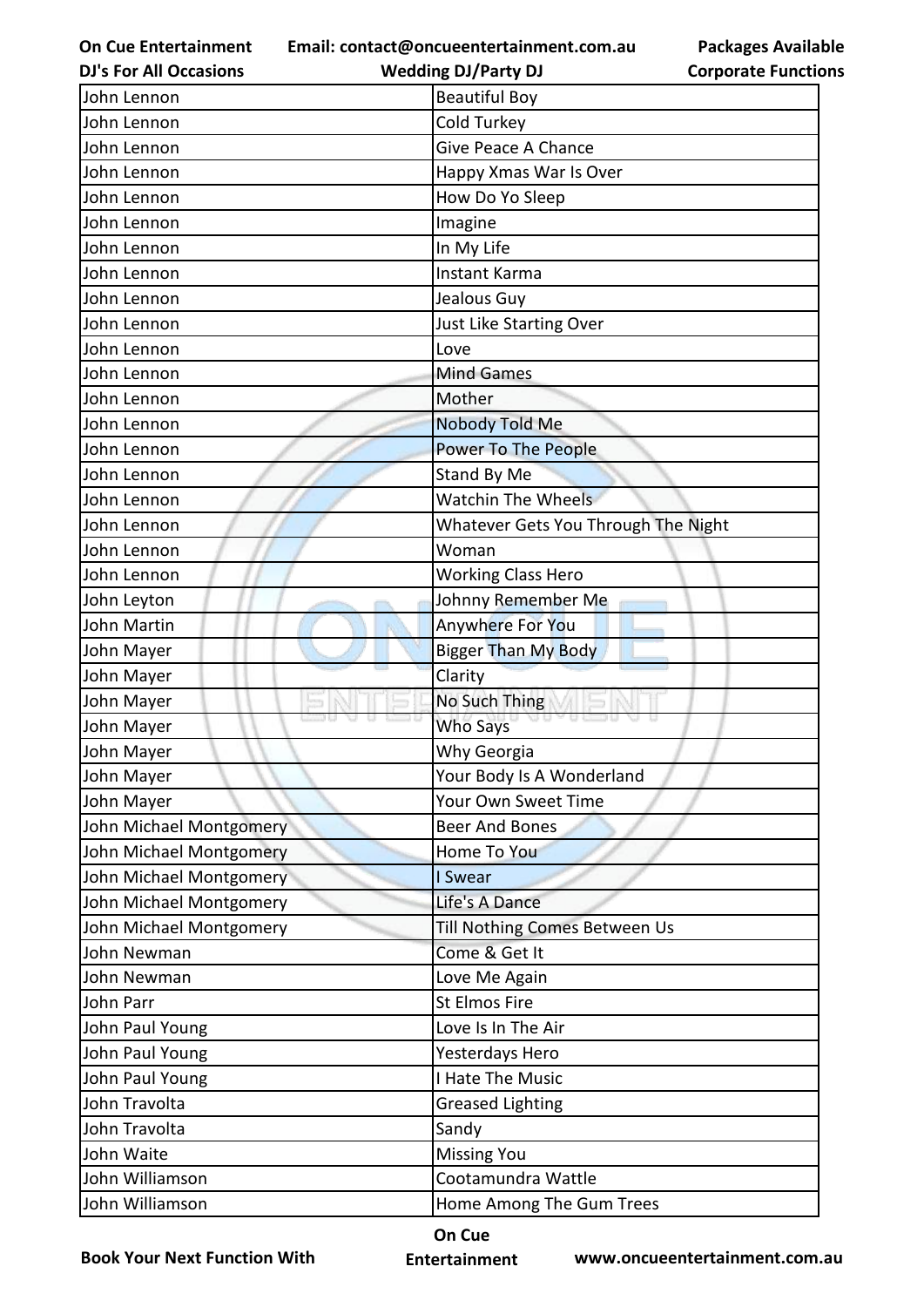**Email: contact@oncueentertainment.com.au**

**Wedding DJ/Party DJ** 

| <b>Packages Available</b>  |  |
|----------------------------|--|
| <b>Corporate Functions</b> |  |

| <b>DJ's For All Occasions</b> | <b>Wedding DJ/Party DJ</b>          | <b>Corporate Functio</b> |
|-------------------------------|-------------------------------------|--------------------------|
| John Williamson               | Old Man Emu                         |                          |
| John Williamson               | <b>True Blue</b>                    |                          |
| John Williamson & Sara Storer | Raining On The Plains               |                          |
| Johnnie Ray                   | Just Walking In The Rain            |                          |
| Johnnie Ray                   | Please Mr Sun                       |                          |
| Johnnie Ray                   | Walkin My Baby Back Home            |                          |
| Johnny Burnette               | You're Sixteen                      |                          |
| Johnny Burnette               | Dreamin                             |                          |
| Johnny Cash                   | A Boy Named Sue                     |                          |
| Johnny Cash                   | A Word Called Love                  |                          |
| Johnny Cash                   | Daddy Sang Bass                     |                          |
| Johnny Cash                   | <b>Folsom Prison</b>                |                          |
| Johnny Cash                   | Get Rhythm                          |                          |
| Johnny Cash                   | <b>Guess Things Happen That Way</b> |                          |
| Johnny Cash                   | <b>Hurt</b>                         |                          |
| Johnny Cash                   | I Walk The Line                     |                          |
| Johnny Cash                   | Luther Played The Boogie            |                          |
| Johnny Cash                   | Man In Black                        |                          |
| Johnny Cash                   | One Piece At A Time                 |                          |
| Johnny Cash                   | Ring Of Fire                        |                          |
| Johnny Cash                   | <b>Folsom Prison Blues</b>          |                          |
| Johnny Cash & June Carter     | Jackson (Duet)                      |                          |
| Johnny Deisel                 | Soul Revival                        |                          |
| Johnny Diesel                 | 15 Feet Of Snow                     |                          |
| Johnny Diesel                 | Cry In Shame                        |                          |
| Johnny Diesel                 | Don't Need Love                     |                          |
| Johnny Diesel                 | Right On The Tip Of My Tongue       |                          |
| Johnny Hates Jazz             | <b>Shattered Dreams</b>             |                          |
| Johnny Horton                 | <b>Battle Of New Orleans</b>        |                          |
| Johnny Horton                 | <b>Sink The Bismark</b>             |                          |
| Johnny Horton                 | <b>Whispering Pines</b>             |                          |
| Johnny Kemp                   | <b>Just Got Paid</b>                |                          |
| Johnny Lee                    | Looking For Love                    |                          |
| Johnny Mathis                 | <b>Chances Are</b>                  |                          |
| Johnny Mathis                 | Misty                               |                          |
| Johnny Mathis                 | Sleigh Ride                         |                          |
| Johnny Mathis                 | Wonderful Wonderful                 |                          |
| Johnny O Keefe                | Move Baby Move                      |                          |
| Johnny O Keefe                | She Wears My Ring                   |                          |
| Johnny O Keefe                | She's My Baby                       |                          |
| Johnny O Keefe                | Shout                               |                          |
| Johnny O Keefe                | Sing                                |                          |
| Johnny O Keefe                | <b>Sing Sing Sing</b>               |                          |
| Johnny O Keefe                | Wild One                            |                          |
| Johnny Otis Snow              | Willie And The Hand Jive            |                          |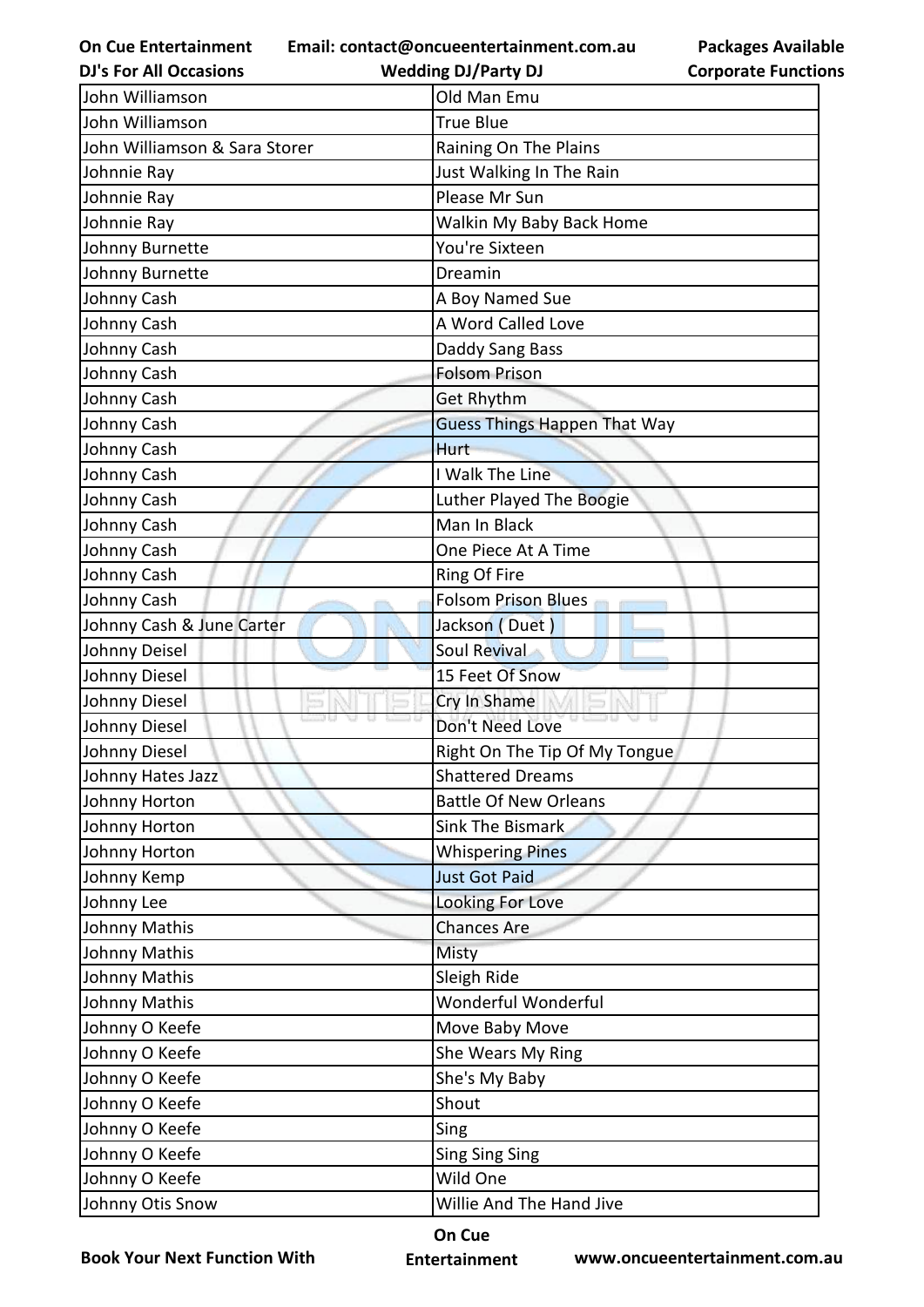**Email: contact@oncueentertainment.com.au**

**DJ's For All Occasions**

**Corporate Functions**

**Packages Available** 

| <b>DJ's For All Occasions</b> | <b>Wedding DJ/Party DJ</b>             | <b>Corporate Functio</b> |
|-------------------------------|----------------------------------------|--------------------------|
| Johnny Paycheck               | I'm The Only Hell                      |                          |
| Johnny Preston                | <b>Running Bear</b>                    |                          |
| <b>Johnny Rivers</b>          | Poor Side Of Town                      |                          |
| <b>Johnny Rivers</b>          | Rockin Pneumonia And The Boogie Woogie |                          |
| Johnny Ruffo                  | On Top                                 |                          |
| Johnny Tillotso               | Poetry In Motion                       |                          |
| Jon English                   | Hollywood 7                            |                          |
| Jon English                   | <b>Hot Town</b>                        |                          |
| Jon English                   | <b>Turn The Page</b>                   |                          |
| Jon English                   | Words Are Not Enough                   |                          |
| Jonas Blue and Dakota         | Fast Car                               |                          |
| Jonas Blue and Paloma Faith   | <b>Mistakes</b>                        |                          |
| Jonas Brothers                | What A Man Gotta Do                    |                          |
| Jonas Brothers feat Karol G   | X                                      |                          |
| Joni Mitchell                 | <b>Big Yellow Taxi</b>                 |                          |
| Joni Mitchell                 | California                             |                          |
| Joni Mitchell                 | Free Man In Paris                      |                          |
| Jordan Sparks                 | <b>Battlefield</b>                     |                          |
| Jordan Sparks                 | No Air                                 |                          |
| Jordan Sparks                 | One Step At A Time                     |                          |
| Jordan Sparks                 | Tattoo                                 |                          |
| Josh Groban                   | Alejate                                |                          |
| Josh Groban                   | <b>Broken Vow</b>                      |                          |
| Josh Groban                   | Home To Stay                           |                          |
| Josh Groban                   | Let Me Fall                            |                          |
| Josh Groban                   | u usu<br>My Confessions                |                          |
| Josh Groban                   | Remember                               |                          |
| Josh Groban                   | To Where You Are                       |                          |
| Josh Groban                   | Vincent (Stary Stary Night)            |                          |
| Josh Groban                   | When You Say You Love Me               |                          |
| Josh Groban                   | You raise Me Up                        |                          |
| Josh Groban                   | You're Still You                       |                          |
| Josh Joplin Group             | Camera One                             |                          |
| Josh Kelley                   | Amazing                                |                          |
| Josh Turner                   | Long Black Train                       |                          |
| Joshua Kadison                | <b>Beautiful In My Eyes</b>            |                          |
| Joshua Kadison                | Jessie                                 |                          |
| Josie Cotton                  | He Could Be The One                    |                          |
| Josie Cotton                  | Johnny Are You Queer                   |                          |
| <b>Joss Stone</b>             | Don't Cha Wanna Ride                   |                          |
| <b>Joss Stone</b>             | Fell In Love With A Boy                |                          |
| <b>Joss Stone</b>             | Right To Be Wrong                      |                          |
| <b>Joss Stone</b>             | Tell Me About It                       |                          |
| Journey                       | Don't Stop Believing                   |                          |
| Journey                       | Faithfully                             |                          |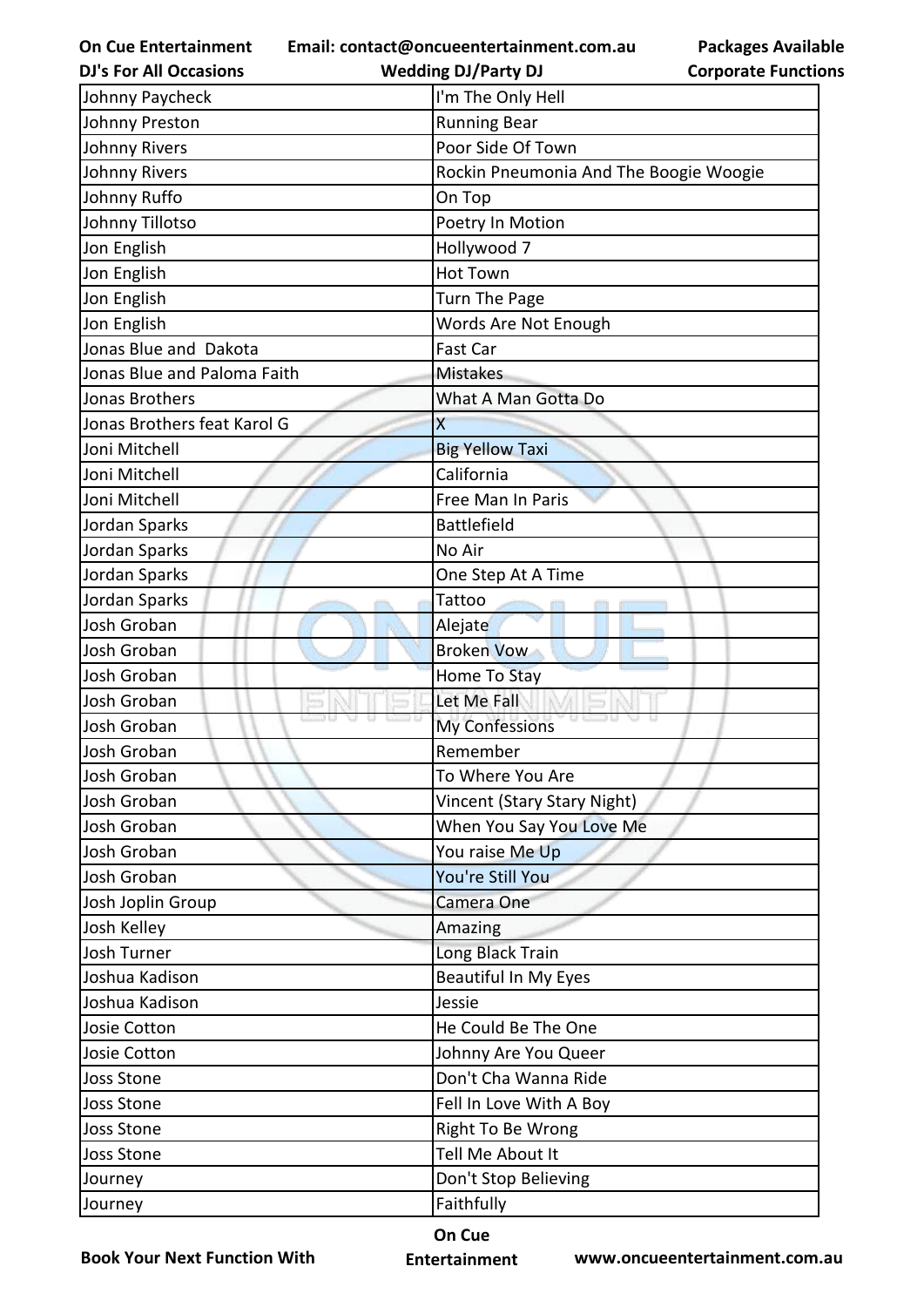**Email: contact@oncueentertainment.com.au**

| <b>DJ's For All Occasions</b> | <b>Wedding DJ/Party DJ</b>         | <b>Corporate Functio</b> |
|-------------------------------|------------------------------------|--------------------------|
| Journey                       | Open Arms                          |                          |
| Journey                       | Separate Ways                      |                          |
| <b>Joy Division</b>           | Love Will Tear Us Apart            |                          |
| Joyce Sims                    | All And All                        |                          |
| Joyce Sims                    | Come Into My Life                  |                          |
| JP Cooper                     | Little Bit Of Love                 |                          |
| JP Saxe ft Julia Michaels     | If The World Was Ending            |                          |
| Jubel Ft NEIMY                | Dancing In The Moonlight           |                          |
| <b>Judas Priest</b>           | <b>Breakin The Law</b>             |                          |
| <b>Judas Priest</b>           | Revolution                         |                          |
| <b>Judas Priest</b>           | <b>Screaming For Vengeance</b>     |                          |
| <b>Judas Priest</b>           | You Got Another Thing Comin        |                          |
| <b>Judas Priest</b>           | Victim Of Change                   |                          |
| <b>Judy Collins</b>           | <b>Both Sides Now</b>              |                          |
| <b>Judy Collins</b>           | Who Knows Where The Time Goes      |                          |
| <b>Judy Garland</b>           | <b>Over The Rainbow</b>            |                          |
| <b>Judy Garland</b>           | The Man That Got Away              |                          |
| <b>Judy Garland</b>           | <b>Trolley Song</b>                |                          |
| Juice Newton                  | Angel In The Morning               |                          |
| Juice Newton                  | Loves Been A Little Hard On Me     |                          |
| Juice Newton                  | Queen Of Hearts                    |                          |
| Juice Newton                  | The Sweetest Thing                 |                          |
| Julian Lennon                 | Day After Day                      |                          |
| Julian Lennon                 | Saltwater                          |                          |
| <b>Julie Andrews</b>          | My Favourite Things                |                          |
| <b>Julie Andrews</b>          | You Go First Do You Wanna Kiss     |                          |
| Julie Reeves                  | Trouble Is A Woman                 |                          |
| Julio Igleses & Willie Nelson | To All The Girls I've Loved Before |                          |
| Junior                        | Mama Used To Say                   |                          |
| Junior Senior                 | Move Your Feet                     |                          |
| Junior Senior                 | <b>Rhythm Bandits</b>              |                          |
| Jump N Saddle                 | The Curley Shuffle                 |                          |
| Just Jack                     | <b>Glory Days</b>                  |                          |
| <b>Justice Crew</b>           | Que Sera                           |                          |
| Justin Beiber                 | Baby                               |                          |
| Justin Beiber                 | Boyfriend                          |                          |
| Justin Bieber                 | Despacito                          |                          |
| Justin Bieber                 | Die In Your Arms                   |                          |
| Justin Bieber                 | Feeling                            |                          |
| Justin Bieber                 | Heartbreaker                       |                          |
| Justin Bieber                 | I'll Show You                      |                          |
| Justin Bieber                 | Love Me                            |                          |
| Justin Bieber                 | Love Yourself                      |                          |
| Justin Bieber                 | Mistletoe                          |                          |
| Justin Bieber                 | Never Let You Go                   |                          |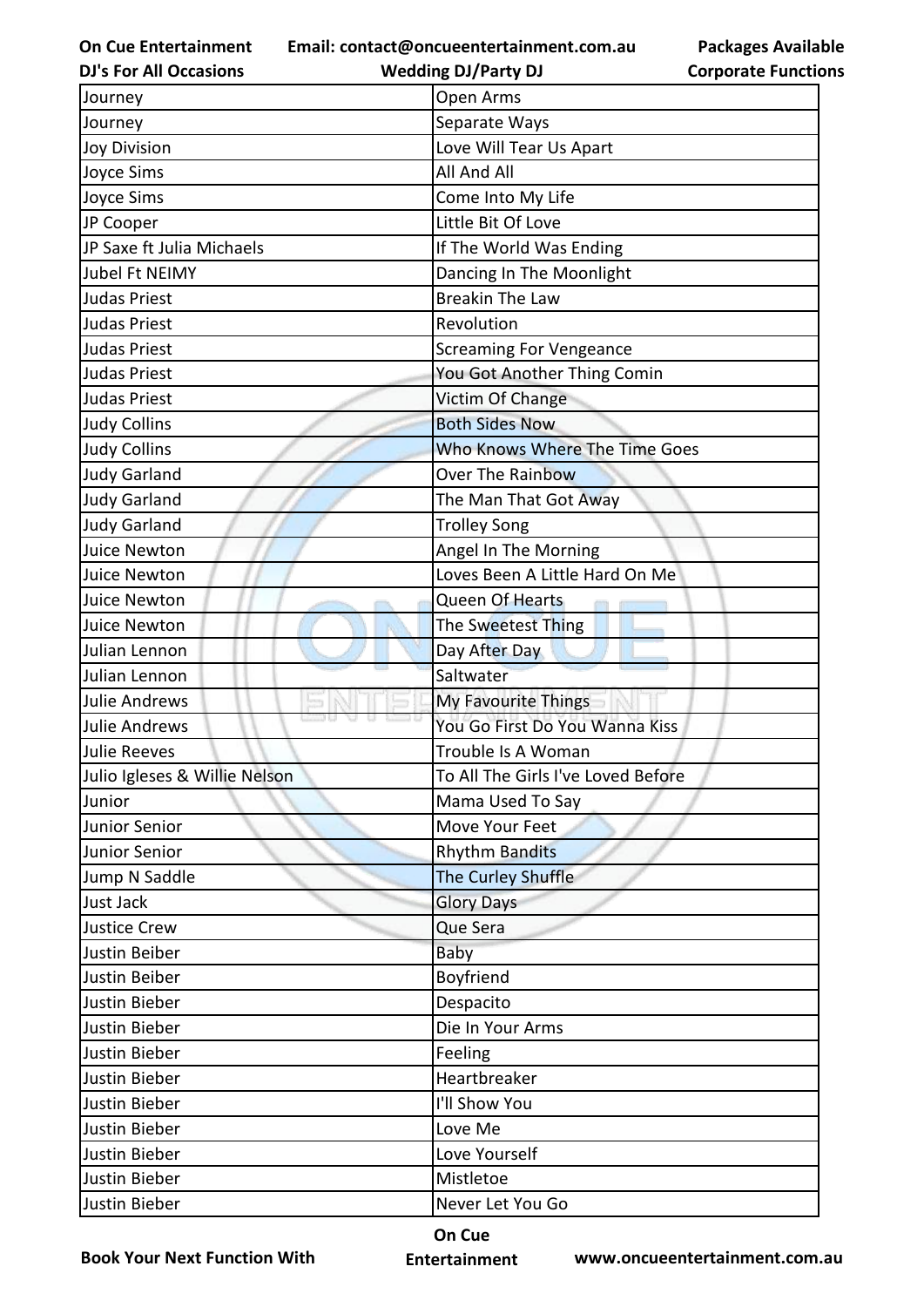**Email: contact@oncueentertainment.com.au**

**DJ's For All Occasions**

**Wedding DJ/Party DJ** 

| <b>Packages Available</b>  |
|----------------------------|
| <b>Corporate Functions</b> |

| Justin Bieber                 | Never Say Never                        |
|-------------------------------|----------------------------------------|
| Justin Bieber                 | One Time                               |
| Justin Bieber                 | Pray                                   |
| Justin Bieber                 | Sorry                                  |
| Justin Bieber                 | Somebody To Love                       |
| Justin Bieber                 | U Smile                                |
| Justin Bieber                 | Yummy                                  |
| Justin Bieber And Nicki Minaj | Beauty And The Beat                    |
| Justin Bieber ft Quavo        | Intentions                             |
| Justin Timberlake             | Carry Out                              |
| Justin Timberlake             | Cry Me A River                         |
| Justin Timberlake             | I'm Lovin It                           |
| <b>Justin Timberlake</b>      | Like I Love You                        |
| Justin Timberlake             | Lovestoned                             |
| Justin Timberlake             | <b>Love Sex Magic</b>                  |
| Justin Timberlake             | <b>Mirrors</b>                         |
| Justin Timberlake             | My Girl                                |
| Justin Timberlake             | My Love                                |
| Justin Timberlake             | Not A Bad Thing                        |
| Justin Timberlake             | Rock Your Body                         |
| Justin Timberlake             | Senorita<br><b>Sec. 19</b>             |
| Justin Timberlake             | Sexy Black                             |
| Justin Timberlake             | <b>Still On My Brain</b>               |
| Justin Timberlake             | <b>Suit And Tie</b>                    |
| Justin Timberlake             | <b>Summer Love</b>                     |
| Justin Timberlake             | <b>Take Back The Night</b>             |
| Justin Timberlake             | <b>Tunnel Vision</b>                   |
| Justin Timberlake             | Until The End Of Time                  |
| Justin Timberlake             | What Goes Around Comes Around          |
| K D Lang                      | <b>Constant Craving</b>                |
| <b>KT Tunstall</b>            | <b>Another Place To Fall</b>           |
| <b>KT Tunstall</b>            | <b>Black Horse &amp; A Cherry Tree</b> |
| <b>KT Tunstall</b>            | Hold On                                |
| <b>KT Tunstall</b>            | Saving My Face                         |
| <b>KT Tunstall</b>            | Suddenly I See                         |
| Kacey Musgraves               | Rainbow                                |
| Kaiser Cheifs                 | Ruby                                   |
| Kaiser Chiefs                 | Modern Way                             |
| Kaiser Chiefs                 | Angry Mob                              |
| Kaiser Chiefs                 | Everyday I Love You Less & Less        |
| Kaiser Chiefs                 | <b>Everything Is Average Nowdays</b>   |
| Kajagoogoo                    | Too Shy                                |
| Kaleo                         | Way Down We Go                         |
| Kandi                         | Don't Think I'm Not                    |
| Kansas                        | Carry On Wayward Son                   |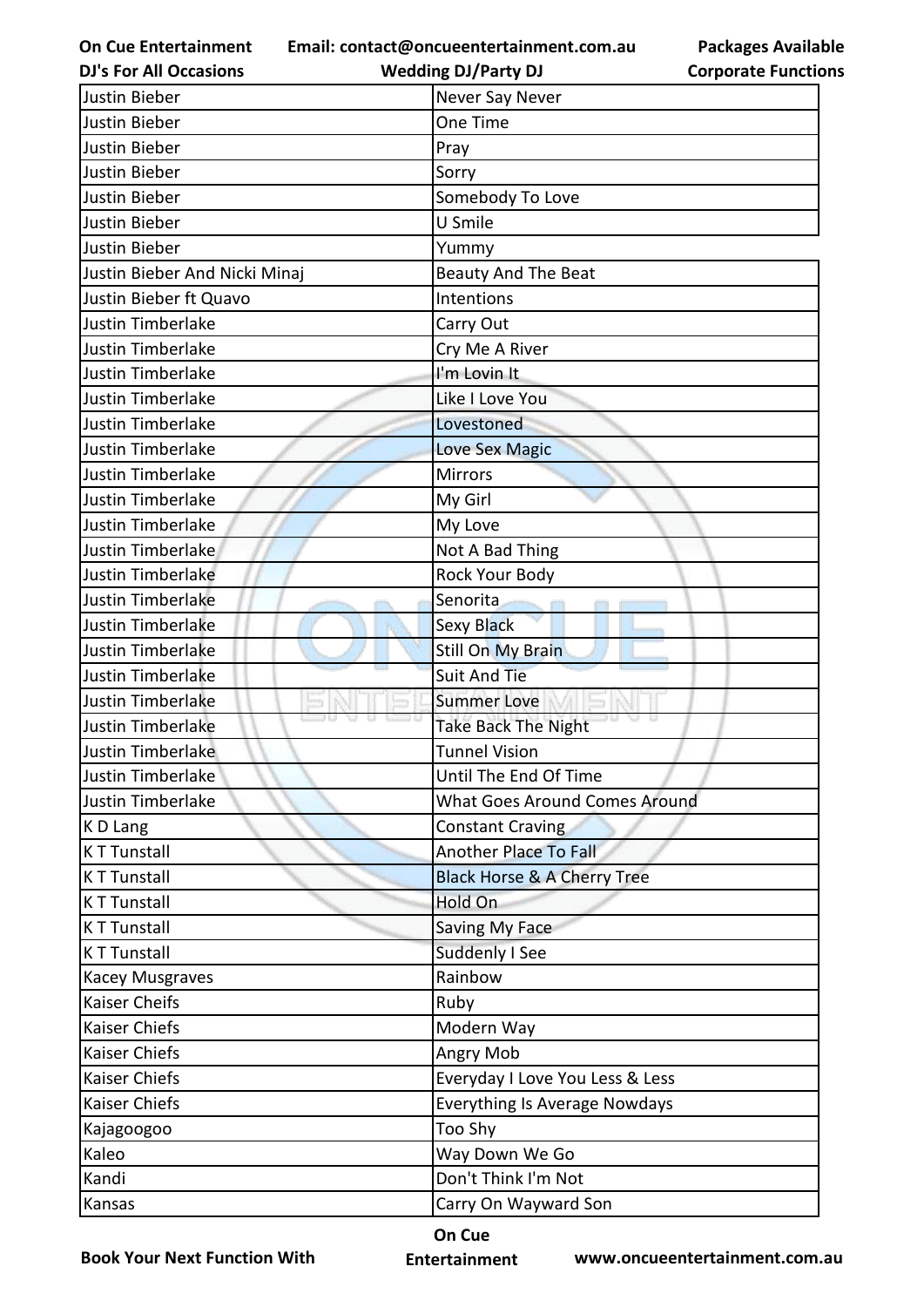**Email: contact@oncueentertainment.com.au**

**DJ's For All Occasions**

**Packages Available Corporate Functions**

| <b>Wedding DJ/Party DJ</b>   | <b>Corporate Functio</b> |
|------------------------------|--------------------------|
| Dust In The Wind             |                          |
| All Of The Lights            |                          |
| <b>Flashing Lights</b>       |                          |
| <b>Heartless</b>             |                          |
| Homecoming                   |                          |
| Is It Any Wonder             |                          |
| Love Lockdown                |                          |
| Stronger                     |                          |
| Touch The Sky                |                          |
| Gold Digger                  |                          |
| Only One                     |                          |
| All Day                      |                          |
| Lambada                      |                          |
| <b>Say Something</b>         |                          |
| <b>Threads Of Silence</b>    |                          |
| Acapella                     |                          |
| <b>Bluebird</b>              |                          |
| Hollywood                    |                          |
| If I Could                   |                          |
| If I Were You                |                          |
| Little Bit Lonesome          |                          |
| <b>Million Tears</b>         |                          |
| Not Pretty Enough            |                          |
| <b>Nothing At All</b>        |                          |
| On A Bad Day                 |                          |
| U US<br>Pony                 |                          |
| <b>Rattlin Bones</b>         |                          |
| The Captain                  |                          |
| We Are All Gonna Die Someday |                          |
| <b>Rattling Bones</b>        |                          |
| I Still Prey (Duet)          |                          |
| All I Hear                   |                          |
| Babooshka                    |                          |
| King Of The Mountain         |                          |
| <b>Running Up That Hill</b>  |                          |
| <b>Wuthering Heights</b>     |                          |
| <b>Bedroom Eyes</b>          |                          |
| Love Is Alive                |                          |
| Pash                         |                          |
| Maybe Tonight                |                          |
|                              |                          |
| Last Day On Earth            |                          |
| Mouthwash                    |                          |
| Foundations                  |                          |
| What If                      |                          |
|                              | Caught In The Crowd      |

**Book Your Next Function With**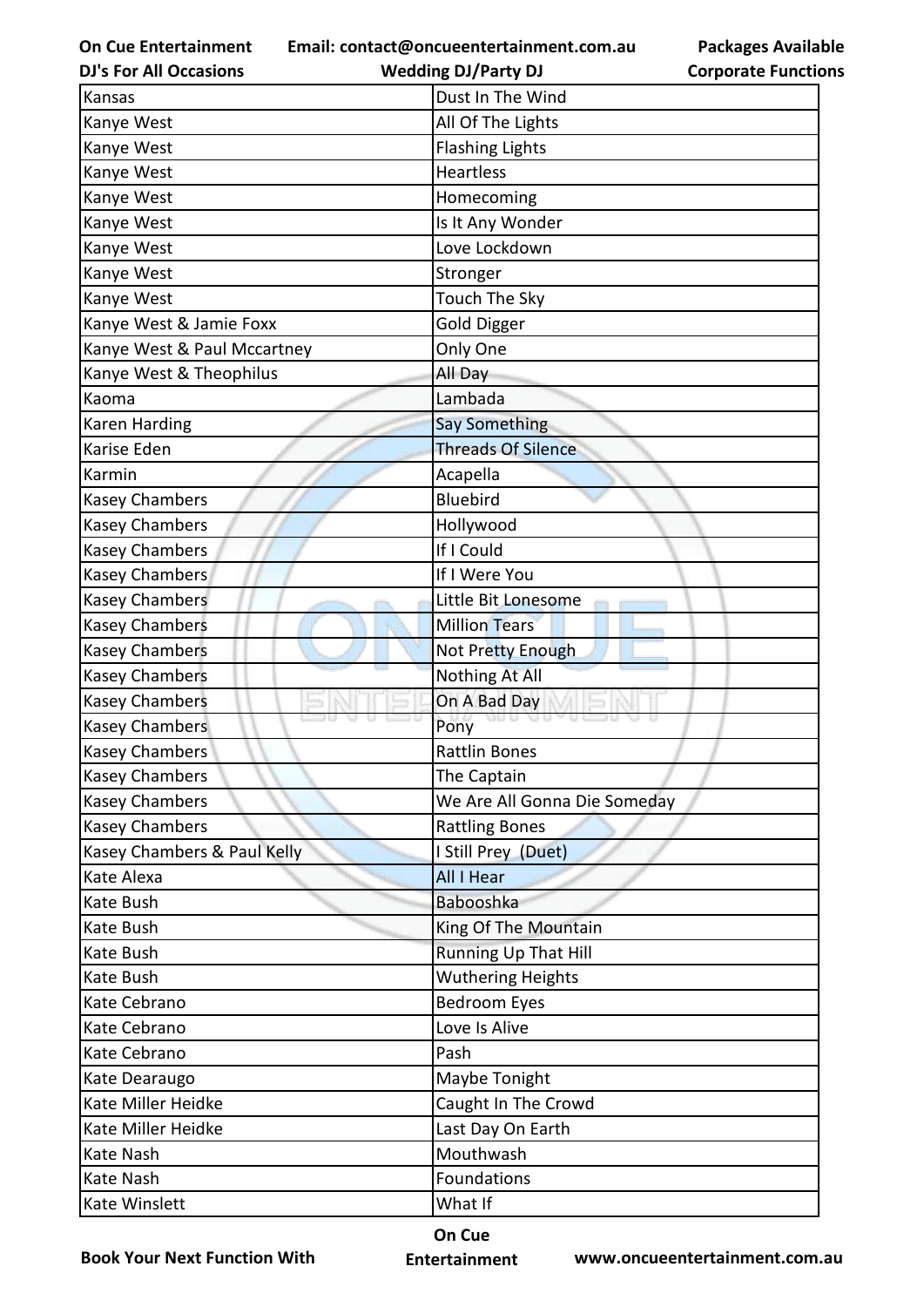**On Cue Entertainment Email: contact@oncueentertainment.com.au Wedding DJ/Party DJ** 

**Packages Available Corporate Functions**

| <b>DJ's For All Occasions</b> | <b>Wedding DJ/Party DJ</b>     | <b>Corporate Functio</b> |
|-------------------------------|--------------------------------|--------------------------|
| Kathy Mattae & Tim O'Brien    | <b>Battle Hymn Of Love</b>     |                          |
| Kathy Mattea                  | Where've You Been              |                          |
| Katie Malua                   | Nine Million Bycycles          |                          |
| Katie Nash                    | <b>Pumpkin Soup</b>            |                          |
| Katie Underwood               | <b>Beautiful</b>               |                          |
| Katrina And The Waves         | Walking On Sunshine            |                          |
| Katy Perry                    | Birthday                       |                          |
| <b>Katy Perry</b>             | <b>Circle The Drain</b>        |                          |
| <b>Katy Perry</b>             | <b>Daisies</b>                 |                          |
| <b>Katy Perry</b>             | E.T.                           |                          |
| Katy Perry                    | <b>Hot N Cold</b>              |                          |
| Katy Perry                    | I Kissed A Girl                |                          |
| <b>Katy Perry</b>             | Last Friday Night (T.G.I.F)    |                          |
| <b>Katy Perry</b>             | Never Worn White               |                          |
| Katy Perry                    | <b>Not Like The Movies</b>     |                          |
| Katy Perry                    | Part Of Me                     |                          |
| <b>Katy Perry</b>             | Peakcock                       |                          |
| <b>Katy Perry</b>             | Roar                           |                          |
| <b>Katy Perry</b>             | Smile                          |                          |
| Katy Perry                    | <b>Teenage Dream</b>           |                          |
| Katy Perry                    | The One That Got Away          |                          |
| <b>Katy Perry</b>             | Thinking Of You                |                          |
| <b>Katy Perry</b>             | One Of The Boys                |                          |
| <b>Katy Perry</b>             | Unconditionally                |                          |
| <b>Katy Perry</b>             | Waking Up In Vegas             |                          |
| <b>Katy Perry</b>             | Roar                           |                          |
| Katy Perry                    | Wide Awake                     |                          |
| Katy Perry Ft Snoop Dog       | Califoria Gurls                |                          |
| Katy Perry                    | Firework                       |                          |
| Katy Rose                     | Overdrive                      |                          |
| Kc And The Sunshine Band      | Get Down Tonight               |                          |
| Kc And The Sunshine Band      | Please Don't Go                |                          |
| Kc And The Sunshine Band      | That's The Way I Like It       |                          |
| Kc And The Sunshine Band      | <b>Shake Shake Shake</b>       |                          |
| Kc And The Sunshine Band      | <b>Shake Your Booty</b>        |                          |
| K-Ci & Jojo                   | It's Me                        |                          |
| K-Ci & Jojo                   | This Very Moment               |                          |
| KDA & Tinie Tempah Ft Katy B  | Turn The Music Louder (Rumble) |                          |
| Ke\$Ha                        | <b>Blah Blah Blah</b>          |                          |
| Ke\$Ha                        | Blow                           |                          |
| Ke\$Ha                        | C'mon                          |                          |
| Ke\$Ha                        | Cannibal                       |                          |
| Ke\$Ha                        | Die Young                      |                          |
| Ke\$Ha                        | <b>Dirty Picture</b>           |                          |
| Ke\$Ha                        | Take It Off                    |                          |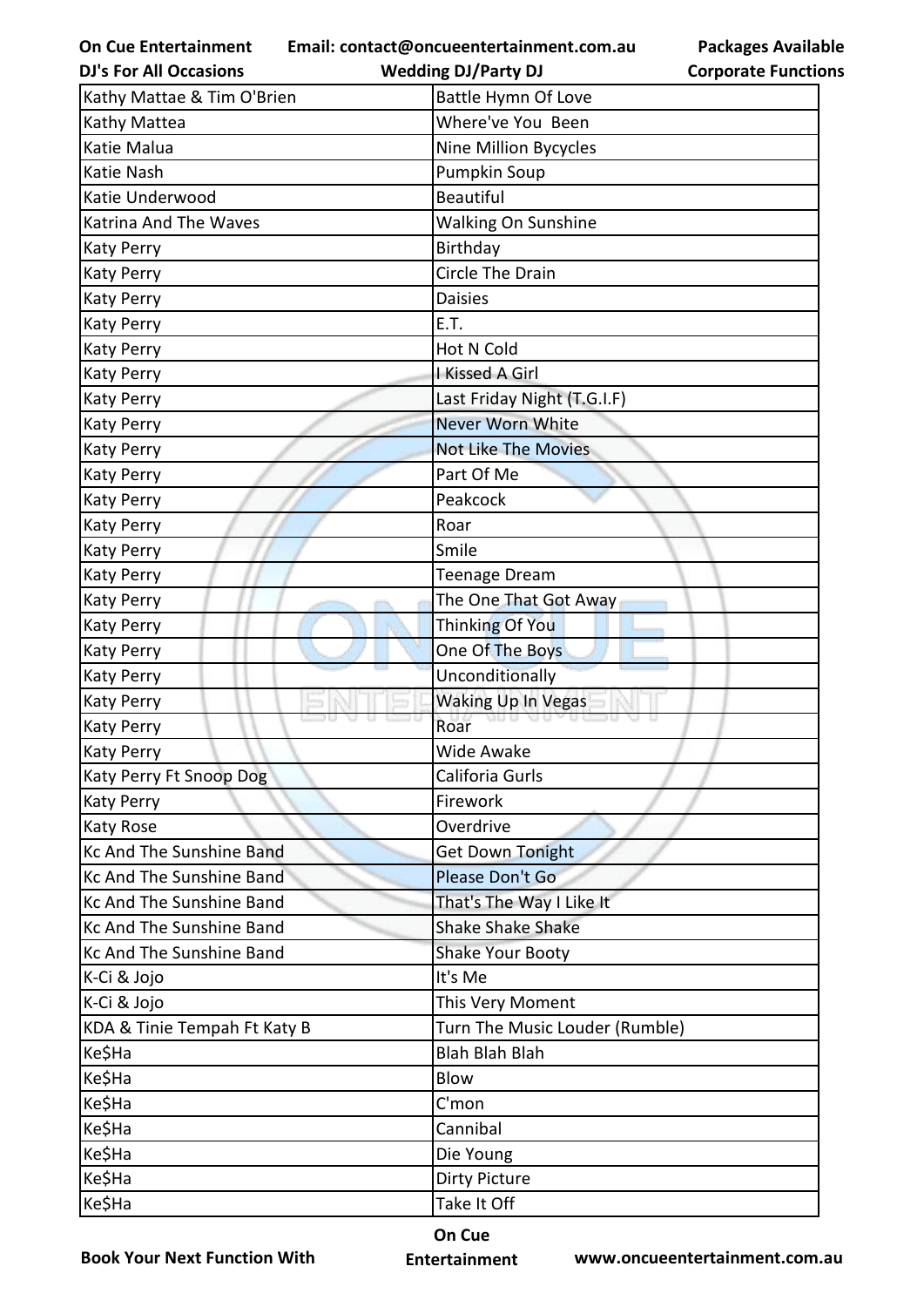**Email: contact@oncueentertainment.com.au**

**Packages Available Corporate Functions**

| <b>DJ's For All Occasions</b>      | <b>Wedding DJ/Party DJ</b>          | <b>Corporate Functio</b> |
|------------------------------------|-------------------------------------|--------------------------|
| Ke\$Ha                             | <b>Tik Tok</b>                      |                          |
| Ke\$Ha                             | We R Who We R                       |                          |
| Ke\$Ha                             | Your Love Is My Drug                |                          |
| Ke\$Ha Feat. Will.I.Am             | Crazy Kids                          |                          |
| Keane                              | <b>Better Than This</b>             |                          |
| Keane                              | Somewhere Only We Know              |                          |
| Keith Urban                        | <b>Better Life</b>                  |                          |
| Keith Urban                        | But For The Grace Of God            |                          |
| Keith Urban                        | Days Go By                          |                          |
| Keith Urban                        | Everybody                           |                          |
| Keith Urban                        | Got It Right This Time              |                          |
| Keith Urban                        | I Wanna Kiss A Girl                 |                          |
| Keith Urban                        | <b>Making Memories Of Us</b>        |                          |
| Keith Urban                        | Once In A Lifetime                  |                          |
| Keith Urban                        | Only You Can Love Me This Way       |                          |
| Keith Urban                        | Put You In A Song                   |                          |
| Keith Urban                        | Raining On Sunday                   |                          |
| Keith Urban                        | Romeo'S Tune                        |                          |
| Keith Urban                        | <b>Sweet Thing</b>                  |                          |
| Keith Urban                        | <b>Til Summer Comes Around</b>      |                          |
| Keith Urban                        | Walkin In The Country               |                          |
| Keith Urban                        | Who Wouldn't Wanna Be Me            |                          |
| Keith Urban                        | <b>Without You</b>                  |                          |
| Keith Urban                        | You Look Good In My Shirt           |                          |
| Keith Urban                        | You'll Think Of Me                  |                          |
| Keith Urban                        | 30 W<br>Your Everything             |                          |
| Keith Urban                        | You're My Beautiful Half            |                          |
| Keith Urban                        | <b>Walking In The Country</b>       |                          |
| Keith West                         | <b>Excerpt From A Teenage Opera</b> |                          |
| Keith Whitley                      | Don't Close Your Eyes               |                          |
| Keith Whitley & Earl Thomas Conley | <b>Brotherly Love</b>               |                          |
| Keith Whitley & Lorrie Morgan      | <b>Till A Tear Becomes A Rose</b>   |                          |
| Kelis                              | In Public                           |                          |
| Kelis                              | Young Fresh And New                 |                          |
| Kelis                              | Acapella                            |                          |
| Kelis                              | <b>Bossy</b>                        |                          |
| Kelis                              | Milkshake                           |                          |
| Kelis & Cee Lo                     | Lil Star                            |                          |
| Kellie Coffey                      | At The End Of The Day               |                          |
| Kellie Coffey                      | <b>Whatever It Takes</b>            |                          |
| Kellie Osbourne                    | Papa Don't Preach                   |                          |
| Kellie Osbourne                    | Shut Up                             |                          |
| Kelly Clarkson                     | A Moment Like This                  |                          |
| <b>Kelly Clarkson</b>              | <b>Already Gone</b>                 |                          |
| Kelly Clarkson                     | Anytime                             |                          |

**Book Your Next Function With**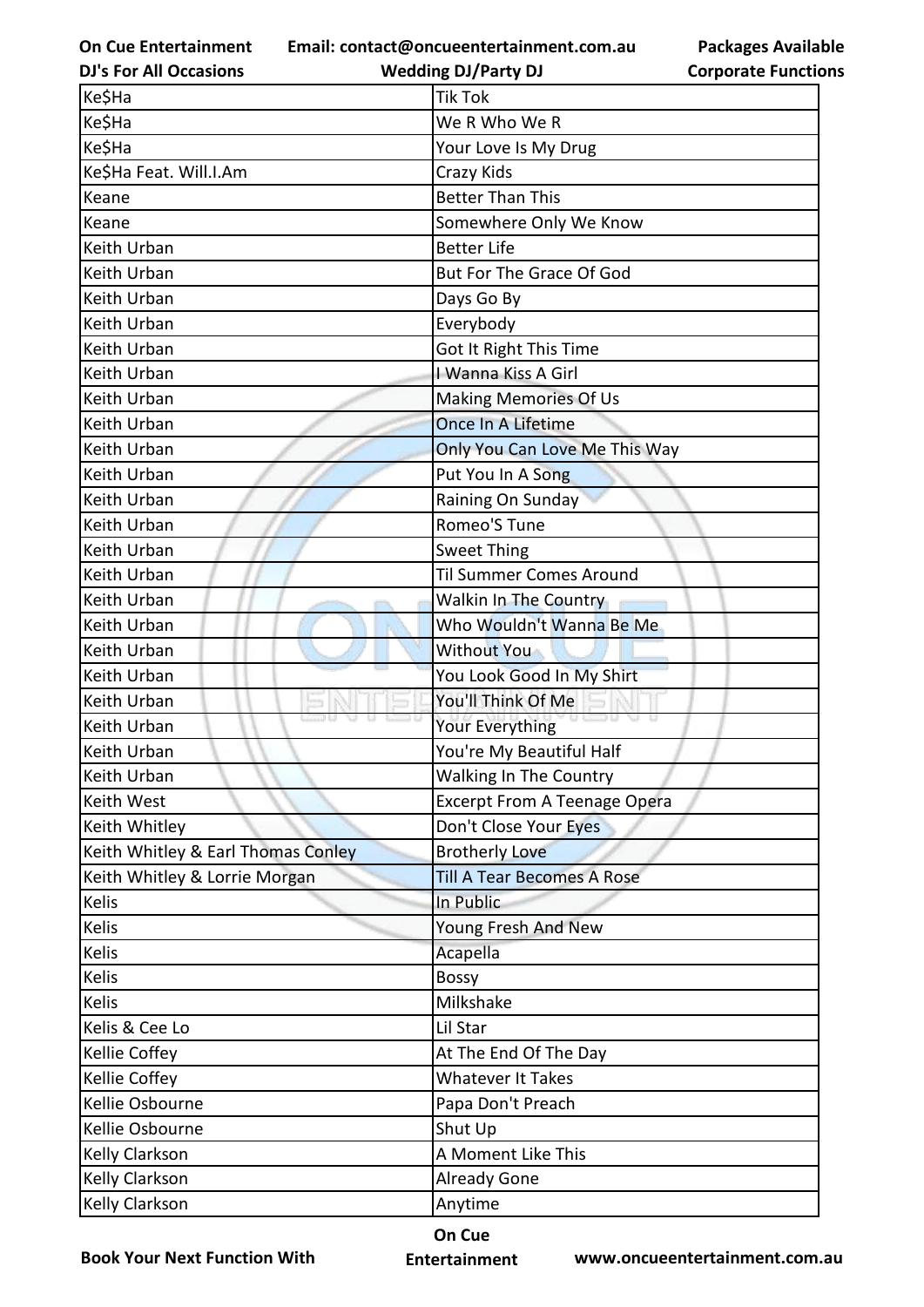**Email: contact@oncueentertainment.com.au Wedding DJ/Party DJ** 

**Packages Available Corporate Functions**

| <b>Kelly Clarkson</b>           | <b>Beautiful Disaster</b>        |
|---------------------------------|----------------------------------|
| <b>Kelly Clarkson</b>           | <b>Because Of You</b>            |
| Kelly Clarkson                  | <b>Before Your Love</b>          |
| Kelly Clarkson                  | <b>Behind These Hazel Eyes</b>   |
| <b>Kelly Clarkson</b>           | Breakaway                        |
| Kelly Clarkson                  | Cry                              |
| <b>Kelly Clarkson</b>           | Dont Waste Your Time             |
| Kelly Clarkson                  | <b>Heartbeat Song</b>            |
| Kelly Clarkson                  | I Dare You                       |
| Kelly Clarkson                  | I Do Not Hook Up                 |
| Kelly Clarkson                  | Invincable                       |
| Kelly Clarkson                  | Low                              |
| Kelly Clarkson                  | Miss Independent                 |
| Kelly Clarkson                  | Mr Know It All                   |
| Kelly Clarkson                  | My Life Would Suck Without You   |
| Kelly Clarkson                  | Never Again                      |
| Kelly Clarkson                  | One Minute                       |
| Kelly Clarkson                  | Since You Been Gone              |
| Kelly Clarkson                  | The Trouble With Love Is         |
| Kelly Clarkson                  | Walk Away                        |
| Kelly Clarkson                  | What Doesn't Kill You (Stronger) |
| Kelly Llorenna                  | Tell It To My Heart              |
| Kelly Rowland                   | Can't Nobody                     |
| Kelly Rowland                   | Cammander                        |
| Kelly Rowland                   | Daylight                         |
| Kelly Rowland                   | Dilemma (Duet)                   |
| <b>Kelly Rowland</b>            | Down For Whatever                |
| <b>Kelly Rowland</b>            | Gone                             |
| <b>Kelly Rowland</b>            | Stole                            |
| Kelly Rowland                   | Train On A Wreck                 |
| Kelly Rowland                   | When Love Takes Over             |
| Kelly Rowland                   | <b>Work</b>                      |
| Kendrick Lamar                  |                                  |
| Kenny Chesney                   | Back In My Arms Again            |
| Kenny Chesney                   | <b>Big Star</b>                  |
| Kenny Chesney                   | You Had Me From Hello            |
| Kenny Loggins                   | Danger Zone                      |
| Kenny Loggins                   | Footloose                        |
| Kenny Loggins                   | Your Mama Don't Dance            |
| Kenny Loggins And Stevie Knicks | Whenever I Call You Friend       |
| Kenny Rogers                    | All My Life                      |
| Kenny Rogers                    | <b>Buried Tresure</b>            |
| Kenny Rogers                    | Buy Me A Rose                    |
| Kenny Rogers                    | Coward Of The County             |
| Kenny Rogers                    | Crazy                            |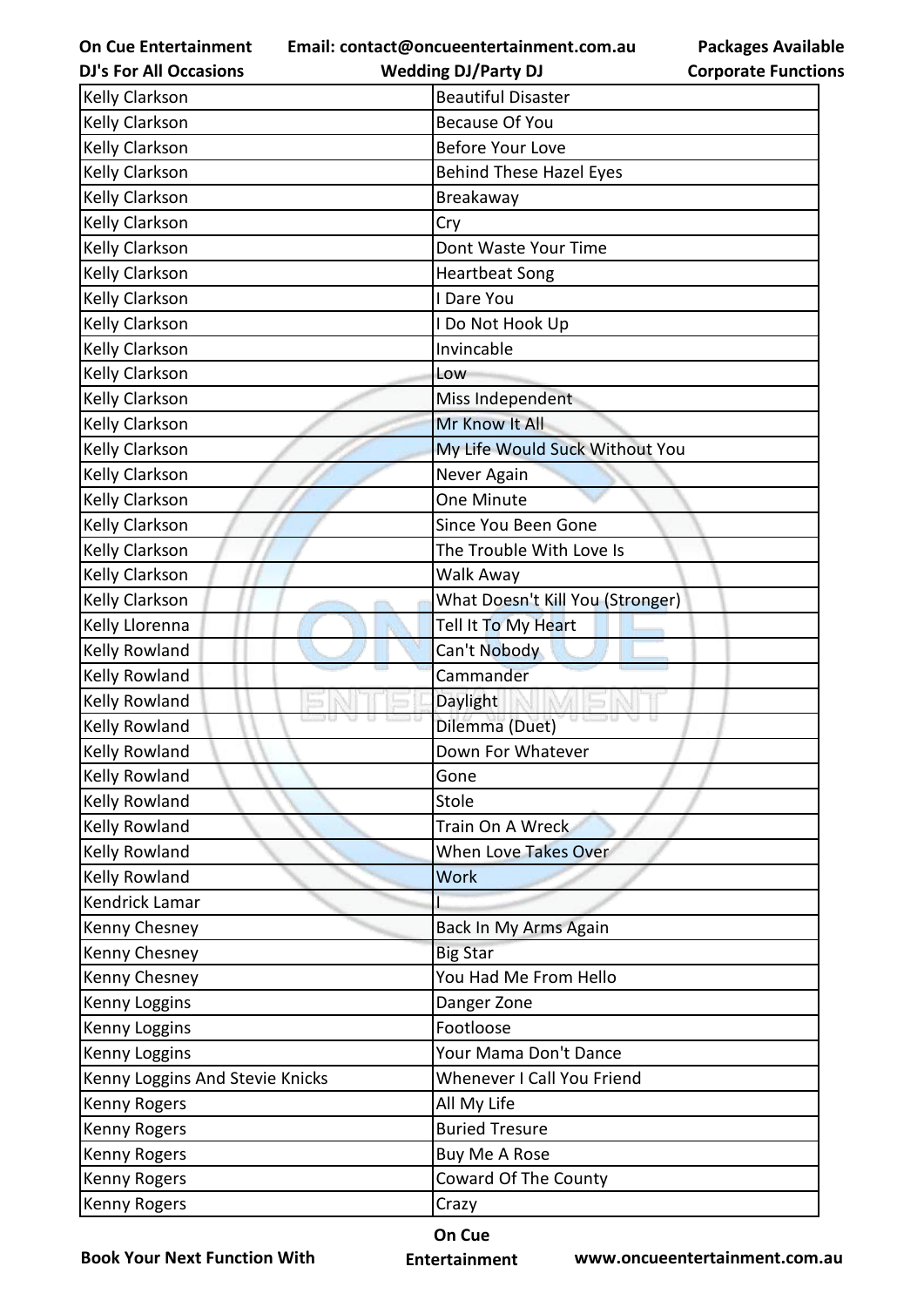**Email: contact@oncueentertainment.com.au**

**Packages Available Corporate Functions**

| <b>DJ's For All Occasions</b> | <b>Wedding DJ/Party DJ</b>                   | <b>Corporate Functio</b> |
|-------------------------------|----------------------------------------------|--------------------------|
| Kenny Rogers                  | Daytime Friends                              |                          |
| Kenny Rogers                  | Handprints On The Wall                       |                          |
| Kenny Rogers                  | I Don't Need You                             |                          |
| Kenny Rogers                  | If You Want To Find Love                     |                          |
| Kenny Rogers                  | I'm Missing You                              |                          |
| Kenny Rogers                  | Lady                                         |                          |
| Kenny Rogers                  | Love Will Turn You Around                    |                          |
| Kenny Rogers                  | Lucille                                      |                          |
| Kenny Rogers                  | Reuben James                                 |                          |
| Kenny Rogers                  | Ruby Don't Take You're Love To Town          |                          |
| Kenny Rogers                  | She Believes In Me                           |                          |
| Kenny Rogers                  | The Gambler                                  |                          |
| Kenny Rogers                  | The Greatest                                 |                          |
| Kenny Rogers                  | <b>Through The Years</b>                     |                          |
| Kenny Rogers                  | <b>You Decorated My Life</b>                 |                          |
| Kenny Rogers & Dolly Parton   | Islands In The Steam (Duet)                  |                          |
| Kenny Rogers & Dottie West    | All I Ever Need Is You (Duet)                |                          |
| Kenny Rogers & Dottie West    | Every Time Two Fools Collide (Duet)          |                          |
| Kenny Rogers & Dottie West    | What Are We Doing In Love (Duet)             |                          |
| Kenny Rogers & Kim Karnes     | Don't Fall Inlove With A Dreamer (Duet)      |                          |
| Kenny Rogers & Sheena Easton  | We've Got Tonight (Duet)                     |                          |
| Kentucky Head                 | <b>Dumass Walker</b>                         |                          |
| Kentucky Head                 | Oh Lonesome Me                               |                          |
| Keri Hilson                   | <b>Knock You Down</b>                        |                          |
| Kevin Bloody Wilson.          | <b>Kevs Courting Song</b>                    |                          |
| Kevin Denney                  | It Will Go Away                              |                          |
| Kevin Dennev                  | Year At A Time                               |                          |
| Kevin Johnson                 | Aussie Rules, I Thank You For The Best Years |                          |
| Kevin Johnson                 | R'N'R I Gave You The Best Years Of My Life   |                          |
| Kevin Lyttle                  | Turn Me On                                   |                          |
| Kevin Rudolf                  | Let It Rock                                  |                          |
| Kid Cudi                      | Day N Night                                  |                          |
| <b>Kid Rock</b>               | All Summer Long                              |                          |
| <b>Kid Rock</b>               | <b>American Badass</b>                       |                          |
| <b>Kid Rock</b>               | Bawtidtba                                    |                          |
| Kid Rock                      | Cocky                                        |                          |
| <b>Kid Rock</b>               | Cowboy                                       |                          |
| Kid Rock                      | Forever                                      |                          |
| <b>Kid Rock</b>               | I Am The Bull God                            |                          |
| <b>Kid Rock</b>               | Jackson Mississippi                          |                          |
| <b>Kid Rock</b>               | Lonely Road Of Faith                         |                          |
| <b>Kid Rock</b>               | Only God Knows Why                           |                          |
| Kid Rock                      | Roll On                                      |                          |
| <b>Kid Rock</b>               | Where You At Rock                            |                          |
| Kid Rock Feat. Sheryl Crow    | Picture                                      |                          |
|                               |                                              |                          |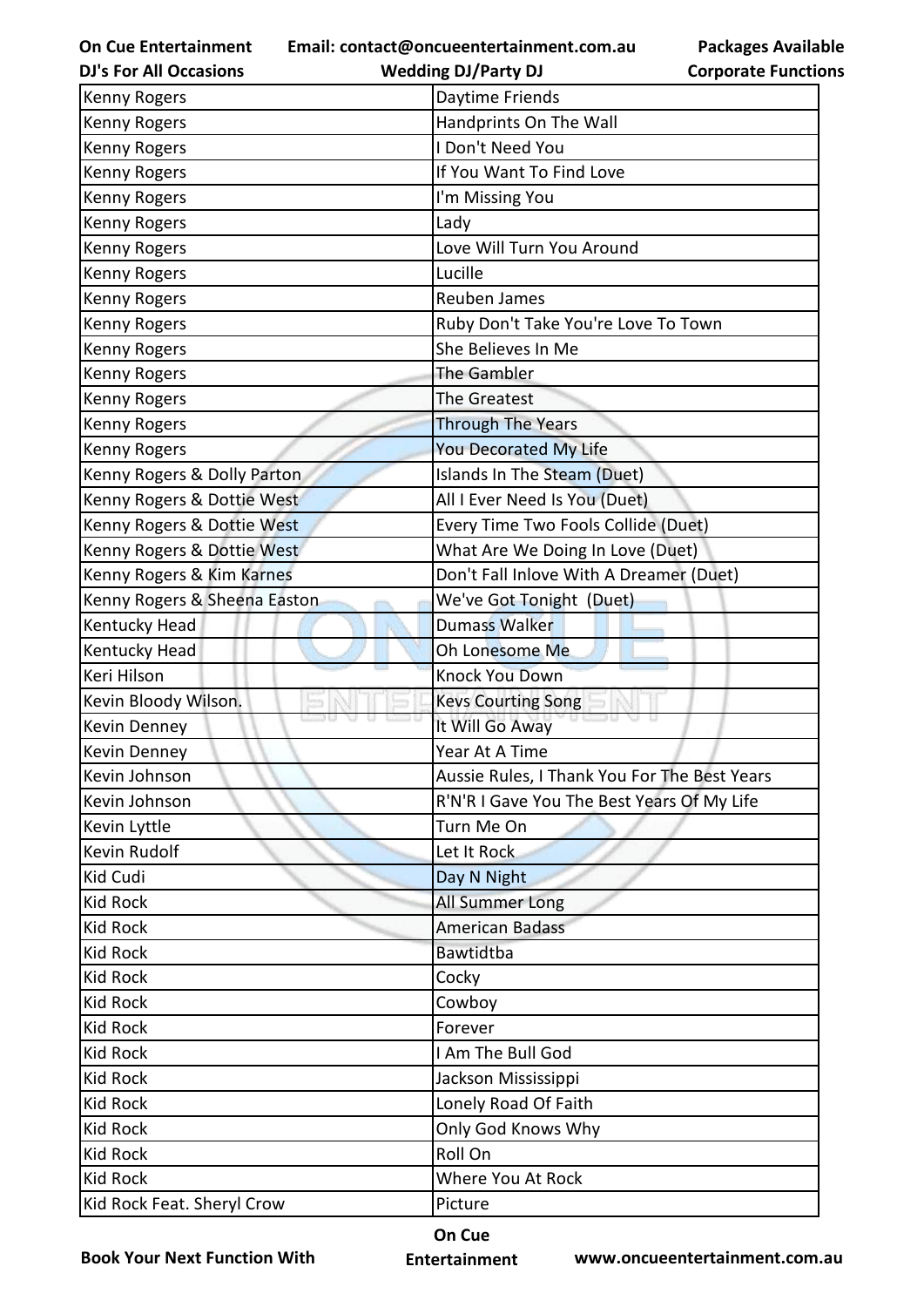**Email: contact@oncueentertainment.com.au Wedding DJ/Party DJ** 

**DJ's For All Occasions**

| <b>Corporate Functions</b> |  |
|----------------------------|--|

**Packages Available** 

| Kiesza            | Hideaway                     |
|-------------------|------------------------------|
| Kiesza            | No Enemiesz                  |
| Kiki Dee          | I've Got The Music In Me     |
| Kiki Dee          | Star                         |
| Killers           | <b>Bones</b>                 |
| Killers           | Caution                      |
| Killers           | For Reasons Unknown          |
| Killers           | Human                        |
| Killers           | Mr Brightside                |
| Killers           | My Own Soul's Warning        |
| Killers           | Read My Mind                 |
| Killers           | Somebody Told Me             |
| Killers           | Spaceman                     |
| Killers           | When You Were Young          |
| Killing Heidi     | <b>Calm Down</b>             |
| Killing Heidi     | I Am                         |
| Killing Heidi     | Mascara                      |
| Killing Heidi     | Weir                         |
| <b>Kim Carnes</b> | <b>Bette Davis Eyes</b>      |
| Kim Wilde         | You Keep Me Hanging On       |
| Kim Wilde         | Kids In America              |
| Kings Of Leon     | Closer                       |
| Kings Of Leon     | Manhatten                    |
| Kings Of Leon     | Molly's Chambers             |
| Kings Of Leon     | Notion                       |
| Kings Of Leon     | U 13<br>YU 13<br>On Call     |
| Kings Of Leon     | Pyro                         |
| Kings Of Leon     | Radioactive                  |
| Kings Of Leon     | Revelry                      |
| Kings Of Leon     | Sex On Fire                  |
| Kings Of Leon     | The Bucket                   |
| Kings Of Leon     | Use Somebody                 |
| Kingsmen          | Louie Louie                  |
| Kinks             | A Well Respected Man         |
| Kinks             | All Day And All Night        |
| Kinks             | Apeman                       |
| Kinks             | <b>Come Dancing</b>          |
| Kinks             | Dead End Street              |
| Kinks             | Dedicated Follower Of Fasion |
| Kinks             | Everybodys Gonna Be Happy    |
| Kinks             | Lola                         |
| Kinks             | Sunny Afternoon              |
| Kinks             | Waterloo Sunset              |
| Kinks             | You Really Got Me Now        |
| <b>Kiss</b>       | 2000 Man                     |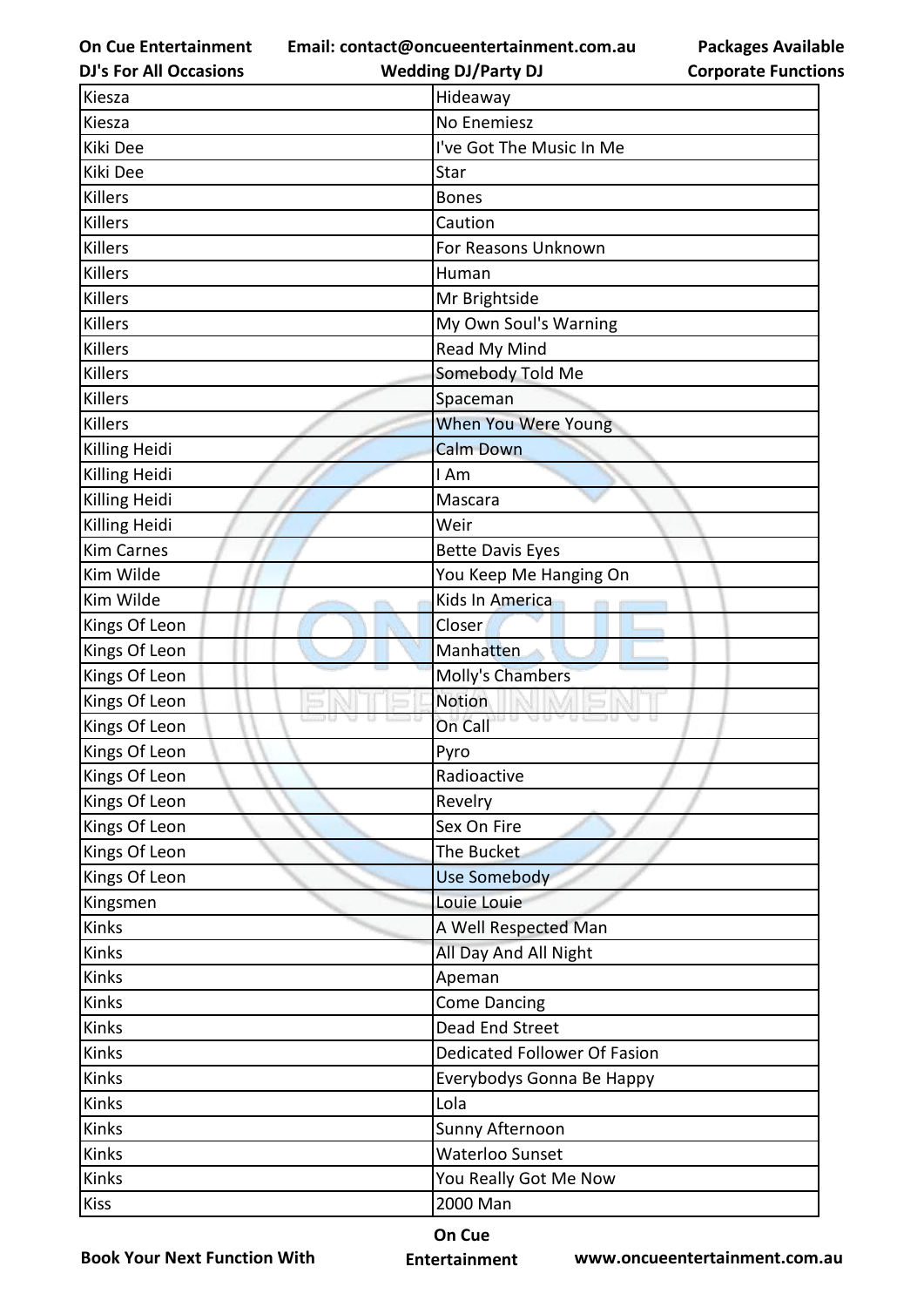**Email: contact@oncueentertainment.com.au**

**Packages Available Corporate Functions**

| <b>DJ's For All Occasions</b> | <b>Wedding DJ/Party DJ</b>        | <b>Corporate Functio</b> |
|-------------------------------|-----------------------------------|--------------------------|
| <b>Kiss</b>                   | <b>Beth</b>                       |                          |
| <b>Kiss</b>                   | Calling Dr Love                   |                          |
| <b>Kiss</b>                   | <b>Christine Sixteen</b>          |                          |
| <b>Kiss</b>                   | Cold Gin                          |                          |
| <b>Kiss</b>                   | <b>Crazy Crazy Nights</b>         |                          |
| <b>Kiss</b>                   | <b>Detroit City Rock</b>          |                          |
| <b>Kiss</b>                   | Deuce                             |                          |
| <b>Kiss</b>                   | Domino                            |                          |
| <b>Kiss</b>                   | Firehouse                         |                          |
| <b>Kiss</b>                   | Forever                           |                          |
| <b>Kiss</b>                   | God Gave Rock And Roll To You     |                          |
| <b>Kiss</b>                   | God Of Thunder                    |                          |
| <b>Kiss</b>                   | Hard Luck Women                   |                          |
| <b>Kiss</b>                   | <b>Heavens On Fire</b>            |                          |
| <b>Kiss</b>                   | I Love It Load                    |                          |
| <b>Kiss</b>                   | I Was Made For Loving You         |                          |
| <b>Kiss</b>                   | Lick It Up                        |                          |
| <b>Kiss</b>                   | Love Gun                          |                          |
| <b>Kiss</b>                   | Phsyco Circus                     |                          |
| <b>Kiss</b>                   | <b>Plaster Caster</b>             |                          |
| <b>Kiss</b>                   | Rock And Roll All Night           |                          |
| <b>Kiss</b>                   | Shout It Out Loud                 |                          |
| <b>Kiss</b>                   | Strutter                          |                          |
| <b>Kiss</b>                   | <b>Tears Are Falling</b>          |                          |
| <b>Kiss</b>                   | You Wanted The Best               |                          |
| <b>Kitty Kallen</b>           | Little Things Mean A Lot          | a a                      |
| <b>Knack</b>                  | Good Girls Don't                  |                          |
| Knack                         | My Sharona                        |                          |
| Kodaline                      | Love Like This                    |                          |
| Kodaline                      | The One                           |                          |
| Kool & The Gang               | Celebration                       |                          |
| Kool & The Gang               | Cherish                           |                          |
| Kool & The Gang               | Ladies Night                      |                          |
| Korgis                        | Everybodys Got To Learn Sometime  |                          |
| Korn                          | <b>ADDIDAS</b>                    |                          |
| Korn                          | Alone I Break                     |                          |
| Korn                          | <b>Coming Undone</b>              |                          |
| Korn                          | Fallin Away From Me               |                          |
| Korn                          | Freak On A Leash                  |                          |
| Korn                          | Got The Life                      |                          |
| Korn                          | Here To Stay                      |                          |
| Korn                          | Somebody Someone                  |                          |
| Krept & Konan Ft Jeremih      | Freak Of The Week                 |                          |
| Kris Kristofferson            | Help Me Make It Through The Night |                          |
| Kris Kristofferson            | Me And Bobby Mcgee                |                          |
|                               |                                   |                          |

**Book Your Next Function With**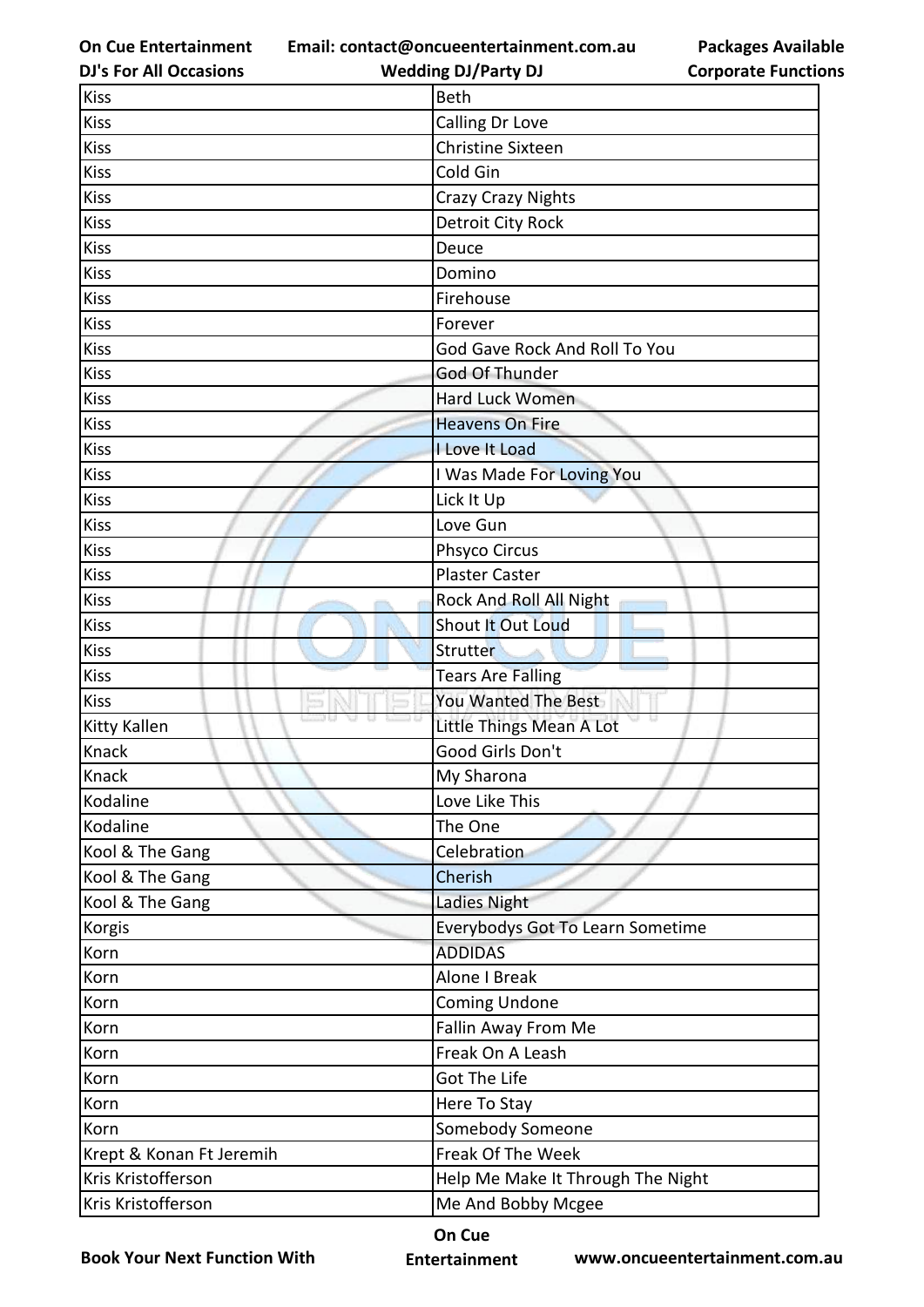**Email: contact@oncueentertainment.com.au**

**DJ's For All Occasions**

**Wedding DJ/Party DJ** 

**Packages Available Corporate Functions**

| Krishane & Mel               | Drunk & Incapable                |
|------------------------------|----------------------------------|
| Kula Shacker                 | Sound Of Drums                   |
| Kungs Vs Cookin On 3 Burners | This Girl                        |
| Kygo Ft Conrad               | Firestone                        |
| Kygo Ft Ella Henderson       | Here For You                     |
| Kygo & Parson James          | <b>Stole The Show</b>            |
| Kylie & Taio Cruz            | Higher                           |
| Kylie And Robbie             | Kids (Duet)                      |
| Kylie Minogue                | 2 Hearts                         |
| Kylie Minogue                | All The Lovers                   |
| Kylie Minogue                | Aphrodite                        |
| Kylie Minogue                | <b>Better Than Today</b>         |
| Kylie Minogue                | <b>Better The Devil You Know</b> |
| Kylie Minogue                | <b>Breathe</b>                   |
| Kylie Minogue                | Can't Get You Out Of My Head     |
| Kylie Minogue                | Chocolate                        |
| Kylie Minogue                | Come Into My World               |
| Kylie Minogue                | Confide In Me                    |
| Kylie Minogue                | Everything Is Beautiful          |
| Kylie Minogue                | Get Outta My Way                 |
| Kylie Minogue                | Give Me Just A Little More Time  |
| Kylie Minogue                | Giving You Up                    |
| Kylie Minogue                | <b>Got To Be Certain</b>         |
| Kylie Minogue                | <b>Hand On Your Heart</b>        |
| Kylie Minogue                | I Should Be So Lucky             |
| Kylie Minogue                | I Was Gonna Cancel               |
| Kylie Minogue                | I Would'nt Change A Thing        |
| Kylie Minogue                | In Your Eyes                     |
| Kylie Minogue                | It's No Secret                   |
| Kylie Minogue                | In My Arms                       |
| Kylie Minogue                | In Your Eyes                     |
| Kylie Minogue                | Into The Blue                    |
| Kylie Minogue                | Locomotion                       |
| Kylie Minogue                | Love At First Sight              |
| Kylie Minogue                | Never Too Late                   |
| Kylie Minogue                | On A Night Like This             |
| Kylie Minogue                | Please Stay                      |
| Kylie Minogue                | Red Blooded Woman                |
| Kylie Minogue                | <b>Right Here Right Now</b>      |
| Kylie Minogue                | Sexercise                        |
| Kylie Minogue                | Slow                             |
| Kylie Minogue                | <b>Spinning Around</b>           |
| Kylie Minogue                | Step Back In Time                |
| Kylie Minogue                | <b>Stop Me From Falling</b>      |
| Kylie Minogue                | Tears On My Pillow               |

**Book Your Next Function With**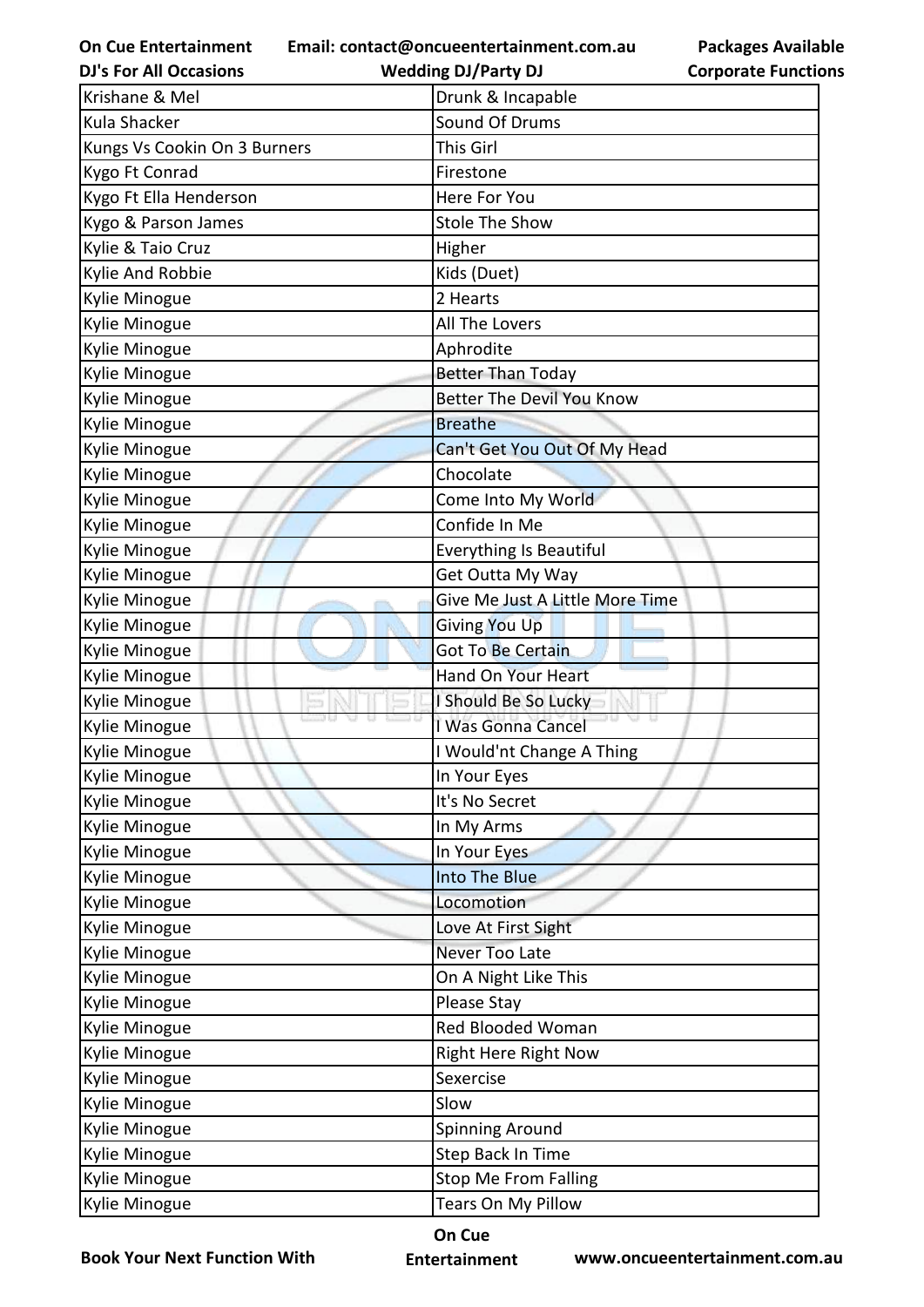**Email: contact@oncueentertainment.com.au Wedding DJ/Party DJ** 

**DJ's For All Occasions**

**Packages Available Corporate Functions**

| <b>Kylie Minogue</b>         | The One                       |
|------------------------------|-------------------------------|
| <b>Kylie Minogue</b>         | Turn It Into Love             |
| <b>Kylie Minogue</b>         | What Do I Have To Do          |
| <b>Kylie Minogue</b>         | Wow                           |
| Kym Marsh                    | Come On Over                  |
| Kyu Sakamoto                 | Sukiyaki (In Japanese)        |
| LFO                          | Girl On Tv (Radio Version)    |
| LFO                          | <b>Summer Girls</b>           |
| Lauren Waterworth            | Baby Now That I've Found You  |
| La Roux                      | Bulletproof                   |
| La Roux                      | In For The Kill               |
| La Roux                      | Let Me Down Gently            |
| La Roux                      | <b>Uptight Downtown</b>       |
| Labrinth                     | <b>Express Yourself</b>       |
| Labrinth                     | Jealous                       |
| Labrinth                     | Last Time                     |
| Labrinth                     | Let It Be                     |
| Labrinth                     | Let The Sunshine              |
| Labrinth                     | Treatment                     |
| Labrinth Ft Emili Sande      | <b>Beneath Your Beautiful</b> |
| Labrinth Ft Tinie Tempah     | Earthquake                    |
| Lady Antebellum              | <b>American Honey</b>         |
| Lady Antebellum              | <b>Hello World</b>            |
| Lady Antebellum              | <b>Need You Now</b>           |
| Lady Gaga                    | Alejandro                     |
| Lady Gaga                    | Always Remember Us This Way   |
| Lady Gaga                    | Applause                      |
| Lady Gaga                    | <b>Bad Romance</b>            |
| Lady Gaga                    | Born This Way                 |
| Lady Gaga                    | Do What You Want              |
| Lady Gaga                    | <b>Edge Of Glory</b>          |
| Lady Gaga                    | Eh Eh Nothing Else I Can Say  |
| Lady Gaga                    | G.U.Y.                        |
| Lady Gaga                    | Judas                         |
| Lady Gaga                    | <b>Just Dance</b>             |
| Lady Gaga                    | Love Game                     |
| Lady Gaga                    | Marry The Night               |
| Lady Gaga                    | Paparazzi                     |
| Lady Gaga                    | Poker face                    |
| Lady Gaga                    | <b>Stupid Love</b>            |
| Lady Gaga                    | Teeth                         |
| Lady Gaga                    | Venus                         |
| Lady Gaga                    | You And I                     |
| Lady Gaga and Ariana Grande  | Rain On Me (Duet)             |
| Lady Gaga And Bradley Cooper | Shallow (Duet)                |

**Book Your Next Function With**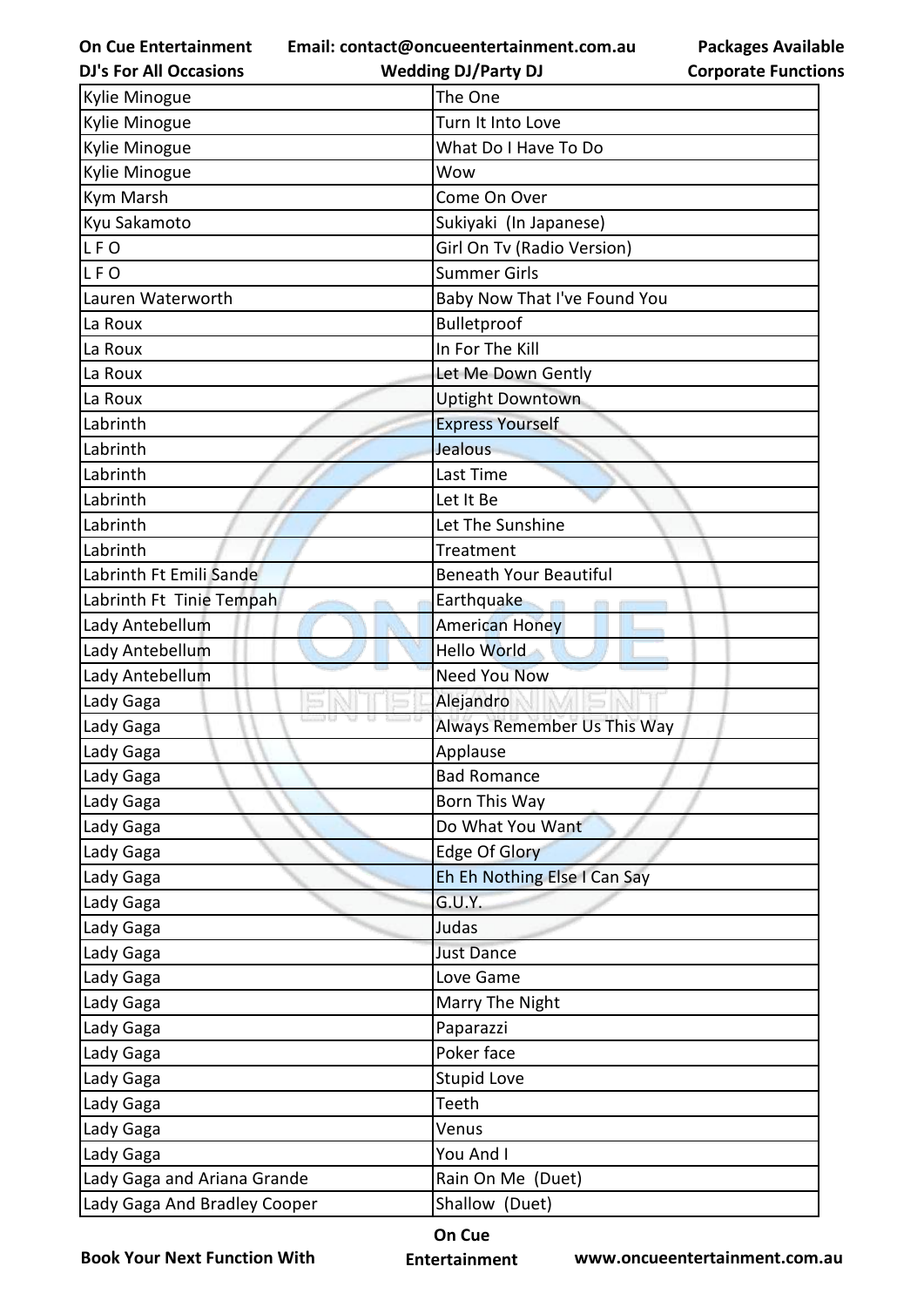**Email: contact@oncueentertainment.com.au**

**Packages Available Corporate Functions**

| <b>DJ's For All Occasions</b>  | <b>Wedding DJ/Party DJ</b>   | <b>Corporate Functio</b> |
|--------------------------------|------------------------------|--------------------------|
| Lady Gaga Feat Beyonce         | Telephone                    |                          |
| Ladyhawk                       | Back Of The Van              |                          |
| Ladyhawk                       | My Delirium                  |                          |
| Ladyhawk                       | Paris Is Burning             |                          |
| Lana Del Ray                   | <b>Blue Jeans</b>            |                          |
| Lana Del Ray                   | <b>Born To Die</b>           |                          |
| Lana Del Ray                   | High By The Beach            |                          |
| Lana Del Ray                   | Love                         |                          |
| Lana Del Ray                   | Shades Of Cool               |                          |
| Lana Del Rey                   | <b>Video Games</b>           |                          |
| Lana Del Rey                   | <b>West Coast</b>            |                          |
| Lana Del Rey                   | Young And Beautiful          |                          |
| Lana Del Rey F. Cedric Grevais | <b>Summertime Sadness</b>    |                          |
| Lara Fabian                    | You're Not From Here         |                          |
| Larry Graham                   | One In A Million             |                          |
| Larry Williams                 | <b>Bony Moronie</b>          |                          |
| Las Ketchup                    | The Ketchup Song             |                          |
| Lasgo                          | Pray                         |                          |
| Lasgo                          | Something                    |                          |
| Last Goodnight                 | Pictures Of You              |                          |
| Laura Branigan                 | Gloria                       |                          |
| Laura Branigan                 | Self Control                 |                          |
| Laura Branigan                 | Solitaire                    |                          |
| Laura Branigan                 | The Lucky One                |                          |
| Laura Fabian                   | For Aways                    |                          |
| Laurent Wery                   | <b>U 83 U</b><br>Hey Hey Hey |                          |
| Lauryn Hill                    | Everything Is Everything     |                          |
| Lauryn Hill                    | <b>Nothing Even Matters</b>  |                          |
| Lauryn Hill                    | Can't Take My Eyes Off You   |                          |
| Lawson                         | Money                        |                          |
| Lawson                         | Roads                        |                          |
| Lawson Ft BOB                  | <b>Brokenhearted</b>         |                          |
| Le Click                       | Tonight Is The Night         |                          |
| Leann Rimes                    | <b>Big Deal</b>              |                          |
| Leann Rimes                    | <b>Blue</b>                  |                          |
| Leann Rimes                    | Can't Fight The Moonlight    |                          |
| Leann Rimes                    | Commitment                   |                          |
| Leann Rimes                    | How Do I Live                |                          |
| Leann Rimes                    | How Do I Live (Remix)        |                          |
| Leann Rimes                    | Hurt Me                      |                          |
| Leann Rimes                    | I Need You                   |                          |
| Leann Rimes                    | Life Goes On                 |                          |
| Leann Rimes                    | Looking Through Your Eyes    |                          |
| Leann Rimes                    | One Way Ticket               |                          |
| Leann Rimes                    | The Light In Your Eyes       |                          |
|                                |                              |                          |

**Book Your Next Function With**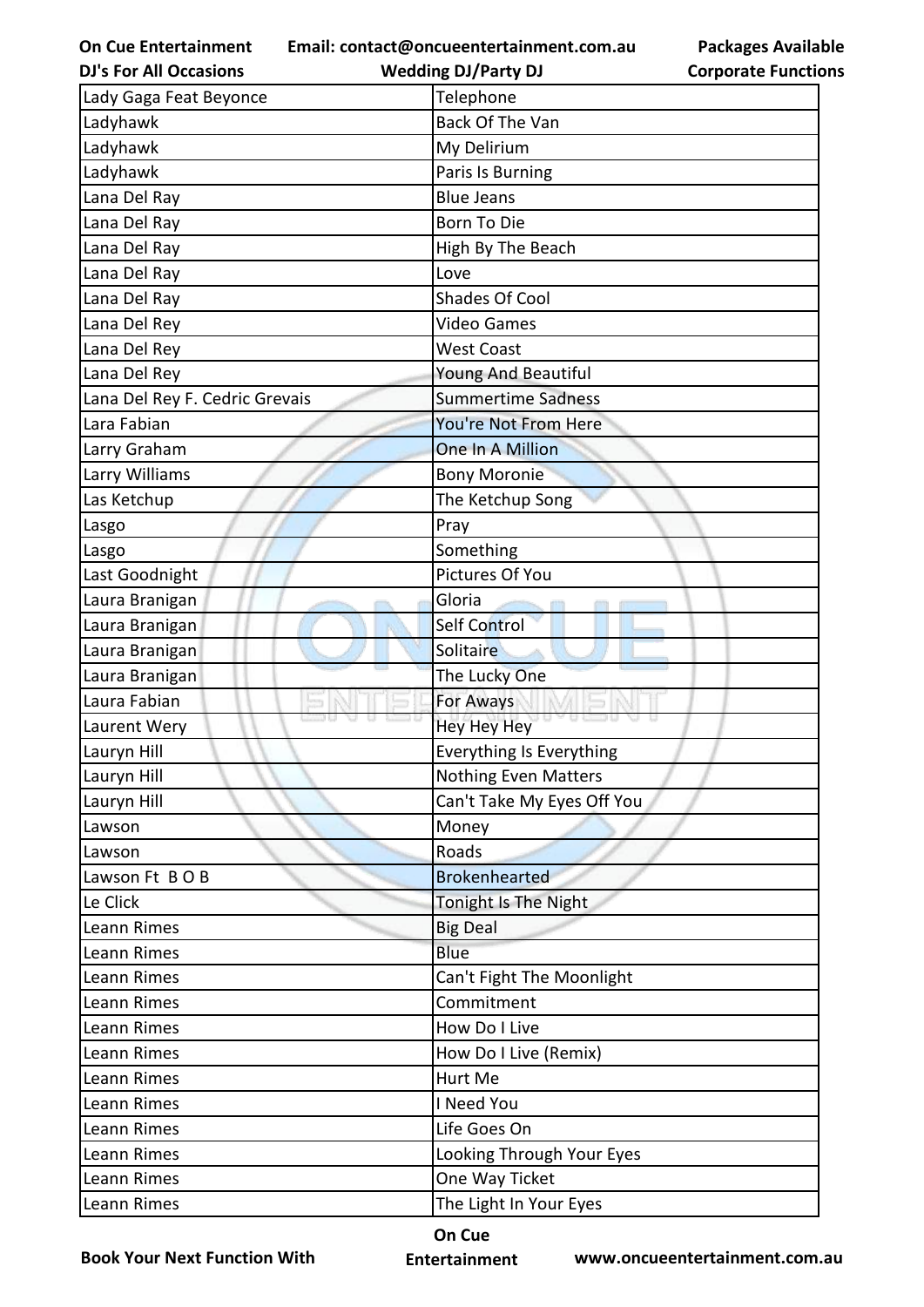**Email: contact@oncueentertainment.com.au**

**DJ's For All Occasions**

## **Packages Available Corporate Functions**

| <b>DJ's For All Occasions</b> | <b>Wedding DJ/Party DJ</b>     | <b>Corporate Functio</b> |
|-------------------------------|--------------------------------|--------------------------|
| Leann Rimes                   | The Right Kind Of Wrong        |                          |
| Leann Rimes                   | This Love                      |                          |
| Leann Rimes R Keating         | Last Thing On My Mind          |                          |
| Led Zeppelin                  | All My Love                    |                          |
| Led Zeppelin                  | Babe I'm Gonna Leave You       |                          |
| Led Zeppelin                  | <b>Black Dog</b>               |                          |
| Led Zeppelin                  | <b>Celebration Day</b>         |                          |
| Led Zeppelin                  | <b>Comunication Breakdown</b>  |                          |
| Led Zeppelin                  | Crunge                         |                          |
| Led Zeppelin                  | <b>Custard Pie</b>             |                          |
| Led Zeppelin                  | <b>Dancing Days</b>            |                          |
| Led Zeppelin                  | Dazed & Confused               |                          |
| Led Zeppelin                  | Fool In The Rain               |                          |
| Led Zeppelin                  | <b>Good Times Bad Times</b>    |                          |
| Led Zeppelin                  | Hey Hey What Can I Do          |                          |
| Led Zeppelin                  | <b>Immigrant Song</b>          |                          |
| Led Zeppelin                  | Kashimir                       |                          |
| Led Zeppelin                  | <b>Misty Mountain Hop</b>      |                          |
| Led Zeppelin                  | <b>Rock And Roll</b>           |                          |
| Led Zeppelin                  | Stairway To Heaven             |                          |
| Led Zeppelin                  | <b>Thank You</b>               |                          |
| Led Zeppelin                  | <b>Whole Lotta Love</b>        |                          |
| Led Zeppelin                  | Your Time Is Gonna Come        |                          |
| Lee Ann Womack                | <b>Ashes By Now</b>            |                          |
| Lee Ann Womack                | <b>Buckaroo</b>                |                          |
| Lee Ann Womack                | Does My Ring Burn Your Finger  |                          |
| Lee Ann Womack                | Don't Tell Me                  |                          |
| Lee Ann Womack                | Fool                           |                          |
| Lee Ann Womack                | Forever Everyday               |                          |
| Lee Ann Womack                | I Hope You Dance               |                          |
| Lee Ann Womack                | Never Again Again              |                          |
| Lee Ann Womack                | Something Worth Leaving Behind |                          |
| Lee Ann Womack                | Wild Child                     |                          |
| Lee Ann Womack                | You've Got To Talk To Me       |                          |
| Lee Harding                   | Eye Of The Tiger               |                          |
| Lee Harding                   | Wasabi                         |                          |
| Lee Kernaghan                 | 1959                           |                          |
| Lee Kernaghan                 | <b>Australian Boy</b>          |                          |
| Lee Kernaghan                 | <b>Bare Essentials</b>         |                          |
| Lee Kernaghan                 | Boys From The Bush             |                          |
| Lee Kernaghan                 | <b>Planet Country</b>          |                          |
| Lee Kernaghan                 | She's My Ute                   |                          |
| Lee Kernaghan                 | Spirit Of The Anzacs           |                          |
| Lee Kernaghan                 | That Old Caravan               |                          |
| Lee Kernaghan                 | The Outback Club               |                          |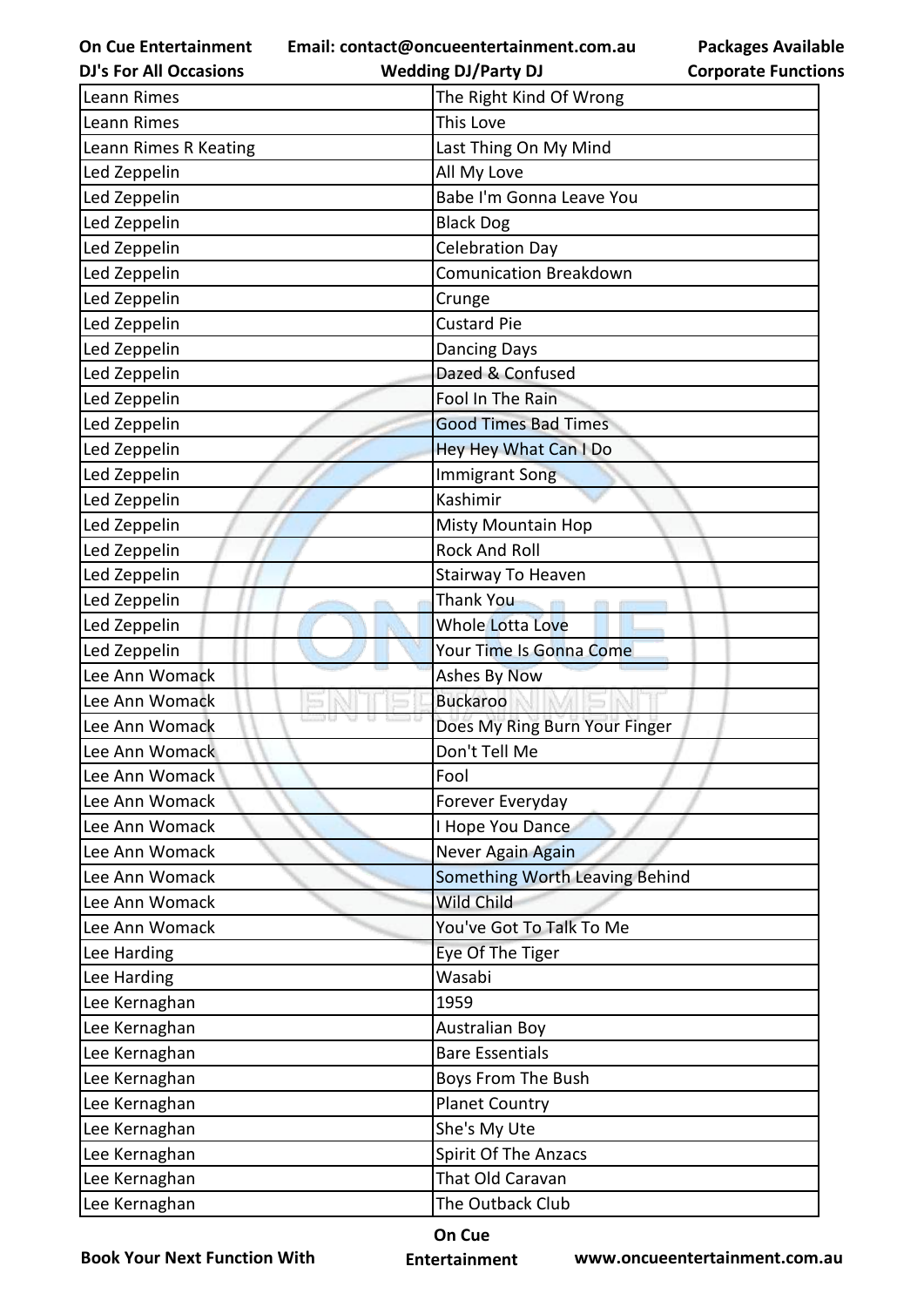**Email: contact@oncueentertainment.com.au**

| <b>DJ's For All Occasions</b> | <b>Wedding DJ/Party DJ</b>          | <b>Corporate Function</b> |
|-------------------------------|-------------------------------------|---------------------------|
| Lee Marvin                    | <b>Wandrin Star</b>                 |                           |
| Lee Roy Parnell               | If The House Is Rocking             |                           |
| Lee Ryan                      | Army Of Lovers                      |                           |
| Lee Ryan                      | When I Think Of You                 |                           |
| Lefty Frizzell                | Always Late With Your Kisses        |                           |
| Lemar                         | 50 50                               |                           |
| Lemar                         | Another Day                         |                           |
| Lemar                         | Don't Give Up                       |                           |
| Lemar                         | No Pressure                         |                           |
| Lemon Pipers                  | <b>Green Tambourine</b>             |                           |
| Lemonheads                    | Into Your Arms                      |                           |
| Lemonheads                    | Mrs Robinson                        |                           |
| Len Barry                     | 123 One Two Three                   |                           |
| Lena Horne                    | Let It Snow Let It Snow             |                           |
| Lenka                         | <b>The Show</b>                     |                           |
| Lennon Stella ft Charlie Puth | <b>Summer Feelings</b>              |                           |
| Lenny Kravitz                 | Again                               |                           |
| Lenny Kravitz                 | Always On The Run                   |                           |
| Lenny Kravitz                 | American Woman                      |                           |
| Lenny Kravitz                 | Are You Gonna Go My Way             |                           |
| Lenny Kravitz                 | <b>Black Velveteen</b>              |                           |
| Lenny Kravitz                 | Can't Get You Of My Mind            |                           |
| Lenny Kravitz                 | Dig In                              |                           |
| Lenny Kravitz                 | Fly Away                            |                           |
| Lenny Kravitz                 | <b>Heaven Help</b>                  |                           |
| Lenny Kravitz                 | I Belong To You                     |                           |
| Lenny Kravitz                 | It Ain't Over                       |                           |
| Lenny Kravitz                 | <b>Stillness Of Heart</b>           |                           |
| Lenny Kravitz                 | Thinking Of You                     |                           |
| Leo Sayer                     | Long Tall Glasses I Can Dance       |                           |
| Leo Sayer                     | Moonlighting                        |                           |
| Leo Sayer                     | More Than I Can Say                 |                           |
| Leo Sayer                     | One Man Band                        |                           |
| Leo Sayer                     | Thunder In My Heart                 |                           |
| Leo Sayer                     | When I Need You                     |                           |
| Leo Sayer                     | You Make Me Feel Like Dancing       |                           |
| Leona Lewis                   | <b>Better In Time</b>               |                           |
| Leona Lewis                   | <b>Bleeding Love</b>                |                           |
| Leona Lewis                   | Fire Under My Feet                  |                           |
| Leona Lewis                   | Forgive Me                          |                           |
| Leonardo's Bride              | Even When I'm Sleeping              |                           |
| Les Miserables                | <b>Bring Him Home</b>               |                           |
| Les Miserables                | Castle On A Cloud                   |                           |
| Les Miserables                | <b>Empty Chairs At Empty Tables</b> |                           |
| Les Miserables                | I Dreamed A Dream                   |                           |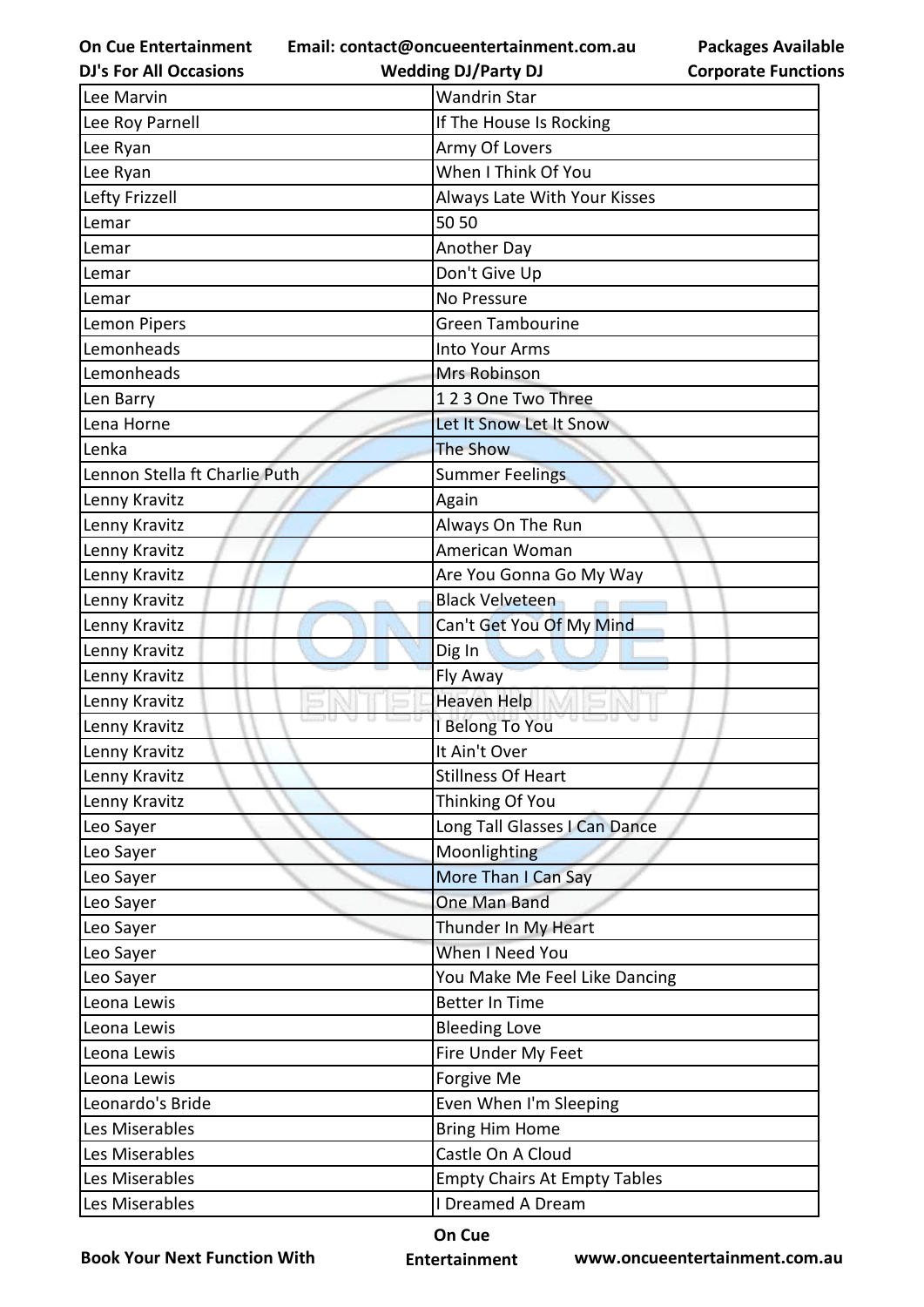**Email: contact@oncueentertainment.com.au**

**DJ's For All Occasions**

**Wedding DJ/Party DJ** 

| <b>Packages Available</b>  |  |
|----------------------------|--|
| <b>Corporate Functions</b> |  |

| Les Miserables                       | Master Of The House                   |
|--------------------------------------|---------------------------------------|
| Les Miserables                       | On My Own                             |
| Les Miserables                       | <b>Stars</b>                          |
| Lesley Gore                          | It's My Party                         |
| Lesley Gore                          | Judy's Turn To Cry                    |
| Lesley Gore                          | You Don't Own Me                      |
| Less Than Jake                       | History Of A Boring Town              |
| Less Than Jake                       | The Science Of Selling Yourself Short |
| Lethal Bizzle Ft Diztortion          | <b>Fester Skank</b>                   |
| Level 42                             | Lessons In Love                       |
| Level 42                             | Living It Up                          |
| Lewis Capaldi                        | Before You Go                         |
| Lewis Capaldi                        | Leaving My Love Behind                |
| Liam Lynch                           | <b>United States Of Whatever</b>      |
| Liberty X                            | A Night To Remember                   |
| Liberty X                            | Doing It                              |
| Liberty X                            | <b>Got To Have Your Love</b>          |
| Liberty X                            | Holding On For You                    |
| Liberty X                            | Just A Little                         |
| Liberty X                            | Song For Lovers                       |
| Lifehouse                            | Halfway Gone<br>CITY                  |
| Lifehouse                            | Hanging By A Moment                   |
| Lifehouse                            | Spin                                  |
| Lifehouse                            | You & Me                              |
| Lighthouse Family                    | <b>High</b>                           |
| 9 U I<br>Lighthouse Family           | Run                                   |
| Lil' Bow Wow                         | Bow Wow That's My Name                |
| Lil' Jon                             | Get Low                               |
| Lil' Kim Feat. 50 Cent               | <b>Magic Stick</b>                    |
| Lil' Kim Feat. Mr. Cheeks            | The Jump Off                          |
| Lil' Mo                              | Shoulda Known                         |
| Lil' Mo                              | Superwoman                            |
| Lil' Wayne Ft Bruno Mars             | <b>Mirrors</b>                        |
| Lila Mccann                          | Down Came A Blackbird                 |
| Lily Allen                           | 22 (Twenty-Two)                       |
| Lily Allen                           | Air Balloon                           |
| Lily Allen                           | Alfie                                 |
| Lily Allen                           | <b>Back To The Start</b>              |
| Lily Allen                           | Hard Out There                        |
| Lily Allen                           | Not Fair                              |
| Lily Allen                           | Our Time                              |
| Lily Allen                           | Smile                                 |
| Lily Allen                           | The Fear                              |
| Lily Wood & The Price & Robin Schulz | Prayer In C                           |
| Limp Bizkit                          | <b>Behind Blue Eyes</b>               |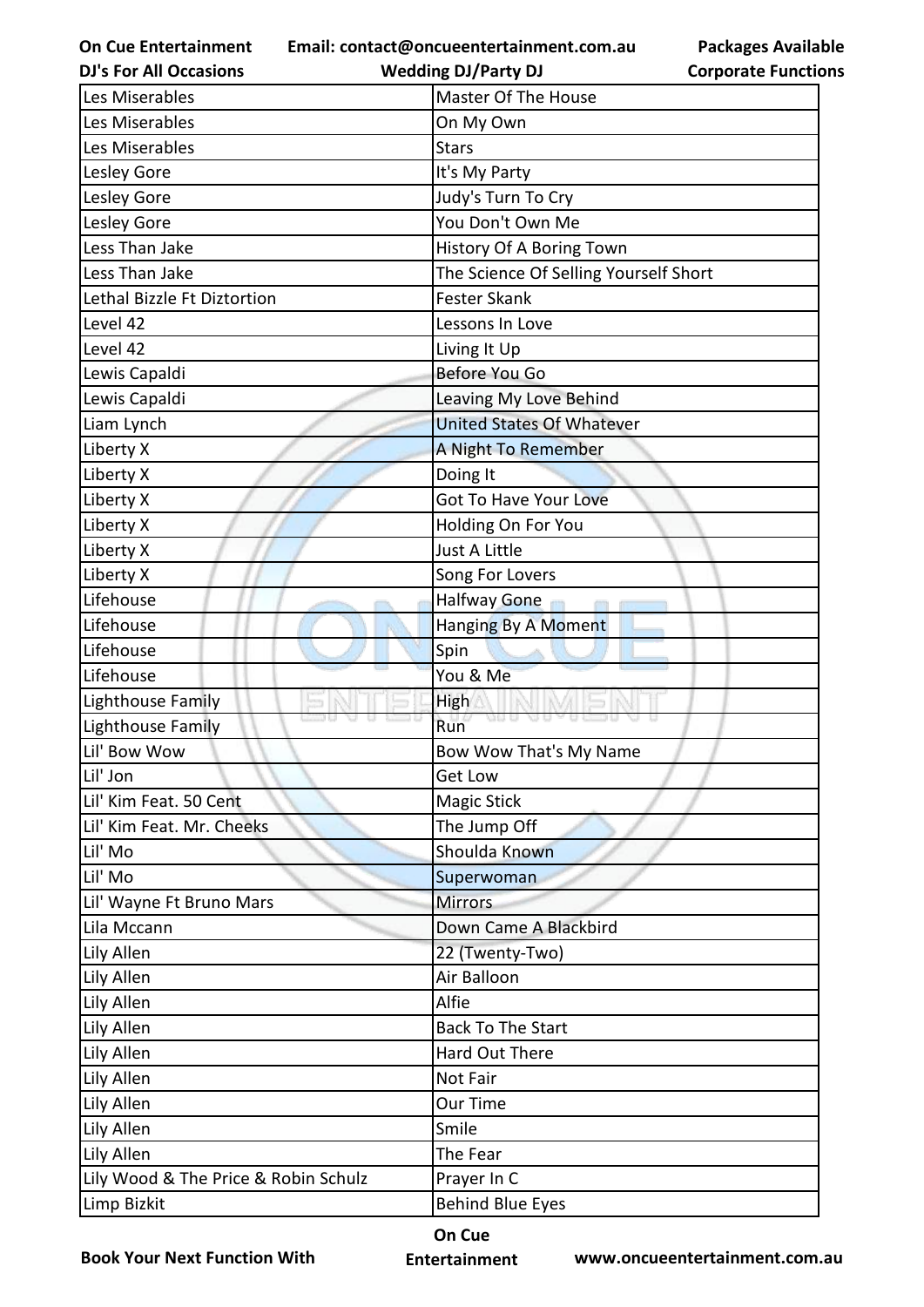**Email: contact@oncueentertainment.com.au**

**DJ's For All Occasions**

**Wedding DJ/Party DJ** 



| Limp Bizkit                    | <b>Boiler</b>                 |  |
|--------------------------------|-------------------------------|--|
| <b>Limp Bizkit</b>             | <b>Break Stuff</b>            |  |
| Limp Bizkit                    | Faith                         |  |
| Limp Bizkit                    | Rearranged                    |  |
| Limp Bizkit                    | Rollin                        |  |
| Limp Bizkit                    | Take A Look Around            |  |
| Limp Bizkit                    | Nookie                        |  |
| Linda Ronstadt                 | <b>Blue Bayou</b>             |  |
| Linda Ronstadt                 | <b>Different Drums</b>        |  |
| Linda Ronstadt                 | It's So Easy                  |  |
| Linda Ronstadt                 | Just One Look                 |  |
| Linda Ronstadt                 | My Funny Valentine            |  |
| Linda Ronstadt                 | Ooh Baby                      |  |
| Linda Ronstadt                 | When Will I Be Loved          |  |
| Linda Ronstadt                 | You're No Good                |  |
| Linda Ronstadt & Aaron Neville | All My Life                   |  |
| Linda Ronstadt & Aaron Neville | Don't Know Much               |  |
| Linda Ronstadt & James Ingram  | Somewhere Out There           |  |
| Lindsey Buckingham             | Trouble                       |  |
| Linkin Park                    | Crawling                      |  |
| Linkin Park                    | In The End<br><b>COLLE</b>    |  |
| Linkin Park                    | Leave Out All The Rest        |  |
| Linkin Park                    | <b>New Divide</b>             |  |
| <b>Linkin Park</b>             | <b>Numb</b>                   |  |
| Linkin Park                    | One Step Closer               |  |
| <b>Linkin Park</b>             | Papercut                      |  |
| Linkin Park                    | Point Of Authority            |  |
| Linkin Park                    | Shadow Of The Day             |  |
| Linkin Park                    | Somewhere I Belong            |  |
| Linkin Park                    | What I've Done                |  |
| Lion King                      | <b>Be Prepared</b>            |  |
| Lion King                      | Can You Feel The Love Tonight |  |
| Lion King                      | Circle Of Life                |  |
| Lion King                      | Hakuna Matata                 |  |
| Lion King                      | He Lives In You               |  |
| Lion King                      | I Just Can't Wait To Be King  |  |
| Lion King                      | Queen Of The Jungle           |  |
| Lion King                      | <b>Warthog Rhapsody</b>       |  |
| Lionel Richie                  | All Night Long                |  |
| Lionel Richie                  | Do It To Me                   |  |
| Lionel Richie                  | Hello                         |  |
| Lionel Richie                  | Say You Say Me                |  |
| Lionel Richie                  | Penny Lover                   |  |
| Lionel Richie                  | <b>Stuck On You</b>           |  |
| Lionel Richie                  | All Night Long                |  |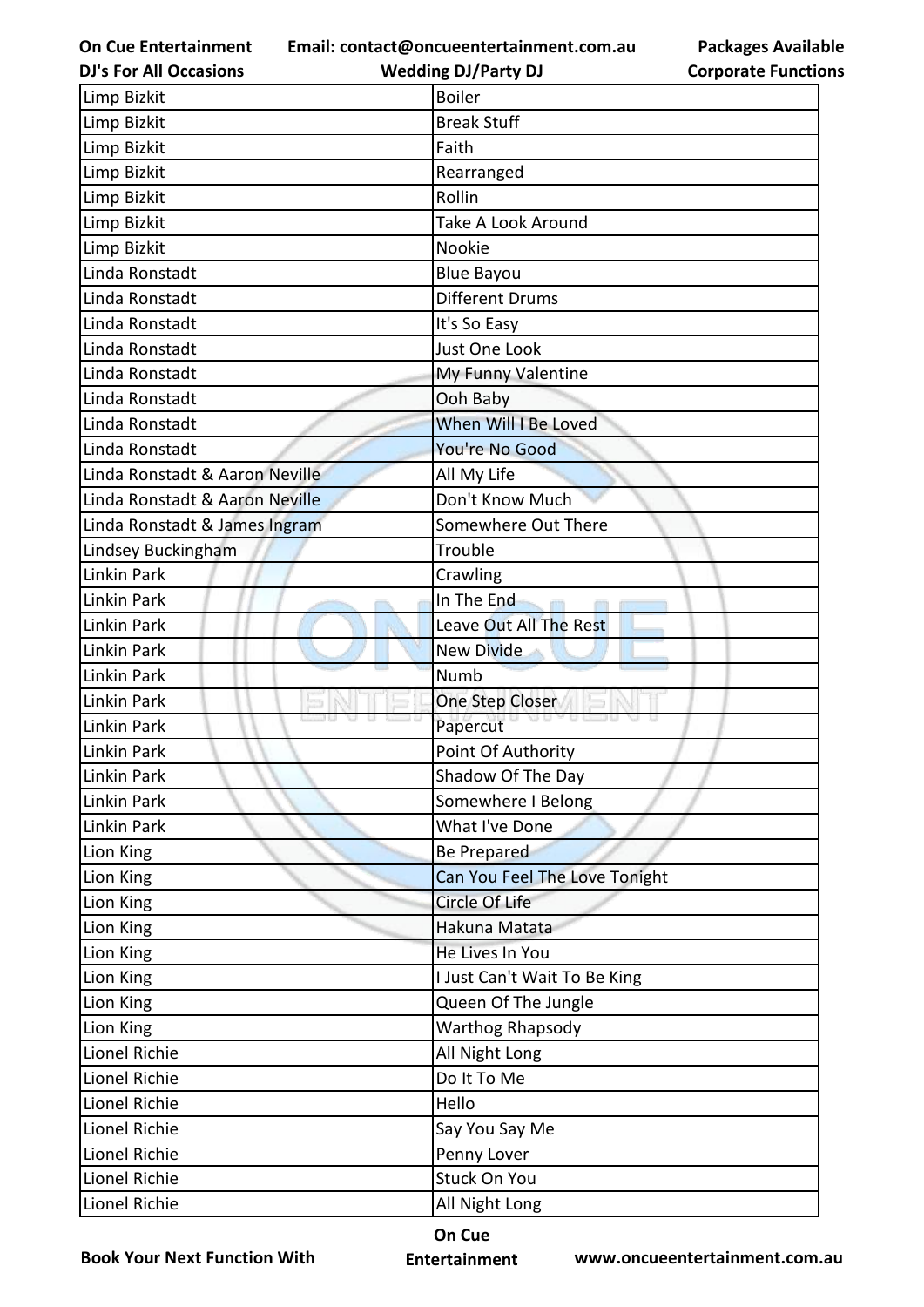**Email: contact@oncueentertainment.com.au Wedding DJ/Party DJ** 

**DJ's For All Occasions**

**Packages Available Corporate Functions**

| Lionel Richie                  | <b>Ballerina Girl</b>               |
|--------------------------------|-------------------------------------|
| Lionel Richie                  | Dancing On The Ceiling              |
| Lionel Richie                  | Running With The Night              |
| Lionel Richie                  | Truly                               |
| Lionel Richie & Diana Ross     | <b>Endless Love</b>                 |
| Lipps Inc.                     | <b>Funky Town</b>                   |
| Liquid Gold                    | <b>Dance Yourself Dizzy</b>         |
| Lisa Loeb                      | Stay (I Missed You)                 |
| Lisa Marie Presley             | Lights Out                          |
| Lisa Stansfield                | All Around The World                |
| Lit                            | Lipstick & Bruises                  |
| Lit                            | Miserable                           |
| Lit                            | My Own Worst Enemy                  |
| Lit                            | Zip-Lock                            |
| Lita Ford & Ozzy Osbourne      | <b>Close My Eyes Forever (Duet)</b> |
| Lita Ford                      | <b>Kiss Me Deadly</b>               |
| Little Anthony & The Imperials | Shimmy Shimmy Ko Ko Bop             |
| Little Big Town                | <b>Girl Crush</b>                   |
| Little Birdy                   | <b>Beautiful To Me</b>              |
| Little Boots                   | New In Town                         |
| Little Eva                     | Locomotion                          |
| Little Mix                     | <b>Black Magic</b>                  |
| Little Mix                     | <b>Break Up Song</b>                |
| Little Mix                     | Change Your Life                    |
| Little Mix                     | Cannonball                          |
| Little Mix                     | Dna                                 |
| Little Mix                     | Holiday                             |
| Little Mix                     | Little Me                           |
| Little Mix                     | Love Me Like You                    |
| Little Mix                     | Move                                |
| Little Mix                     | Wings                               |
| Little Mix                     | Salute                              |
| Little Mix                     | Wings                               |
| Little Mix                     | Word Up                             |
| Little Mix Ft Jason Derulo     | <b>Secret Love Song</b>             |
| Little Mix Ft Missy Eliott     | How Ya Doin                         |
| Little Peggy March             | I Will Follow Him                   |
| Little Richard                 | <b>Good Golly Miss Molly</b>        |
| Little Richard                 | Lucille                             |
| Little Richard                 | Long Tall Sally                     |
| Little Richard                 | Tutti Frutti                        |
| Little River Band              | Cool Change                         |
| Little River Band              | <b>Happy Anniversary</b>            |
| Little River Band              | Help Is On It's Way                 |
| Little River Band              | It's A Long Way There               |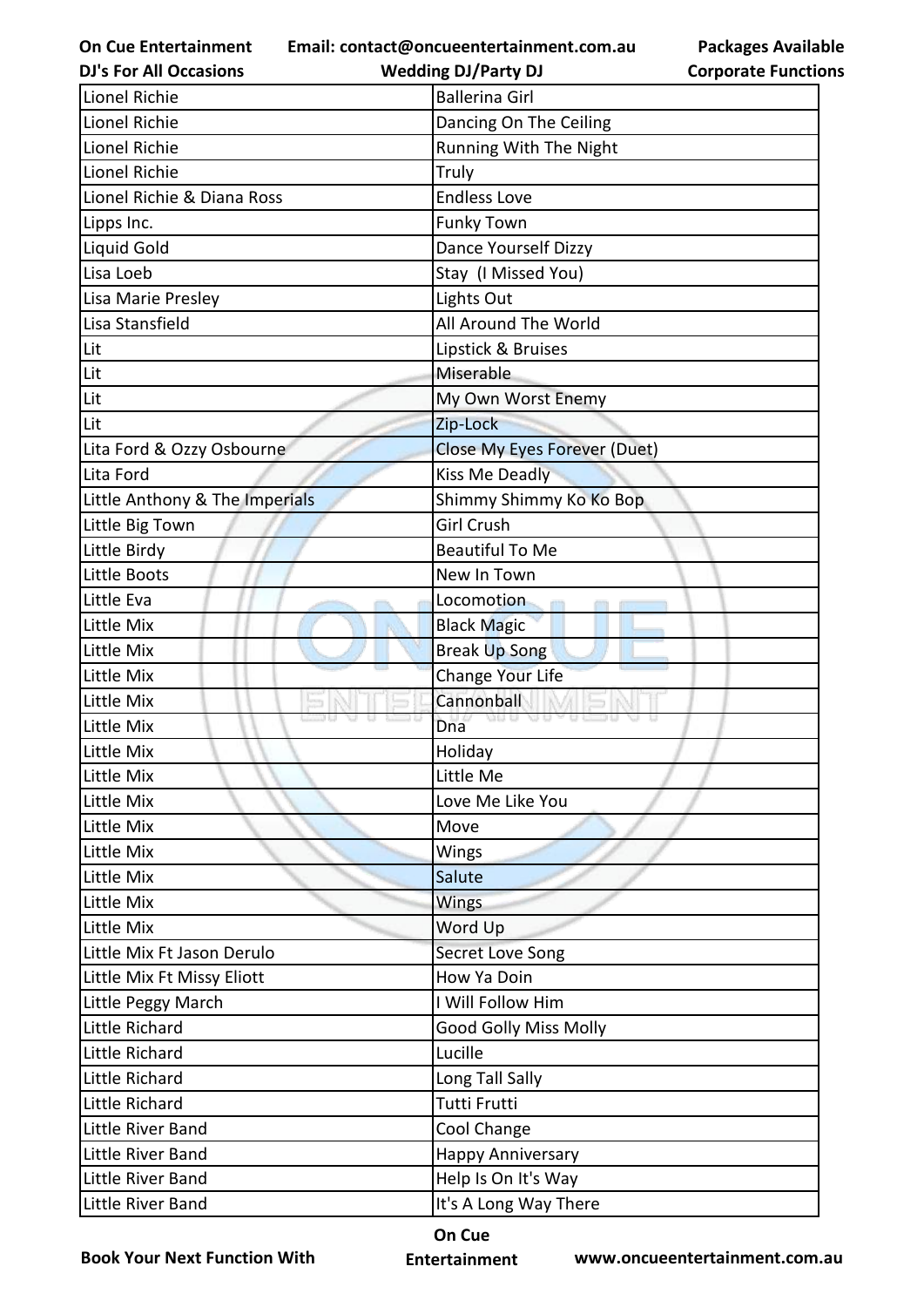**Email: contact@oncueentertainment.com.au**

**Packages Available Corporate Functions**

| <b>DJ's For All Occasions</b> | <b>Wedding DJ/Party DJ</b>                 | <b>Corporate Functio</b> |
|-------------------------------|--------------------------------------------|--------------------------|
| Little River Band             | Lady                                       |                          |
| Little River Band             | Lonesome Loser                             |                          |
| Little River Band             | <b>Night Owls</b>                          |                          |
| Little River Band             | Playing To Win                             |                          |
| Little River Band             | Reminiscing                                |                          |
| Little River Band             | Take It Easy On Me                         |                          |
| Little River Band             | The Other Guy                              |                          |
| Little Texas                  | <b>God Blessed Texas</b>                   |                          |
| Live                          | All Over You                               |                          |
| Live                          | Heaven                                     |                          |
| Live                          | <b>Lightning Crashes</b>                   |                          |
| Live                          | Overcome                                   |                          |
| Live                          | Run To The Water                           |                          |
| Live                          | <b>Selling The Drama</b>                   |                          |
| Live                          | <b>The Dolphins Cry</b>                    |                          |
| Live                          | <b>White Discussion</b>                    |                          |
| Live                          | Turn My Head                               |                          |
| Live Lounge Allstars          | <b>Times Like These</b>                    |                          |
| Living Colour                 | <b>Cult Of Personality</b>                 |                          |
| Living Colour                 | Love Rears It's Ugly Head                  |                          |
| Living End                    | All Torn Down                              |                          |
| Living End                    | <b>Prisoner Of Society</b>                 |                          |
| Living End                    | The Ending Is Just The Beginning Repeating |                          |
| Living End                    | <b>Whats On Your Radio</b>                 |                          |
| Living End                    | <b>White Noise</b>                         |                          |
| Liz Phair                     | <b>Extraordinary</b>                       |                          |
| Liz Phair                     | Polyester Bride                            |                          |
| Liz Phair                     | Supernova                                  |                          |
| Liz Phair                     | Why Can't I                                |                          |
| Liza Menelli                  | Cabaret                                    |                          |
| Lizzo                         | Cuz I Love You                             |                          |
| LI Cool J                     | Love You Better                            |                          |
| Ll Cool J                     | Mama Said Knock You Out                    |                          |
| Lloyd Andre 3000              | Dedication To My Ex (Miss That)            |                          |
| Lloyd Price                   | Personalty                                 |                          |
| Lmfao                         | Party Rock Anthem                          |                          |
| Lmfao                         | Sexy & I Know It                           |                          |
| Lobo                          | I'd Love You To Want Me                    |                          |
| Lobo                          | Me And You And A Dog Named Boo             |                          |
| Lola & Kealy Smith            | <b>That Old Black Magic</b>                |                          |
| London Beat                   | I've Been Thinking About You               |                          |
| London Gramma                 | Strong                                     |                          |
| Lonely Island                 | I'm On A Boat                              |                          |
| Lonestar                      | Amazed                                     |                          |
| Lonestar                      | Im Already There                           |                          |

**Book Your Next Function With**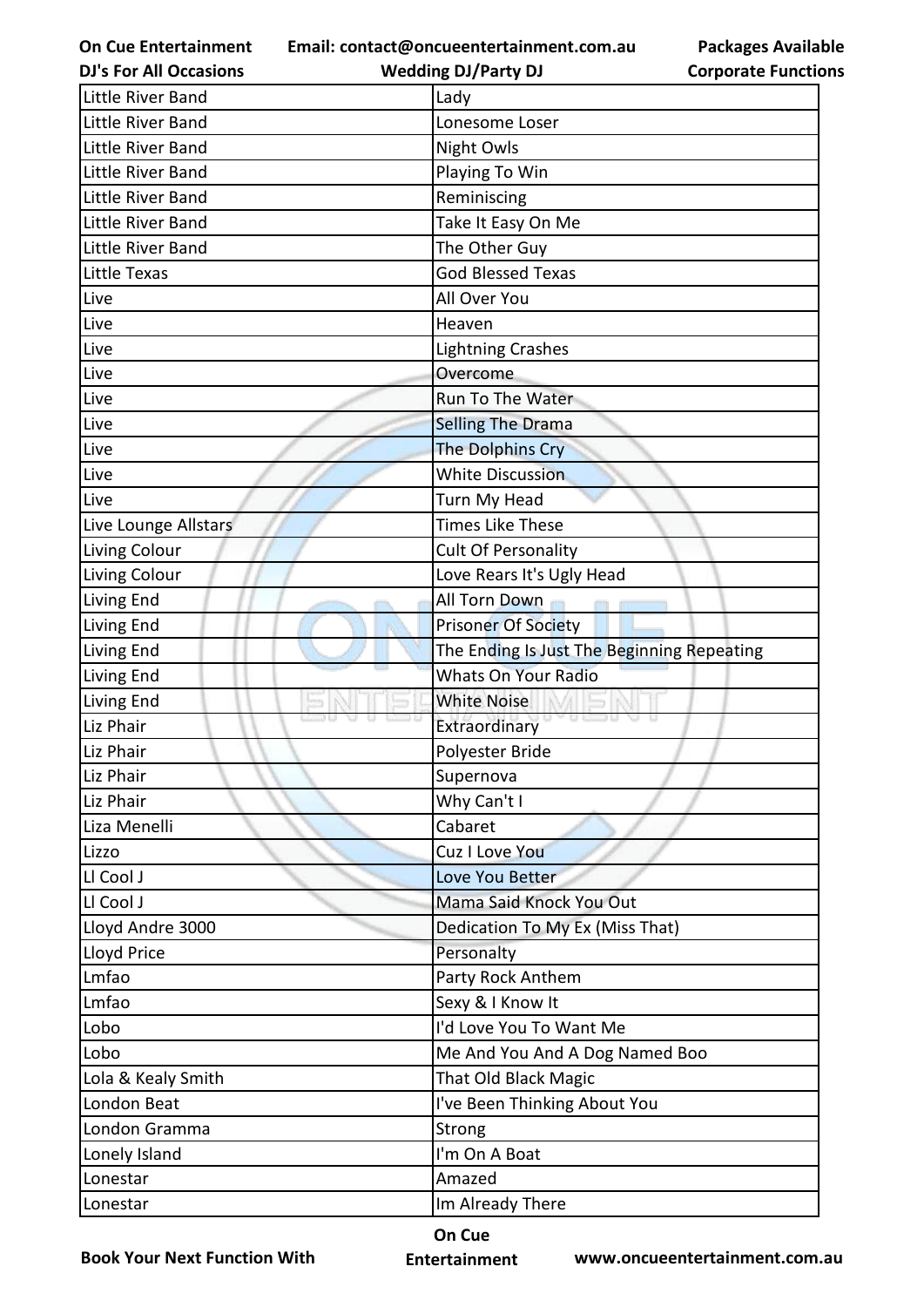**On Cue Entertainment DJ's For All Occasions**

**Email: contact@oncueentertainment.com.au Wedding DJ/Party DJ** 

Lonestar **Lonestar Let's Be Us Again** Lonestar My Front Porch Looking In Lonestar Smile Smile Looking Glass **Brandy You're A Fine Girl** Lorde Royals Lorde **Team** Lorde **Tennis Court** Lorde **The Contract of Contract Contract Contract Contract Contract Contract Contract Contract Contract Contract Contract Contract Contract Contract Contract Contract Contract Contract Contract Contract Contract Contract C** Loretta Lynn Coal Miners Daughter Loretta Lynn Honky Tonk Girl Loretta Lynn **Woman Of The World Leave My World Alone** Loretta Lynn You Ain't Woman Enough To Take My Man Lorrie Morgan Colour Of Roses Lorrie Morgan Dear Me Lorrie Morgan Don't Worry Baby Lorrie Morgan **Communist Communist Communist Communist Communist Communist Communist Communist Communist Communist Communist Communist Communist Communist Communist Communist Communist Communist Communist Communist Communi** Los Bravos Black Is Black Is Black Is Black Los Del Rio Macarena Macarena Los Lobos La Bamba Los Lonely Boys **Heaven** Los Lonely Boys More Than Love Lost Frequencies Are You With Me Lost Frequencies **Reality** Lost Prophets I Don't Know Lost Prophets **Last Train Home** Lost Prophets Make A Move Lou Bega **I Got A Girl** Lou Bega Mambo No 5 Lou Bega **Tricky Tricky** Tricky Tricky Lou Rawls You Will Never Find Another Love Like Mine Lou Reed Sweet Jane Lou Reed Walk On The Wild Side Louis Armstrong A Kiss To Build A Dream Louis Armstrong **Hello Dolly** Louis Armstrong **National Communist Communist Communist Communist Communist Communist Communist Communist Communist Communist Communist Communist Communist Communist Communist Communist Communist Communist Communist Commun** Louise 2 **Faced** Louise **Arms Around The World** Louise Let's Go Round Again Love & Rockets **So Alive** So Alive Love Inc Novel 2008 and Novel 2008 and Novel 2008 and Novel 2008 and Novel 2008 and Novel 2008 and Novel 2008 Loverboy Hot Girls In Love Loverboy Lovin every Minute Of It Loverboy Turn Me Loose Loverboy Working For The Weekend Lovin Spoonful **Lovin Spoonful** Darling Be Home Soon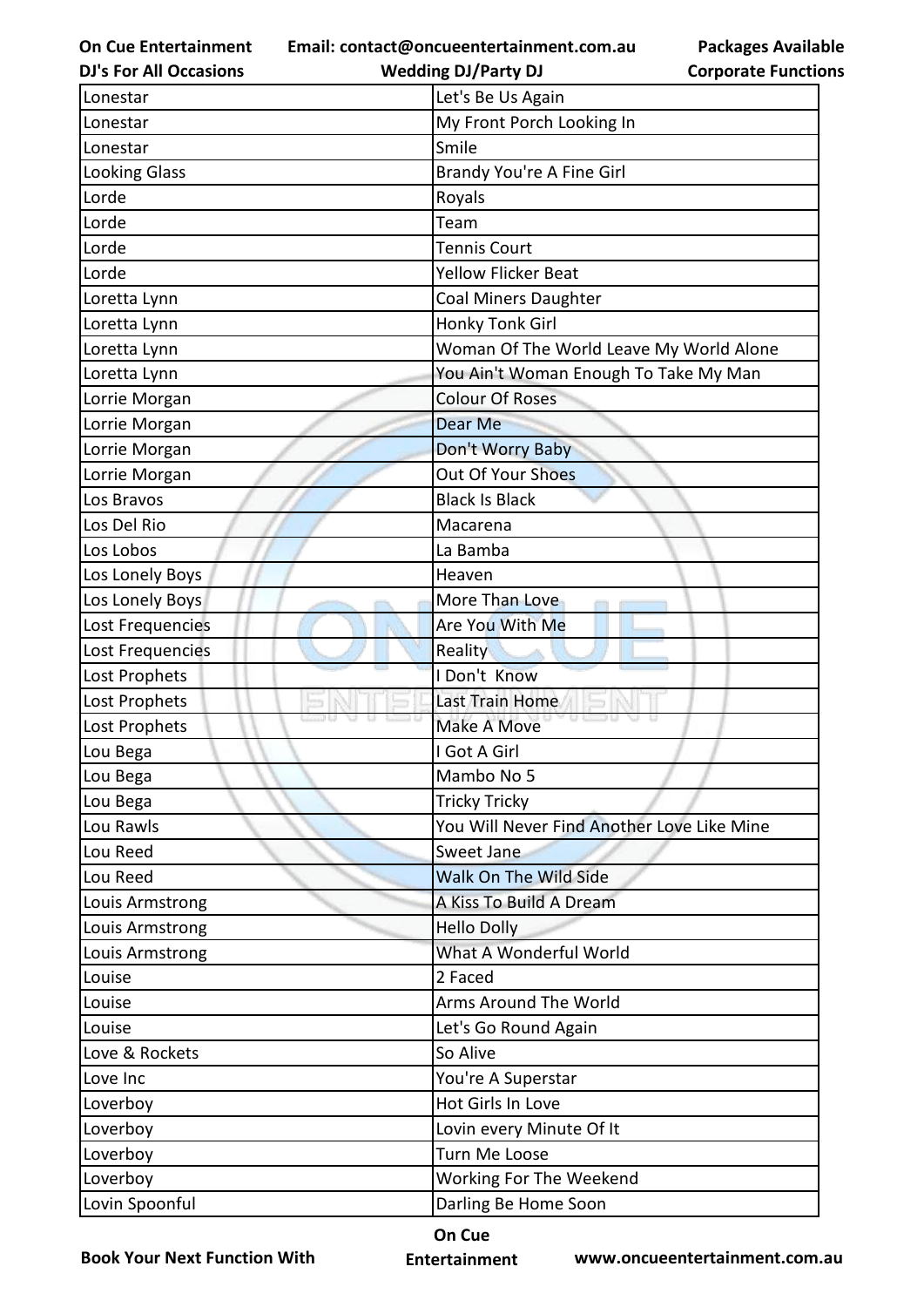**Email: contact@oncueentertainment.com.au**

**Wedding DJ/Party DJ** 

| <b>Packages Available</b>  |  |
|----------------------------|--|
| <b>Corporate Functions</b> |  |

| <b>DJ's For All Occasions</b> | <b>Wedding DJ/Party DJ</b>                      | <b>Corporate Functio</b> |
|-------------------------------|-------------------------------------------------|--------------------------|
| Lovin Spoonful                | Daydream                                        |                          |
| Lovin Spoonful                | Do You Believe In Magic                         |                          |
| Lovin Spoonful                | Summer In The City                              |                          |
| Lovin Spoonful                | <b>Welcome Back</b>                             |                          |
| Lovin Spoonful                | You Didn't Have To Be So Nice                   |                          |
| Ltd                           | Every Time I Turn Around                        |                          |
| Ltd                           | Holdin On                                       |                          |
| Ltd                           | Love Ballad                                     |                          |
| Ltd                           | Stranger                                        |                          |
| Lucinda Williams              | Righteously                                     |                          |
| Lucinda Williams              | Right In Time                                   |                          |
| Ludacris                      | <b>Act A Fool</b>                               |                          |
| Ludacris                      | Splash Waterfalls                               |                          |
| Ludacris Ft Shawnna           | <b>Stand Up</b>                                 |                          |
| Luke Galliana                 | To Die For                                      |                          |
| Lukas Graham                  | 7 Years                                         |                          |
| Lukas Graham                  | Drunk In The Morning                            |                          |
| Lukas Graham                  | Mama Said                                       |                          |
| Lulu                          | To Sir With Love                                |                          |
| Lumidee                       | Never Leave You Uh Ooh Uh Oooh                  |                          |
| LunchMoney Lewis              | <b>Bills</b>                                    |                          |
| Lupe Fiasco                   | The Show Goes On                                |                          |
| Lupe Fiasco & Matthew Santos  | Superstar                                       |                          |
| Luscious Jackson              | Ladyfingers                                     |                          |
| Luther Ingram                 | If Loving You Is Wrong I Don't Want To Be Right |                          |
| <b>Luther Vandross</b>        | <b>Always And Forever</b>                       |                          |
| Luther Vandross               | Dance With My Father                            |                          |
| <b>Luther Vandross</b>        | <b>Here And Now</b>                             |                          |
| <b>Luther Vandross</b>        | I Really Didn't Mean It                         |                          |
| <b>Luther Vandross</b>        | Think About You                                 |                          |
| <b>Luther Vandross</b>        | I'd Rather                                      |                          |
| Luvbug                        | <b>Revive (Say Something</b>                    |                          |
| Lynard Skynard                | <b>Free Bird</b>                                |                          |
| Lynard Skynard                | Sweet Home Alabama                              |                          |
| Lynard Skynyrd                | <b>Call Me The Breeze</b>                       |                          |
| Lynn Anderson                 | Rose Garden                                     |                          |
| Lynne Hamilton                | On The Inside (Theme From Prisoner)             |                          |
| Lyric                         | <b>Hot And Tipsy</b>                            |                          |
| M                             | Pop Muzik                                       |                          |
| <b>MGMT</b>                   | <b>Electric Feel</b>                            |                          |
| <b>MGMT</b>                   | Kids                                            |                          |
| <b>MGMT</b>                   | Time To Pretend                                 |                          |
| M People                      | Moving On Up                                    |                          |
| M People                      | Sight For Sore Eyes                             |                          |
| M. I. A.                      | Paper Planes                                    |                          |
|                               |                                                 |                          |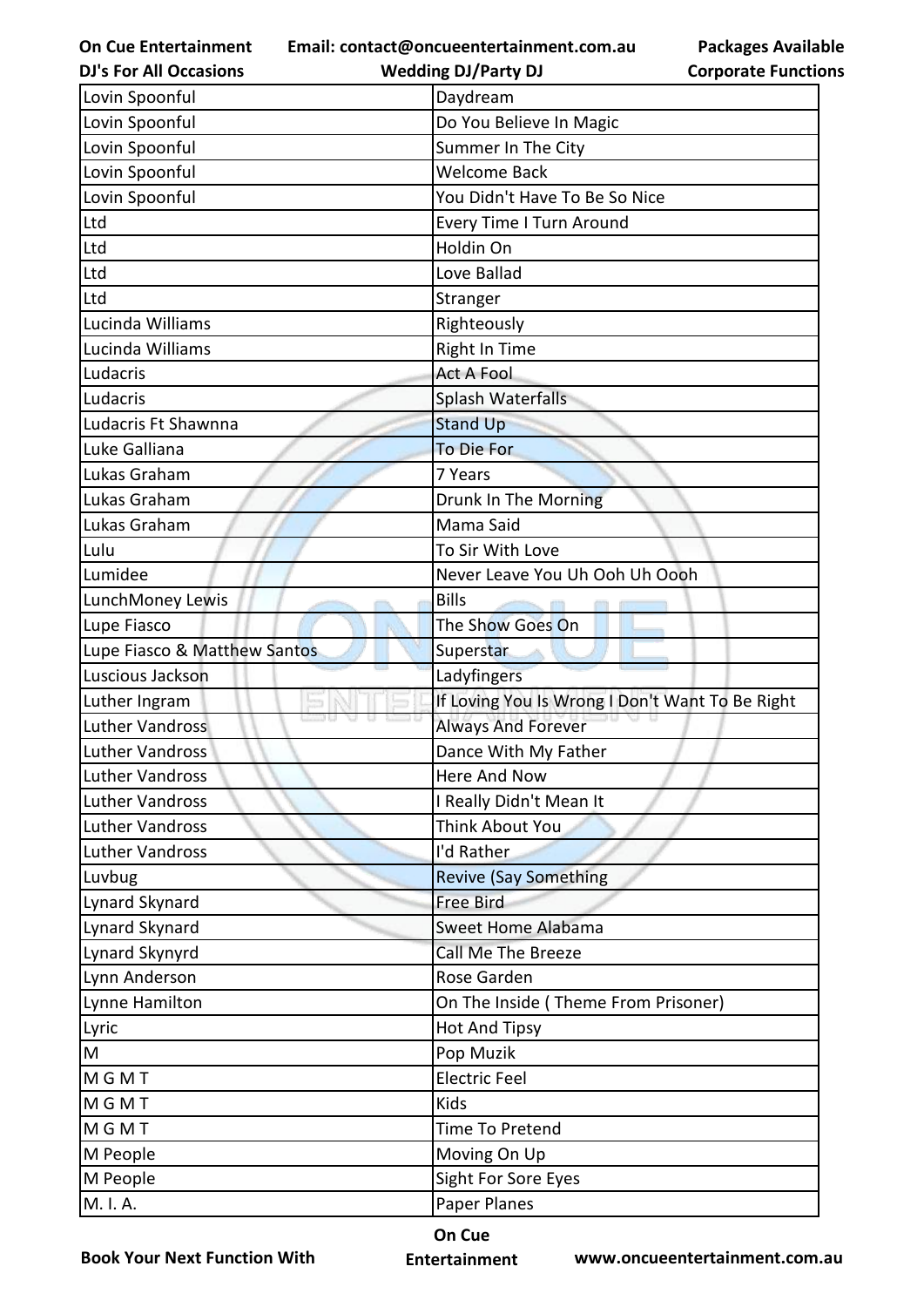**Email: contact@oncueentertainment.com.au**

**Packages Available Corporate Functions**

| <b>DJ's For All Occasions</b>           | <b>Wedding DJ/Party DJ</b>       | <b>Corporate Functio</b> |
|-----------------------------------------|----------------------------------|--------------------------|
| M2M                                     | Don't Say You Love Me            |                          |
| M2M                                     | <b>Mirror Mirror</b>             |                          |
| Mac Davis                               | Baby Baby Don't Get Hooked On Me |                          |
| Mac Davis                               | <b>Hooked On Music</b>           |                          |
| Mac Davis                               | It's Hard To Be Humble           |                          |
| Machester United                        | Lift It High                     |                          |
| <b>Machine Gun Fellatio</b>             | Rollercoaster                    |                          |
| Macklemore & Ryan Lewis Ft Ray Dalton   | Can't Hold Us                    |                          |
| Macklemore & Ryan Lewis Ft Mary Lambert | Same Love                        |                          |
| Macklemore & Ryan Lewis Ft Wanz         | <b>Thrift Shop</b>               |                          |
| Macklemore & Ryan Lewis                 | White Walls                      |                          |
| Macy Gray                               | I Try                            |                          |
| Macy Gray                               | <b>Sexual Revolution</b>         |                          |
| <b>Madden Brothers</b>                  | <b>We Are Done</b>               |                          |
| Made In London                          | <b>Shut Your Mouth</b>           |                          |
| <b>Madison Avenue</b>                   | Don't Call Me Baby               |                          |
| <b>Madison Avenue</b>                   | Who The Hell Are You             |                          |
| <b>Madness</b>                          | <b>Baggy Trousers</b>            |                          |
| <b>Madness</b>                          | House Of Fun                     |                          |
| <b>Madness</b>                          | It Must Be Love                  |                          |
| <b>Madness</b>                          | Our House                        |                          |
| <b>Madness</b>                          | <b>Shame And Scandal</b>         |                          |
| Madonna                                 | Amazing                          |                          |
| Madonna                                 | <b>American Life</b>             |                          |
| Madonna                                 | <b>American Pie</b>              |                          |
| Madonna                                 | <b>Beautiful Stranger</b>        |                          |
| Madonna                                 | <b>Borderline</b>                |                          |
| Madonna                                 | Celebration                      |                          |
| Madonna                                 | Cherish                          |                          |
| Madonna                                 | Crazy For You                    |                          |
| Madonna                                 | Die Another Day                  |                          |
| Madonna                                 | Don't Cry For Me Argentina       |                          |
| Madonna                                 | Don't Tell Me                    |                          |
| Madonna                                 | Dress You Up                     |                          |
| Madonna                                 | Erotica                          |                          |
| Madonna                                 | <b>Express Yourself</b>          |                          |
| Madonna                                 | Frozen                           |                          |
| Madonna                                 | Get Together                     |                          |
| Madonna                                 | Ghosttown                        |                          |
| Madonna                                 | Girls Gone Wild                  |                          |
| Madonna                                 | Give It To Me                    |                          |
| Madonna                                 | Hanky Panky                      |                          |
| Madonna                                 | Holiday                          |                          |
| Madonna                                 | Hollywood                        |                          |
| Madonna                                 | Hung Up                          |                          |

**Book Your Next Function With**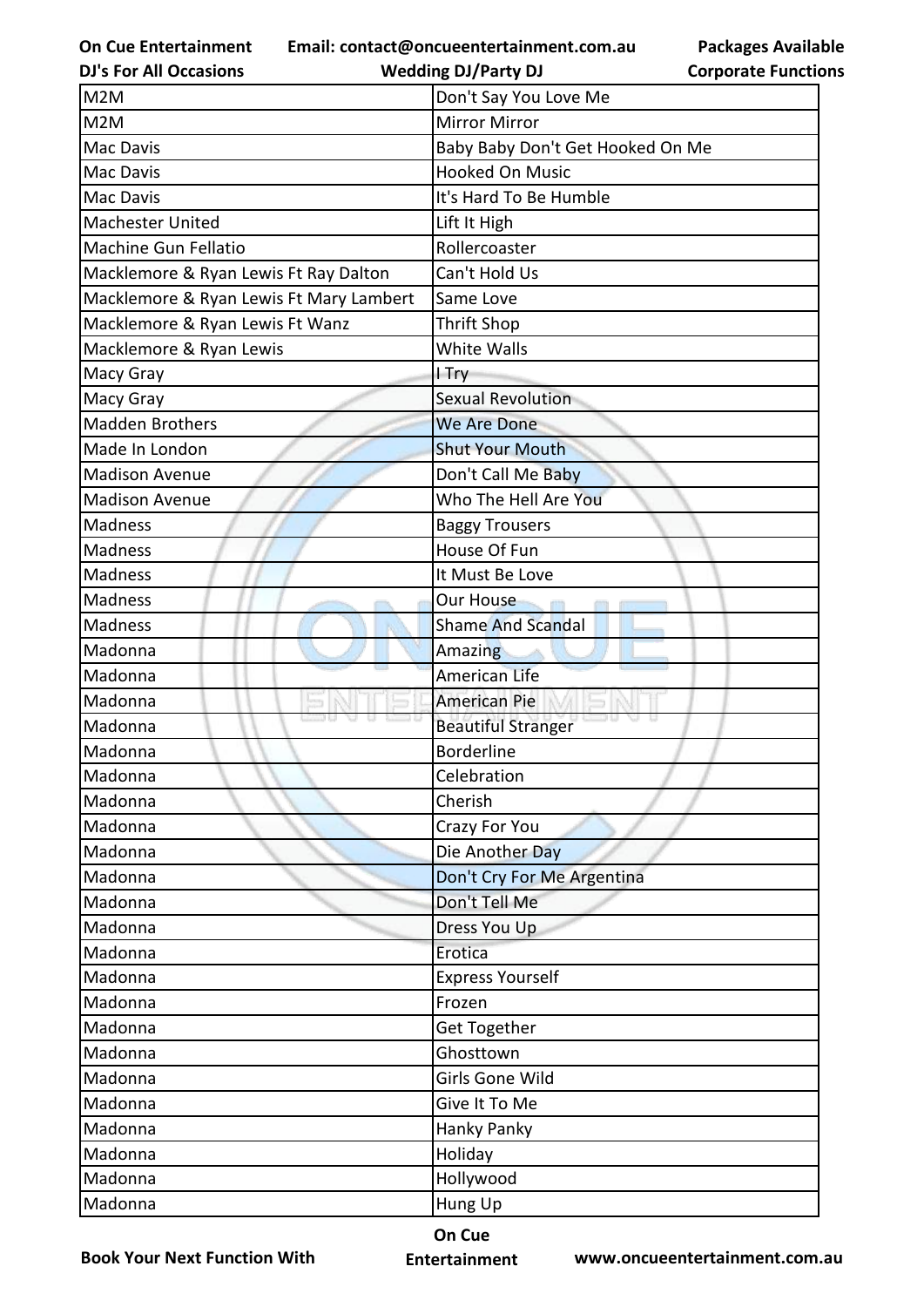**Email: contact@oncueentertainment.com.au Wedding DJ/Party DJ** 

**DJ's For All Occasions**

| <b>Packages Available</b>  |
|----------------------------|
| <b>Corporate Functions</b> |

| Madonna                       | I'll Remember                   |
|-------------------------------|---------------------------------|
| Madonna                       | Impressive Instant              |
| Madonna                       | Into The Groove                 |
| Madonna                       | Jump                            |
| Madonna                       | Justify My Love                 |
| Madonna                       | La Isla Bonita                  |
| Madonna                       | Like A Prayer                   |
| Madonna                       | Like A Virgin                   |
| Madonna                       | Live To Tell                    |
| Madonna                       | Lucky Star                      |
| Madonna                       | <b>Material Girl</b>            |
| Madonna                       | <b>Music</b>                    |
| Madonna                       | <b>Nothing Really Matters</b>   |
| Madonna                       | <b>Open Your Heart</b>          |
| Madonna                       | Papa Don'T Preach               |
| Madonna                       | Power Of Goodbye                |
| Madonna                       | Pure                            |
| Madonna                       | Rain                            |
| Madonna                       | Ray Of Light                    |
| Madonna                       | Santa Baby                      |
| Madonna                       | Sorry                           |
| Madonna                       | Take A Bow                      |
| Madonna                       | True Blue                       |
| Madonna                       | Vogue                           |
| Madonna                       | Who's That Girl                 |
| Madonna                       | You'll See                      |
| Madonna & JT                  | 4 Minutes                       |
| Madonna Nicki M & Mia         | Give Me All Your Loving         |
| Magic                         | Rude                            |
| Main Ingredient               | <b>Everybody Plays The Fool</b> |
| Main Ingredient               | Just Don't Want To Be Lonely    |
| <b>Major Harris</b>           | Love Won't Let Me Wait          |
| Major Lazer & Ellie Goulding  | Powerful                        |
| Major Lazer Ft Mo & DJ Snake  | Lean On                         |
| Major Lazer & Nyla & Fuse ODG | Light It Up (Remix)             |
| Mama Cass                     | Dream A Little Dream            |
| Mama Cass                     | It's Getting Better             |
| Mamas & Papas                 | California Dreaming             |
| Mamas & Papas                 | Creeque Alley                   |
| Mamas & Papas                 | Dedicated To The One I Love     |
| Mamas & Papas                 | Monday Monday                   |
| Mamas & Papas                 | Words Of Love                   |
| <b>Mandy Moore</b>            | Crush                           |
| <b>Mandy Moore</b>            | Have A Little Faith In Me       |
| <b>Mandy Moore</b>            | I Wanna Be With You             |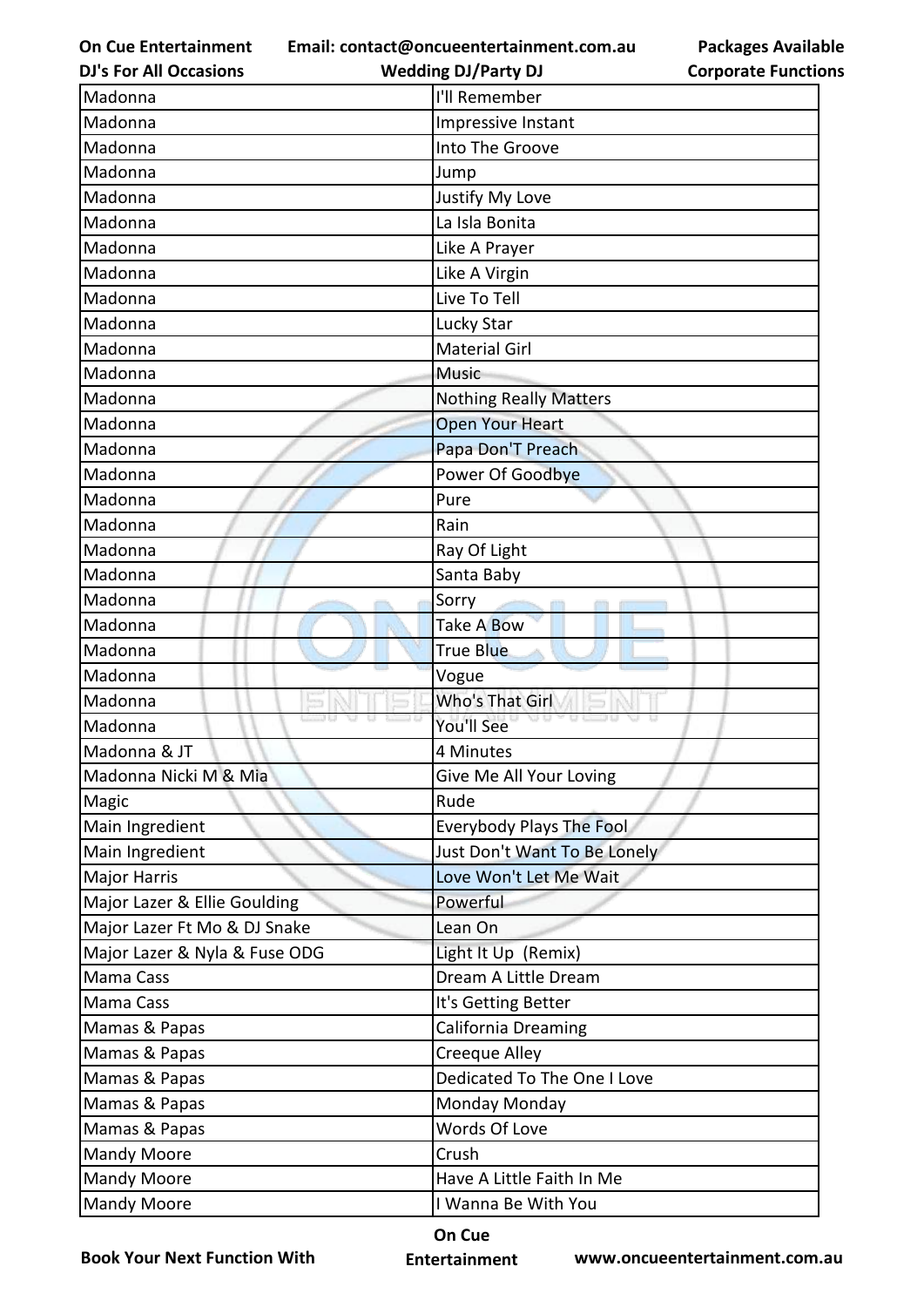| <b>On Cue Entertainment</b>   | Email: contact@oncueentertainment.com.au | <b>Packages Available</b>  |
|-------------------------------|------------------------------------------|----------------------------|
| <b>DJ's For All Occasions</b> | <b>Wedding DJ/Party DJ</b>               | <b>Corporate Functions</b> |
| Manfred Mann                  | <b>Blinded By The Light</b>              |                            |
| <b>Manfred Mann</b>           | Do Wah Diddy Diddy                       |                            |
| <b>Manfred Mann</b>           | If You Gotta Go, Go Now                  |                            |
| <b>Manfred Mann</b>           | Mighty Quin                              |                            |
| <b>Manhattan Transfer</b>     | Chanson Damour                           |                            |
| <b>Manhattan Transfer</b>     | Kiss And Say Goodbye                     |                            |
| Manhattan Transfer            | <b>Shining Star</b>                      |                            |
| <b>Manhattan Transfer</b>     | The Boy From New York City               |                            |
| <b>Manic Street Preachers</b> | Autumnsong                               |                            |
| <b>Manic Street Preachers</b> | <b>Found That Soul</b>                   |                            |
| Marc Anthony                  | I Need To Know                           |                            |
| Marc Anthony                  | I Need You                               |                            |
| Marc Anthony                  | I've Got You                             |                            |
| Marc Anthony                  | <b>My Baby You</b>                       |                            |
| Marc Anthony                  | <b>Rain Over Me</b>                      |                            |
| Marc Anthony                  | When I Dream At Night                    |                            |
| Marc Anthony                  | You Sang To Me                           |                            |
| Marc Cohn                     | <b>Walking In Memphis</b>                |                            |
| <b>Marcels</b>                | <b>Blue Moon</b>                         |                            |
| Marcia Griffiths              | Electric Boogie                          |                            |
| Marcia Griffiths              | Electric Boogie Electric Slide           |                            |
| <b>Marcia Hines</b>           | I Got The Music                          |                            |
| <b>Marcia Hines</b>           | I Just Don't Know What To Do             |                            |
| Marcia Hines                  | Shining                                  |                            |
| <b>Marcia Hines</b>           | <b>Time Of Our Lives</b>                 |                            |
| <b>Marcia Hines</b>           | <b>Without You</b>                       |                            |
| Maria McKee                   | Show Me Heaven                           |                            |
| Mariah Carey                  | <b>Against All Odds</b>                  |                            |
| Mariah Carey                  | All I Want For Christmas                 |                            |
| Mariah Carey                  | All In Your Mind                         |                            |
| Mariah Carey                  | Anytime You Need A Friend                |                            |
| Mariah Carey                  | <b>Beautiful</b>                         |                            |
| Mariah Carey                  | <b>Boy I Need You</b>                    |                            |
| Mariah Carey                  | <b>Butterfly</b>                         |                            |
| Mariah Carey                  | Don't Forget About Us                    |                            |
| Mariah Carey                  | Heartbreaker                             |                            |
| Mariah Carey                  | Hero                                     |                            |
| Mariah Carey                  | Honey                                    |                            |
| Mariah Carey                  | I Want To Know What Love Is              |                            |
| Mariah Carey                  | Infinity                                 |                            |
| Mariah Carey                  | It's Like That                           |                            |
| Mariah Carey                  | Never Too Far                            |                            |
| Mariah Carey                  | Obsessed                                 |                            |
| Mariah Carey                  | Shake It Off                             |                            |
| Mariah Carey                  | Someday                                  |                            |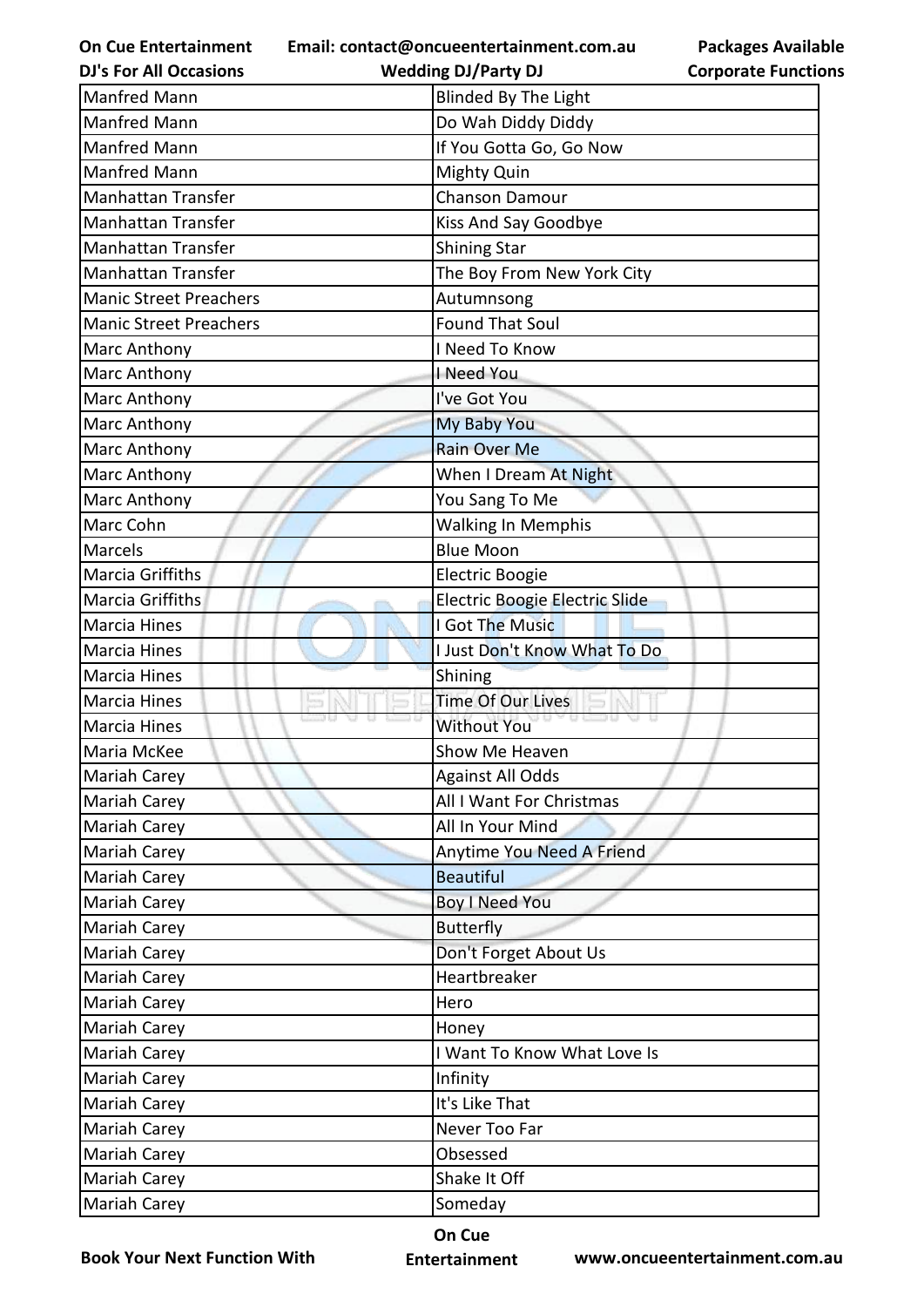**Email: contact@oncueentertainment.com.au**

**DJ's For All Occasions**

**Wedding DJ/Party DJ** 

|                            | <b>Packages Available</b> |
|----------------------------|---------------------------|
| <b>Corporate Functions</b> |                           |

| Through The Rain                      |
|---------------------------------------|
|                                       |
| Touch My Body                         |
| We Belong Together                    |
| <b>Without You</b>                    |
| You Need Me                           |
| Open Arms                             |
| When You Believe                      |
| Disposable Teens                      |
| <b>Sweet Dreams</b>                   |
| <b>Tainted Love</b>                   |
| Diamonds Are A Girls Best Friend      |
| I Wanna Be Loved By You               |
| My Heart Belongs To Daddy             |
| <b>River Of No Return</b>             |
| <b>Starting To Fall</b>               |
| The Last Day                          |
| Primadonna                            |
| <b>Braid My Hair</b>                  |
| Here I Go Again                       |
| Let Me Love You                       |
| From Russia With Love                 |
| <b>I Just Wanted You To Know</b>      |
| <b>Brother Jukebox</b>                |
| I'll Think Of Something               |
| Too Cold At Home                      |
| This Heartache Never Sleeps           |
| Mrs Steven Rudy                       |
| Return Of The Mack                    |
|                                       |
| <b>Uptown Funk</b>                    |
| Valerie                               |
| Stop Me                               |
| Don't Leave Me Lonely                 |
| <b>Bang Bang Bang</b>                 |
| I Want To Know                        |
| That's A Woman                        |
| When You Think Of Me                  |
| I'm Not Gonna Do Anything Without You |
| <b>Good Vibrations</b>                |
| When The Beat Drops Out               |
| Daylight                              |
| Harder To Breathe                     |
| Love Somebody                         |
| Makes Me Wonder                       |
| Maps                                  |
|                                       |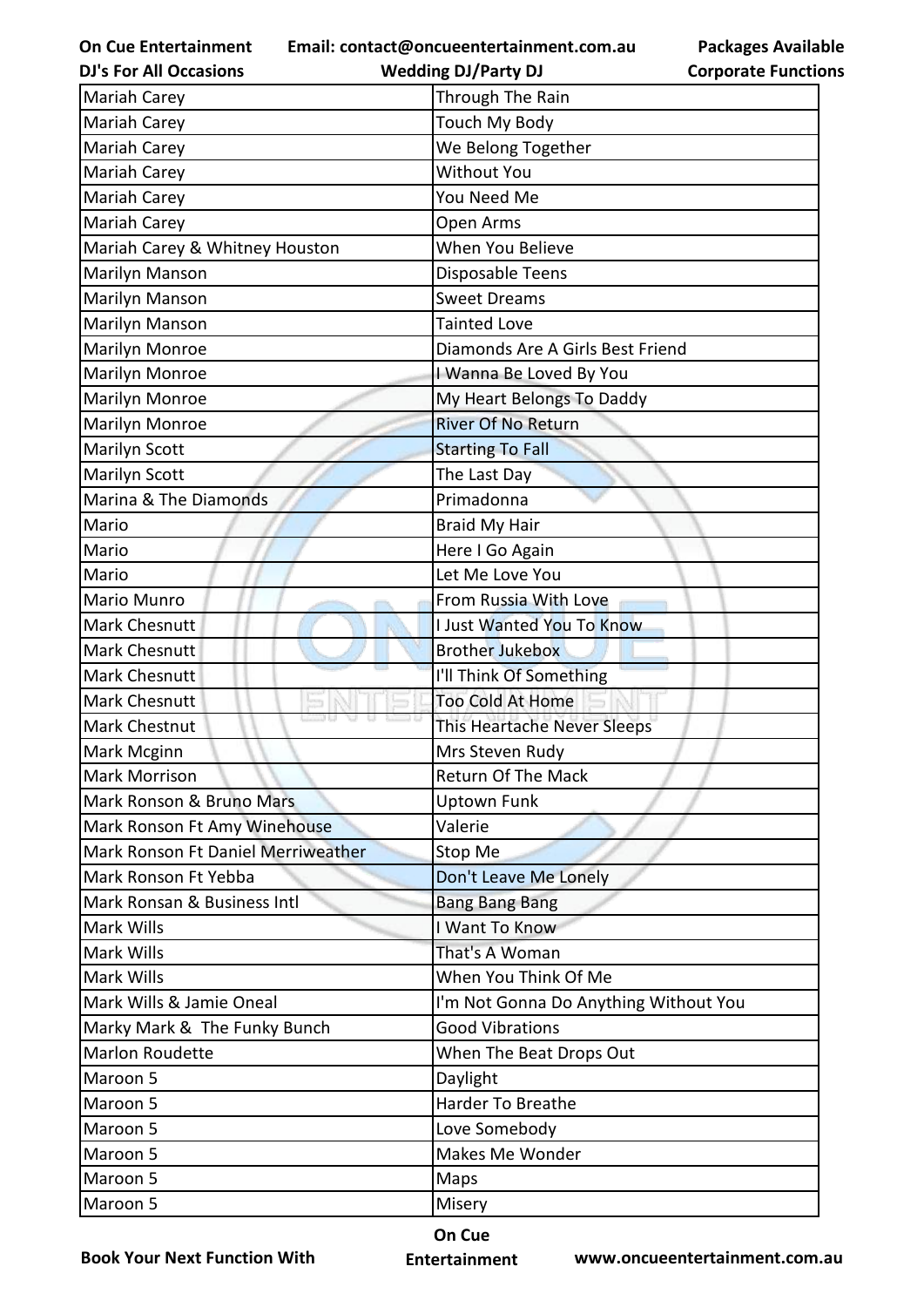**Email: contact@oncueentertainment.com.au**

**DJ's For All Occasions**

**Packages Available Corporate Functions**

| <b>Wedding DJ/Party DJ</b>     | <b>Corporate Functio</b>                          |
|--------------------------------|---------------------------------------------------|
| Never Gonna Leave This Bed     |                                                   |
| Nobody's Love                  |                                                   |
| One More Night                 |                                                   |
| She Will Be Loved              |                                                   |
| Sugar                          |                                                   |
| <b>Sunday Morning</b>          |                                                   |
| This Love                      |                                                   |
| Wake Up Call                   |                                                   |
| Won't Go Home Without You      |                                                   |
| Must Get Out                   |                                                   |
| If I Never See Your Face Again |                                                   |
| Moves Like Jagger              |                                                   |
| Pop That Booty                 |                                                   |
| <b>That Girl</b>               |                                                   |
| Widow                          |                                                   |
| <b>Be Kind</b>                 |                                                   |
| Echo Beach                     |                                                   |
| Dancing In The Street          |                                                   |
| Heatwave                       |                                                   |
| Jimmy Mack                     |                                                   |
| Nowhere To Run                 |                                                   |
| Don't Look Down                |                                                   |
|                                |                                                   |
|                                |                                                   |
| Hello                          |                                                   |
| Intoxicated                    |                                                   |
| <b>Blessed</b>                 |                                                   |
| <b>Broken Wing</b>             |                                                   |
| <b>Chances Are</b>             |                                                   |
| Cheap Whiskey                  |                                                   |
| <b>Concrete Angel</b>          |                                                   |
| God's Will                     |                                                   |
| <b>Happy Girl</b>              |                                                   |
| I Love You                     |                                                   |
| In My Daughter's Eyes          |                                                   |
| Independence Day               |                                                   |
| It's My Time                   |                                                   |
| Life Number 9                  |                                                   |
| Loves The Only House           |                                                   |
| My Baby Loves Me               |                                                   |
| There You Are                  |                                                   |
| This Ones For The Girls        |                                                   |
| Valentine                      |                                                   |
| When I'm Gone                  |                                                   |
| Where Would You Be             |                                                   |
|                                | In The House Of Stone And Light<br>+ 1 (Plus One) |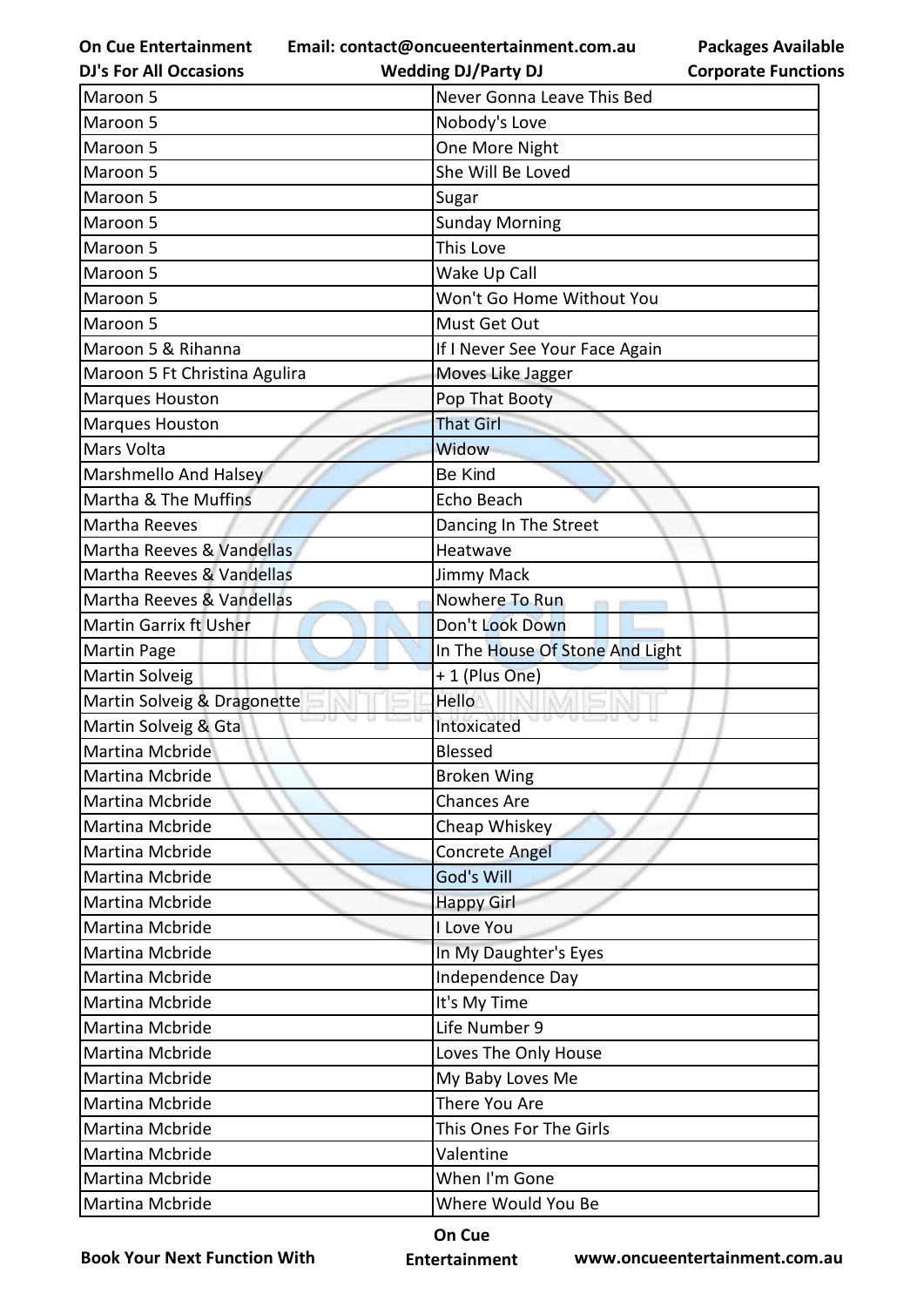**On Cue Entertainment Email: contact@oncueentertainment.com.au**

**Packages Available Corporate Functions**

| <b>DJ's For All Occasions</b>  | <b>Wedding DJ/Party DJ</b>               | <b>Corporate Functio</b> |
|--------------------------------|------------------------------------------|--------------------------|
| <b>Marty Robbins</b>           | A White Sport Coat                       |                          |
| <b>Marty Robbins</b>           | <b>Begging To You</b>                    |                          |
| <b>Marty Robbins</b>           | Devil Woman                              |                          |
| <b>Marty Robbins</b>           | Don't Worry About Me                     |                          |
| <b>Marty Robbins</b>           | El Paso                                  |                          |
| <b>Marty Robbins</b>           | I Walk Alone                             |                          |
| <b>Marty Robbins</b>           | <b>Just Married</b>                      |                          |
| <b>Marty Robbins</b>           | My Woman My Woman My Wife                |                          |
| <b>Marty Robbins</b>           | Ruby Ann                                 |                          |
| <b>Marty Robbins</b>           | <b>Tonight Carmen</b>                    |                          |
| <b>Marty Robbins</b>           | <b>Walking Piece Of Heaven</b>           |                          |
| Marvin Gaye                    | Ain't That Perculia                      |                          |
| Marvin Gaye                    | Can I Get A Witness                      |                          |
| Marvin Gaye                    | <b>Heard It Through The Grapevine</b>    |                          |
| Marvin Gaye                    | Lets Get In On                           |                          |
| Marvin Gaye                    | Pride & Joy                              |                          |
| Marvin Gaye                    | <b>Sexual Healing</b>                    |                          |
| Marvin Gaye & Tammi Terrel     | Ain't No Mountain High Enough (Duet)     |                          |
| Marvin Gaye & Tammi Terrel     | Ain't Nothing Like The Real Thing (Duet) |                          |
| Marvin Gaye & Tammi Terrel     | It Takes Two (Duet)                      |                          |
| <b>Marvin Priest</b>           | Own This Club                            |                          |
| Marvin Priest Ft Wynter Gordon | Take Me Away                             |                          |
| Mary Chapin Carpenter          | I Feel Lucky                             |                          |
| Mary Chapin Carpenter          | Let Me Into Your Heart                   |                          |
| Mary Chapin Carpenter          | Down At The Twist And Shout              |                          |
| Mary Chapin Carpenter          | Grow Old With Me                         |                          |
| Mary Hopkin                    | Those Were The Days                      |                          |
| Mary J Blige                   | Be Happy                                 |                          |
| Mary J Blige                   | Dance For Me                             |                          |
| Mary J Blige                   | Everything                               |                          |
| Mary J Blige                   | <b>Family Affair</b>                     |                          |
| Mary J Blige                   | I'm Goin Down                            |                          |
| Mary J Blige                   | Love Is All We Need                      |                          |
| Mary J Blige                   | No More Drama                            |                          |
| Mary J Blige                   | Not Gonna Cry                            |                          |
| Mary J Blige                   | Ooh                                      |                          |
| Mary J Blige                   | Real Love                                |                          |
| Mary J Blige                   | <b>Right Now</b>                         |                          |
| Mary J Blige Ft Method Man     | Love At First Sight                      |                          |
| <b>Mary Poppins</b>            | A Spoonful Of Sugar                      |                          |
| <b>Mary Poppins</b>            | <b>Feed The Birds</b>                    |                          |
| Mary Wells                     | My Guy                                   |                          |
| Mary Wells                     | <b>Two Lovers</b>                        |                          |
| <b>Masters Apprentices</b>     | Turn Up Your Radio                       |                          |
| <b>Masters Apprentices</b>     | It's Because I Love You                  |                          |

**Book Your Next Function With**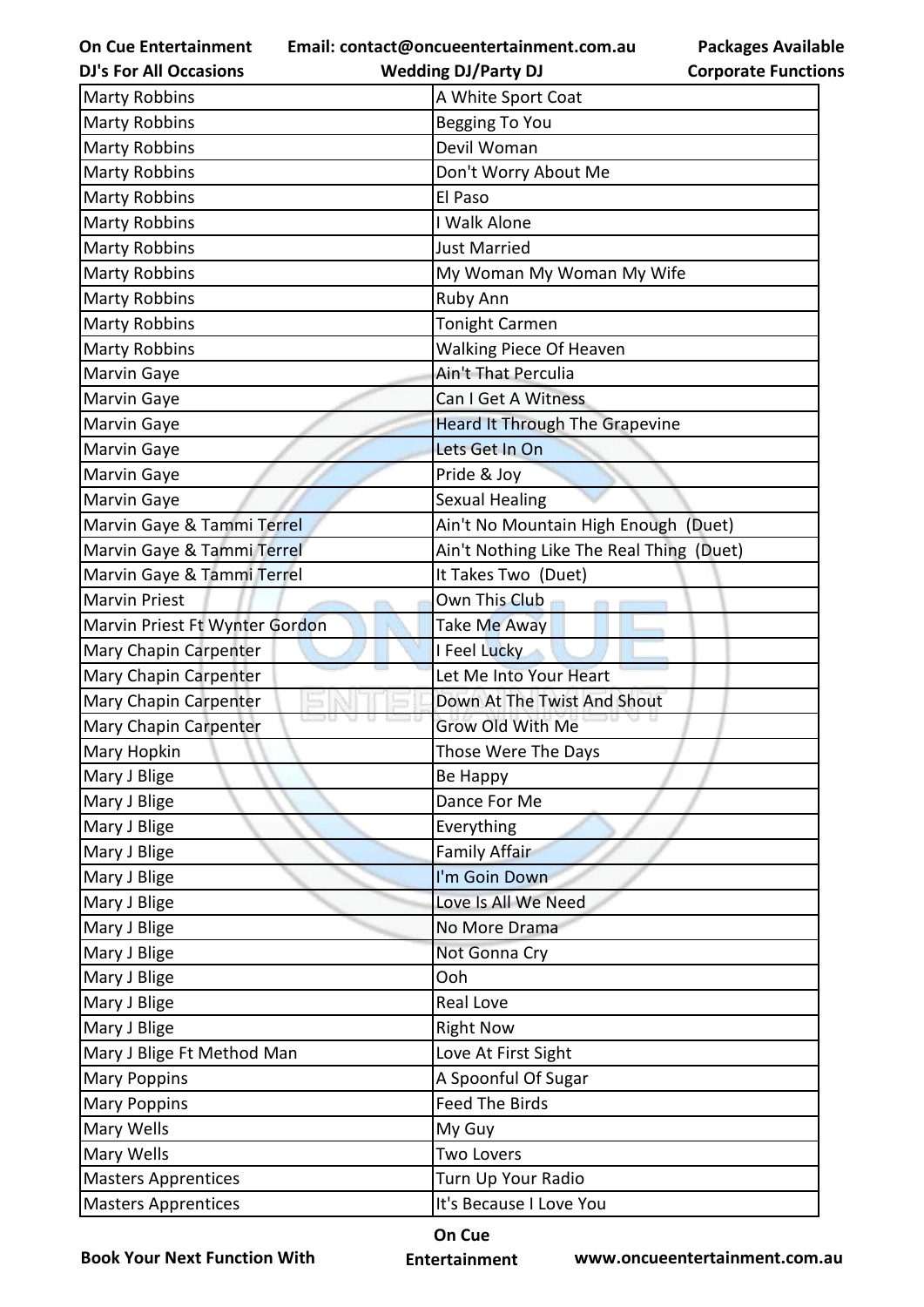**On Cue Entertainment DJ's For All Occasions**

**Email: contact@oncueentertainment.com.au**

**Packages Available Corporate Functions**

| <b>DJ's For All Occasions</b>             | <b>Wedding DJ/Party DJ</b>       | <b>Corporate Functio</b> |
|-------------------------------------------|----------------------------------|--------------------------|
| <b>Masters Apprentices</b>                | Needle In A Haystack             |                          |
| Matchbox                                  | Rockabilly Rebel                 |                          |
| Matchbox 20                               | 3 Am                             |                          |
| Matchbox 20                               | <b>Back To Good</b>              |                          |
| Matchbox 20                               | Bent                             |                          |
| Matchbox 20                               | <b>Bright Lights</b>             |                          |
| Matchbox 20                               | <b>Disease</b>                   |                          |
| Matchbox 20                               | <b>Girl Like That</b>            |                          |
| Matchbox 20                               | How Far We've Come               |                          |
| Matchbox 20                               | If You're Gone                   |                          |
| Matchbox 20                               | Last Beautiful Girl              |                          |
| Matchbox 20                               | Long Day                         |                          |
| Matchbox 20                               | Mad Season                       |                          |
| Matchbox 20                               | Push                             |                          |
| Matchbox 20                               | <b>Real World</b>                |                          |
| Matchbox 20                               | She's So Mean                    |                          |
| Matchbox 20                               | Unwell                           |                          |
| <b>Matt Cardle</b>                        | Amazing                          |                          |
| <b>Matt Cardle</b>                        | It's Only Love                   |                          |
| <b>Matt Cardle</b>                        | Starlight                        |                          |
| <b>Matt Cardle</b>                        | When We Collide                  |                          |
| Matt Cardle & Mel C                       | Loving You                       |                          |
| <b>Matt Corby</b>                         | <b>Brother</b>                   |                          |
| <b>Matt Corby</b>                         | Resolution                       |                          |
| <b>Matt Munro</b>                         | From Russia With Love            |                          |
| <b>Matt Munro</b>                         | On A Clear Day                   |                          |
| Matt Munro                                | On Days Like These               |                          |
| <b>Matt Munro</b>                         | Portrait Of My Love              |                          |
| <b>Matt Munro</b>                         | Softly As I Leave You            |                          |
| <b>Matt Munro</b>                         | Walk Away                        |                          |
| <b>Matt Simons</b>                        | Catch & Release (Deepend Remix)  |                          |
| Matthew Wilder                            | <b>Break My Stride</b>           |                          |
| <b>Maurice Williams &amp; The Zodiacs</b> | Stay                             |                          |
| Mavericks                                 | All You Ever Do Is Bring Me Down |                          |
| Mavericks                                 | Dance The Night Away             |                          |
| Mavericks                                 | Here Comes My Baby               |                          |
| Mavericks                                 | I Should Have Been True          |                          |
| Mavericks                                 | I've Got This                    |                          |
| <b>Mavericks</b>                          | <b>Missing You</b>               |                          |
| Mavericks                                 | O What A Thrill                  |                          |
| Mavericks                                 | Someone Should Tell Her          |                          |
| <b>Mavericks</b>                          | There Goes My Heart              |                          |
| Mavericks                                 | What A Cryin Shame               |                          |
| <b>Max Merritt</b>                        | <b>Slipping Away</b>             |                          |
| Maximo Park                               | <b>Our Velocity</b>              |                          |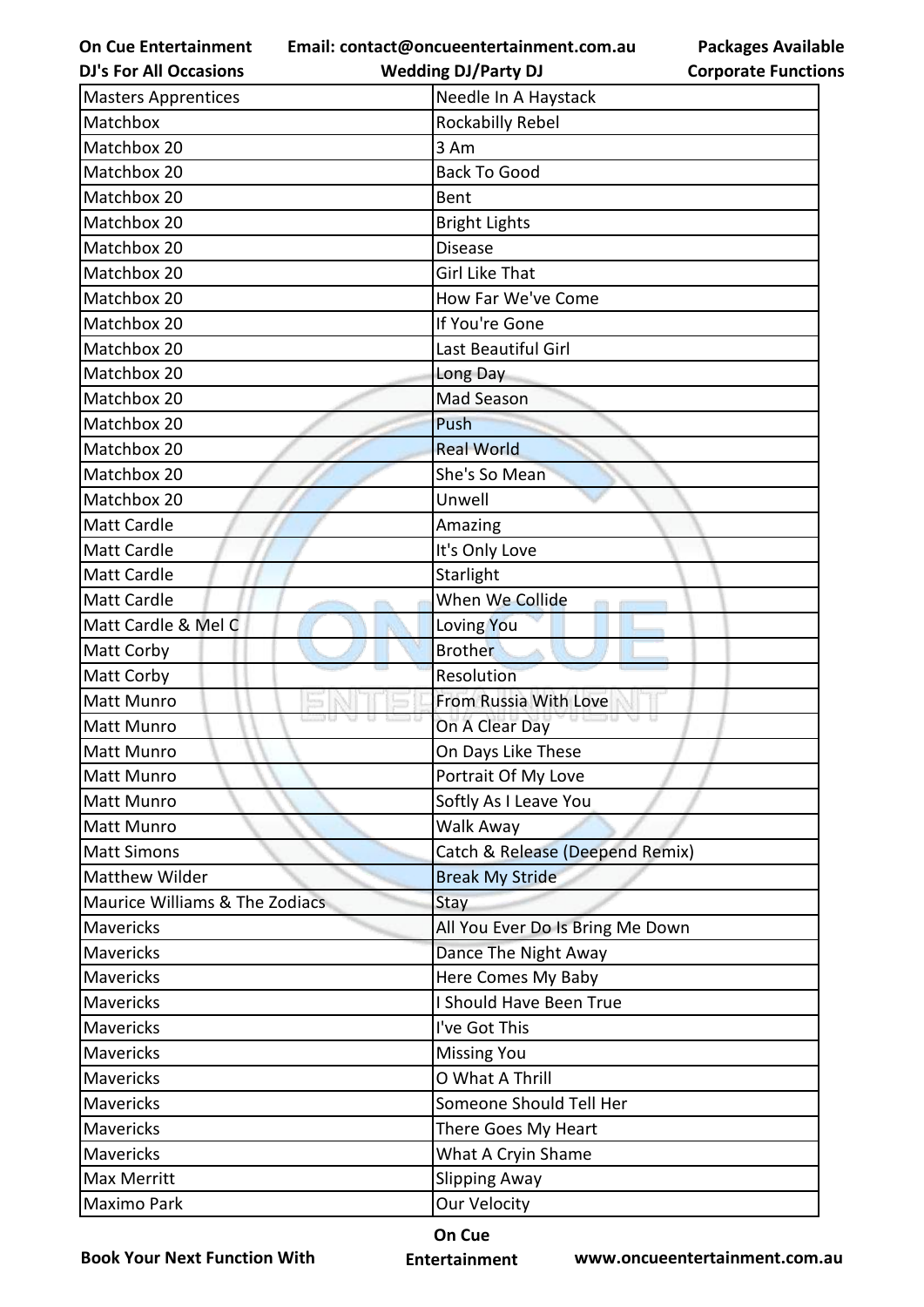**Email: contact@oncueentertainment.com.au**

**Packages Available Corporate Functions**

| You Took The Words Right Out Of My Mouth |
|------------------------------------------|
|                                          |
|                                          |
|                                          |
|                                          |
|                                          |
|                                          |
|                                          |
|                                          |
|                                          |
|                                          |
|                                          |
|                                          |
|                                          |
|                                          |

**Book Your Next Function With**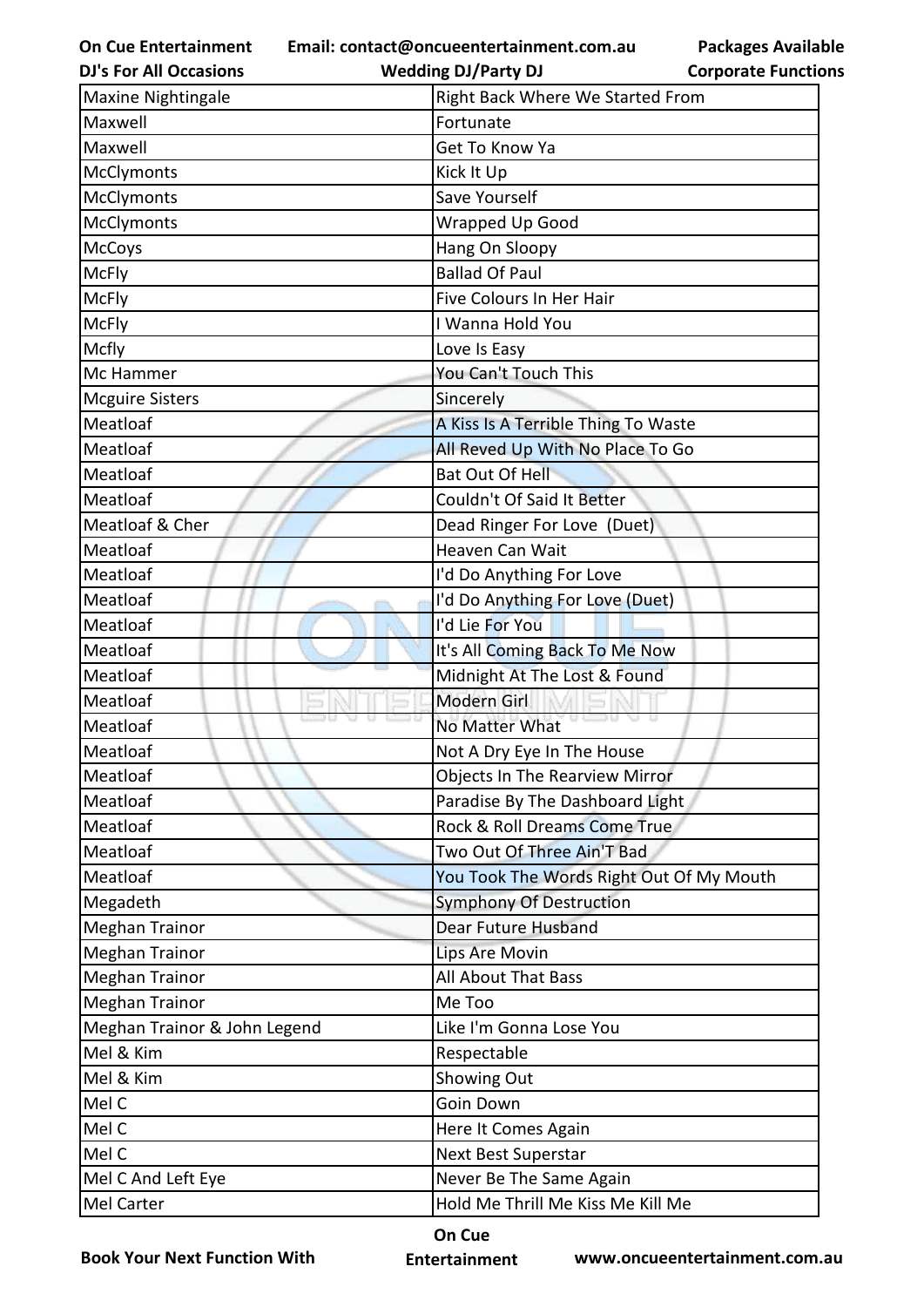**Email: contact@oncueentertainment.com.au Wedding DJ/Party DJ** 

**DJ's For All Occasions**

**Packages Available Corporate Functions**

| Mel Mcdaniel              | Baby's Got Her Blue Jeans On            |
|---------------------------|-----------------------------------------|
| Melanie                   | <b>Brand New Key</b>                    |
| Melba Moore               | This Is It                              |
| Melinda Schnider          | Count To Three                          |
| Melinda Schnider          | Real People                             |
| Melissa Etheridge         | Angels Would Fall                       |
| Melissa Etheridge         | <b>Bring Me Some Water</b>              |
| Melissa Etheridge         | Chrome Plated Heart                     |
| Melissa Etheridge         | Come To My Window                       |
| Melissa Etheridge         | Enough Of Me                            |
| Melissa Etheridge         | I Want To Be In Love                    |
| Melissa Etheridge         | I Want To Come Over                     |
| Melissa Etheridge         | I'm The Only One                        |
| Melissa Etheridge         | If I Wanted To                          |
| Melissa Etheridge         | Like The Way I Do                       |
| Melissa Etheridge         | No Souvenirs                            |
| Melissa Etheridge         | <b>Similar Features</b>                 |
| Melissa Etheridge         | This Moment                             |
| Melissa Etheridge         | You Can Sleep While I Drive             |
| Melissa Manchester        | Come In From The Rain                   |
| Melissa Manchester        | Don't Cry Out Loud                      |
| Melissa Manchester        | Midnight Blue                           |
| Melissa Manchester        | <b>Theme From Ice Castles</b>           |
| Melissa Manchester        | Through Thre Eyes Of Love               |
| Melissa Manchester        | You Should Hear How She Talks About You |
| Men At Work               | Down Under                              |
| Men At Work               | It's A Mistake                          |
| Men At Work               | Who Can It Be Now                       |
| Men Without Hats          | Safety Dance                            |
| <b>Mental As Anything</b> | <b>Barbados</b>                         |
| <b>Mental As Anything</b> | He's Just No Good For You               |
| <b>Mental As Anything</b> | If You Leave Me Can I Come To           |
| <b>Mental As Anything</b> | Live It Up                              |
| <b>Mental As Anything</b> | <b>Too Many Times</b>                   |
| <b>Mental As Anything</b> | <b>Nips Are Getting Bigger</b>          |
| <b>Meridith Brooks</b>    | <b>Bitch</b>                            |
| Merle Haggard             | Back To The Bar Rooms Again             |
| Merle Haggard             | Carolyn                                 |
| Merle Haggard             | I'm A Lonesome Fugitive                 |
| Merle Haggard             | Mama Tried                              |
| Merle Haggard             | Mammas Hungry Eyes                      |
| Merle Haggard             | Okie From Muskogee                      |
| Merle Haggard             | Okie From Muskogee 2                    |
| Merle Haggard             | Old Man From The Mountain               |
| Merle Haggard             | Today I Started Loving You Again        |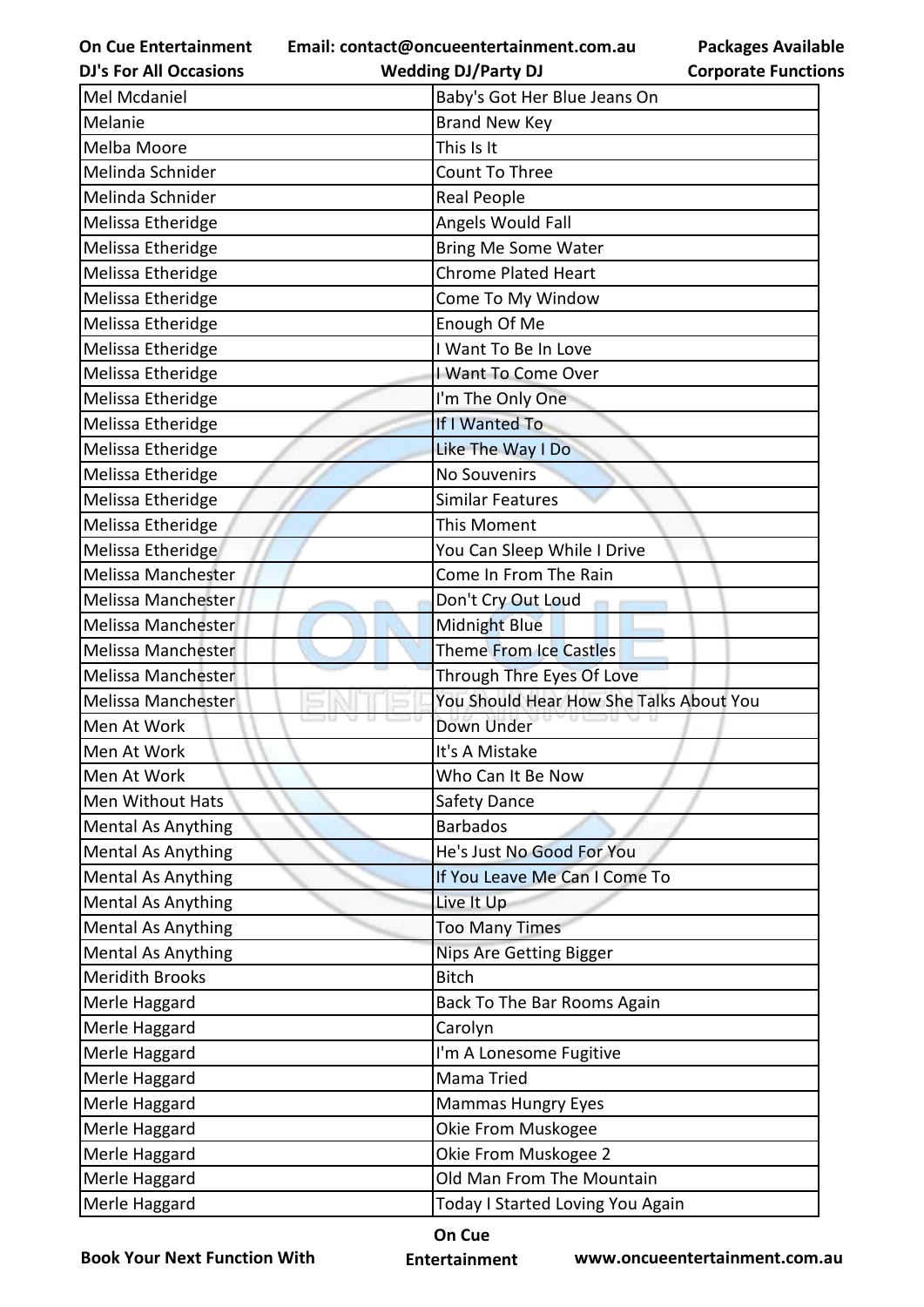**Email: contact@oncueentertainment.com.au Wedding DJ/Party DJ** 

**DJ's For All Occasions**

**Packages Available Corporate Functions**

| Merle Haggard        | Yesterdays Wine                       |
|----------------------|---------------------------------------|
| Merrill Bainbridge   | Lonely                                |
| Merrill Bainbridge   | Miss You                              |
| Merrill Bainbridge   | Mouth                                 |
| Merrill Bainbridge   | <b>Under The Water</b>                |
| Metallica            | <b>Enter Sandman</b>                  |
| Metallica            | <b>Fade To Black</b>                  |
| Metallica            | For Whom The Bell Tolls               |
| Metallica            | Fuel                                  |
| Metallica            | Hero Of The Day                       |
| Metallica            | I Dissapear                           |
| Metallica            | Master Of Puppets                     |
| Metallica            | <b>Memory Remains</b>                 |
| Metallica            | <b>Nothing Else Matters</b>           |
| Metallica            | One                                   |
| Metallica            | Sad But True                          |
| Metallica            | Seek & Destroy                        |
| Metallica            | St Anger                              |
| Metallica            | <b>Stone Cold Crazy</b>               |
| Metallica            | The Unforgiven                        |
| Metallica            | Turn The Page                         |
| Metallica            | <b>Until It Sleeps</b>                |
| Metallica            | Wherever I May Roam                   |
| Metallica            | Whiskey In A Jar                      |
| <b>Metro Station</b> | 17 Forever                            |
| <b>Metro Station</b> | Shake It                              |
| Miami Sound Machine  | Doctor Beat                           |
| Miami Sound Machine  | Dr Pressure                           |
| Michael Bolton       | How Am I Supposed To Live Without You |
| Michael Bolton       | Safe Place From The Storm             |
| Michael Bolton       | Soul Provider                         |
| Michael Buble        | A Song For You                        |
| <b>Michael Buble</b> | As Time Goes By                       |
| <b>Michael Buble</b> | Always On My Mind                     |
| <b>Michael Buble</b> | Call Me Irresposible                  |
| Michael Buble        | Can't Buy Me Love                     |
| <b>Michael Buble</b> | Can't Help Falling In Love            |
| Michael Buble        | Come Dance With Me                    |
| Michael Buble        | Come Fly With Me                      |
| Michael Buble        | Comin Home Baby                       |
| <b>Michael Buble</b> | Crazy Little Thing Called Love        |
| Michael Buble        | Cry Me A River                        |
| Michael Buble        | Don't Want To Walk Without You        |
| Michael Buble        | Dream A Little Dream Of Me            |
| Michael Buble        | Everything                            |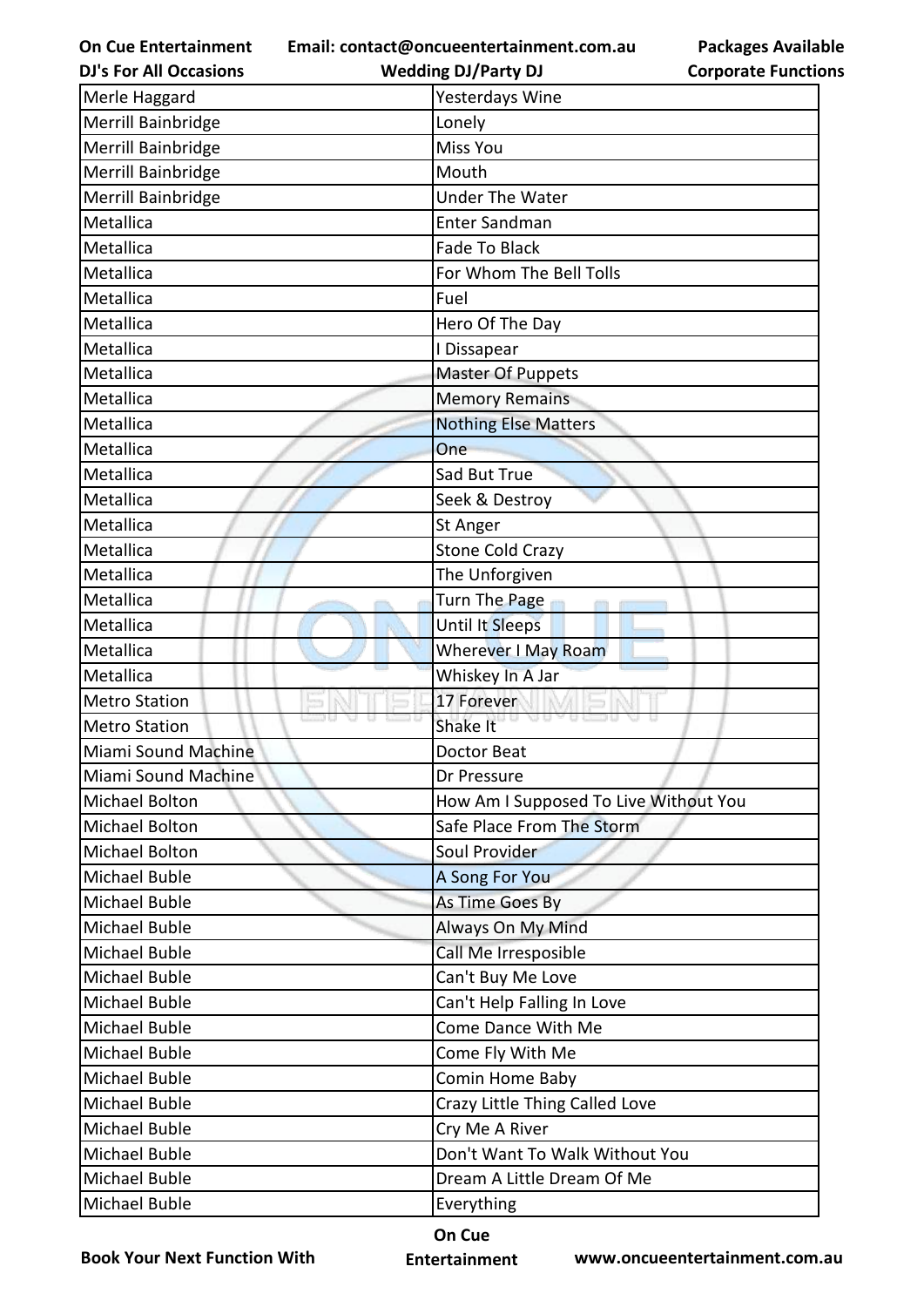**Email: contact@oncueentertainment.com.au Wedding DJ/Party DJ** 

**DJ's For All Occasions**

## **Packages Available Corporate Functions**

| <b>Michael Buble</b>         | <b>Feeling Good</b>                  |
|------------------------------|--------------------------------------|
| <b>Michael Buble</b>         | Fever                                |
| Michael Buble                | <b>Foggy Day</b>                     |
| Michael Buble                | For Once In My Life                  |
| <b>Michael Buble</b>         | Georgia On My Mind                   |
| Michael Buble                | Goodnight My Love                    |
| <b>Michael Buble</b>         | Haven't Met You Yet                  |
| <b>Michael Buble</b>         | Hold On                              |
| Michael Buble                | Hollywood                            |
| <b>Michael Buble</b>         | Home                                 |
| <b>Michael Buble</b>         | How Can You Mend A Broken Heart      |
| Michael Buble                | How Sweet It Is                      |
| Michael Buble                | I'm Your Man                         |
| Michael Buble                | It's A Beautiful Day                 |
| Michael Buble                | I've Got The World On A String       |
| Michael Buble                | I've Got You Under My Skin           |
| <b>Michael Buble</b>         | <b>Kissing A Fool</b>                |
| Michael Buble                | Me & Mrs Jones                       |
| <b>Michael Buble</b>         | Moondance                            |
| Michael Buble                | Over The Rainbow                     |
| Michael Buble                | Quando Quando Quando                 |
| <b>Michael Buble</b>         | Save The Last Dance For Me           |
| Michael Buble                | <b>Summer Wind</b>                   |
| Michael Buble                | Sway                                 |
| Michael Buble                | That's All                           |
| Michael Buble                | 733 T.C<br>That's Life               |
| Michael Buble                | The Best Is Yet To Come              |
| <b>Michael Buble</b>         | The More I See You                   |
| Michael Buble                | The Way You Look Tonight             |
| Michael Buble                | Try A Little Tenderness              |
| Michael Buble                | Up A Lazy River                      |
| Michael Buble                | <b>Wonderful Tonight</b>             |
| Michael Buble                | You & I                              |
| <b>Michael Buble</b>         | You Don't Know Me                    |
| <b>Michael Buble</b>         | You'll Never Find A Love Like Mine   |
| <b>Michael Buble</b>         | You're Nobody Til Somebody Needs You |
| Michael Buble Ft Bryan Adams | After All                            |
| Michael Jackson              | Another Part Of Me                   |
| Michael Jackson              | <b>Bad</b>                           |
| Michael Jackson              | Beat It                              |
| Michael Jackson              | Ben                                  |
| Michael Jackson              | <b>Billy Jean</b>                    |
| Michael Jackson              | <b>Black Or White</b>                |
| Michael Jackson              | <b>Butterflies</b>                   |
| Michael Jackson              | Cry                                  |

**Book Your Next Function With**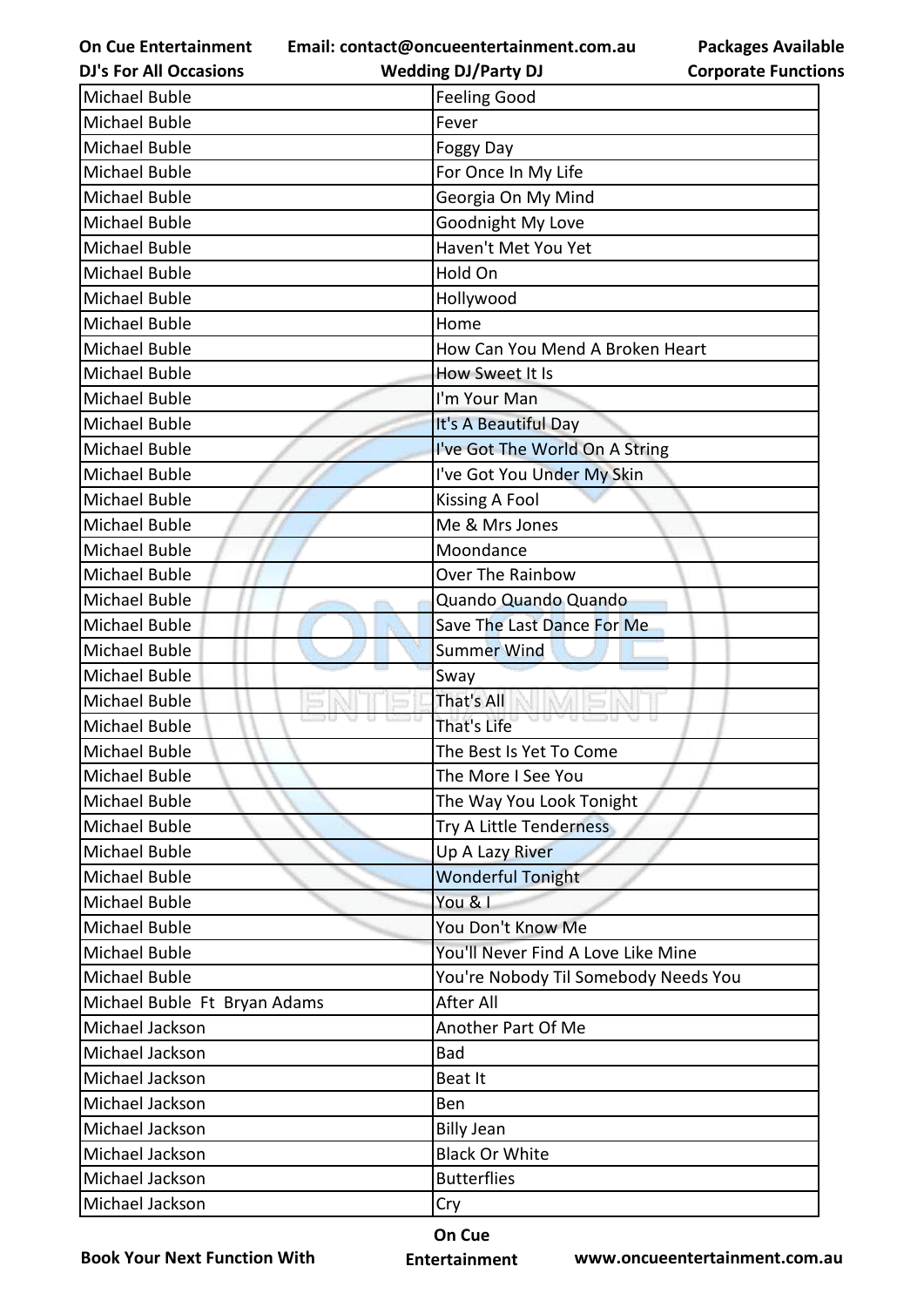**Email: contact@oncueentertainment.com.au Wedding DJ/Party DJ** 

**DJ's For All Occasions**

**Packages Available Corporate Functions**

| Michael Jackson                    | Dirty Diana                    |
|------------------------------------|--------------------------------|
| Michael Jackson                    | Don't Stop Till You Get Enogh  |
| Michael Jackson                    | Earth Song                     |
| Michael Jackson                    | <b>Heal The World</b>          |
| Michael Jackson                    | Hold My Hand                   |
| Michael Jackson                    | Hollywood Tonight              |
| Michael Jackson                    | I Just Can'T Stop Loving You   |
| Michael Jackson                    | I Want You Back                |
| Michael Jackson                    | I'll Be There                  |
| Michael Jackson                    | Man In The Mirror              |
| Michael Jackson                    | One Day In Your Life           |
| Michael Jackson                    | One More Chance                |
| Michael Jackson                    | <b>Remember The Time</b>       |
| Michael Jackson                    | Rock With You                  |
| Michael Jackson                    | <b>Rockin Robin</b>            |
| Michael Jackson                    | She's Out Of My Life           |
| Michael Jackson                    | The Way You Make Me Feel       |
| Michael Jackson                    | This Is It                     |
| Michael Jackson                    | Thriller                       |
| Michael Jackson                    | You Are Not Alone              |
| Michael Jackson                    | You Rock My World              |
| Michael Jackson & Akon             | <b>Hold My Hand</b>            |
| Michael Jackson & JT               | Love Never Felt So Good (Duet) |
| Michael Jackson And Paul Mccartney | The Girl Is Mine (Duet         |
| Michael Martin Murphy              | <b>Still Taking Chances</b>    |
| Michael Martin Murphy              | <b>What's Forever For</b>      |
| Michael Paynter                    | Love The Fall                  |
| Michael Peterson                   | From Here To Eternity          |
| Michael Peterson                   | Modern Man                     |
| Michael Sembello                   | Maniac (Flashdance)            |
| Michelle Branch                    | All You Wanted                 |
| Michelle Branch                    | Are You Happy Now              |
| Michelle Branch                    | <b>Breathe</b>                 |
| Michelle Branch                    | Everywhere                     |
| Michelle Branch                    | Goodbye To You                 |
| Michelle Branch                    | Until I Get Over You           |
| Michelle Branch                    | <b>Wanting Out</b>             |
| Michelle Wright                    | Take It Like A Man             |
| Michelle Wright                    | Your Love                      |
| Mickey & Sylvia                    | Love Is Strange (Duet          |
| Midnight Oil                       | <b>Beds Are Burning</b>        |
| Midnight Oil                       | <b>Best Of Both Worlds</b>     |
| Midnight Oil                       | <b>Bly Sky Mine</b>            |
| Midnight Oil                       | Dead Heart                     |
| Midnight Oil                       | <b>Forgotten Years</b>         |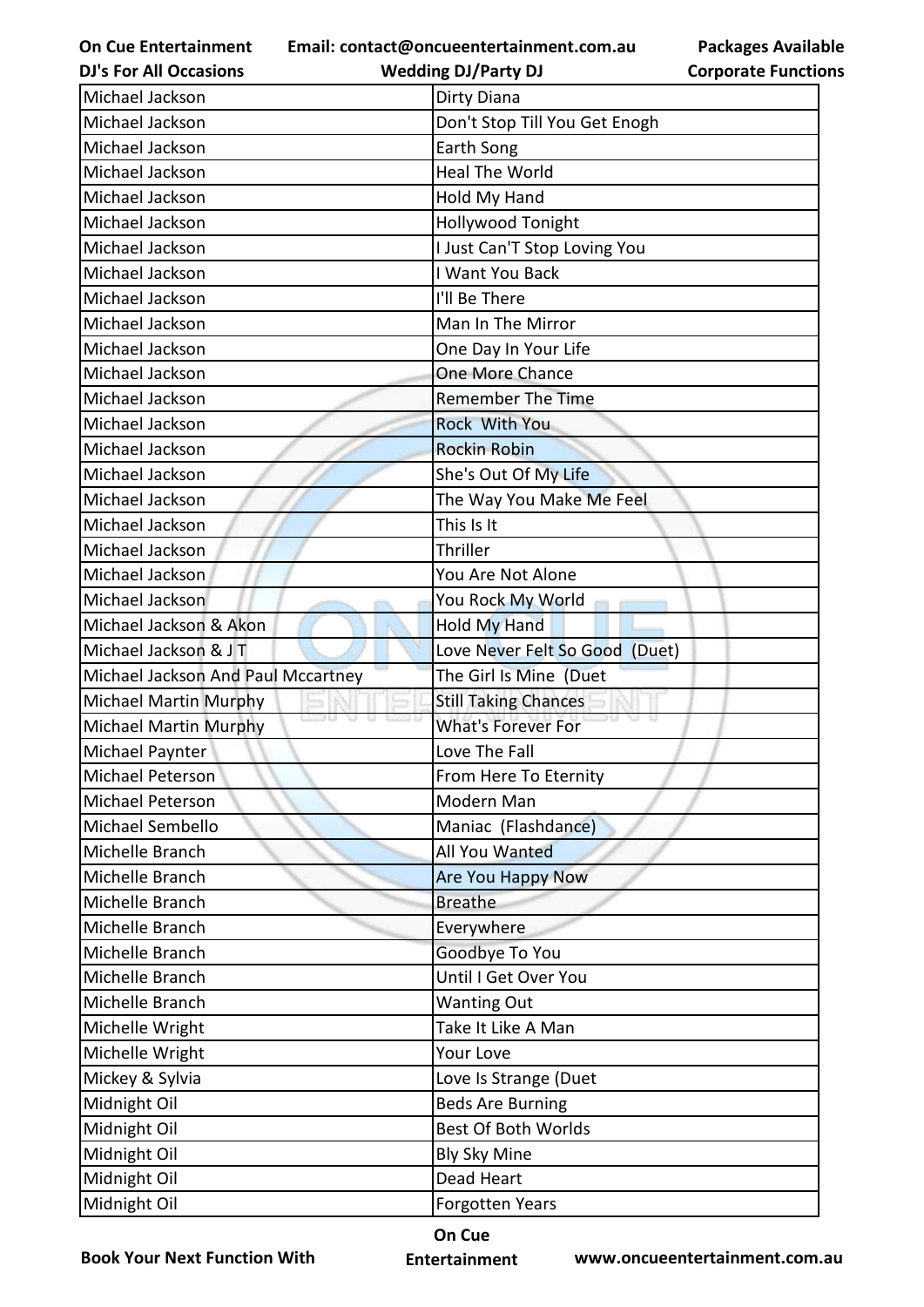**Email: contact@oncueentertainment.com.au Wedding DJ/Party DJ** 

**DJ's For All Occasions**

**Packages Available Corporate Functions**

| Midnight Oil                  | <b>Hercules</b>                     |
|-------------------------------|-------------------------------------|
| Midnight Oil                  | King Of The Mountain                |
| Midnight Oil                  | Power & The Passion                 |
| Midnight Oil                  | Put Down That Weapon                |
| Midnight Oil                  | Read About It                       |
| Midnight Oil                  | <b>Short Memory</b>                 |
| Midnight Oil                  | <b>Us Forces</b>                    |
| <b>Mighty Mighty Bostones</b> | The Impression That I Get           |
| Mika                          | <b>Big Girls</b>                    |
| Mika                          | <b>Grace Kelly</b>                  |
| Mika                          | <b>Happy Ending</b>                 |
| Mika                          | Love Today                          |
| Mika                          | Relax Take It Easy                  |
| Mika                          | We Are Golden                       |
| Mike & The Mechanics          | <b>All I Need Is A Miricle</b>      |
| Mike & The Mechanics          | <b>Silent Running</b>               |
| Mike & The Mechanics          | The Living Years                    |
| Mike Brady                    | One Day In September                |
| Mike Brady                    | Up There Cazaly                     |
| <b>Mike Posner</b>            | Cooler Than Me                      |
| <b>Mike Posner</b>            | I Took A Pill In Ibiza (Seeb Remix) |
| <b>Mike Posner</b>            | Please Don't Go                     |
| <b>Mike Reid</b>              | I'll Stop Loving You                |
| <b>Mike Reid</b>              | <b>Walk On Faith</b>                |
| <b>Miley Cyrus</b>            | 7 Things                            |
| <b>Miley Cyrus</b>            | <b>Adore You</b>                    |
| <b>Miley Cyrus</b>            | Can't Be Tammed                     |
| Miley Cyrus                   | Fly On The Wall                     |
| <b>Miley Cyrus</b>            | Midnight Sky                        |
| <b>Miley Cyrus</b>            | Party In The Usa                    |
| <b>Miley Cyrus</b>            | See You Again                       |
| <b>Miley Cyrus</b>            | The Climb                           |
| <b>Miley Cyrus</b>            | We Can't Stop                       |
| Miley Cyrus                   | When I Look At You                  |
| <b>Miley Cyrus</b>            | Who Knows My Heart                  |
| <b>Miley Cyrus</b>            | <b>Wrecking Ball</b>                |
| Milk Inc                      | Walk On Water                       |
| <b>Milky Chance</b>           | <b>Stolen Dance</b>                 |
| <b>Millie Small</b>           | My Boy Lollipop                     |
| <b>Mills Brothers</b>         | <b>Till Then</b>                    |
| Minnie Ripperton              | Loving You                          |
| <b>Miracles</b>               | Shop Around                         |
| <b>Miracles</b>               | <b>Tracks Of My Tears</b>           |
| <b>Miracles</b>               | You've Really Got A Hold On Me      |
| Miranda Lambert               | The House That Built Me             |

**Book Your Next Function With**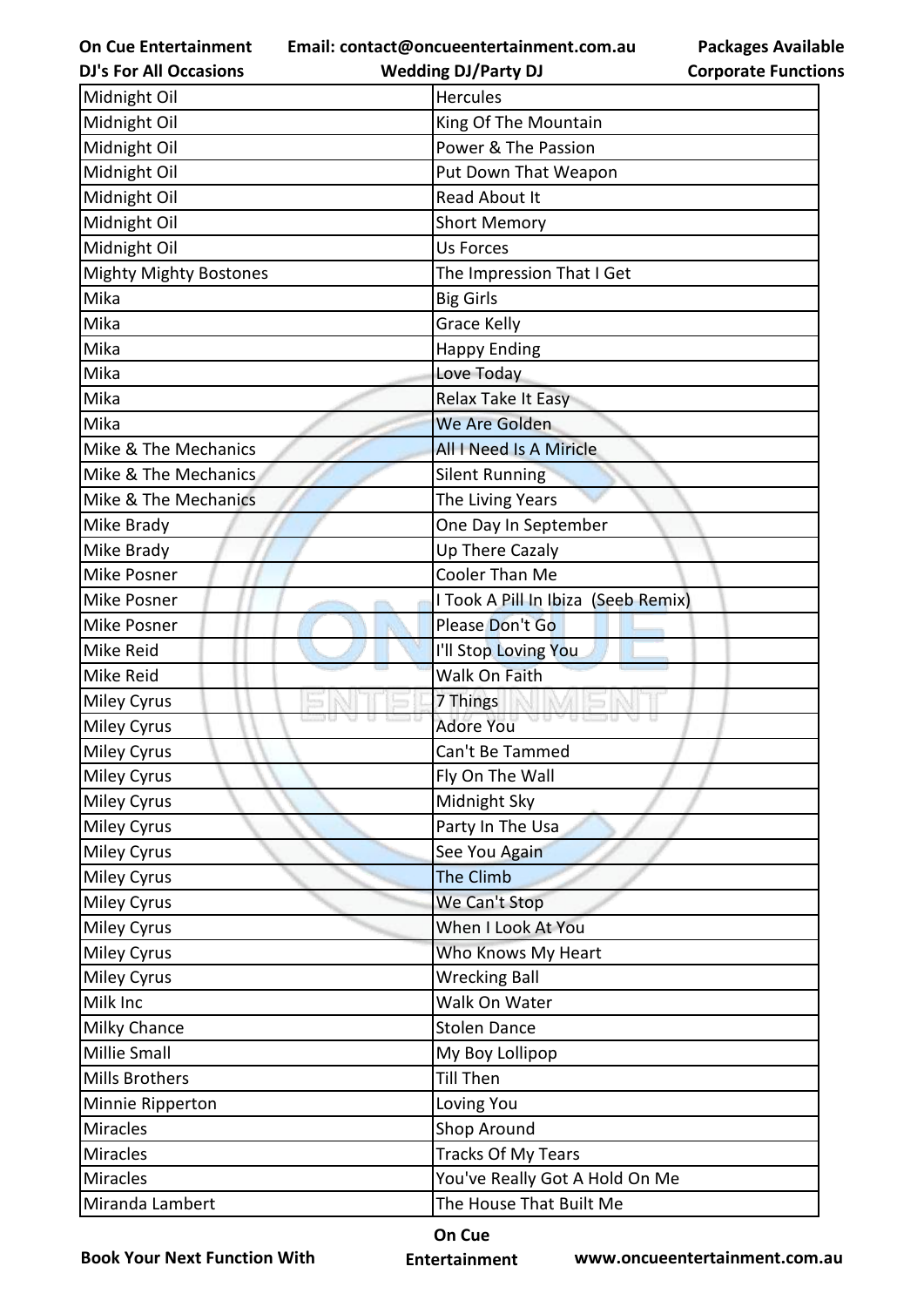**Email: contact@oncueentertainment.com.au**

**DJ's For All Occasions**

**Wedding DJ/Party DJ** 

**Packages Available Corporate Functions**

| Miranda Lambert                    | <b>Gunpowder And Lead</b>      |
|------------------------------------|--------------------------------|
| Misery & Gin                       | Misery Gin                     |
| Miss Saigon (The Musical)          | I Still Believe                |
| Miss Saigon (The Musical)          | Last Night Of The World        |
| Miss Saigon (The Musical)          | Sun & Moon                     |
| Miss Saigon (The Musical)          | Why God Why                    |
| <b>Missy Elliott</b>               | 12 Step                        |
| <b>Missy Elliott</b>               | Get Your Freak On              |
| <b>Missy Elliott</b>               | I'm Really Hot                 |
| <b>Missy Elliott</b>               | Pass That Dutch                |
| <b>Missy Elliott</b>               | Pussycat                       |
| <b>Missy Elliott</b>               | Work It                        |
| Missy Elliott & Faith Evens        | <b>Burnin Up</b>               |
| Missy Elliott & Ludacris           | <b>Gossip Folks</b>            |
| Missy Elliott & Pharrell Wiliams   | WTF (Where They From)          |
| <b>Missy Higgins</b>               | <b>Everyones Waiting</b>       |
| <b>Missy Higgins</b>               | Peachy                         |
| <b>Missy Higgins</b>               | Scar                           |
| <b>Missy Higgins</b>               | Steer                          |
| <b>Missy Higgins</b>               | Ten Days                       |
| <b>Missy Higgins</b>               | The Sound Of White             |
| <b>Missy Higgins</b>               | The Special Two                |
| <b>Missy Higgins</b>               | This Is How It Goes            |
| <b>Missy Higgins</b>               | Where I Stood                  |
| Mis-Teeq                           | Scandalous                     |
| Mis-Teeq                           | <b>Style</b>                   |
| Mitch Rider And The Detroit Wheels | Devil With A Blue Dress On     |
| Mitch Rider And The Detroit Wheels | Sock It To Me Baby             |
| <b>Mixtures</b>                    | The Pushbike Song              |
| <b>MKTO</b>                        | Classic                        |
| <b>MKTO</b>                        | <b>Thank You</b>               |
| <b>Mobiles</b>                     | Drowning In Berlin             |
| Moby                               | <b>Extreme Ways</b>            |
| Moby                               | We Are All Made Of Stars       |
| Moby & Gwen Stefani                | South Side                     |
| Modern English                     | I Melt With You                |
| Modern Romance                     | <b>Best Years Of Our Lives</b> |
| Modern Romance                     | Ay Ay Ay Ay Moosie             |
| <b>Modern Talking</b>              | You're My Heart You're My Soul |
| <b>Modest Mouse</b>                | Float On                       |
| Mondo Rock                         | Chemestry                      |
| Mondo Rock                         | Come Said The Boy              |
| Mondo Rock                         | Cool World                     |
| Monica                             | <b>Knock Knock</b>             |
| Monica                             | So Gone                        |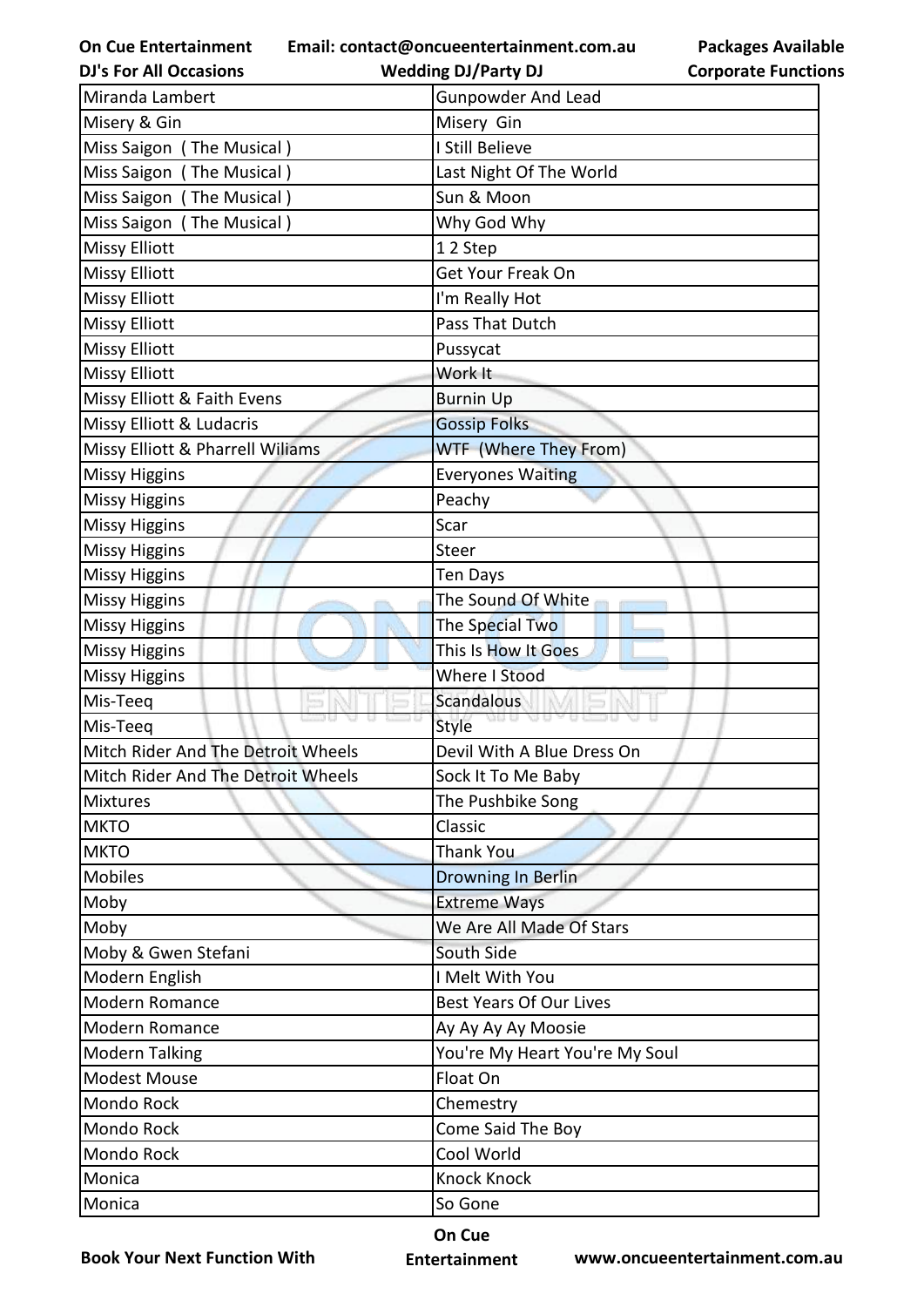**Email: contact@oncueentertainment.com.au**

**DJ's For All Occasions**

## **Packages Available Corporate Functions**

| <b>DJ's For All Occasions</b> | <b>Wedding DJ/Party DJ</b>                    | <b>Corporate Functio</b> |
|-------------------------------|-----------------------------------------------|--------------------------|
| Monkees                       | A Little Bit Me, A Little Bit You             |                          |
| <b>Monkees</b>                | Daydream Believer                             |                          |
| <b>Monkees</b>                | Hey Hey We're The Monkees                     |                          |
| Monkees                       | I'm A Believer                                |                          |
| <b>Monkees</b>                | I'm Not Your Stepping Stone                   |                          |
| <b>Monkees</b>                | Last Train To Clarksville                     |                          |
| Monkees                       | Pleasant Valley Sunday                        |                          |
| Monotones                     | <b>Book Of Love</b>                           |                          |
| <b>Monsters And Men</b>       | <b>Little Talks</b>                           |                          |
| Montell Jordan                | Get It On Tonite                              |                          |
| Montell Jordon                | This Is How We Do It                          |                          |
| Monty Python                  | Always Look On The Bright Side Of Life        |                          |
| Monty Python                  | <b>Bruces Phiosophers Song</b>                |                          |
| Monty Python                  | <b>Every Sperm Is Sacred</b>                  |                          |
| Monty Python                  | <b>I Like Chinese</b>                         |                          |
| Monty Python                  | Sit On My Face                                |                          |
| Monty Python                  | The Galaxy Song                               |                          |
| Monty Python                  | The Lumberjack Song                           |                          |
| Monty Python                  | The Penis Song                                |                          |
| <b>Moody Blues</b>            | Gemini Dream                                  |                          |
| <b>Moody Blues</b>            | Go Now                                        |                          |
| <b>Moody Blues</b>            | I'm Just A Singer In A Rock N Roll Band       |                          |
| <b>Moody Blues</b>            | Nights In White Satin                         |                          |
| <b>Moody Blues</b>            | Question                                      |                          |
| Moody Blues                   | <b>The Voice</b>                              |                          |
| <b>Moody Blues</b>            | <b>Tuesday Afternoon</b>                      |                          |
| Moody Blues                   | Your Wildest Dream                            |                          |
| Morgan & Kershaw              | He Drinks Tequila                             |                          |
| Morrissey                     | Every Day Is Like Sunday                      |                          |
| Morrissey                     | First Of The Gang To Die                      |                          |
| Morrissey                     | <b>Interesting Drug</b>                       |                          |
| Morrissey                     | Pregnant For The Last Time                    |                          |
| Morrissey                     | Suedehead                                     |                          |
| Morrissey                     | The More You Ignore Me The Closer I Get       |                          |
| Morrissey                     | The Last Of The Famous International Playboys |                          |
| Morrissey                     | You Have Killed Me                            |                          |
| Motels                        | Only The Lonely                               |                          |
| Motels                        | <b>Suddenly Last Summer</b>                   |                          |
| Motels                        | <b>Total Control</b>                          |                          |
| <b>Motley Crue</b>            | Don't Go Away Mad                             |                          |
| <b>Motley Crue</b>            | Dr Feelgood                                   |                          |
| <b>Motley Crue</b>            | Girls Girls Girls                             |                          |
| <b>Motley Crue</b>            | <b>Home Sweet Home</b>                        |                          |
| <b>Motley Crue</b>            | If I Die Tomorrow                             |                          |
| <b>Motley Crue</b>            | Kick Start My Heart                           |                          |

**Book Your Next Function With**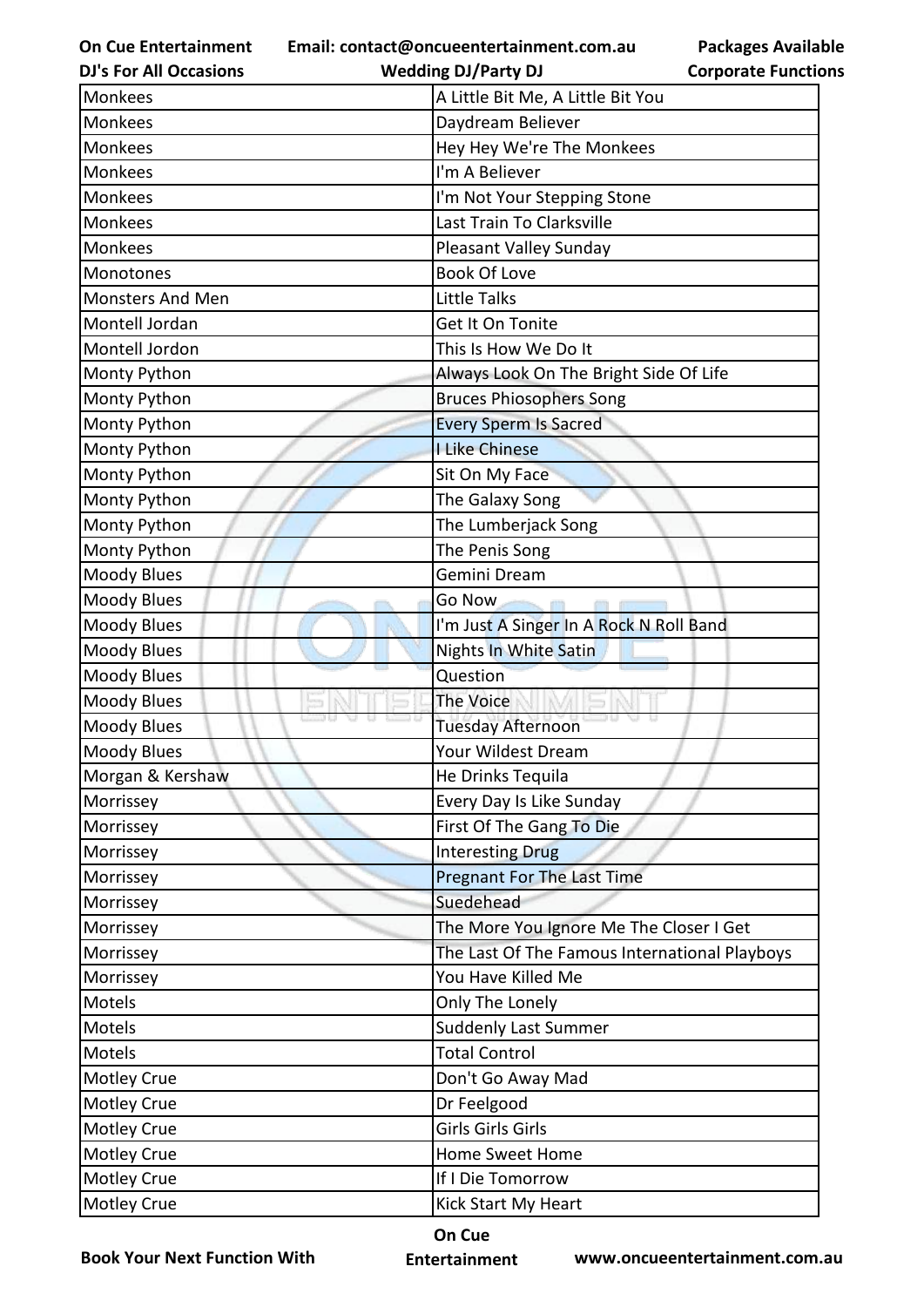**Email: contact@oncueentertainment.com.au Wedding DJ/Party DJ** 

**DJ's For All Occasions**

**Packages Available Corporate Functions**

| <b>Motley Crue</b>     | Live Wire                           |
|------------------------|-------------------------------------|
| Motley Crue            | Looks That Kill                     |
| <b>Motley Crue</b>     | <b>Primal Scream</b>                |
| <b>Motley Crue</b>     | Same Ol Situation                   |
| Motley Crue            | Shout At The Devil                  |
| <b>Motley Crue</b>     | Smokin In The Boys Room             |
| <b>Motley Crue</b>     | To Young To Fall In Love            |
| <b>Motley Crue</b>     | Wild Side                           |
| Motley Crue            | <b>Without You</b>                  |
| Motorhead              | Ace Of Spades                       |
| Motorhead              | Jailbait                            |
| Moulin Rouge           | Lady Marmalade                      |
| Moulin Rouge           | Nature Boy                          |
| Moulin Rouge           | <b>Sparkling Diamonds</b>           |
| <b>Moulin Rouge</b>    | <b>Your Song</b>                    |
| <b>Moving Pictures</b> | What About Me                       |
| Mr Big                 | To Be With You                      |
| Mr Mister              | <b>Broken Wings</b>                 |
| Mr Mister              | Kyrie                               |
| Mr Probz               | Waves                               |
| Ms Dynamite            | <b>Brother</b>                      |
| Ms Dynamite            | Dy Na Mi Tee                        |
| Ms Dynamite            | It Takes More                       |
| Ms Dynamite            | Put Him Out                         |
| Mud                    | Crazy                               |
| Mud                    | The Cat Crept In                    |
| Mud                    | The Secrets That You Keep           |
| Mud                    | <b>Tiger Feet</b>                   |
| <b>Muddy Waters</b>    | Baby Please Don't Go                |
| <b>Muddy Waters</b>    | Got My Mojo Working                 |
| <b>Muddy Waters</b>    | Hoochie Hoochie Man                 |
| <b>Muddy Waters</b>    | <b>Mannish Boy</b>                  |
| Mudvayne               | Happy                               |
| Mumford & Sons         | <b>Believe</b>                      |
| Mumford & Sons         | I Will Wait                         |
| Mumford & Sons         | Little Lion Man                     |
| Mumford & Sons         | Lover Of The Light                  |
| Mumford & Sons         | The Cave                            |
| Mumford & Sons         | Whispers In The Dark                |
| Mungo Jerry            | In The Summertime                   |
| Muse                   | <b>Butterflies &amp; Hurricanes</b> |
| Muse                   | Dead Inside                         |
| Muse                   | <b>Feeling Good</b>                 |
| Muse                   | <b>Neutron Star Collision</b>       |
| Muse                   | Starlight                           |

**Book Your Next Function With**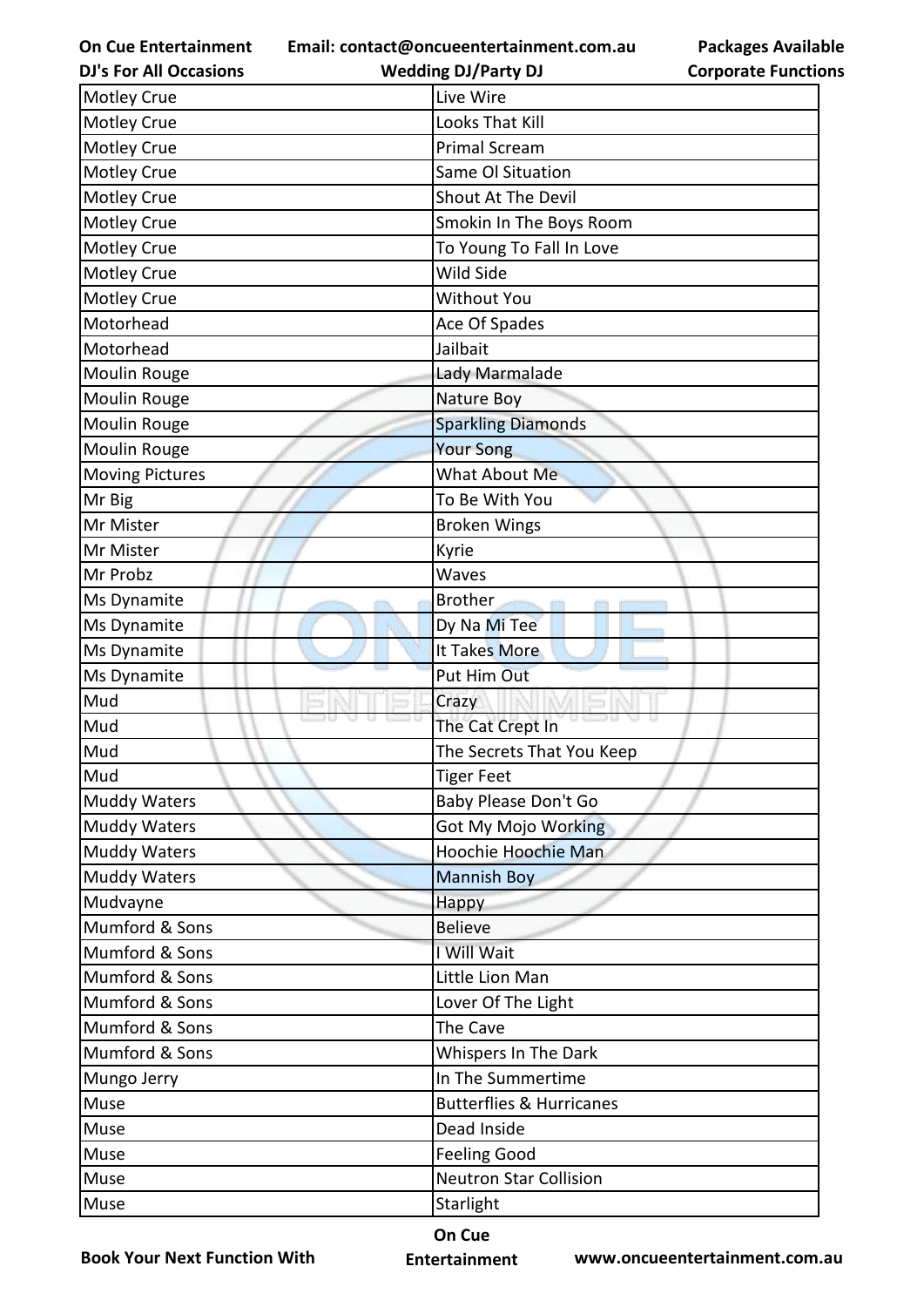**Email: contact@oncueentertainment.com.au Wedding DJ/Party DJ** 

**DJ's For All Occasions**

| com.au | rackage   |  |
|--------|-----------|--|
|        | Cornorata |  |

**Packages Available Corporate Functions**

| Muse                   | <b>Supermasive Black Hole</b>                 |
|------------------------|-----------------------------------------------|
| Muse                   | <b>Undisclosed Desires</b>                    |
| Muse                   | Uprising                                      |
| <b>Musical Youth</b>   | Pass The Dutchie                              |
| Musiq                  | Forthenight                                   |
| Musiq                  | <b>Half Crazy</b>                             |
| Musiq                  | <b>Just Friends</b>                           |
| My Chemical Romance    | Famous Last Words                             |
| My Chemical Romance    | Helena                                        |
| My Chemical Romance    | Teenagers                                     |
| My Chemical Romance    | Welcome To My Black Parade                    |
| My Chemical Romance    | I'm Not Ok                                    |
| My Fair Lady (Musical) | Get Me To The Church On Time                  |
| My Fair Lady (Musical) | I Could Have Danced All Night                 |
| My Fair Lady (Musical) | I'm An Ordinary Man                           |
| My Fair Lady (Musical) | On The Street Where You Live                  |
| My Fair Lady (Musical) | Show Me                                       |
| My Fair Lady (Musical) | With A Bit Of Luck                            |
| Mya                    | Case Of The X                                 |
| Mya                    | Fallen                                        |
| Mya                    | Free                                          |
| Mya                    | My First Night With You                       |
| Mya                    | My Love Is LikeWo                             |
| Mya                    | Take Me There                                 |
| NERD                   | <b>She Wants To Move</b>                      |
| N Sync                 | Bye Bye Bye                                   |
| N Sync                 | Everything I Own                              |
| N Sync                 | Girlfriend                                    |
| N Sync                 | God Must Have Spent A Little More Time On You |
| N Sync                 | Gone                                          |
| N Sync                 | I Drive Myself Crazy                          |
| N Sync                 | I Want You Back                               |
| N Sync                 | I'll Never Stop                               |
| N Sync                 | It's Gonna Be Me                              |
| N Sync                 | Pop                                           |
| N Sync                 | Tearing Up My Heart                           |
| N' Sync                | This I Promise You                            |
| N Sync & Nelly         | Girlfriend                                    |
| N Trance               | <b>Staying Alive</b>                          |
| N Z Traditional        | Pokarekareaha                                 |
| Nanci Griffith         | From Clara To Here                            |
| <b>Nancy Sinatra</b>   | Bang Bang (My Baby Shot Me Down)              |
| Nancy Sinatra          | These Boots Are Made For Walking              |
| <b>Nas</b>             | Made You Look                                 |
| Nat King Cole          | A Blossom Fell                                |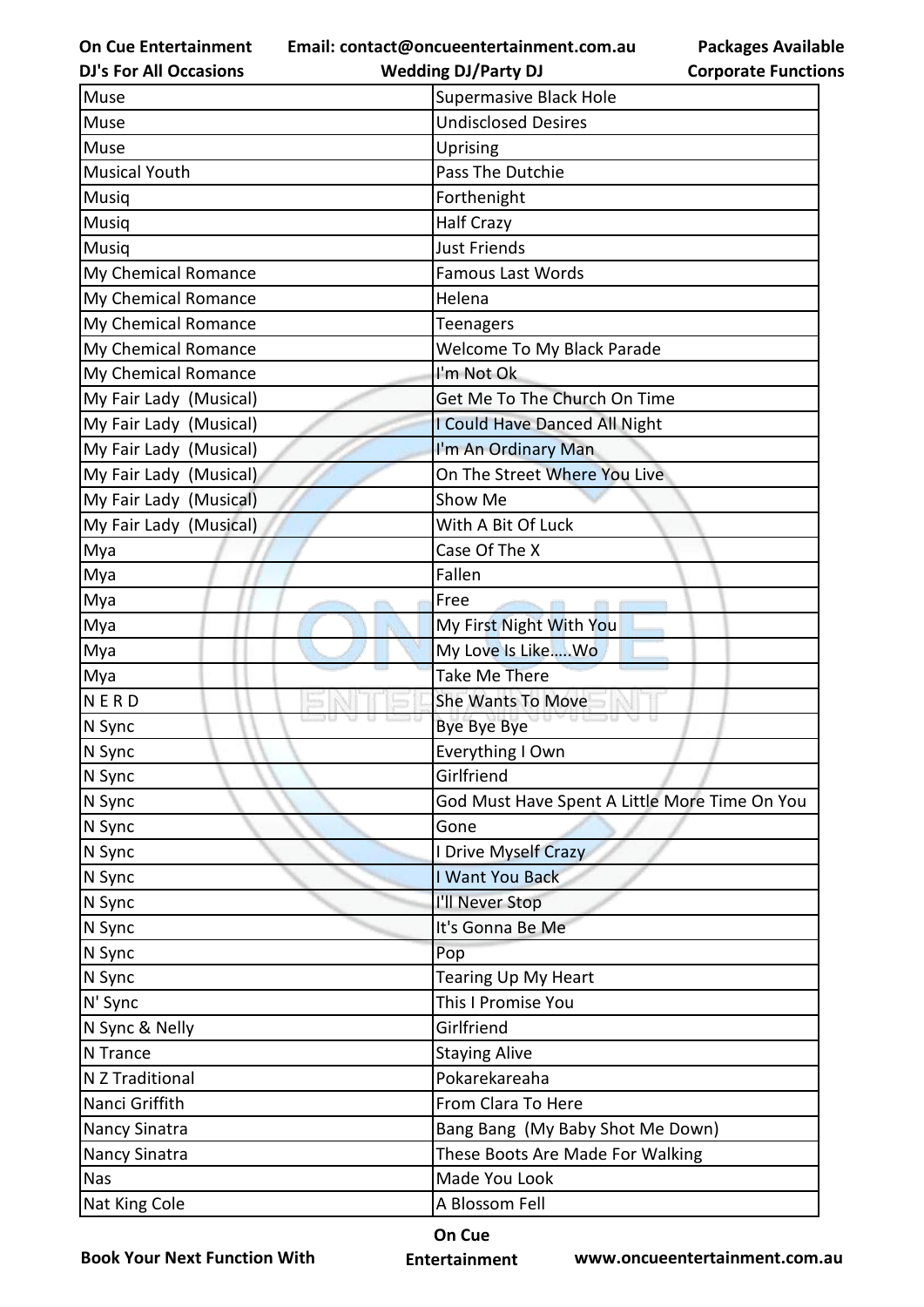**Email: contact@oncueentertainment.com.au**

**DJ's For All Occasions**

| act@oncueentertainment.com.au |           |
|-------------------------------|-----------|
| <b>Wedding DJ/Party DJ</b>    | <b>Co</b> |

**Packages Available Corporate Functions**

| Nat King Cole                  | Don't Get Around Anymore             |
|--------------------------------|--------------------------------------|
| Nat King Cole                  | For All We Know                      |
| Nat King Cole                  | <b>For Sentimental Reasons</b>       |
| Nat King Cole                  | Let There Be Love                    |
| Nat King Cole                  | Love                                 |
| Nat King Cole                  | Mona Lisa                            |
| Nat King Cole                  | <b>Ramblin Rose</b>                  |
| Nat King Cole                  | Route 66                             |
| Nat King Cole                  | The Christmas Song                   |
| Nat King Cole                  | The Pretender                        |
| Nat King Cole                  | This Is All I Ask                    |
| Nat King Cole                  | Those Lazy Hazy Crazy Days Of Summer |
| Nat King Cole                  | Walkin My Baby Back Home             |
| Nat King Cole                  | When I Fall In Love                  |
| Nat King Cole And Natalie Cole | Unforgettable                        |
| Natalie Bassingthwaite         | Someday Soon                         |
| Natalie Bassingthwaite         | 1000 Stars                           |
| Natalie Bassingthwaite         | Alive                                |
| Natalie Cole                   | Angel On My Sholder                  |
| Natalie Cole                   | Cry Me A River                       |
| Natalie Cole                   | Inseparable                          |
| Natalie Cole                   | Jump Start My Heart                  |
| Natalie Cole                   | Love                                 |
| Natalie Cole                   | Miss You Like Crazy                  |
| <b>Natalie Cole</b>            | <b>Pink Cadilac</b>                  |
| Natalie Cole                   | <b>0.5300</b><br>Route 66            |
| Natalie Cole                   | Snowflake On The Sahara              |
| Natalie Cole                   | This Will Be                         |
| Natalie Gauci                  | Here I Am                            |
| Natalie Imbruglia              | Beauty On The Fire                   |
| Natalie Imbruglia              | <b>Big Mistake</b>                   |
| Natalie Imbruglia              | <b>Counting Down The Days</b>        |
| Natalie Imbruglia              | Identify                             |
| Natalie Imbruglia              | Shiver                               |
| Natalie Imbruglia              | Smoke                                |
| Natalie Imbruglia              | That Day                             |
| Natalie Imbruglia              | Torn                                 |
| Natalie Imbruglia              | Torn (Remix)                         |
| Natalie Imbruglia              | Wishing I Was There                  |
| Natalie Imbruglia              | Wrong Impression                     |
| Natalie La Rose Ft Jeremih     | Somebody                             |
| Natalie Merchant               | Carnival                             |
| Natalie Merchant               | Wonder                               |
| Natalie Merchant               | I Bruise Easily                      |
| Natalie Merchant               | I Wanna Have Youre Babies            |

**Book Your Next Function With**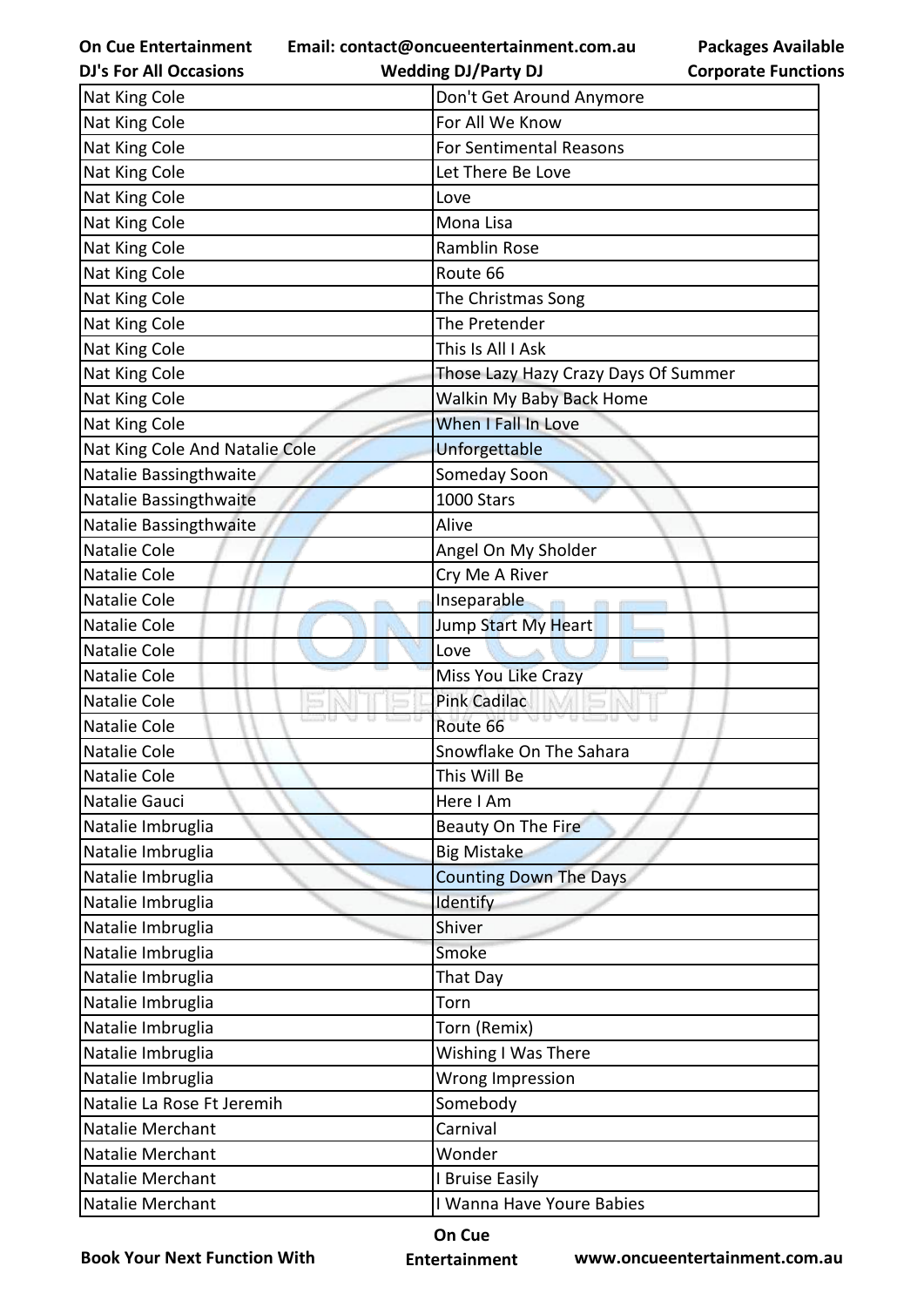| <b>On Cue Entertainment</b>   | Email: contact@oncueentertainment.com.au<br><b>Packages Available</b> |
|-------------------------------|-----------------------------------------------------------------------|
| <b>DJ's For All Occasions</b> | <b>Wedding DJ/Party DJ</b><br><b>Corporate Functions</b>              |
| Natasha Beddingfield          | Single                                                                |
| Natasha Beddingfield          | Soulmate                                                              |
| Natasha Beddingfield          | These Words                                                           |
| Natasha Beddingfield          | Unwritten                                                             |
| Nate Dogg & Warren G          | Regulate                                                              |
| Nathan Sykes                  | Kiss Me Quick                                                         |
| Nathan Sykes                  | Over & Over Again                                                     |
| Nathaniel Willemse            | You                                                                   |
| Naughty Boy & Sam Smith       | La La La                                                              |
| Naughty Boy & Beyonce         | Runnin (Lose It All)                                                  |
| Naughty By Nature             | Fells Good (Don't worry bout a thing)                                 |
| Naughty By Nature             | <b>Hip Hop Hooray</b>                                                 |
| Naughty By Nature             | OPP                                                                   |
| Nazareth                      | <b>Love Hurts</b>                                                     |
| <b>Ned Miller</b>             | From A Jack To A King                                                 |
| <b>Neil Diamond</b>           | America                                                               |
| Neil Diamond                  | And The Grass Won't Pay No Mind                                       |
| <b>Neil Diamond</b>           | <b>Beautiful Noise</b>                                                |
| <b>Neil Diamond</b>           | <b>Brooklyn Road</b>                                                  |
| <b>Neil Diamond</b>           | <b>Brother Loves Traveling Salvation</b>                              |
| <b>Neil Diamond</b>           | Can Anybody Hear Me                                                   |
| <b>Neil Diamond</b>           | <b>Cherry Cherry</b>                                                  |
| <b>Neil Diamond</b>           | Cracklin' Rosie                                                       |
| Neil Diamond                  | <b>Crunchy Granola Suite</b>                                          |
| Neil Diamond                  | Deep Inside Of You                                                    |
| Neil Diamond                  | Desiree                                                               |
| Neil Diamond                  | Forever In Blue Jeans                                                 |
| <b>Neil Diamond</b>           | Girl You'll Be A Woman Soon                                           |
| <b>Neil Diamond</b>           | <b>Headed For The Future</b>                                          |
| Neil Diamond                  | Heartlight                                                            |
| <b>Neil Diamond</b>           | Hello Again                                                           |
| <b>Neil Diamond</b>           | <b>Holly Holy</b>                                                     |
| <b>Neil Diamond</b>           | I Am I Said                                                           |
| <b>Neil Diamond</b>           | I Believe In Happy Endings                                            |
| Neil Diamond                  | I Haven't Played This Song In Years                                   |
| <b>Neil Diamond</b>           | I'm Alive                                                             |
| <b>Neil Diamond</b>           | I'm A Believer                                                        |
| Neil Diamond                  | If You Know What I Mean                                               |
| <b>Neil Diamond</b>           | Kentucky Woman                                                        |
| Neil Diamond                  | Leave A Little Room For God                                           |
| <b>Neil Diamond</b>           | Longfellow Serenade                                                   |
| Neil Diamond                  | Love On The Rocks                                                     |
| Neil Diamond                  | <b>Money Talks</b>                                                    |
| <b>Neil Diamond</b>           | Morningside                                                           |
| Neil Diamond                  | No Limit                                                              |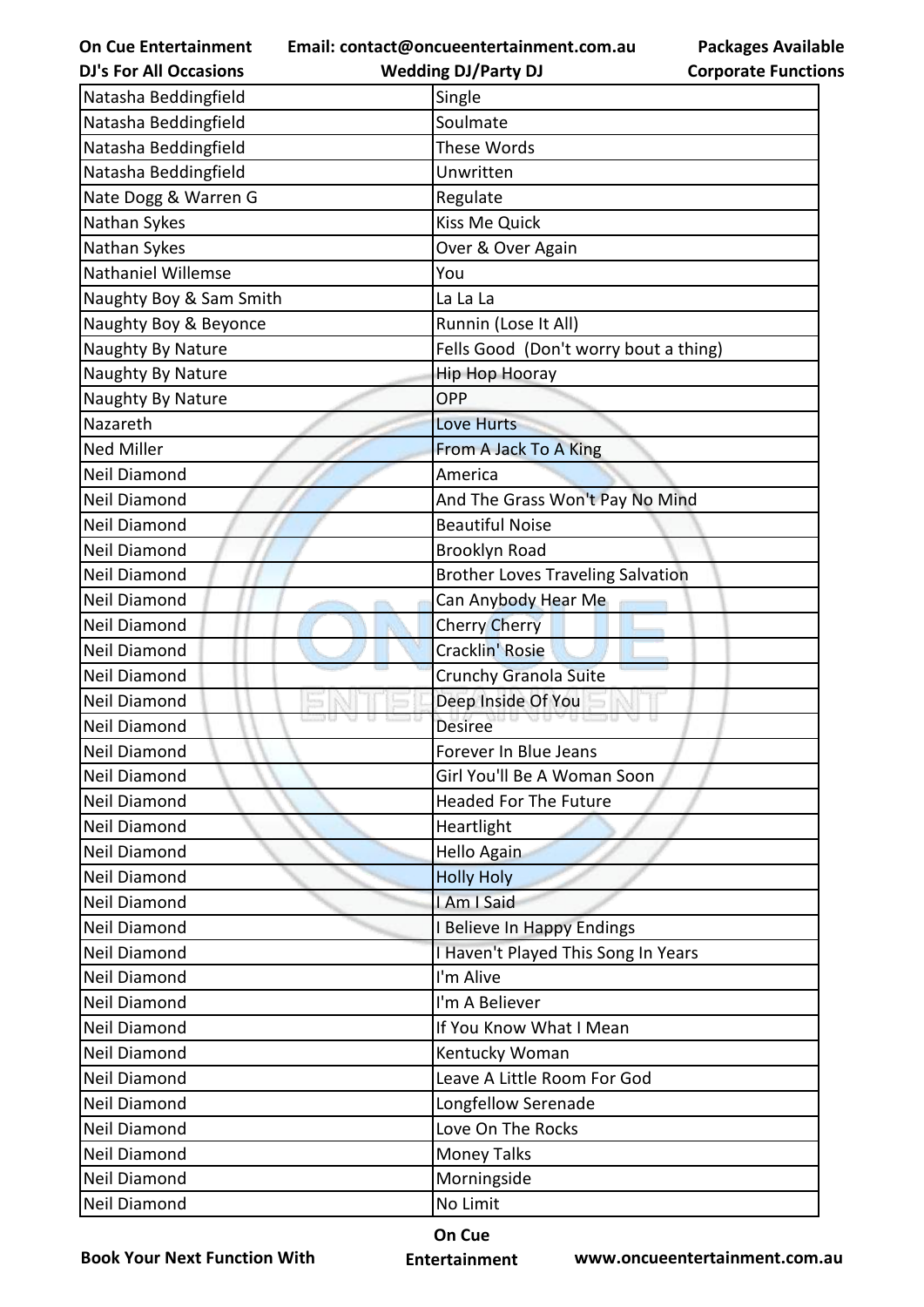**Email: contact@oncueentertainment.com.au**

**DJ's For All Occasions**

| . .                        |  |
|----------------------------|--|
| <b>Corporate Functions</b> |  |

**Packages Available** 

| <b>DJ's For All Occasions</b>     | <b>Wedding DJ/Party DJ</b>          | <b>Corporate Functio</b> |
|-----------------------------------|-------------------------------------|--------------------------|
| Neil Diamond                      | One Hand One Heart                  |                          |
| Neil Diamond                      | Play Me                             |                          |
| <b>Neil Diamond</b>               | Red Red Wine                        |                          |
| Neil Diamond                      | September Morn                      |                          |
| <b>Neil Diamond</b>               | Shilo                               |                          |
| Neil Diamond                      | Solitary Man                        |                          |
| <b>Neil Diamond</b>               | Song Sung Blue                      |                          |
| <b>Neil Diamond</b>               | Soolaimon                           |                          |
| Neil Diamond                      | Stargazer                           |                          |
| Neil Diamond                      | <b>Sweet Caroline</b>               |                          |
| Neil Diamond                      | Thank The Lord For The Night Time   |                          |
| Neil Diamond                      | <b>Yesterdays Songs</b>             |                          |
| Neil Diamond                      | You Are The Best Part Of Me         |                          |
| Neil Diamond                      | You Got To Me                       |                          |
| Neil Sedaka                       | Breaking Up Is Hard To Do           |                          |
| Neil Sedaka                       | <b>Bad Blood</b>                    |                          |
| Neil Sedaka                       | Calendar Girl                       |                          |
| Neil Sedaka                       | Happy Birthday Sweet 16             |                          |
| Neil Sedaka                       | Laughter In The Rain                |                          |
| Neil Sedaka                       | Little Devil                        |                          |
| Neil Sedaka                       | Oh Carol                            |                          |
| Neil Young                        | <b>Heart Of Gold</b>                |                          |
| Neil Young                        | Old Man                             |                          |
| <b>Neil Young</b>                 | Rockin In The Free World            |                          |
| <b>Nelly</b>                      | Grillz                              |                          |
| <b>Nelly</b>                      | <b>0.5300</b><br><b>Hey Porsche</b> |                          |
| Nelly                             | Hot In Here                         |                          |
| Nelly                             | Just A Dream                        |                          |
| <b>Nelly</b>                      | Just A Lil Bit                      |                          |
| <b>Nelly</b>                      | N Day Say                           |                          |
| <b>Nelly</b>                      | Say It Right                        |                          |
| <b>Nelly</b>                      | E1                                  |                          |
| Nelly & Tim Mcgraw                | Over & Over                         |                          |
| Nelly Ft Kelly Rowland            | Dilemma                             |                          |
| Nelly Ft Kyjuan, Ali & Murphy Lee | Air Force Ones                      |                          |
| <b>Nelly Furtado</b>              | All Good Things Come To An End      |                          |
| Nelly Furtado                     | Do It                               |                          |
| <b>Nelly Furtado</b>              | In God's Hand                       |                          |
| <b>Nelly Furtado</b>              | I'm Like A Bird                     |                          |
| Nelly Furtado                     | Maneater                            |                          |
| <b>Nelly Furtado</b>              | On The Radio (Remember The Days)    |                          |
| Nelly Furtado                     | Powerless (Say What You Want)       |                          |
| Nelly Furtado                     | Say It Right                        |                          |
| <b>Nelly Furtado</b>              | Try                                 |                          |
| Nelly Furtado                     | Turn Off The Lights                 |                          |
|                                   |                                     |                          |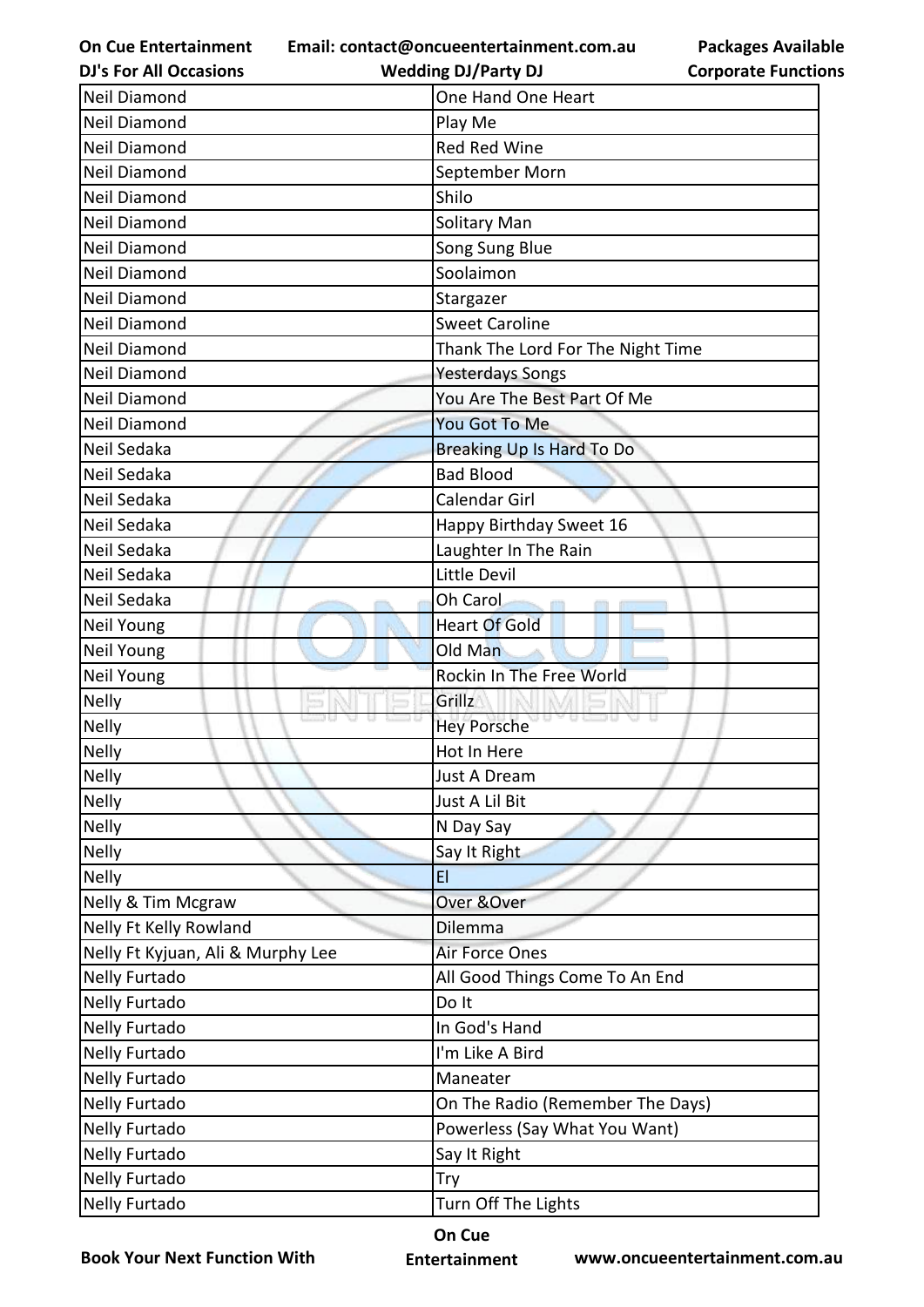**Email: contact@oncueentertainment.com.au**

**Packages Available** 

| <b>Wedding DJ/Party DJ</b>       | <b>Corporate Functio</b> |
|----------------------------------|--------------------------|
| Promiscuous                      |                          |
| <b>Morning After Dark</b>        |                          |
| 99 Red Balloons                  |                          |
| 99 Luft Balloons                 |                          |
| <b>Braveheart</b>                |                          |
| Louder                           |                          |
| Welcome To The Jungle            |                          |
| 1983                             |                          |
| Animal                           |                          |
| <b>Everybody Talks</b>           |                          |
| <b>Head On Collision</b>         |                          |
| I Don't Wanna Know               |                          |
| My Friends Over You              |                          |
| <b>Step By Step</b>              |                          |
| You've Got The Right Stuff       |                          |
| <b>Bizarre Love Triangle</b>     |                          |
| <b>True Faith</b>                |                          |
| You Get What You Give            |                          |
| <b>Bread And Butter</b>          |                          |
| It Was                           |                          |
| <b>Million Pieces</b>            |                          |
| Dream Catch Me                   |                          |
| I Need Something                 |                          |
| Wifey                            |                          |
| <b>Too Close</b>                 |                          |
| <b>Beautiful Monster</b>         |                          |
| Closer                           |                          |
| Coming With You                  |                          |
| <b>Forever Now</b>               |                          |
| Miss Independent                 |                          |
| When You're Mad                  |                          |
| <b>Black And White</b>           |                          |
| Holy                             |                          |
| Talk To Me                       |                          |
| Do I Have To Cry For You         |                          |
| Help Me                          |                          |
| Hot Child In The City            |                          |
| Chains                           |                          |
| Jealous                          |                          |
| Levels                           |                          |
| Cruel To Be Kind                 |                          |
| I Knew The Bride                 |                          |
| Lighthouse's Tale                |                          |
| When You Come Back Down          |                          |
| Burn It To The Ground (Explicit) |                          |
|                                  |                          |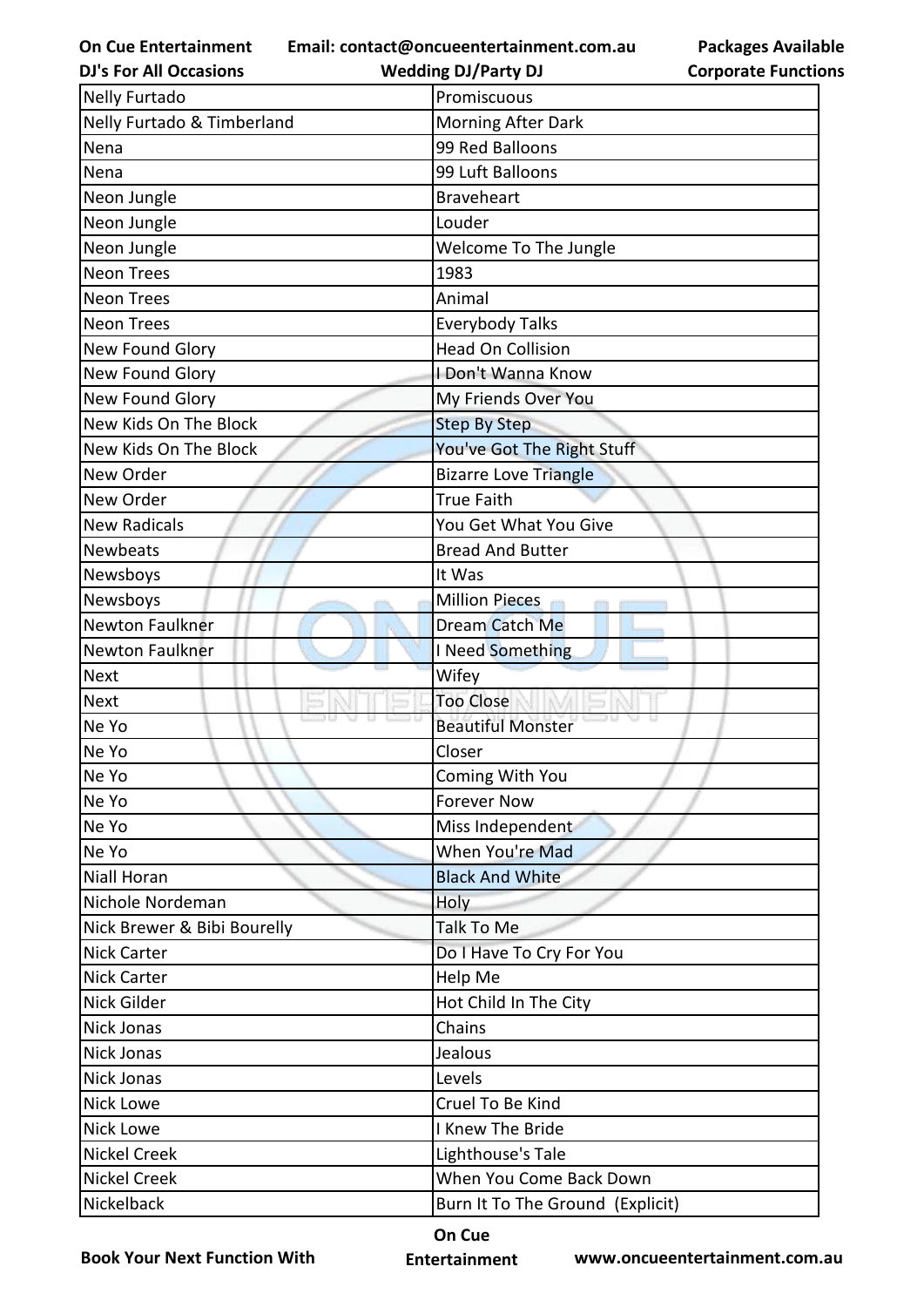**Email: contact@oncueentertainment.com.au**

**Packages Available Corporate Functions**

| <b>DJ's For All Occasions</b> | <b>Wedding DJ/Party DJ</b>        | <b>Corporate Functio</b> |
|-------------------------------|-----------------------------------|--------------------------|
| Nickelback                    | Far Away                          |                          |
| Nickelback                    | Feeling Way To Damn Good          |                          |
| Nickelback                    | Figured You Out                   |                          |
| Nickelback                    | Gotta Be Somebody                 |                          |
| Nickelback                    | How You Remind Me                 |                          |
| Nickelback                    | I'd Come For You                  |                          |
| Nickelback                    | If Everyone Cered                 |                          |
| Nickelback                    | If Today Was Your Last Day        |                          |
| Nickelback                    | Leader Of Men                     |                          |
| Nickelback                    | Never Again                       |                          |
| Nickelback                    | Never Be Alone                    |                          |
| Nickelback                    | Photograph                        |                          |
| Nickelback                    | Rockstar                          |                          |
| Nickelback                    | <b>Savin Me</b>                   |                          |
| Nickelback                    | Someday                           |                          |
| Nickelback                    | Something In Your Mouth           |                          |
| Nickelback                    | This Afternoon                    |                          |
| Nickelback                    | <b>Too Bad</b>                    |                          |
| Nickelback                    | When We Stand Together            |                          |
| Nickelback                    | Woke Up This Morning              |                          |
| Nicki Minaj                   | Anaconda                          |                          |
| Nicki Minaj                   | Fly (Clean Version)               |                          |
| Nicki Minaj                   | Moment                            |                          |
| Nicki Minaj                   | <b>Pound The Alarm</b>            |                          |
| Nicki Minaj                   | <b>Super Bass</b>                 |                          |
| Nico & Vinz                   | Am I Wrong                        |                          |
| Nico & Vinz                   | In Your Arms                      |                          |
| Nicole Scherzinger            | Boomerang                         |                          |
| Nicole Scherzinger            | Don't Hold Your Breath            |                          |
| Nicole Scherzinger            | On The Rocks                      |                          |
| Nicole Scherzinger            | Poison                            |                          |
| Nicole Scherzinger            | Try With Me                       |                          |
| Nicole Scherzinger            | <b>Right There</b>                |                          |
| Nicole Scherzinger            | Wet                               |                          |
| Nicole Scherzinger            | Your Love                         |                          |
| Nicolette Larson              | Lotta Love                        |                          |
| Night Ranger                  | Don't Tell Me You Love Me         |                          |
| Night Ranger                  | Sister Christian                  |                          |
| Night Ranger                  | You Can Still Rock In America     |                          |
| Nik Kershaw                   | I Won't Let The Sun Go Down On Me |                          |
| Nik Kershaw                   | The Riddle                        |                          |
| Nik Kershaw                   | Wouldn't It Be Good               |                          |
| Nikki Webster                 | <b>Strawberry Kisses</b>          |                          |
| Nilsson                       | <b>Everybody's Talking</b>        |                          |
| Nilsson                       | Jump Into The Fire                |                          |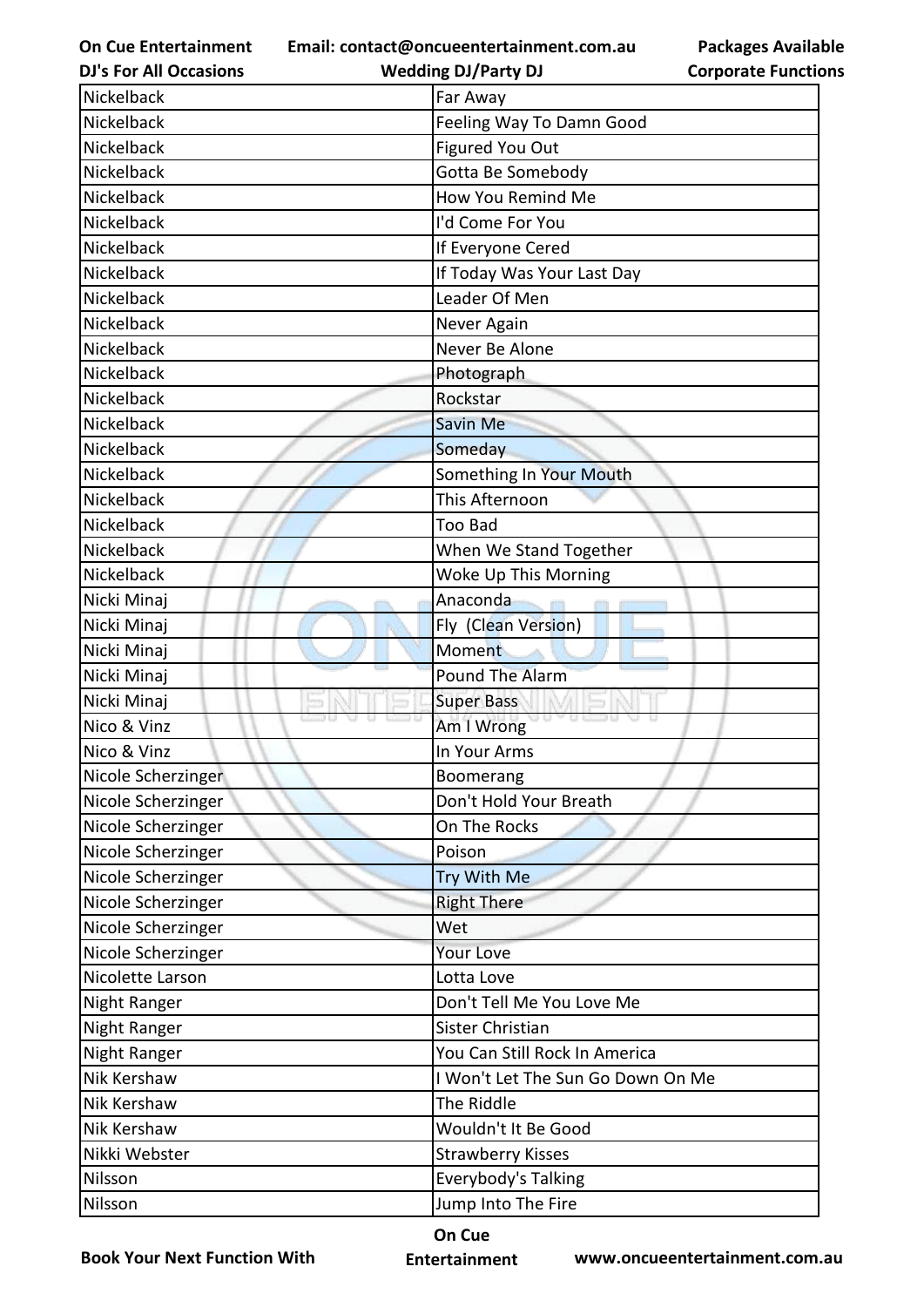**Email: contact@oncueentertainment.com.au Wedding DJ/Party DJ** 

**DJ's For All Occasions**

| <b>Packages Available</b>  |  |
|----------------------------|--|
| <b>Corporate Functions</b> |  |

| Nilsson                       | <b>Without You</b>             |
|-------------------------------|--------------------------------|
| Nine Days                     | Absolutely (Story Of A Girl)   |
| Nine Days                     | Good Friend                    |
| Nine Days                     | If I Am                        |
| <b>Nine Inch Nails</b>        | Closer                         |
| Nine Inch Nails               | Deep                           |
| Nirvana                       | About A Girl                   |
| Nirvana                       | About A Girl (Unplugged)       |
| Nirvana                       | All Apologies                  |
| Nirvana                       | Come As You Are                |
| Nirvana                       | <b>Heart Shaped Box</b>        |
| Nirvana                       | In Bloom                       |
| Nirvana                       | Lithium                        |
| Nirvana                       | <b>Smells Like Teen Spirit</b> |
| Nirvana                       | You Know You're Right          |
| Nitty Gritty Dirt Band        | An American Dream              |
| <b>Nitty Gritty Dirt Band</b> | Baby's Got A Hold On Me        |
| <b>Nitty Gritty Dirt Band</b> | <b>Bang Bang Bang</b>          |
| Nitty Gritty Dirt Band        | Mr Bojangles                   |
| Nizlopi                       | Girls                          |
| Nizlopi                       | Jcb                            |
| No Doubt                      | <b>Bathwater</b>               |
| No Doubt                      | Don't Speak                    |
| No Doubt                      | <b>Ex Girlfriend</b>           |
| No Doubt                      | <b>Excuse Me</b>               |
| No Doubt                      | <b>Hella Good</b>              |
| No Doubt                      | <b>Hey Baby</b>                |
| No Doubt                      | It's My Life                   |
| No Doubt                      | Just A Girl                    |
| No Doubt                      | Mama                           |
| No Doubt                      | Running                        |
| No Doubt                      | Simple Kind Of Life            |
| No Doubt                      | Spiderwebs                     |
| No Doubt                      | <b>Sunday Morning</b>          |
| No Doubt Ft Lady Saw          | Underneath It All              |
| Noiseworks                    | Hot Chilli Woman               |
| Noiseworks                    | No Lies                        |
| Noiseworks                    | Take Me Back                   |
| Noiseworks                    | Touch                          |
| Norah Jones                   | Come Away With Me              |
| Norah Jones                   | Creepin In                     |
| Norah Jones                   | Don't Know Why                 |
| Norah Jones                   | Feelin The Same Way            |
| Norah Jones                   | Humble Me                      |
| Norah Jones                   | I've Got To See You Again      |

**Book Your Next Function With**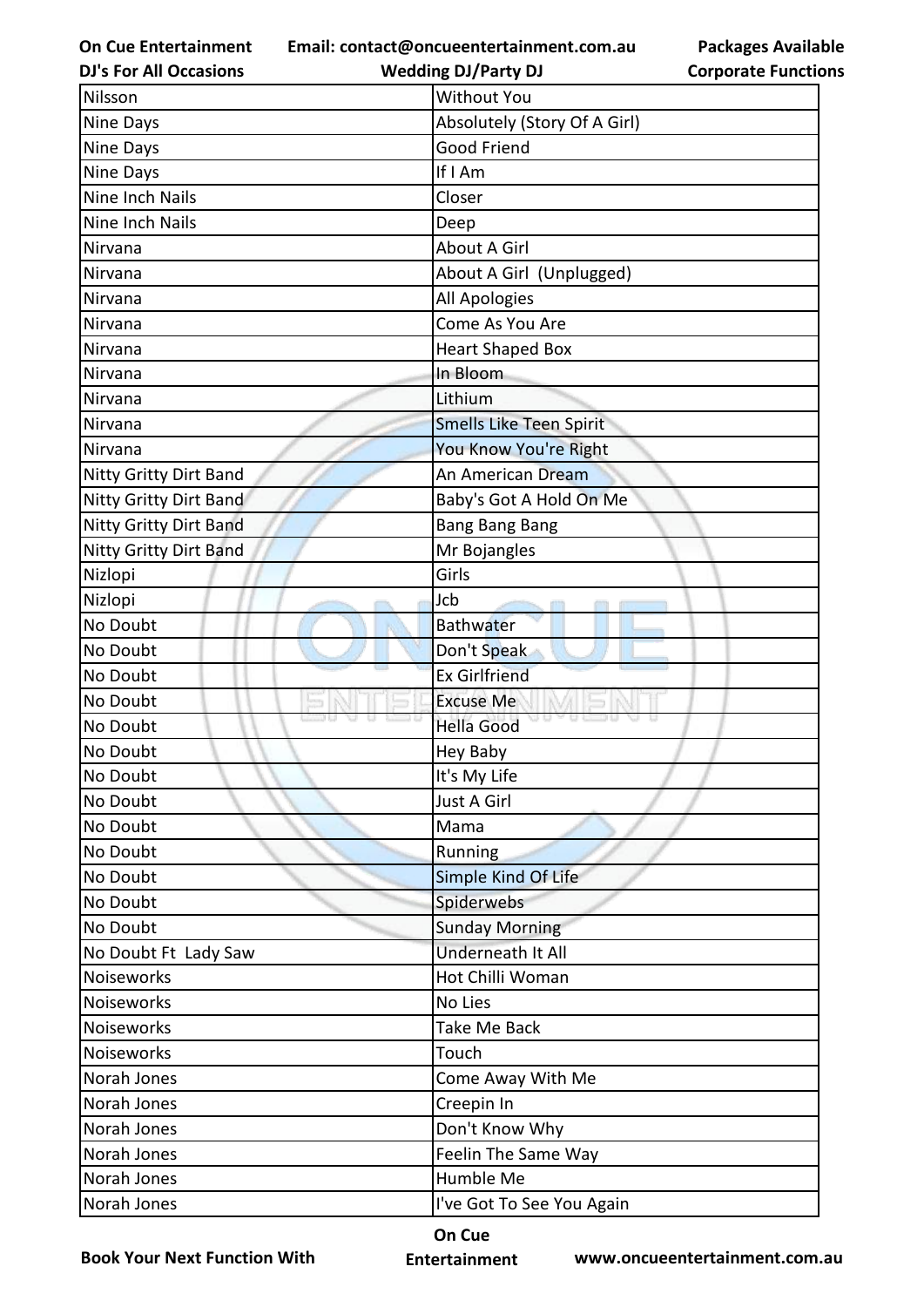**Email: contact@oncueentertainment.com.au Wedding DJ/Party DJ** 

**DJ's For All Occasions**

**Packages Available Corporate Functions**

| Norah Jones          | Lonestar                   |
|----------------------|----------------------------|
| Norah Jones          | Nightingale                |
| Norah Jones          | One Flight Down            |
| Norah Jones          | Seven Years                |
| Norah Jones          | Shoot The Moon             |
| Norah Jones          | Sunrise                    |
| Norah Jones          | The Grass Is Blue          |
| Norah Jones          | The Long Day Is Over       |
| Norah Jones          | <b>Those Sweet Words</b>   |
| Norah Jones          | Turn Me On                 |
| Norah Jones          | What Am I To You           |
| Norman Greenbaum     | Spirit In The Sky          |
| Normie Rowe          | Ooh La La                  |
| Normie Rowe          | <b>Shakin All Over</b>     |
| Normie Rowe          | Que Sera Sera              |
| <b>Notorious Big</b> | Hypnotise                  |
| <b>Notorious Big</b> | Nasty Girl                 |
| OPM                  | El Captain                 |
| OPM                  | Heaven Is A Halfpipe       |
| O Town               | All Or Nothing             |
| O Town               | <b>Liquid Dreams</b>       |
| O Town               | These Are The Days         |
| Oak Ridge Boys       | <b>American Made</b>       |
| Oak Ridge Boys       | Come On In                 |
| Oak Ridge Boys       | Elvira                     |
| <b>Oasis</b>         | <b>Be Here Now</b>         |
| <b>Oasis</b>         | Champagne Supernova        |
| Oasis                | Cigarettes & Alcohol       |
| Oasis                | Do You Know What I Mean    |
| Oasis                | Don't Go Away              |
| Oasis                | Don't Look Back In Anger   |
| Oasis                | <b>Falling Down</b>        |
| <b>Oasis</b>         | Go Let It Out              |
| <b>Oasis</b>         | <b>Hindu Times</b>         |
| Oasis                | It's Getting Better        |
| Oasis                | Live Forever               |
| Oasis                | Let There Be Love          |
| <b>Oasis</b>         | Little By Little           |
| Oasis                | Lyla                       |
| Oasis                | She's Electric             |
| Oasis                | Some Might Say             |
| <b>Oasis</b>         | Song Bird                  |
| <b>Oasis</b>         | Stop Crying Your Heart Out |
| <b>Oasis</b>         | The Masterplan             |
| Oasis                | Roll With It               |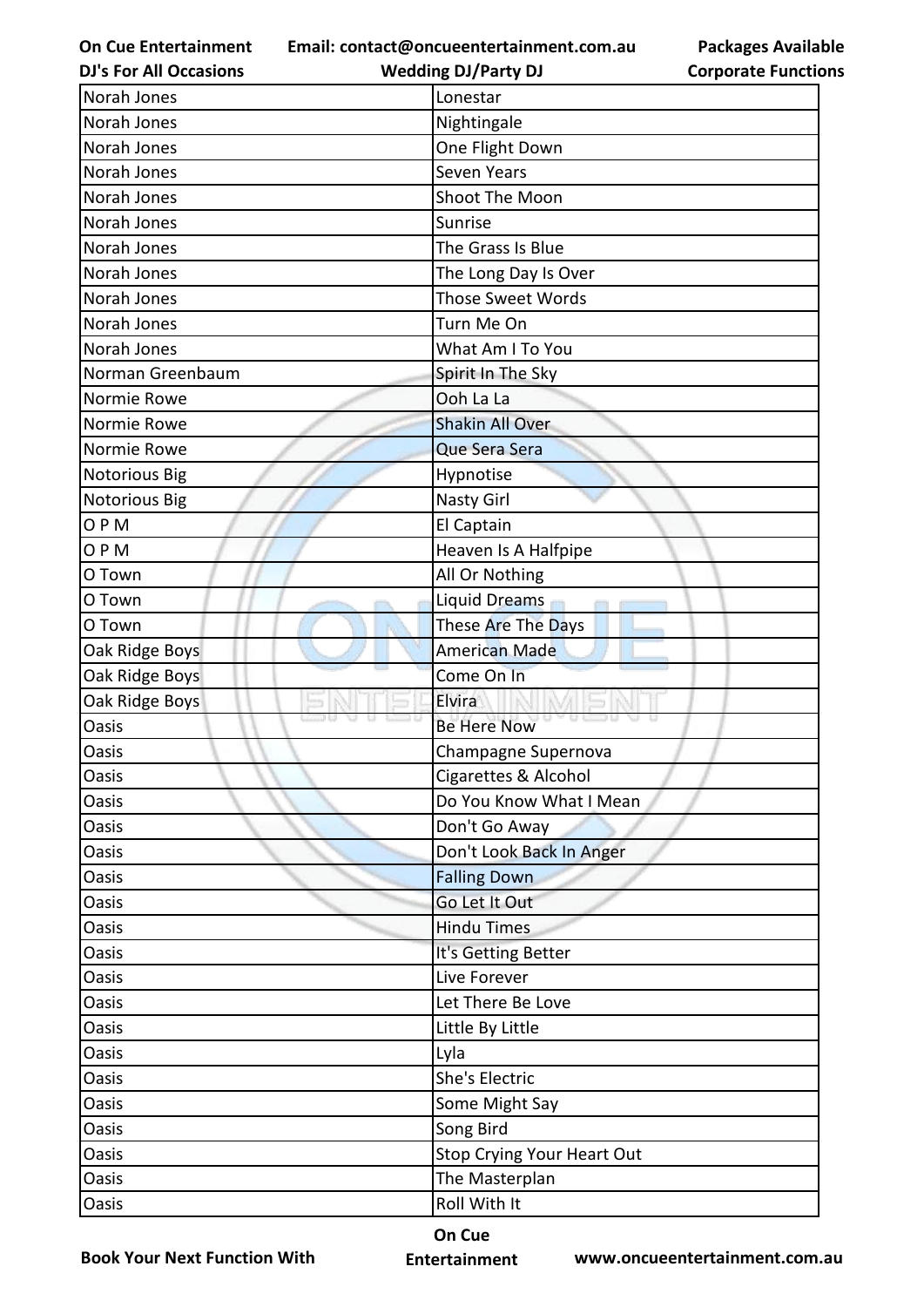**Email: contact@oncueentertainment.com.au**

**DJ's For All Occasions**

**Packages Available Corporate Functions**

| <b>DJ's For All Occasions</b>      | <b>Wedding DJ/Party DJ</b>   | <b>Corporate Functio</b> |
|------------------------------------|------------------------------|--------------------------|
| Oasis                              | Who Feels Love               |                          |
| Oasis                              | Wonderwall                   |                          |
| Oc Smith                           | Little Green Apples          |                          |
| Ocean Colour Scene                 | <b>Better Day</b>            |                          |
| Ocean Colour Scene                 | It's A Beautiful Day         |                          |
| Ocean Colour Scene                 | <b>Riverboat Song</b>        |                          |
| Offspring                          | All I Want                   |                          |
| Offspring                          | Can't Get My Head Around You |                          |
| Offspring                          | Come Out And Play            |                          |
| Offspring                          | Defy You                     |                          |
| Offspring                          | Gone Away                    |                          |
| Offspring                          | Gotta Get Away               |                          |
| Offspring                          | <b>Hit That</b>              |                          |
| Offspring                          | <b>Million Miles Away</b>    |                          |
| Offspring                          | <b>Original Prankster</b>    |                          |
| Offspring                          | Pretty Fly For A White Guy   |                          |
| Offspring                          | Self Esteem                  |                          |
| Offspring                          | She's Got Issues             |                          |
| Offspring                          | <b>Staring At The Sun</b>    |                          |
| Offspring                          | The Kids Aren't Alright      |                          |
| Offspring                          | Want You Bad                 |                          |
| Offspring                          | Why Don't You Get A Job      |                          |
| Offspring                          | You're Gonna Go Far Kid      |                          |
| O'Jays                             | <b>Back Stabbers</b>         |                          |
| O'Jays                             | <b>Forever Mine</b>          |                          |
| O'Jays                             | <b>Love Train</b>            |                          |
| O'Kaysions                         | <b>Girl Watcher</b>          |                          |
| Ol' 55                             | Looking For An Echo          |                          |
| Ol' 55                             | On The Prowl                 |                          |
| Old Time                           | Jungle Love                  |                          |
| Oleander                           | Why I'M Here                 |                          |
| Oletha Adams                       | <b>Get Here</b>              |                          |
| <b>Oliver Heldens</b>              | Last All Night (Koala)       |                          |
| Olivia Newton John                 | A Little More Love           |                          |
| Olivia Newton John                 | <b>Banks Of The Ohio</b>     |                          |
| Olivia Newton John                 | Have You Never Been Mellow   |                          |
| Olivia Newton John                 | <b>Heart Attack</b>          |                          |
| Olivia Newton John                 | Hopelessly Devoted To You    |                          |
| Olivia Newton John                 | I Honestly Love You          |                          |
| Olivia Newton John                 | If You Love Me Let Me Know   |                          |
| Olivia Newton John                 | Let Me Be There              |                          |
| Olivia Newton John                 | Magic                        |                          |
| Olivia Newton John                 | Physical                     |                          |
| Olivia Newton John                 | Xanadu                       |                          |
| Olivia Newton John & John Travolta | Grease Megamix (Duet)        |                          |

**Book Your Next Function With**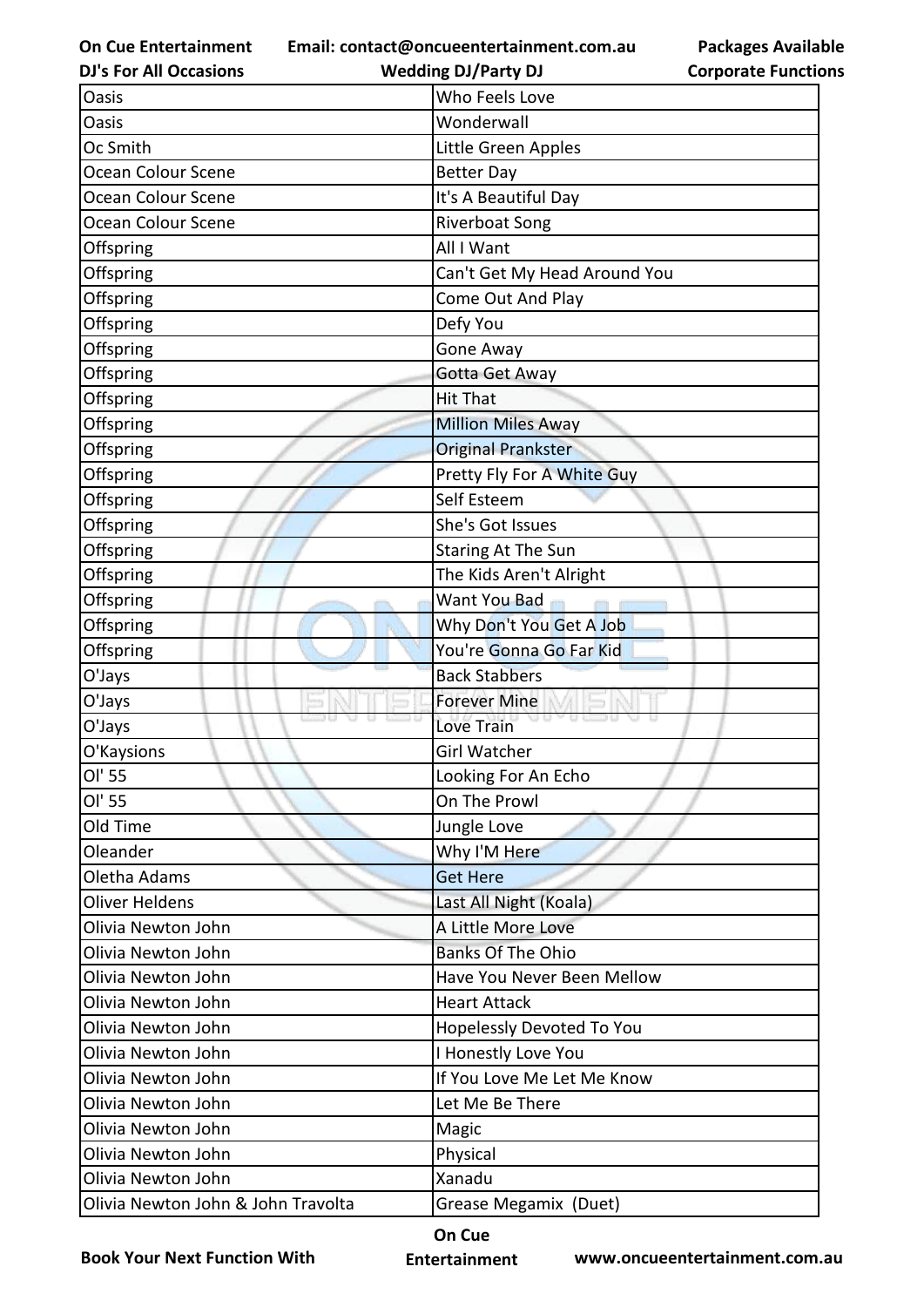**Email: contact@oncueentertainment.com.au Wedding DJ/Party DJ** 

**DJ's For All Occasions**

**Corporate Functions**

**Packages Available** 

| Olivia Newton John & John Travolta | Summer Nights (Duet)               |
|------------------------------------|------------------------------------|
| Olivia Newton John & John Travolta | You're The One That I want         |
| <b>Olly Murs</b>                   | Army Of Two                        |
| <b>Olly Murs</b>                   | <b>Beautiful To Me</b>             |
| <b>Olly Murs</b>                   | Dance With Me Tonight              |
| <b>Olly Murs</b>                   | Dear Darlin                        |
| <b>Olly Murs</b>                   | Family Of Two                      |
| <b>Olly Murs</b>                   | Heart On My Sleeve                 |
| <b>Olly Murs</b>                   | Kiss Me                            |
| <b>Olly Murs</b>                   | Oh My Goodness                     |
| <b>Olly Murs</b>                   | <b>Right Place Right Time</b>      |
| <b>Olly Murs</b>                   | Seasons                            |
| Olly Murs Ft Demi Lavato           | Up (Duet)                          |
| Olly Murs Ft Flo Rida              | Trouble Maker (Duet)               |
| Olly Murs Ft Rizzle Kicks          | <b>Heart Skips A Beat</b>          |
| Olly Murs Ft Travie McCoy          | Wrapped Up                         |
| Omi                                | Cheerleader                        |
| <b>One Direction</b>               | <b>Best Song Ever</b>              |
| <b>One Direction</b>               | Drag Me Down                       |
| One Direction                      | Fireproof                          |
| One Direction                      | <b>History</b><br>ann.             |
| One Direction                      | Infinity                           |
| <b>One Direction</b>               | <b>Got To Be You</b>               |
| One Direction                      | <b>Kiss You</b>                    |
| One Direction                      | Little Things                      |
| One Direction                      | Live While We're Young             |
| One Direction                      | <b>Midnight Memories</b>           |
| One Direction                      | More Than This                     |
| One Direction                      | <b>Night Changes</b>               |
| One Direction                      | One Thing                          |
| One Direction                      | One Way Or Another (Teenage Kicks) |
| One Direction                      | Perfect                            |
| <b>One Direction</b>               | Ready To Run                       |
| <b>One Direction</b>               | Rock Me                            |
| One Direction                      | <b>Steal My Girl</b>               |
| <b>One Direction</b>               | Story Of My Life                   |
| One Direction                      | What Makes You Beautiful           |
| One Direction                      | You & I                            |
| One Republic                       | <b>Counting The Stars</b>          |
| One Republic                       | Didn't I                           |
| One Republic                       | If I Loose Myself                  |
| One Republic                       | I Lived                            |
| One Republic                       | Mercy                              |
| One Republic                       | Say                                |
| One Republic                       | Something I Need                   |

**Book Your Next Function With**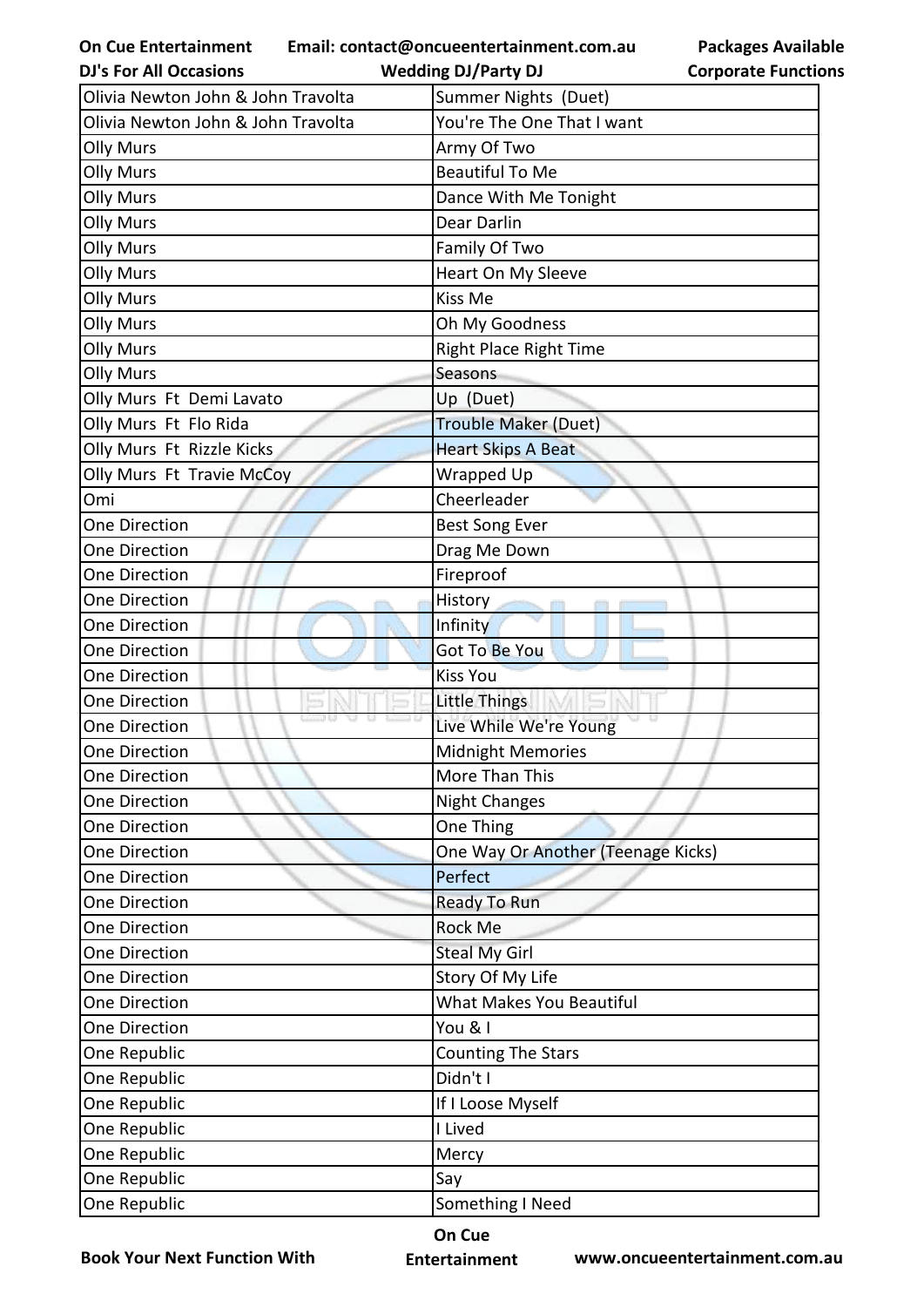**Email: contact@oncueentertainment.com.au**

**Packages Available Corporate Functions**

| <b>DJ's For All Occasions</b> | <b>Wedding DJ/Party DJ</b>     | <b>Corporate Functio</b> |
|-------------------------------|--------------------------------|--------------------------|
| One Republic                  | <b>Stop And Stare</b>          |                          |
| One Republic                  | Wherever I Go                  |                          |
| One True Voice                | After You're Gone              |                          |
| One True Voice                | <b>Sacred Trust</b>            |                          |
| <b>Operator Please</b>        | Just A Song About Ping Pong    |                          |
| Orgy                          | <b>Blue Monday</b>             |                          |
| Orgy                          | Fiction (Dreams In Digital)    |                          |
| Orgy                          | <b>Stiches</b>                 |                          |
| Orianthi                      | <b>According To You</b>        |                          |
| Otis Day                      | Shout                          |                          |
| <b>Otis Redding</b>           | Sitting On The Dock Of The Bay |                          |
| Our Lady Peace                | 4.00 AM                        |                          |
| Our Lady Peace                | Clumsy                         |                          |
| Our Lady Peace                | Is Anybody Homre               |                          |
| Our Lady Peace                | <b>Somewhere Out There</b>     |                          |
| Our Lady Peace                | <b>Supermans Dead</b>          |                          |
| Outasight                     | Tonight Is The Night           |                          |
| <b>Outhere Bros</b>           | <b>Boom Boom Boom</b>          |                          |
| Outkast                       | Hey Ya                         |                          |
| Outkast                       | Land Of A Million Drums        |                          |
| Outkast                       | Ms Jackson                     |                          |
| Outkast                       | So Fresh So Clean              |                          |
| Outkast Feat. Sleepy Brown    | The Way You Move               |                          |
| Outspoken                     | Farther                        |                          |
| Owl City                      | <b>Fireflies</b>               |                          |
| Owl City                      | Vanilla Twilight               |                          |
| Owl City Ft Carly Rae Jepsen  | Good Time                      |                          |
| Ozzy Osbourne                 | <b>Bark At The Moon</b>        |                          |
| Ozzy Osbourne                 | Crazy Train                    |                          |
| Ozzy Osbourne                 | Diary Of A Madman              |                          |
| Ozzy Osbourne                 | <b>Dreamer</b>                 |                          |
| Ozzy Osbourne                 | <b>Flying High Again</b>       |                          |
| Ozzy Osbourne                 | <b>Gets Me Through</b>         |                          |
| Ozzy Osbourne                 | Goodbye To Romance             |                          |
| Ozzy Osbourne                 | Mr Crowley                     |                          |
| Ozzy Osbourne                 | Over The Mountain              |                          |
| Ozzy Osbourne                 | Shot In The Dark               |                          |
| Ozzy Osbourne & Lita Ford     | Close My Eyes Forever (Duet)   |                          |
| POD                           | Alive                          |                          |
| POD                           | <b>Boom</b>                    |                          |
| POD                           | Change The World               |                          |
| <b>POD</b>                    | Rock The Party (Off The Hook)  |                          |
| POD                           | Satellite                      |                          |
| <b>POD</b>                    | Shool Of Hard Knocks           |                          |
| POD                           | Will You                       |                          |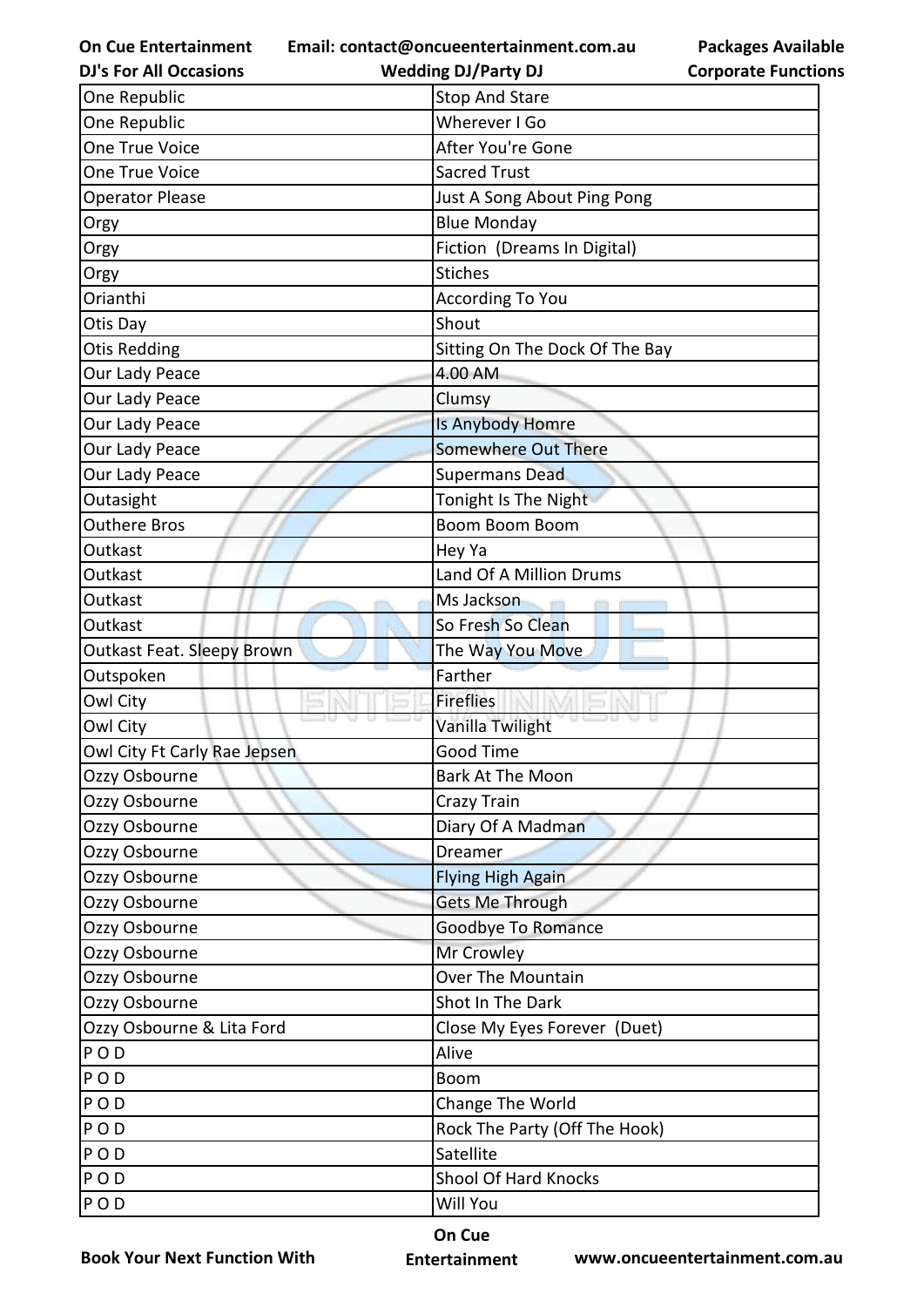**Email: contact@oncueentertainment.com.au**

**DJ's For All Occasions**

| u | <b>Packages Available</b>  |
|---|----------------------------|
|   | <b>Corporate Functions</b> |

| <b>DJ's For All Occasions</b> | <b>Wedding DJ/Party DJ</b>            | <b>Corporate Functio</b> |
|-------------------------------|---------------------------------------|--------------------------|
| POD                           | Youth Of The Nation                   |                          |
| Paloma Faith                  | Ready For The Good Life               |                          |
| Paloma Faith                  | <b>Stone Cold Sober</b>               |                          |
| Panic At The Disco            | I Write Sins Not Tragedies            |                          |
| Panic At The Disco            | <b>That Green Gentleman</b>           |                          |
| Panic At The Disco            | The Ballard Of Mona Lisa              |                          |
| Panic At The Disco            | Lying Is The Most Fun A Girl Can Have |                          |
| Pantera                       | <b>Cemetry Gates</b>                  |                          |
| Pantera                       | Cowboys From Hell                     |                          |
| Pantera                       | I'm Broken                            |                          |
| Paolo Nutini                  | Iron Sky                              |                          |
| Paolo Nutini                  | Jenny Don't Be Hasty                  |                          |
| Paolo Nutini                  | Last Request                          |                          |
| Paolo Nutini                  | Let Me Down Easy                      |                          |
| Paolo Nutini                  | <b>New Shoes</b>                      |                          |
| Papa Roach                    | Between Angels & Insects              |                          |
| Papa Roach                    | <b>Broken Home</b>                    |                          |
| Papa Roach                    | <b>Getting Away With Murder</b>       |                          |
| Papa Roach                    | <b>Scars</b>                          |                          |
| Papa Roach                    | She Loves Me Not                      |                          |
| Papa Roach                    | Time And Time Again                   |                          |
| Paper Lace                    | Billy Don't Be A Hero                 |                          |
| Paper Lace                    | The Night Chicago Died                |                          |
| Parade                        | Louder                                |                          |
| Paramore                      | Crush Crush Crush                     |                          |
| Paramore                      | <b>Brick By Boring Brick</b>          |                          |
| Paramore                      | Daydreaming                           |                          |
| Paramore                      | Decode                                |                          |
| Paramore                      | Ignorance                             |                          |
| Paramore                      | <b>Playing God</b>                    |                          |
| Paramore                      | <b>Still Into You</b>                 |                          |
| Paramore                      | That's What You Get                   |                          |
| Paris Hilton                  | <b>Stars Are Blind</b>                |                          |
| Parra For Cuva                | <b>Wicked Games</b>                   |                          |
| Partridge Family              | I Think I Love You                    |                          |
| Partridge Family              | I Woke Up In Love This Morning        |                          |
| Pasadenas                     | I'm Doing Fine Now                    |                          |
| Pasadenas                     | Tribute (Right On)                    |                          |
| Passenger                     | <b>Hearts On Fire</b>                 |                          |
| Passenger                     | Holes                                 |                          |
| Passenger                     | Let Her Go                            |                          |
| Passenger                     | Whispers                              |                          |
| Pat Benatar                   | All Fired Up                          |                          |
| Pat Benatar                   | Fire And Ice                          |                          |
| Pat Benatar                   | Heartbreaker                          |                          |

**Book Your Next Function With**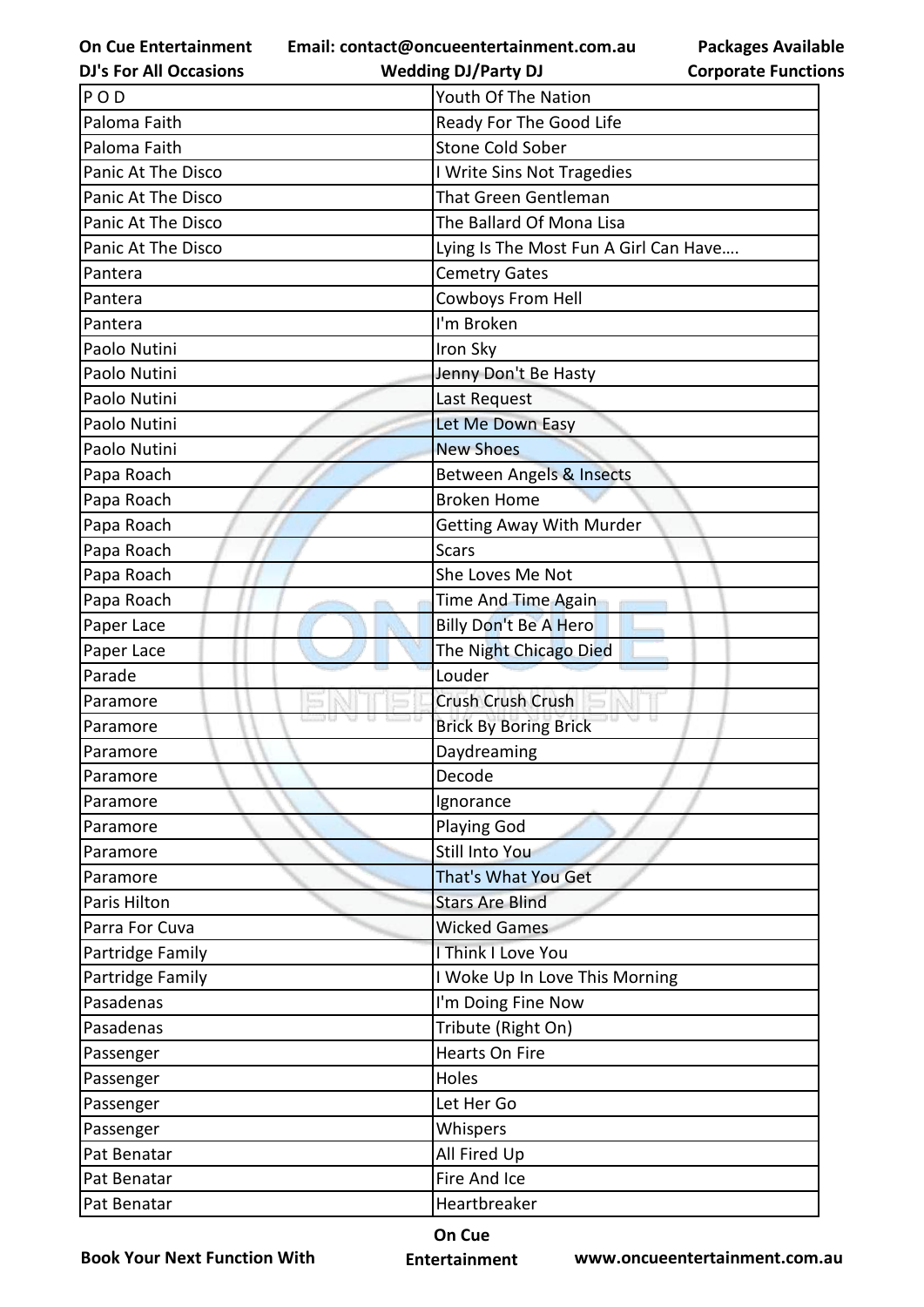**Email: contact@oncueentertainment.com.au Wedding DJ/Party DJ** 

**DJ's For All Occasions**

**Packages Available Corporate Functions**

| Pat Benatar       | Hell Is For Children           |
|-------------------|--------------------------------|
| Pat Benatar       | Hit Me With Your Best Shot     |
| Pat Benatar       | Invinceable                    |
| Pat Benatar       | Love Is A Battlefield          |
| Pat Benatar       | Promises In The Dark           |
| Pat Benatar       | Sex As A Weapon                |
| Pat Benatar       | Shadows Of The Night           |
| Pat Benatar       | <b>Treat Me Nice</b>           |
| Pat Benatar       | <b>True Love</b>               |
| Pat Benatar       | We Belong To The Night         |
| Pat Benatar       | We Live For Love               |
| Pat Benatar       | You Better Run                 |
| Patrick Hernandez | Born To Be Alive               |
| Patrick Swayze    | She's Like The Wind            |
| Patsy Cline       | <b>Always</b>                  |
| Patsy Cline       | <b>Back In Babys Arms</b>      |
| Patsy Cline       | <b>Blue Moon Of Kentucky</b>   |
| Patsy Cline       | Crazy                          |
| Patsy Cline       | <b>Faded Love</b>              |
| Patsy Cline       | Half As Much                   |
| Patsy Cline       | He Called Me Baby              |
| Patsy Cline       | I Fall To Pieces               |
| Patsy Cline       | I Love You So Much It Hurts    |
| Patsy Cline       | In Care Of The Blues           |
| Patsy Cline       | Just Out Of Reach              |
| Patsy Cline       | Leaving On Your Mind           |
| Patsy Cline       | Lonely Street                  |
| Patsy Cline       | Love Letters In The Sand       |
| Patsy Cline       | She's Got You                  |
| Patsy Cline       | So Wrong                       |
| Patsy Cline       | Someday                        |
| Patsy Cline       | <b>Sweet Dreams Of You</b>     |
| Patsy Cline       | The Eyes Of A Child            |
| Patsy Cline       | The Wayward Wind               |
| Patsy Cline       | There He Goes                  |
| Patsy Cline       | Three Cigarettes In An Ashtray |
| Patsy Cline       | <b>Walking After Midnight</b>  |
| Patsy Cline       | When I Get Through With You    |
| Patsy Cline       | Why Can't He Be You            |
| Patsy Cline       | You Took Him Off My Hands      |
| Patsy Cline       | Your Cheating Heart            |
| Patsy Cline       | You're Stronger Than Me        |
| Patti Auston      | If Were Not In Love            |
| Patti La Belle    | Lady Marmalade                 |
| Patti La Belle    | New Attitude                   |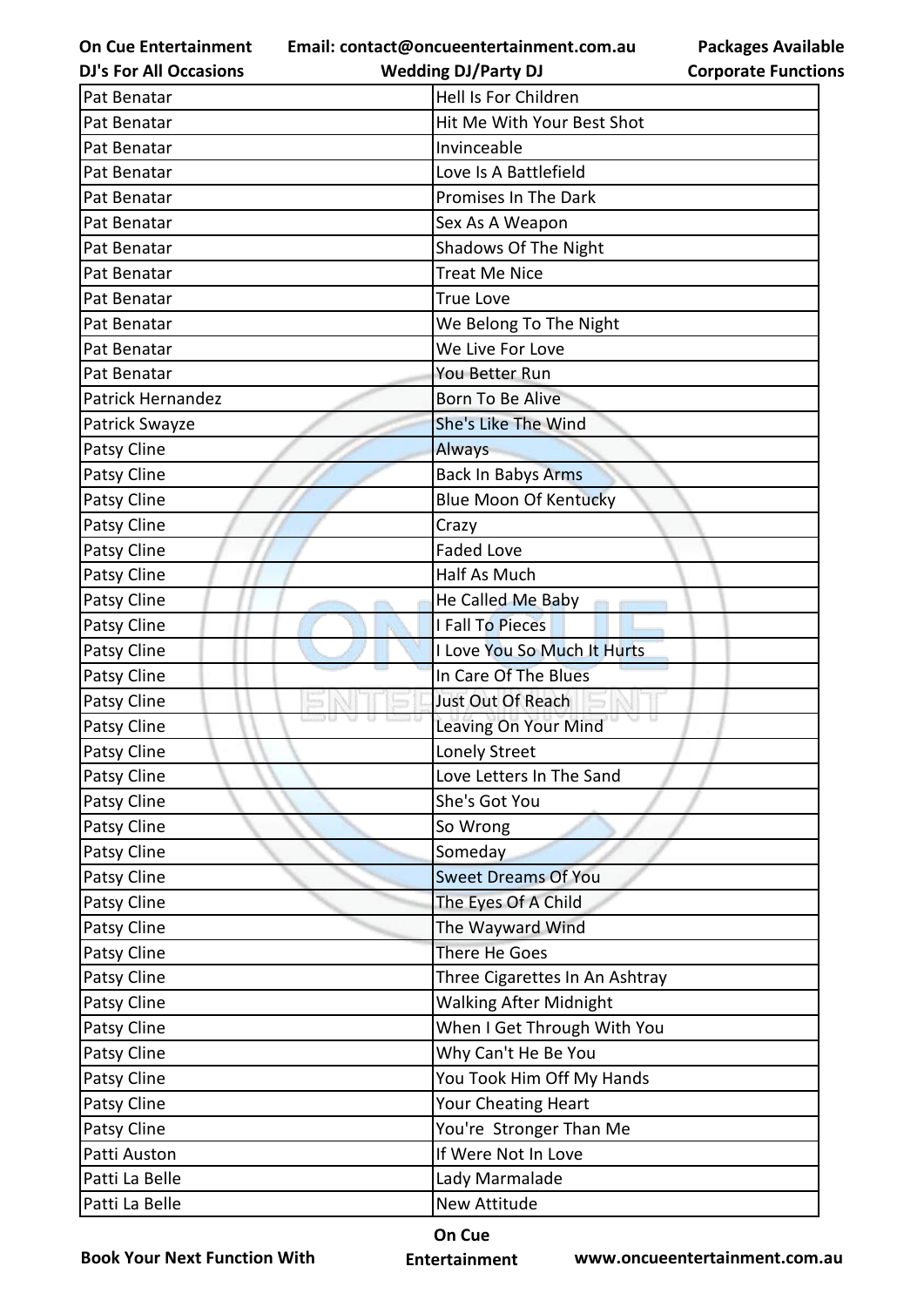**Email: contact@oncueentertainment.com.au**

**Packages Available Corporate Functions**

| <b>DJ's For All Occasions</b> | <b>Wedding DJ/Party DJ</b>                  | <b>Corporate Functio</b> |
|-------------------------------|---------------------------------------------|--------------------------|
| Patti Page                    | How Much Is That Doggie In The Window       |                          |
| Patti Page                    | <b>Steam Heat</b>                           |                          |
| Patti Page                    | <b>Tennesee Waltz</b>                       |                          |
| Patti Smith Group             | <b>Because The Night</b>                    |                          |
| Paul Anka                     | Diana                                       |                          |
| Paul Anka                     | Puppy Love                                  |                          |
| Paul Anka                     | Put Your Head On My Shoulder                |                          |
| Paul Anka & Celine Dion       | It's Hard To Say Goodbye                    |                          |
| Paul Coleman Trio             | Fill My Cup                                 |                          |
| Paul Coleman Trio             | Turn                                        |                          |
| Paul Kelly                    | Before Too Long                             |                          |
| Paul Kelly                    | Darling It Hurts                            |                          |
| Paul Kelly                    | <b>Dumb Things</b>                          |                          |
| Paul Kelly                    | <b>Leaps And Bounds</b>                     |                          |
| Paul Kelly                    | <b>To Her Door</b>                          |                          |
| Paul Mc Cartney               | Another Day                                 |                          |
| Paul Mc Cartney               | Band On The Run                             |                          |
| Paul Mc Cartney               | <b>Every Night</b>                          |                          |
| Paul Mc Cartney               | Frog Chorus                                 |                          |
| Paul Mc Cartney               | Goodnight Tonight                           |                          |
| Paul Mc Cartney               | Jet                                         |                          |
| Paul Mc Cartney               | Listen To What The Man Said                 |                          |
| Paul Mc Cartney               | Live & Let Die                              |                          |
| Paul Mc Cartney               | Maybe I'm Amazed                            |                          |
| Paul Mc Cartney               | My Love (Does It Better)                    |                          |
| Paul Mc Cartney               | Mull Of Kintyre                             |                          |
| Paul Mc Cartney               | No More Lonely Nights                       |                          |
| Paul Mc Cartney               | Say Say Say                                 |                          |
| Paul Mc Cartney               | <b>Silly Love Songs</b>                     |                          |
| Paul Mc Cartney               | Vanilla Sky                                 |                          |
| Paul Mc Cartney               | With A Little Luck                          |                          |
| Paul Mc Cartney               | <b>World Tonight</b>                        |                          |
| Paul Mc Cartney               | <b>Your Loving Flame</b>                    |                          |
| Paul Simon                    | 50 Ways To Leave Your Lover                 |                          |
| Paul Simon                    | Boy In The Bubble                           |                          |
| Paul Simon                    | Graceland                                   |                          |
| Paul Simon                    | Kodachrome                                  |                          |
| Paul Simon                    | Late In The Evening                         |                          |
| Paul Simon                    | Mother & Child Reunion                      |                          |
| Paul Simon                    | She's Got Diamonds On The Souls Of Her Feet |                          |
| Paul Simon                    | You Can Call Me Al                          |                          |
| Paul Stokey                   | The Wedding Song                            |                          |
| Paul Young                    | Come Back And Stay                          |                          |
| Paul Young                    | Everytime You Go Away                       |                          |
| Paul Young                    | Love Of The Common People                   |                          |
|                               |                                             |                          |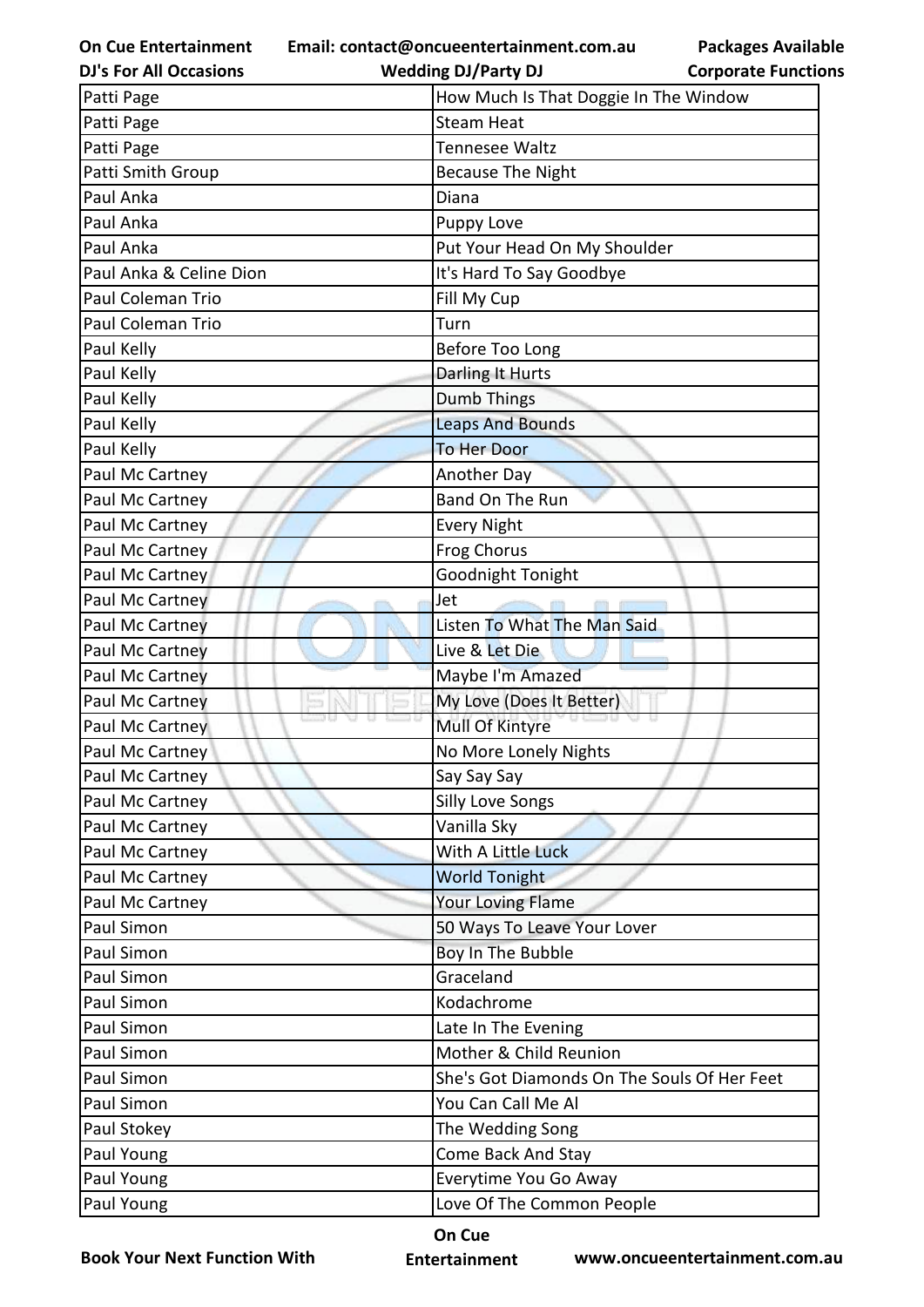**Email: contact@oncueentertainment.com.au**

**Packages Available Corporate Functions**

| <b>DJ's For All Occasions</b>  | <b>Wedding DJ/Party DJ</b>               | <b>Corporate Functio</b> |
|--------------------------------|------------------------------------------|--------------------------|
| Paul Young                     | Wherever I Lay My Hat (That's My Home)   |                          |
| Paula Abdul                    | <b>Cold Hearted</b>                      |                          |
| Paula Abdul                    | <b>Straight Up</b>                       |                          |
| Paula Abdul                    | <b>Opposites Attract</b>                 |                          |
| Paula Cole                     | I Don't Want To Wait                     |                          |
| Paula Cole                     | Where Have All The Cowboys Gone          |                          |
| Paulini                        | Angel Eyes                               |                          |
| Peabo Bryson And Regina Belle  | A Whole New World (Aladdin)              |                          |
| Peaches & Herb                 | Reunited                                 |                          |
| Peaches & Herb                 | <b>Shake Your Groove Thing</b>           |                          |
| Pearl Jam                      | Alive                                    |                          |
| Pearl Jam                      | Animal                                   |                          |
| Pearl Jam                      | <b>Better Man</b>                        |                          |
| Pearl Jam                      | <b>Black</b>                             |                          |
| Pearl Jam                      | <b>Breath</b>                            |                          |
| Pearl Jam                      | Daughter                                 |                          |
| Pearl Jam                      | Dissident                                |                          |
| Pearl Jam                      | <b>Elderley Woman Behind The Counter</b> |                          |
| Pearl Jam                      | Even Flow                                |                          |
| Pearl Jam                      | Given To Fly                             |                          |
| Pearl Jam                      | Go                                       |                          |
| Pearl Jam                      | Hail Hail                                |                          |
| Pearl Jam                      | Hunger Strike                            |                          |
| Pearl Jam                      | I Am Mine                                |                          |
| Pearl Jam                      | I Got Id                                 |                          |
| Pearl Jam                      | Jeremy                                   |                          |
| Pearl Jam                      | Last Kiss                                |                          |
| Pearl Jam                      | Not For You                              |                          |
| Pearl Jam                      | The Fixer                                |                          |
| Pearl Jam                      | Yellow Ledbetter                         |                          |
| Peggy Lee                      | Come Rain Or Come Shine                  |                          |
| Peggy Lee                      | Fever                                    |                          |
| Peggy Lee                      | It Is No Secret                          |                          |
| <b>Peking Duck</b>             | High                                     |                          |
| Peobo Bryson And Roberta Flack | Tonight I Celebrate My Love For You      |                          |
| Pep & Rash                     | Rumors                                   |                          |
| Percy Sledge                   | My Special Prayer                        |                          |
| Percy Sledge                   | When A Man Loves A Woman                 |                          |
| Perry Como                     | And I Love You So                        |                          |
| Perry Como                     | Catch A Falling Star                     |                          |
| Perry Como                     | Kewpie Doll                              |                          |
| Perry Como                     | <b>Magic Moments</b>                     |                          |
| Perry Como                     | Till The End Of Time                     |                          |
| Pet Shop Boys                  | Always On My Mind                        |                          |
| Pet Shop Boys                  | <b>Before</b>                            |                          |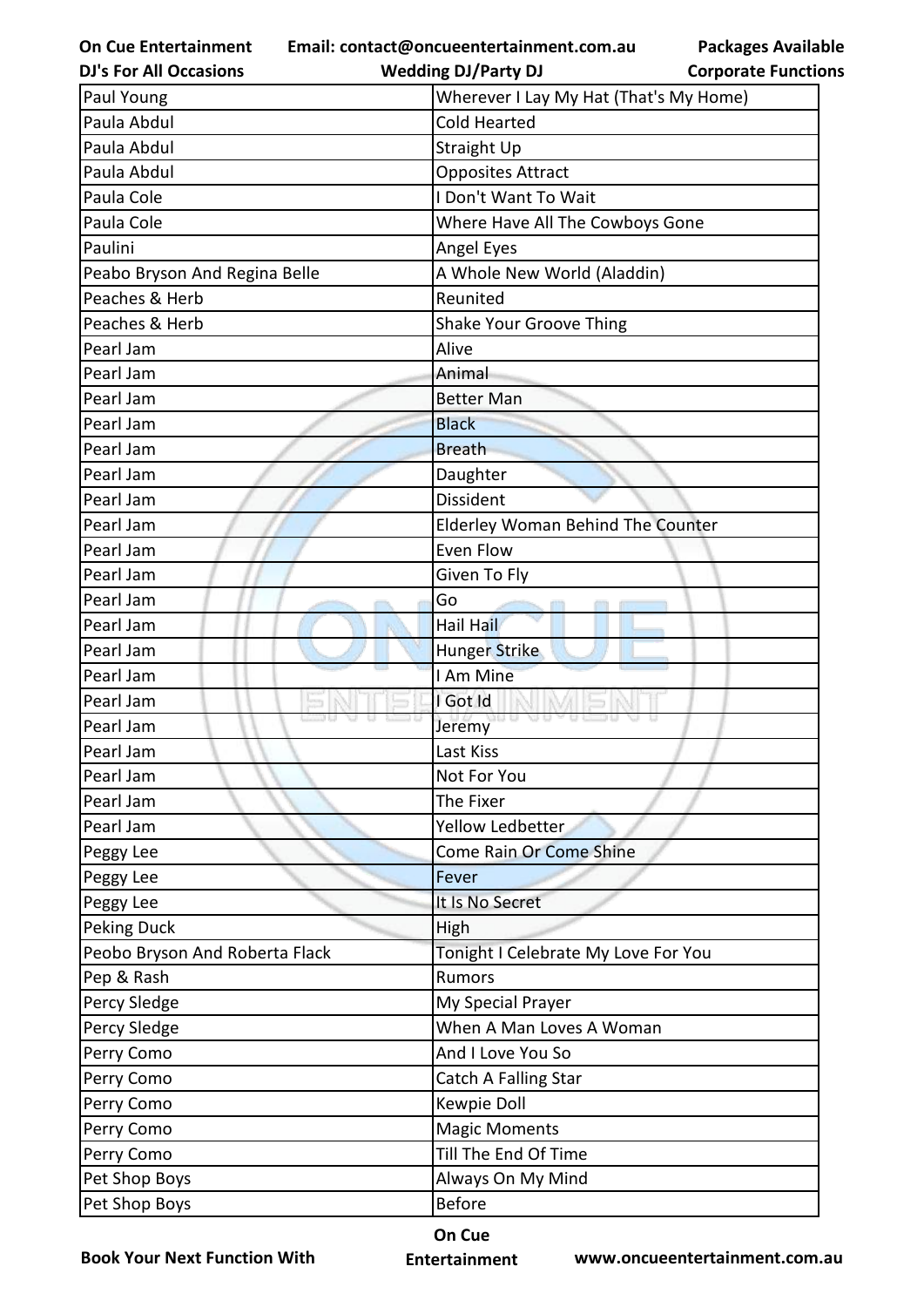**Email: contact@oncueentertainment.com.au Wedding DJ/Party DJ** 

**DJ's For All Occasions**

**Packages Available Corporate Functions**

| Pet Shop Boys                     | Flamboyant                          |
|-----------------------------------|-------------------------------------|
| Pet Shop Boys                     | I'm With Stupid                     |
| Pet Shop Boys                     | It's A Sin                          |
| Pet Shop Boys                     | Opportunities                       |
| Pet Shop Boys                     | The Pop Kids                        |
| Pet Shop Boys                     | West End Girls                      |
| Pete Murray                       | Free                                |
| Pete Murray                       | Let You Go                          |
| Pete Murray                       | So Beautiful                        |
| Pete Murray                       | Opportunity                         |
| Pete Murray                       | Always A Winner                     |
| Pete Murray                       | Feeler                              |
| Pete Murray                       | <b>Saving Grace</b>                 |
| Pete Murray                       | You Pick Me Up                      |
| Peter & Gordon                    | A World Without Love                |
| Peter Allen                       | I Go To Rio                         |
| Peter Allen                       | I Still Call Australia Home         |
| Peter Allen                       | <b>Tenterfield Saddler</b>          |
| Peter Andre                       | <b>Mysterious Girl</b>              |
| Peter Andre                       | <b>Right Way</b>                    |
| Peter Cetera                      | The Glory Of Love                   |
| Peter Frampton                    | I'm In You                          |
| Peter Frampton                    | Show Me The Way                     |
| Peter Gabriel                     | <b>Big Time</b>                     |
| Peter Gabriel                     | <b>Games Without Fronteirs</b>      |
| <b>Peter Gabriel</b>              | Shock The monkey                    |
| Peter Gabriel                     | Sledgehammer                        |
| Peter Gabriel                     | Solsbury Hill                       |
| Peter Gabriel & Kate Bush         | Don't Give Up                       |
| Peter Paul & Mary                 | Blowing In The Wind                 |
| Peter Paul & Mary                 | <b>Puff The Magic Dragon</b>        |
| Peter Paul & Mary                 | <b>Lemon Tree</b>                   |
| <b>Peter Sarstedt</b>             | Where Do You Go To My Lovely        |
| Petula Clark                      | Color My World                      |
| Petula Clark                      | Downtown                            |
| Phantom Of The Opera<br>(Musical) | All I Ask Of You                    |
| Phantom Of The Opera<br>(Musical) | Angel Of Music                      |
| Phantom Of The Opera<br>(Musical) | Masquerade                          |
| Phantom Of The Opera<br>(Musical) | Music Of The Night                  |
| Phantom Of The Opera<br>(Musical) | Phantom Of The Opera                |
| Phantom Of The Opera<br>(Musical) | Point Of No Return                  |
| Phantom Of The Opera<br>(Musical) | Prima Donna                         |
| Phantom Of The Opera<br>(Musical) | Think Of Me                         |
| Phantom Of The Opera<br>(Musical) | Wishing You Were Somehow Here Again |
| <b>Pharrel Williams</b>           | Angel                               |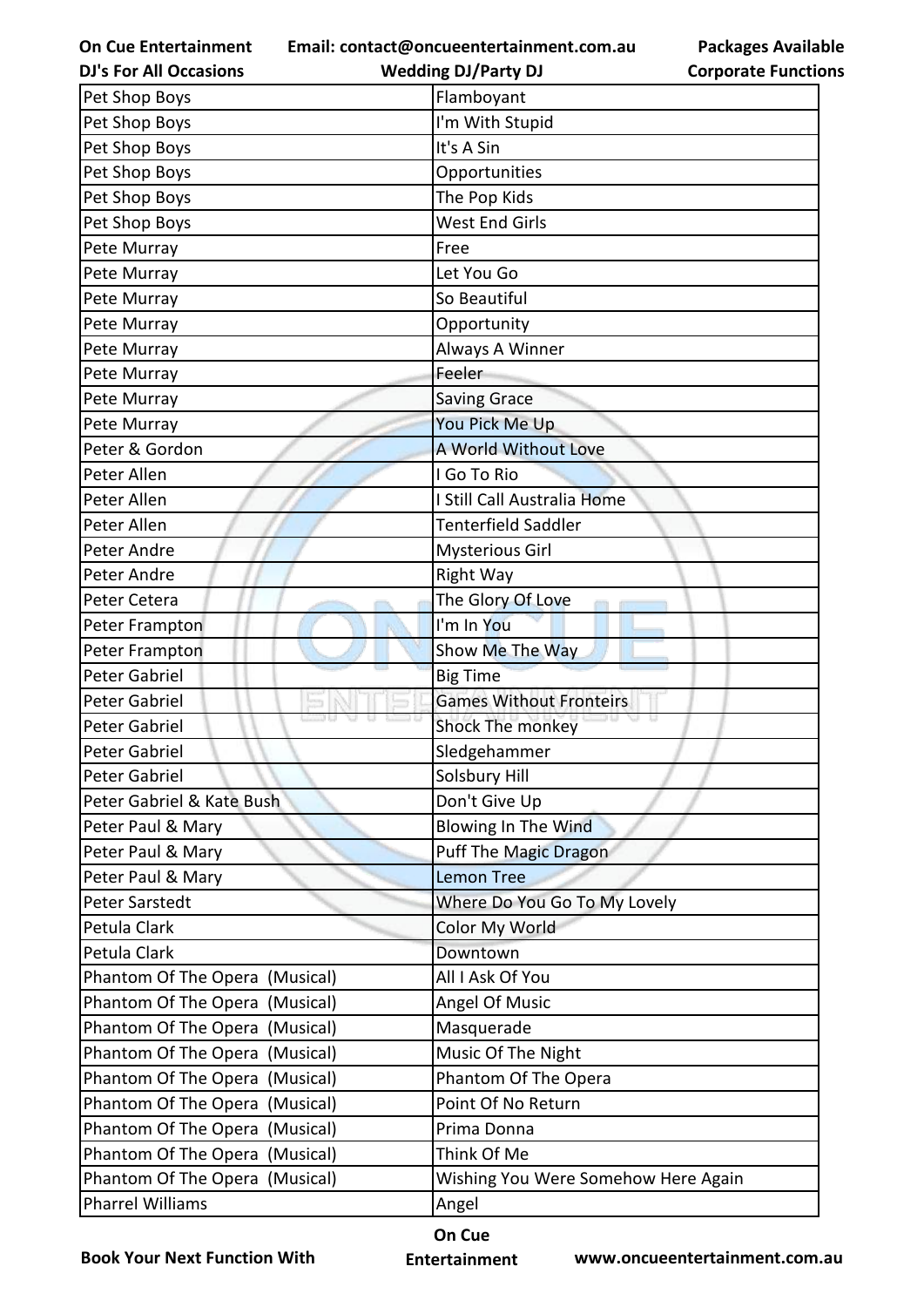**Email: contact@oncueentertainment.com.au**

**DJ's For All Occasions**

**Wedding DJ/Party DJ** 

| <b>Packages Available</b>  |
|----------------------------|
| <b>Corporate Functions</b> |

| <b>Pharrel Williams</b>       | Come Get It Bae                         |
|-------------------------------|-----------------------------------------|
| <b>Pharrel Williams</b>       | Happy                                   |
| <b>Pharrel Williams</b>       | Freedom                                 |
| Pharrell Feat. Jay-Z          | Frontin                                 |
| <b>Pharrell Williams</b>      | Happy                                   |
| <b>Pharrell Williams</b>      | Marilyn Monroe                          |
| <b>Phil Collins</b>           | A Groovy Kind Of Love                   |
| <b>Phil Collins</b>           | <b>Against All Odds</b>                 |
| <b>Phil Collins</b>           | Another Day In Paradise                 |
| <b>Phil Collins</b>           | Both Sides Of The Story                 |
| <b>Phil Collins</b>           | Do You Remember                         |
| <b>Phil Collins</b>           | Everyday                                |
| <b>Phil Collins</b>           | I Missed Again                          |
| <b>Phil Collins</b>           | I Wish It Would Rain Down               |
| <b>Phil Collins</b>           | In The Air Tonight                      |
| <b>Phil Collins</b>           | <b>Invisible Touch</b>                  |
| <b>Phil Collins</b>           | Jesus He Knows Me                       |
| <b>Phil Collins</b>           | Land Of Confusion                       |
| <b>Phil Collins</b>           | Never A Time                            |
| <b>Phil Collins</b>           | One More Night                          |
| <b>Phil Collins</b>           | Separate Lives<br><b>College</b>        |
| <b>Phil Collins</b>           | Something Happened On The Way To Heaven |
| <b>Phil Collins</b>           | Sussudio                                |
| <b>Phil Collins</b>           | <b>Tonight Tonight Tonight</b>          |
| <b>Phil Collins</b>           | <b>Two Hearts</b>                       |
| <b>Phil Collins</b>           | You Can't Hurry Love                    |
| Phil Collins & Marylin Martin | Separate Ways                           |
| Phil Collins & Phil Bailey    | Easy Lover                              |
| Phil Collins & The Supremes   | You Can't Hurry Love                    |
| Phil Oakey & Giorgio Moroder  | <b>Together In Electric Dreams</b>      |
| Philip George                 | Wish You Were Mine                      |
| Pia Mia                       | <b>Touch</b>                            |
| Pia Mia Ft Chris Brown & Tyga | Do It Again                             |
| <b>Pigeon Detectives</b>      | I'm Not Sorry                           |
| <b>Pigeon Detectives</b>      | <b>Take Her Back</b>                    |
| Pillar                        | Fireproof                               |
| Pink                          | Are We All We Are                       |
| Pink                          | Ave Mary A                              |
| Pink                          | <b>Bad Influence</b>                    |
| Pink                          | <b>Beautiful Trauma</b>                 |
| Pink                          | Blow Me (One Last Kiss)                 |
| Pink                          | Bridge Of Light                         |
| Pink                          | <b>Crystal Ball</b>                     |
| Pink                          | Cuz I Can                               |
| Pink                          | Dear Mr President                       |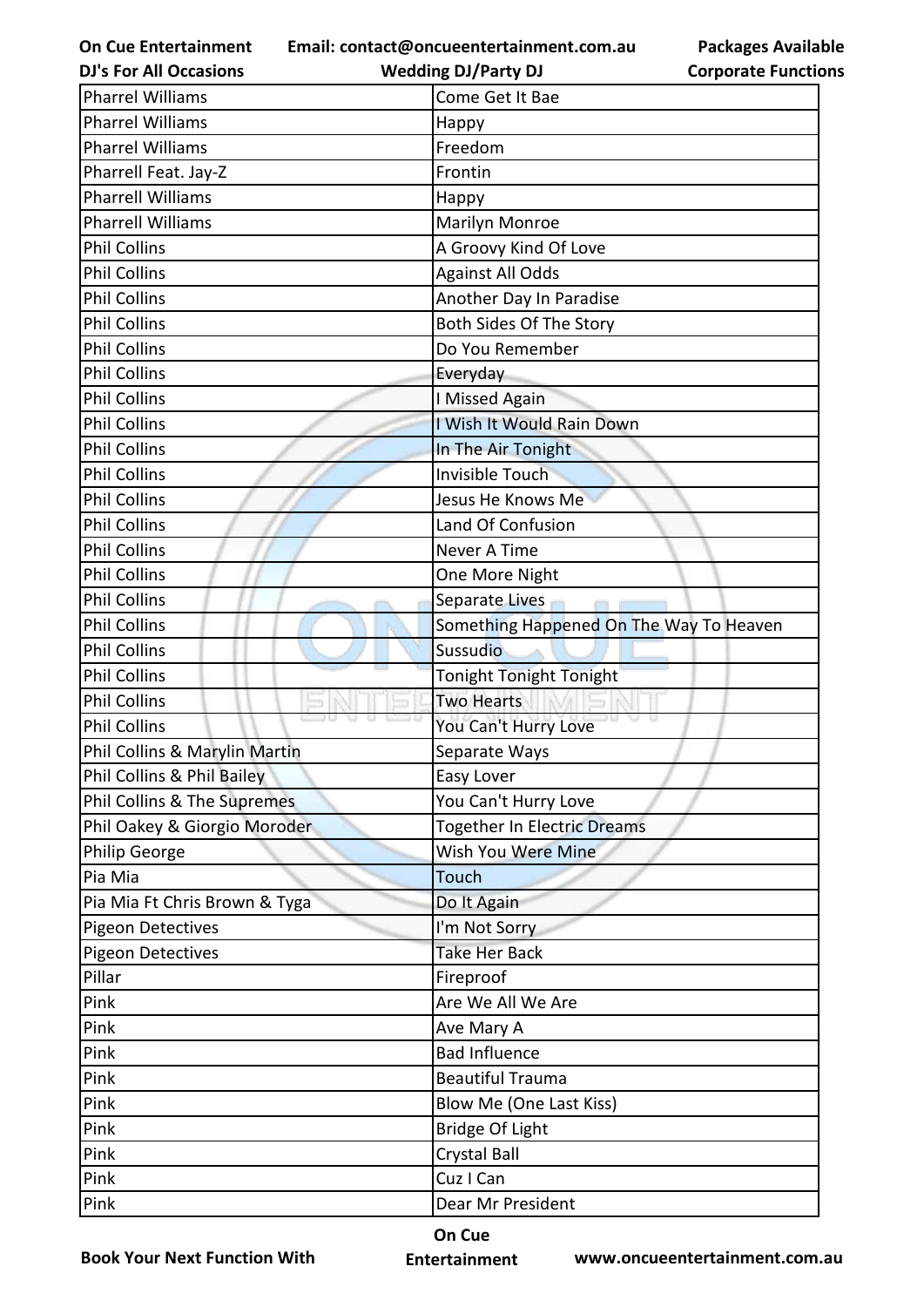**Email: contact@oncueentertainment.com.au**

**Packages Available Corporate Functions**

| <b>DJ's For All Occasions</b> | <b>Wedding DJ/Party DJ</b>          | <b>Corporate Functio</b> |
|-------------------------------|-------------------------------------|--------------------------|
| Pink                          | Don't Let Me Get Me                 |                          |
| Pink                          | <b>Family Portrait</b>              |                          |
| Pink                          | <b>Feel Good Time</b>               |                          |
| Pink                          | F**King Perfect                     |                          |
| Pink                          | Funhouse                            |                          |
| Pink                          | Get The Party Started               |                          |
| Pink                          | Glitter In The Air                  |                          |
| Pink                          | God Is A Dj                         |                          |
| Pink                          | <b>Heartbreak Down</b>              |                          |
| Pink                          | I Don't Believe You                 |                          |
| Pink                          | Just Like A Pill                    |                          |
| Pink                          | Just Like Fire                      |                          |
| Pink                          | Last To Know                        |                          |
| Pink                          | Leave Me Alone                      |                          |
| Pink                          | <b>Most Girls</b>                   |                          |
| Pink                          | One Foot Wrong                      |                          |
| Pink                          | Please Don't Leave Me               |                          |
| Pink                          | <b>Raise Your Glass</b>             |                          |
| Pink                          | So What                             |                          |
| Pink                          | Sober                               |                          |
| Pink                          | <b>Stupid Girls</b>                 |                          |
| Pink                          | There You Go                        |                          |
| Pink                          | Trouble                             |                          |
| Pink                          | Try                                 |                          |
| Pink                          | <b>U And Ur Hand</b>                |                          |
| Pink                          | <b>Whatever You Want (Explicit)</b> |                          |
| Pink                          | Who Knew                            |                          |
| Pink                          | You Make Me Sick                    |                          |
| Pink Ft Lily Allen            | <b>True Love</b>                    |                          |
| Pink Ft Nate Ruess            | Just Give Me A Reason               |                          |
| Pink Ft William Orbit         | <b>Feel Good Time</b>               |                          |
| Pink Floyd                    | Another Brick In The Wall           |                          |
| Pink Floyd                    | <b>Brain Damage</b>                 |                          |
| Pink Floyd                    | <b>Breathe</b>                      |                          |
| Pink Floyd                    | <b>Comfortably Numb</b>             |                          |
| Pink Floyd                    | Eclipse                             |                          |
| Pink Floyd                    | Have A Cigar                        |                          |
| Pink Floyd                    | <b>Hey You</b>                      |                          |
| Pink Floyd                    | Learning To Fly                     |                          |
| Pink Floyd                    | Louder Than Words                   |                          |
| Pink Floyd                    | Money                               |                          |
| Pink Floyd                    | Sheep                               |                          |
| Pink Floyd                    | Shine On You Crazy Diamond          |                          |
| Pink Floyd                    | Time                                |                          |
| Pink Floyd                    | Us And Them                         |                          |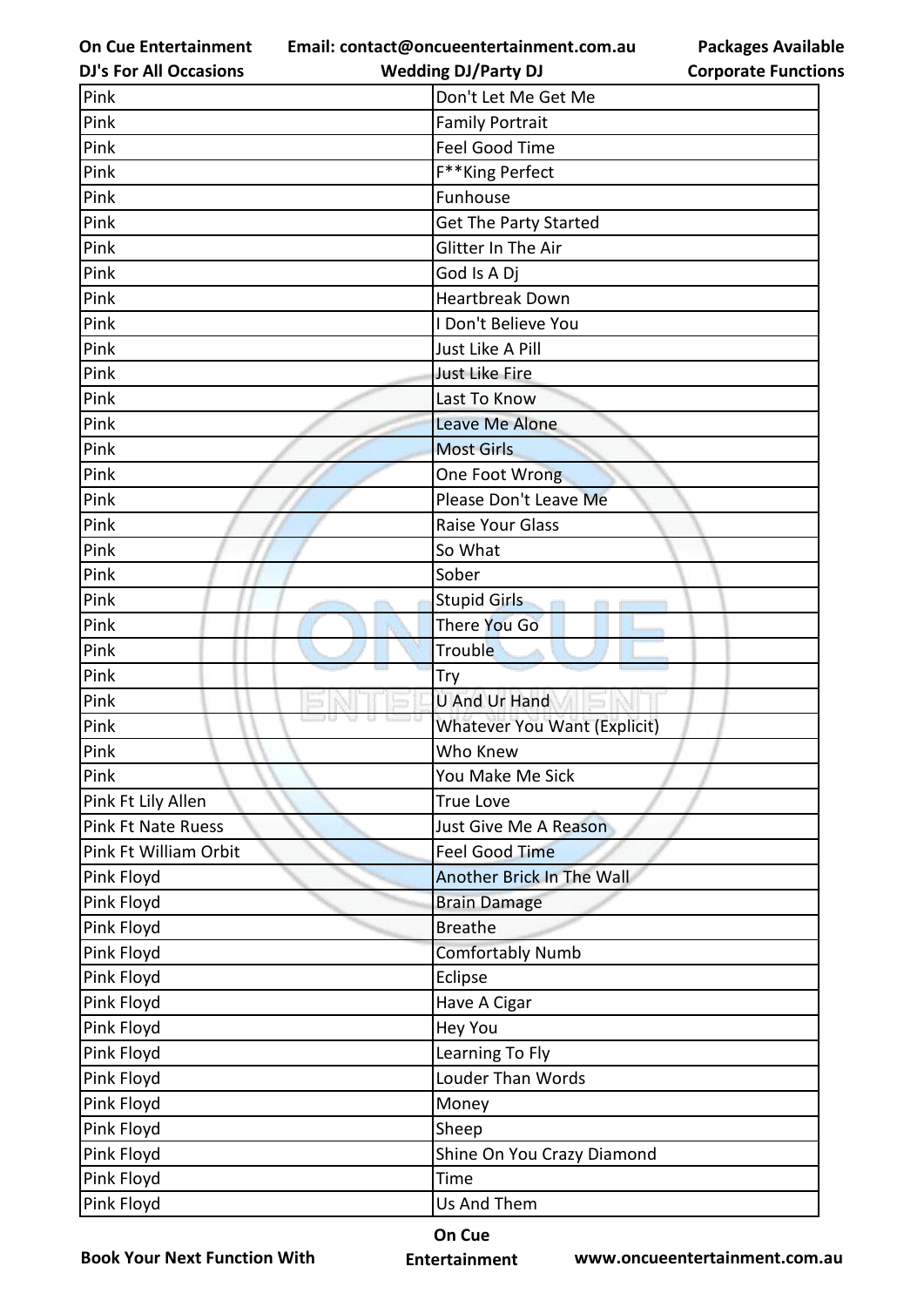**Email: contact@oncueentertainment.com.au**

**DJ's For All Occasions**

| . | .         |
|---|-----------|
|   | Corporate |

**Packages Available Functions** 

| <b>DJ's For All Occasions</b>     | <b>Wedding DJ/Party DJ</b>  | <b>Corporate Function</b> |
|-----------------------------------|-----------------------------|---------------------------|
| Pink Floyd                        | Wish You Were Here          |                           |
| Pitbull                           | <b>Back In Time</b>         |                           |
| Pitbull                           | <b>Hotel Room Service</b>   |                           |
| Pitbull                           | I Know You Want Me          |                           |
| Pitbull Ft T Pain                 | Hey Baby, Drop To The Floor |                           |
| Pitbull Ft Chris Brown            | <b>International Love</b>   |                           |
| Pitbull Ft Marc Anthony           | Rain Over Me                |                           |
| Pitbull Ft Christina Aguilera     | <b>Feel This Moment</b>     |                           |
| Pitbull Ft Tjr                    | Don't Stop The Party        |                           |
| Pitbull Ft Ne Yo, Afrojack, Nayer | Give Me Everything          |                           |
| Pitbull Ft G.R.L.                 | Wild Wild Love              |                           |
| Pitbull Ft Jennifer Lopez         | We Are One                  |                           |
| Pitbull Ft Ke\$Ha                 | Timber                      |                           |
| Pitbull Ft Ne-Yo                  | <b>Time Of Our Lives</b>    |                           |
| Pixie Lott                        | Cry Me Out                  |                           |
| Pixie Lott                        | <b>Kiss The Stars</b>       |                           |
| Pixie Lott                        | Mama Do                     |                           |
| Placebo                           | Nancy Boy                   |                           |
| Placebo                           | <b>Pure Morning</b>         |                           |
| Placebo                           | Every You Every Me          |                           |
| Placebo                           | Song To Say Goodbye         |                           |
| Plain White T's                   | Hate                        |                           |
| Plain White T's                   | <b>Hey There Delilah</b>    |                           |
| Plain White T's                   | <b>Our Time Now</b>         |                           |
| <b>Planet Earth</b>               | <b>Bartender</b>            |                           |
| <b>Planet Earth</b>               | Anakoc<br>Blackout          |                           |
| <b>Plastic Bertrand</b>           | Ca Plane Pour Moi           |                           |
| Platters                          | <b>Harbor Lights</b>        |                           |
| Platters                          | My Prayer                   |                           |
| Platters                          | Only You                    |                           |
| Platters                          | Smoke Gets In Your Eyes     |                           |
| Platters                          | <b>The Great Pretender</b>  |                           |
| Pogues                            | Fairytale Of New York       |                           |
| Pogues & Dubliners                | <b>Irish Rover</b>          |                           |
| <b>Pointer Sisters</b>            | Automatic                   |                           |
| <b>Pointer Sisters</b>            | Dare Me                     |                           |
| <b>Pointer Sisters</b>            | Fire                        |                           |
| <b>Pointer Sisters</b>            | He's So Shy                 |                           |
| <b>Pointer Sisters</b>            | I'm So Excited              |                           |
| <b>Pointer Sisters</b>            | Jump                        |                           |
| <b>Pointer Sisters</b>            | <b>Neutron Dance</b>        |                           |
| <b>Pointer Sisters</b>            | Slow Hand                   |                           |
| <b>Pointer Sisters</b>            | We Are Family               |                           |
| <b>Pointer Sisters</b>            | Yes We Can                  |                           |
| Poison                            | Every Rose Has It's Thorn   |                           |
|                                   |                             |                           |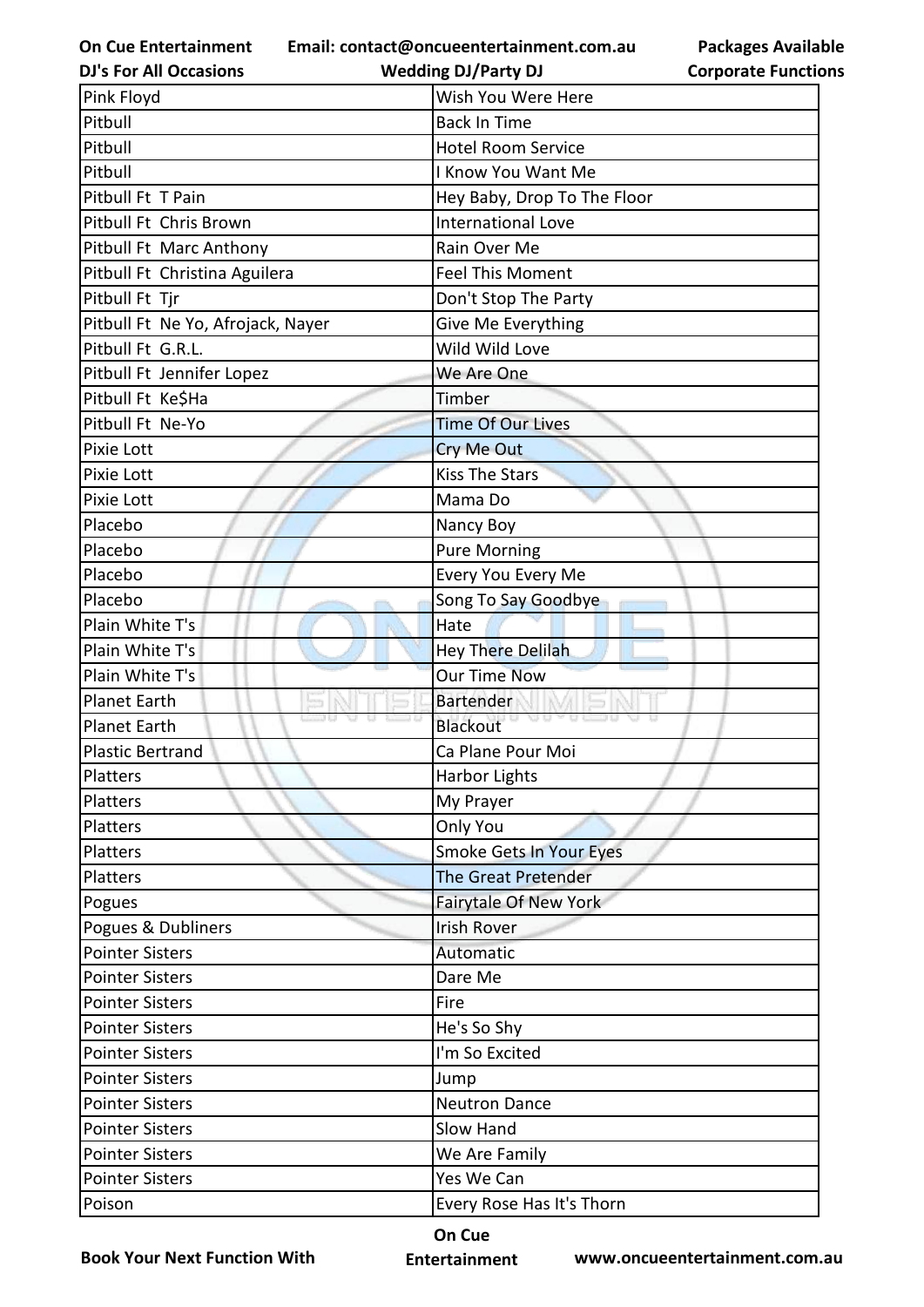**Email: contact@oncueentertainment.com.au**

**Packages Available Corporate Functions**

| <b>DJ's For All Occasions</b> | <b>Wedding DJ/Party DJ</b>           | <b>Corporate Functio</b> |
|-------------------------------|--------------------------------------|--------------------------|
| Poison                        | Nothing But A Good Time              |                          |
| Poison                        | Talk Dirty To Me                     |                          |
| Poison                        | <b>Unskinny Bop</b>                  |                          |
| Poison                        | Your Momma Don't Dance               |                          |
| Poison                        | Mamas Fallen Angel                   |                          |
| Police                        | Can't Stand Losing You               |                          |
| Police                        | De Do Do Do De Da Da Da              |                          |
| Police                        | Don't Stand So Close To Me           |                          |
| Police                        | Every Breathe You Take               |                          |
| Police                        | Every Little Thing She Does Is Magic |                          |
| Police                        | King Of Pain                         |                          |
| Police                        | Message In A Bottle                  |                          |
| Police                        | Roxanne                              |                          |
| Police                        | So Lonely                            |                          |
| Police                        | Spirits In A Material Worl           |                          |
| Police                        | Synchronicity li                     |                          |
| Police                        | <b>Walking On The Moon</b>           |                          |
| Police                        | Wrapped Around Your Finger           |                          |
| Porgy And Bess                | Summertime                           |                          |
| Porno For Pyros               | Pets                                 |                          |
| Potbelleez                    | Are You With Me                      |                          |
| Potbelleez                    | Don't Hold Back                      |                          |
| Powderfinger                  | All Of The Dreamers                  |                          |
| Powderfinger                  | <b>Burn Your Name</b>                |                          |
| Powderfinger                  | I Don't Remember                     |                          |
| Powderfinger                  | Lost & Running                       |                          |
| Powderfinger                  | Love Your Way                        |                          |
| Powderfinger                  | My Happiness                         |                          |
| Powderfinger                  | My Kind Of Scene                     |                          |
| Powderfinger                  | Nobody Sees                          |                          |
| Powderfinger                  | On My Mind                           |                          |
| Powderfinger                  | <b>Since You Been Gone</b>           |                          |
| Powderfinger                  | Stumblin'                            |                          |
| Powderfinger                  | Sunsets                              |                          |
| Powderfinger                  | <b>Who Really Cares</b>              |                          |
| Powderfinger                  | These Days                           |                          |
| <b>Power Station</b>          | Get It On Bang A Gong                |                          |
| <b>Power Station</b>          | Some Like It Hot                     |                          |
| Powerman 5000                 | Free                                 |                          |
| Powerman 5000                 | When Worlds Colide                   |                          |
| Powfu Ft Beabadoo Bee         | Death Bed                            |                          |
| Pras Michel, Mya              | Ghetto Superstar                     |                          |
| Prefab Sprout                 | The King Of Rock N Roll              |                          |
| Prefab Sprout                 | When Love Breaks Down                |                          |
| Presets                       | Talk Like That                       |                          |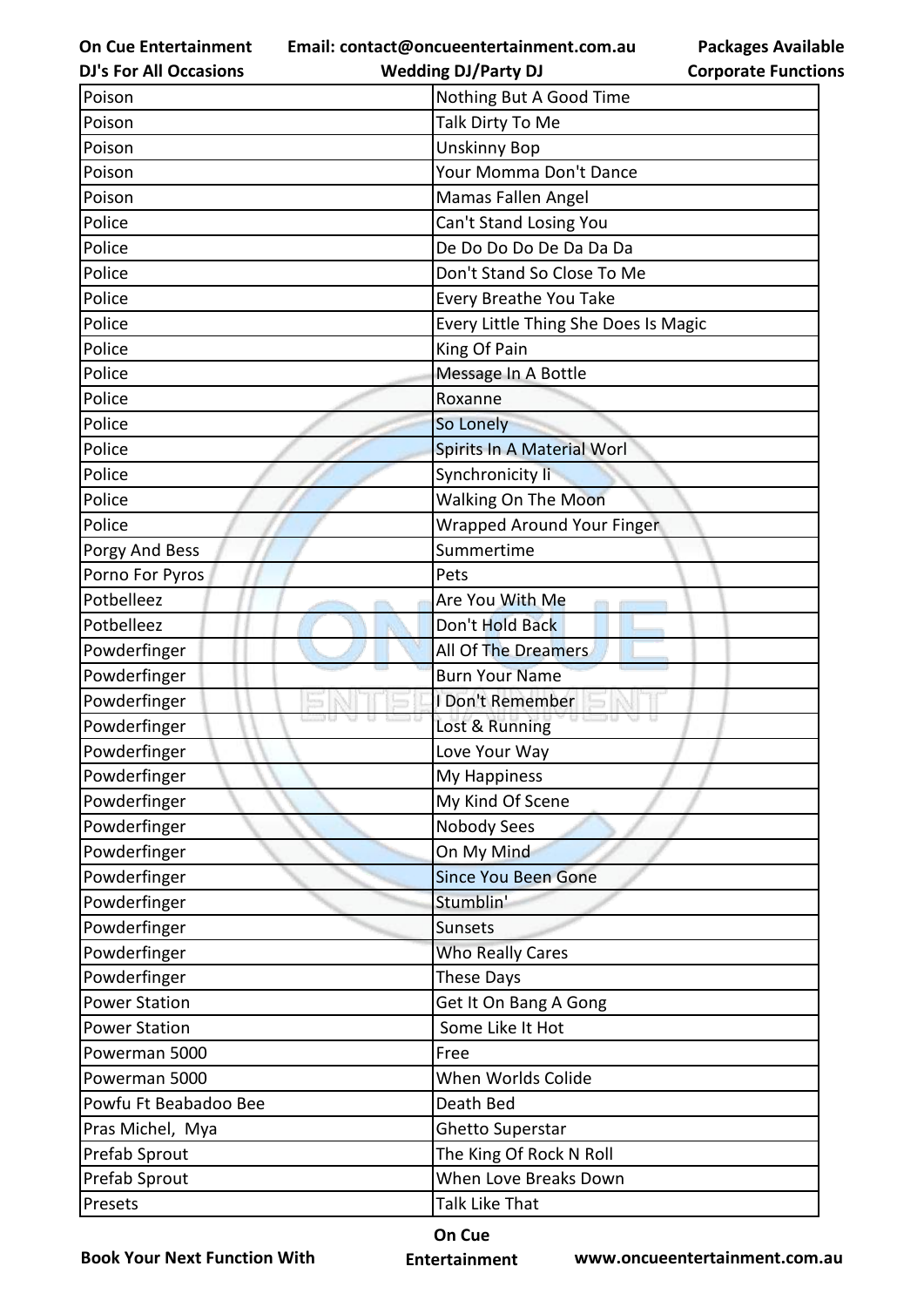**Email: contact@oncueentertainment.com.au**

**DJ's For All Occasions**

**Wedding DJ/Party DJ** 



| Presets                       | This Boys In Love                 |
|-------------------------------|-----------------------------------|
| Presidents Of USA             | Dune Buggy                        |
| Presidents Of USA             | Kitty                             |
| Presidents Of USA             | Lump                              |
| Presidents Of USA             | Peaches                           |
| Pretenders                    | <b>Brass In Pocket</b>            |
| Pretenders                    | 2000 Miles                        |
| Pretenders                    | Back On The Chain Gang            |
| Pretenders                    | Don't Get Me Wrong                |
| Pretenders                    | Human                             |
| Pretenders                    | Hymn To Her                       |
| Pretenders                    | I'll Stand By You                 |
| <b>Primal Scream</b>          | <b>Country Girl</b>               |
| Prince                        | 1999                              |
| Prince                        | <b>Baby I'm A Star</b>            |
| Prince                        | <b>Bat Dance</b>                  |
| Prince                        | <b>Beautiful Ones</b>             |
| Prince                        | Betcha By Golly Wow               |
| Prince                        | Cream                             |
| Prince                        | Controversy                       |
| Prince                        | Darling Nikki<br>m<br><b>COTT</b> |
| Prince                        | <b>Delirious</b>                  |
| Prince                        | Diamonds & Pearls                 |
| Prince                        | Do Me Baby                        |
| Prince                        | <b>Erotic City</b>                |
| ED 63.<br>va.<br>u.<br>Prince | Get Off                           |
| Prince                        | Gold                              |
| Prince                        | I Hate You                        |
| Prince                        | I Wanna Be Your Lover             |
| Prince                        | I Would Die For You               |
| Prince                        | <b>Kiss</b>                       |
| Prince                        | Let's Go Crazy                    |
| Prince                        | <b>Little Red Corvette</b>        |
| Prince                        | Money Don't Matter 2 Night        |
| Prince                        | Pop Life                          |
| Prince                        | Purple Rain                       |
| Prince                        | <b>Pussy Control</b>              |
| Prince                        | Raspberry Beret                   |
| Prince                        | Sexy MF                           |
| Prince                        | Sign O The Times                  |
| Prince                        | Somebody's Somebody               |
| Prince                        | Take Me With You                  |
| Prince                        | Thieves In The Temple             |
| Prince                        | U Got The Look                    |
| Prince                        | When Doves Cry                    |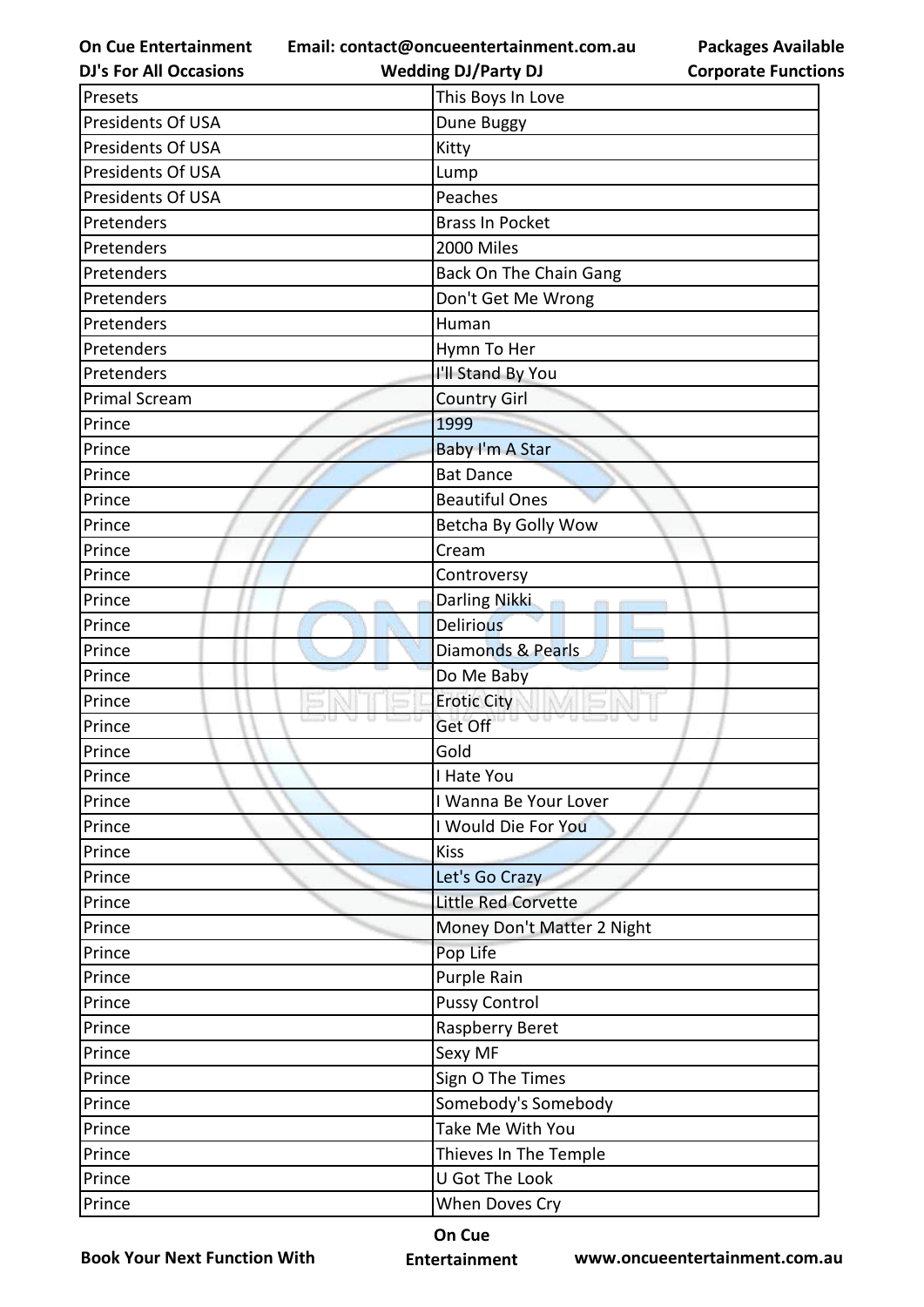**Email: contact@oncueentertainment.com.au Wedding DJ/Party DJ** 

**DJ's For All Occasions**

**Corporate Functions**

**Packages Available** 

| Princess Superstar         | <b>Bad Babysitter</b>    |
|----------------------------|--------------------------|
| <b>Prisoner Theme</b>      | On The Inside            |
| Priyanka Chopra Ft Pitbull | Exotic                   |
| Proclaimers                | 500 Miles                |
| Proclaimers                | I'm On My Way            |
| Procol Harum               | A Whiter Shade Of Pale   |
| Prodigy                    | <b>Breathe</b>           |
| Prodigy                    | Firestarter              |
| Prodigy                    | Nasty                    |
| Prof Green & Ed Drewett    | I Need You Tonight       |
| Prof Green & Emeli Sande   | Read All About It        |
| Prof Green & Tori Kelly    | Lullaby                  |
| Pseudo Echo                | <b>Funky Town</b>        |
| Psy                        | Gangnam Style            |
| Psy                        | Gentleman                |
| Psychedelic Furs           | Ghost In You             |
| Psychedelic Furs           | Love My Way              |
| Psychedelic Furs           | Pretty In Pink           |
| <b>Public Enemy</b>        | Fight The Power          |
| <b>Public Enemy</b>        | Harder Than You Think    |
| Public Enemy & Anthrax     | <b>Bring The Noise</b>   |
| Puddle Of Mud              | Away From Me             |
| Puddle Of Mud              | Blury                    |
| Puddle Of Mud              | Control                  |
| Puddle Of Mud              | <b>Drift And Die</b>     |
| Puddle Of Mud              | She Hates Me             |
| Pulp                       | Come                     |
| <b>Pulp</b>                | Common People            |
| Pulp                       | Help The Aged            |
| Pure Prairie League        | Amie                     |
| Puretone                   | <b>Addicted To Bass</b>  |
| Pussycat                   | Mississippi              |
| <b>Pussycat Dolls</b>      | Beep                     |
| <b>Pussycat Dolls</b>      | <b>Bottle Pop</b>        |
| <b>Pussycat Dolls</b>      | <b>Buttons</b>           |
| <b>Pussycat Dolls</b>      | Don't Cha                |
| <b>Pussycat Dolls</b>      | Hush Hush                |
| <b>Pussycat Dolls</b>      | I Don't Need A Man       |
| <b>Pussycat Dolls</b>      | I Hate This Part         |
| <b>Pussycat Dolls</b>      | Jai Ho                   |
| <b>Pussycat Dolls</b>      | Stickwitu                |
| <b>Pussycat Dolls</b>      | Wait A Munite            |
| <b>Pussycat Dolls</b>      | Whatcha Think About That |
| <b>Pussycat Dolls</b>      | When I Grow Up           |
| Quaterflash                | Harden My Heart          |

**Book Your Next Function With**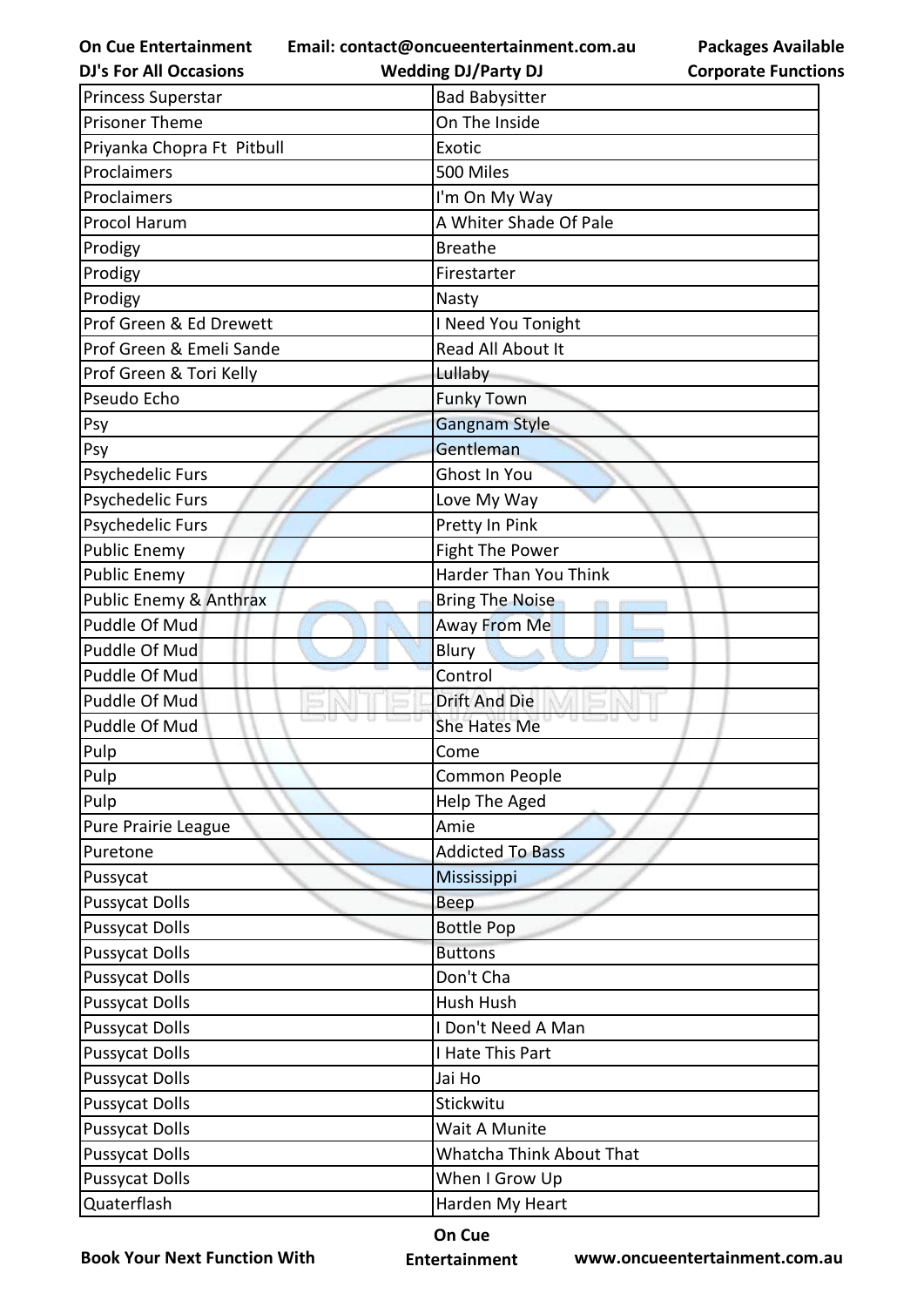**On Cue Entertainment Email: contact@oncueentertainment.com.au**

**Packages Available Corporate Functions**

| <b>DJ's For All Occasions</b> | <b>Wedding DJ/Party DJ</b>         | <b>Corporate Function</b> |
|-------------------------------|------------------------------------|---------------------------|
| Queen                         | Another One Bites The Dust         |                           |
| Queen                         | <b>Another Postcard</b>            |                           |
| Queen                         | <b>Bicycle Race</b>                |                           |
| Queen                         | <b>Bohemian Rhapsody</b>           |                           |
| Queen                         | Crazy Little Thing Called Love     |                           |
| Queen                         | Don't Stop Me Now                  |                           |
| Queen                         | <b>Fat Bottomed Girls</b>          |                           |
| Queen                         | Flash                              |                           |
| Queen                         | Hammer To Fall                     |                           |
| Queen                         | I Want It All                      |                           |
| Queen                         | I Want To Break Free               |                           |
| Queen                         | Innuendo                           |                           |
| Queen                         | It's A Kind Of Magic               |                           |
| Queen                         | <b>Killer Queen</b>                |                           |
| Queen                         | <b>One Vision</b>                  |                           |
| Queen                         | Play The Game                      |                           |
| Queen                         | Radio Gaga                         |                           |
| Queen                         | Save Me                            |                           |
| Queen                         | Somebody To Love                   |                           |
| Queen                         | The Days Of Our Lives              |                           |
| Queen                         | The Show Must Go On                |                           |
| Queen                         | Tie Your Mother Down               |                           |
| Queen                         | We Are The Champions               |                           |
| Queen                         | We Will Rock You                   |                           |
| Queen                         | You're My Best Friend              |                           |
| Queen                         | <b>Under Pressure</b>              |                           |
| Queen & Bowie                 | <b>Under Presure</b>               |                           |
| Queens Of The Stone Age       | No One Knows                       |                           |
| Queens Of The Stone Age       | Feel Good Hit Of The Summer        |                           |
| Queens Of The Stone Age       | Little Sister                      |                           |
| Queens Of The Stone Age       | <b>Monsters In The Parasol</b>     |                           |
| Queens Of The Stone Age       | <b>Sick Sick Sick</b>              |                           |
| <b>Quiet Riot</b>             | Come On Feel The Noise             |                           |
| <b>Quiet Riot</b>             | Metal Health                       |                           |
| Quincy Jones And Tamia        | You Put A Move On My Heart         |                           |
| R E M                         | Daysleeper                         |                           |
| R E M                         | <b>Drive</b>                       |                           |
| <b>REM</b>                    | <b>Everybody Hurts</b>             |                           |
| REM                           | Sidewinder Sleeps Tonight          |                           |
| <b>REM</b>                    | The End Of The World As We Know It |                           |
| <b>REM</b>                    | I've Been High                     |                           |
| <b>REM</b>                    | Losing My Religion                 |                           |
| REM                           | Man On The Moon                    |                           |
| <b>REM</b>                    | Near Wild Heaven                   |                           |
| R E M                         | Orange Crush                       |                           |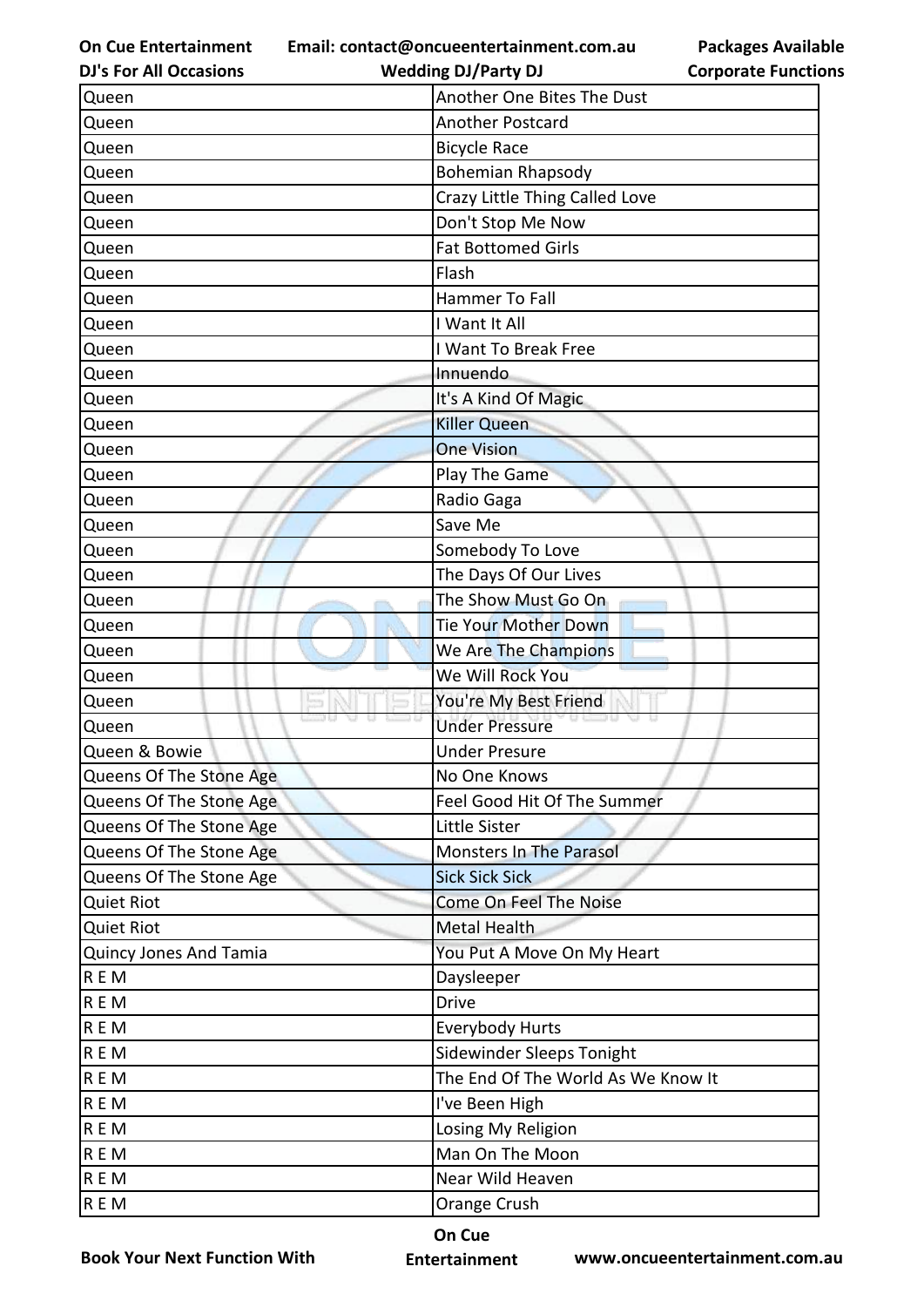**Email: contact@oncueentertainment.com.au**

**DJ's For All Occasions**

**Packages Available Corporate Functions**

| <b>DJ's For All Occasions</b> | <b>Wedding DJ/Party DJ</b>       | <b>Corporate Functio</b> |
|-------------------------------|----------------------------------|--------------------------|
| <b>REM</b>                    | <b>Shiny Happy People</b>        |                          |
| <b>REM</b>                    | Stand                            |                          |
| <b>REM</b>                    | The One I Love                   |                          |
| <b>REM</b>                    | The Great Beyond                 |                          |
| R Kelly                       | <b>Bump &amp; Grind</b>          |                          |
| R Kelly                       | Happy People                     |                          |
| R Kelly                       | I Believe I Can Fly              |                          |
| R Kelly                       | I Wish                           |                          |
| R Kelly                       | Ignition                         |                          |
| R Kelly                       | Only The Loot Can Make You Happy |                          |
| R Kelly                       | She's Got That Vibe              |                          |
| R Kelly                       | Snake                            |                          |
| R Kelly                       | The Worlds Greatest              |                          |
| R Kelly & Celine Dion         | I'm Your Angel                   |                          |
| <b>Rachael Stevens</b>        | <b>Breathe In Breathe Out</b>    |                          |
| Rachael Stevens               | <b>Funky Dory</b>                |                          |
| Rachael Stevens               | I Said Never Again               |                          |
| <b>Rachel Farris</b>          | I'm Not The Girl                 |                          |
| <b>Rachel Platten</b>         | Fight Song                       |                          |
| Rachel Platten                | <b>Stand By You</b>              |                          |
| Rachel Proctor                | Days Like This                   |                          |
| Rachel Proctor                | Didn't I                         |                          |
| Rachel Proctor                | Me & Emily                       |                          |
| Rachel Proctor                | Where I Belong                   |                          |
| Radiators                     | <b>Gimme Head</b>                |                          |
| Radiohead                     | U US<br>Creep                    |                          |
| Radiohead                     | <b>Fake Plastic Trees</b>        |                          |
| Radiohead                     | Go To Sleep                      |                          |
| Radiohead                     | High & Dry                       |                          |
| Radiohead                     | No Surprises                     |                          |
| Radiohead                     | <b>Nude</b>                      |                          |
| Radiohead                     | <b>There There</b>               |                          |
| Radiohead                     | Paranoid Android                 |                          |
| Rae Morris                    | <b>Under The Shadows</b>         |                          |
| Rag N Bone Man                | Human                            |                          |
| Rage Against The Machine      | <b>Bulls On Parade</b>           |                          |
| Rage Against The Machine      | Guerilla Radio                   |                          |
| Rage Against The Machine      | How I Could Just Kill A Man      |                          |
| Rage Against The Machine      | Killing In The Name Off          |                          |
| Rage Against The Machine      | Renegades Of Funk                |                          |
| Rage Against The Machine      | <b>Testify</b>                   |                          |
| Ralph Mctell                  | <b>Streets Of London</b>         |                          |
| Ramones                       | Baby I Love You                  |                          |
| Ramones                       | <b>Blitzkrieg Bop</b>            |                          |
| Ramones                       | I Wanted Everything              |                          |

**Book Your Next Function With**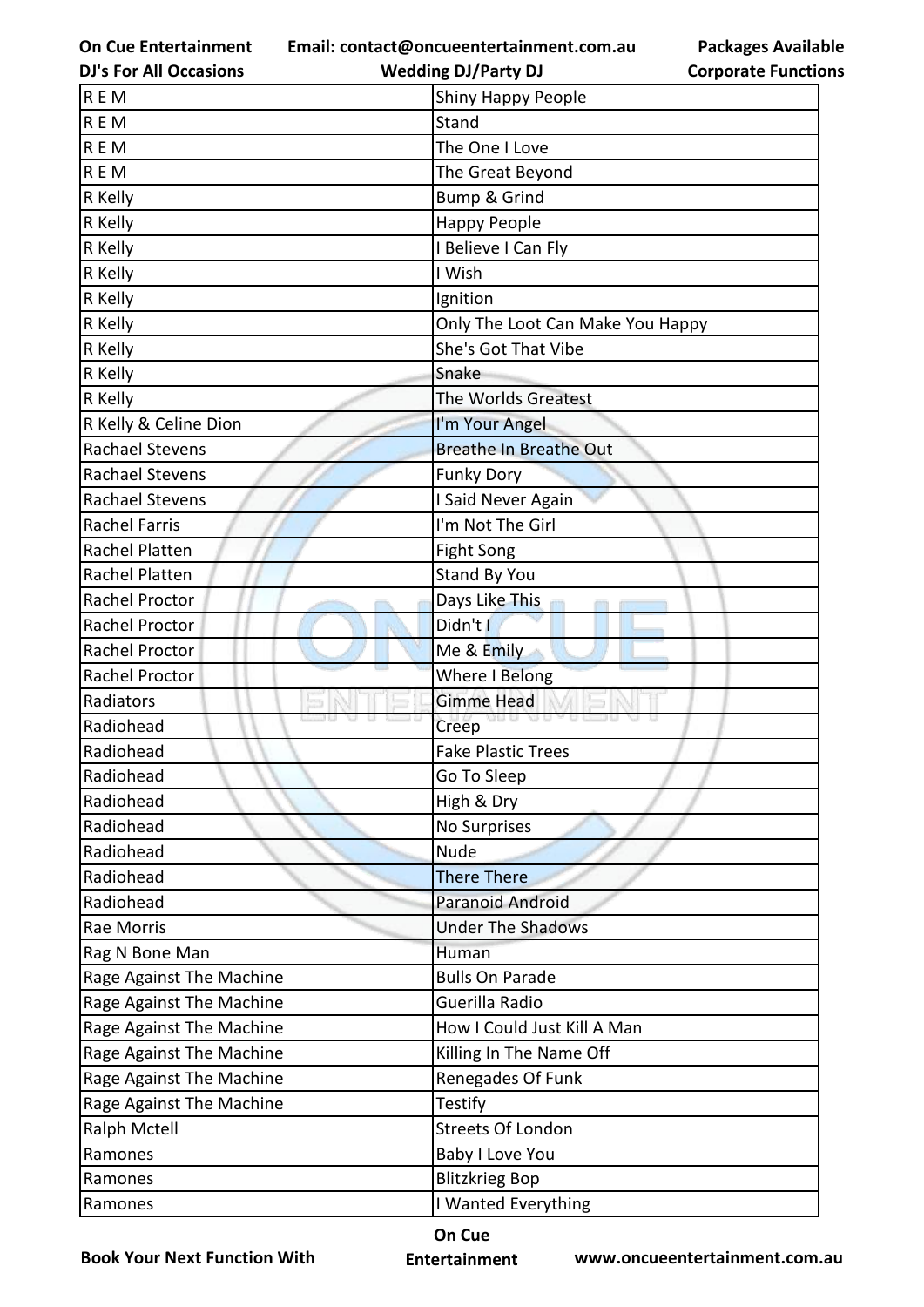**On Cue Entertainment Email: contact@oncueentertainment.com.au**

| <b>Packages Available</b>  |
|----------------------------|
| <b>Corporate Functions</b> |

| <b>DJ's For All Occasions</b> | <b>Wedding DJ/Party DJ</b>       | <b>Corporate Functio</b> |
|-------------------------------|----------------------------------|--------------------------|
| Ramones                       | I Wanna Be Sedated               |                          |
| Ramones                       | Rock 'N Roll High School         |                          |
| Ramones                       | Sheena Is A Punk Rocker          |                          |
| Rancid                        | <b>Fall Back Down</b>            |                          |
| <b>Randy Travis</b>           | Are We In Trouble Now            |                          |
| <b>Randy Travis</b>           | Deeper Than The Holler           |                          |
| <b>Randy Travis</b>           | Digging Up Bones                 |                          |
| <b>Randy Travis</b>           | Honky Tonk Moon                  |                          |
| <b>Randy Travis</b>           | Is It Still Over                 |                          |
| <b>Randy Travis</b>           | It's Just A Matter Of Time       |                          |
| <b>Rascal Flatts</b>          | Feels Like Today                 |                          |
| <b>Rascal Flatts</b>          | I Melt                           |                          |
| <b>Rascal Flatts</b>          | <b>These Days</b>                |                          |
| <b>Rascal Flatts</b>          | While You Loved Me               |                          |
| Rascals                       | A Girl Like You                  |                          |
| Rascals                       | Good Lovin                       |                          |
| Rascals                       | Groovin (On A Sunday Afternoon)  |                          |
| Rascals                       | It's A Beautiful Morning         |                          |
| Ratt                          | <b>Back For More</b>             |                          |
| Ratt                          | Round And Round                  |                          |
| Ratt                          | Way Cool Jr                      |                          |
| Ray Charles                   | <b>Busted Cryin Time</b>         |                          |
| <b>Ray Charles</b>            | Georgia On My Mind               |                          |
| <b>Ray Charles</b>            | <b>Hit The Road Jack</b>         |                          |
| Ray Charles                   | I Can't Stop Loving You          |                          |
| <b>Ray Charles</b>            | I Got A Woman                    |                          |
| Ray Charles                   | Shake A Tailfeather              |                          |
| <b>Ray Charles</b>            | What'd I Say                     |                          |
| <b>Ray Charles</b>            | Shake A Tailfeather              |                          |
| <b>Ray Charles</b>            | You Are My Sunshine              |                          |
| Ray Charles & Billy Joel      | <b>Baby Grand</b>                |                          |
| Ray Charles & Norah Jones     | Here We Go Again                 |                          |
| Ray Parker Junior             | Ghostbusters                     |                          |
| <b>Ray Price</b>              | Crazy Arms                       |                          |
| <b>Ray Price</b>              | Heartaches By The Number         |                          |
| <b>Ray Price</b>              | One More Time                    |                          |
| <b>Ray Price</b>              | For The Good Times               |                          |
| Ray Stevens                   | Along Came Jones                 |                          |
| Ray Stevens                   | <b>Everything Is Beautiful</b>   |                          |
| Ray Stevens                   | It's Me Again Margaret           |                          |
| Ray Stevens                   | The Streak                       |                          |
| Razorlight                    | Golden Touch                     |                          |
| Razorlight                    | Cant Fight This Feeling I've Got |                          |
| <b>Real Thing</b>             | You To Me Are Everything         |                          |
| Reba McEntire                 | I'm Gonna Take That Mountain     |                          |
|                               |                                  |                          |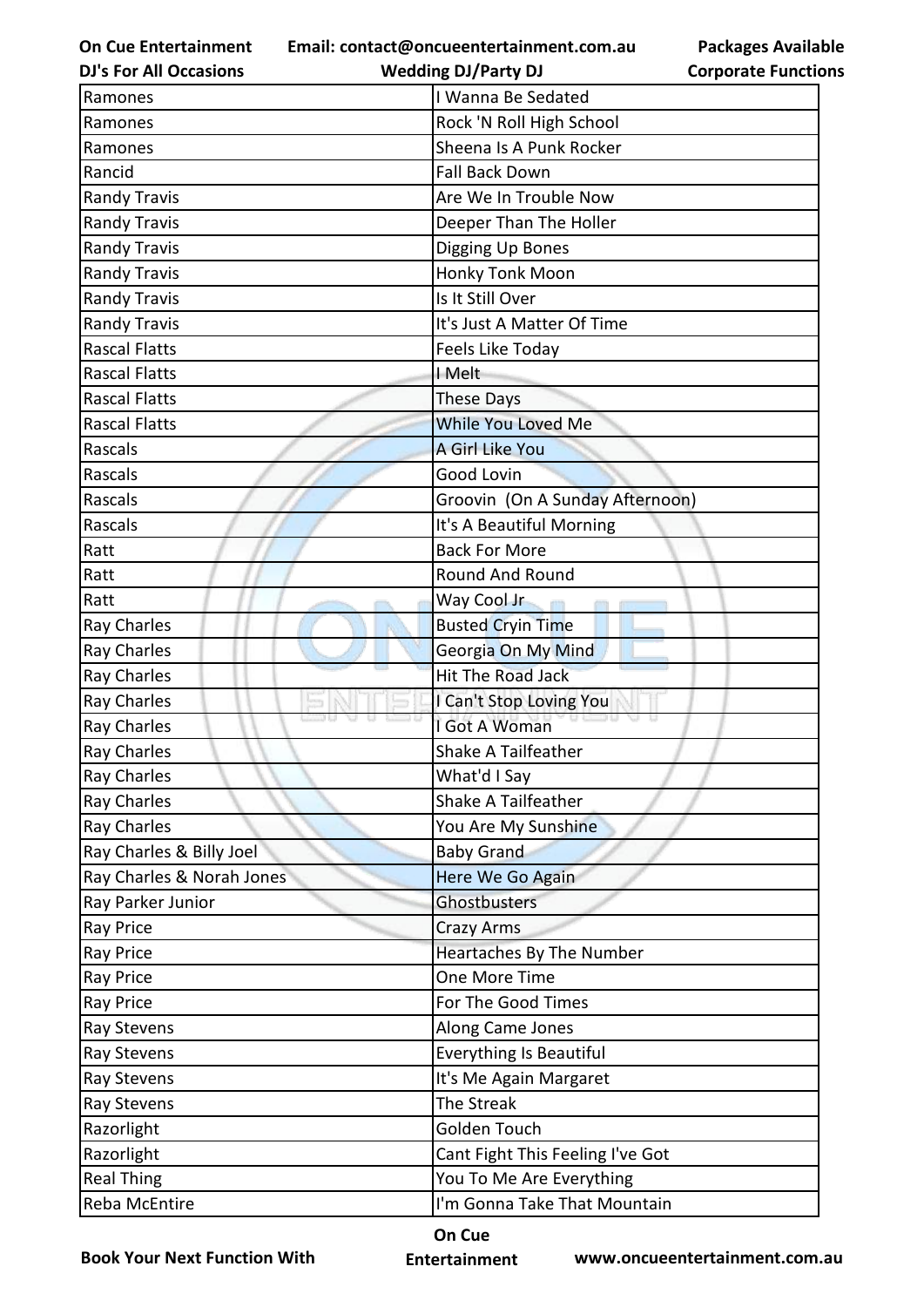**Email: contact@oncueentertainment.com.au Wedding DJ/Party DJ** 

**DJ's For All Occasions**

**Packages Available Corporate Functions**

| Reba McEntire          | Somebody                     |
|------------------------|------------------------------|
| <b>Reba McEntire</b>   | I'll Be                      |
| Reba McEntire          | Is There Life Out There      |
| Reba McEntire          | The Greatest Man I Ever Knew |
| Reba McEntire          | The Heart Wont Lie           |
| Reba McEntire          | One Fine Day                 |
| Reba McEntire          | Whoever's In New England     |
| Reba McEntire          | Why Haven't I Heard From You |
| Reba McEntire          | Fancy                        |
| Reba McEntire          | Just A Little Love           |
| Reba McEntire          | <b>Starting Over Again</b>   |
| Rebecca Ferguson       | Glitter & Gold               |
| Rebecca Ferguson       | Nothing's Real But Love      |
| Rebecca Ferguson       | <b>Too Good To Lose</b>      |
| Rebecca St James       | Song Of Love                 |
| Rebecca St James       | Wait For Me                  |
| Rebecca St James       | A Song Of Love               |
| <b>Red Box</b>         | For America                  |
| Red Hot Chilli Peppers | Aeroplane                    |
| Red Hot Chilli Peppers | Around The World             |
| Red Hot Chilli Peppers | <b>Blood Sugar Magik</b>     |
| Red Hot Chilli Peppers | By The Way                   |
| Red Hot Chilli Peppers | Californication              |
| Red Hot Chilli Peppers | Can't Stop                   |
| Red Hot Chilli Peppers | Dani California              |
| Red Hot Chilli Peppers | <b>Dosed</b>                 |
| Red Hot Chilli Peppers | <b>Fortune Faded</b>         |
| Red Hot Chilli Peppers | Give It Away                 |
| Red Hot Chilli Peppers | <b>Higher Ground</b>         |
| Red Hot Chilli Peppers | Hump De Bump                 |
| Red Hot Chilli Peppers | If You Have To Ask           |
| Red Hot Chilli Peppers | My Friends                   |
| Red Hot Chilli Peppers | Otherside                    |
| Red Hot Chilli Peppers | Road Trippin                 |
| Red Hot Chilli Peppers | <b>Scar Tissue</b>           |
| Red Hot Chilli Peppers | Sir Psycho Sexy              |
| Red Hot Chilli Peppers | Snow (Hey Ho)                |
| Red Hot Chilli Peppers | Soul To Squeeze              |
| Red Hot Chilli Peppers | <b>Suck My Kiss</b>          |
| Red Hot Chilli Peppers | Tell Me Baby                 |
| Red Hot Chilli Peppers | <b>Under The Bridge</b>      |
| Red Hot Chilli Peppers | <b>Universally Speaking</b>  |
| Red Hot Chilli Peppers | Zephyr Song                  |
| Redbone                | Come And Get Your Love       |
| Redbone                | Witch Queen Of New Orleans   |

**Book Your Next Function With**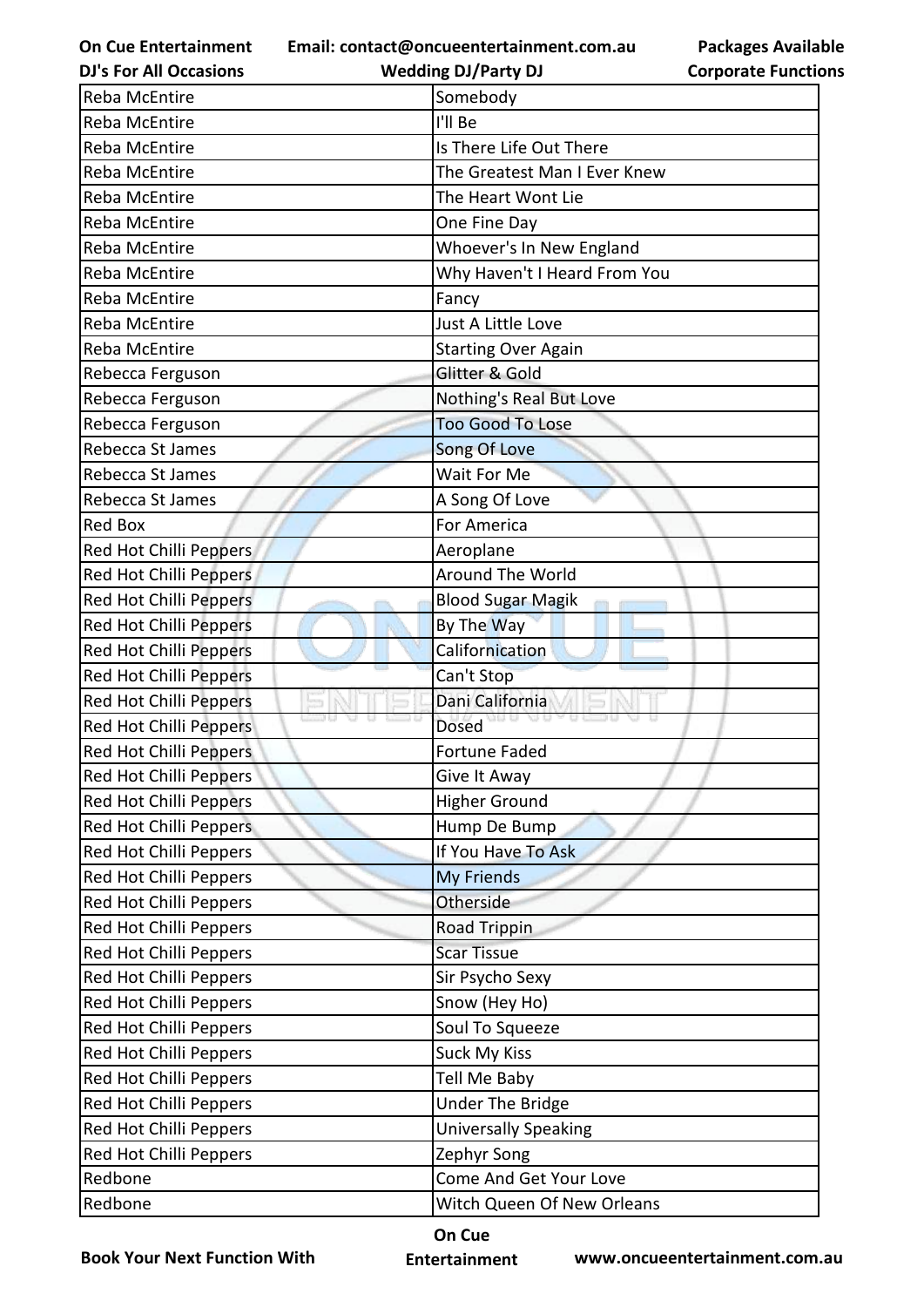**On Cue Entertainment Email: contact@oncueentertainment.com.au**

**Packages Available Corporate Functions**

| <b>DJ's For All Occasions</b> | <b>Wedding DJ/Party DJ</b>            | <b>Corporate Functio</b> |
|-------------------------------|---------------------------------------|--------------------------|
| Redfoo                        | Let's Get Ridiculous                  |                          |
| Redgum                        | I Was Only 19                         |                          |
| Redgum                        | I've Been To Bali Too                 |                          |
| Rednex                        | Cotton Eye Joe                        |                          |
| <b>Reece Mastin</b>           | <b>Good Night</b>                     |                          |
| <b>Reece Mastin</b>           | Rockstar                              |                          |
| <b>Reece Mastin</b>           | Shout It Out                          |                          |
| <b>Reece Mastin</b>           | Shut Up And Kiss Me                   |                          |
| Reef                          | Place Your Hands                      |                          |
| Reel 2 Real                   | I Like To Move It                     |                          |
| Reggie N Bollie               | <b>New Girl</b>                       |                          |
| Regugatator                   | <b>Polyester Girl</b>                 |                          |
| Rembrandts                    | I'll Be There For You (Friends Theme) |                          |
| Rembrandts                    | Just The Way It is Baby               |                          |
| Renee Geyer                   | <b>Heading In The Right Direction</b> |                          |
| Renee Geyer                   | It's A Mans World                     |                          |
| Rent (The Musical)            | Another Day                           |                          |
| Rent (The Musical)            | Halloween                             |                          |
| Rent (The Musical)            | I'll Cover You                        |                          |
| Rent (The Musical)            | One Song Glory                        |                          |
| Rent (The Musical)            | Out Tonight                           |                          |
| Rent (The Musical)            | Rent                                  |                          |
| Rent (The Musical)            | <b>Seasons Of Love</b>                |                          |
| Rent (The Musical)            | <b>Today For You</b>                  |                          |
| Rent (The Musical)            | Take Me Or Leave Me                   |                          |
| Rent (The Musical)            | What You Own                          |                          |
| Rent (The Musical)            | Without You                           |                          |
| Rent (The Musical)            | Your Eyes                             |                          |
| Reo Speedwagon                | Can't Fight This Feeling              |                          |
| Reo Speedwagon                | Keep On Loving You                    |                          |
| Reo Speedwagon                | <b>Roll With The Changes</b>          |                          |
| <b>Richard Ashcroft</b>       | <b>Break The Night With Color</b>     |                          |
| <b>Richard Ashcroft</b>       | C'mon People                          |                          |
| <b>Richard Ashcroft</b>       | Money To Burn                         |                          |
| <b>Richard Ashcroft</b>       | Song For Lovers                       |                          |
| <b>Richard Clapton</b>        | Girl's On The Avenue                  |                          |
| <b>Richard Marx</b>           | Angelia                               |                          |
| <b>Richard Marx</b>           | <b>Endless Summer Nights</b>          |                          |
| <b>Richard Marx</b>           | Hazard                                |                          |
| <b>Richard Marx</b>           | Love Unemotional                      |                          |
| <b>Richard Marx</b>           | Now And Forever                       |                          |
| <b>Richard Marx</b>           | <b>Right Here Waiting</b>             |                          |
| <b>Richard Marx</b>           | Satisfied                             |                          |
| <b>Richard Marx</b>           | Should've Known Better                |                          |
| <b>Richard Vission</b>        | I Like That                           |                          |
|                               |                                       |                          |

**Book Your Next Function With**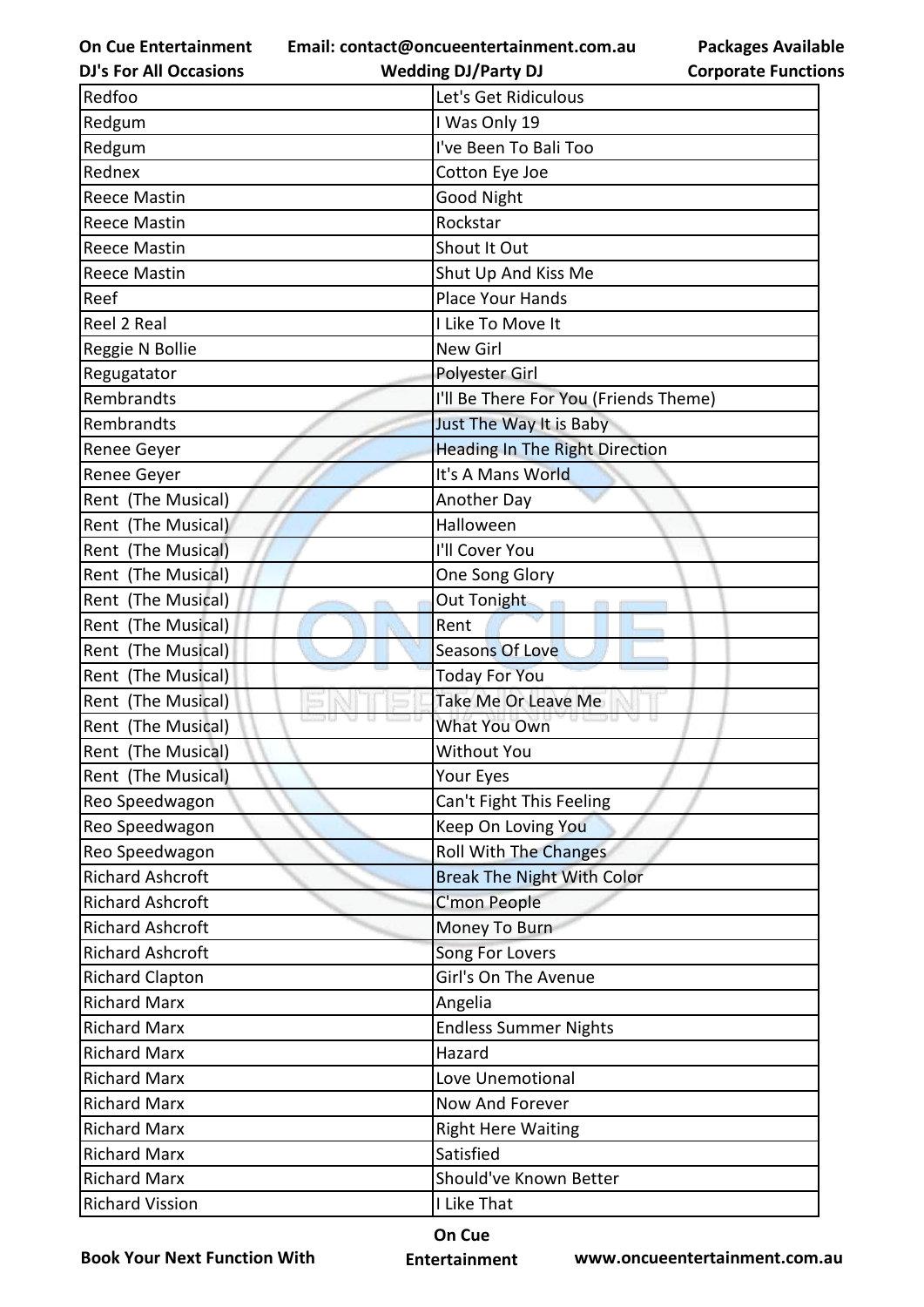**Email: contact@oncueentertainment.com.au**

**DJ's For All Occasions**

**Wedding DJ/Party DJ** 

**Packages Available Corporate Functions**

| <b>Richie Valens</b>            | Donna                            |
|---------------------------------|----------------------------------|
| <b>Richie Valens</b>            | La Bamba                         |
| <b>Rick Astley</b>              | Never Gonna Give You Up          |
| <b>Rick Astley</b>              | Together Forever                 |
| <b>Rick James</b>               | <b>Super Freak</b>               |
| <b>Rick Price</b>               | <b>Heaven Knows</b>              |
| <b>Rick Price</b>               | Not A Day Goes By                |
| <b>Rick Springfield</b>         | Affair Of The Heart              |
| <b>Rick Springfield</b>         | Don't Talk To Strangers          |
| <b>Rick Springfield</b>         | Jessie's Girl                    |
| <b>Rick Springfield</b>         | Love Somebody                    |
| Ricki Lee                       | Cant Sing A Diferent Song        |
| Ricki Lee                       | Do It Like That                  |
| Ricki Lee                       | <b>Hell No</b>                   |
| Ricki Lee                       | <b>Raining Diamonds</b>          |
| Ricki Lee                       | Can't Touch It                   |
| Rickie Lee Jones                | Chuck E's In Love                |
| <b>Ricky Martin</b>             | Come With Me                     |
| <b>Ricky Martin</b>             | Cup Of Life                      |
| <b>Ricky Martin</b>             | I Don't Care                     |
| <b>Ricky Martin</b>             | Livin La Vida Loca               |
| <b>Ricky Martin</b>             | Loaded                           |
| <b>Ricky Martin</b>             | Shake Your Bon Bon               |
| <b>Ricky Martin</b>             | She Bangs                        |
| <b>Ricky Martin</b>             | She's All I Ever Had             |
| Ricky Martin & Christa Aguilera | Nobody Wants To Be Lonely (Duet) |
| Ricky Martin & Meja             | <b>Private Emotion</b>           |
| <b>Ricky Nelson</b>             | Garden Party                     |
| <b>Ricky Nelson</b>             | Hello Mary Lou                   |
| <b>Ricky Nelson</b>             | <b>Travelin Man</b>              |
| Ricky Van Shelton               | Don't We All Have The Right      |
| <b>Right Said Fred</b>          | I'm To Sexy                      |
| <b>Righteous Bros</b>           | <b>Ebb Tide</b>                  |
| <b>Righteous Bros</b>           | Rock And Roll Heaven             |
| <b>Righteous Bros</b>           | <b>Unchained Melody</b>          |
| <b>Righteous Bros</b>           | You're My Soul Inspiration       |
| <b>Righteous Bros</b>           | You've Lost That Loving Feeling  |
| Rihanna                         | California King Bed              |
| Rihanna                         | Cheers (Drink To That)           |
| Rihanna                         | <b>Diamonds</b>                  |
| Rihanna                         | Disturbia                        |
| Rihanna                         | Don't Stop The Music             |
| Rihanna                         | Hard                             |
| Rihanna                         | Kiss It Better                   |
| Rihanna                         | Live Your Life                   |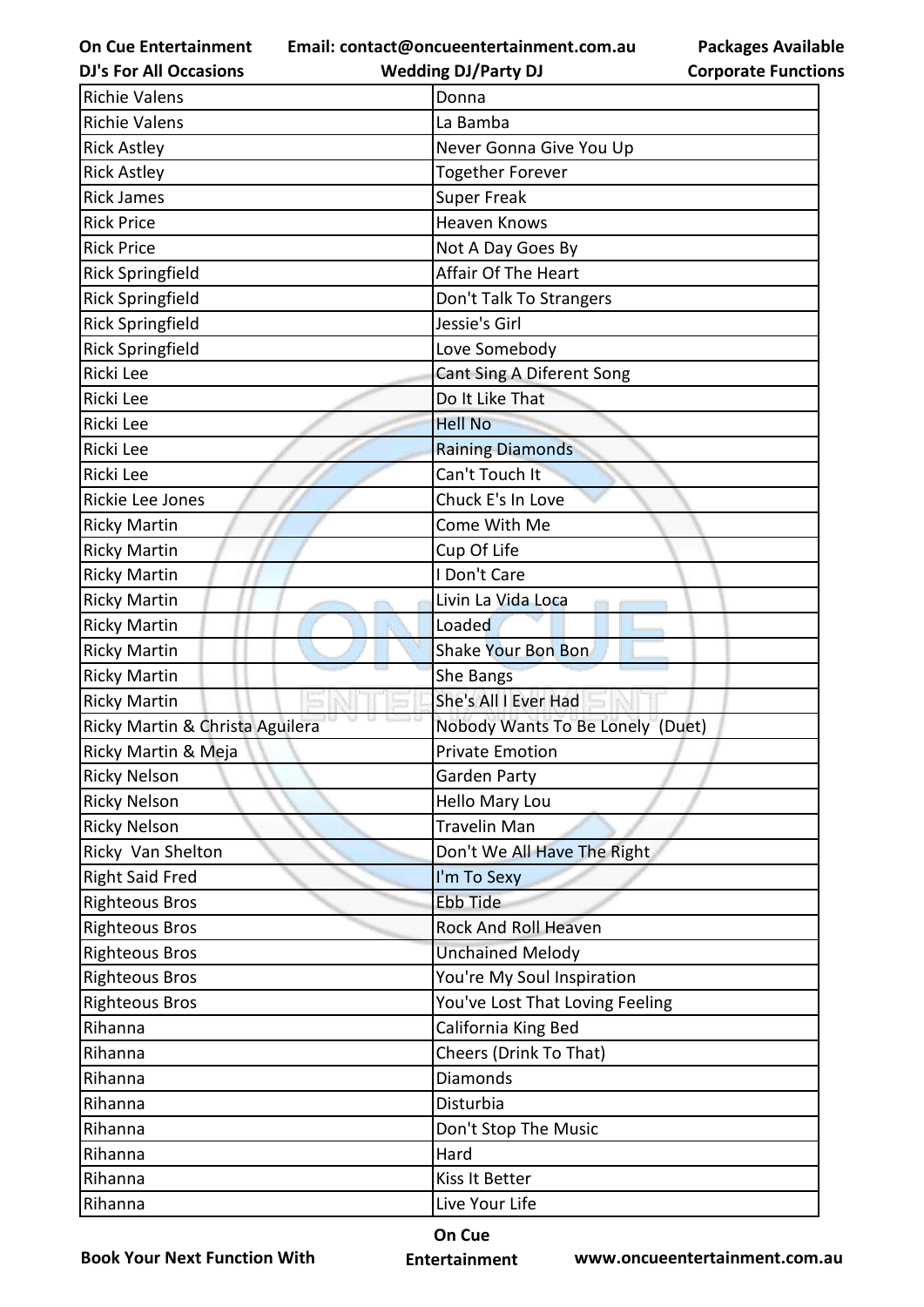**Email: contact@oncueentertainment.com.au**

**Corporate Functions**

**Packages Available** 

| <b>DJ's For All Occasions</b>           | <b>Wedding DJ/Party DJ</b><br><b>Corporate Functio</b> |
|-----------------------------------------|--------------------------------------------------------|
| Rihanna                                 | Love On The Brain                                      |
| Rihanna                                 | Man Down                                               |
| Rihanna                                 | Needed Me                                              |
| Rihanna                                 | Oh Baby                                                |
| Rihanna                                 | Only Girl In World                                     |
| Rihanna                                 | Pon De Replay                                          |
| Rihanna                                 | Rehab                                                  |
| Rihanna                                 | Rude Boy                                               |
| Rihanna                                 | <b>Russian Roulette</b>                                |
| Rihanna                                 | <b>S&amp;M</b>                                         |
| Rihanna                                 | S.O.S                                                  |
| Rihanna                                 | Shut Up & Drive                                        |
| Rihanna                                 | <b>Take A Bow</b>                                      |
| Rihanna                                 | <b>Te Amo</b>                                          |
| Rihanna                                 | <b>Towards The Sun</b>                                 |
| Rihanna                                 | Umbrella                                               |
| Rihanna                                 | Unfaithful                                             |
| Rihanna                                 | What Now                                               |
| Rihanna                                 | What's My Name                                         |
| Rihanna                                 | Where Have You Been                                    |
| Rihanna                                 | Who's That Girl                                        |
| Rihanna & Drake                         | Work                                                   |
| Rihanna & Kanye West Ft. Paul Mccartney | <b>Four Five Seconds</b>                               |
| Rihanna & Neyo                          | <b>Hate That I Love You</b>                            |
| Rihanna & Slash                         | Rockstar 101                                           |
| Rihanna & Calvin Harris                 | 82 ISSO U<br>We Found Love                             |
| Rihanna & Calvin Harris                 | This Is What You Came For                              |
| Rihanna Ft Mikky Ekko                   | Stay                                                   |
| Rihanna Ft Sza                          | Consideration                                          |
| Rihanna & Jay Z                         | <b>Talk That Talk</b>                                  |
| <b>Ringo Starr</b>                      | It Don't Come Easy                                     |
| <b>Ringo Starr</b>                      | <b>Your Sixteen</b>                                    |
| Rita Coolidge                           | All Time High                                          |
| Rita Coolidge                           | Your Love Has Lifted Me Higher                         |
| Rita Ora                                | How We Do (Party)                                      |
| Rita Ora                                | Radioactive                                            |
| Rita Ora                                | Shine Your Light                                       |
| Rita Ora                                | Poison                                                 |
| Rita Ora & Calvin Harris                | I Will Never Let You Down                              |
| Rita Ora Ft Tinie Tempah                | RIP (Duet)                                             |
| Rixton                                  | Me & My Broken Heart                                   |
| Rixton                                  | Wait On Me                                             |
| Rixton                                  | We All Want The Same Thing                             |
| Roachford                               | Only To Be With You                                    |
| Roachford                               | The Way I Feel                                         |
|                                         |                                                        |

**Book Your Next Function With**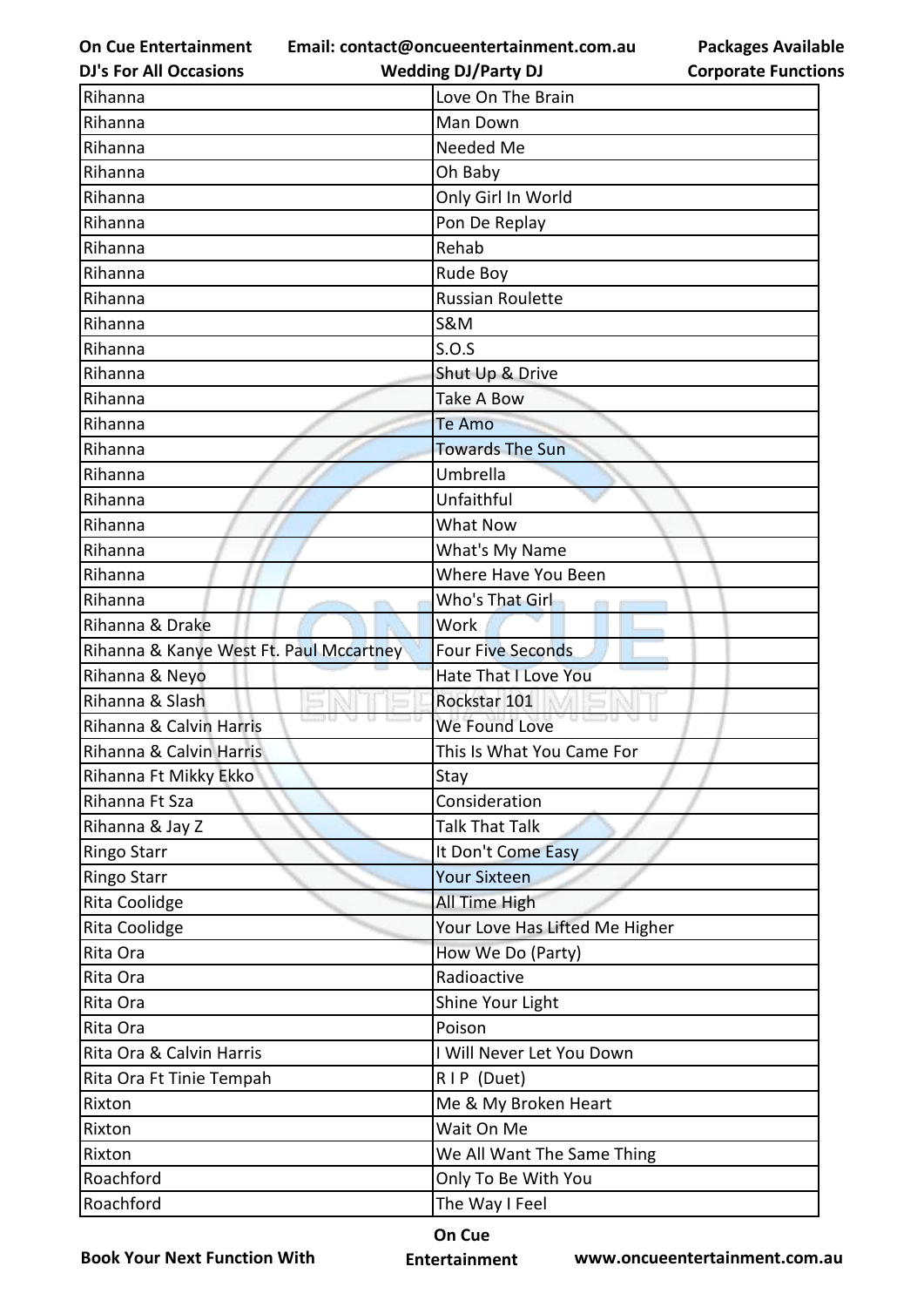**Email: contact@oncueentertainment.com.au**

|  | <b>DJ's For All Occasions</b> |
|--|-------------------------------|
|  |                               |

**Corporate Functions**

**Packages Available** 

| <b>DJ's For All Occasions</b> | <b>Wedding DJ/Party DJ</b>            | <b>Corporate Functio</b> |
|-------------------------------|---------------------------------------|--------------------------|
| <b>Rob Thomas</b>             | <b>Ever The Same</b>                  |                          |
| <b>Rob Thomas</b>             | Give Me The Meltdown                  |                          |
| <b>Rob Thomas</b>             | <b>Her Diamonds</b>                   |                          |
| <b>Rob Thomas</b>             | Little Wonders                        |                          |
| <b>Rob Thomas</b>             | Lonely No More                        |                          |
| <b>Rob Thomas</b>             | Mockingbird                           |                          |
| <b>Rob Thomas</b>             | Someday                               |                          |
| <b>Rob Thomas</b>             | This Is How A Heart Breaks            |                          |
| Rob Thomas & Santana          | Smooth                                |                          |
| Rob Zombie                    | Dragula                               |                          |
| Rob Zombie                    | Feel So Numb                          |                          |
| Rob Zombie                    | Never Gonna Stop                      |                          |
| Robbie Williams               | <b>Advertising Space</b>              |                          |
| Robbie Williams               | Aint That A Kick In The Head          |                          |
| <b>Robbie Williams</b>        | Angels                                |                          |
| <b>Robbie Williams</b>        | <b>Better Man</b>                     |                          |
| Robbie Williams               | Beyond The Sea                        |                          |
| <b>Robbie Williams</b>        | <b>Bodies</b>                         |                          |
| <b>Robbie Williams</b>        | Candy                                 |                          |
| Robbie Williams               | Come Undone                           |                          |
| Robbie Williams               | <b>Different</b>                      |                          |
| Robbie Williams               | Ego A Go Go                           |                          |
| <b>Robbie Williams</b>        | Eternity                              |                          |
| <b>Robbie Williams</b>        | Feel                                  |                          |
| <b>Robbie Williams</b>        | Freedom                               |                          |
| Robbie Williams               | Handsome Man                          |                          |
| Robbie Williams               | Have You Met Miss Jones               |                          |
| Robbie Williams               | <b>Hot Fudge</b>                      |                          |
| Robbie Williams               | I Will Talk And Hollywood Will Listen |                          |
| <b>Robbie Williams</b>        | It Was A Very Good Year               |                          |
| Robbie Williams               | It's Only Us                          |                          |
| Robbie Williams               | Karma Killer                          |                          |
| Robbie Williams               | Knutsford City Limit's                |                          |
| Robbie Williams               | Lazy Days                             |                          |
| Robbie Williams               | Let Love Be Your Energy               |                          |
| Robbie Williams               | Let Me Entertain You                  |                          |
| Robbie Williams               | Lovelight                             |                          |
| Robbie Williams               | Mack The Knife                        |                          |
| Robbie Williams               | Man For All Seasons                   |                          |
| Robbie Williams               | Man's Song                            |                          |
| Robbie Williams               | Me & My Monkey                        |                          |
| Robbie Williams               | Me And My Shadow                      |                          |
| Robbie Williams               | Millennium                            |                          |
| Robbie Williams               | Mister Bojangles                      |                          |
| Robbie Williams               | Misunderstood                         |                          |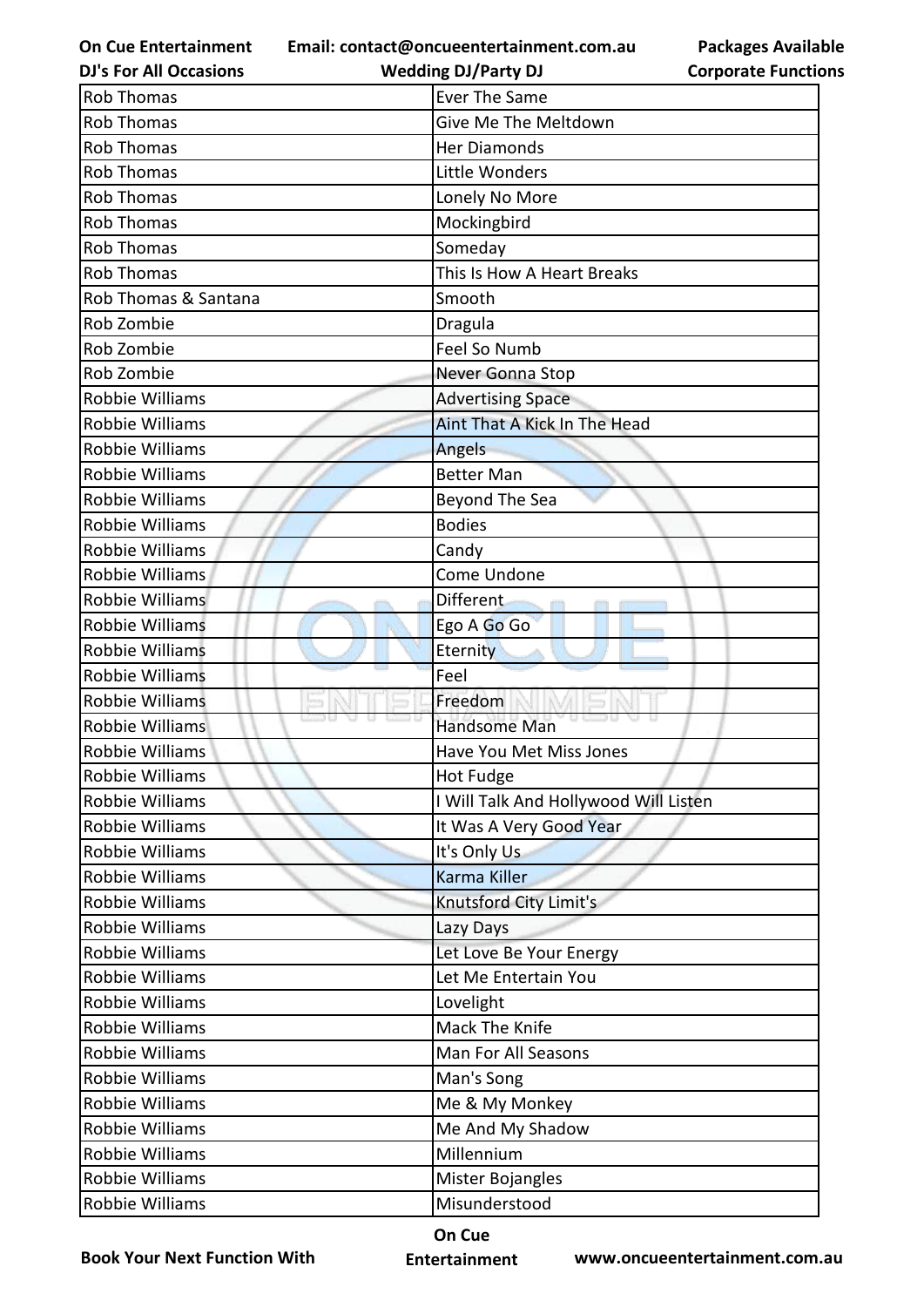**Email: contact@oncueentertainment.com.au Wedding DJ/Party DJ** 

**DJ's For All Occasions**

**Packages Available Corporate Functions**

| Robbie Williams                 | Monsoon                         |
|---------------------------------|---------------------------------|
| <b>Robbie Williams</b>          | <b>Morning Sun</b>              |
| Robbie Williams                 | No Regets                       |
| Robbie Williams                 | Old Before I Die                |
| Robbie Williams                 | One For My Baby                 |
| Robbie Williams                 | <b>Phoenix From The Flames</b>  |
| Robbie Williams                 | Radio                           |
| Robbie Williams                 | Rock Dj                         |
| <b>Robbie Williams</b>          | Rudebox                         |
| Robbie Williams                 | Sexed Up                        |
| Robbie Williams                 | Shame                           |
| <b>Robbie Williams</b>          | She's Madonna                   |
| Robbie Williams                 | She's The One                   |
| Robbie Williams                 | <b>Sin Sin Sin</b>              |
| Robbie Williams                 | <b>Something Beautiful</b>      |
| Robbie Williams                 | <b>Something Stupid</b>         |
| Robbie Williams                 | South Of The Border             |
| Robbie Williams                 | Straighten Up And Fly Right     |
| Robbie Williams                 | Strong                          |
| Robbie Williams                 | Supreme                         |
| Robbie Williams                 | The Road To Mandalay            |
| Robbie Williams                 | Tripping                        |
| <b>Robbie Williams</b>          | Well Did You Evah               |
| <b>Robbie Williams</b>          | Win Some Lose Some              |
| Robbie Williams                 | You Know Me                     |
| Robbie Williams & Kylie Minogue | Kids (Duet)                     |
| Robbie Williams & Nicole Kidman | Something Stupid (Duet)         |
| <b>Robert Cray</b>              | <b>Smoking Gun</b>              |
| Robert Johnson                  | Sweet Home Chicago              |
| <b>Robert Palmer</b>            | <b>Addicted To Love</b>         |
| <b>Robert Palmer</b>            | <b>Bad Case Of Lovin You</b>    |
| <b>Robert Palmer</b>            | I Didn't Mean To Turn You On    |
| <b>Robert Palmer</b>            | <b>Know By Now</b>              |
| <b>Robert Palmer</b>            | Me Little Andy                  |
| Robert Palmer                   | Simply Irresistible             |
| <b>Robert Palmer</b>            | Sneakin Sally Through The Alley |
| <b>Robert Palmer</b>            | Some Like It Hot                |
| Robert Palmer & UB40            | I'll Be Your Baby Tonight       |
| Roberta Flack                   | Feel Like Making Love           |
| Roberta Flack                   | First Time Ever I Saw Your Face |
| Roberta Flack                   | Killing Me Softly               |
| Roberta Flack                   | The Closer I Get To You         |
| Robin S                         | Show Me Love                    |
| <b>Robin Shultz</b>             | Sugar                           |
| Robin Thicke F. Kendrick Lamar  | Give It To You                  |

**Book Your Next Function With**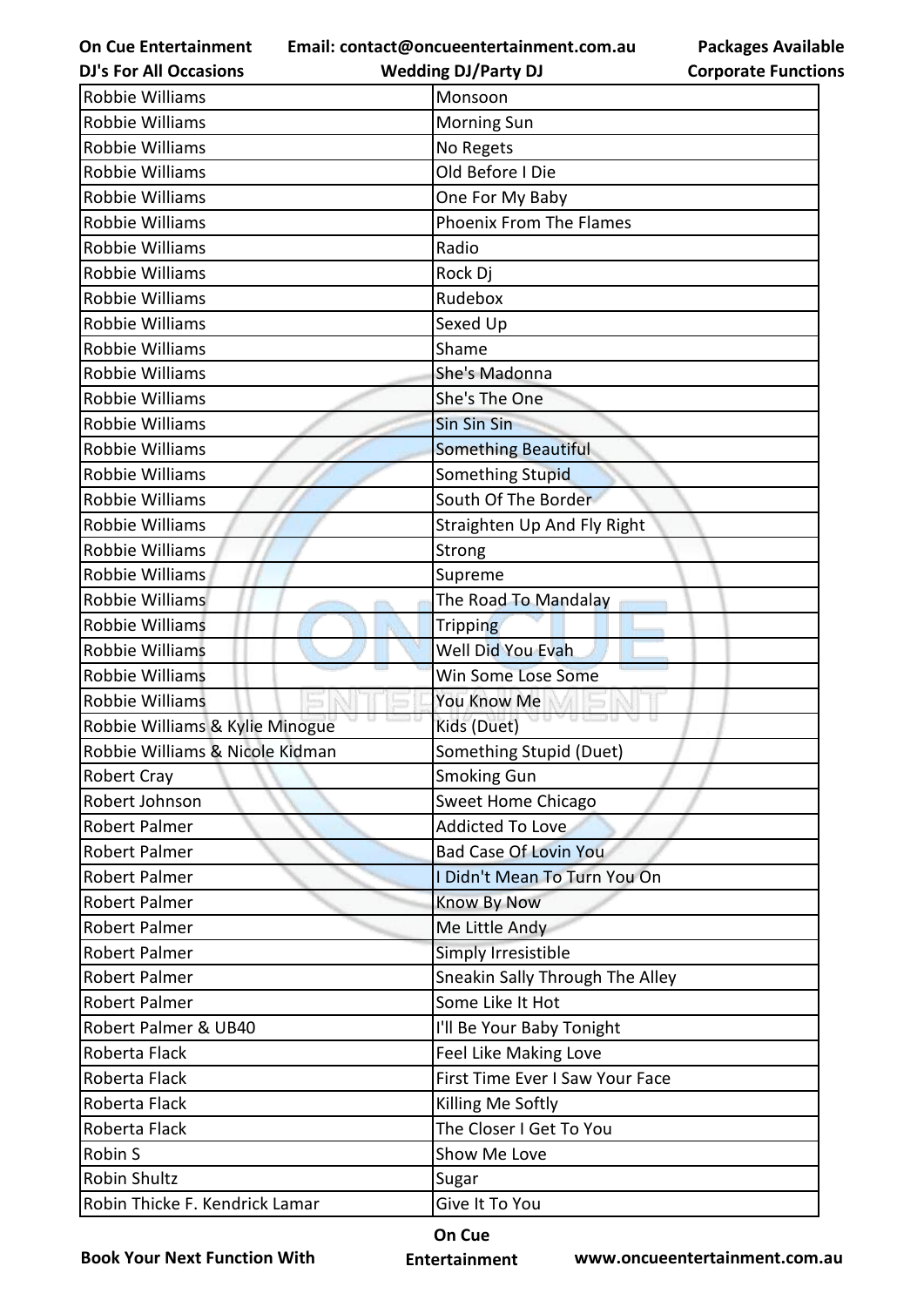**Email: contact@oncueentertainment.com.au Wedding DJ/Party DJ** 

**DJ's For All Occasions**

**Packages Available Corporate Functions**

| Robin Thicke Feat. T.I. & Pharrel | <b>Blurred Lines</b>                        |
|-----------------------------------|---------------------------------------------|
| Robyn                             | <b>Be Mine</b>                              |
| Robyn                             | Handle Me                                   |
| Robyn                             | Who's That Girl                             |
| Rockmelons                        | Ain't No Sunshine                           |
| Rockmelons                        | That Word                                   |
| Rocky Horror Picture Show         | <b>Time Warp</b>                            |
| Rocky Horror Picture Show         | Dammit Janet                                |
| Rocky Horror Picture Show         | Eddie                                       |
| Rocky Horror Picture Show         | Fanfair Don't Dream It                      |
| Rocky Horror Picture Show         | Hot Patootie Bless My Soul                  |
| Rocky Horror Picture Show         | I Can Make You A Man                        |
| Rocky Horror Picture Show         | I'm Going Home                              |
| Rocky Horror Picture Show         | Over At Frankenstein Place                  |
| Rocky Horror Picture Show         | <b>Plant Schmanet Janet</b>                 |
| Rocky Horror Picture Show         | <b>Science Fiction &amp; Double Feature</b> |
| Rocky Horror Picture Show         | Superheroes                                 |
| Rocky Horror Picture Show         | <b>Sweet Transvestite</b>                   |
| <b>Rocky Horror Picture Show</b>  | <b>Sword Of Damocles</b>                    |
| Rocky Horror Picture Show         | <b>Time Warp</b>                            |
| Rocky Horror Picture Show         | Touch A Touch A Touch Me                    |
| Rocky Horror Picture Show         | Wild & Untamed Thing                        |
| <b>Rod Stewart</b>                | Angel                                       |
| Rod Stewart                       | <b>Baby Jane</b>                            |
| <b>Rod Stewart</b>                | Bewitched Bothered & Bewildered             |
| <b>Rod Stewart</b>                | <b>Broken Arrow</b>                         |
| <b>Rod Stewart</b>                | Cigarettes & Alcohol                        |
| <b>Rod Stewart</b>                | Do You Think I'm Sexy                       |
| <b>Rod Stewart</b>                | Downtown Train                              |
| Rod Stewart                       | Every Beat Of My Heart                      |
| <b>Rod Stewart</b>                | Every Picture Tells A Story Don't It        |
| Rod Stewart                       | <b>Forever Young</b>                        |
| Rod Stewart                       | Have I Told You Lately                      |
| Rod Stewart                       | <b>Having A Party</b>                       |
| Rod Stewart                       | Hot Legs                                    |
| Rod Stewart                       | I Don't Wanna Talk About It                 |
| <b>Rod Stewart</b>                | Infatuation                                 |
| Rod Stewart                       | It Had To Be You                            |
| Rod Stewart                       | Leave Virginia Alone                        |
| Rod Stewart                       | Love Is                                     |
| Rod Stewart                       | Maggie May                                  |
| Rod Stewart                       | People Get Ready                            |
| Rod Stewart                       | Reason To Believe                           |
| Rod Stewart                       | Rhythm Of My Heart                          |
| Rod Stewart                       | Sailing                                     |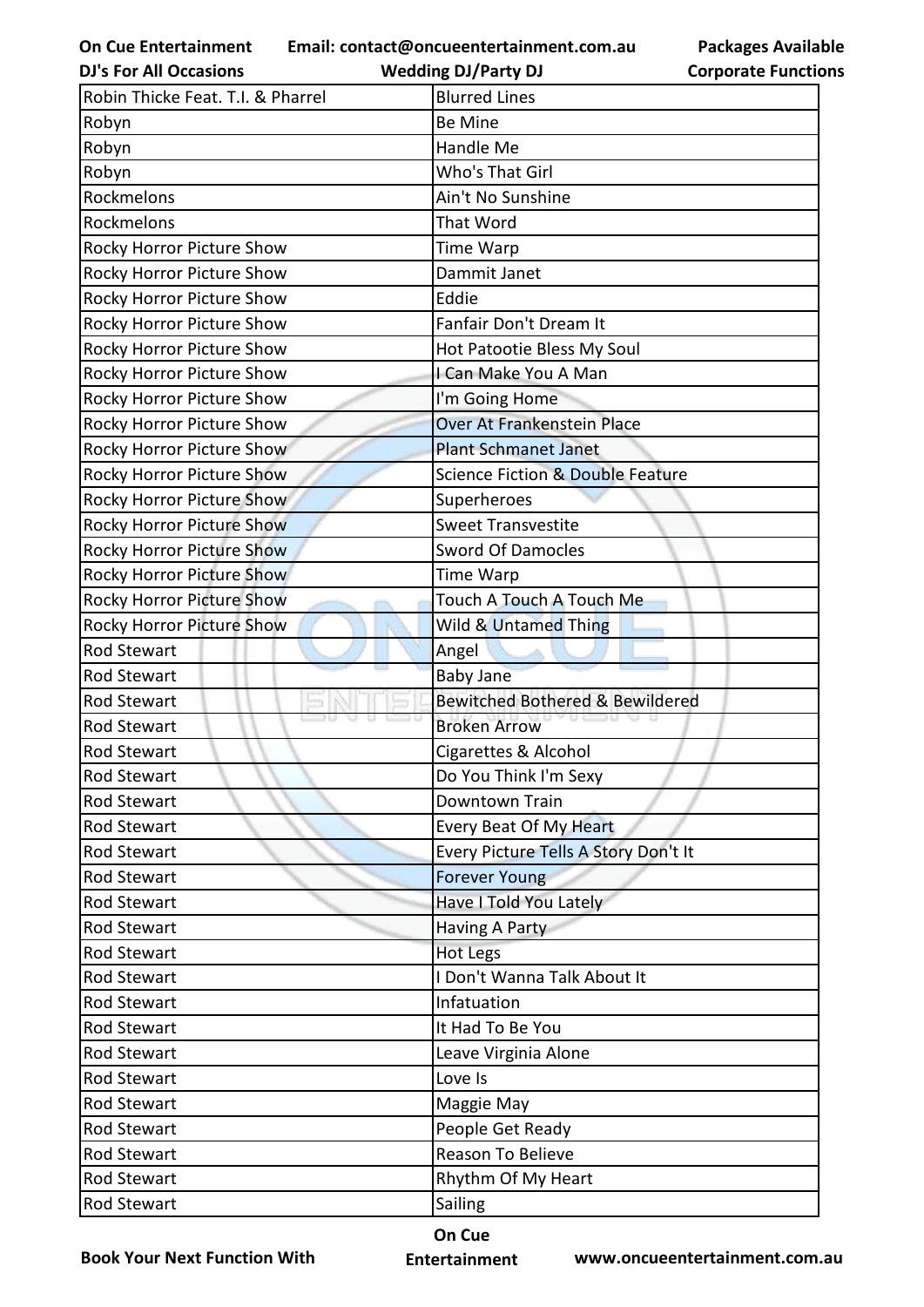**Email: contact@oncueentertainment.com.au Wedding DJ/Party DJ** 

**DJ's For All Occasions**

**Corporate Functions**

**Packages Available** 

| Rod Stewart           | Some Guys Have All The Luck       |
|-----------------------|-----------------------------------|
| <b>Rod Stewart</b>    | That Old Feeling                  |
| <b>Rod Stewart</b>    | The First Cut Is The Deepest      |
| <b>Rod Stewart</b>    | The Killing Of Georgie (Part 1)   |
| Rod Stewart           | The Mowtown Song                  |
| Rod Stewart           | The Very Thought Of You           |
| Rod Stewart           | The Way You Look Tonight          |
| Rod Stewart           | These Foolish Things              |
| <b>Rod Stewart</b>    | They Can't Take That Away From Me |
| Rod Stewart           | This Old Heart Of Mine            |
| Rod Stewart           | Tonight I'm Yours (Don't Hurt Me) |
| Rod Stewart           | Tonight's The Night               |
| Rod Stewart           | You Wear It Well                  |
| Rod Stewart           | You're In My Heart                |
| Rod Stewart           | <b>Young Turks</b>                |
| <b>Rod Stewart</b>    | Your Song                         |
| Rodney Crowel         | Let The Picture Paint Itself      |
| Roger Brown           | Swing City                        |
| Roger Miller          | Chug A Lug                        |
| Roger Miller          | Dang Me                           |
| Roger Miller          | King Of The Road                  |
| Roger Whittaker       | New World In The Morning          |
| Roger Whittaker       | The Last Farewell                 |
| Roger Whittaker       | There Goes My Everything          |
| <b>Rogue Traders</b>  | Don't You Wanna Feel              |
| <b>Rogue Traders</b>  | I Never Liked You                 |
| Rogue Traders         | Love Is A War                     |
| Rogue Traders         | Voodoo Child                      |
| Rogue Traders         | We're Coming Home                 |
| Rogue Traders         | What Your On                      |
| Rogue Traders         | Where Coming Home                 |
| Rogue Traders         | Would You Raise Your Hands Up     |
| <b>Rolf Harris</b>    | <b>Court Of King Caractacus</b>   |
| <b>Rolf Harris</b>    | Jake The Peg                      |
| <b>Rolf Harris</b>    | Tie Me Kangaroo Down              |
| <b>Rolling Stones</b> | Ain't To Proud To Beg             |
| <b>Rolling Stones</b> | Angie                             |
| <b>Rolling Stones</b> | As Tears Go By                    |
| <b>Rolling Stones</b> | Beast Of Burden                   |
| <b>Rolling Stones</b> | <b>Brown Sugar</b>                |
| <b>Rolling Stones</b> | Dance Little Sister               |
| <b>Rolling Stones</b> | <b>Dead Flowers</b>               |
| <b>Rolling Stones</b> | <b>Emotional Rescue</b>           |
| <b>Rolling Stones</b> | Fool To Cry                       |
| <b>Rolling Stones</b> | Get Off My Cloud                  |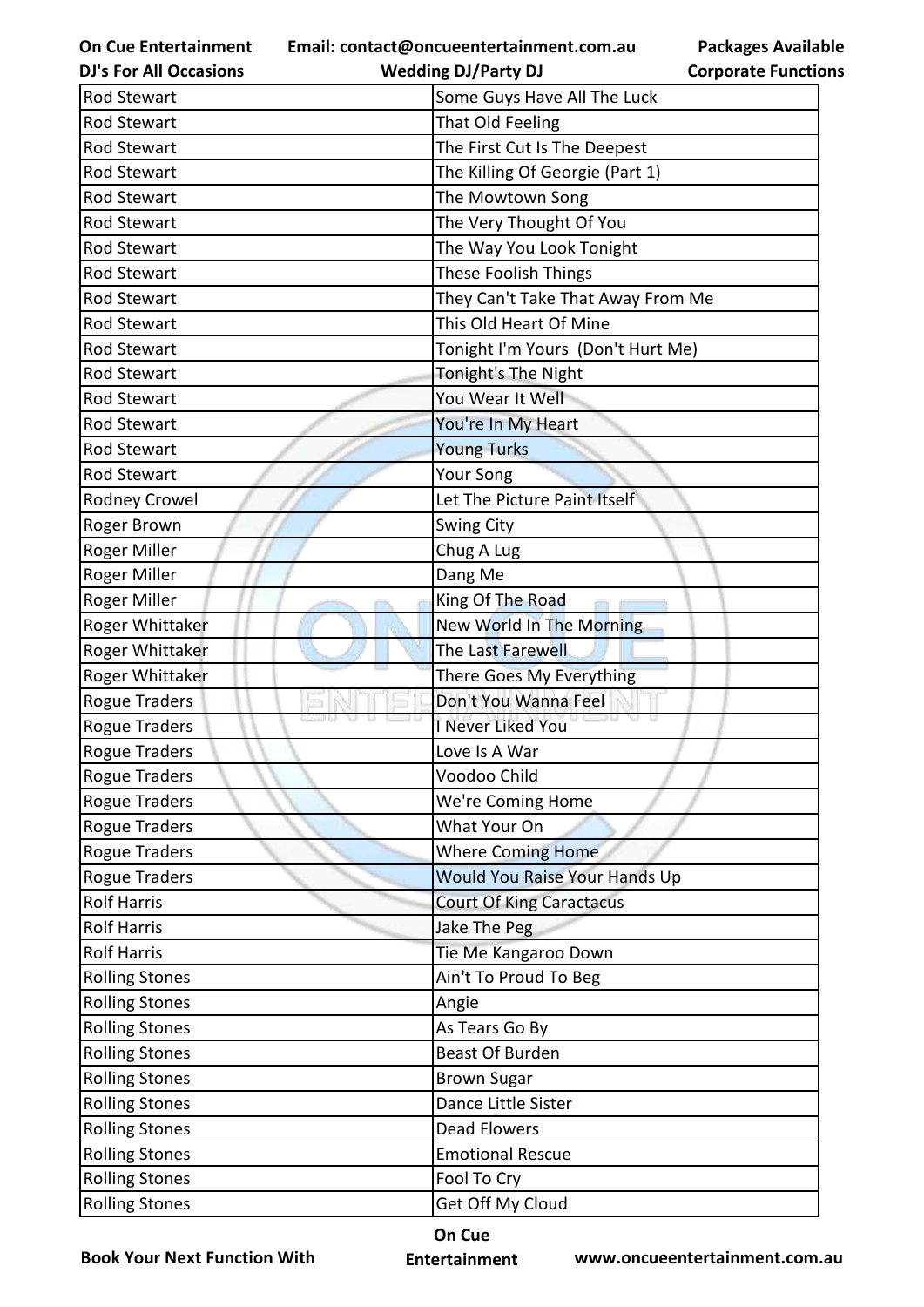**Email: contact@oncueentertainment.com.au**

**DJ's For All Occasions**

## **Packages Available Corporate Functions**

| <b>DJ's For All Occasions</b> | <b>Wedding DJ/Party DJ</b>              | <b>Corporate Functio</b> |
|-------------------------------|-----------------------------------------|--------------------------|
| <b>Rolling Stones</b>         | Gimme Shelter                           |                          |
| <b>Rolling Stones</b>         | Harlem Shuffle                          |                          |
| <b>Rolling Stones</b>         | <b>Heart Of Stone</b>                   |                          |
| <b>Rolling Stones</b>         | Honky Tonk Woman                        |                          |
| <b>Rolling Stones</b>         | I Can't Get No Satisfaction             |                          |
| <b>Rolling Stones</b>         | It's All Over Now                       |                          |
| <b>Rolling Stones</b>         | It's Only Rock & Roll (But I Like It)   |                          |
| <b>Rolling Stones</b>         | Jumpin Jack Flash                       |                          |
| <b>Rolling Stones</b>         | Last Time                               |                          |
| <b>Rolling Stones</b>         | Let's Spend The Night Together          |                          |
| <b>Rolling Stones</b>         | Little Red Rooster                      |                          |
| <b>Rolling Stones</b>         | <b>Miss You</b>                         |                          |
| <b>Rolling Stones</b>         | Mothers Little Helper                   |                          |
| <b>Rolling Stones</b>         | Not Fade Away                           |                          |
| <b>Rolling Stones</b>         | <b>Paint It Black</b>                   |                          |
| <b>Rolling Stones</b>         | Rock & A Hard Place                     |                          |
| <b>Rolling Stones</b>         | <b>Rolling Stones Medley</b>            |                          |
| <b>Rolling Stones</b>         | <b>Ruby Tuesday</b>                     |                          |
| <b>Rolling Stones</b>         | Start Me Up                             |                          |
| <b>Rolling Stones</b>         | Sympathy For The Devil                  |                          |
| <b>Rolling Stones</b>         | <b>Tell Me</b>                          |                          |
| <b>Rolling Stones</b>         | Time Is On My Side                      |                          |
| <b>Rolling Stones</b>         | <b>Tumbling Dice</b>                    |                          |
| <b>Rolling Stones</b>         | Under My Thumb                          |                          |
| <b>Rolling Stones</b>         | <b>Undercover Of The Night</b>          |                          |
| <b>Rolling Stones</b>         | <b>Waiting On A Friend</b>              |                          |
| <b>Rolling Stones</b>         | <b>Wild Horses</b>                      |                          |
| <b>Rolling Stones</b>         | You Can't Always Get What You Want      |                          |
| Romantics                     | Talking In Your Sleep                   |                          |
| Romantics                     | What I Like About You                   |                          |
| Romeo Void                    | <b>Never Say Never</b>                  |                          |
| <b>Ronan Keating</b>          | I Love It When We Do                    |                          |
| Ronan Keating                 | <b>If Tomorrow Never Comes</b>          |                          |
| Ronan Keating                 | It's The Way You Make Me Feel           |                          |
| <b>Ronan Keating</b>          | Life Is A Rollercoaster                 |                          |
| Ronan Keating                 | Love Won't Work                         |                          |
| Ronan Keating                 | Lovin Each Day                          |                          |
| Ronan Keating                 | When You Say Nothing At All             |                          |
| Ronettes                      | Walking In The Rain                     |                          |
| Ronettes                      | Be My Baby                              |                          |
| Ronnie James Dio              | <b>Holy Diver</b>                       |                          |
| Ronnie McDowell               | All Tied Up                             |                          |
| Ronnie McDowell               | In A New York Minute                    |                          |
| Ronnie McDowell               | Older Women                             |                          |
| Ronnie Milsap                 | I Wouldn't Have Missed It For The World |                          |

**Book Your Next Function With**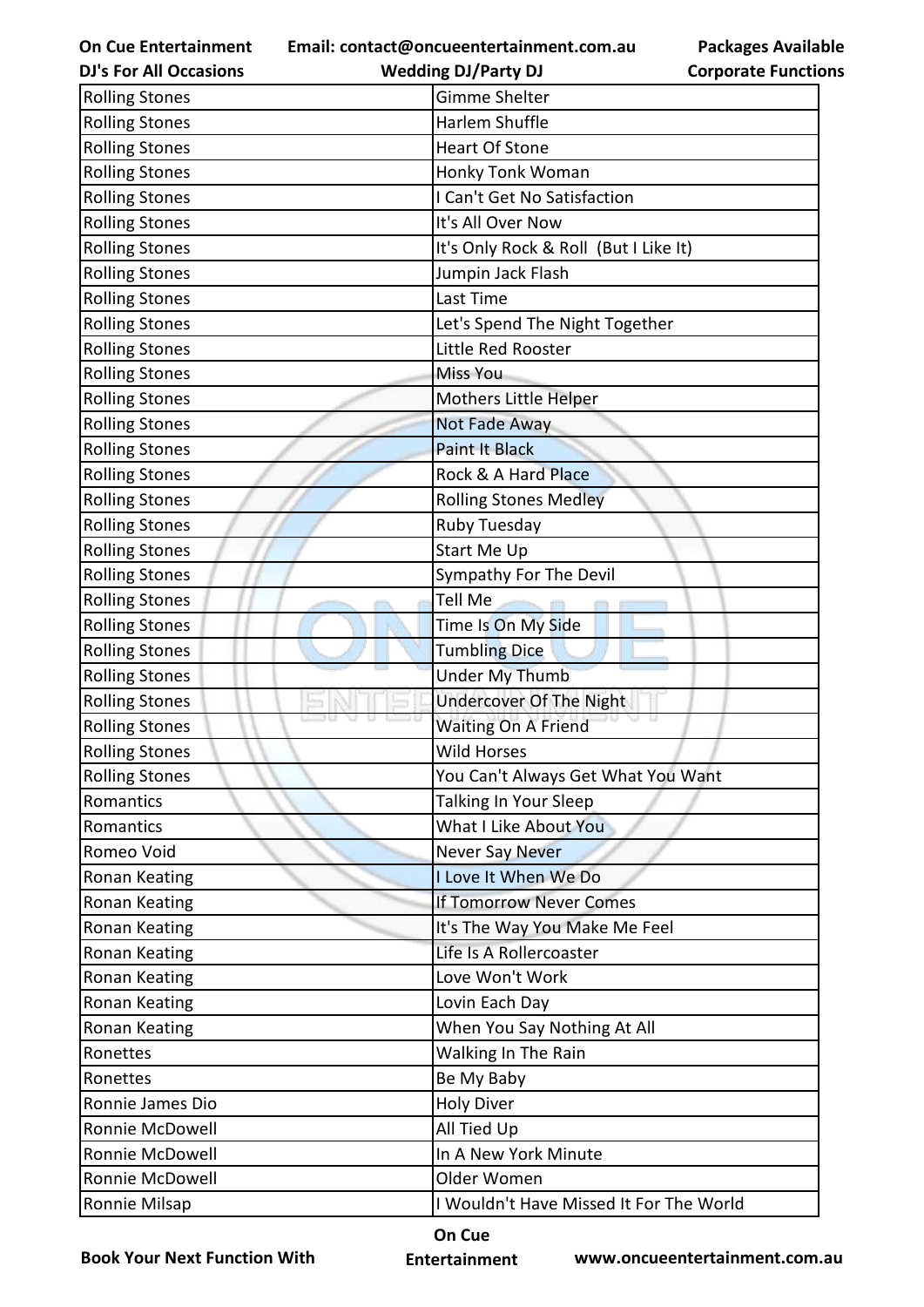**On Cue Entertainment Email: contact@oncueentertainment.com.au**

**Packages Available Corporate Functions**

| It Was Almost Like A Song<br>Ronnie Milsap<br>Ronnie Milsap<br>Smoky Mountain Rain<br>Ronnie Milsap<br><b>Stranger In My House</b><br>Rose Royce<br>Car Wash<br>Rose Royce<br>Love Don't Live Here Anymore<br>Rose Tattoo<br>Bad Boy For Love<br>We Can't Be Beaten<br>Rose Tattoo<br><b>Rosemary Clooney</b><br>Hey There<br>Mambo Italiano<br><b>Rosemary Clooney</b><br><b>Rosie Gaines</b><br>I Surrender<br>Rosie Ribbons<br>A Little Bit<br><b>Rosie Ribbons</b><br><b>Blink</b><br>Ross Ryan<br>I Am Pegusus<br>Route 94 Ft. Jess Glynne<br>My Love<br><b>Church Of Your Heart</b><br>Roxette<br>Roxette<br>Dangerous<br><b>Dressed For Success</b><br>Roxette<br>Fading Like A Flower<br>Roxette<br>It Must Have Been Love<br>Roxette<br>Joyride<br>Roxette<br>Listen To Your Heart<br>Roxette<br>Sleeping In My Car<br>Roxette<br><b>Spending My Time</b><br>Roxette<br>The Look<br>Roxette<br>Where Are You Now<br>Roxus<br>unio U<br><b>Angel Eyeys</b><br><b>Roxy Music</b><br><b>Roxy Music</b><br>Avalon<br><b>Roxy Music</b><br>Dance Away<br>Jealous Guy<br><b>Roxy Music</b><br>Love Is The Drug<br><b>Roxy Music</b><br>More Than This<br><b>Roxy Music</b><br>Over You<br><b>Roxy Music</b><br><b>Roxy Music</b><br>Virginia Plain<br>Roy Orbison<br><b>Blue Angel</b><br>Roy Orbison<br><b>Blue Bayou</b><br>Roy Orbison<br>Crying<br>Roy Orbison<br>Dream Baby<br>Roy Orbison<br><b>Falling</b><br>Roy Orbison<br>I Drove All Night | <b>DJ's For All Occasions</b> | <b>Wedding DJ/Party DJ</b> | <b>Corporate Functio</b> |
|----------------------------------------------------------------------------------------------------------------------------------------------------------------------------------------------------------------------------------------------------------------------------------------------------------------------------------------------------------------------------------------------------------------------------------------------------------------------------------------------------------------------------------------------------------------------------------------------------------------------------------------------------------------------------------------------------------------------------------------------------------------------------------------------------------------------------------------------------------------------------------------------------------------------------------------------------------------------------------------------------------------------------------------------------------------------------------------------------------------------------------------------------------------------------------------------------------------------------------------------------------------------------------------------------------------------------------------------------------------------------------------------------------------------------------------------------------|-------------------------------|----------------------------|--------------------------|
|                                                                                                                                                                                                                                                                                                                                                                                                                                                                                                                                                                                                                                                                                                                                                                                                                                                                                                                                                                                                                                                                                                                                                                                                                                                                                                                                                                                                                                                          |                               |                            |                          |
|                                                                                                                                                                                                                                                                                                                                                                                                                                                                                                                                                                                                                                                                                                                                                                                                                                                                                                                                                                                                                                                                                                                                                                                                                                                                                                                                                                                                                                                          |                               |                            |                          |
|                                                                                                                                                                                                                                                                                                                                                                                                                                                                                                                                                                                                                                                                                                                                                                                                                                                                                                                                                                                                                                                                                                                                                                                                                                                                                                                                                                                                                                                          |                               |                            |                          |
|                                                                                                                                                                                                                                                                                                                                                                                                                                                                                                                                                                                                                                                                                                                                                                                                                                                                                                                                                                                                                                                                                                                                                                                                                                                                                                                                                                                                                                                          |                               |                            |                          |
|                                                                                                                                                                                                                                                                                                                                                                                                                                                                                                                                                                                                                                                                                                                                                                                                                                                                                                                                                                                                                                                                                                                                                                                                                                                                                                                                                                                                                                                          |                               |                            |                          |
|                                                                                                                                                                                                                                                                                                                                                                                                                                                                                                                                                                                                                                                                                                                                                                                                                                                                                                                                                                                                                                                                                                                                                                                                                                                                                                                                                                                                                                                          |                               |                            |                          |
|                                                                                                                                                                                                                                                                                                                                                                                                                                                                                                                                                                                                                                                                                                                                                                                                                                                                                                                                                                                                                                                                                                                                                                                                                                                                                                                                                                                                                                                          |                               |                            |                          |
|                                                                                                                                                                                                                                                                                                                                                                                                                                                                                                                                                                                                                                                                                                                                                                                                                                                                                                                                                                                                                                                                                                                                                                                                                                                                                                                                                                                                                                                          |                               |                            |                          |
|                                                                                                                                                                                                                                                                                                                                                                                                                                                                                                                                                                                                                                                                                                                                                                                                                                                                                                                                                                                                                                                                                                                                                                                                                                                                                                                                                                                                                                                          |                               |                            |                          |
|                                                                                                                                                                                                                                                                                                                                                                                                                                                                                                                                                                                                                                                                                                                                                                                                                                                                                                                                                                                                                                                                                                                                                                                                                                                                                                                                                                                                                                                          |                               |                            |                          |
|                                                                                                                                                                                                                                                                                                                                                                                                                                                                                                                                                                                                                                                                                                                                                                                                                                                                                                                                                                                                                                                                                                                                                                                                                                                                                                                                                                                                                                                          |                               |                            |                          |
|                                                                                                                                                                                                                                                                                                                                                                                                                                                                                                                                                                                                                                                                                                                                                                                                                                                                                                                                                                                                                                                                                                                                                                                                                                                                                                                                                                                                                                                          |                               |                            |                          |
|                                                                                                                                                                                                                                                                                                                                                                                                                                                                                                                                                                                                                                                                                                                                                                                                                                                                                                                                                                                                                                                                                                                                                                                                                                                                                                                                                                                                                                                          |                               |                            |                          |
|                                                                                                                                                                                                                                                                                                                                                                                                                                                                                                                                                                                                                                                                                                                                                                                                                                                                                                                                                                                                                                                                                                                                                                                                                                                                                                                                                                                                                                                          |                               |                            |                          |
|                                                                                                                                                                                                                                                                                                                                                                                                                                                                                                                                                                                                                                                                                                                                                                                                                                                                                                                                                                                                                                                                                                                                                                                                                                                                                                                                                                                                                                                          |                               |                            |                          |
|                                                                                                                                                                                                                                                                                                                                                                                                                                                                                                                                                                                                                                                                                                                                                                                                                                                                                                                                                                                                                                                                                                                                                                                                                                                                                                                                                                                                                                                          |                               |                            |                          |
|                                                                                                                                                                                                                                                                                                                                                                                                                                                                                                                                                                                                                                                                                                                                                                                                                                                                                                                                                                                                                                                                                                                                                                                                                                                                                                                                                                                                                                                          |                               |                            |                          |
|                                                                                                                                                                                                                                                                                                                                                                                                                                                                                                                                                                                                                                                                                                                                                                                                                                                                                                                                                                                                                                                                                                                                                                                                                                                                                                                                                                                                                                                          |                               |                            |                          |
|                                                                                                                                                                                                                                                                                                                                                                                                                                                                                                                                                                                                                                                                                                                                                                                                                                                                                                                                                                                                                                                                                                                                                                                                                                                                                                                                                                                                                                                          |                               |                            |                          |
|                                                                                                                                                                                                                                                                                                                                                                                                                                                                                                                                                                                                                                                                                                                                                                                                                                                                                                                                                                                                                                                                                                                                                                                                                                                                                                                                                                                                                                                          |                               |                            |                          |
|                                                                                                                                                                                                                                                                                                                                                                                                                                                                                                                                                                                                                                                                                                                                                                                                                                                                                                                                                                                                                                                                                                                                                                                                                                                                                                                                                                                                                                                          |                               |                            |                          |
|                                                                                                                                                                                                                                                                                                                                                                                                                                                                                                                                                                                                                                                                                                                                                                                                                                                                                                                                                                                                                                                                                                                                                                                                                                                                                                                                                                                                                                                          |                               |                            |                          |
|                                                                                                                                                                                                                                                                                                                                                                                                                                                                                                                                                                                                                                                                                                                                                                                                                                                                                                                                                                                                                                                                                                                                                                                                                                                                                                                                                                                                                                                          |                               |                            |                          |
|                                                                                                                                                                                                                                                                                                                                                                                                                                                                                                                                                                                                                                                                                                                                                                                                                                                                                                                                                                                                                                                                                                                                                                                                                                                                                                                                                                                                                                                          |                               |                            |                          |
|                                                                                                                                                                                                                                                                                                                                                                                                                                                                                                                                                                                                                                                                                                                                                                                                                                                                                                                                                                                                                                                                                                                                                                                                                                                                                                                                                                                                                                                          |                               |                            |                          |
|                                                                                                                                                                                                                                                                                                                                                                                                                                                                                                                                                                                                                                                                                                                                                                                                                                                                                                                                                                                                                                                                                                                                                                                                                                                                                                                                                                                                                                                          |                               |                            |                          |
|                                                                                                                                                                                                                                                                                                                                                                                                                                                                                                                                                                                                                                                                                                                                                                                                                                                                                                                                                                                                                                                                                                                                                                                                                                                                                                                                                                                                                                                          |                               |                            |                          |
|                                                                                                                                                                                                                                                                                                                                                                                                                                                                                                                                                                                                                                                                                                                                                                                                                                                                                                                                                                                                                                                                                                                                                                                                                                                                                                                                                                                                                                                          |                               |                            |                          |
|                                                                                                                                                                                                                                                                                                                                                                                                                                                                                                                                                                                                                                                                                                                                                                                                                                                                                                                                                                                                                                                                                                                                                                                                                                                                                                                                                                                                                                                          |                               |                            |                          |
|                                                                                                                                                                                                                                                                                                                                                                                                                                                                                                                                                                                                                                                                                                                                                                                                                                                                                                                                                                                                                                                                                                                                                                                                                                                                                                                                                                                                                                                          |                               |                            |                          |
|                                                                                                                                                                                                                                                                                                                                                                                                                                                                                                                                                                                                                                                                                                                                                                                                                                                                                                                                                                                                                                                                                                                                                                                                                                                                                                                                                                                                                                                          |                               |                            |                          |
|                                                                                                                                                                                                                                                                                                                                                                                                                                                                                                                                                                                                                                                                                                                                                                                                                                                                                                                                                                                                                                                                                                                                                                                                                                                                                                                                                                                                                                                          |                               |                            |                          |
|                                                                                                                                                                                                                                                                                                                                                                                                                                                                                                                                                                                                                                                                                                                                                                                                                                                                                                                                                                                                                                                                                                                                                                                                                                                                                                                                                                                                                                                          |                               |                            |                          |
|                                                                                                                                                                                                                                                                                                                                                                                                                                                                                                                                                                                                                                                                                                                                                                                                                                                                                                                                                                                                                                                                                                                                                                                                                                                                                                                                                                                                                                                          |                               |                            |                          |
|                                                                                                                                                                                                                                                                                                                                                                                                                                                                                                                                                                                                                                                                                                                                                                                                                                                                                                                                                                                                                                                                                                                                                                                                                                                                                                                                                                                                                                                          |                               |                            |                          |
|                                                                                                                                                                                                                                                                                                                                                                                                                                                                                                                                                                                                                                                                                                                                                                                                                                                                                                                                                                                                                                                                                                                                                                                                                                                                                                                                                                                                                                                          |                               |                            |                          |
|                                                                                                                                                                                                                                                                                                                                                                                                                                                                                                                                                                                                                                                                                                                                                                                                                                                                                                                                                                                                                                                                                                                                                                                                                                                                                                                                                                                                                                                          |                               |                            |                          |
|                                                                                                                                                                                                                                                                                                                                                                                                                                                                                                                                                                                                                                                                                                                                                                                                                                                                                                                                                                                                                                                                                                                                                                                                                                                                                                                                                                                                                                                          |                               |                            |                          |
|                                                                                                                                                                                                                                                                                                                                                                                                                                                                                                                                                                                                                                                                                                                                                                                                                                                                                                                                                                                                                                                                                                                                                                                                                                                                                                                                                                                                                                                          |                               |                            |                          |
|                                                                                                                                                                                                                                                                                                                                                                                                                                                                                                                                                                                                                                                                                                                                                                                                                                                                                                                                                                                                                                                                                                                                                                                                                                                                                                                                                                                                                                                          | Roy Orbison                   | In Dreams                  |                          |
| Roy Orbison<br>It's Over                                                                                                                                                                                                                                                                                                                                                                                                                                                                                                                                                                                                                                                                                                                                                                                                                                                                                                                                                                                                                                                                                                                                                                                                                                                                                                                                                                                                                                 |                               |                            |                          |
| Roy Orbison<br>Lana                                                                                                                                                                                                                                                                                                                                                                                                                                                                                                                                                                                                                                                                                                                                                                                                                                                                                                                                                                                                                                                                                                                                                                                                                                                                                                                                                                                                                                      |                               |                            |                          |
| Roy Orbison<br>Leah                                                                                                                                                                                                                                                                                                                                                                                                                                                                                                                                                                                                                                                                                                                                                                                                                                                                                                                                                                                                                                                                                                                                                                                                                                                                                                                                                                                                                                      |                               |                            |                          |
| Roy Orbison<br><b>Mean Woman Blues</b>                                                                                                                                                                                                                                                                                                                                                                                                                                                                                                                                                                                                                                                                                                                                                                                                                                                                                                                                                                                                                                                                                                                                                                                                                                                                                                                                                                                                                   |                               |                            |                          |
| Roy Orbison<br>Oh Pretty Woman                                                                                                                                                                                                                                                                                                                                                                                                                                                                                                                                                                                                                                                                                                                                                                                                                                                                                                                                                                                                                                                                                                                                                                                                                                                                                                                                                                                                                           |                               |                            |                          |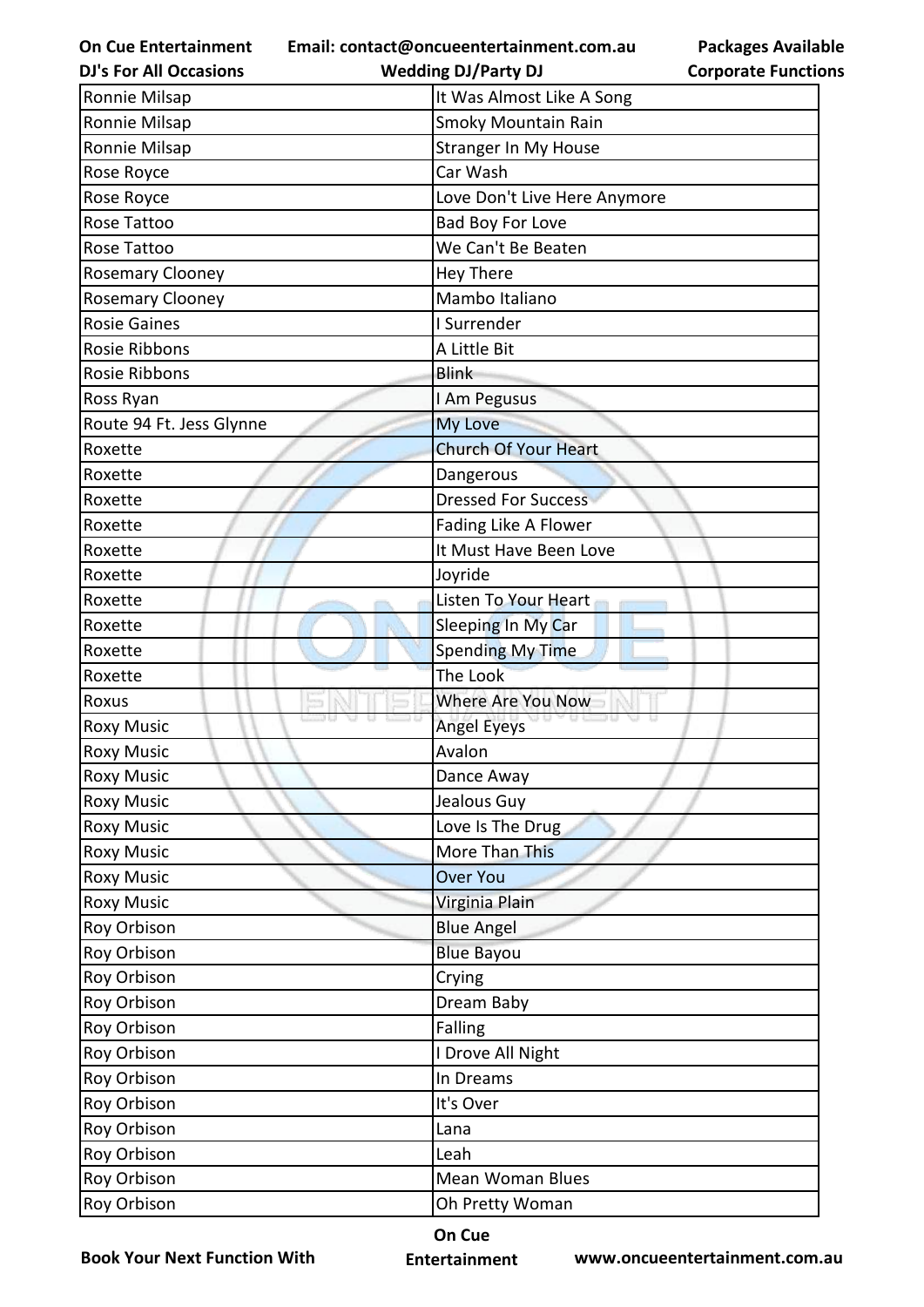**Email: contact@oncueentertainment.com.au**

**DJ's For All Occasions**

**Packages Available Corporate Functions**

| <b>DJ's For All Occasions</b> | <b>Wedding DJ/Party DJ</b>          | <b>Corporate Functio</b> |
|-------------------------------|-------------------------------------|--------------------------|
| Roy Orbison                   | Only The Lonely                     |                          |
| Roy Orbison                   | Oobydooby                           |                          |
| Roy Orbison                   | Penny Arcade                        |                          |
| Roy Orbison                   | <b>Pretty Papers</b>                |                          |
| Roy Orbison                   | Pretty Woman                        |                          |
| Roy Orbison                   | Ride Away                           |                          |
| Roy Orbison                   | <b>Running Scared</b>               |                          |
| Roy Orbison                   | <b>Sweet Dreams Baby</b>            |                          |
| Roy Orbison                   | Working For The Man                 |                          |
| Roy Orbison                   | You Got It                          |                          |
| Roy Orbison                   | Only The Lonely                     |                          |
| Roy Orbison                   | <b>Blue Bayou</b>                   |                          |
| Roy Orbison                   | Penny Arcade                        |                          |
| <b>Roy Rogers</b>             | <b>Happy Trails</b>                 |                          |
| Royal Blood                   | <b>Figure It Out</b>                |                          |
| Royal Blood                   | Little Monster                      |                          |
| Royal Blood                   | Out Of The Black                    |                          |
| Royal Guardsmen               | Snoopy Vs The Red Baron             |                          |
| Royal Teens                   | <b>Short Shorts</b>                 |                          |
| Rubens                        | Hoops                               |                          |
| Rubettes                      | Juke Box Jive                       |                          |
| Rubettes                      | <b>Sugar Baby Love</b>              |                          |
| Ruby & The Romantics          | Our Day Will Come                   |                          |
| Rubyhorse                     | Sparkle                             |                          |
| Rudimental                    | <b>Feel The Love</b>                |                          |
| Rudimental                    | <b>O</b> m<br>us e<br>YU 12<br>Free |                          |
| Rudimental                    | Not Giving In                       |                          |
| Rudimental & Anne Marie       | <b>Rumour Mill</b>                  |                          |
| Rudimental & Ed Sheeran       | Lay It All On Me                    |                          |
| Rudimental Ft Ella Eyre       | <b>Waiting All Night</b>            |                          |
| Rufus Wainwright              | Hallelujah                          |                          |
| Run D M C                     | It's Tricky                         |                          |
| Run D M C And Aerosmith       | Walk This Way                       |                          |
| <b>Rupert Holmes</b>          | <b>Escape Pina Colada Song</b>      |                          |
| <b>Russel Morris</b>          | The Real Thing                      |                          |
| Ryan Tyler                    | Run, Run, Run                       |                          |
| S <sub>2</sub> S              | Sister                              |                          |
| S <sub>2</sub> S              | What's A Girl To Do                 |                          |
| S Club 7                      | Alive                               |                          |
| S Club 7                      | Dring It All Back                   |                          |
| S Club 7                      | Don't Stop Movin                    |                          |
| S Club 7                      | Have You Ever                       |                          |
| S Club 7                      | Love Ain't Gonna Wait For You       |                          |
| S Club 7                      | Never Had A Dream Come True         |                          |
| S Club 7                      | Reach                               |                          |
|                               |                                     |                          |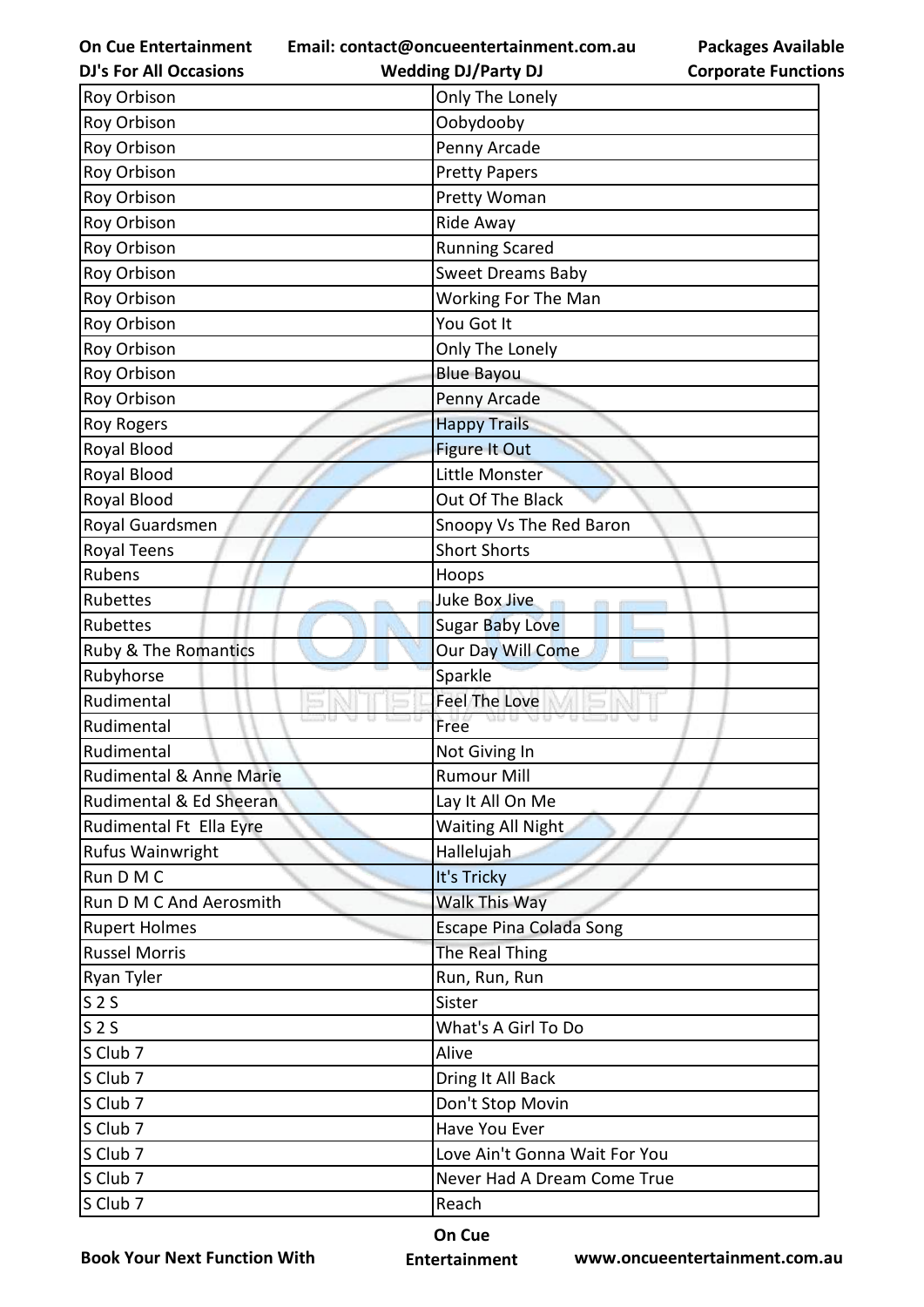**On Cue Entertainment DJ's For All Occasions**

**Email: contact@oncueentertainment.com.au Wedding DJ/Party DJ** 

| S Club 7                   | S Club Party                   |
|----------------------------|--------------------------------|
| S Club 7                   | Two In A Million               |
| S Club 7                   | You                            |
| S Club 7                   | You're My Number One           |
| S Club Juniors             | <b>New Direction</b>           |
| S Club Juniors             | One Step Closer                |
| S Club Juniors             | Puppy Love                     |
| S Club Juniors             | Automatic High                 |
| Sade                       | Smooth Operator                |
| Sade                       | No Ordinary Love               |
| Sade                       | Your Love Is King              |
| Sailor                     | <b>Glass Of Champagne</b>      |
| Saliva                     | <b>Click Click Boom</b>        |
| Saliva                     | <b>Rest In Pieces</b>          |
| Saliva                     | <b>Survival Of The Sickest</b> |
| Saliva                     | Your Disease                   |
| Salt N Pepper              | Let's Talk About Sex           |
| Salt N Pepper              | <b>You Disease</b>             |
| Salt N Pepper              | Push It                        |
| Salt N Pepper              | Shoop                          |
| Salt N Pepper              | Whatta Man                     |
| Sam & Dave                 | Hold On I'm Comin              |
| Sam & Dave                 | Soul Man                       |
| Sam & The Womp             | <b>Bom Bom</b>                 |
| Sam Brown                  | Stop                           |
| Sam Cooke                  | <b>Chain Gang</b>              |
| Sam Cooke                  | Cupid                          |
| lSam Cooke                 | Frankie Johnny                 |
| Sam Cooke                  | Having A Party                 |
| Sam Cooke                  | <b>Only Sixteen</b>            |
| Sam Cooke                  | Shake                          |
| Sam Cooke                  | <b>Twistin The Night Away</b>  |
| Sam Cooke                  | Wonderful World                |
| Sam Cooke                  | You Send Me                    |
| Sam Feldt Ft Kimberly Anne | Show Me Love                   |
| Sam Fender                 | Saturday                       |
| Sam Fischer                | This City                      |
| Sam Hunt                   | Breakup In A Small Town        |
| Sam Hunt                   | Leave The Night On             |
| Sam Hunt                   | Make You Miss Me               |
| Sam Hunt                   | <b>Take Your Time</b>          |
| Sam Smith                  | I'm Not The Only One           |
| Sam Smith                  | Latch (Acoustic)               |
| Sam Smith                  | Lay Me Down                    |
| Sam Smith                  | Leave Your Lover               |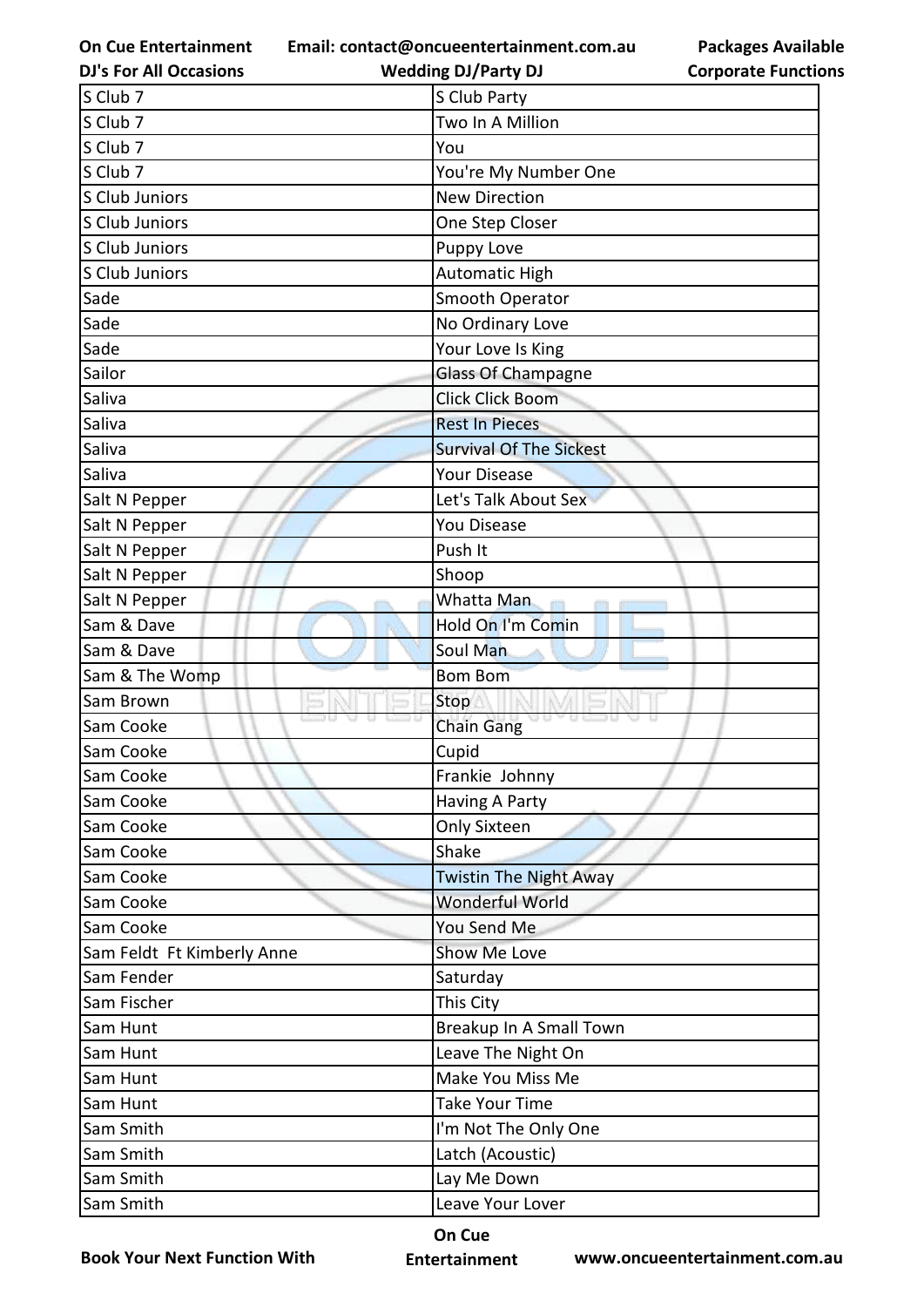**Email: contact@oncueentertainment.com.au Wedding DJ/Party DJ** 

**DJ's For All Occasions**

**Packages Available Corporate Functions**

| Sam Smith                     | Life Support                  |
|-------------------------------|-------------------------------|
| Sam Smith                     | Like I Can                    |
| Sam Smith                     | Make It To Me                 |
| Sam Smith                     | Money On My Mind              |
| Sam Smith                     | Restart                       |
| Sam Smith                     | Stay With Me                  |
| Sam Smith                     | Writings On The Wall          |
| Sam Smith and Demi Lovato     | I'm Ready                     |
| Sam Smith & Naughty Boy       | La La La                      |
| Sam Sparro                    | <b>Black And Gold</b>         |
| Sam The Sham And The Pharoahs | Lil Red Riding Hood           |
| Sam The Sham And The Pharoahs | <b>Wooly Bully</b>            |
| Samantha Fox                  | <b>Touch Me</b>               |
| Samantha Jade                 | Firestarter                   |
| Samantha Jade                 | Soldier                       |
| Samantha Jade                 | What You've Done To Me        |
| Samantha Mumbo                | Always Come Back To Your Love |
| Samantha Mumbo                | <b>Baby Come Over</b>         |
| Samantha Mumbo                | <b>Gotta Tell You</b>         |
| Samantha Mumbo                | I'm Right Here                |
| Samantha Mumbo                | Lately                        |
| Sammy Davis Jnr               | Candy Man                     |
| Sammy Davis Jnr               | I've Gotta Be Me              |
| Sammy Davis Jnr               | Somethings Gotta Give         |
| Sammy Davis Jnr               | That OI Black Magic           |
| Sammy Hagar                   | <b>Heavy Metal</b>            |
| Sammy Hagar                   | I Can't Drive 55              |
| Sammy Hagar                   | Little White Lie              |
| Sammy Hagar                   | Mas Tequila                   |
| Sammy Hagar                   | Serious Juju                  |
| Sammy Hagar                   | Shag                          |
| Sammy Hagar                   | There's Only One Way To Rock  |
| Sammy Kershaw                 | Cadilac Style                 |
| Sammy Kershaw                 | Love Of My Life               |
| Sammy Kershaw                 | Meant To Be                   |
| Sandi Thom                    | I Wish I Was A Punk Rocker    |
| Sandi Thom                    | The Devils Beat               |
| Sandi Thom                    | What If I Am Right            |
| Santana                       | <b>Black Magic Woman</b>      |
| Santana                       | Evil Ways                     |
| Santana                       | Just Feel Better              |
| Santana & Alex                | Why Don't You And I           |
| Santana & Chad Kroeger        | Into The Night                |
| Santana & Dido                | <b>Feels Like Fire</b>        |
| Santana & Everlast            | Put Your Lights On            |

**Book Your Next Function With**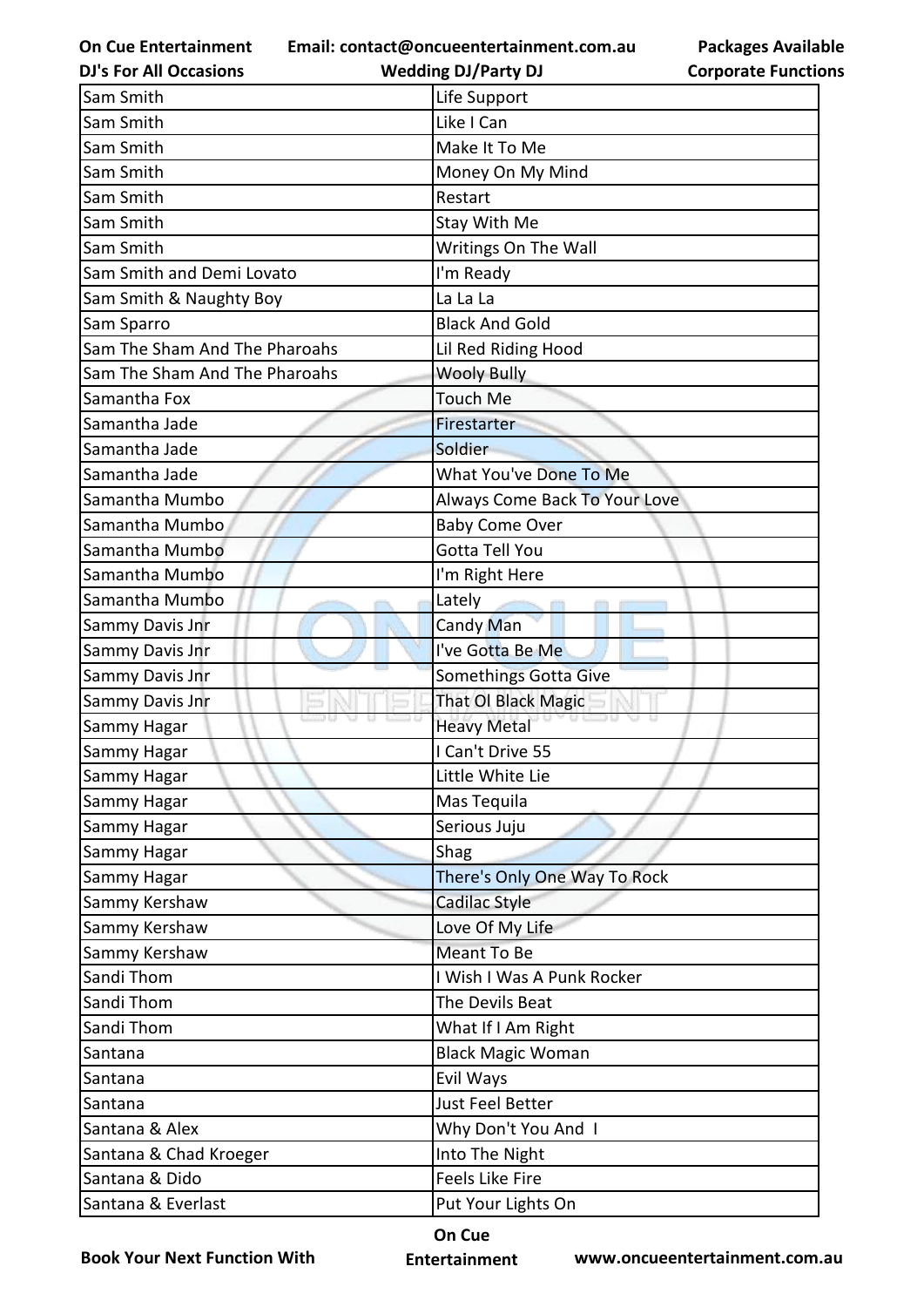**Email: contact@oncueentertainment.com.au**

**Packages Available Corporate Functions**

| <b>DJ's For All Occasions</b> | <b>Wedding DJ/Party DJ</b>         | <b>Corporate Function</b> |
|-------------------------------|------------------------------------|---------------------------|
| Santana & Macy Gray           | Amor (Sexo)                        |                           |
| Santana & Michelle Branch     | The Game Of Love                   |                           |
| Santana & Musiq               | Nothing At All                     |                           |
| Santana & Rob Thomas          | Smooth                             |                           |
| Santana & The Product         | Maria Maria                        |                           |
| Sara Bareilles                | Love Song                          |                           |
| Sara Evans                    | <b>Backseat Of A Greyhound Bus</b> |                           |
| Sara Evans                    | Born To Fly                        |                           |
| Sara Evans                    | I Could Not Ask For More           |                           |
| Sara Evans                    | I Keep Looking                     |                           |
| Sara Evans                    | Let's Dance                        |                           |
| Sara Evans                    | No Place That Far                  |                           |
| Sara Evans                    | Perfect                            |                           |
| Sara Evans                    | <b>Saints And Angels</b>           |                           |
| Sara Evans                    | You'll Always Be My Baby           |                           |
| Sarah McLachlan               | Aida                               |                           |
| Sarah McLachlan               | Angel                              |                           |
| Sarah McLachlan               | Angel City Of Angels               |                           |
| Sarah McLachlan               | <b>Building A Mystery</b>          |                           |
| Sarah McLachlan               | <b>Dirty Little Secrets</b>        |                           |
| Sarah McLachlan               | <b>Drifting</b>                    |                           |
| Sarah McLachlan               | Fallen                             |                           |
| Sarah McLachlan               | I Will Remember You                |                           |
| Sarah McLachlan               | Ice Cream                          |                           |
| Sarah McLachlan               | Posession                          |                           |
| Sarah McLachlan               | 18 A.B<br>Silence                  |                           |
| Sarah McLachlan               | <b>Sweet Surender</b>              |                           |
| Sarah McLachlan               | World On Fire                      |                           |
| Sarah Vaughan                 | <b>Whatever Lola Wants</b>         |                           |
| Saturdays                     | Up                                 |                           |
| Saturdays                     | What Are You Waiting For           |                           |
| Savage Garden                 | Affirmation                        |                           |
| Savage Garden                 | <b>Animal Song</b>                 |                           |
| Savage Garden                 | <b>Break Me Shake Me</b>           |                           |
| Savage Garden                 | <b>Crash And Burn</b>              |                           |
| Savage Garden                 | Hold Me                            |                           |
| Savage Garden                 | I New I Loved You                  |                           |
| Savage Garden                 | I Want You                         |                           |
| Savage Garden                 | To The Moon & Back                 |                           |
| Savage Garden                 | <b>Truly Madly Deeply</b>          |                           |
| Saving Abel                   | Addicted                           |                           |
| Saw Doctors                   | I Used To Love Her                 |                           |
| Saw Doctors                   | N 17                               |                           |
| Scandal                       | The Warrior                        |                           |
| Scandal'Us                    | Me Myself & I                      |                           |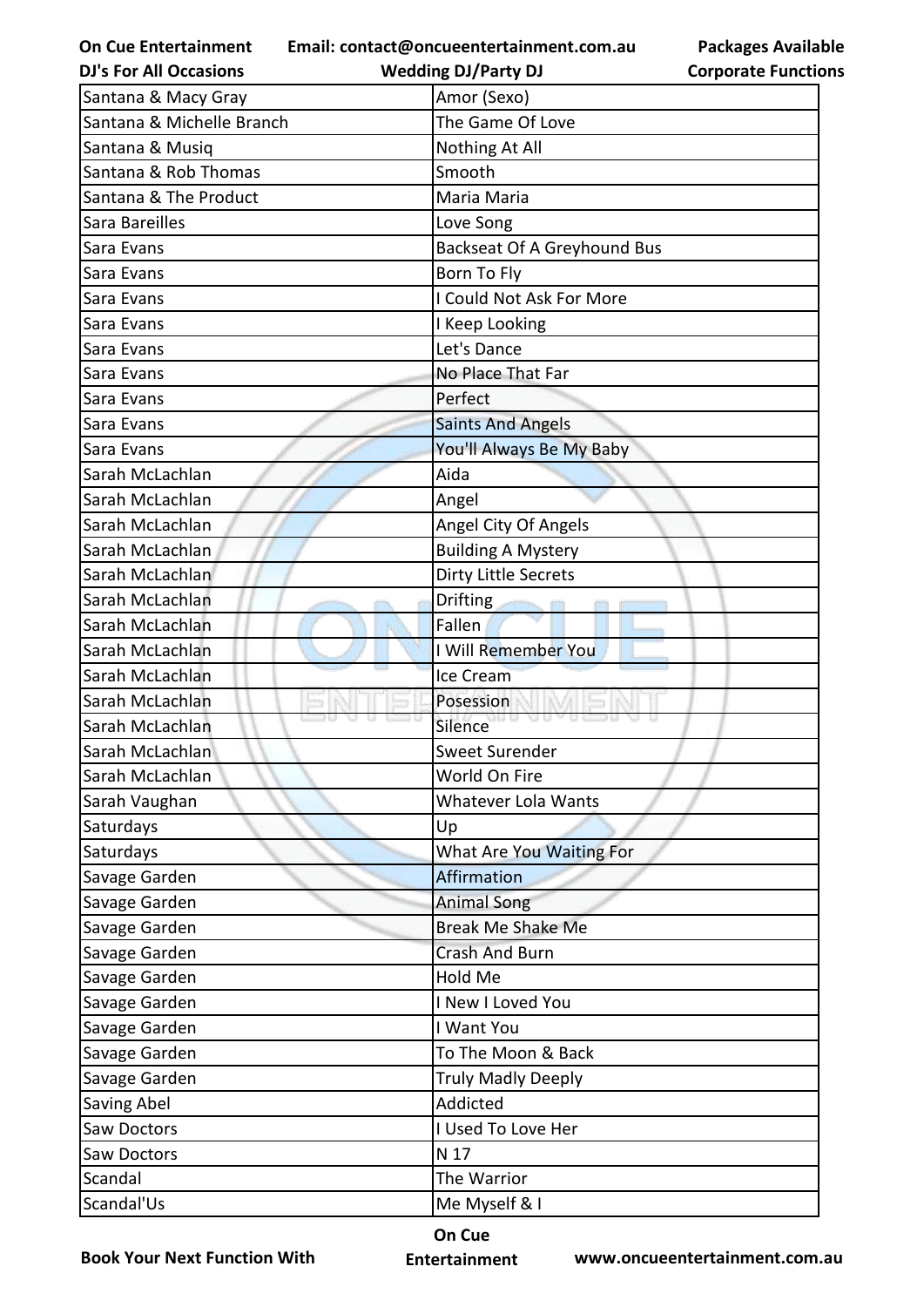**Email: contact@oncueentertainment.com.au Wedding DJ/Party DJ** 

**DJ's For All Occasions**

**Packages Available Corporate Functions**

| <b>Scarlett Belle</b><br>Loverboy<br><b>Scissor Sisters</b><br><b>Filthy Gorgeous</b><br>Fire With Fire<br><b>Scissor Sisters</b><br>I Don't Feel Like Dancing<br><b>Scissor Sisters</b><br><b>Kiss You Off</b><br><b>Scissor Sisters</b><br>Might Tell You Tonight<br><b>Scissor Sisters</b><br>Music Is The Victim<br><b>Scissor Sisters</b><br><b>Scissor Sisters</b><br>Return To Oz<br><b>Scissor Sisters</b><br>Shes My Man<br><b>Scissor Sisters</b><br><b>Take Your Mamma</b><br>The Land Of A Thousands Words<br><b>Scissor Sisters</b><br><b>Kiss You Off</b><br><b>Scissor Sisters</b><br><b>Still Lovin You</b><br>Scorpians<br><b>Winds Of Change</b><br>Scorpians<br>Scorpions<br>Rock You Like A Hurricane<br><b>Scotty Emerick</b><br>I Can't Take You Anywhere<br><b>Scotty Emerick</b><br>The Coast Is Clear<br><b>Scouting For Girls</b><br>Elvis Ain't Dead<br><b>Scouting For Girls</b><br>Famous<br><b>Scouting For Girls</b><br>I Wish I Was James Bond<br><b>Scouting For Girls</b><br>She's So Lovely<br><b>Scouting For Girls</b><br>This Ain't A Love Song<br><b>Screaming Jets</b><br><b>Better</b><br><b>Screaming Jets</b><br>Eve Of Destruction<br><b>Helping Hand</b><br><b>Screaming Jets</b><br><b>October Grey</b><br>Screaming Jets<br>Sad Song<br>Shivers<br>Blinded By The Sun<br>Seahorses<br>Love Is The Law<br>You Can Talk To Me<br>Seal<br>Crazy<br>Do You Ever<br>Seal<br>Seal<br><b>Kiss From A Rose</b><br>Seal<br>Love'S Divine<br>Seal<br><b>Waiting For You</b><br><b>Beautful Girls</b><br>Sean Kingston<br>Me Love<br>Sean Kingston Ft Justin Bieber<br>Eenie Meenie<br>Sean Paul<br>Get Busy<br>Gimme The Light<br>I'm Still In Love With You<br>Sean Paul | <b>Scarlett Belle</b> | Closure |
|----------------------------------------------------------------------------------------------------------------------------------------------------------------------------------------------------------------------------------------------------------------------------------------------------------------------------------------------------------------------------------------------------------------------------------------------------------------------------------------------------------------------------------------------------------------------------------------------------------------------------------------------------------------------------------------------------------------------------------------------------------------------------------------------------------------------------------------------------------------------------------------------------------------------------------------------------------------------------------------------------------------------------------------------------------------------------------------------------------------------------------------------------------------------------------------------------------------------------------------------------------------------------------------------------------------------------------------------------------------------------------------------------------------------------------------------------------------------------------------------------------------------------------------------------------------------------------------------------------------------------------------------------------------------------------------------------------------|-----------------------|---------|
|                                                                                                                                                                                                                                                                                                                                                                                                                                                                                                                                                                                                                                                                                                                                                                                                                                                                                                                                                                                                                                                                                                                                                                                                                                                                                                                                                                                                                                                                                                                                                                                                                                                                                                                |                       |         |
|                                                                                                                                                                                                                                                                                                                                                                                                                                                                                                                                                                                                                                                                                                                                                                                                                                                                                                                                                                                                                                                                                                                                                                                                                                                                                                                                                                                                                                                                                                                                                                                                                                                                                                                |                       |         |
|                                                                                                                                                                                                                                                                                                                                                                                                                                                                                                                                                                                                                                                                                                                                                                                                                                                                                                                                                                                                                                                                                                                                                                                                                                                                                                                                                                                                                                                                                                                                                                                                                                                                                                                |                       |         |
|                                                                                                                                                                                                                                                                                                                                                                                                                                                                                                                                                                                                                                                                                                                                                                                                                                                                                                                                                                                                                                                                                                                                                                                                                                                                                                                                                                                                                                                                                                                                                                                                                                                                                                                |                       |         |
|                                                                                                                                                                                                                                                                                                                                                                                                                                                                                                                                                                                                                                                                                                                                                                                                                                                                                                                                                                                                                                                                                                                                                                                                                                                                                                                                                                                                                                                                                                                                                                                                                                                                                                                |                       |         |
|                                                                                                                                                                                                                                                                                                                                                                                                                                                                                                                                                                                                                                                                                                                                                                                                                                                                                                                                                                                                                                                                                                                                                                                                                                                                                                                                                                                                                                                                                                                                                                                                                                                                                                                |                       |         |
|                                                                                                                                                                                                                                                                                                                                                                                                                                                                                                                                                                                                                                                                                                                                                                                                                                                                                                                                                                                                                                                                                                                                                                                                                                                                                                                                                                                                                                                                                                                                                                                                                                                                                                                |                       |         |
|                                                                                                                                                                                                                                                                                                                                                                                                                                                                                                                                                                                                                                                                                                                                                                                                                                                                                                                                                                                                                                                                                                                                                                                                                                                                                                                                                                                                                                                                                                                                                                                                                                                                                                                |                       |         |
|                                                                                                                                                                                                                                                                                                                                                                                                                                                                                                                                                                                                                                                                                                                                                                                                                                                                                                                                                                                                                                                                                                                                                                                                                                                                                                                                                                                                                                                                                                                                                                                                                                                                                                                |                       |         |
|                                                                                                                                                                                                                                                                                                                                                                                                                                                                                                                                                                                                                                                                                                                                                                                                                                                                                                                                                                                                                                                                                                                                                                                                                                                                                                                                                                                                                                                                                                                                                                                                                                                                                                                |                       |         |
|                                                                                                                                                                                                                                                                                                                                                                                                                                                                                                                                                                                                                                                                                                                                                                                                                                                                                                                                                                                                                                                                                                                                                                                                                                                                                                                                                                                                                                                                                                                                                                                                                                                                                                                |                       |         |
|                                                                                                                                                                                                                                                                                                                                                                                                                                                                                                                                                                                                                                                                                                                                                                                                                                                                                                                                                                                                                                                                                                                                                                                                                                                                                                                                                                                                                                                                                                                                                                                                                                                                                                                |                       |         |
|                                                                                                                                                                                                                                                                                                                                                                                                                                                                                                                                                                                                                                                                                                                                                                                                                                                                                                                                                                                                                                                                                                                                                                                                                                                                                                                                                                                                                                                                                                                                                                                                                                                                                                                |                       |         |
|                                                                                                                                                                                                                                                                                                                                                                                                                                                                                                                                                                                                                                                                                                                                                                                                                                                                                                                                                                                                                                                                                                                                                                                                                                                                                                                                                                                                                                                                                                                                                                                                                                                                                                                |                       |         |
|                                                                                                                                                                                                                                                                                                                                                                                                                                                                                                                                                                                                                                                                                                                                                                                                                                                                                                                                                                                                                                                                                                                                                                                                                                                                                                                                                                                                                                                                                                                                                                                                                                                                                                                |                       |         |
|                                                                                                                                                                                                                                                                                                                                                                                                                                                                                                                                                                                                                                                                                                                                                                                                                                                                                                                                                                                                                                                                                                                                                                                                                                                                                                                                                                                                                                                                                                                                                                                                                                                                                                                |                       |         |
|                                                                                                                                                                                                                                                                                                                                                                                                                                                                                                                                                                                                                                                                                                                                                                                                                                                                                                                                                                                                                                                                                                                                                                                                                                                                                                                                                                                                                                                                                                                                                                                                                                                                                                                |                       |         |
|                                                                                                                                                                                                                                                                                                                                                                                                                                                                                                                                                                                                                                                                                                                                                                                                                                                                                                                                                                                                                                                                                                                                                                                                                                                                                                                                                                                                                                                                                                                                                                                                                                                                                                                |                       |         |
|                                                                                                                                                                                                                                                                                                                                                                                                                                                                                                                                                                                                                                                                                                                                                                                                                                                                                                                                                                                                                                                                                                                                                                                                                                                                                                                                                                                                                                                                                                                                                                                                                                                                                                                |                       |         |
|                                                                                                                                                                                                                                                                                                                                                                                                                                                                                                                                                                                                                                                                                                                                                                                                                                                                                                                                                                                                                                                                                                                                                                                                                                                                                                                                                                                                                                                                                                                                                                                                                                                                                                                |                       |         |
|                                                                                                                                                                                                                                                                                                                                                                                                                                                                                                                                                                                                                                                                                                                                                                                                                                                                                                                                                                                                                                                                                                                                                                                                                                                                                                                                                                                                                                                                                                                                                                                                                                                                                                                |                       |         |
|                                                                                                                                                                                                                                                                                                                                                                                                                                                                                                                                                                                                                                                                                                                                                                                                                                                                                                                                                                                                                                                                                                                                                                                                                                                                                                                                                                                                                                                                                                                                                                                                                                                                                                                |                       |         |
|                                                                                                                                                                                                                                                                                                                                                                                                                                                                                                                                                                                                                                                                                                                                                                                                                                                                                                                                                                                                                                                                                                                                                                                                                                                                                                                                                                                                                                                                                                                                                                                                                                                                                                                |                       |         |
|                                                                                                                                                                                                                                                                                                                                                                                                                                                                                                                                                                                                                                                                                                                                                                                                                                                                                                                                                                                                                                                                                                                                                                                                                                                                                                                                                                                                                                                                                                                                                                                                                                                                                                                |                       |         |
|                                                                                                                                                                                                                                                                                                                                                                                                                                                                                                                                                                                                                                                                                                                                                                                                                                                                                                                                                                                                                                                                                                                                                                                                                                                                                                                                                                                                                                                                                                                                                                                                                                                                                                                |                       |         |
|                                                                                                                                                                                                                                                                                                                                                                                                                                                                                                                                                                                                                                                                                                                                                                                                                                                                                                                                                                                                                                                                                                                                                                                                                                                                                                                                                                                                                                                                                                                                                                                                                                                                                                                | <b>Screaming Jets</b> |         |
|                                                                                                                                                                                                                                                                                                                                                                                                                                                                                                                                                                                                                                                                                                                                                                                                                                                                                                                                                                                                                                                                                                                                                                                                                                                                                                                                                                                                                                                                                                                                                                                                                                                                                                                |                       |         |
|                                                                                                                                                                                                                                                                                                                                                                                                                                                                                                                                                                                                                                                                                                                                                                                                                                                                                                                                                                                                                                                                                                                                                                                                                                                                                                                                                                                                                                                                                                                                                                                                                                                                                                                | <b>Screaming Jets</b> |         |
|                                                                                                                                                                                                                                                                                                                                                                                                                                                                                                                                                                                                                                                                                                                                                                                                                                                                                                                                                                                                                                                                                                                                                                                                                                                                                                                                                                                                                                                                                                                                                                                                                                                                                                                |                       |         |
|                                                                                                                                                                                                                                                                                                                                                                                                                                                                                                                                                                                                                                                                                                                                                                                                                                                                                                                                                                                                                                                                                                                                                                                                                                                                                                                                                                                                                                                                                                                                                                                                                                                                                                                | Seahorses             |         |
|                                                                                                                                                                                                                                                                                                                                                                                                                                                                                                                                                                                                                                                                                                                                                                                                                                                                                                                                                                                                                                                                                                                                                                                                                                                                                                                                                                                                                                                                                                                                                                                                                                                                                                                | Seahorses             |         |
|                                                                                                                                                                                                                                                                                                                                                                                                                                                                                                                                                                                                                                                                                                                                                                                                                                                                                                                                                                                                                                                                                                                                                                                                                                                                                                                                                                                                                                                                                                                                                                                                                                                                                                                |                       |         |
|                                                                                                                                                                                                                                                                                                                                                                                                                                                                                                                                                                                                                                                                                                                                                                                                                                                                                                                                                                                                                                                                                                                                                                                                                                                                                                                                                                                                                                                                                                                                                                                                                                                                                                                |                       |         |
|                                                                                                                                                                                                                                                                                                                                                                                                                                                                                                                                                                                                                                                                                                                                                                                                                                                                                                                                                                                                                                                                                                                                                                                                                                                                                                                                                                                                                                                                                                                                                                                                                                                                                                                |                       |         |
|                                                                                                                                                                                                                                                                                                                                                                                                                                                                                                                                                                                                                                                                                                                                                                                                                                                                                                                                                                                                                                                                                                                                                                                                                                                                                                                                                                                                                                                                                                                                                                                                                                                                                                                |                       |         |
|                                                                                                                                                                                                                                                                                                                                                                                                                                                                                                                                                                                                                                                                                                                                                                                                                                                                                                                                                                                                                                                                                                                                                                                                                                                                                                                                                                                                                                                                                                                                                                                                                                                                                                                |                       |         |
|                                                                                                                                                                                                                                                                                                                                                                                                                                                                                                                                                                                                                                                                                                                                                                                                                                                                                                                                                                                                                                                                                                                                                                                                                                                                                                                                                                                                                                                                                                                                                                                                                                                                                                                |                       |         |
|                                                                                                                                                                                                                                                                                                                                                                                                                                                                                                                                                                                                                                                                                                                                                                                                                                                                                                                                                                                                                                                                                                                                                                                                                                                                                                                                                                                                                                                                                                                                                                                                                                                                                                                | Sean Kingston         |         |
|                                                                                                                                                                                                                                                                                                                                                                                                                                                                                                                                                                                                                                                                                                                                                                                                                                                                                                                                                                                                                                                                                                                                                                                                                                                                                                                                                                                                                                                                                                                                                                                                                                                                                                                |                       |         |
|                                                                                                                                                                                                                                                                                                                                                                                                                                                                                                                                                                                                                                                                                                                                                                                                                                                                                                                                                                                                                                                                                                                                                                                                                                                                                                                                                                                                                                                                                                                                                                                                                                                                                                                |                       |         |
|                                                                                                                                                                                                                                                                                                                                                                                                                                                                                                                                                                                                                                                                                                                                                                                                                                                                                                                                                                                                                                                                                                                                                                                                                                                                                                                                                                                                                                                                                                                                                                                                                                                                                                                | Sean Paul             |         |
|                                                                                                                                                                                                                                                                                                                                                                                                                                                                                                                                                                                                                                                                                                                                                                                                                                                                                                                                                                                                                                                                                                                                                                                                                                                                                                                                                                                                                                                                                                                                                                                                                                                                                                                |                       |         |
| Like Glue<br>Sean Paul                                                                                                                                                                                                                                                                                                                                                                                                                                                                                                                                                                                                                                                                                                                                                                                                                                                                                                                                                                                                                                                                                                                                                                                                                                                                                                                                                                                                                                                                                                                                                                                                                                                                                         |                       |         |
| On The Horizon<br>Sean Paul                                                                                                                                                                                                                                                                                                                                                                                                                                                                                                                                                                                                                                                                                                                                                                                                                                                                                                                                                                                                                                                                                                                                                                                                                                                                                                                                                                                                                                                                                                                                                                                                                                                                                    |                       |         |

**Book Your Next Function With**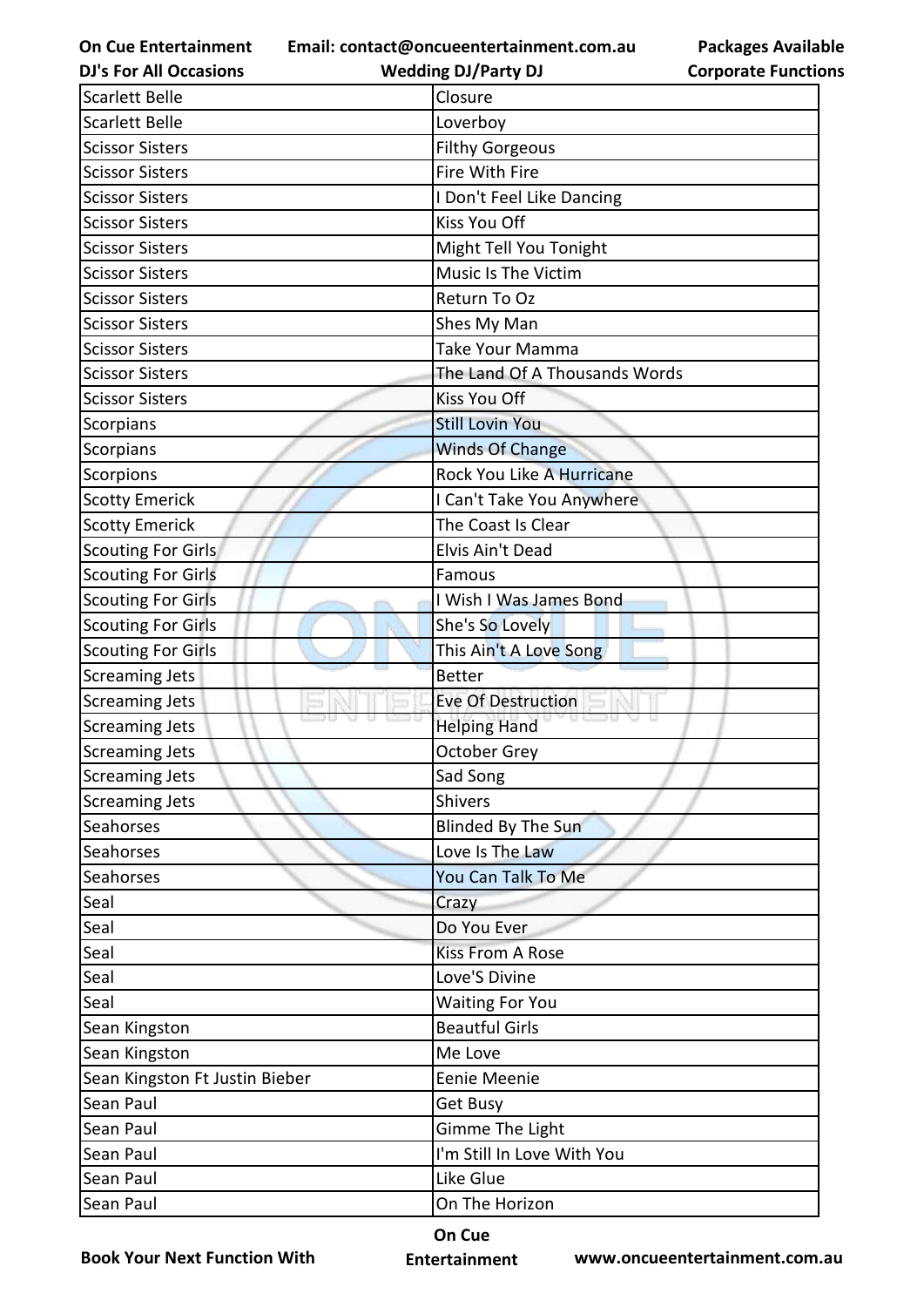**Email: contact@oncueentertainment.com.au**

| com.au | <b>Package</b> |  |
|--------|----------------|--|
|        | Cornorate      |  |

**Packages Available Corporate Functions**

| <b>DJ's For All Occasions</b>     | <b>Wedding DJ/Party DJ</b>              | <b>Corporate Functio</b> |
|-----------------------------------|-----------------------------------------|--------------------------|
| Sean Paul                         | Other Side Of Love                      |                          |
| Sean Paul                         | She Doesn't Mind                        |                          |
| Sean Paul                         | Temperature                             |                          |
| Sean Paul & Alexis Jordon         | Got To Love You                         |                          |
| Searchers                         | Don't Throw Your Love Away              |                          |
| Searchers                         | Love Potion No 9                        |                          |
| Searchers                         | <b>Needles And Pins</b>                 |                          |
| Searchers                         | <b>Sugar And Spice</b>                  |                          |
| Searchers                         | When You Walk In The Room               |                          |
| Sebastian Ingrosso Ft Tommy Trash | Reload                                  |                          |
| Second Hand Serenade              | <b>Fall For You</b>                     |                          |
| <b>Seekers</b>                    | A World Of Our Own                      |                          |
| Seekers                           | <b>Beg Steal Or Borrow</b>              |                          |
| <b>Seekers</b>                    | <b>Georgy Girl</b>                      |                          |
| Seekers                           | I'd Like To Teach The World To Sing     |                          |
| Seekers                           | I'll Never Find Another You             |                          |
| <b>Seekers</b>                    | <b>Island Of Dreams</b>                 |                          |
| <b>Seekers</b>                    | Look What They Done To My Song          |                          |
| <b>Seekers</b>                    | Morningtown Ride                        |                          |
| <b>Seekers</b>                    | Never Ending Song Of Love               |                          |
| <b>Seekers</b>                    | The Carnival Is Over                    |                          |
| Seekers                           | We Are Australian                       |                          |
| Seekers                           | World Of Our Own                        |                          |
| Seekers                           | You Won't Find Another Fool Like Me     |                          |
| Seether                           | <b>Fine Again</b>                       |                          |
| Seether                           | <b>Veruca Salt</b>                      |                          |
| Seether & Amy Lee                 | Broken (Duet)                           |                          |
| Selena Gomez                      | <b>Bad Liar</b>                         |                          |
| Selena Gomez                      | Come And Get It                         |                          |
| Selena Gomez                      | Hands To Myself                         |                          |
| Selena Gomez                      | Lose You To Love Me                     |                          |
| Selena Gomez                      | <b>Magic</b>                            |                          |
| Selena Gomez                      | Rare                                    |                          |
| Selena Gomez                      | Same Old Love                           |                          |
| Selena Gomez                      | <b>Slow Down</b>                        |                          |
| Selena Gomez                      | The Heart Wants What It Wants           |                          |
| Selena Gomez & A\$AP              | Good For You                            |                          |
| Selena Gomez & The Scene          | Who Says                                |                          |
| Selwyn                            | <b>Rich Girl</b>                        |                          |
| Semisonic                         | <b>Closing Time</b>                     |                          |
| Semisonic                         | Secret Smile                            |                          |
| Semisonic                         | Singing In My Sleep                     |                          |
| September                         | Cry For You (You'll Never See Me Again) |                          |
| Seven Mary Three                  | Cumbersome                              |                          |
| Seven Mary Three                  | Over The Waters Edge                    |                          |

**Book Your Next Function With**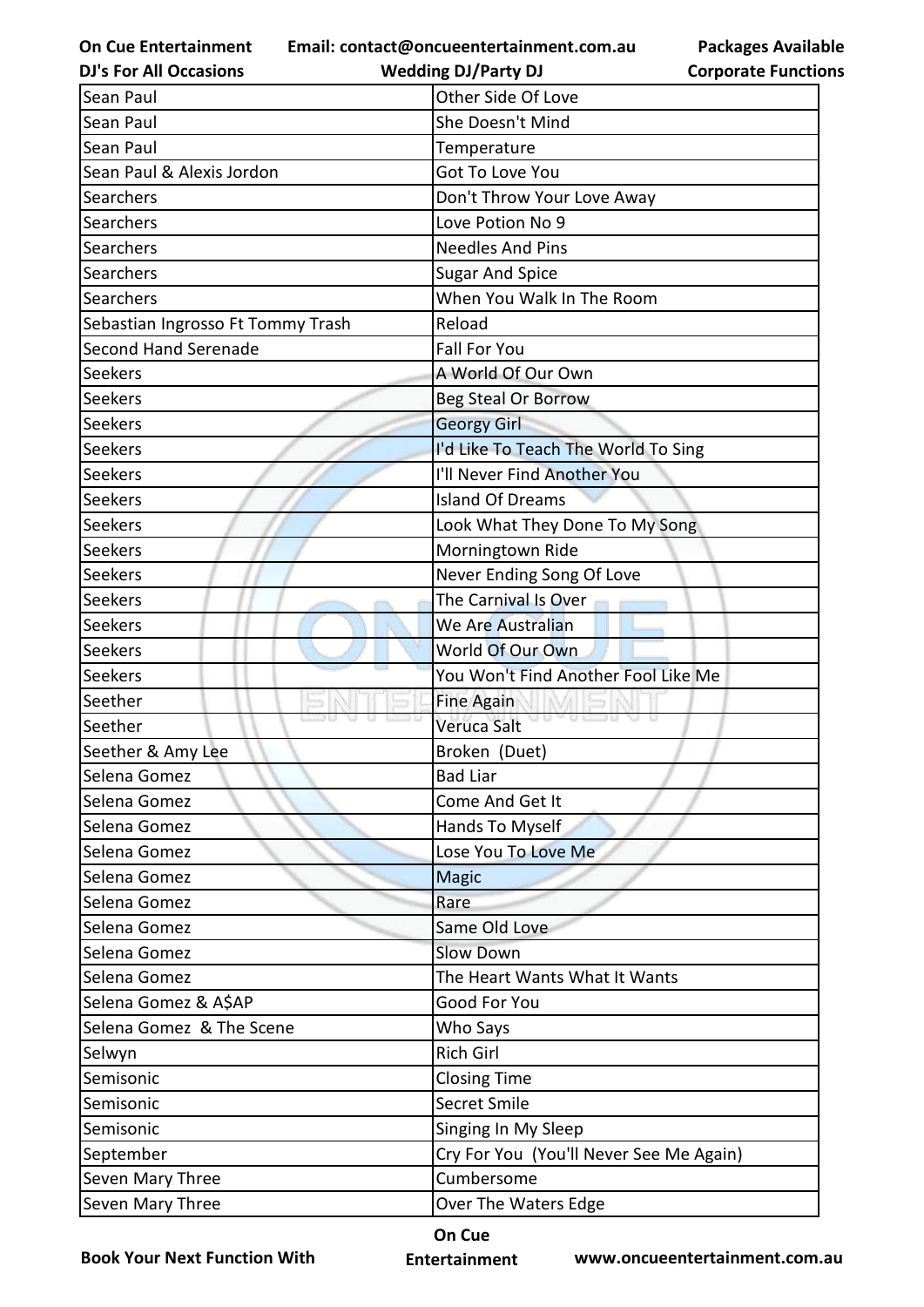**Email: contact@oncueentertainment.com.au Wedding DJ/Party DJ** 

**DJ's For All Occasions**

**Corporate Functions**

**Packages Available** 

| Seven Mary Three            | Wait                                |
|-----------------------------|-------------------------------------|
| Sevendust                   | <b>Black</b>                        |
| Sevendust                   | <b>Broken Down</b>                  |
| Sevendust                   | Going Back To Call                  |
| Sevendust                   | Live Again                          |
| <b>Sex Pistols</b>          | Anarchy In The UK                   |
| <b>Sex Pistols</b>          | <b>God Save The Queen</b>           |
| <b>Sex Pistols</b>          | My Way                              |
| Shaed and Zayn              | Trampoline                          |
| Shaggy                      | Angel                               |
| Shaggy                      | <b>Boombastic</b>                   |
| Shaggy                      | Dance & Shout                       |
| Shaggy                      | <b>Freaky Girl</b>                  |
| Shaggy                      | <b>Hey Sexy Lady</b>                |
| Shaggy                      | It Wasn't Me                        |
| Shaggy                      | Oh Carolina                         |
| Shaggy                      | Strength Of A Woman                 |
| Shaggy & Ali G              | Julie                               |
| Shaggy Ft Brian & Tony Gold | Hey Sexy Lady                       |
| Shaggy Ft Mohombi Faydee    | I Need Your Love                    |
| Shakaya                     | <b>Stop Calling Me</b>              |
| <b>Shakin Stevens</b>       | <b>Green Door</b>                   |
| <b>Shakin Stevens</b>       | This Ole House                      |
| Shakira                     | Dare (La La La)                     |
| Shakira                     | Don't Bother                        |
| Shakira                     | Empire                              |
| Shakira                     | <b>Hips Dont Lie</b>                |
| Shakira                     | Illegal                             |
| Shakira                     | Objection (Tango)                   |
| Shakira                     | She Wolf                            |
| Shakira                     | <b>Try Everything</b>               |
| Shakira                     | <b>Underneath Your Clothes</b>      |
| Shakira                     | Waka Waka                           |
| Shakira                     | <b>Whenever Wherever</b>            |
| Shakira & Rihanna           | Can't Remember To Forget You        |
| Shamen                      | <b>Boss Drum</b>                    |
| Shania Twain                | Always And Forever                  |
| Shania Twain                | Any Man Of Mine                     |
| Shania Twain                | Come On Over                        |
| Shania Twain                | Dance With The One That Brought You |
| Shania Twain                | Don't                               |
| Shania Twain                | Don't Be Stupid                     |
| Shania Twain                | <b>Forever And For Always</b>       |
| Shania Twain                | From This Moment                    |
| Shania Twain                | <b>God Bless This Child</b>         |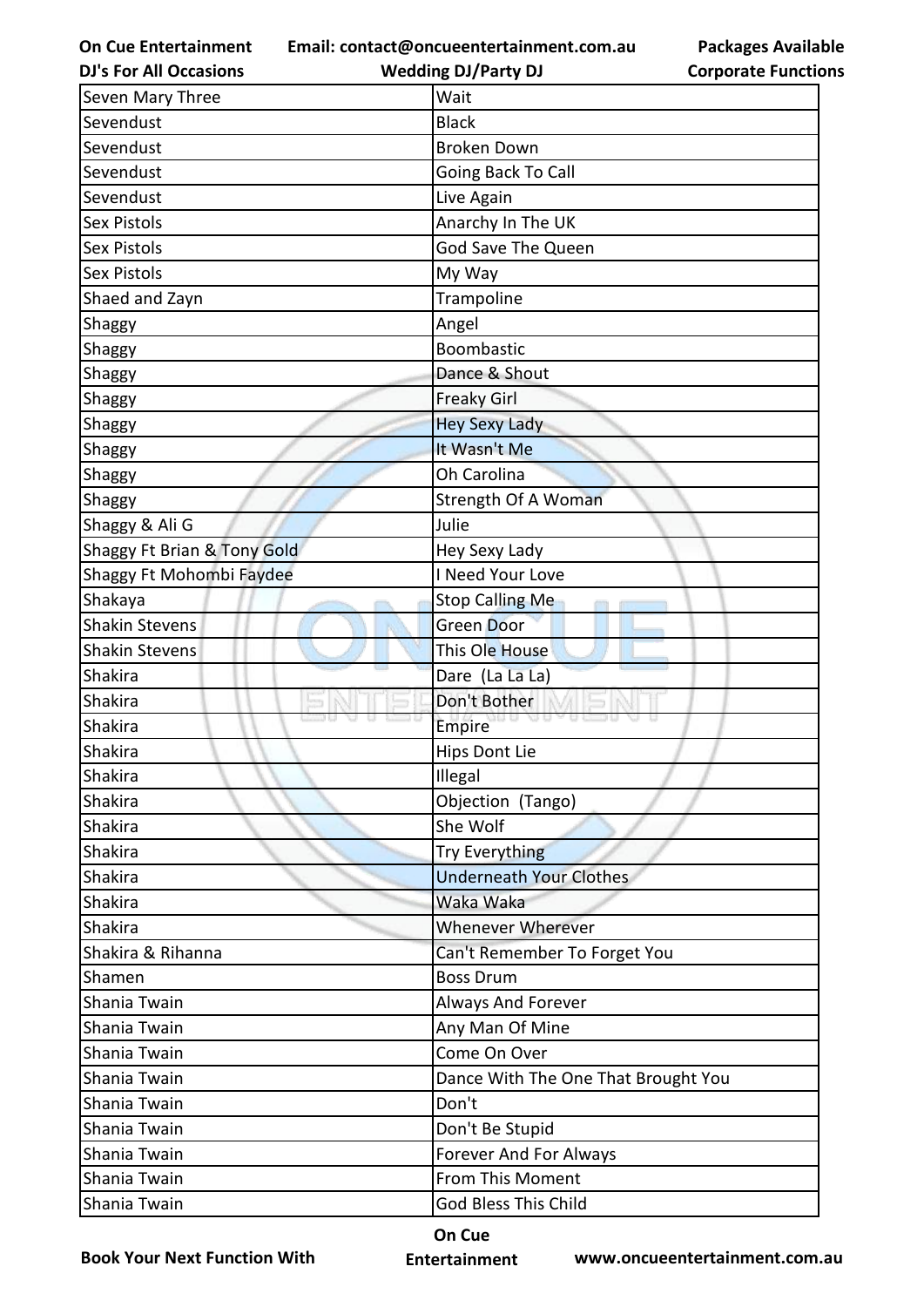**Email: contact@oncueentertainment.com.au**

**Packages Available** 

| <b>DJ's For All Occasions</b>         | <b>Wedding DJ/Party DJ</b>            | <b>Corporate Functions</b> |
|---------------------------------------|---------------------------------------|----------------------------|
| Shania Twain                          | Home Ain't Where The Heart Is Anymore |                            |
| Shania Twain                          | Honey I'm Home                        |                            |
| Shania Twain                          | I Wont Leave You Lonely               |                            |
| Shania Twain                          | If Your Not In It For Love            |                            |
| Shania Twain                          | I'm Gonna Getcha Good                 |                            |
| Shania Twain                          | I'm Holdin On To Love To Save My Life |                            |
| Shania Twain                          | Ka Ching                              |                            |
| Shania Twain                          | Love Gets Me Every Time               |                            |
| Shania Twain                          | Man I Feel Like A Woman               |                            |
| Shania Twain                          | No One Needs To Know                  |                            |
| Shania Twain                          | Not Just A Pretty Face                |                            |
| Shania Twain                          | <b>Rock This Country</b>              |                            |
| Shania Twain                          | She's On Fire                         |                            |
| Shania Twain                          | That Don't Impress Me Much            |                            |
| Shania Twain                          | The Woman In Me                       |                            |
| Shania Twain                          | Up                                    |                            |
| Shania Twain                          | What Made You Say That                |                            |
| Shania Twain                          | When You Kiss Me                      |                            |
| Shania Twain                          | Who's Bed Have Your Boots Been Under  |                            |
| Shania Twain                          | You Win My Love                       |                            |
| Shania Twain                          | You're Still The One                  |                            |
| Shania Twain                          | You've Got A Way                      |                            |
| Shanks & Bigfoot                      | <b>Sweet Like Chocolate</b>           |                            |
| <b>Shannon Noll</b>                   | <b>Burn</b>                           |                            |
| <b>Shannon Noll</b>                   | C'mon Aussie C'mon                    |                            |
| <b>Shannon Noll</b>                   | <b>Drive</b>                          |                            |
| <b>Shannon Noll</b>                   | In Pieces                             |                            |
| <b>Shannon Noll</b>                   | Learn To Fly                          |                            |
| <b>Shannon Noll</b>                   | Lift                                  |                            |
| <b>Shannon Noll</b>                   | Lonley                                |                            |
| <b>Shannon Noll</b>                   | Loud                                  |                            |
| <b>Shannon Noll</b>                   | Now I Run                             |                            |
| <b>Shannon Noll</b>                   | Switch Me On                          |                            |
| <b>Shannon Noll</b>                   | What About Me                         |                            |
| Shannon Noll & Natalie Bassingthwaite | Don't Give Up                         |                            |
| Shangri Las                           | Leader Of The Pack                    |                            |
| <b>Shaun Groves</b>                   | <b>After The Music Fades</b>          |                            |
| <b>Shaun Groves</b>                   | Should I Tell Them                    |                            |
| <b>Shawn Mendes</b>                   | I Know What You Did Last Summer       |                            |
| <b>Shawn Mendes</b>                   | <b>Treat You Better</b>               |                            |
| <b>Shawn Mullins</b>                  | Lullaby                               |                            |
| <b>Shawn Mullins</b>                  | Shimmer                               |                            |
| Shayne Ward                           | <b>Breathless</b>                     |                            |
| Shayne Ward                           | Gotta Be Somebody                     |                            |
| Shayne Ward                           | That's My Goal                        |                            |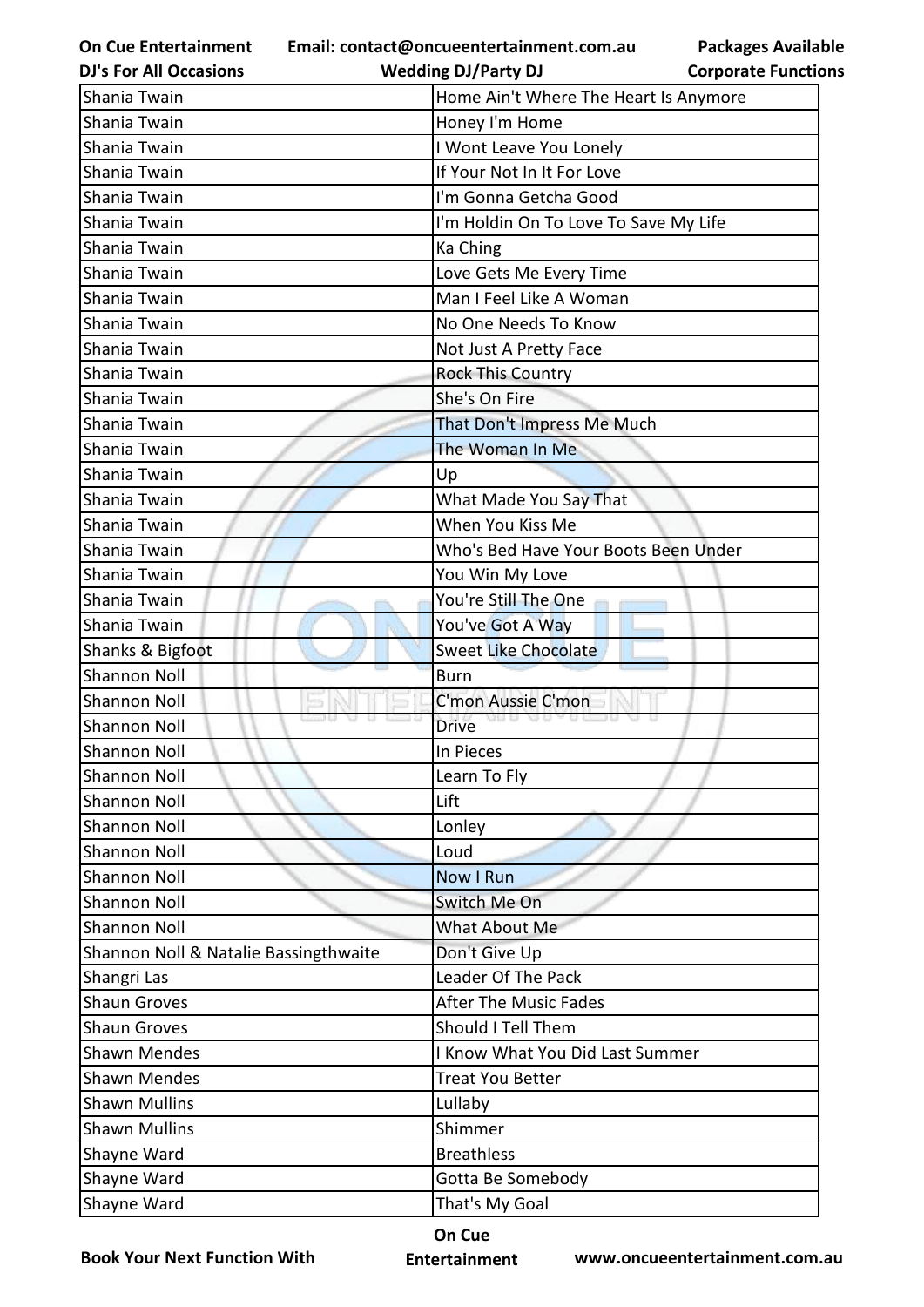**Email: contact@oncueentertainment.com.au**

|  | <b>DJ's For All Occasions</b> |
|--|-------------------------------|
|  |                               |

**Packages Available Corporate Functions**

| <b>DJ's For All Occasions</b> | <b>Wedding DJ/Party DJ</b>        | <b>Corporate Functio</b> |
|-------------------------------|-----------------------------------|--------------------------|
| Sheb Wooley                   | Purple People Eater               |                          |
| Shed Seven                    | Disco Down                        |                          |
| <b>Shed Seven</b>             | She Left Me On A Friday           |                          |
| Shedaisy                      | I Will But                        |                          |
| Shedaisy                      | Little Goodbyes                   |                          |
| Shedaisy                      | Passenger Seat                    |                          |
| Sheena Easton                 | Modern Girl                       |                          |
| Sheena Easton                 | Morning Train (9 to 5)            |                          |
| Sheena Easton                 | When He Shines                    |                          |
| Sheila E                      | Love Bizarre                      |                          |
| Sheila E                      | The Glamerous Life                |                          |
| <b>Shelly Fabiris</b>         | Johnny Angel                      |                          |
| Sheppard                      | Geronimo                          |                          |
| Sheppard                      | Let Me Down Easy                  |                          |
| Sherbert                      | Howzat                            |                          |
| Sherbert                      | <b>Summer Love</b>                |                          |
| Sheryl Crow                   | A Change Would Do You Good        |                          |
| Sheryl Crow                   | All I Wanna Do (Is Have Some Fun) |                          |
| Sheryl Crow                   | Anything But Down                 |                          |
| Sheryl Crow                   | <b>Blue Christmas</b>             |                          |
| Sheryl Crow                   | C'mon C'mon                       |                          |
| Sheryl Crow                   | Can't Cry Anymore                 |                          |
| Sheryl Crow                   | Change                            |                          |
| Sheryl Crow                   | <b>Difficult Kind</b>             |                          |
| Sheryl Crow                   | Everyday Is A Winding Road        |                          |
| Sheryl Crow                   | <b>First Cut Is The Deepest</b>   |                          |
| <b>Sheryl Crow</b>            | Home                              |                          |
| <b>Sheryl Crow</b>            | If It HomeMakes You Happy         |                          |
| <b>Sheryl Crow</b>            | Leaving Las Vegas                 |                          |
| Sheryl Crow                   | My Favourite Mistake              |                          |
| <b>Sheryl Crow</b>            | Run Baby Run                      |                          |
| Sheryl Crow                   | Soak Up The Sun                   |                          |
| Sheryl Crow                   | <b>Steve Mcqueen</b>              |                          |
| Sheryl Crow                   | Strong Enough (To be my man)      |                          |
| Sheryl Crow                   | Sweet Child Of Mine               |                          |
| <b>Sheryl Crow</b>            | There Goes The Neighborhood       |                          |
| Sheryl Crow                   | <b>Tomorrow Never Dies</b>        |                          |
| Sheryl Crow & Don Henley      | It's So Easy                      |                          |
| Sheryl Crow & Kid Rock        | Pictures                          |                          |
| Shinedown                     | 45                                |                          |
| Shinedown                     | <b>Burning Bright</b>             |                          |
| Shinedown                     | Fly From The Inside               |                          |
| Shinedown                     | Save Me                           |                          |
| Shinedown                     | Second Chance                     |                          |
| Shinedown                     | Simple Man                        |                          |

**Book Your Next Function With**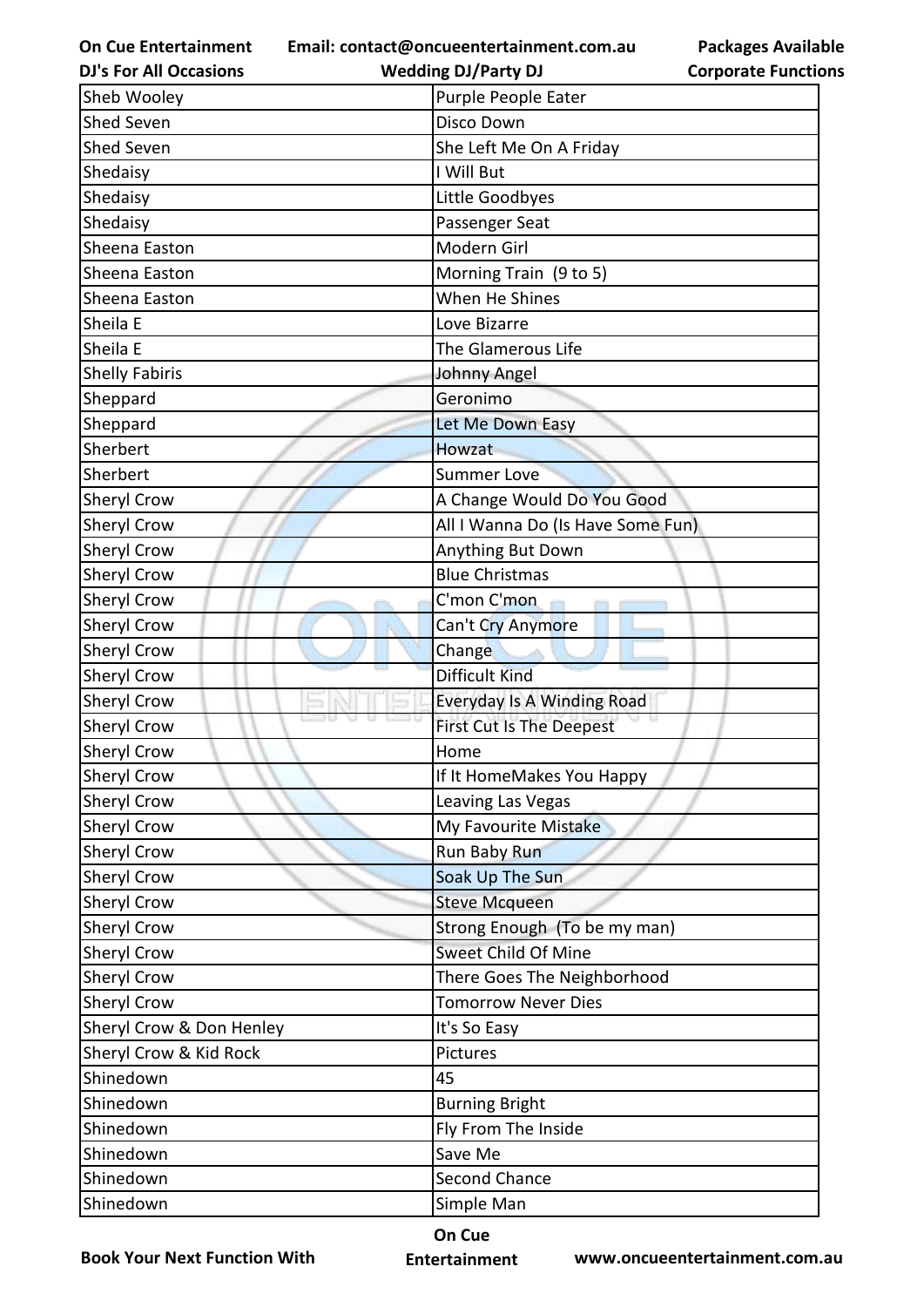**On Cue Entertainment Email: contact@oncueentertainment.com.au**

**Packages Available Corporate Functions**

| <b>DJ's For All Occasions</b> | <b>Wedding DJ/Party DJ</b>        | <b>Corporate Function</b> |
|-------------------------------|-----------------------------------|---------------------------|
| <b>Shirelles</b>              | Will You Still Love Me Tomorrow   |                           |
| <b>Shirley Bassey</b>         | <b>Big Spender</b>                |                           |
| <b>Shirley Bassey</b>         | Goldfinger                        |                           |
| <b>Shirley Bassey</b>         | <b>History Repeating</b>          |                           |
| <b>Shirley Bassey</b>         | You'll Never Know                 |                           |
| <b>Shirley Ellis</b>          | Name Game                         |                           |
| <b>Shirley Ellis</b>          | The Name Game                     |                           |
| Shontelle                     | T-Shirt                           |                           |
| <b>Short Stack</b>            | Planets                           |                           |
| Showboat                      | Old Man River                     |                           |
| Shy Fx & T Power              | Shake Your Body                   |                           |
| Sia                           | Alive                             |                           |
| Sia                           | Chandelier                        |                           |
| Sia                           | <b>Cheap Thrills</b>              |                           |
| Sia                           | <b>Elastic Heart</b>              |                           |
| Sia                           | You've Changed                    |                           |
| Sia                           | Titanium                          |                           |
| <b>Sick Puppies</b>           | All The Same                      |                           |
| Sigala                        | Easy Love                         |                           |
| Sigala                        | Give Me Your Love                 |                           |
| Sigala                        | Sweet Lovin                       |                           |
| Sigala & Imani & DJ Fresh     | Say You Do                        |                           |
| Sigma                         | Nobody To Love                    |                           |
| Sigma & Rita Ora              | <b>Coming Home</b>                |                           |
| Sigma & Paloma Faith          | Changing                          |                           |
| Sigma & Labrinth              | Higher                            |                           |
| Sigma & Ella Henderson        | Glitterball                       |                           |
| Sigma & Thake That            | Cry                               |                           |
| Silento                       | Watch Me Whip (Watch Me Nae Nae)  |                           |
| Silverchair                   | Abuse Me                          |                           |
| Silverchair                   | Anna'S Song                       |                           |
| Silverchair                   | Freak                             |                           |
| Silverchair                   | If You Keep Losing Sleep          |                           |
| Silverchair                   | <b>Pure Massacre</b>              |                           |
| Silverchair                   | <b>Reflections Of A Sound</b>     |                           |
| Silverchair                   | <b>Straight Lines</b>             |                           |
| Silverchair                   | The Greatest View                 |                           |
| Silverchair                   | Tomorrow                          |                           |
| Simon And Garfunkel           | America                           |                           |
| Simon And Garfunkel           | April Come She Will               |                           |
| <b>Simon And Garfunkel</b>    | <b>Baby Driver</b>                |                           |
| Simon And Garfunkel           | Boy In The Bubble                 |                           |
| Simon And Garfunkel           | <b>Bridge Over Troubled Water</b> |                           |
| <b>Simon And Garfunkel</b>    | <b>Bright Eyes</b>                |                           |
| Simon And Garfunkel           | Bye Bye Love                      |                           |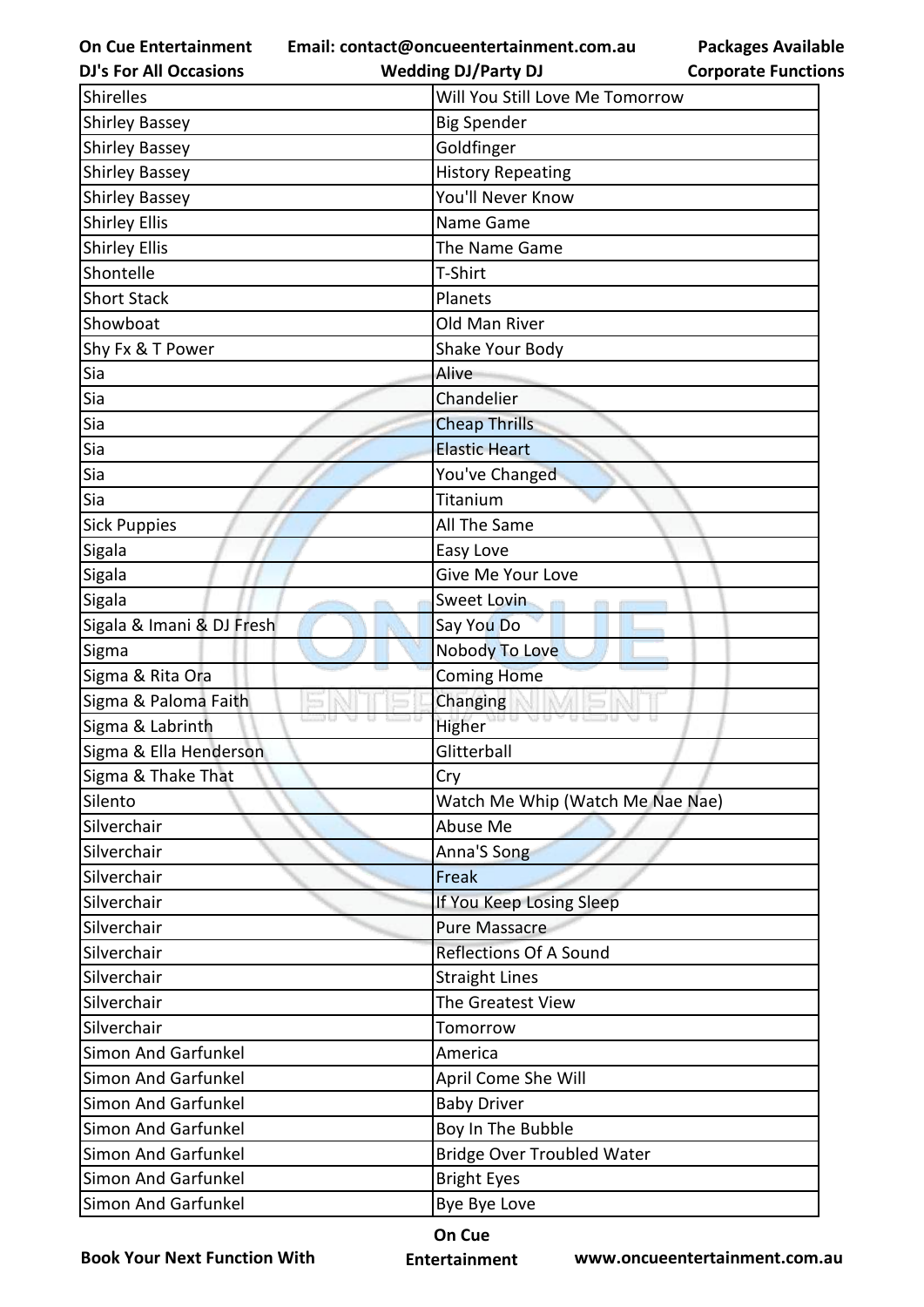**Email: contact@oncueentertainment.com.au**

**DJ's For All Occasions**

**Wedding DJ/Party DJ** 

**Packages Available Corporate Functions**

| Simon And Garfunkel                | Cecilia                           |
|------------------------------------|-----------------------------------|
| Simon And Garfunkel                | Cloudy                            |
| Simon And Garfunkel                | El Condor Pasa                    |
| Simon And Garfunkel                | Fakin It                          |
| Simon And Garfunkel                | <b>Flowers That Never Bend</b>    |
| <b>Simon And Garfunkel</b>         | For Emily Whenever I May Find Her |
| Simon And Garfunkel                | <b>Homeward Bound</b>             |
| Simon And Garfunkel                | I Only Have Eyes For You          |
| <b>Simon And Garfunkel</b>         | Kathy'S Song                      |
| Simon And Garfunkel                | Leaves That Are Green             |
| Simon And Garfunkel                | Mother & Child Reunion            |
| Simon And Garfunkel                | Mrs Robinson                      |
| Simon And Garfunkel                | Overs                             |
| Simon And Garfunkel                | <b>Patterns</b>                   |
| <b>Simon And Garfunkel</b>         | Punky's Dilemma                   |
| Simon And Garfunkel                | Scarborough Fair                  |
| Simon And Garfunkel                | Second Avenue                     |
| <b>Simon And Garfunkel</b>         | Slip Slidin Away                  |
| <b>Simon And Garfunkel</b>         | Somewhere They Can'T Find Me      |
| <b>Simon And Garfunkel</b>         | Sparrow                           |
| Simon And Garfunkel                | Still Crazy After All These Years |
| Simon And Garfunkel                | Take Me To The Mardi Gras         |
| Simon And Garfunkel                | The Boxer                         |
| Simon And Garfunkel                | The Dangling Conversation         |
| Simon And Garfunkel                | The Only Living Boy In New York   |
| Simon And Garfunkel                | We've Got A Groovy Thing Going On |
| Simon And Garfunkel                | Cecilia                           |
| Simon And Garfunkel                | Mrs Robinson                      |
| Simon And Garfunkel                | The Sound Of Silence              |
| Simple Minds                       | Alive And Kicking                 |
| Simple Minds                       | Don't You Forget About Me         |
| Simple Minds                       | She's A River                     |
| Simple Minds                       | Waterfront                        |
| Simple Plan                        | Addicted                          |
| Simple Plan                        | Don't Wanna Think About You       |
| Simple Plan                        | I'd Do Anything                   |
| Simple Plan                        | Perfect                           |
| Simple Plan                        | Shut Up                           |
| Simple Plan                        | Untitled                          |
| Simple Plan                        | Welcome To My Life                |
| Simple Plan                        | When I'm Gone                     |
| Simple Plan Ft Natasha Bedingfield | Jet Lag                           |
| Simply Red                         | Ain't That A Lot Of Love          |
| Simply Red                         | For Your Babies                   |
| Simply Red                         | <b>Holding Back The Years</b>     |

**Book Your Next Function With**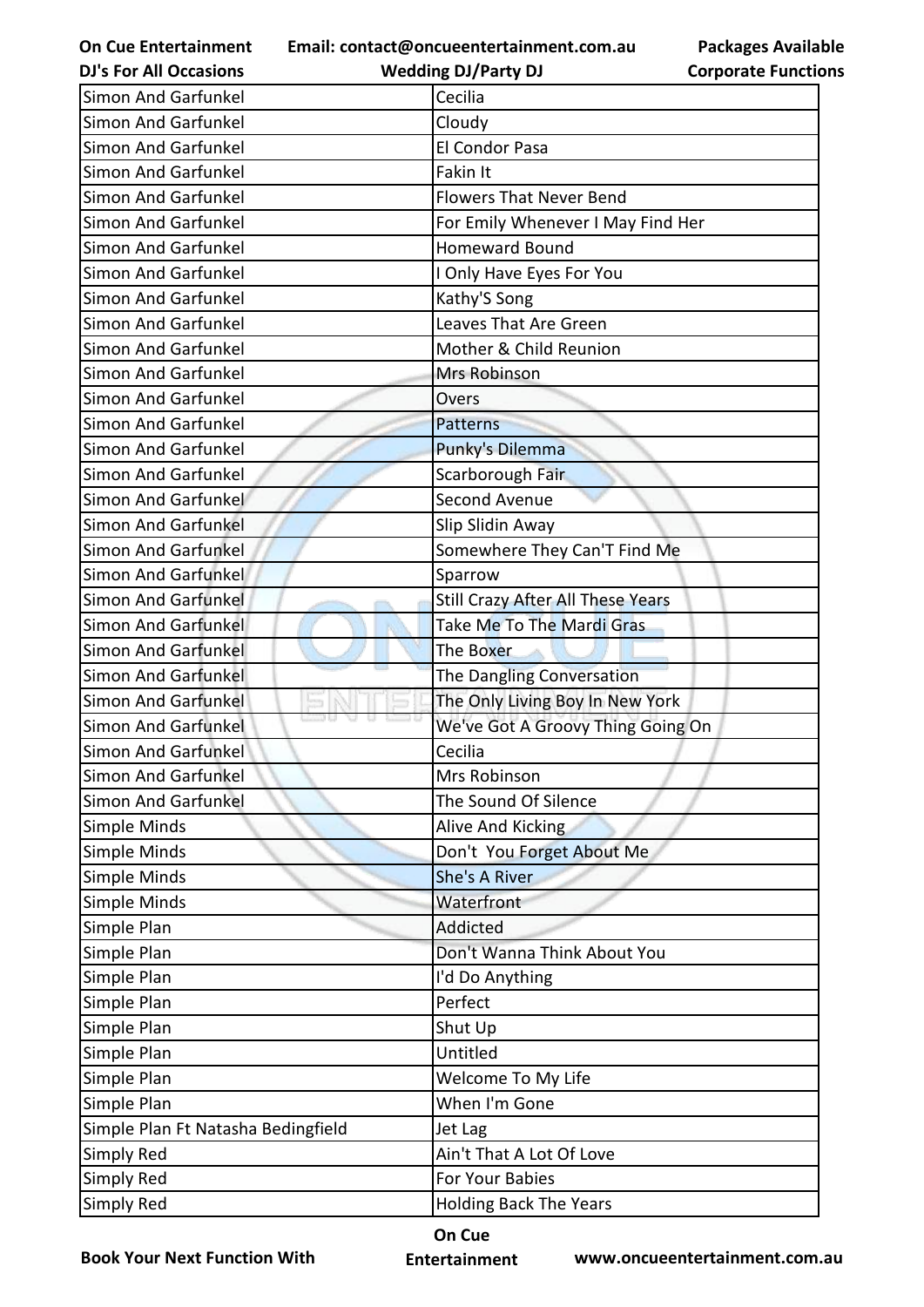**Email: contact@oncueentertainment.com.au Wedding DJ/Party DJ** 

**DJ's For All Occasions**

**Corporate Functions**

**Packages Available** 

| <b>Simply Red</b>                 | If You Don't Know Me By Now        |
|-----------------------------------|------------------------------------|
| <b>Simply Red</b>                 | Money's Too Tight To Mention       |
| <b>Simply Red</b>                 | Sunrise                            |
| Simpsons                          | Do The Bart Man                    |
| Sinead O'Connor                   | Nothing Compares To You            |
| Sinead Quinn                      | I Can't Break Down                 |
| <b>Sing Street</b>                | Drive It Like You Stole It         |
| Siobhan Donaghy                   | Don't Give It Up                   |
| Siouxsie & The Banshees           | Dear Prudence                      |
| Siouxsie & The Banshees           | Kiss Them For Me                   |
| Sir Mix A Lot                     | <b>Baby Got Back</b>               |
| Sisqo                             | Incomplete                         |
| Sisqo                             | Dance For Me                       |
| Sisgo                             | Thong Song (Radio Version)         |
| Sisqo                             | <b>Unleash The Dragon</b>          |
| Sister Act 2                      | Joyful Joyful                      |
| Sister Act 2                      | Oh Happy Days                      |
| Sixpence None The Richer          | Kiss Me                            |
| <b>Sixpence None The Richer</b>   | <b>Breathe Your Name</b>           |
| <b>Sixpence None The Richer</b>   | <b>Brooklyn Roads</b>              |
| Sixpence None The Richer          | Don't Dream It's Over              |
| <b>Sixpence None The Richer</b>   | There She Goes                     |
| <b>Sixpence None The Richer</b>   | Us                                 |
| <b>Skeeter Davis</b>              | Am I That Easy To Forget           |
| <b>Skeeter Davis</b>              | I Can't Stay Mad At You            |
| <b>Skeeter Davis</b>              | The End Of The World               |
| <b>Skid Row</b>                   | 18 And Life                        |
| <b>Skid Row</b>                   | I Remember You                     |
| <b>Skid Row</b>                   | <b>Wasted Time</b>                 |
| <b>Skid Row</b>                   | Youth Gone Wild                    |
| Skinner & Baddiel                 | Three Lions 98                     |
| Skrillex & Diplo Ft Justin Bieber | Where Are U Now                    |
| <b>Skunk Anasie</b>               | <b>Brazen</b>                      |
| <b>Skunk Anasie</b>               | Weak                               |
| Skye Sweetnam                     | <b>Billy S</b>                     |
| Skyhooks                          | All My Friends Are Getting Married |
| <b>Skyhooks</b>                   | Ego Is Not A Dirty Word            |
| <b>Skyhooks</b>                   | <b>Horror Movie</b>                |
| <b>Skyhooks</b>                   | Jukebox In Siberia                 |
| <b>Skyhooks</b>                   | Women In Uniform                   |
| <b>Skylark</b>                    | Wildflower                         |
| Skyliners                         | Since I Don't Have You             |
| Slade                             | Coz I Love You                     |
| Slade                             | Come On Feel The Noise             |
| Slade                             | Everyday                           |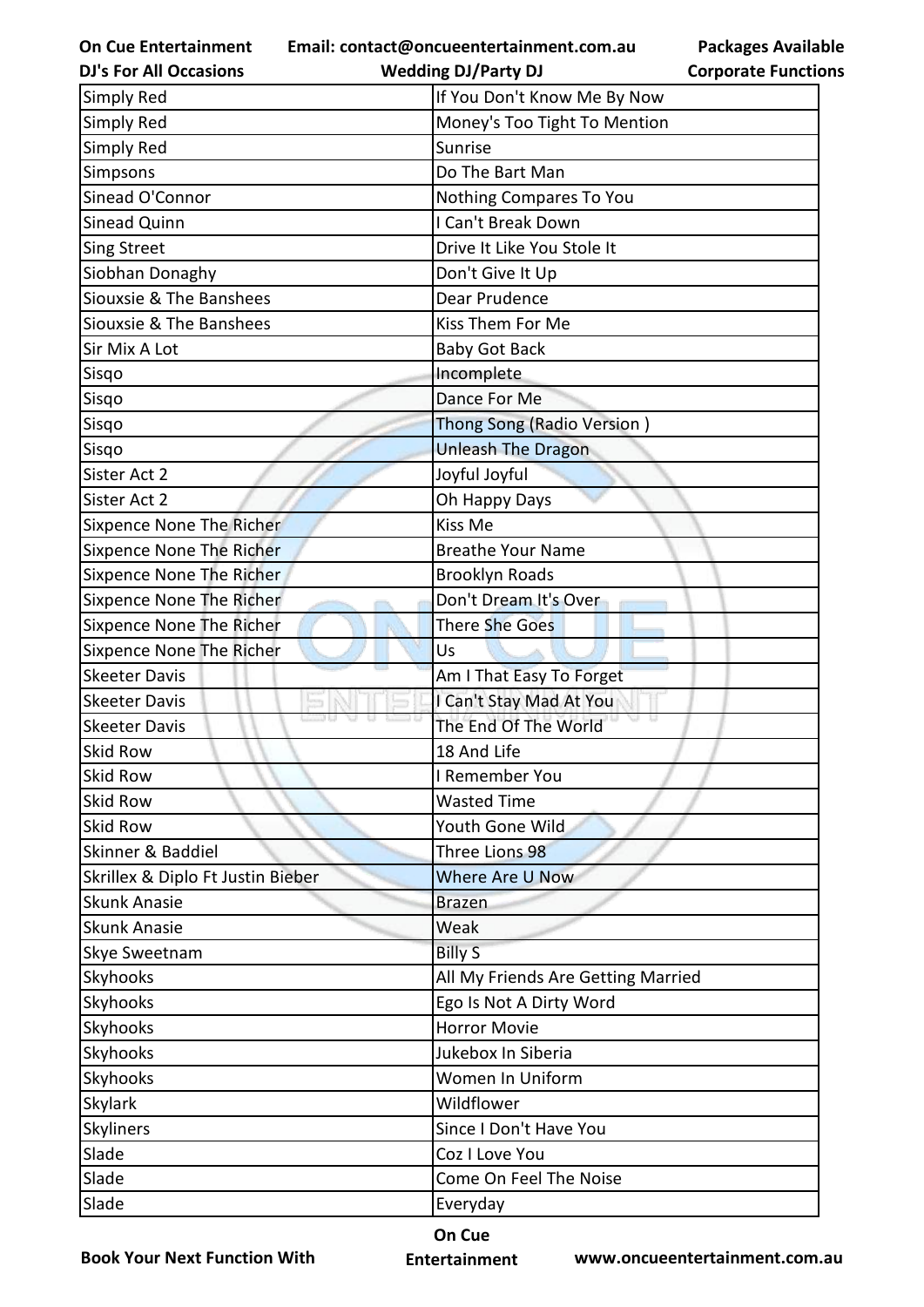**Email: contact@oncueentertainment.com.au**

|                            | <b>Packages Available</b> |
|----------------------------|---------------------------|
| <b>Corporate Functions</b> |                           |

| <b>DJ's For All Occasions</b>  | <b>Wedding DJ/Party DJ</b>          | <b>Corporate Functio</b> |
|--------------------------------|-------------------------------------|--------------------------|
| Slade                          | Far Away                            |                          |
| Slade                          | Mamma We're All Crazy Now           |                          |
| Slade                          | Medley                              |                          |
| Slade                          | Run Run Away                        |                          |
| Slade                          | Skweeze Me Pleeze                   |                          |
| Slaughter                      | Fly To The Angels                   |                          |
| Slaughter                      | Up All Night                        |                          |
| <b>Slim Dusty</b>              | Charleville                         |                          |
| Slim Dusty                     | Duncan                              |                          |
| <b>Slim Dusty</b>              | Gday Gday                           |                          |
| Slim Dusty                     | <b>Indian Pacific</b>               |                          |
| <b>Slim Dusty</b>              | Leave Him In The Longyard           |                          |
| Slim Dusty                     | Lights On The Hill                  |                          |
| Slim Dusty                     | <b>Looking Forward Looking Back</b> |                          |
| Slim Dusty                     | <b>Old Time Country Halls</b>       |                          |
| Slim Dusty                     | Plains Of Pepplmenarti              |                          |
| Slim Dusty                     | Pub With No Beer                    |                          |
| <b>Slim Dusty</b>              | Ringer From The Top End             |                          |
| Slim Dusty                     | Walk A Country Mile                 |                          |
| Slim Dusty                     | We've Done Us Proud                 |                          |
| Slim Dusty & Troy Cassar Daley | The Biggest Disappointment          |                          |
| <b>Slim Newton</b>             | <b>Redback On The Toilet Seat</b>   |                          |
| Slinkee Minx                   | <b>Summer Rain</b>                  |                          |
| Slipknot                       | Psycosocial                         |                          |
| Slipknot                       | Wait & Bleed                        |                          |
| Sly And The Family Stone       | <b>Dance To The Music</b>           |                          |
| Sly And The Family Stone       | Everyday People                     |                          |
| Sly And The Family Stone       | <b>Family Affair</b>                |                          |
| Sly And The Family Stone       | I Want To Take You Higher           |                          |
| Sly And The Family Stone       | Stand                               |                          |
| Sly And The Family Stone       | <b>Thank You</b>                    |                          |
| Sly And The Family Stone       | You Can Make It If You Try          |                          |
| <b>Small Faces</b>             | All Or Nothing                      |                          |
| <b>Small Faces</b>             | Itchycoo Park                       |                          |
| <b>Small Faces</b>             | Lazy Sunday                         |                          |
| <b>Small Faces</b>             | Sha La La La                        |                          |
| <b>Small Faces</b>             | <b>Tin Soldier</b>                  |                          |
| Smash Mouth                    | All Star                            |                          |
| Smash Mouth                    | Can't Get Enough Of You Baby        |                          |
| Smash Mouth                    | Hang On                             |                          |
| Smash Mouth                    | I'm A Believer                      |                          |
| Smash Mouth                    | Then The Morning Comes              |                          |
| Smash Mouth                    | Walkin On The Sun                   |                          |
| Smash Mouth                    | Waste                               |                          |
| <b>Smashing Pumpkins</b>       | 1979                                |                          |

**Book Your Next Function With**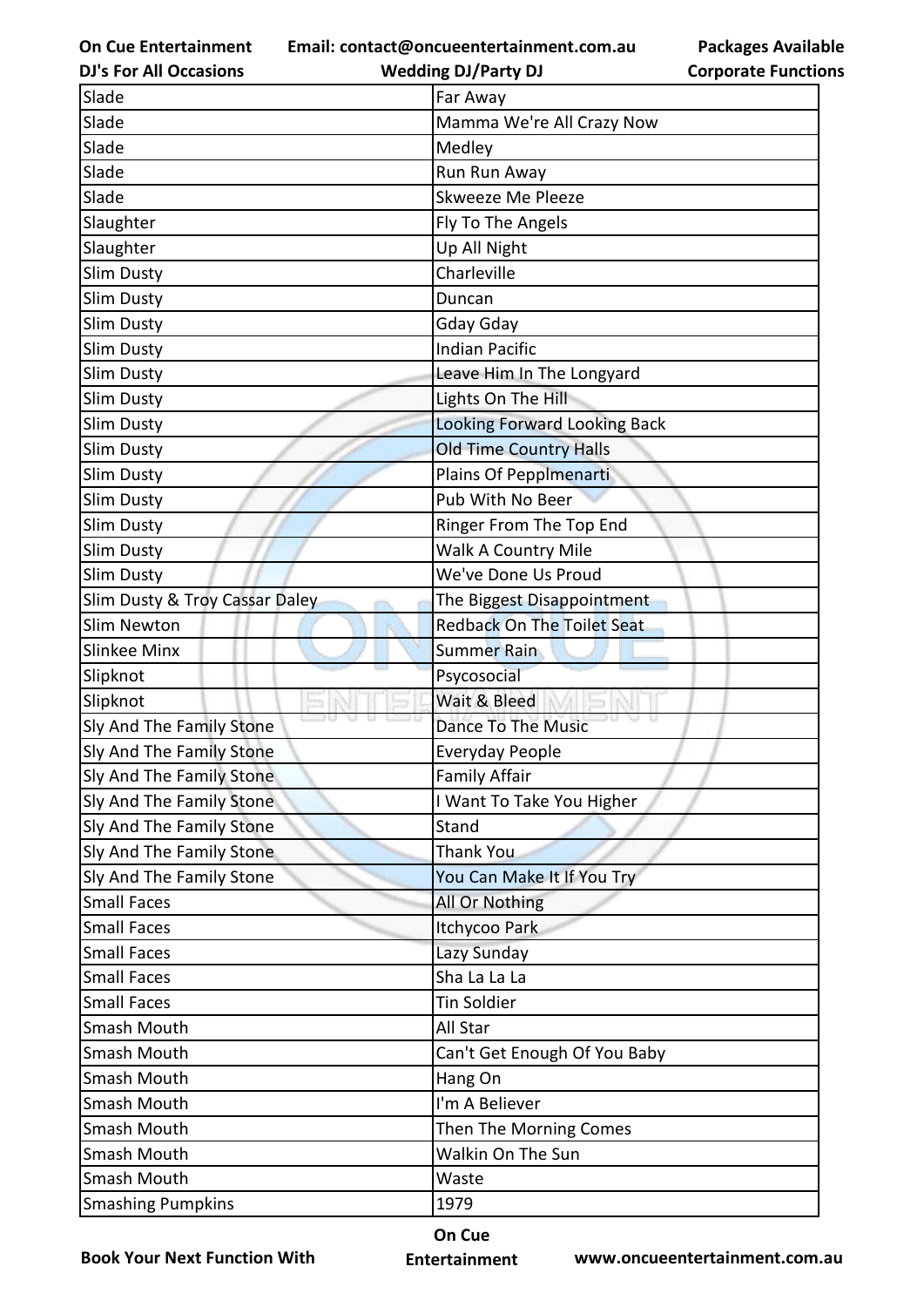| <b>On Cue Entertainment</b>   |
|-------------------------------|
| <b>DJ's For All Occasions</b> |

**Email: contact@oncueentertainment.com.au**

**Wedding DJ/Party DJ** 

| <b>Smashing Pumpkins</b> | Ava Adore                             |
|--------------------------|---------------------------------------|
| <b>Smashing Pumpkins</b> | <b>Bullet With Butterfly Wings</b>    |
| <b>Smashing Pumpkins</b> | Disarm                                |
| <b>Smashing Pumpkins</b> | <b>Everlasting Gaze</b>               |
| <b>Smashing Pumpkins</b> | Muzzle                                |
| <b>Smashing Pumpkins</b> | Perfect                               |
| <b>Smashing Pumpkins</b> | <b>Stand Inside Your Love</b>         |
| <b>Smashing Pumpkins</b> | <b>Thirty Three</b>                   |
| <b>Smashing Pumpkins</b> | Today                                 |
| <b>Smashing Pumpkins</b> | Tonight Tonight                       |
| <b>Smashing Pumpkins</b> | Zero                                  |
| Smiths                   | <b>Bigmouth Strikes Again</b>         |
| Smiths                   | Boy With The Thorn In His Side        |
| Smiths                   | <b>Cemetry Gates</b>                  |
| Smiths                   | Frankly, Mr Shankly                   |
| Smiths                   | Girlfriend In A Coma                  |
| Smiths                   | Hand In A Glove                       |
| Smiths                   | Heaven Knows I'm Miserable Now        |
| Smiths                   | How Soon Is Now                       |
| Smiths                   | I Started Something I Couldn't Finish |
| Smiths                   | Panic                                 |
| Smiths                   | <b>Shakespear's Sister</b>            |
| Smiths                   | Sheila Take A Bow                     |
| Smiths                   | Shoplifters Of The World Unite        |
| Smiths                   | There Is A Light That Never Goes Out  |
| Smiths                   | This Charming Man                     |
| Smiths                   | Vica In A Tutu                        |
| Smiths                   | What Difference Does It Make          |
| Smiths                   | William It Was Really Nothing         |
| Smokey Roberson          | Tears Of A Clown                      |
| Smokey Robinson          | Being With You                        |
| Smokey Robinson          | The Tracks Of My Tears                |
| Smokie                   | Changing All The Time                 |
| Smokie                   | Don't Play Your Rock & Roll To Me     |
| Smokie                   | For A Few Dollars More                |
| Smokie                   | If You Think You Know How To Love Me  |
| Smokie                   | I'll Meet You At Midnight             |
| Smokie                   | It's Your Life                        |
| Smokie                   | Lay Back In The Arms Of Someone       |
| Smokie                   | Living Next Door To Alice             |
| Smokie                   | Mexican Girl                          |
| Smokie                   | Oh Carol                              |
| Smokie                   | Poor Lady                             |
| Smokie                   | Somethings Been Making Me Blue        |
| Smokie                   | <b>Wild Angels</b>                    |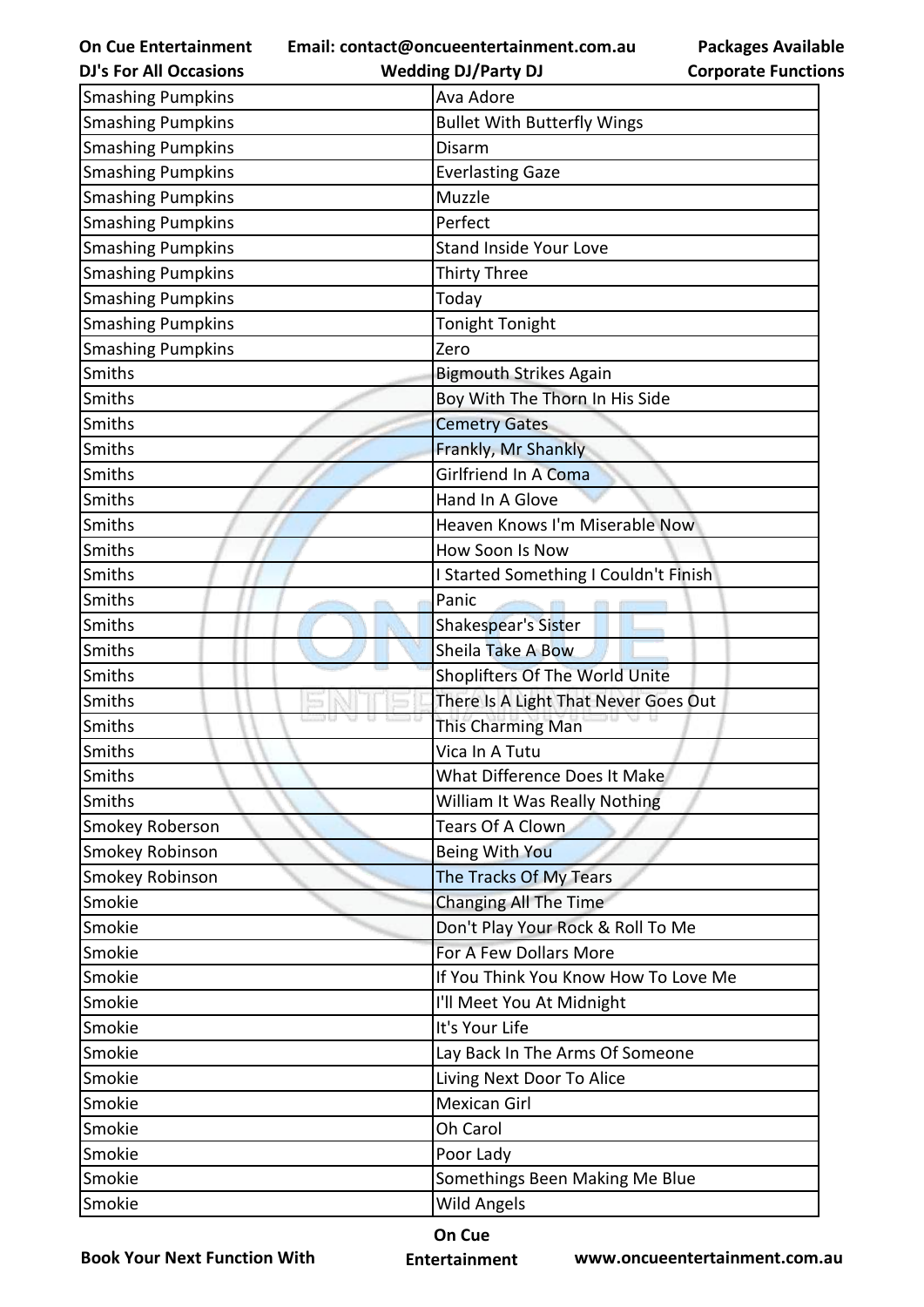| <b>On Cue Entertainment</b><br><b>DJ's For All Occasions</b> | Email: contact@oncueentertainment.com.au<br><b>Packages Available</b><br><b>Wedding DJ/Party DJ</b><br><b>Corporate Functions</b> |
|--------------------------------------------------------------|-----------------------------------------------------------------------------------------------------------------------------------|
| <b>Smoky Dawson</b>                                          | Wild Colonial Boy                                                                                                                 |
| Snakehips & Tinashe                                          | All My Friends                                                                                                                    |
| <b>Sneaky Sound System</b>                                   | Kansas City                                                                                                                       |
| <b>Sneaky Sound System</b>                                   | Pictures                                                                                                                          |
| <b>Sneaky Sound System</b>                                   | <b>UFO</b>                                                                                                                        |
| <b>Sneaky Sound System</b>                                   | We Love                                                                                                                           |
| Sneaky Sound System                                          | When We Were Young                                                                                                                |
| Snoop Dogg                                                   | Drop It Like Its Hot                                                                                                              |
| <b>Snoop Dogg</b>                                            | <b>Gin And Juice</b>                                                                                                              |
| <b>Snoop Dogg</b>                                            | <b>Beautiful</b>                                                                                                                  |
| Snoop Dogg Ft Charlie Wilson                                 | Peaches N Cream                                                                                                                   |
| <b>Snow Patrol</b>                                           | <b>Chasing Cars</b>                                                                                                               |
| <b>Snow Patrol</b>                                           | If Theres A Rocket Tie Me To It                                                                                                   |
| <b>Snow Patrol</b>                                           | <b>Open Your Eyes</b>                                                                                                             |
| <b>Snow Patrol</b>                                           | Take Back The City                                                                                                                |
| <b>Social Distortion</b>                                     | I Was Wrong                                                                                                                       |
| <b>Social Distortion</b>                                     | Reach For The Sky                                                                                                                 |
| Socialburn                                                   | Down                                                                                                                              |
| Soft Cell                                                    | <b>Tainted Love</b>                                                                                                               |
| Solomon Burke                                                | Cry To Me                                                                                                                         |
| Something Corporate                                          | If You See Jordan                                                                                                                 |
| Sonia Da Da                                                  | You Don't Treat Me No Good No More                                                                                                |
| Sonique                                                      | It Feels So Good                                                                                                                  |
| Sonique                                                      | Sky                                                                                                                               |
| Sonny & Cher                                                 | Baby Don't Go (Duet)                                                                                                              |
| Sonny & Cher                                                 | I Got You Babe (Duet)                                                                                                             |
| Sonny & Cher                                                 | The Beat Goes On (Duet)                                                                                                           |
| Sophie B Hawkins                                             | As I Lay Me Down                                                                                                                  |
| Sophie B Hawkins                                             | Damn I Wish I Was Your Lover                                                                                                      |
| Sophie Ellis Bextor                                          | Music Gets The Best Of Me                                                                                                         |
| Sophie Ellis Bextor                                          | Get Over You                                                                                                                      |
| Sophie Ellis Bextor                                          | Murder On The Dance Floor                                                                                                         |
| Soul Asylum                                                  | <b>Misery</b>                                                                                                                     |
| Soul Asylum                                                  | <b>Runaway Train</b>                                                                                                              |
| Soul Asylum                                                  | Somebody To Shove                                                                                                                 |
| Soul Central                                                 | <b>Strings Of Life</b>                                                                                                            |
| Soulja Boy                                                   | <b>Crank That</b>                                                                                                                 |
| Sound Of Music                                               | Climb Every Mountain                                                                                                              |
| Sound Of Music                                               | Do Re Mi                                                                                                                          |
| Sound Of Music                                               | Edelweiss                                                                                                                         |
| Sound Of Music                                               | I Have Confidence                                                                                                                 |
| Sound Of Music                                               | My Favorite Things                                                                                                                |
| Sound Of Music                                               | Sixteen Going On Seventeen                                                                                                        |
| Sound Of Music                                               | The Sound Of Music                                                                                                                |

South 65 The Most Beautiful Girl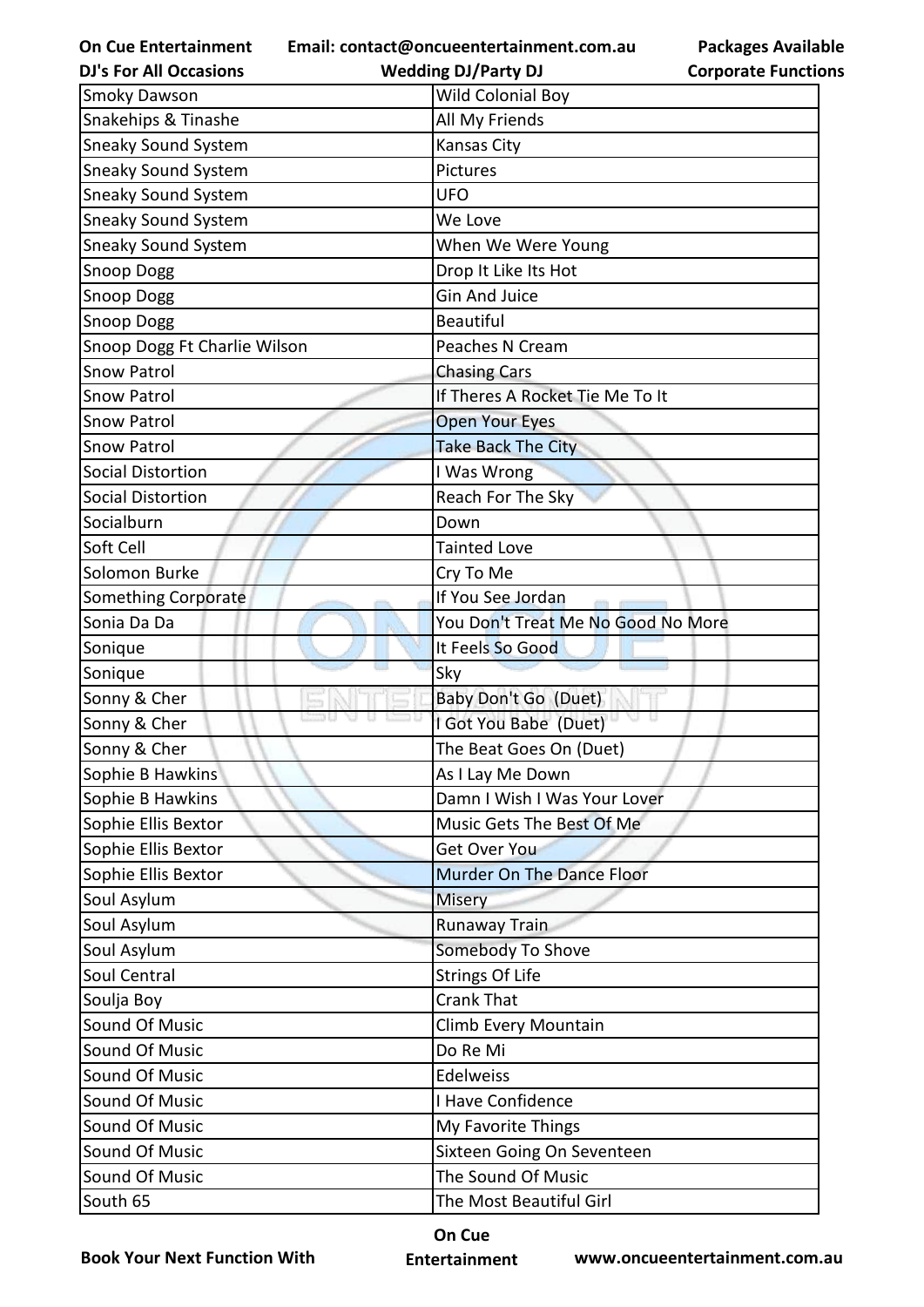| <b>On Cue Entertainment</b>   | Email: contact@oncueentertainment.com.au | <b>Packages Available</b>  |
|-------------------------------|------------------------------------------|----------------------------|
| <b>DJ's For All Occasions</b> | <b>Wedding DJ/Party DJ</b>               | <b>Corporate Functions</b> |
| South Pacific (Musical)       | A Cock Eyed Optimist                     |                            |
| South Pacific (Musical)       | A Wonderful Guy                          |                            |
| South Pacific (Musical)       | <b>Bali Hai</b>                          |                            |
| South Pacific (Musical)       | <b>Bloody Mary</b>                       |                            |
| South Pacific (Musical)       | Dites Moi                                |                            |
| South Pacific (Musical)       | Happy Talk                               |                            |
| South Pacific (Musical)       | Honey Bun                                |                            |
| South Pacific (Musical)       | I'm Gonna Wash That Man                  |                            |
| South Pacific (Musical)       | Overture                                 |                            |
| South Pacific (Musical)       | Some Enchanted Evening                   |                            |
| South Pacific (Musical)       | The Most Beautiful Girl In The World     |                            |
| South Pacific (Musical)       | There Is Nothing Like A Dame             |                            |
| South Pacific (Musical)       | This Nearly Was Mine                     |                            |
| South Pacific (Musical)       | <b>Twin Soloquies</b>                    |                            |
| South Pacific (Musical)       | You've Got To Be Carefully Taught        |                            |
| South Pacific (Musical)       | Younger Than Springtime                  |                            |
| Southern Sons                 | Heart In Danger                          |                            |
| Southern Sons                 | Hold Me In Your Arms                     |                            |
| Space                         | <b>Avenging Angels</b>                   |                            |
| Spandau Ballet                | Chant No 1                               |                            |
| Spandau Ballet                | Gold                                     |                            |
| Spandau Ballet                | <b>Highly Strung</b>                     |                            |
| Spandau Ballet                | I'll Fly For You                         |                            |
| Spandau Ballet                | Only When You Leave                      |                            |
| Spandau Ballet                | <b>Through The Barricades</b>            |                            |
| Spandau Ballet                | To Cut A Long Story Short                |                            |
| Spandau Ballet                | True                                     |                            |
| <b>Spaniels</b>               | Goodnight Sweetheart                     |                            |
| Sparks                        | <b>Beat The Clock</b>                    |                            |
| <b>Specials</b>               | A Message To Rudi                        |                            |
| <b>Specials</b>               | <b>Ghost Town</b>                        |                            |
| Spectrum                      | I'll Be Gone                             |                            |
| <b>Spencer Davis</b>          | Gimme Some Lovin                         |                            |
| <b>Spencer Davis</b>          | I'm A Man                                |                            |
| <b>Spencer Davis</b>          | Keep On Runnin                           |                            |
| <b>Spice Girls</b>            | 2 Become 1                               |                            |
| <b>Spice Girls</b>            | Goodbye                                  |                            |
| <b>Spice Girls</b>            | <b>Headlines</b>                         |                            |
| <b>Spice Girls</b>            | Holler                                   |                            |
| <b>Spice Girls</b>            | Love Thing                               |                            |
| <b>Spice Girls</b>            | Mamma                                    |                            |
| <b>Spice Girls</b>            | My Strongest Suit                        |                            |
| <b>Spice Girls</b>            | Say You'll Be There                      |                            |
| <b>Spice Girls</b>            | Something Kinda Funny                    |                            |
| <b>Spice Girls</b>            | Spice Up Your Life                       |                            |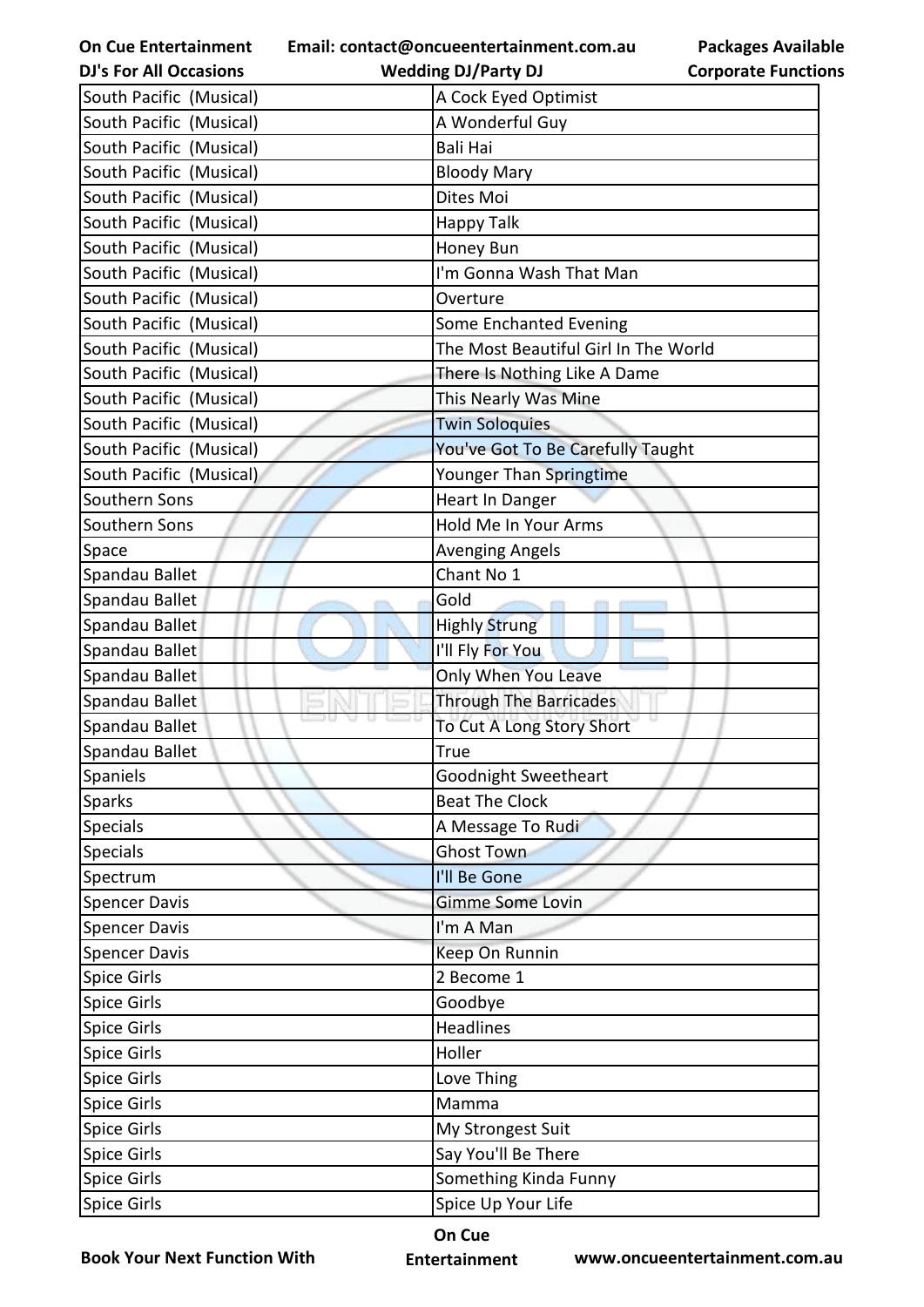**Email: contact@oncueentertainment.com.au**

**DJ's For All Occasions**

**Packages Available Corporate Functions**

| Stop<br>Too Much<br><b>Two Becomes One</b><br>Viva Forever<br>Wannabe<br>Spiderbait<br><b>Black Betty</b><br>Little Miss Cant Be Wrong<br>Spin Doctors<br><b>Two Princes</b><br>Spin Doctors<br>Could It Be I'm Falling In Love<br>Games People Play<br>Spinners<br>I'll Be Around<br>Spinners<br><b>Rubberband Man</b><br>Spinners<br>Working My Way Back To You<br>Spinners<br>The Chicken Song<br>I Got You<br>Split Enz<br>I See Red<br>Split Enz<br>Six Months In A Leaky Boat<br><b>Right Now</b><br>Tomorrow<br>I Promise<br>Instead<br>More To Life There's Gotta Be<br><b>Stuck</b><br>I'm Not Missing You<br>Hello<br>y u co u<br><b>Roll Wit Mvp</b><br><b>Believe</b><br>Epiphany<br>Fade<br>For You<br><b>How About You</b><br>It's Been Awhile<br>Staind<br>King Of All Excuses<br>Staind<br>Outside<br>Price To Play<br>So Far Away<br><b>Black Box</b><br>Stan Walker<br>Stan Walker<br>Choose You<br>Homestick<br>Stan Walker<br>Light It Up<br>Loud<br>Music Won't Break Your Heart<br>Unbroken<br>Stan Walker<br>Born Again<br>Four To The Floor | <b>DJ's For All Occasions</b>         | <b>Wedding DJ/Party DJ</b> | <b>Corporate Functio</b> |
|---------------------------------------------------------------------------------------------------------------------------------------------------------------------------------------------------------------------------------------------------------------------------------------------------------------------------------------------------------------------------------------------------------------------------------------------------------------------------------------------------------------------------------------------------------------------------------------------------------------------------------------------------------------------------------------------------------------------------------------------------------------------------------------------------------------------------------------------------------------------------------------------------------------------------------------------------------------------------------------------------------------------------------------------------------------------|---------------------------------------|----------------------------|--------------------------|
|                                                                                                                                                                                                                                                                                                                                                                                                                                                                                                                                                                                                                                                                                                                                                                                                                                                                                                                                                                                                                                                                     | <b>Spice Girls</b>                    |                            |                          |
|                                                                                                                                                                                                                                                                                                                                                                                                                                                                                                                                                                                                                                                                                                                                                                                                                                                                                                                                                                                                                                                                     | <b>Spice Girls</b>                    |                            |                          |
|                                                                                                                                                                                                                                                                                                                                                                                                                                                                                                                                                                                                                                                                                                                                                                                                                                                                                                                                                                                                                                                                     | Spice Girls                           |                            |                          |
|                                                                                                                                                                                                                                                                                                                                                                                                                                                                                                                                                                                                                                                                                                                                                                                                                                                                                                                                                                                                                                                                     | <b>Spice Girls</b>                    |                            |                          |
|                                                                                                                                                                                                                                                                                                                                                                                                                                                                                                                                                                                                                                                                                                                                                                                                                                                                                                                                                                                                                                                                     | <b>Spice Girls</b>                    |                            |                          |
|                                                                                                                                                                                                                                                                                                                                                                                                                                                                                                                                                                                                                                                                                                                                                                                                                                                                                                                                                                                                                                                                     |                                       |                            |                          |
|                                                                                                                                                                                                                                                                                                                                                                                                                                                                                                                                                                                                                                                                                                                                                                                                                                                                                                                                                                                                                                                                     |                                       |                            |                          |
|                                                                                                                                                                                                                                                                                                                                                                                                                                                                                                                                                                                                                                                                                                                                                                                                                                                                                                                                                                                                                                                                     |                                       |                            |                          |
|                                                                                                                                                                                                                                                                                                                                                                                                                                                                                                                                                                                                                                                                                                                                                                                                                                                                                                                                                                                                                                                                     | Spinners                              |                            |                          |
|                                                                                                                                                                                                                                                                                                                                                                                                                                                                                                                                                                                                                                                                                                                                                                                                                                                                                                                                                                                                                                                                     |                                       |                            |                          |
|                                                                                                                                                                                                                                                                                                                                                                                                                                                                                                                                                                                                                                                                                                                                                                                                                                                                                                                                                                                                                                                                     |                                       |                            |                          |
|                                                                                                                                                                                                                                                                                                                                                                                                                                                                                                                                                                                                                                                                                                                                                                                                                                                                                                                                                                                                                                                                     |                                       |                            |                          |
|                                                                                                                                                                                                                                                                                                                                                                                                                                                                                                                                                                                                                                                                                                                                                                                                                                                                                                                                                                                                                                                                     |                                       |                            |                          |
|                                                                                                                                                                                                                                                                                                                                                                                                                                                                                                                                                                                                                                                                                                                                                                                                                                                                                                                                                                                                                                                                     | <b>Spitting Image</b>                 |                            |                          |
|                                                                                                                                                                                                                                                                                                                                                                                                                                                                                                                                                                                                                                                                                                                                                                                                                                                                                                                                                                                                                                                                     | Split Enz                             |                            |                          |
|                                                                                                                                                                                                                                                                                                                                                                                                                                                                                                                                                                                                                                                                                                                                                                                                                                                                                                                                                                                                                                                                     |                                       |                            |                          |
|                                                                                                                                                                                                                                                                                                                                                                                                                                                                                                                                                                                                                                                                                                                                                                                                                                                                                                                                                                                                                                                                     |                                       |                            |                          |
|                                                                                                                                                                                                                                                                                                                                                                                                                                                                                                                                                                                                                                                                                                                                                                                                                                                                                                                                                                                                                                                                     | $Sr-71$                               |                            |                          |
|                                                                                                                                                                                                                                                                                                                                                                                                                                                                                                                                                                                                                                                                                                                                                                                                                                                                                                                                                                                                                                                                     | $Sr-71$                               |                            |                          |
|                                                                                                                                                                                                                                                                                                                                                                                                                                                                                                                                                                                                                                                                                                                                                                                                                                                                                                                                                                                                                                                                     | <b>Stacie Orrico</b>                  |                            |                          |
|                                                                                                                                                                                                                                                                                                                                                                                                                                                                                                                                                                                                                                                                                                                                                                                                                                                                                                                                                                                                                                                                     | <b>Stacie Orrico</b>                  |                            |                          |
|                                                                                                                                                                                                                                                                                                                                                                                                                                                                                                                                                                                                                                                                                                                                                                                                                                                                                                                                                                                                                                                                     | <b>Stacie Orrico</b>                  |                            |                          |
|                                                                                                                                                                                                                                                                                                                                                                                                                                                                                                                                                                                                                                                                                                                                                                                                                                                                                                                                                                                                                                                                     | <b>Stacie Orrico</b>                  |                            |                          |
|                                                                                                                                                                                                                                                                                                                                                                                                                                                                                                                                                                                                                                                                                                                                                                                                                                                                                                                                                                                                                                                                     | <b>Stacie Orrico</b>                  |                            |                          |
|                                                                                                                                                                                                                                                                                                                                                                                                                                                                                                                                                                                                                                                                                                                                                                                                                                                                                                                                                                                                                                                                     | <b>Stafford Brothers Ft Lil Wayne</b> |                            |                          |
|                                                                                                                                                                                                                                                                                                                                                                                                                                                                                                                                                                                                                                                                                                                                                                                                                                                                                                                                                                                                                                                                     | Stagga Lee                            |                            |                          |
|                                                                                                                                                                                                                                                                                                                                                                                                                                                                                                                                                                                                                                                                                                                                                                                                                                                                                                                                                                                                                                                                     | Staind                                |                            |                          |
|                                                                                                                                                                                                                                                                                                                                                                                                                                                                                                                                                                                                                                                                                                                                                                                                                                                                                                                                                                                                                                                                     | Staind                                |                            |                          |
|                                                                                                                                                                                                                                                                                                                                                                                                                                                                                                                                                                                                                                                                                                                                                                                                                                                                                                                                                                                                                                                                     | Staind                                |                            |                          |
|                                                                                                                                                                                                                                                                                                                                                                                                                                                                                                                                                                                                                                                                                                                                                                                                                                                                                                                                                                                                                                                                     | Staind                                |                            |                          |
|                                                                                                                                                                                                                                                                                                                                                                                                                                                                                                                                                                                                                                                                                                                                                                                                                                                                                                                                                                                                                                                                     | Staind                                |                            |                          |
|                                                                                                                                                                                                                                                                                                                                                                                                                                                                                                                                                                                                                                                                                                                                                                                                                                                                                                                                                                                                                                                                     |                                       |                            |                          |
|                                                                                                                                                                                                                                                                                                                                                                                                                                                                                                                                                                                                                                                                                                                                                                                                                                                                                                                                                                                                                                                                     |                                       |                            |                          |
|                                                                                                                                                                                                                                                                                                                                                                                                                                                                                                                                                                                                                                                                                                                                                                                                                                                                                                                                                                                                                                                                     | Staind                                |                            |                          |
|                                                                                                                                                                                                                                                                                                                                                                                                                                                                                                                                                                                                                                                                                                                                                                                                                                                                                                                                                                                                                                                                     | Staind                                |                            |                          |
|                                                                                                                                                                                                                                                                                                                                                                                                                                                                                                                                                                                                                                                                                                                                                                                                                                                                                                                                                                                                                                                                     | Staind                                |                            |                          |
|                                                                                                                                                                                                                                                                                                                                                                                                                                                                                                                                                                                                                                                                                                                                                                                                                                                                                                                                                                                                                                                                     |                                       |                            |                          |
|                                                                                                                                                                                                                                                                                                                                                                                                                                                                                                                                                                                                                                                                                                                                                                                                                                                                                                                                                                                                                                                                     |                                       |                            |                          |
|                                                                                                                                                                                                                                                                                                                                                                                                                                                                                                                                                                                                                                                                                                                                                                                                                                                                                                                                                                                                                                                                     | Stan Walker                           |                            |                          |
|                                                                                                                                                                                                                                                                                                                                                                                                                                                                                                                                                                                                                                                                                                                                                                                                                                                                                                                                                                                                                                                                     |                                       |                            |                          |
|                                                                                                                                                                                                                                                                                                                                                                                                                                                                                                                                                                                                                                                                                                                                                                                                                                                                                                                                                                                                                                                                     | Stan Walker                           |                            |                          |
|                                                                                                                                                                                                                                                                                                                                                                                                                                                                                                                                                                                                                                                                                                                                                                                                                                                                                                                                                                                                                                                                     | Stan Walker                           |                            |                          |
|                                                                                                                                                                                                                                                                                                                                                                                                                                                                                                                                                                                                                                                                                                                                                                                                                                                                                                                                                                                                                                                                     |                                       |                            |                          |
|                                                                                                                                                                                                                                                                                                                                                                                                                                                                                                                                                                                                                                                                                                                                                                                                                                                                                                                                                                                                                                                                     | Starsailor                            |                            |                          |
|                                                                                                                                                                                                                                                                                                                                                                                                                                                                                                                                                                                                                                                                                                                                                                                                                                                                                                                                                                                                                                                                     | Starsailor                            |                            |                          |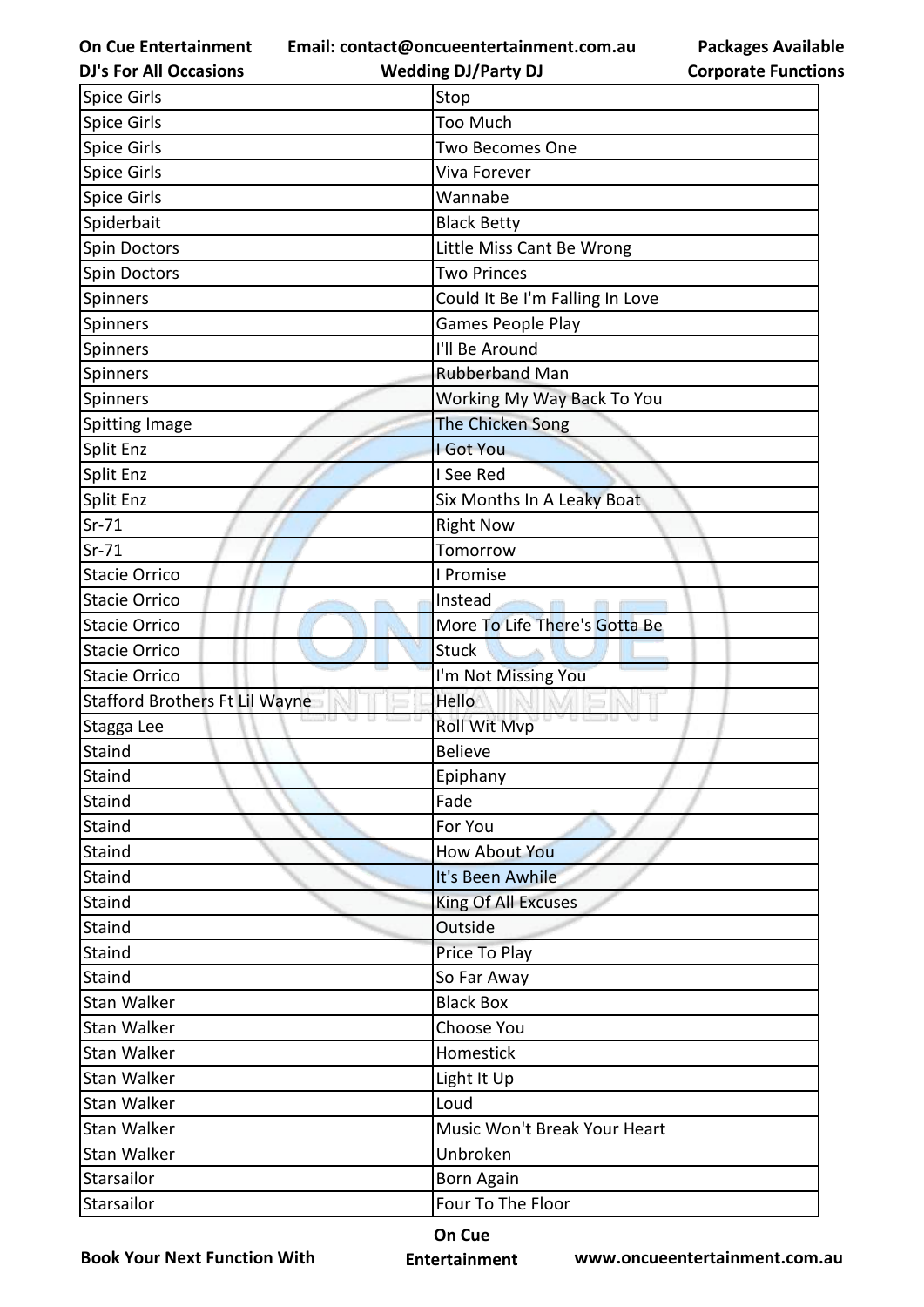**Email: contact@oncueentertainment.com.au**

**Packages Available Corporate Functions**

| <b>DJ's For All Occasions</b> | <b>Wedding DJ/Party DJ</b>          | <b>Corporate Functio</b> |  |
|-------------------------------|-------------------------------------|--------------------------|--|
| Starsailor                    | <b>Good Souls</b>                   |                          |  |
| <b>Starsailor</b>             | Keep Us Togeather                   |                          |  |
| Starsailor                    | Lullabye                            |                          |  |
| <b>Starsailor</b>             | Poor Misguided Fool                 |                          |  |
| <b>Starland Vocal Band</b>    | Afternoon Delight                   |                          |  |
| Stars On 45                   | <b>Beatles Medley</b>               |                          |  |
| Stars On 54                   | If You Could Read My Mind           |                          |  |
| Starship                      | Nothings Gonna Stop Us Now          |                          |  |
| Starship                      | Sara                                |                          |  |
| Starship                      | We Built This City                  |                          |  |
| Status Quo                    | Again & Again                       |                          |  |
| Status Quo                    | <b>Break The Rules</b>              |                          |  |
| <b>Status Quo</b>             | Caroline                            |                          |  |
| Status Quo                    | <b>Down Down</b>                    |                          |  |
| <b>Status Quo</b>             | <b>Going Down Down Tonight</b>      |                          |  |
| Status Quo                    | In The Army Now                     |                          |  |
| Status Quo                    | Marguerita Time                     |                          |  |
| Status Quo                    | Pictures OF Matchstick Men          |                          |  |
| Status Quo                    | Rockin All Over The World           |                          |  |
| <b>Status Quo</b>             | <b>What Your Proposing</b>          |                          |  |
| Status Quo                    | Whatever You Want                   |                          |  |
| <b>Status Quo</b>             | Wild Side Of Life                   |                          |  |
| <b>Stealers Wheel</b>         | <b>Stuck In The Middle With You</b> |                          |  |
| Steam                         | Na Na Hey Hey Kiss Him Goodbye      |                          |  |
| <b>Steel Dragon</b>           | <b>Blood Pollution</b>              |                          |  |
| <b>Steel Dragon</b>           | We All Die Young                    |                          |  |
| <b>Steely Dan</b>             | <b>Reelin In The Years</b>          |                          |  |
| <b>Steely Dan</b>             | Rikki Don't Lose That Number        |                          |  |
| <b>Stefy</b>                  | Chelsea                             |                          |  |
| Stephanie Bentley             | Once I Was The Light Of Your Life   |                          |  |
| Stephanie McIntosh            | Mistake                             |                          |  |
| Steppenwolf                   | <b>Magic Carpet Ride</b>            |                          |  |
| Steppenwolf                   | <b>Born To Be Wild</b>              |                          |  |
| <b>Steps</b>                  | 5, 6, 7, 8                          |                          |  |
| <b>Steps</b>                  | After The Love Has Gone             |                          |  |
| <b>Steps</b>                  | Better Best Forgotten               |                          |  |
| <b>Steps</b>                  | Better The Devil You Know           |                          |  |
| <b>Steps</b>                  | Deeper Shade Of Blue                |                          |  |
| <b>Steps</b>                  | Heartbeat                           |                          |  |
| <b>Steps</b>                  | I Know Him So Well                  |                          |  |
| <b>Steps</b>                  | Last Thing On My Mind               |                          |  |
| <b>Steps</b>                  | Loves Got A Hold Of My Heart        |                          |  |
| <b>Steps</b>                  | One For Sorrow                      |                          |  |
| <b>Steps</b>                  | Say You'll Be Mine                  |                          |  |
| Steps                         | Summer Of Love                      |                          |  |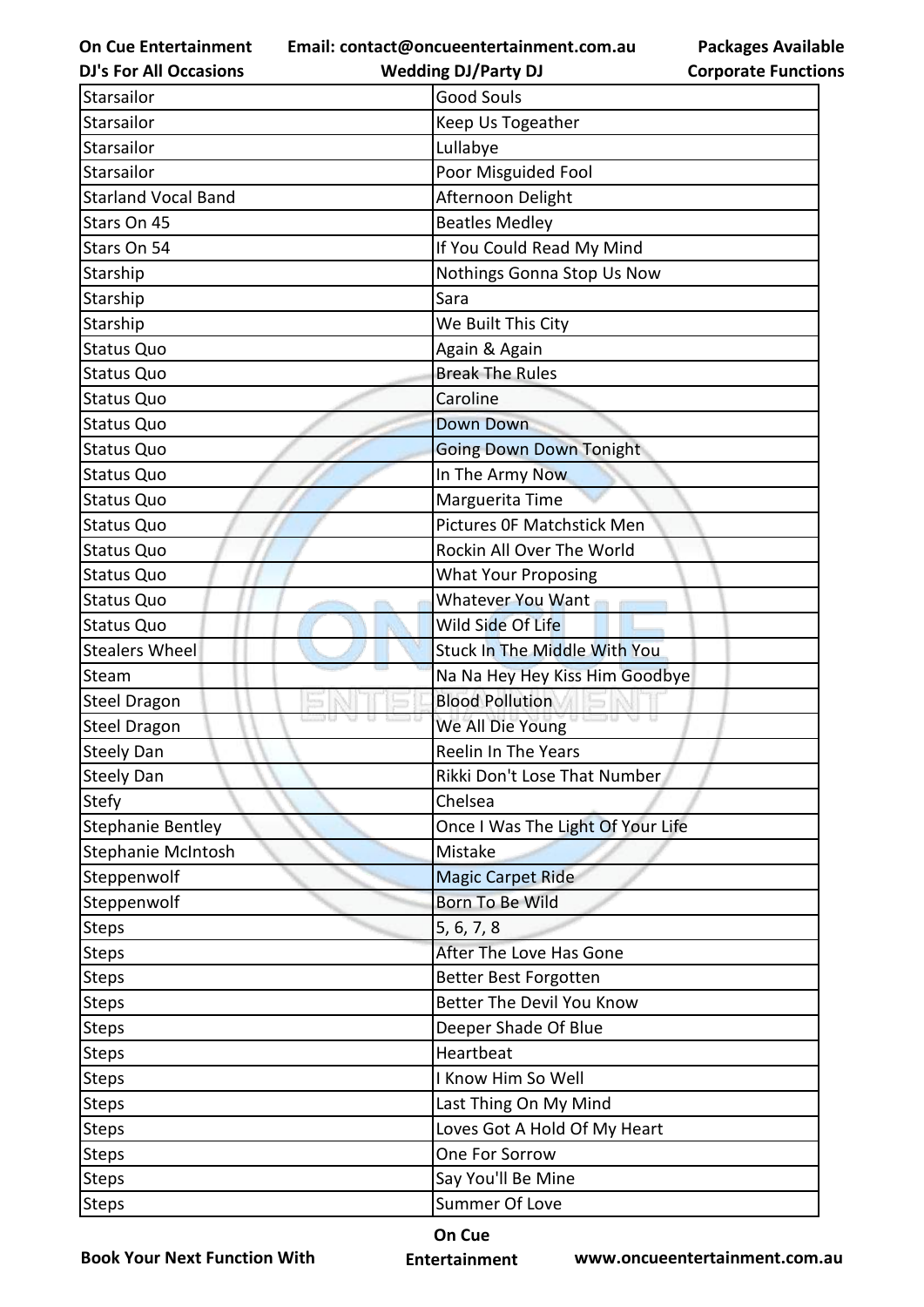**Email: contact@oncueentertainment.com.au**

**Packages Available Corporate Functions**

| <b>DJ's For All Occasions</b>           | <b>Wedding DJ/Party DJ</b>           | <b>Corporate Functio</b> |  |
|-----------------------------------------|--------------------------------------|--------------------------|--|
| Steps                                   | Tragedy                              |                          |  |
| <b>Steps</b>                            | When I Said Goodbye                  |                          |  |
| <b>Steps</b>                            | Words Are Not Enough                 |                          |  |
| Stereomud                               | Pain                                 |                          |  |
| Stereophonics                           | Cest La Vie                          |                          |  |
| Stereophonics                           | Dakota                               |                          |  |
| Stereophonics                           | Everyday I Think Of Money            |                          |  |
| Stereophonics                           | Handbags & Gladrags                  |                          |  |
| Stereophonics                           | Have A Nice Day                      |                          |  |
| Stereophonics                           | <b>Indian Summer</b>                 |                          |  |
| Stereophonics                           | Mama Told Me (Not To Come)           |                          |  |
| Stereophonics                           | Mr Writer                            |                          |  |
| Stereophonics                           | My Friends                           |                          |  |
| Stereophonics                           | Step On My Old Size Nines            |                          |  |
| Stereophonics                           | <b>Vergas 2 Times</b>                |                          |  |
| <b>Steve Azar</b>                       | I Don't Have To Be Me (Until Monday) |                          |  |
| <b>Steve Azar</b>                       | Waitin On Joe                        |                          |  |
| Steve Balsamo                           | Sugar For The Soul                   |                          |  |
| <b>Steve Earle</b>                      | Copperhead Road                      |                          |  |
| <b>Steve Harley &amp; Cockney Rebel</b> | Make Me Smile                        |                          |  |
| <b>Steve Miller Band</b>                | Abracadabra                          |                          |  |
| <b>Steve Miller Band</b>                | Dance Dance Dance                    |                          |  |
| <b>Steve Miller Band</b>                | Fly Like An Eagle                    |                          |  |
| <b>Steve Miller Band</b>                | <b>Jet Airliner</b>                  |                          |  |
| <b>Steve Miller Band</b>                | Jungle Love                          |                          |  |
| <b>Steve Miller Band</b>                | Keep On Rockin Me Baby               |                          |  |
| <b>Steve Miller Band</b>                | Serenade                             |                          |  |
| <b>Steve Miller Band</b>                | Swingtown                            |                          |  |
| <b>Steve Miller Band</b>                | Take The Money & Run                 |                          |  |
| <b>Steve Miller Band</b>                | The Joker                            |                          |  |
| <b>Steve Miller Band</b>                | The Stake                            |                          |  |
| <b>Steve Miller Band</b>                | <b>Winter Time</b>                   |                          |  |
| <b>Steve Perry</b>                      | <b>Foolish Heart</b>                 |                          |  |
| <b>Steve Perry</b>                      | Oh Sherrie                           |                          |  |
| <b>Steve Warner</b>                     | All Roads Lead To You                |                          |  |
| <b>Steve Warner</b>                     | Every Little Whisper                 |                          |  |
| <b>Steve Warner</b>                     | I Got Dreams                         |                          |  |
| <b>Steve Warner</b>                     | I'm Already Taken                    |                          |  |
| <b>Stevie McCrorie</b>                  | <b>Lost Stars</b>                    |                          |  |
| <b>Stevie Nicks</b>                     | <b>After The Glitter Fades</b>       |                          |  |
| <b>Stevie Nicks</b>                     | Beauty & The Beast                   |                          |  |
| <b>Stevie Nicks</b>                     | <b>Bella Donna</b>                   |                          |  |
| <b>Stevie Nicks</b>                     | Edge Of Seventeen                    |                          |  |
| <b>Stevie Nicks</b>                     | How Still My Love                    |                          |  |
| <b>Stevie Nicks</b>                     | I Can't Wait                         |                          |  |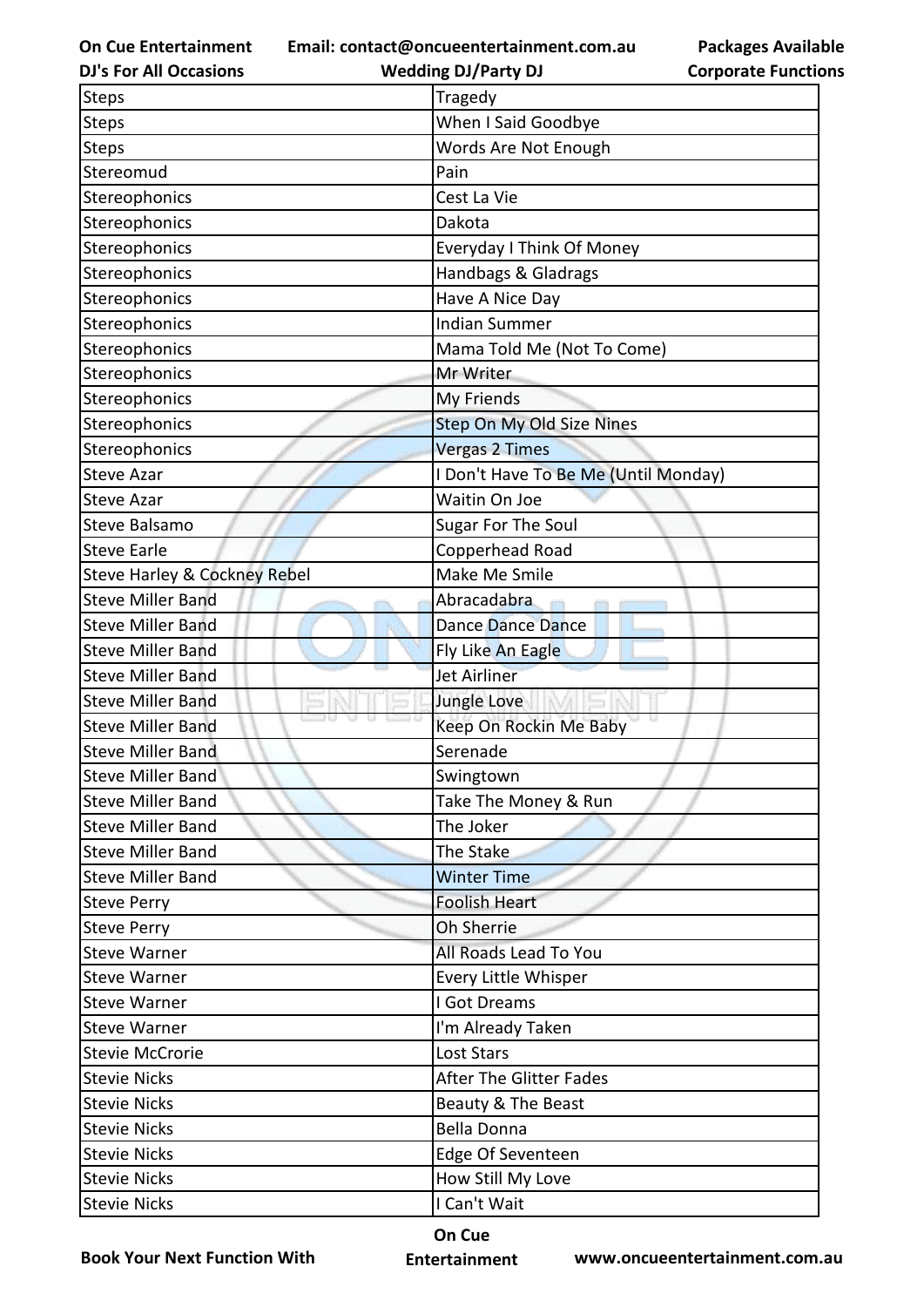**Email: contact@oncueentertainment.com.au**

**DJ's For All Occasions**

**Wedding DJ/Party DJ** 

**Packages Available Corporate Functions**

| <b>Stevie Nicks</b>          | If You Ever Did Believe                  |
|------------------------------|------------------------------------------|
| <b>Stevie Nicks</b>          | Landslide                                |
| <b>Stevie Nicks</b>          | Rooms On Fire                            |
| <b>Stevie Nicks</b>          | <b>Stand Back</b>                        |
| <b>Stevie Nicks</b>          | Talk To Me                               |
| Stevie Nicks & Don Henley    | Leather And Lace (Duet)                  |
| Stevie Nicks & Kenny Loggins | Whenever I Call You Friend (Duet)        |
| Stevie Nicks & Tom Petty     | Stop Dragin My Heart Around (Duet)       |
| Stevie Ray Vaughan           | <b>Cold Shot</b>                         |
| Stevie Ray Vaughan           | Pride And Joy                            |
| Stevie Ray Vaughan           | The Sky Is Crying                        |
| Stevie Wonder                | A Place In The Sun                       |
| Stevie Wonder                | Boogie On Reggae Woman                   |
| Stevie Wonder                | Don't You Worry About A Thing            |
| Stevie Wonder                | For Once In My Life                      |
| Stevie Wonder                | For Your Love                            |
| Stevie Wonder                | Happy Birthday To Ya                     |
| Stevie Wonder                | <b>Higher Ground</b>                     |
| Stevie Wonder                | I Just Called To Say I Love You          |
| Stevie Wonder                | I Wish                                   |
| Stevie Wonder                | Isn't She Lovely                         |
| Stevie Wonder                | Lately                                   |
| <b>Stevie Wonder</b>         | <b>Master Blaster</b>                    |
| <b>Stevie Wonder</b>         | My Cherie Amour                          |
| Stevie Wonder                | Part Time Lover                          |
| Stevie Wonder                | <b>Signed Sealed Delivered</b>           |
| <b>Stevie Wonder</b>         | Sir Duke                                 |
| <b>Stevie Wonder</b>         | Superstition                             |
| Stevie Wonder                | Uptight                                  |
| Stevie Wonder                | You Are The Sunshine Of My Life          |
| Stevie Wonder                | You'll Never Find Another Love Like Mine |
| <b>Stevie Wright</b>         | Evie                                     |
| <b>Sting</b>                 | An Englishman In New York                |
| <b>Sting</b>                 | Fields Of Gold                           |
| <b>Sting</b>                 | If You Love Somebody Set Them Free       |
| <b>Sting</b>                 | It's Probably Me                         |
| <b>Sting</b>                 | Moon Over Bourbon Street                 |
| <b>Sting</b>                 | Nothing Bout Me                          |
| Sting                        | Russians                                 |
| <b>Sting</b>                 | Well Be Together                         |
| <b>Sting</b>                 | When We Dance                            |
| <b>Stone Sour</b>            | <b>Bother</b>                            |
| <b>Stone Sour</b>            | Get Inside                               |
| <b>Stone Sour</b>            | Inhale                                   |
| <b>Stone Sour</b>            | Silly World                              |

**Book Your Next Function With**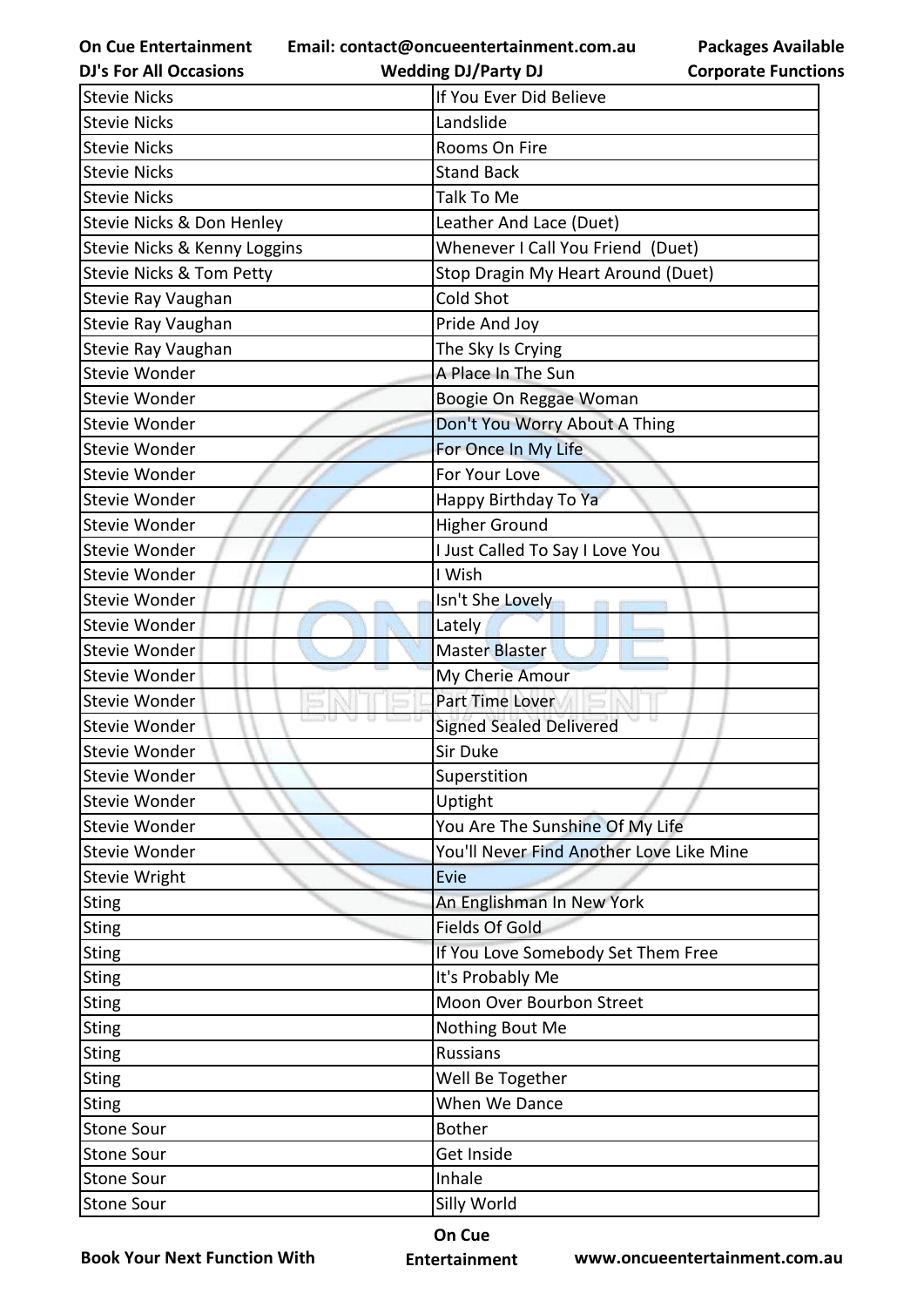**Email: contact@oncueentertainment.com.au**

**DJ's For All Occasions**

**Packages Available Corporate Functions**

| <b>DJ's For All Occasions</b>       | <b>Wedding DJ/Party DJ</b>         | <b>Corporate Functio</b> |
|-------------------------------------|------------------------------------|--------------------------|
| <b>Stone Sour</b>                   | <b>Through Glass</b>               |                          |
| <b>Stone Temple Pilots</b>          | All In The Suit That You Wear      |                          |
| <b>Stone Temple Pilots</b>          | <b>Big Bang Baby</b>               |                          |
| <b>Stone Temple Pilots</b>          | <b>Big Empty</b>                   |                          |
| <b>Stone Temple Pilots</b>          | Interstate Love Song               |                          |
| <b>Stone Temple Pilots</b>          | Plush                              |                          |
| <b>Stone Temple Pilots</b>          | Trippin On A Hole In A Paper Heart |                          |
| <b>Stones Roses</b>                 | All For One                        |                          |
| Stonewall Jackson                   | Bj The Dj                          |                          |
| Stonewall Jackson                   | Don't Be Angry                     |                          |
| Stonewall Jackson                   | Life To Go                         |                          |
| Stonewall Jackson                   | Why I'm Walkin                     |                          |
| Stonewall Jackson                   | <b>Wound Time Can't Erase</b>      |                          |
| Stormzy                             | <b>Shut Up</b>                     |                          |
| Stormzy ft Ed Sheeran and Burna Boy | Own It                             |                          |
| Story Of The Year                   | Anthem Of Our Dying Day            |                          |
| Story Of The Year                   | Until The Day I Die                |                          |
| Stranglers                          | All Day & All Of The Night         |                          |
| Stranglers                          | Golden Brown                       |                          |
| <b>Stray Cats</b>                   | <b>Rock This Town</b>              |                          |
| <b>Stray Cats</b>                   | Sexy & 17                          |                          |
| <b>Stray Cats</b>                   | <b>Stray Cat Strut</b>             |                          |
| <b>Streets</b>                      | Dry Your Eyes                      |                          |
| <b>Streets</b>                      | Fit But You Know It                |                          |
| <b>Strokes</b>                      | 12:51                              |                          |
| <b>Strokes</b>                      | <b>Bad Decisions</b>               |                          |
| <b>Strokes</b>                      | Juicebox                           |                          |
| <b>Strokes</b>                      | Last Night                         |                          |
| <b>Strokes</b>                      | Reptilia                           |                          |
| Stromae                             | Papaoutai                          |                          |
| <b>Style Council</b>                | Long Hot Summer                    |                          |
| <b>Style Council</b>                | <b>Shout To The Top</b>            |                          |
| <b>Style Council</b>                | <b>Walls Come Tumbling Down</b>    |                          |
| <b>Style Council</b>                | You're The Best Thing              |                          |
| Styx                                | <b>Babe</b>                        |                          |
| Styx                                | Come Sail Away                     |                          |
| Styx                                | Don't Let It End                   |                          |
| Styx                                | Miss America                       |                          |
| Styx                                | Too Much Time On My Hands          |                          |
| Sublime                             | Santeria                           |                          |
| Sublime                             | What I Got                         |                          |
| Sugababes                           | About You Now                      |                          |
| Sugababes                           | Change                             |                          |
| Sugababes                           | Easy                               |                          |
| Sugababes                           | Freak Like Me                      |                          |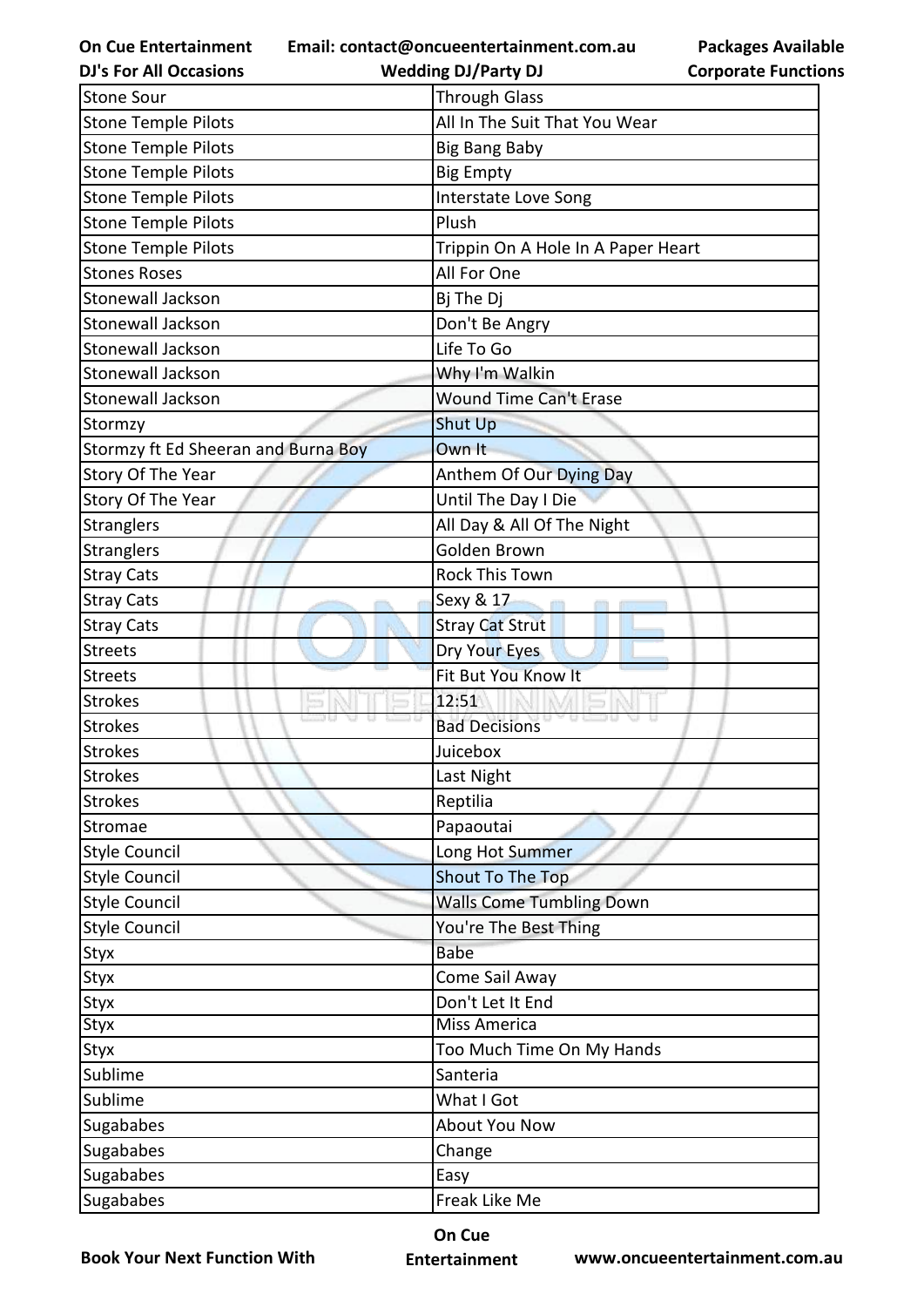**Email: contact@oncueentertainment.com.au**

| <b>DJ's For All Occasions</b>   | <b>Wedding DJ/Party DJ</b>    | <b>Corporate Functio</b> |
|---------------------------------|-------------------------------|--------------------------|
| Sugababes                       | <b>New Year</b>               |                          |
| Sugababes                       | Push The Button               |                          |
| Sugababes                       | <b>Red Dress</b>              |                          |
| Sugababes                       | Stronger                      |                          |
| Sugababes                       | Ugly                          |                          |
| Sugababes                       | Round Round                   |                          |
| Sugababes                       | Shape                         |                          |
| <b>Sugababes Vs Girls Aloud</b> | Walk This Way                 |                          |
| Sugar Ray                       | <b>Every Morning</b>          |                          |
| Sugar Ray                       | Fly                           |                          |
| Sugar Ray                       | Mr Bartender Its So Easy      |                          |
| Sugar Ray                       | When It's Over                |                          |
| <b>Sugarhill Gang</b>           | Rappers Delight               |                          |
| Sugarland                       | <b>Baby Girl</b>              |                          |
| Sugarland                       | Stay                          |                          |
| Sugarland                       | <b>Stuck Like Glue</b>        |                          |
| <b>Sum 41</b>                   | Fat Lip                       |                          |
| <b>Sum 41</b>                   | In Too Deep                   |                          |
| <b>Sum 41</b>                   | <b>Still Waiting</b>          |                          |
| <b>Sum 41</b>                   | The Hell Song                 |                          |
| <b>Sum 41</b>                   | What We're All About          |                          |
| <b>Sunny Boys</b>               | Alone With You                |                          |
| <b>Super Sister</b>             | <b>Summers Gonna Come</b>     |                          |
| Supergrass                      | <b>Pumping On Your Stereo</b> |                          |
| Supergrass                      | Seen The Light                |                          |
| Superjesus                      | <b>DEST</b><br>u u<br>Gravity |                          |
| Supernaturals                   | I Wasn't Built To Get Up      |                          |
| Supertramp                      | <b>Bloodywell Right</b>       |                          |
| Supertramp                      | <b>Breakfast In America</b>   |                          |
| Supertramp                      | Dreamer                       |                          |
| Supertramp                      | Give A Little Bit             |                          |
| Supertramp                      | <b>Goodbye Stranger</b>       |                          |
| Supertramp                      | It's Raining Again            |                          |
| Supertramp                      | Take The Long Way Home        |                          |
| Supertramp                      | The Logical Song              |                          |
| Supremes                        | <b>Baby Love</b>              |                          |
| Supremes                        | Come See About Me             |                          |
| Supremes                        | Reflections                   |                          |
| Supremes                        | Stop In The Name Of Love      |                          |
| <b>Supremes</b>                 | You Can't Hurry Love          |                          |
| <b>Supremes</b>                 | You Keep Me Hanging On        |                          |
| Survivor                        | Eye Of The Tiger              |                          |
| Survivor                        | High On You                   |                          |
| Suzanne Vega                    | Luka                          |                          |
| Suzi Quatro                     | 48 Crash                      |                          |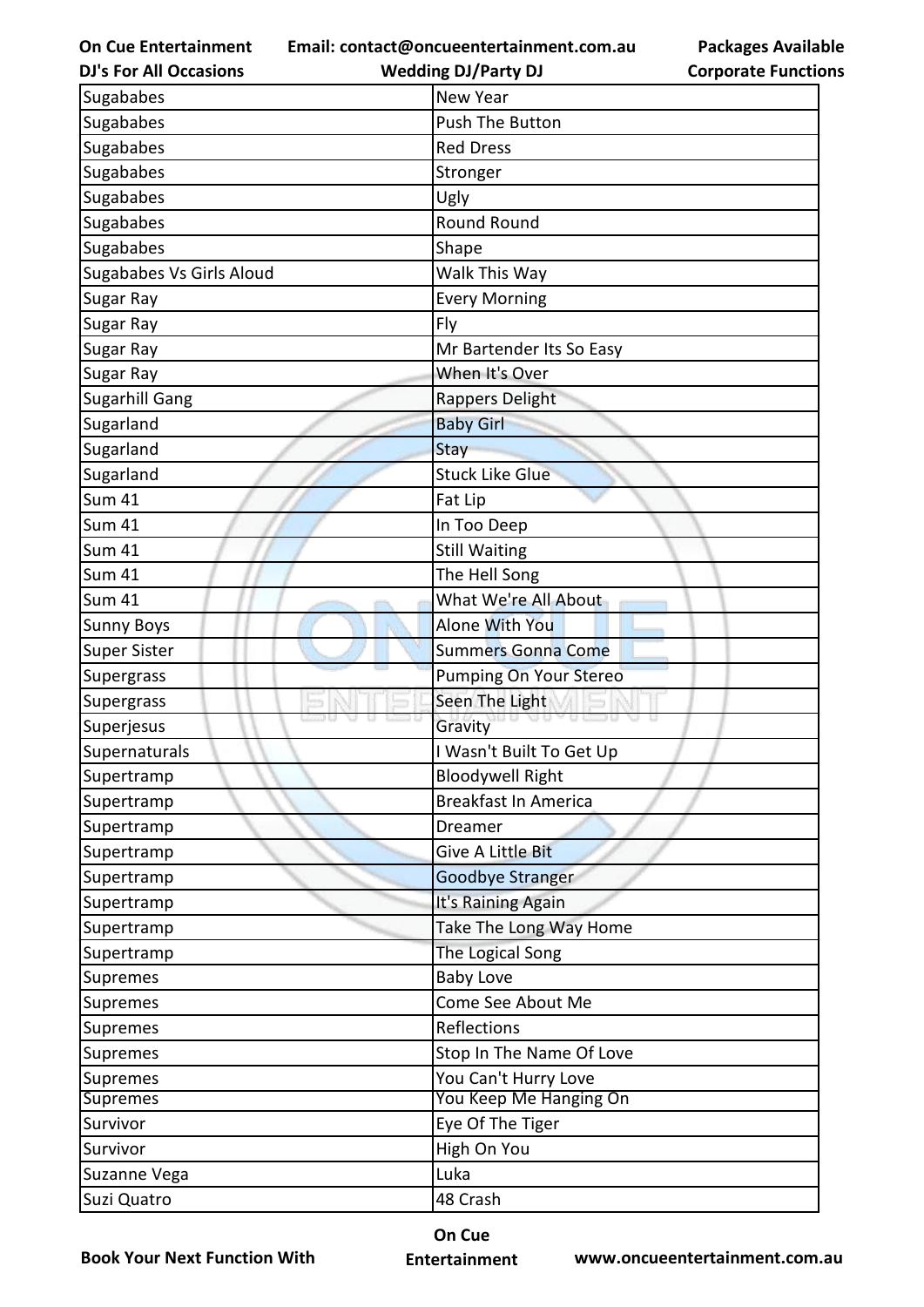**On Cue Entertainment DJ's For All Occasions**

**Email: contact@oncueentertainment.com.au Wedding DJ/Party DJ** 

|                               | Can The Can                             |
|-------------------------------|-----------------------------------------|
| Suzi Quatro<br>Suzi Quatro    | Devil Gate Drive                        |
| Suzi Quatro                   | If You Can'T Give Me Love               |
| Suzi Quatro                   | Wild One                                |
| Suzi Quatro & Chris Norman    |                                         |
| Swedish House Mafia           | Stumblin In (Duet)                      |
| Swedish House Mafia           | Don't You Worry Child<br>Save The World |
|                               |                                         |
| Sweet                         | <b>Ballroom Blitz</b><br>Blockbuster    |
| Sweet                         |                                         |
| Sweet                         | Fox On The Run                          |
| Sweet                         | Hellraiser                              |
| Sweet                         | Love Is Like Oxygen                     |
| Sweet                         | Teenage Rampage                         |
| Sweet                         | <b>Wig Wam Bam</b>                      |
| <b>Sweet Charity</b>          | <b>Hey Big Spender</b>                  |
| <b>Sweet Charity</b>          | If My Friend Could See Me Now           |
| Swift K.I.D. Ft Guy Sebastian | <b>Bed Of Clouds</b>                    |
| Swingers                      | <b>Counting The Beat</b>                |
| Swinging Blue Jeans           | <b>Hippy Hippy Shake</b>                |
| Switchfoot                    | Dare You To Move                        |
| Switchfoot                    | Meant To Live                           |
| Switchfoot                    | <b>Stars</b>                            |
| Switchfoot                    | This Is Your Life                       |
| Swv                           | Rain                                    |
| Swv                           | <b>Right Here</b>                       |
| Swv                           | <b>Use Your Heart</b>                   |
| Swv                           | Weak                                    |
| Sylvester                     | You Make Me Feel                        |
| Sylvia                        | Nobody                                  |
| System Of A Down              | Aerials                                 |
| System Of A Down              | B.Y.O.B                                 |
| System Of A Down              | <b>Chop Suey</b>                        |
| System Of A Down              | Innervison                              |
| System Of A Down              | Prison Song                             |
| System Of A Down              | Sugar                                   |
| System Of A Down              | Toxcity                                 |
| TATU                          | All The Things She Said                 |
| TATU                          | All about Us                            |
| TATU                          | Not Gonna Get Us                        |
| T Bone Walker                 | Call It Stormy Monday                   |
| T I                           | You Don't Know Me                       |
| T1 Ft Justin Timberlake       | Live Your Life                          |
| TI Ft Rihanna                 | Dead & Gone                             |
| TLC                           | Creep                                   |
| TLC                           | Damaged                                 |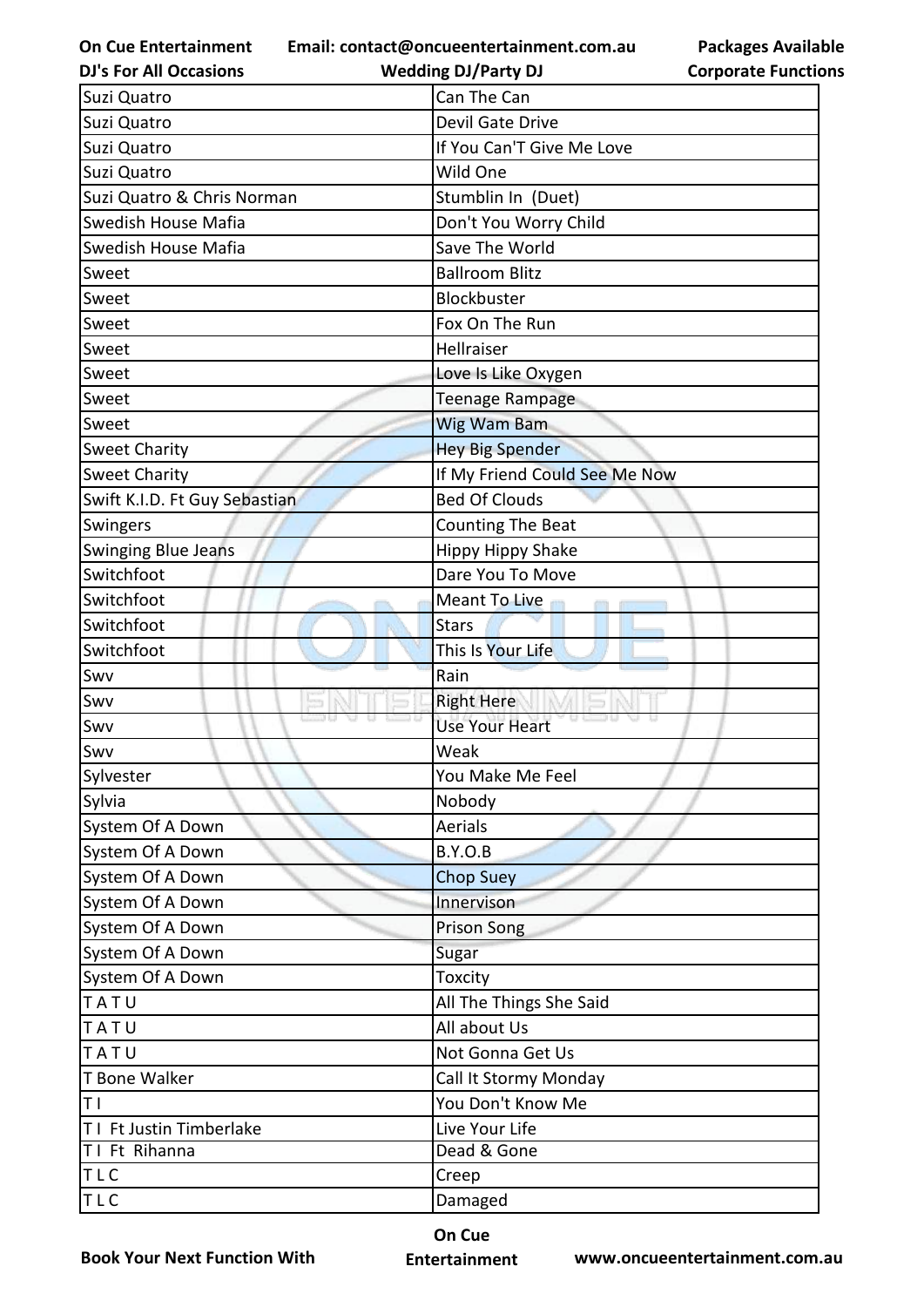**Email: contact@oncueentertainment.com.au Wedding DJ/Party DJ** 

**DJ's For All Occasions**

**Packages Available Corporate Functions**

| TLC                  | Diggin On You                 |
|----------------------|-------------------------------|
| TLC                  | <b>Girl Talk</b>              |
| TLC                  | Hands Up                      |
| <b>TLC</b>           | No Scubs                      |
| <b>TLC</b>           | Unpretty                      |
| <b>TLC</b>           | Waterfalls                    |
| T Rex                | I Love To Boogie              |
| T Rex                | Get It On                     |
| T Rex                | <b>Hot Love</b>               |
| T V Rock             | Flaunt It                     |
| <b>Taio Cruz</b>     | <b>Break Your Heart</b>       |
| <b>Taio Cruz</b>     | Come On Girl                  |
| <b>Taio Cruz</b>     | <b>Dirty Picture</b>          |
| <b>Taio Cruz</b>     | Dynamite                      |
| <b>Taio Cruz</b>     | <b>Falling In Love</b>        |
| <b>Taio Cruz</b>     | Hangover                      |
| <b>Taio Cruz</b>     | Little Bad Girl               |
| <b>Taio Cruz</b>     | <b>Telling The World</b>      |
| <b>Taio Cruz</b>     | Troublemaker                  |
| <b>Take That</b>     | A Million Love Songs          |
| <b>Take That</b>     | <b>Back For Good</b>          |
| <b>Take That</b>     | Get Ready For It              |
| <b>Take That</b>     | It Only Takes A Minute        |
| <b>Take That</b>     | <b>These Days</b>             |
| <b>Take That</b>     | Up All Night                  |
| Tal Bachman          | She's So High                 |
| <b>Talk Talk</b>     | <b>Talk Talk</b>              |
| <b>Talking Heads</b> | And She Was                   |
| <b>Talking Heads</b> | <b>Burning Down The House</b> |
| <b>Talking Heads</b> | Once In A Lifetime            |
| <b>Talking Heads</b> | Phsyco Killer                 |
| <b>Talking Heads</b> | <b>Road To Nowhere</b>        |
| <b>Talking Heads</b> | Take Me To The River          |
| <b>Talking Heads</b> | Wild Wild Life                |
| Tamara Walker        | Asking Too Much               |
| Tamara Walker        | Didn't We Love                |
| Tamara Walker        | Ooh Ah                        |
| Tammin Sursok        | Pointless Relationship        |
| <b>Tammin Sursok</b> | Whatever Will Be              |
| Tammy Wynette        | Good Lovin                    |
| Tammy Wynette        | Another Lonely Song           |
| Tammy Wynette        | Divorce                       |
| Tammy Wynette        | <b>Girl Thang</b>             |
| Tammy Wynette        | I Don't Wanna Play House      |
|                      |                               |

**Book Your Next Function With**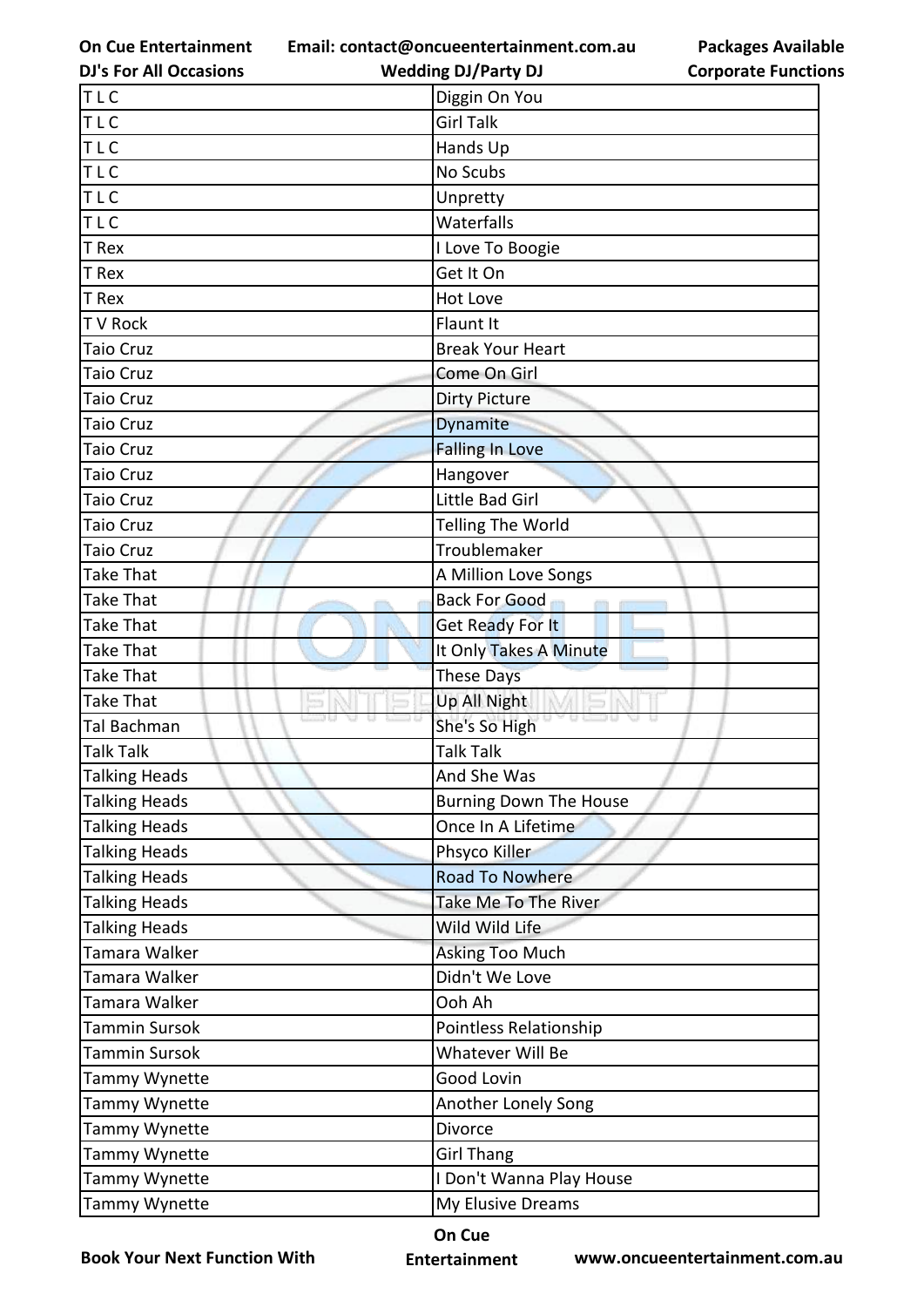**Email: contact@oncueentertainment.com.au Wedding DJ/Party DJ** 

**DJ's For All Occasions**

## **Packages Available Corporate Functions**

| Tammy Wynette                | <b>Singing My Song</b>                             |
|------------------------------|----------------------------------------------------|
| Tammy Wynette                | Stand By Your Man                                  |
| Tammy Wynette                | The Ways To Love A Man                             |
| Tammy Wynette                | Your Good Girls Gonna Go Bad                       |
| Tania Kernaghan              | <b>Boys In Boots</b>                               |
| Tania Kernaghan              | <b>Dunroamin Station</b>                           |
| Tantric                      | Astounded                                          |
| Tantric                      | Breakdown                                          |
| Tantric                      | <b>Hey Now</b>                                     |
| Tantric                      | Morning                                            |
| Tanya Tucker                 | Between Two Of Them                                |
| Tanya Tucker                 | Daddy And Home                                     |
| Tanya Tucker                 | Delta Dawn                                         |
| Tanya Tucker                 | Find Out What's Happening                          |
| Tanya Tucker                 |                                                    |
|                              | <b>Highway Robbery</b>                             |
| Tanya Tucker                 | If Your Heart Ain't Busy Tonight<br>It Won't Be Me |
| Tanya Tucker                 |                                                    |
| Tanya Tucker                 | It's Only Over For You                             |
| Tanya Tucker                 | Love Me Like You Used To                           |
| Tanya Tucker                 | Old Weakness Coming On Strong                      |
| Tanya Tucker                 | One Love At A Time                                 |
| Tanya Tucker<br>Tanya Tucker | Soon<br>Texas When I Die                           |
| Tanya Tucker                 | <b>What's Your Mama's Name</b>                     |
| Tanya Tucker                 | You Just Watch Me                                  |
| Taproot                      | Poem                                               |
| Tavares                      | Don't Take Away The Music                          |
| Tavares                      | Heaven Must Be Missing An Angel                    |
| Tavares                      | It Only Takes A Minute                             |
| Taxi Ride                    | Creeping Up Slowly                                 |
| Taxi Ride                    | <b>Get Set</b>                                     |
| Taylor Dayne                 | Can't Get Enough Of Your Love                      |
| Taylor Dayne                 | Love Will Lead You Back                            |
| Taylor Dayne                 | Naked Without You                                  |
| Taylor Dayne                 | Prove Your Love                                    |
| Taylor Dayne                 | Tell It To My Heart                                |
| Taylor Dayne                 | With Every Beat Of My Heart                        |
| Taylor Henderson             | <b>Borrow My Heart</b>                             |
| Taylor Smith                 | Two Better Than One                                |
| Taylor Swift                 | 22                                                 |
| Taylor Swift                 | <b>Bad Blood</b>                                   |
| Taylor Swift                 | Begin Again                                        |
| Taylor Swift                 | <b>Best Day</b>                                    |
| <b>Taylor Swift</b>          | <b>Blank Space</b>                                 |
| <b>Taylor Swift</b>          | <b>Breathe</b>                                     |
|                              |                                                    |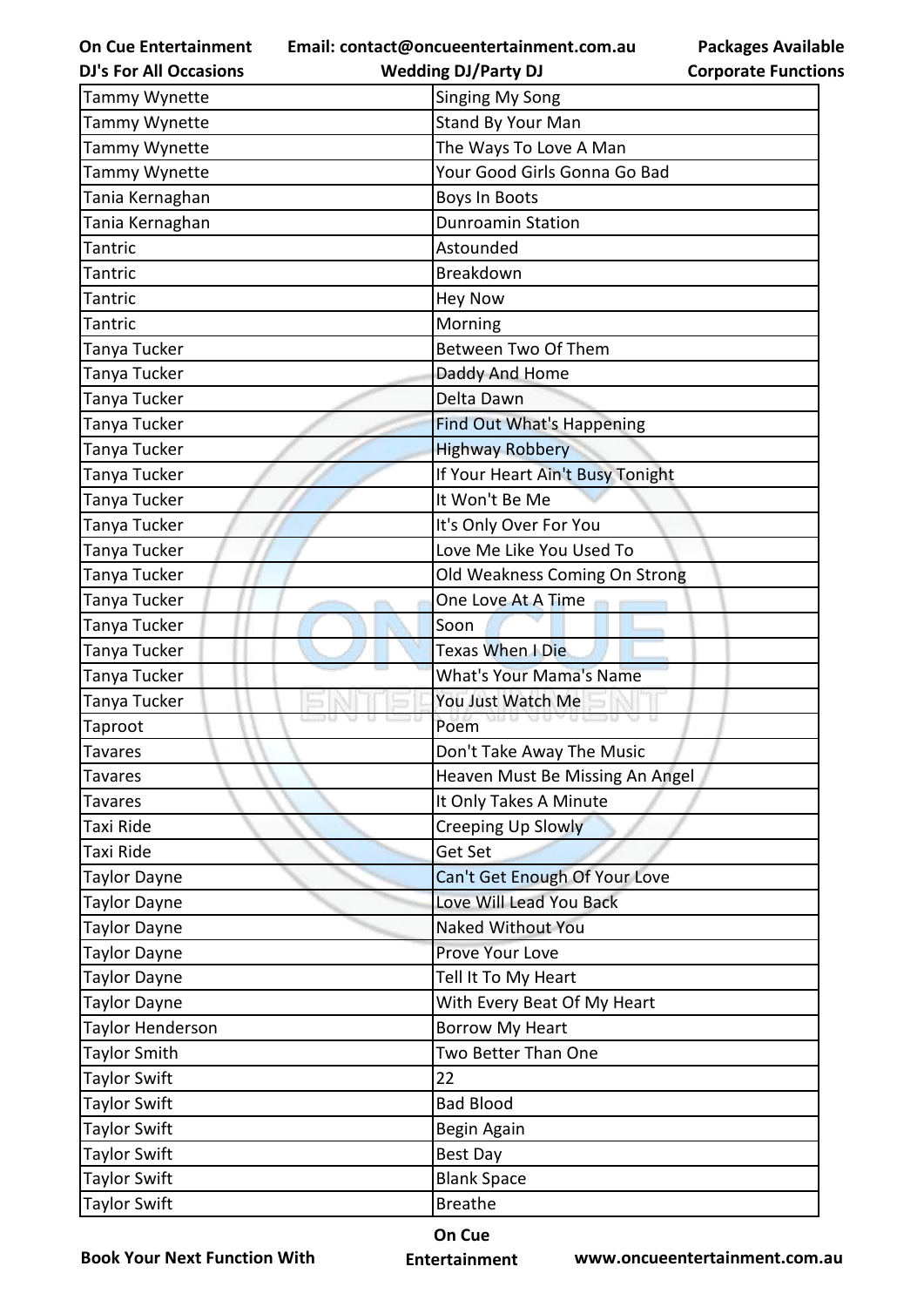**Email: contact@oncueentertainment.com.au**

**DJ's For All Occasions**

**Wedding DJ/Party DJ** 

**Packages Available Corporate Functions**

| <b>Taylor Swift</b>              | Cardigan                           |
|----------------------------------|------------------------------------|
| <b>Taylor Swift</b>              | Change                             |
| <b>Taylor Swift</b>              | Cold As You                        |
| <b>Taylor Swift</b>              | <b>Fearless</b>                    |
| <b>Taylor Swift</b>              | Fifteen                            |
| <b>Taylor Swift</b>              | Hey Stephen                        |
| Taylor Swift                     | I Forgot That You Existed          |
| <b>Taylor Swift</b>              | I Heart                            |
| <b>Taylor Swift</b>              | I Knew You Were Trouble            |
| <b>Taylor Swift</b>              | Innocent                           |
| <b>Taylor Swift</b>              | Jump Then Fall                     |
| <b>Taylor Swift</b>              | Last Christmas                     |
| <b>Taylor Swift</b>              | Love Story                         |
| Taylor Swift                     | <b>Mine</b>                        |
| <b>Taylor Swift</b>              | <b>Mine</b>                        |
| <b>Taylor Swift</b>              | Our Song                           |
| <b>Taylor Swift</b>              | Out Of The Woods                   |
| <b>Taylor Swift</b>              | Shake It Off                       |
| <b>Taylor Swift</b>              | Should've Said No                  |
| <b>Taylor Swift</b>              | <b>Speak Now</b>                   |
| <b>Taylor Swift</b>              | <b>Stay Beautiful</b>              |
| <b>Taylor Swift</b>              | Style                              |
| <b>Taylor Swift</b>              | Tear Drops On My Guitar            |
| <b>Taylor Swift</b>              | Tell Me Why                        |
| <b>Taylor Swift</b>              | The Man                            |
| <b>Taylor Swift</b>              | The Outside                        |
| <b>Taylor Swift</b>              | The Story Of Us                    |
| <b>Taylor Swift</b>              | Tied Together With A Smile         |
| <b>Taylor Swift</b>              | <b>Tim Mcgraw</b>                  |
| <b>Taylor Swift</b>              | Today Is A Fairytale               |
| <b>Taylor Swift</b>              | We Are Never Getting Back Together |
| <b>Taylor Swift</b>              | <b>White Horse</b>                 |
| <b>Taylor Swift</b>              | <b>Wildest Dreams</b>              |
| <b>Taylor Swift</b>              | You Belong With Me                 |
| <b>Taylor Swift</b>              | Your Belong With Me                |
| <b>Taylor Swift</b>              | Your Not Sorry                     |
| Taylor Swift Feat. Ed Sheeran    | <b>Everything Has Changed</b>      |
| Taylor Swift Feat. The Civil War | Safe & Sound                       |
| <b>Tears For Fears</b>           | Break It Down Again                |
| <b>Tears For Fears</b>           | Change                             |
| <b>Tears For Fears</b>           | Everybody Wants To Rule The World  |
| <b>Tears For Fears</b>           | Goodnight Song                     |
| <b>Tears For Fears</b>           | <b>Head Over Heals</b>             |
| <b>Tears For Fears</b>           | Mad World                          |
| <b>Tears For Fears</b>           | Shout                              |

**Book Your Next Function With**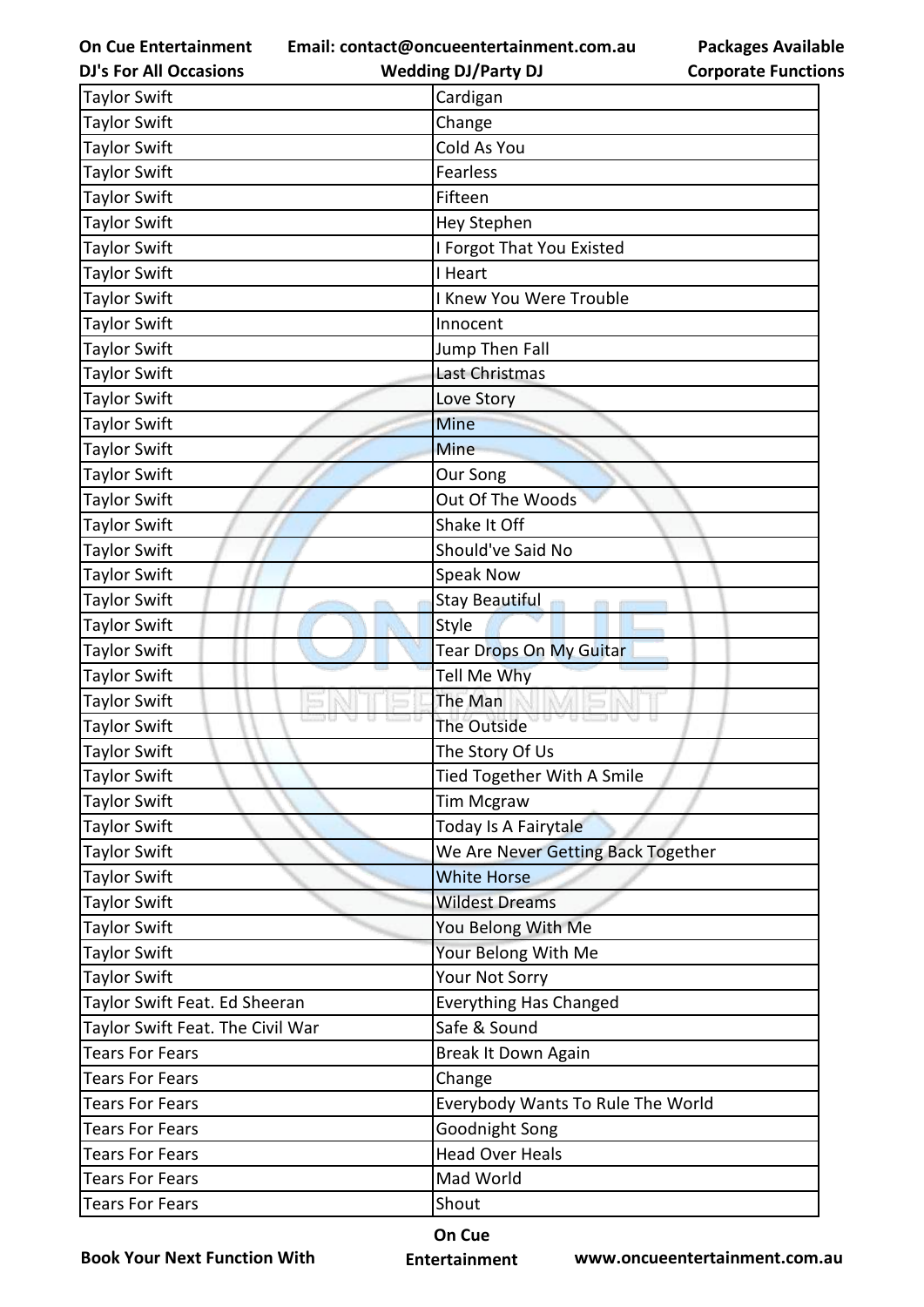**Email: contact@oncueentertainment.com.au**

**DJ's For All Occasions**

**Packages Available Corporate Functions**

| <b>DJ's For All Occasions</b> | <b>Wedding DJ/Party DJ</b>       | <b>Corporate Functio</b> |
|-------------------------------|----------------------------------|--------------------------|
| Technotronic                  | Pump Up The Jam                  |                          |
| <b>Ted Mulry Gang</b>         | Darktown Strutters Ball          |                          |
| <b>Ted Mulry Gang</b>         | Jump In My Car                   |                          |
| <b>Ted Nugent</b>             | Catch Scratch Fever              |                          |
| <b>Teddy Bears</b>            | To Know Him Is To Love Him       |                          |
| Tegan & Sarah                 | <b>Everything Is Awesome</b>     |                          |
| <b>Teletubbies</b>            | Telletubbies Say Ehoh            |                          |
| <b>Temper Trap</b>            | Fader                            |                          |
| <b>Temper Trap</b>            | Love Lost                        |                          |
| <b>Temper Trap</b>            | <b>Sweet Disposition</b>         |                          |
| Temptations                   | Ain't To Proud To Beg            |                          |
| Temptations                   | <b>Ball Of Confusion</b>         |                          |
| Temptations                   | <b>Beauty Is Only Skin Deep</b>  |                          |
| <b>Temptations</b>            | Cloud 9                          |                          |
| Temptations                   | <b>Get Ready</b>                 |                          |
| <b>Temptations</b>            | I Can't Get Next To You          |                          |
| Temptations                   | I Know I'm Losing You            |                          |
| Temptations                   | I Wish It Would Rain             |                          |
| Temptations                   | Just My Imagination              |                          |
| Temptations                   | Lady Soul                        |                          |
| <b>Temptations</b>            | Masterpiece                      |                          |
| Temptations                   | My Girl                          |                          |
| Temptations                   | Papa Was A Rolling Stone         |                          |
| <b>Temptations</b>            | <b>Psychedelic Shack</b>         |                          |
| Temptations                   | Some Kind Of Wonderful           |                          |
| Temptations                   | The Way You Do The Things You Do |                          |
| Temptations                   | Treat Her Like A Lady            |                          |
| Temptations                   | You're My Everything             |                          |
| Tenacious D                   | <b>Tribute</b>                   |                          |
| <b>Tenacious D</b>            | F Her Gently                     |                          |
| <b>Tenacious D</b>            | Wonderboy                        |                          |
| Tennessee Ernie Ford          | <b>Ballad Of Davy Crockett</b>   |                          |
| Tennessee Ernie Ford          | <b>Sixteen Tons</b>              |                          |
| Tennessee Ernie Ford          | Mule Train                       |                          |
| Tennessee Ernie Ford          | Shotgun Boogie                   |                          |
| Tennessee Ernie Ford          | Tennessee Local                  |                          |
| <b>Terence Trent D'Arby</b>   | Sign Your Name                   |                          |
| <b>Terence Trent D'Arby</b>   | Wishing Well                     |                          |
| <b>Terri Clark</b>            | A Little Gasoline                |                          |
| Terri Clark                   | <b>Emotional Girl</b>            |                          |
| <b>Terri Clark</b>            | Everytime I Cry                  |                          |
| Terri Clark                   | <b>Getting There</b>             |                          |
| Terri Clark                   | Girls Lie Too                    |                          |
| <b>Terri Clark</b>            | I Just Wanna Be Mad              |                          |
| Terri Clark                   | I Think The World Needs A Drink  |                          |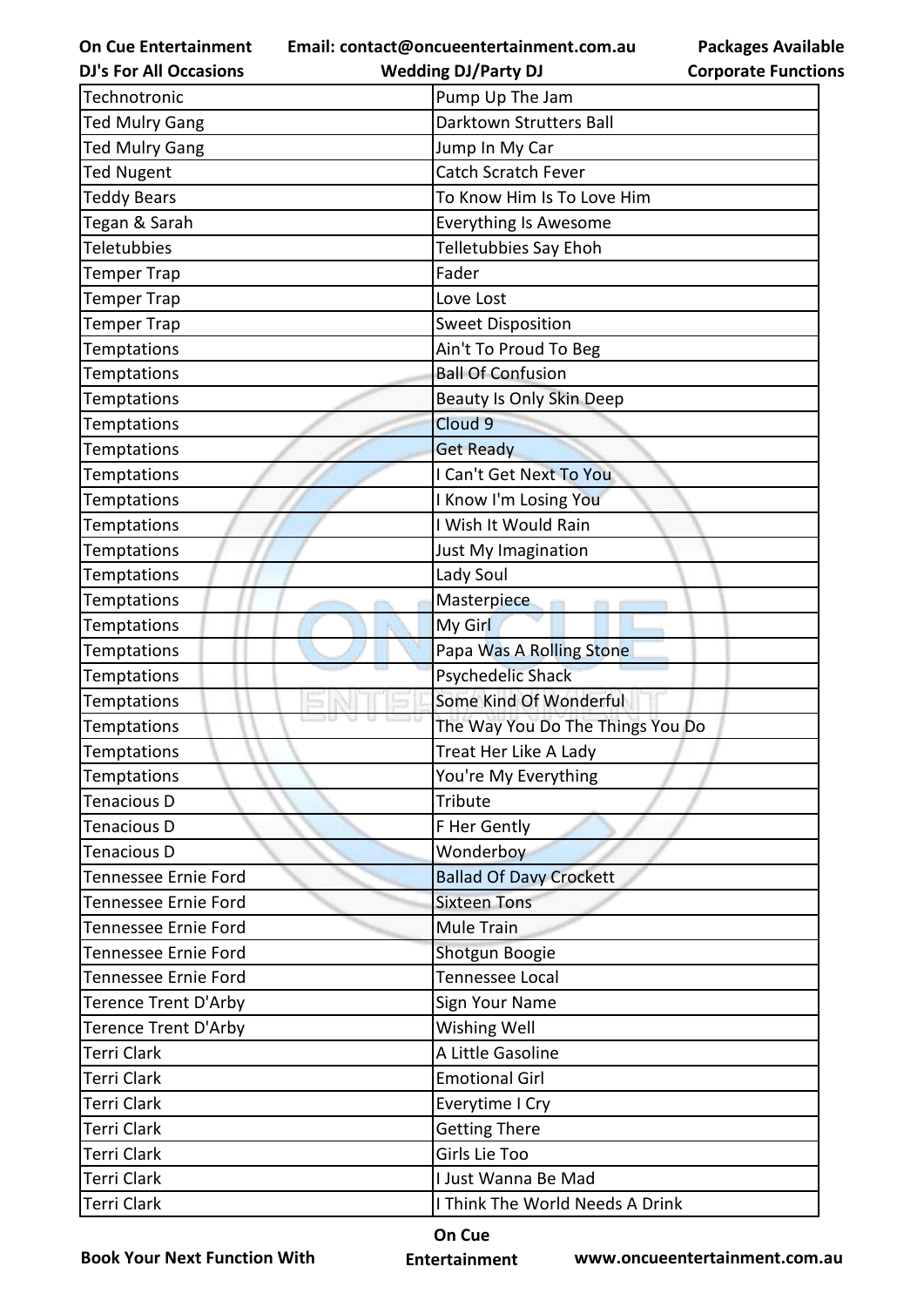**On Cue Entertainment Email: contact@oncueentertainment.com.au Wedding DJ/Party DJ** 

| <b>DJ's For All Occasions</b> |  |
|-------------------------------|--|
|-------------------------------|--|

| <b>Packages Available</b>  |
|----------------------------|
| <b>Corporate Functions</b> |

| Terri Clark             | I Wanna Do It All                 |
|-------------------------|-----------------------------------|
| Terri Clark             | <b>Just The Same</b>              |
| Terri Clark             | Little Gasoline                   |
| <b>Terri Clark</b>      | Poor Poor Pitiful Me              |
| <b>Terri Clark</b>      | Three Mississippi                 |
| <b>Terri Gibb</b>       | Somebody's Knocking               |
| Terror Squad Ft Fat Joe | Lean Back                         |
| <b>Terry Scott</b>      | My Brother                        |
| <b>Terry Stafford</b>   | Suspicion                         |
| <b>Texas</b>            | I Don't Want A Lover              |
| Texas                   | In Our Lifetime                   |
| Texas                   | Put Your Arms Around Me           |
| <b>Texas</b>            | <b>Summer Son</b>                 |
| <b>Thalia</b>           | <b>Closer To You</b>              |
| Thalia Ft Fat Joe       | I Want You                        |
| The Goodies             | <b>Black Pudding Bertha</b>       |
| The Goodies             | <b>Blowing Off</b>                |
| The Goodies             | <b>Goodies Theme</b>              |
| The Goodies             | Make A Daft Noise For Christmas   |
| The Goodies             | Please Let Us Play                |
| The Goodies             | <b>Sick Man Blues</b>             |
| The Goodies             | The Funky Gibbon                  |
| The Goodies             | The In Betweenies                 |
| The Goodies             | The Last Chance Dance             |
| The Goodies             | <b>Wild Thing</b>                 |
| The Highwaymen          | Highwayman                        |
| The Jezabels            | <b>Endless Summer</b>             |
| The Lumineers           | Ho Hey                            |
| The Platters            | The Great Pretender               |
| The Script              | <b>Breakeven</b>                  |
| The Script              | For The First Time                |
| The Script              | If You Could See Me Now           |
| The Script              | If You Ever Come Back             |
| The Script              | Man Who Can't Be Moved            |
| The Script              | <b>Millionaires</b>               |
| The Script              | No Good In Goodbyes               |
| The Script              | Six Degrees Of Separation (Clean) |
| The Script              | Superheroes                       |
| The Script              | Talk You Down                     |
| The Script              | Nothing                           |
| The Script              | The Last Time                     |
| The Script Ft Will I Am | Hall Of Fame                      |
| The Wanted              | Chasing The Sun                   |
| The Wanted              | Glad You Came                     |
| The Wanted              | <b>Heart Vacancy</b>              |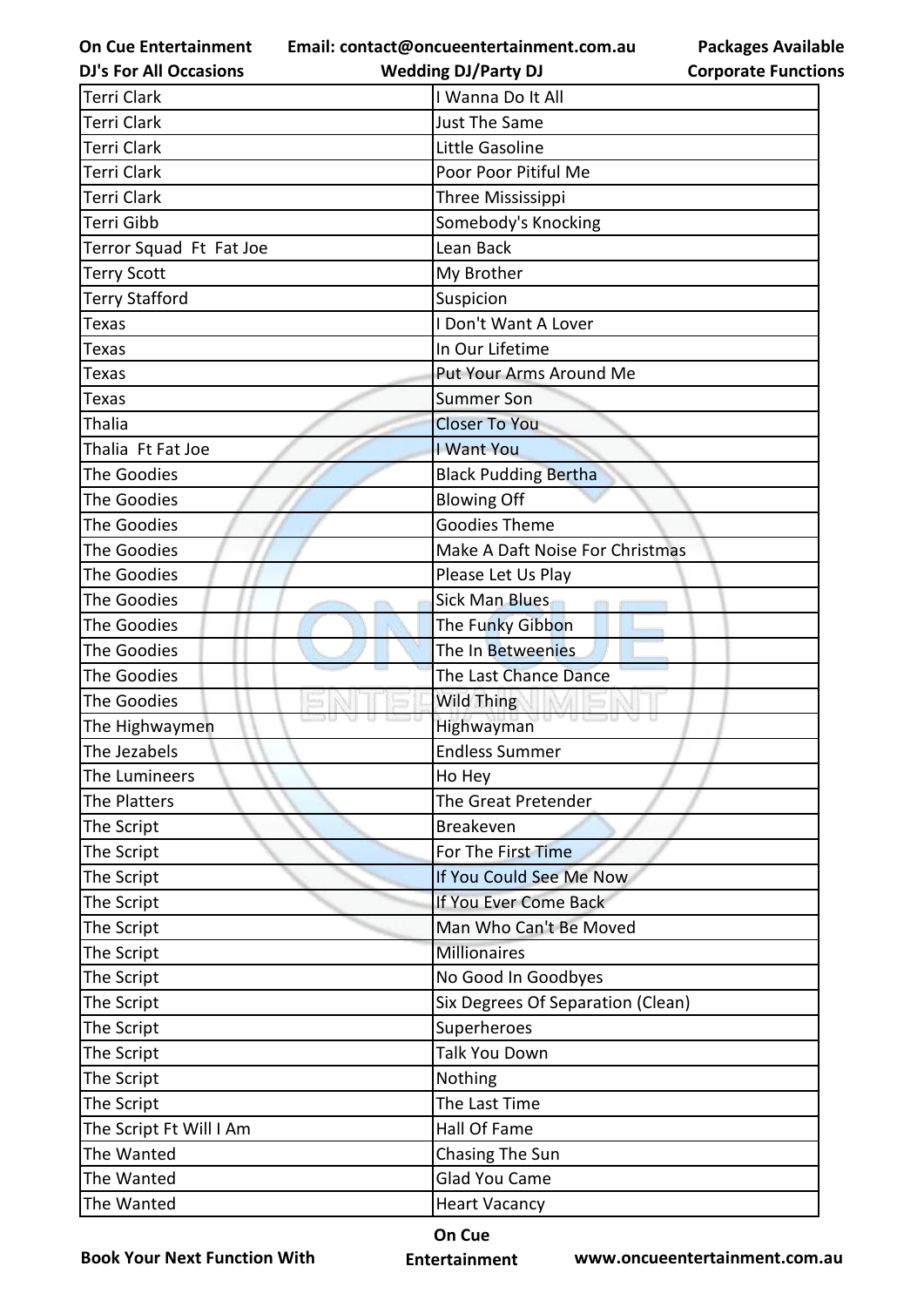**Email: contact@oncueentertainment.com.au Wedding DJ/Party DJ** 

**DJ's For All Occasions**

**Packages Available Corporate Functions**

| The Wanted             | Lighting                      |
|------------------------|-------------------------------|
| The Wanted             | Show Me Love                  |
| The Wanted             | Walks Like Rihanna            |
| The Wanted             | We Own The Night              |
| The Who                | Anyway, Anyhow, Anywhere      |
| The Who                | Baba O'riley                  |
| The Who                | <b>Behind Blue Eyes</b>       |
| The Who                | Can't Explain                 |
| The Who                | <b>Eminence Front</b>         |
| The Who                | Happy Jack                    |
| The Who                | I Can See For Miles           |
| The Who                | I Can't Explain               |
| The Who                | I'm A Boy                     |
| The Who                | I'm Free                      |
| The Who                | I'm The One                   |
| The Who                | Magic Bus                     |
| The Who                | <b>Pinball Wizard</b>         |
| The Who                | Sqeeze Box                    |
| The Who                | Substitute                    |
| The Who                | The Seeker                    |
| The Who                | Who Are You<br><b>COLLE</b>   |
| The Who                | Won't Get Fooled Again        |
| The Who                | You Better You Better You Bet |
| Thelma Houston         | Don't Leave Me This Way       |
| Them                   | <b>Baby Please Don'T Go</b>   |
| D U<br>u<br>Them       | 65 D U<br>Gloria              |
| Them                   | Here Comes The Night          |
| Theme From Mash        | Suicide Is Painless           |
| Theory Of A Deadman    | <b>Hello Lonley</b>           |
| Theory Of A Deadman    | Make Up Your Mind             |
| Theory Of A Deadman    | Nothing Could Come Between Us |
| These Kids Wear Crowns | Jumpstart                     |
| Thin Lizzy             | The Boys Are Back In Town     |
| Thin Lizzy             | Jailbreak                     |
| Thin Lizzy             | The Rocker                    |
| Thin Lizzy             | Whiskey In The Jar            |
| Third Eye Blind        | 10 Days Late                  |
| Third Eye Blind        | Anything                      |
| Third Eye Blind        | <b>Blinded When I See You</b> |
| Third Eye Blind        | Deep Inside Of You            |
| Third Eye Blind        | How's It Going To Be          |
| Third Eye Blind        | Jumper                        |
| Third Eye Blind        | Never Let You Go              |
| Third Eye Blind        | Semi Charmed Life             |
| Third World            | Now That We Have Found Love   |

**Book Your Next Function With**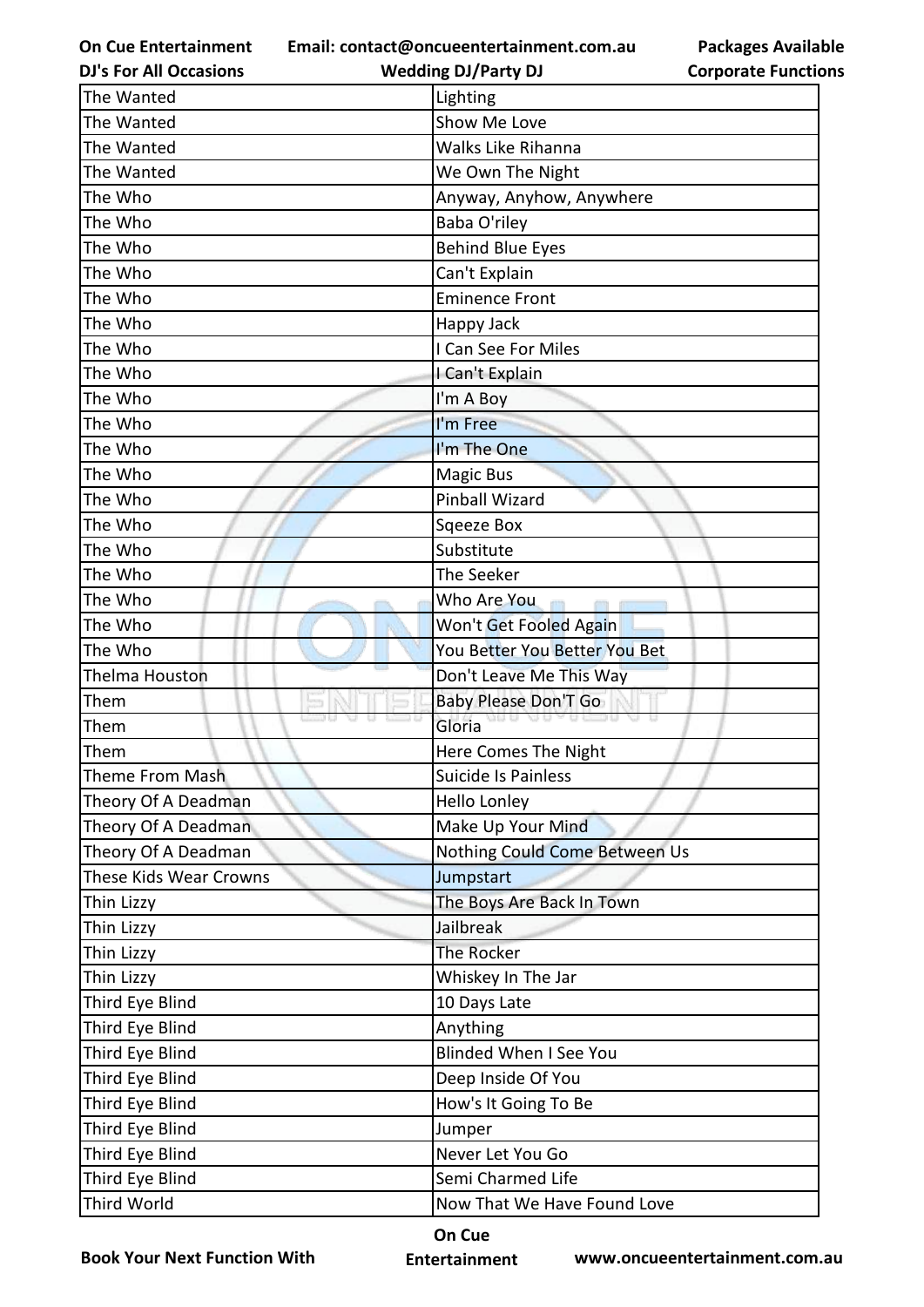**Email: contact@oncueentertainment.com.au**

**DJ's For All Occasions**

| act@011cucc11cc1.ammlc11c.com.au | . . |
|----------------------------------|-----|
| <b>Wedding DJ/Party DJ</b>       | Cor |

**Packages Available Corporate Functions**

| <b>Thirsty Merc</b>    | 20 Good Reasons                   |
|------------------------|-----------------------------------|
| <b>Thirsty Merc</b>    | In The Sumertime                  |
| <b>Thirsty Merc</b>    | Mouse Trap Heart                  |
| <b>Thirsty Merc</b>    | Someday Someday                   |
| <b>Thomas Rhett</b>    | Die A Happy Man                   |
| <b>Thompson Twins</b>  | Doctor Doctor                     |
| <b>Thompson Twins</b>  | <b>Hold Me Now</b>                |
| <b>Thompson Twins</b>  | Love On Your Side                 |
| Three Days Grace       | <b>Animal I Have Become</b>       |
| Three Days Grace       | <b>Break</b>                      |
| Three Days Grace       | I Hate Everything About You       |
| Three Days Grace       | Just Like You                     |
| Three Days Grace       | The Good Life                     |
| Three Days Grace       | <b>Never To Late</b>              |
| Three Dog Night        | <b>Black &amp; White</b>          |
| Three Dog Night        | Eli's Coming                      |
| Three Dog Night        | Joy To The World                  |
| Three Dog Night        | Just An Old Fashioned Love Song   |
| Three Dog Night        | Mama Told Me (Not To Come)        |
| Three Dog Night        | One                               |
| Three Dog Night        | Show Must Go On                   |
| <b>Thrice</b>          | All That's Left                   |
| <b>Thrice</b>          | <b>Stare At The Sun</b>           |
| Tiesto                 | <b>Red Lights</b>                 |
| Tiesto Ft Matthew Koma | Wasted                            |
| Tiffany                | I Think We're Alone Now           |
| <b>Tiffany Evans</b>   | Let Me Be Your Angel              |
| Tight Fit              | Fantasy Island                    |
| <b>Tim Finn</b>        | <b>Fraction Too Much Friction</b> |
| <b>Tim Magraw</b>      | Angel Boy                         |
| <b>Tim Magraw</b>      | Angry All The Time                |
| <b>Tim Magraw</b>      | <b>Back When</b>                  |
| <b>Tim Magraw</b>      | Cowboy In Me                      |
| <b>Tim Magraw</b>      | Don't Take The Girl               |
| <b>Tim Magraw</b>      | For A Little While                |
| <b>Tim Magraw</b>      | Grown Men Don't Cry               |
| <b>Tim Magraw</b>      | I Got Friends That Do             |
| <b>Tim Mcgraw</b>      | I Like It I Love It               |
| <b>Tim Mcgraw</b>      | Indian Outlaw                     |
| <b>Tim Mcgraw</b>      | Just To See You Smile             |
| <b>Tim Mcgraw</b>      | Live Like You Were Dying          |
| <b>Tim Mcgraw</b>      | My Best Friend                    |
| <b>Tim Mcgraw</b>      | My Little Girl                    |
| <b>Tim Mcgraw</b>      | My Next Thirty Years              |
| <b>Tim Mcgraw</b>      | One Of These Days                 |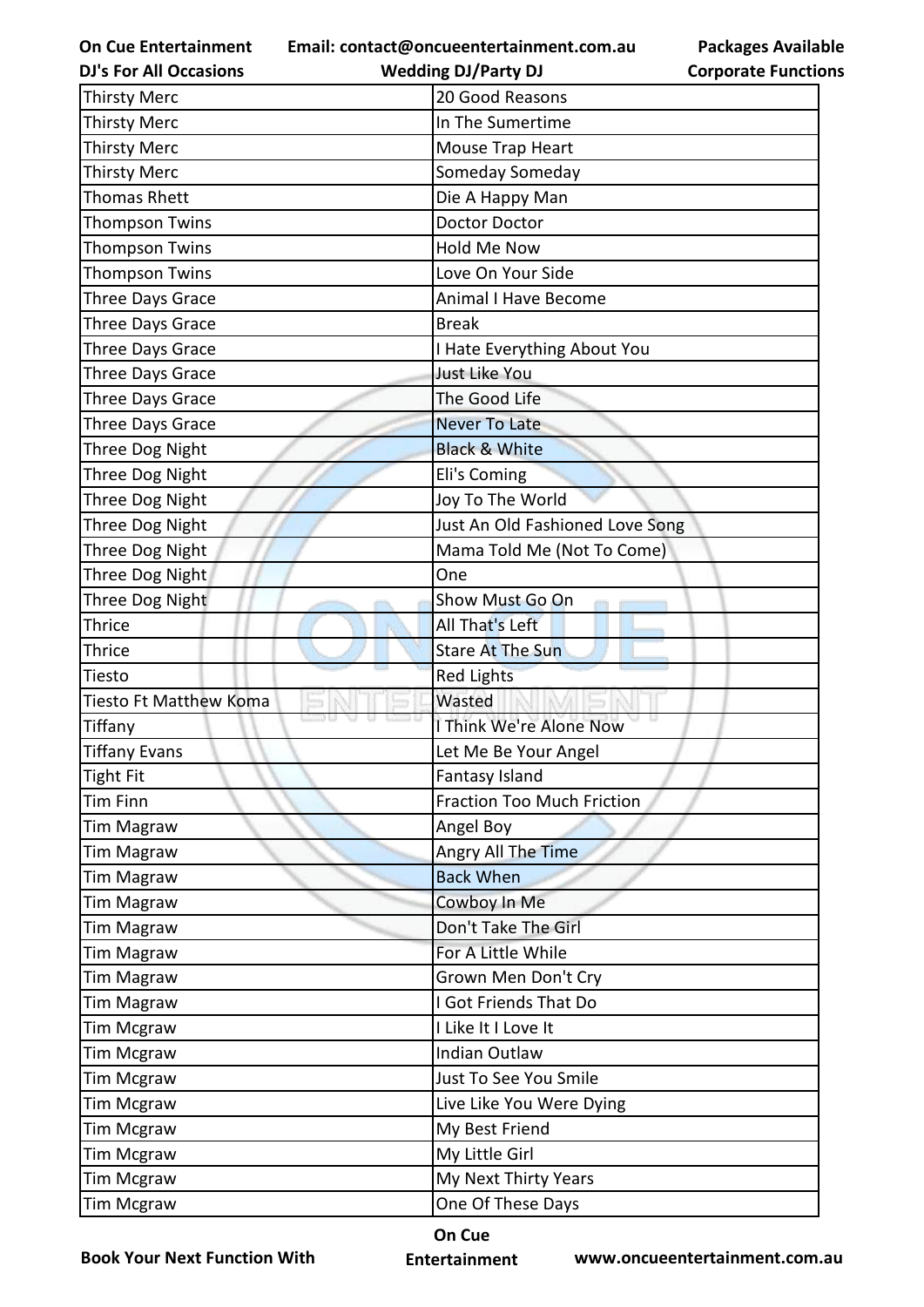**Email: contact@oncueentertainment.com.au Wedding DJ/Party DJ** 

**DJ's For All Occasions**

**Packages Available Corporate Functions**

| <b>Tim Mcgraw</b>            | Please Remember Me                        |
|------------------------------|-------------------------------------------|
| Tim Mcgraw                   | Real Good Man                             |
| Tim Mcgraw                   | <b>Red Ragtop</b>                         |
| Tim Mcgraw                   | She's My Kind Of Rain                     |
| Tim Mcgraw                   | Something Like That                       |
| Tim Mcgraw                   | Trouble With Never                        |
| Tim Mcgraw                   | Unbroken                                  |
| Tim Mcgraw                   | Watch The Wind Blow By                    |
| Tim Mcgraw                   | Where The Green Green Grass Grows         |
| Tim Mcgraw & Faith Hill      | It's Your Love                            |
| Tim Mcgraw & Faith Hill      | Let's Make Love                           |
| Tim Mcgraw & Jo Dee Mesina   | Bring On The Rain                         |
| Tim Mcgraw & Nelly           | Over & Over                               |
| Timbaland & Magoo            | <b>Indian Flute</b>                       |
| Timbaland Ft Nelly Furtado   | <b>Morning After Dark</b>                 |
| Timbaland Ft Katy Perry      | If We Ever Meet Again                     |
| Timberland                   | Give It To Me                             |
| Timberland                   | Scream                                    |
| Timberland                   | The Way I Are                             |
| Timberland Ft Nelly Furtardo | Give It To Me                             |
| Timberland Feat One Republic | Apologize                                 |
| Timbuk 3                     | The Futeres So Bright I Gotta Wear Shades |
| Time                         | The Bird                                  |
| Timomatic                    | If Looks Could Kill                       |
| Timomatic                    | Incredible                                |
| Timomatic                    | a a<br>Parachute                          |
| Tina Arena                   | <b>Burn</b>                               |
| Tina Arena                   | Chains                                    |
| Tina Arena                   | Heaven Help My Heart                      |
| Tina Arena                   | Now I Can Dance                           |
| Tina Arena                   | Only Lonely                               |
| Tina Arena                   | Sorrento Moon                             |
| Tina Arena                   | Symphony Of Life                          |
| Tina Arena                   | Wasn't It Good                            |
| Tina Arena                   | Whistle Down The Wind                     |
| <b>Tina Cousins</b>          | Pray                                      |
| Tina Cousins Feat Sash       | <b>Mysterious Times</b>                   |
| Tina Turner                  | <b>Addicted To Love</b>                   |
| Tina Turner                  | Better Be Good To Me                      |
| Tina Turner                  | I Can't Stand The Rain                    |
| Tina Turner                  | I Don't Wanna Fight                       |
| Tina Turner                  | Let's Stay Together                       |
| Tina Turner                  | Nutbush City Limits                       |
| Tina Turner                  | Private Dancer                            |
| Tina Turner                  | Proud Mary (Slow To Fast)                 |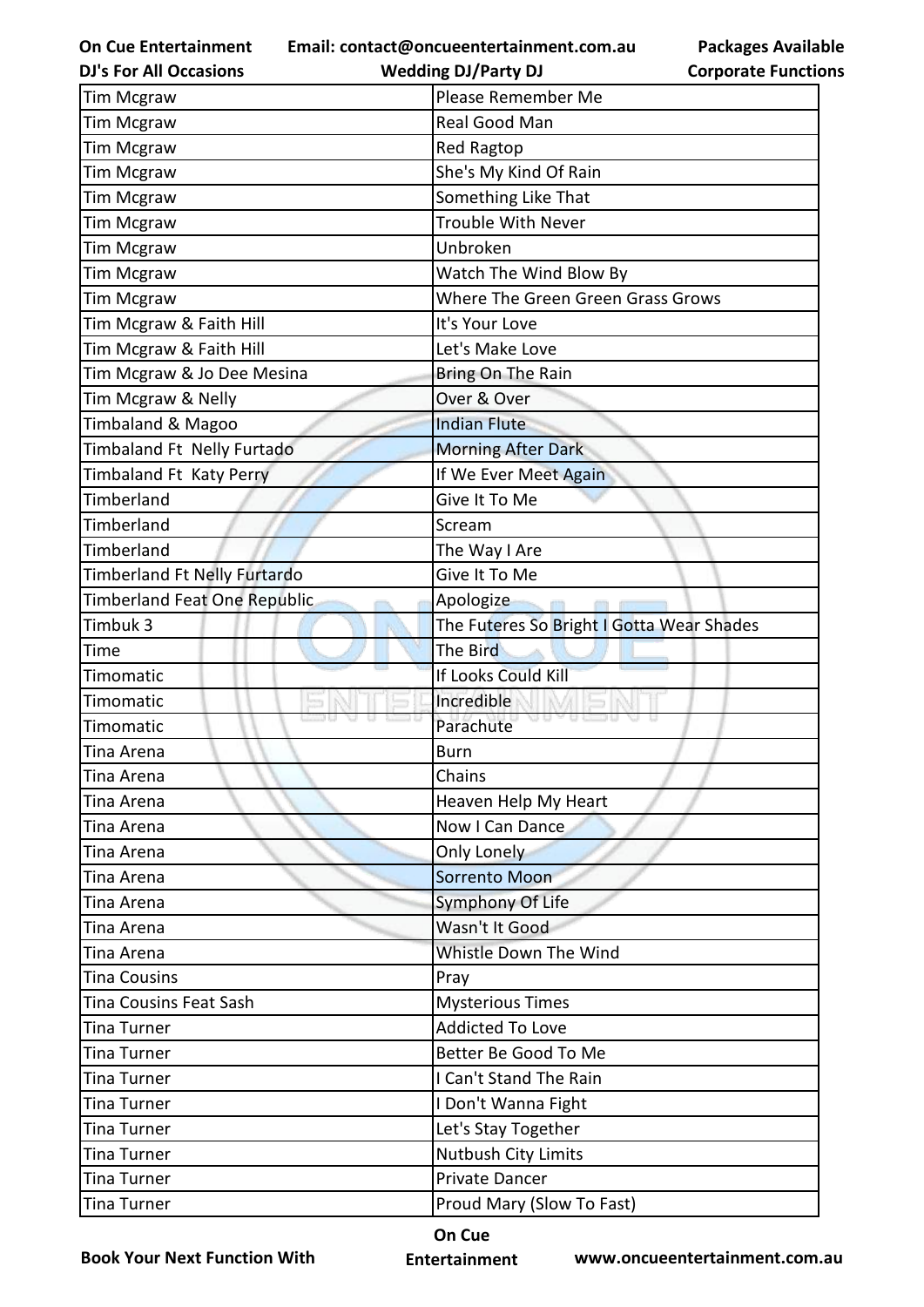**Email: contact@oncueentertainment.com.au**

**DJ's For All Occasions**

**Packages Available Corporate Functions**

| <b>DJ's For All Occasions</b>    | <b>Wedding DJ/Party DJ</b>             | <b>Corporate Functio</b> |
|----------------------------------|----------------------------------------|--------------------------|
| <b>Tina Turner</b>               | River Deep Mountain High               |                          |
| Tina Turner                      | <b>Simply The Best</b>                 |                          |
| Tina Turner                      | <b>Two People</b>                      |                          |
| Tina Turner                      | <b>Typical Male</b>                    |                          |
| <b>Tina Turner</b>               | Way Of The World                       |                          |
| Tina Turner                      | We Don't Need Another Hero             |                          |
| Tina Turner                      | What You Get Is What You See           |                          |
| Tina Turner                      | What's Love Got To Do With It          |                          |
| Tina Turner                      | <b>Whatever You Need</b>               |                          |
| Tina Turner                      | When The Heartache Is Over             |                          |
| <b>Ting Tings</b>                | Be The One                             |                          |
| <b>Ting Tings</b>                | Great DJ                               |                          |
| <b>Ting Tings</b>                | Shut Up And Let Me Go                  |                          |
| <b>Ting Tings</b>                | That's Not My Name                     |                          |
| Tinie Tempah                     | Pass Out                               |                          |
| Tinie Tempah                     | <b>Written In The Stars</b>            |                          |
| Tinie Tempah Ft Jess Glynne      | Not Letting Go                         |                          |
| Tinie Tempah Ft John Martin      | Children Of The Sun                    |                          |
| Tinie Tempah Ft Kelly Rowland    | Invincible                             |                          |
| Tinie Tempah Ft Labrinth         | Frisky                                 |                          |
| Tinie Tempah Ft Zara Larson      | Girls Like                             |                          |
| Tinie Tempah Ft Wiz Khalifa      | Til I'm Gone                           |                          |
| Tinie Tempah Ft DVBBS & Borgeous | Tsunami                                |                          |
| Tinie Tempah Ft Ellie Golding    | Wonderman                              |                          |
| <b>Toby Keith</b>                | A Little Less Talk & A Lot More Action |                          |
| Toby Keith                       | A Little To Late                       |                          |
| <b>Toby Keith</b>                | American Soldier                       |                          |
| Toby Keith                       | <b>Country Comes To Town</b>           |                          |
| Toby Keith                       | Crash Here Tonight                     |                          |
| Toby Keith                       | Critic                                 |                          |
| Toby Keith                       | Double Wide Paradise                   |                          |
| Toby Keith                       | <b>Dream Walking</b>                   |                          |
| Toby Keith                       | Getcha Some                            |                          |
| Toby Keith                       | He Ain't Worth Missing                 |                          |
| Toby Keith                       | <b>Hell No</b>                         |                          |
| Toby Keith                       | High Maintenance Wowan                 |                          |
| Toby Keith                       | How Do You Like Me Now                 |                          |
| Toby Keith                       | I Love This Bar                        |                          |
| Toby Keith                       | I Wanna Talk About Me                  |                          |
| Toby Keith                       | I'm Just Talkin About Tonight          |                          |
| Toby Keith                       | If A Man Answers                       |                          |
| Toby Keith                       | My List                                |                          |
| Toby Keith                       | Note To Self                           |                          |
| Toby Keith                       | Rock You Baby                          |                          |
| Toby Keith                       | Should've Been A Cowboy                |                          |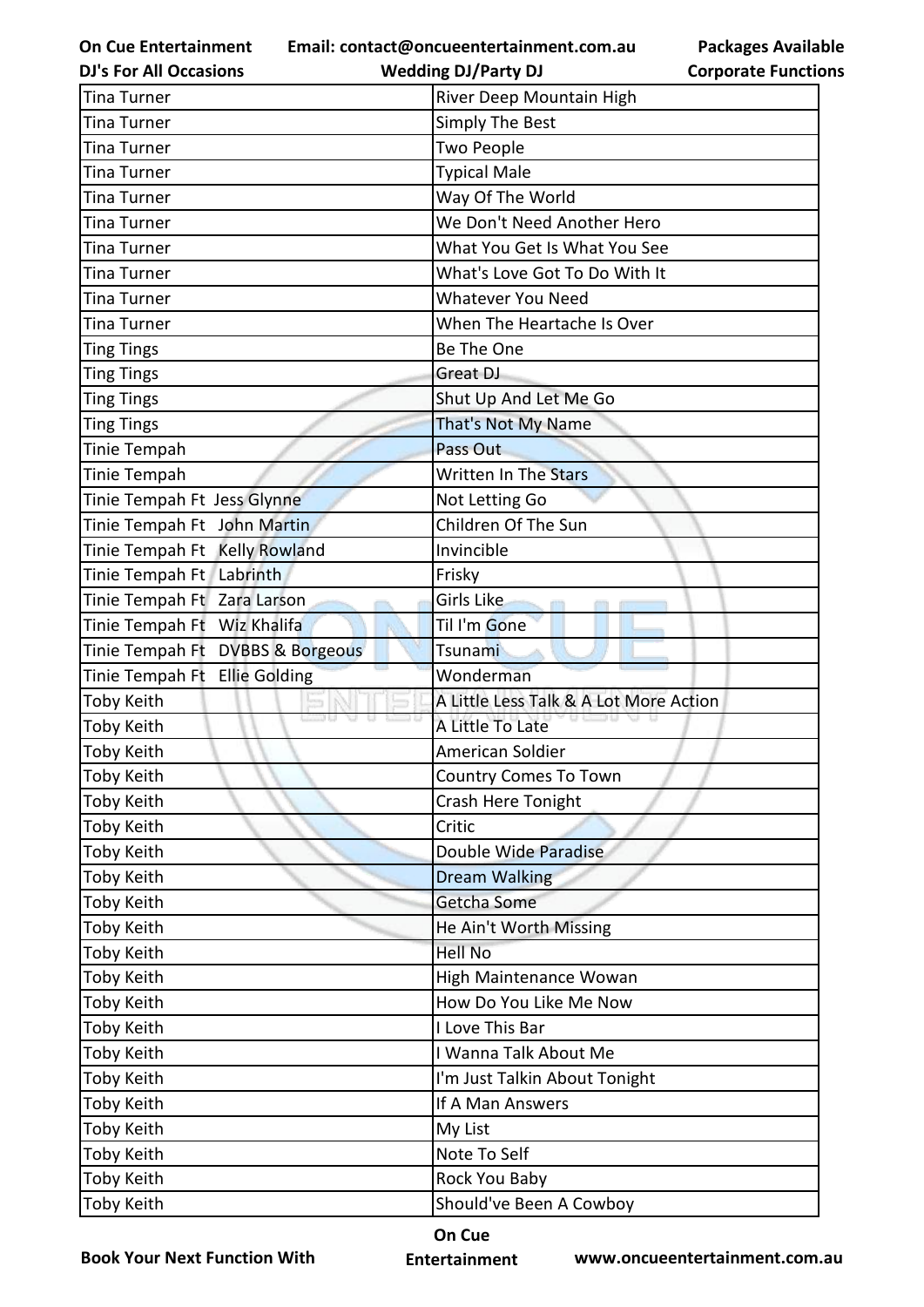**On Cue Entertainment Email: contact@oncueentertainment.com.au**

| .au | <b>Packages Available</b> |
|-----|---------------------------|
|     | Cornorate Functions       |

| <b>DJ's For All Occasions</b> | <b>Wedding DJ/Party DJ</b>       | <b>Corporate Functions</b> |
|-------------------------------|----------------------------------|----------------------------|
| Toby Keith                    | <b>Upstairs Downtown</b>         |                            |
| Toby Keith                    | Weed With Willie                 |                            |
| Toby Keith                    | <b>When Love Fades</b>           |                            |
| Toby Keith                    | <b>Whiskey Girl</b>              |                            |
| Toby Keith                    | Who's Your Daddy                 |                            |
| Toby Keith                    | Wish I Didn't Know Now           |                            |
| Toby Keith                    | You Shouldn't Kiss Me Like This  |                            |
| <b>Todd Rundgren</b>          | Bang The Drum All Day            |                            |
| <b>Todd Rundgren</b>          | Can We Still Be Friends          |                            |
| <b>Todd Rundgren</b>          | Hello It's Me                    |                            |
| <b>Todd Rundgren</b>          | I Saw The Light                  |                            |
| <b>Todd Rundgren</b>          | We Gotta Get You A Women         |                            |
| <b>Tokens</b>                 | The Lion Sleeps Tonight          |                            |
| <b>Tom Cochrane</b>           | Life Is A Highway                |                            |
| Tom Grennan                   | This Is The Place                |                            |
| Tom Lehrer                    | Masochisim Tango                 |                            |
| Tom Lehrer                    | Poisoning Pigeons In The Park    |                            |
| <b>Tom Jones</b>              | <b>Anniversary Song</b>          |                            |
| <b>Tom Jones</b>              | At This Moment                   |                            |
| Tom Jones                     | <b>Burning Down The House</b>    |                            |
| Tom Jones                     | Daughter Of Darkness             |                            |
| Tom Jones                     | <b>Delilah</b>                   |                            |
| <b>Tom Jones</b>              | <b>Detroit City</b>              |                            |
| <b>Tom Jones</b>              | Funny Familiar Forgotten Feeling |                            |
| <b>Tom Jones</b>              | <b>Green Green Grass Of Home</b> |                            |
| Tom Jones                     | <b>Help Yourself</b>             |                            |
| Tom Jones                     | I Who Have Nothing               |                            |
| Tom Jones                     | I'll Never Fall In Love Again    |                            |
| Tom Jones                     | I'm Coming Home                  |                            |
| Tom Jones                     | If I Ruled The World             |                            |
| Tom Jones                     | It's Not Unusual                 |                            |
| Tom Jones                     | <b>Kiss</b>                      |                            |
| Tom Jones                     | Letter To Lucile                 |                            |
| Tom Jones                     | Love Me Tonight                  |                            |
| Tom Jones                     | Mama Told Me (Not To Come)       |                            |
| Tom Jones                     | Sex Bomb                         |                            |
| Tom Jones                     | She's A Lady                     |                            |
| Tom Jones                     | The Imposible Dream              |                            |
| Tom Jones                     | What's New Pussycat              |                            |
| Tom Jones                     | You Can Leave Your Hat On        |                            |
| <b>Tom Odell</b>              | Another Love                     |                            |
| Tom Odell                     | Magnetised                       |                            |
| <b>Tom Odell</b>              | Real Love                        |                            |
| <b>Tom Petty</b>              | American Girl                    |                            |
| Tom Petty                     | Breakdown                        |                            |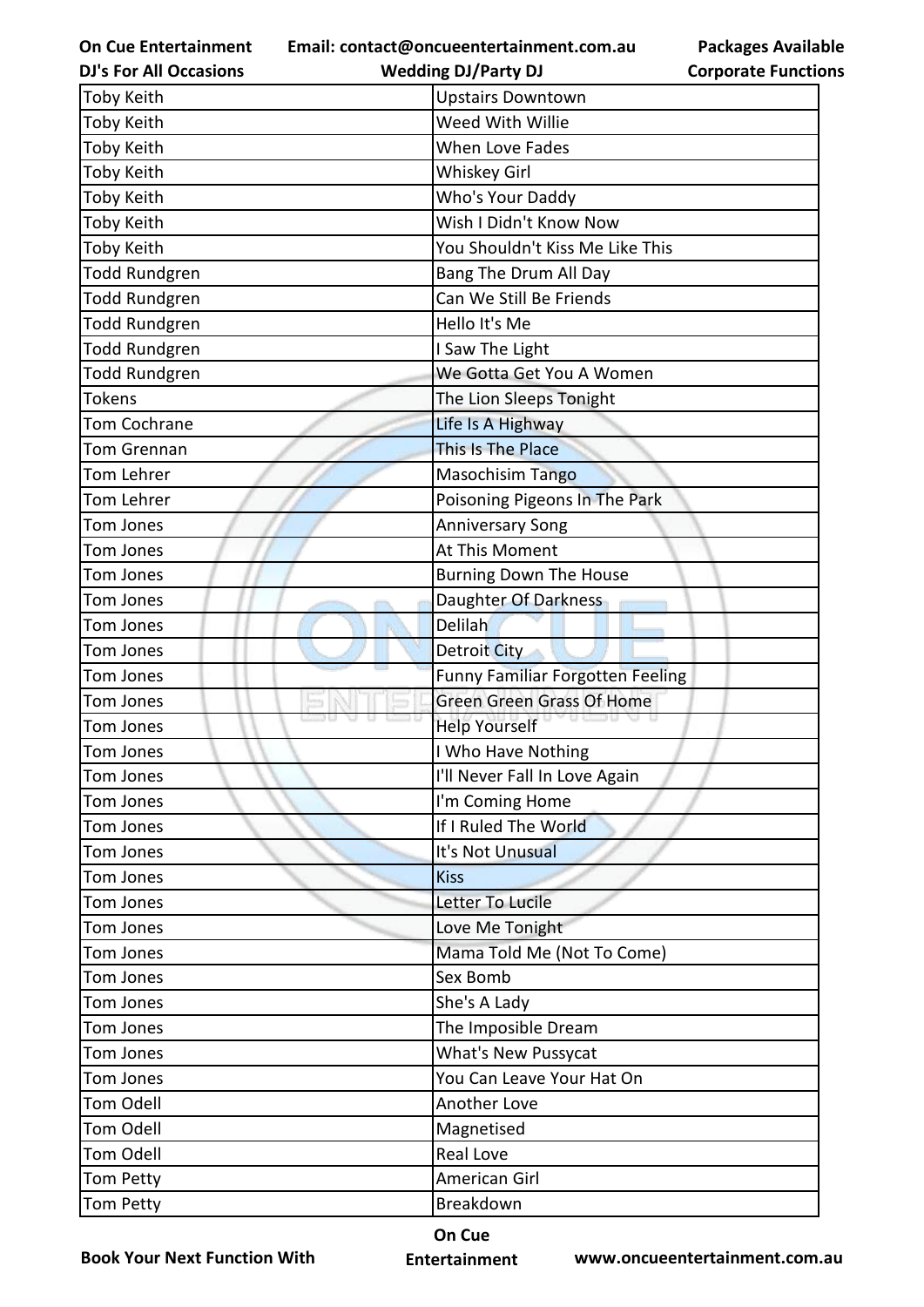**Email: contact@oncueentertainment.com.au**

**Packages Available Corporate Functions**

| <b>DJ's For All Occasions</b> | <b>Wedding DJ/Party DJ</b>            | <b>Corporate Functio</b> |
|-------------------------------|---------------------------------------|--------------------------|
| <b>Tom Petty</b>              | Don't Do Me Like That                 |                          |
| <b>Tom Petty</b>              | Even The Losers                       |                          |
| <b>Tom Petty</b>              | <b>Free Fallin</b>                    |                          |
| Tom Petty                     | I Wont Back Down                      |                          |
| <b>Tom Petty</b>              | Into The Great Wide Open              |                          |
| <b>Tom Petty</b>              | Mary Jane's Last Dance                |                          |
| Tom Petty                     | Refugee                               |                          |
| <b>Tom Petty</b>              | Runnin Down A Dream                   |                          |
| <b>Tom Petty</b>              | Waiting                               |                          |
| Tom Petty                     | You Don't Know How It Feels           |                          |
| Tom Petty                     | You Got Lucky                         |                          |
| Tom T Hall                    | I Like Beer                           |                          |
| Tom T Hall                    | Old Dogs Children And Watermelon Wine |                          |
| Tom Walker                    | <b>Better Half Of Me</b>              |                          |
| <b>Tom Walker</b>             | <b>Wait For You</b>                   |                          |
| Tommy Lee                     | Hold Me Down                          |                          |
| <b>Tommy Roe</b>              | Dizzy                                 |                          |
| <b>Tommy Roe</b>              | Sheila                                |                          |
| <b>Tommy Roe</b>              | The Folk Singer                       |                          |
| <b>Tommy Tutone</b>           | 8675309 (Jenny)                       |                          |
| Tone Loc                      | Funky Cold Medina                     |                          |
| Tone Loc                      | <b>Wild Thing</b>                     |                          |
| <b>Tones And I</b>            | Dance Monkey                          |                          |
| Toni Basil                    | Mickey                                |                          |
| Toni Braxton                  | <b>Breathe Again</b>                  |                          |
| <b>Toni Braxton</b>           | I Love Me Some Him                    |                          |
| Toni Braxton                  | Just Be A Man About It                |                          |
| Toni Braxton                  | Unbreak My Heart                      |                          |
| Toni Braxton                  | Unbreak My Heart (Remix)              |                          |
| Toni Braxton Feat. Loon       | Hit The Freeway                       |                          |
| Toni Childs                   | <b>Many Rivers To Cross</b>           |                          |
| Toni Childs                   | <b>Stop Your Fussing</b>              |                          |
| Tonic                         | If You Could Only See                 |                          |
| Tonic                         | <b>Knock Down Walls</b>               |                          |
| Tony Bennett                  | <b>Because Of You</b>                 |                          |
| <b>Tony Bennett</b>           | I Left My Heart In San Francisco      |                          |
| <b>Tony Bennett</b>           | Rags To Riches                        |                          |
| <b>Tony Bennett</b>           | The Shadow Of Your Smile              |                          |
| <b>Tony Bennett</b>           | <b>Strangers In Paradise</b>          |                          |
| Tony Orlando & Dawn           | Knock Three Time                      |                          |
| Tony Orlando & Dawn           | Tie A Yellow Ribbon                   |                          |
| Tony Rich Project             | Like A Women                          |                          |
| Tony Rich Project             | Nobody Knows                          |                          |
| Tony Toni Tone                | Anniversary                           |                          |
| <b>Tony Toni Tone</b>         | If I Had No Loot                      |                          |
|                               |                                       |                          |

**Book Your Next Function With**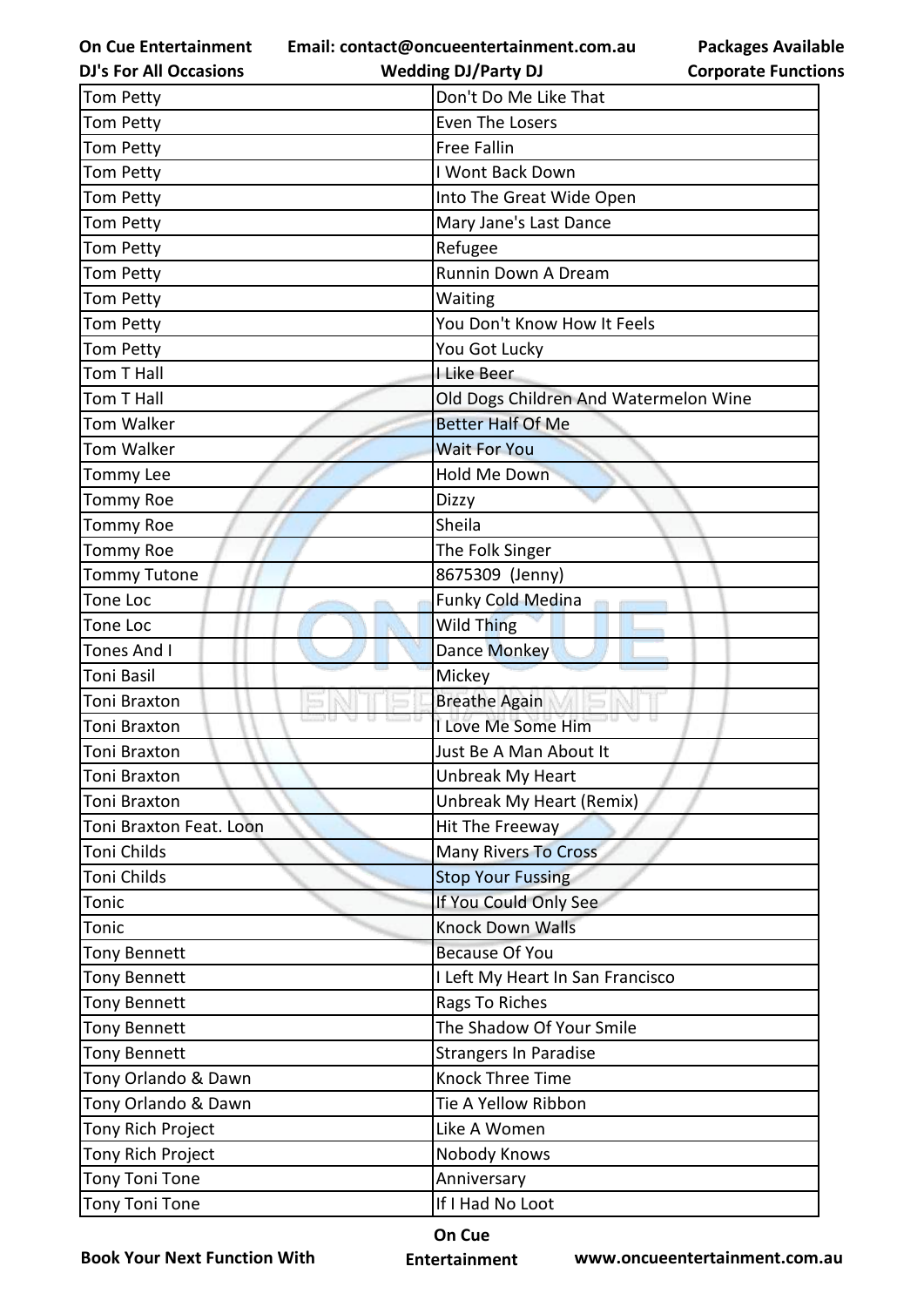**Email: contact@oncueentertainment.com.au Wedding DJ/Party DJ** 

**DJ's For All Occasions**

**Packages Available Corporate Functions**

| <b>Tony Toni Tone</b> | Let's Get Down                         |
|-----------------------|----------------------------------------|
| <b>Tony Toni Tone</b> | Thinking Of You                        |
| Tool                  | Aenima                                 |
| Tool                  | Lateralus                              |
| Tool                  | <b>Prison Sex</b>                      |
| Tool                  | Schism                                 |
| Topic ft A7S          | <b>Breaking Me</b>                     |
| Toploader             | <b>Achilles Heel</b>                   |
| Toploader             | Dancing In The Moonlight               |
| Toploader             | Just Hold On                           |
| Toploader             | Only For A While                       |
| Toploader             | Time Of Our Lives                      |
| <b>Tori Amos</b>      | A Sorta Fairytale                      |
| <b>Tori Amos</b>      | <b>Cornflake Girl</b>                  |
| <b>Tori Amos</b>      | Crucify                                |
| Tori Amos             | <b>Precious Things</b>                 |
| <b>Tori Amos</b>      | <b>Silent All These Years</b>          |
| Tori Kelly            | Should've Been Us                      |
| <b>Total Coelo</b>    | I Eat Cannibals                        |
| Toto                  | Africa                                 |
| Toto                  | Hold The Line                          |
| Toto                  | Rosanna                                |
| <b>Tough Love</b>     | Pony (Jump On It)                      |
| Tough Love            | So Freakin Tight                       |
| Tove Lo               | Stay High (Hippie Sabotage Remix)      |
| Tove Lo               | <b>Talking Body</b>                    |
| Toya                  | No Matter What Party All Night         |
| <b>Toys</b>           | A Lovers Concerto                      |
| <b>Tracey Bonham</b>  | <b>Mother Mother</b>                   |
| <b>Tractors</b>       | <b>Baby Likes To Rock It</b>           |
| <b>Tracy Byrd</b>     | <b>Drinkin Bone</b>                    |
| <b>Tracy Byrd</b>     | <b>Holdin Heaven</b>                   |
| <b>Tracy Byrd</b>     | <b>Keeper Of The Stars</b>             |
| <b>Tracy Byrd</b>     | The First Step                         |
| <b>Tracy Byrd</b>     | Why Don't That Telephone Ring          |
| <b>Tracy Chapman</b>  | Fast Car                               |
| <b>Tracy Chapman</b>  | Give Me One Reason                     |
| <b>Tracy Chapman</b>  | <b>Telling Stories</b>                 |
| <b>Traditional</b>    | Clementine                             |
| Traditional           | <b>Dixie</b>                           |
| <b>Traditional</b>    | Goodnight Irene                        |
| <b>Traditional</b>    | Happy Birthday                         |
| Traditional           | <b>Hokey Pokey</b>                     |
| Traditional           | I Saw Mommy Kissing Santa Claus        |
| Traditional           | It's Beginning To Look A Lot Like Xmas |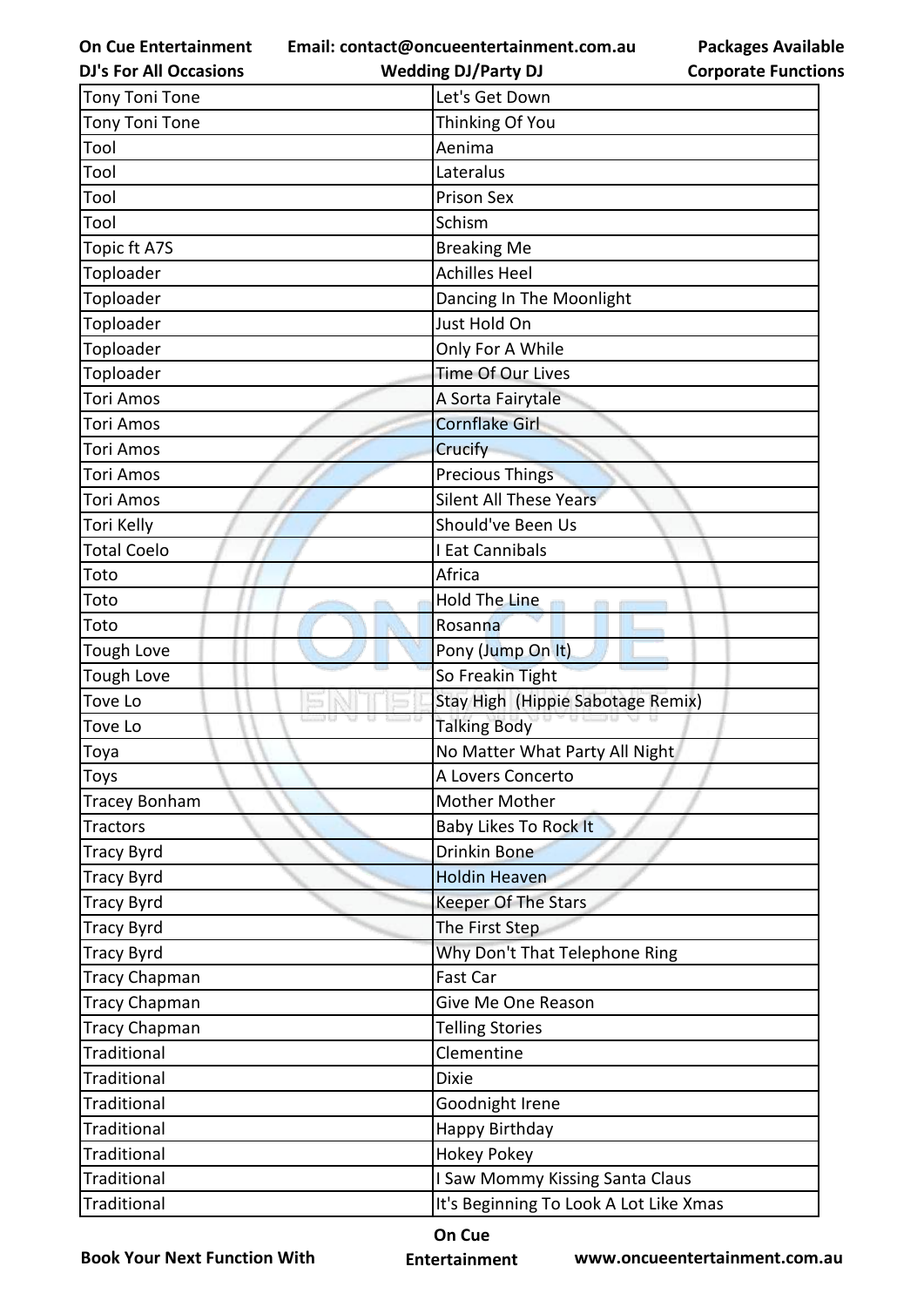**Email: contact@oncueentertainment.com.au**

**Wedding DJ/Party DJ** 

| <b>DJ's For All Occasions</b> | <b>Wedding DJ/Party DJ</b>        | <b>Corporate Functio</b> |
|-------------------------------|-----------------------------------|--------------------------|
| <b>Traditional</b>            | Jingle Bells                      |                          |
| <b>Traditional</b>            | Jolly Old Saint Nicholas          |                          |
| <b>Traditional</b>            | My Wild Irish Rose                |                          |
| Traditional                   | Santa Claus Is Coming To Town     |                          |
| <b>Traditional</b>            | Swing Low Sweet Chariot           |                          |
| <b>Traditional</b>            | Take Me Out To The Ballgame       |                          |
| <b>Traditional</b>            | The Black Velvet Band             |                          |
| <b>Traditional</b>            | The Unicorn                       |                          |
| <b>Traditional</b>            | The Wild Colonial Boy             |                          |
| <b>Traditional</b>            | When Irish Eyes Are Smiling       |                          |
| <b>Traditional</b>            | Winter Wonderland                 |                          |
| <b>Tragically Hip</b>         | Courage                           |                          |
| Tragically Hip                | <b>New Orleans Is Sinking</b>     |                          |
| <b>Tragically Hip</b>         | <b>Poets</b>                      |                          |
| <b>Train</b>                  | 50 Ways To Say Goodbye            |                          |
| Train                         | Angel In Blue Jeans               |                          |
| Train                         | Cadillac Cadillac                 |                          |
| Train                         | <b>Calling All Angels</b>         |                          |
| Train                         | Drive By                          |                          |
| Train                         | Drops Of Jupiter                  |                          |
| <b>Train</b>                  | Free                              |                          |
| Train                         | <b>Hey Soul Sister</b>            |                          |
| Train                         | I Am                              |                          |
| <b>Train</b>                  | If It's Love                      |                          |
| <b>Train</b>                  | Marry Me                          |                          |
| Train                         | Ordinary                          |                          |
| Train                         | Save Me San Francisco             |                          |
| <b>Train</b>                  | She's On Fire                     |                          |
| Train                         | When I Look To The Sky            |                          |
| Trampps                       | Disco Inferno                     |                          |
| <b>Trampps</b>                | <b>Hold Back The Night</b>        |                          |
| <b>Trampps</b>                | Zing Went The Strings Of My Heart |                          |
| <b>Transvision Vamp</b>       | I Want Your Love                  |                          |
| Trapt                         | <b>Head Strong</b>                |                          |
| Trapt                         | <b>Still Frame</b>                |                          |
| <b>Traveling Wilburys</b>     | End Of The Line                   |                          |
| <b>Traveling Wilburys</b>     | Handle With Care                  |                          |
| <b>Traveling Wilburys</b>     | Rattled                           |                          |
| Travie Mccoy Ft Bruno Mars    | <b>Billionaire</b>                |                          |
| <b>Travis</b>                 | 3 Miles High                      |                          |
| <b>Travis</b>                 | Closer                            |                          |
| Travis                        | <b>Coming Around</b>              |                          |
| Travis                        | Flowers In The Window             |                          |
| Travis                        | Re Offender                       |                          |
| <b>Travis</b>                 | Side                              |                          |
|                               |                                   |                          |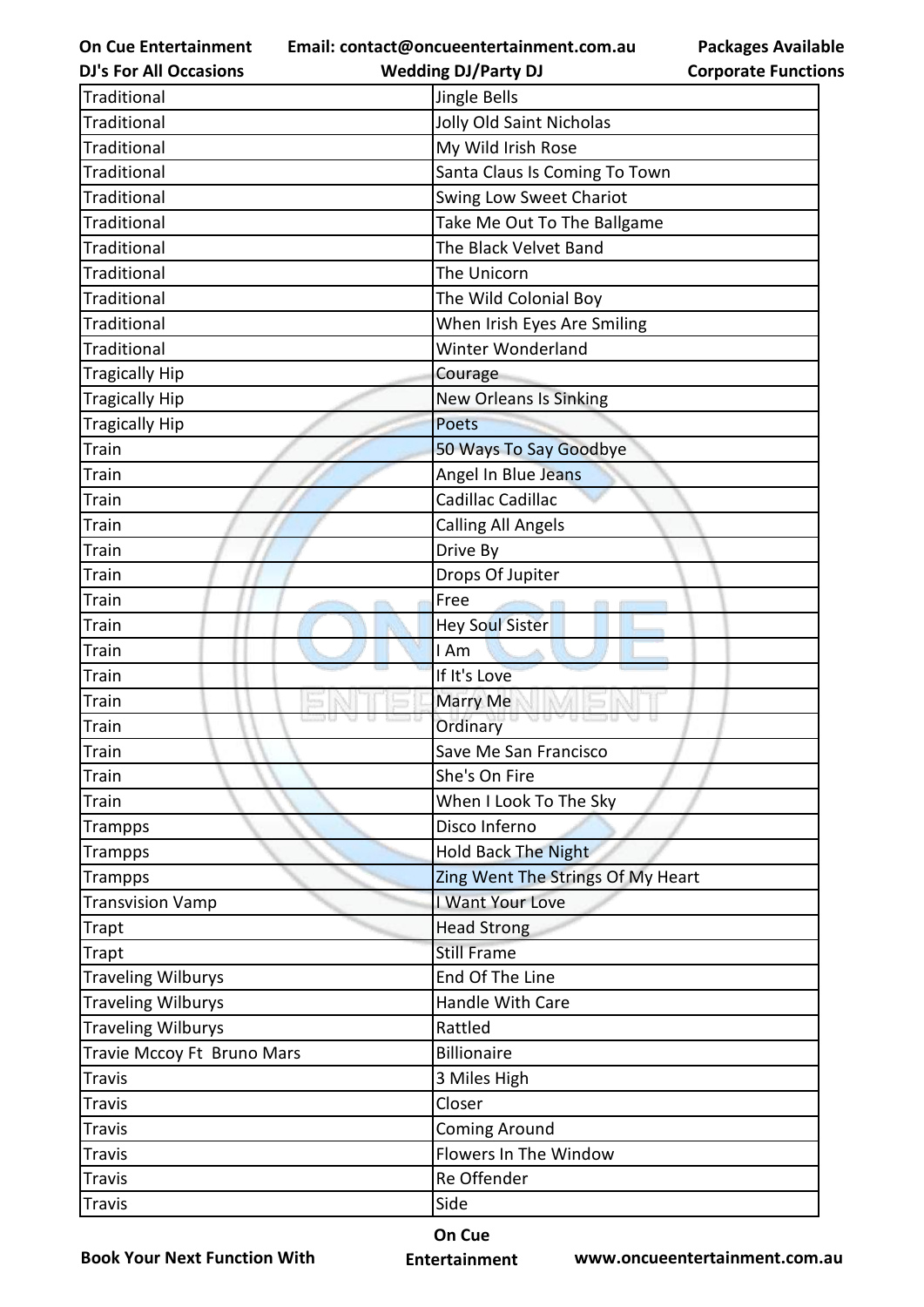**Email: contact@oncueentertainment.com.au Wedding DJ/Party DJ** 

**DJ's For All Occasions**

**Packages Available Corporate Functions**

| <b>Travis</b>            | Sing                                    |
|--------------------------|-----------------------------------------|
| <b>Travis</b>            | Turn                                    |
| <b>Travis</b>            | <b>Writing To Reach You</b>             |
| <b>Travis Scott</b>      | Antidote                                |
| <b>Travis Scott</b>      | Sicko Mode                              |
| Tremeloes                | Call Me Number One                      |
| Tremeloes                | Even The Bad Times Are Good             |
| Tremeloes                | Here Comes My Baby                      |
| Tremeloes                | Silence Is Golden                       |
| <b>Tremerlos</b>         | On Broadway                             |
| Trini Lopez              | Guantanamera                            |
| Trisha Yearwood          | Believe Me Baby I Lied                  |
| Trisha Yearwood          | Down On My Knees                        |
| Trisha Yearwood          | <b>How Do I Live</b>                    |
| Trisha Yearwood          | I Need You                              |
| Trisha Yearwood          | I'll Still Love You More                |
| Trisha Yearwood          | Like We Never Had A Broken Heart        |
| Trisha Yearwood          | <b>Powerful Thing</b>                   |
| Trisha Yearwood          | The Song Remembers When                 |
| Trisha Yearwood          | The Woman Before Me                     |
| Trisha Yearwood          | Walkaway Joe                            |
| Trisha Yearwood          | Wrong Side Of Memphis                   |
| Trisha Yearwood          | <b>Sweetest Gift</b>                    |
| Trisha Yearwood          | She's In Love With The Boy              |
| Triumph                  | Lay It On The Line                      |
| Triumph                  | <b>Magic Powder</b>                     |
| <b>Troggs</b>            | Wild Thing                              |
| <b>Troggs</b>            | With A Girl Like You                    |
| <b>Troy Cassar Daley</b> | I Love This Place                       |
| <b>Troy Cassar Daley</b> | They Don't Make Them Like That Any More |
| <b>Troy Cassar Daley</b> | Ladies In My Life                       |
| <b>Troy Shondell</b>     | <b>This Time</b>                        |
| <b>Troys</b>             | What Do You Do                          |
| <b>Trust Company</b>     | Downfall                                |
| <b>Turtles</b>           | Eleanor                                 |
| <b>Turtles</b>           | Happy Together                          |
| <b>Turtles</b>           | She'd Rather Be With Me                 |
| <b>Turtles</b>           | She's My Girl                           |
| <b>Turtles</b>           | You Showed Me                           |
| Twang                    | Either Way                              |
| Twang                    | <b>Two Lovers</b>                       |
| Tweenies                 | Do The Lolipop                          |
| <b>Tweenies</b>          | I Believe In Christmas                  |
| Tweet                    | Call Me                                 |
| Tweet                    | <b>Smoking Cigarettes</b>               |

**Book Your Next Function With**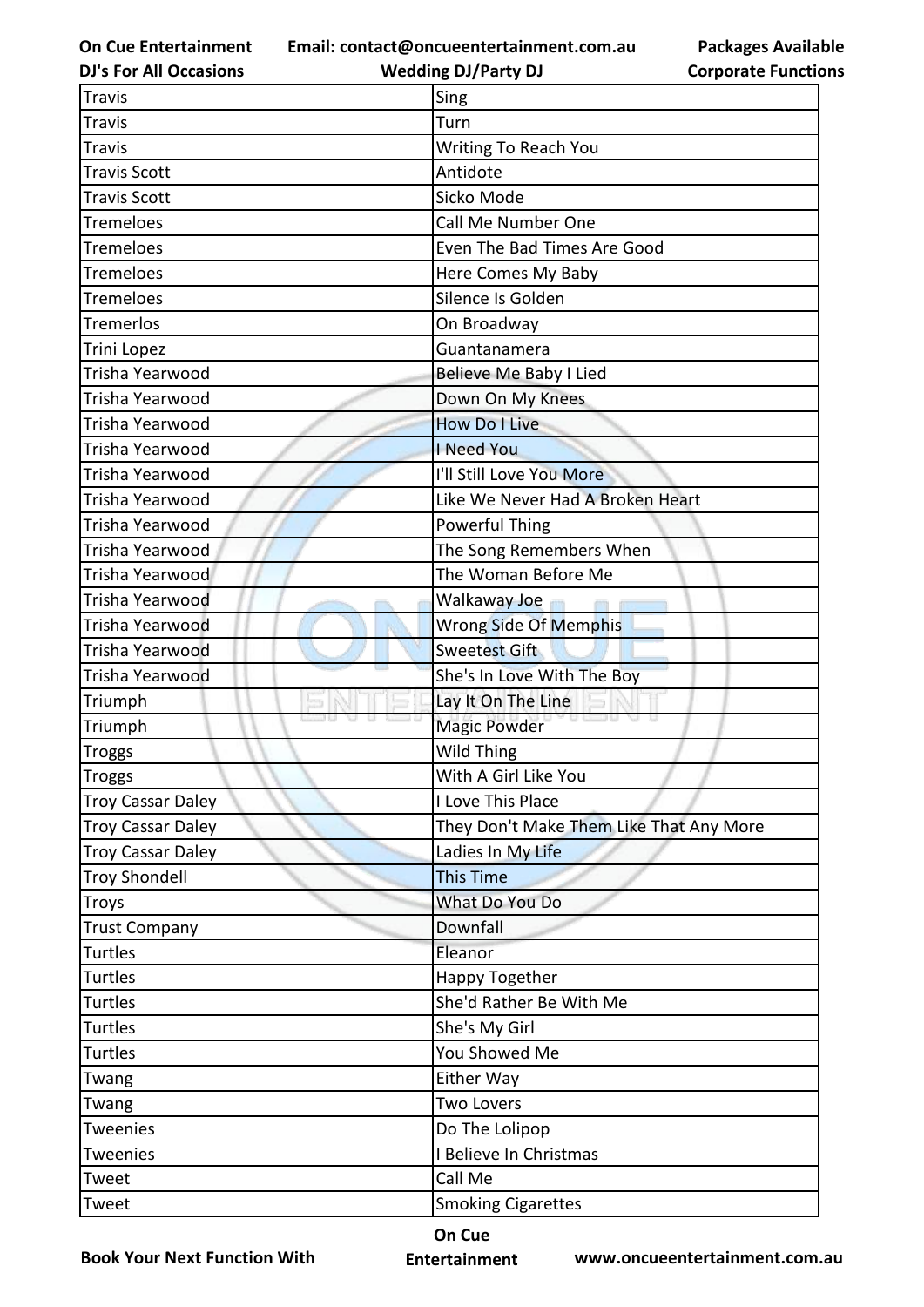**Email: contact@oncueentertainment.com.au Wedding DJ/Party DJ** 

**DJ's For All Occasions**

**Packages Available Corporate Functions**

| Tweet & Missy Elliot              | Oop's Oh My                                |
|-----------------------------------|--------------------------------------------|
| <b>Twenty One Pilots</b>          | Ride                                       |
| <b>Twenty One Pilots</b>          | <b>Stressed Out</b>                        |
| <b>Twin Atlantic</b>              | Heart & Soul                               |
| Twista Ft Kanye West & Jamie Foxx | Slow Jamz                                  |
| <b>Twisted Sister</b>             | I Wanna Rock                               |
| <b>Twisted Sister</b>             | The Price                                  |
| <b>Twisted Sister</b>             | We're Not Gonna Take It                    |
| Ty England                        | Irresistible You                           |
| Ty England                        | <b>Too Many Highways</b>                   |
| Ty Herndon                        | A Man Holding On                           |
| <b>Tyler Hilton</b>               | When It Comes                              |
| Tyrese                            | How You Gonna Act Like That                |
| Tyrese                            | I Like Them Girls                          |
| <b>Tyrese</b>                     | <b>Signs Of Love Makin</b>                 |
| <b>Tyrese</b>                     | Sweet Lady                                 |
| U <sub>2</sub>                    | All Because Of You                         |
| U <sub>2</sub>                    | All I Want Is You                          |
| U <sub>2</sub>                    | Angel Of Harlem                            |
| U <sub>2</sub>                    | <b>Bad</b>                                 |
| U <sub>2</sub>                    | <b>Beautiful Day</b>                       |
| U <sub>2</sub>                    | <b>City Of Blinding Lights</b>             |
| U <sub>2</sub>                    | Desire                                     |
| U <sub>2</sub>                    | Discotheque                                |
| U <sub>2</sub>                    | <b>Electrical Storm</b>                    |
| U <sub>2</sub>                    | Elevation                                  |
| U <sub>2</sub>                    | Even Better Than The Real Thing            |
| lu 2                              | Get On Your Boots                          |
| U <sub>2</sub>                    | <b>Hands That Built America</b>            |
| U <sub>2</sub>                    | Hold Me Thrill Me Kiss Me Kill Me          |
| U <sub>2</sub>                    | I Still Haven't Found What I'm Looking For |
| U <sub>2</sub>                    | I Will Follow                              |
| U <sub>2</sub>                    | I'll Go Crazy If I Don't Go Crazy Tonight  |
| U <sub>2</sub>                    | In A Little While                          |
| U <sub>2</sub>                    | In Gods Country                            |
| U <sub>2</sub>                    | Last Night On Earth                        |
| U <sub>2</sub>                    | Magnificent                                |
| U <sub>2</sub>                    | Mothers Of The Disappeared                 |
| U <sub>2</sub>                    | <b>Mysterious Ways</b>                     |
| U <sub>2</sub>                    | New Years Day                              |
| U <sub>2</sub>                    | One                                        |
| U <sub>2</sub>                    | Original Of The Species                    |
| U <sub>2</sub>                    | Please                                     |
| U <sub>2</sub>                    | Pride (In The Name Of Love)                |
| U <sub>2</sub>                    | Sometimes You Can't Make It On Your Own    |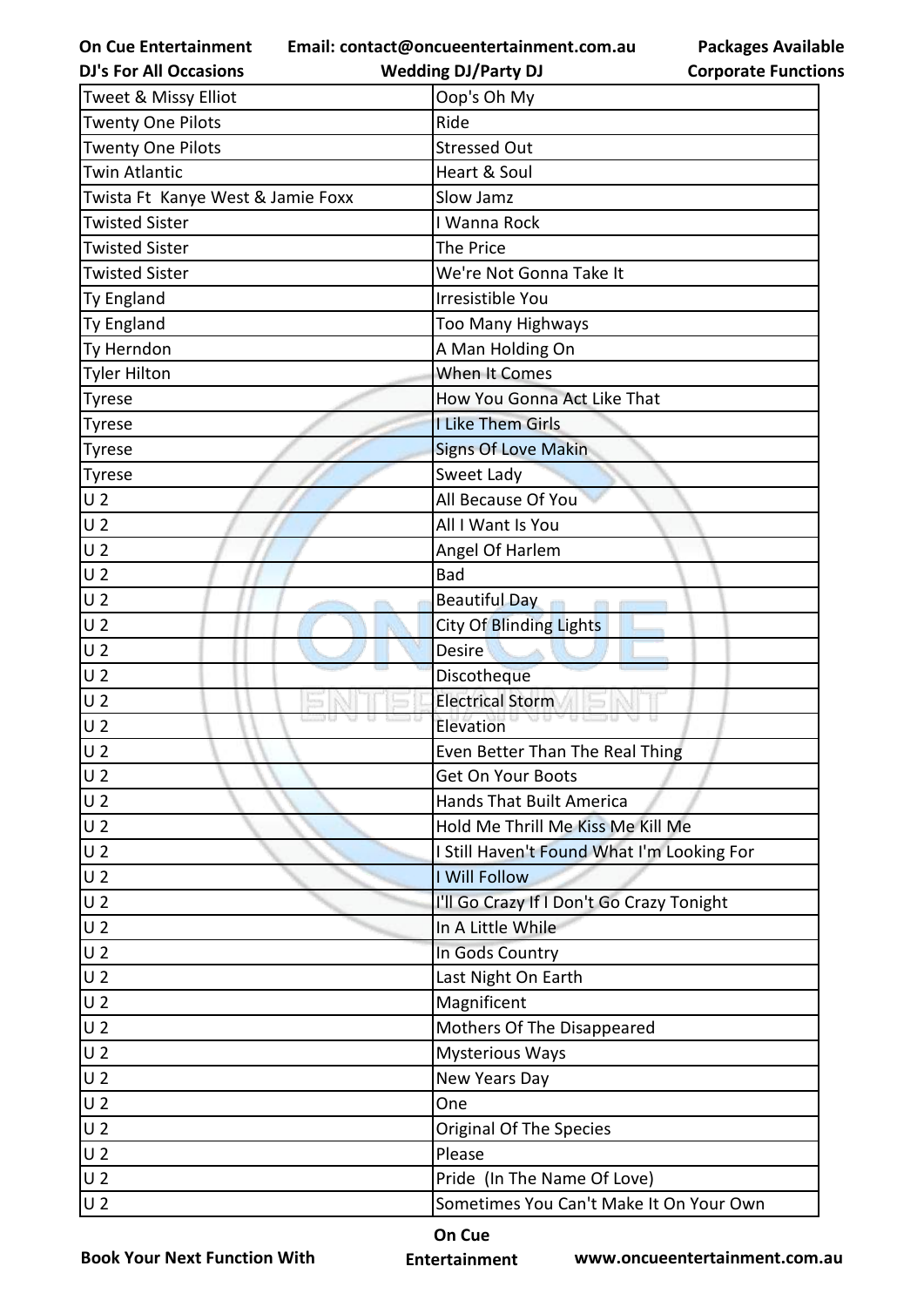**Email: contact@oncueentertainment.com.au**

**DJ's For All Occasions**

## **Wedding DJ/Party DJ**

|                            | <b>Packages Available</b> |
|----------------------------|---------------------------|
| <b>Corporate Functions</b> |                           |

| U <sub>2</sub>        | <b>Staring At The Sun</b>         |
|-----------------------|-----------------------------------|
| U <sub>2</sub>        | Stuck In A Moment With You        |
| U <sub>2</sub>        | Sunday Bloody Sunday              |
| U <sub>2</sub>        | The Fly                           |
| U <sub>2</sub>        | The Sweetest Thing                |
| U <sub>2</sub>        | The Unforgetable Fire             |
| U <sub>2</sub>        | Vertigo                           |
| U <sub>2</sub>        | Walk On                           |
| U <sub>2</sub>        | Where The Streets Have No Name    |
| U <sub>2</sub>        | Who's Gonna Ride Your Wild Horses |
| U <sub>2</sub>        | Wild Honey                        |
| U <sub>2</sub>        | Window In The Skys                |
| U <sub>2</sub>        | With Or Without You               |
| U 2 & B B King        | When Love Comes To Town           |
| U 2 Greenday          | The Saints Are Comming            |
| U2 & Mary J Blige     | One (Duet)                        |
| U2 & Mary J Blige     | One Day In Your Life              |
| <b>UB40</b>           | Can't Help Falling In Love        |
| <b>UB40</b>           | Cherry Oh Baby                    |
| <b>UB40</b>           | <b>Come Back Darling</b>          |
| <b>UB40</b>           | Don't Break My Heart              |
| <b>UB40</b>           | <b>Food For Thought</b>           |
| <b>UB40</b>           | <b>Higher Ground</b>              |
| <b>UB40</b>           | <b>Homely Girl</b>                |
| <b>UB40</b>           | King                              |
| <b>UB40</b>           | <b>Kingston Town</b>              |
| <b>UB40</b>           | Light My Fire                     |
| <b>UB40</b>           | Many Rivers To Cross              |
| UB40                  | Maybe Tomorrow                    |
| <b>UB40</b>           | One In Ten                        |
| <b>UB40</b>           | Red Red Wine                      |
| <b>UB40</b>           | <b>Sing Our Song</b>              |
| <b>UB40</b>           | The Way You Do The Things You Do  |
| <b>UB40</b>           | Until Our Dying Day               |
| UB40 & Chrissie Hynde | <b>Breakfast In Bed</b>           |
| UB40 & Chrissie Hynde | I Got You Babe                    |
| UB40 & Robert Palmer  | I'll Be Your Babe Tonight         |
| Ugly Kid Joe          | Cat's In The Cradle               |
| Ugly Kid Joe          | <b>Everything About You</b>       |
| Ugly Kid Joe          | Neighbor                          |
| Ulf Lundel            | Oh La La (Jag Vill Ha Dig)        |
| Ultra Nate            | Found A Cure                      |
| Ultra Nate            | Free                              |
| Ultra Nate            | New Kind Of Medicine              |
| Ultravox              | Love's Great Adventure            |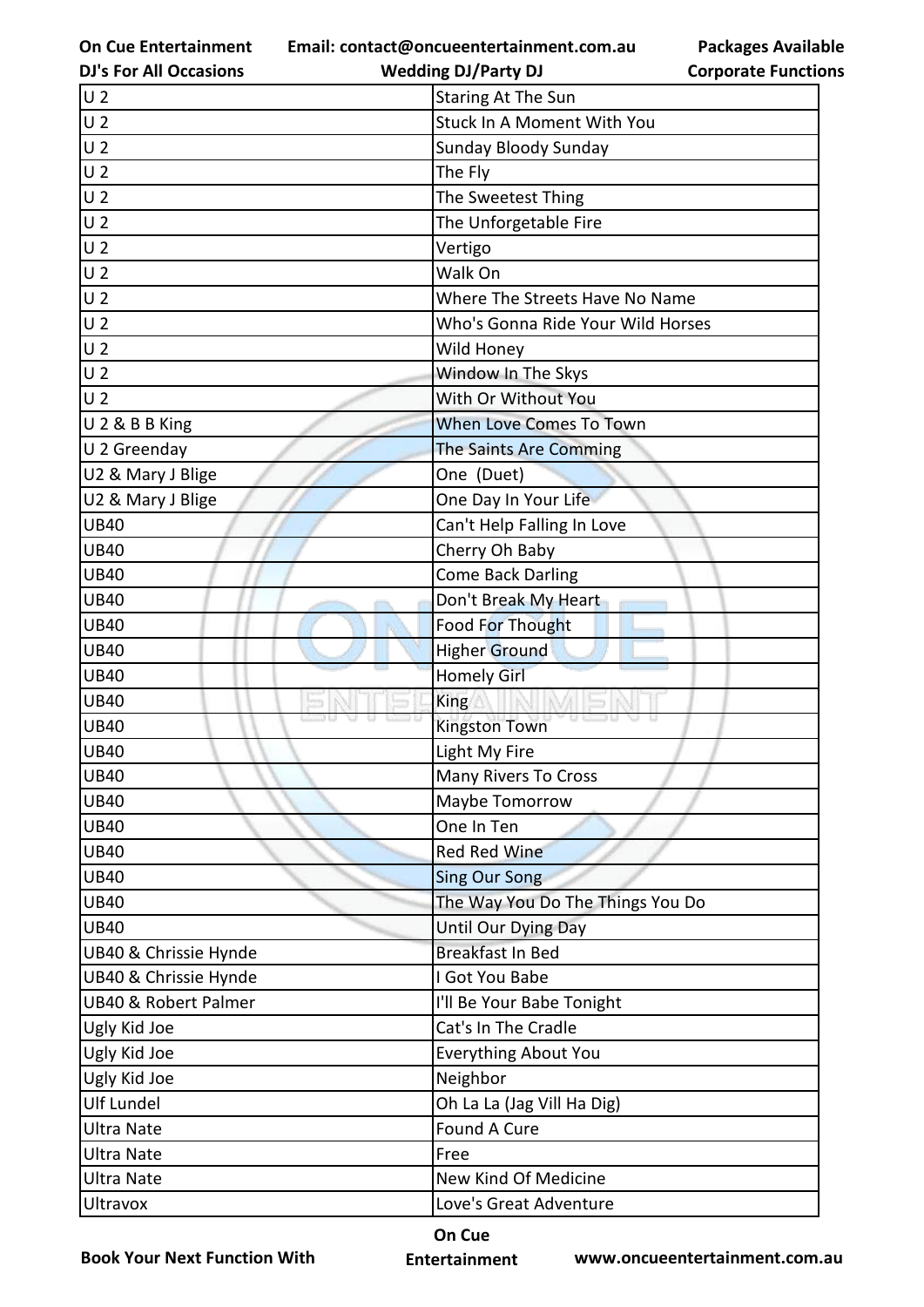**Email: contact@oncueentertainment.com.au Wedding DJ/Party DJ** 

**DJ's For All Occasions**

| <b>Packages Available</b>  |
|----------------------------|
| <b>Corporate Functions</b> |

| Ultravox             | Vienna                      |
|----------------------|-----------------------------|
| Uncle Kracker        | Drift Away                  |
| <b>Uncle Kracker</b> | <b>Follow Me</b>            |
| Uncle Kracker        | In A Little While           |
| Uncle Kracker        | Memphis Soul Song           |
| Uncle Kracker        | Rescue                      |
| Uncle Kracker        | Follow Me                   |
| Undertones           | My Perfect Cousin           |
| Undertones           | <b>Teenage Kicks</b>        |
| Underworld           | <b>Born Slippy</b>          |
| Underworld           | <b>Underneath The Radar</b> |
| Union J              | <b>Beautiful Life</b>       |
| Union J              | Carry You                   |
| Union J              | Tonight (We Live Forever)   |
| Union J              | Loving You Is Easy          |
| Union J              | You Got It All              |
| Unklejam             | What Am I Fighting For      |
| <b>Unwriiten Law</b> | Seeing Red                  |
| Uriah Heep           | Easy Livin                  |
| Uriah Heep           | <b>Stealing</b>             |
| Used                 | <b>Buried Myself Alive</b>  |
| Usher                | <b>Burn</b>                 |
| Usher                | Caught Up                   |
| Usher                | Climax                      |
| Usher                | Confessions pt 2            |
| Usher                | <b>Good Kisser</b>          |
| Usher                | Lay You Down                |
| Usher                | Lemme See                   |
| Usher                | More                        |
| Usher                | Moving Mountains            |
| Usher                | My Way                      |
| Usher                | Nice & Slow                 |
| Usher                | 0.M.G.                      |
| Usher                | One Day You'll Be Mine      |
| Usher                | Pop Ya Collar               |
| Usher                | Scream                      |
| Usher                | There Goes My Baby          |
| Usher                | U Don't Have To Call        |
| Usher                | U Got It Bad                |
| Usher                | U Remind Me                 |
| Usher                | U Turn                      |
| Usher                | Yeah                        |
| Usher                | You Make Me Wanna           |
| Usher & Juicy J      | I Don't Mind                |
| Usher & Pitbull      | Dj's Got Us Fallin In Love  |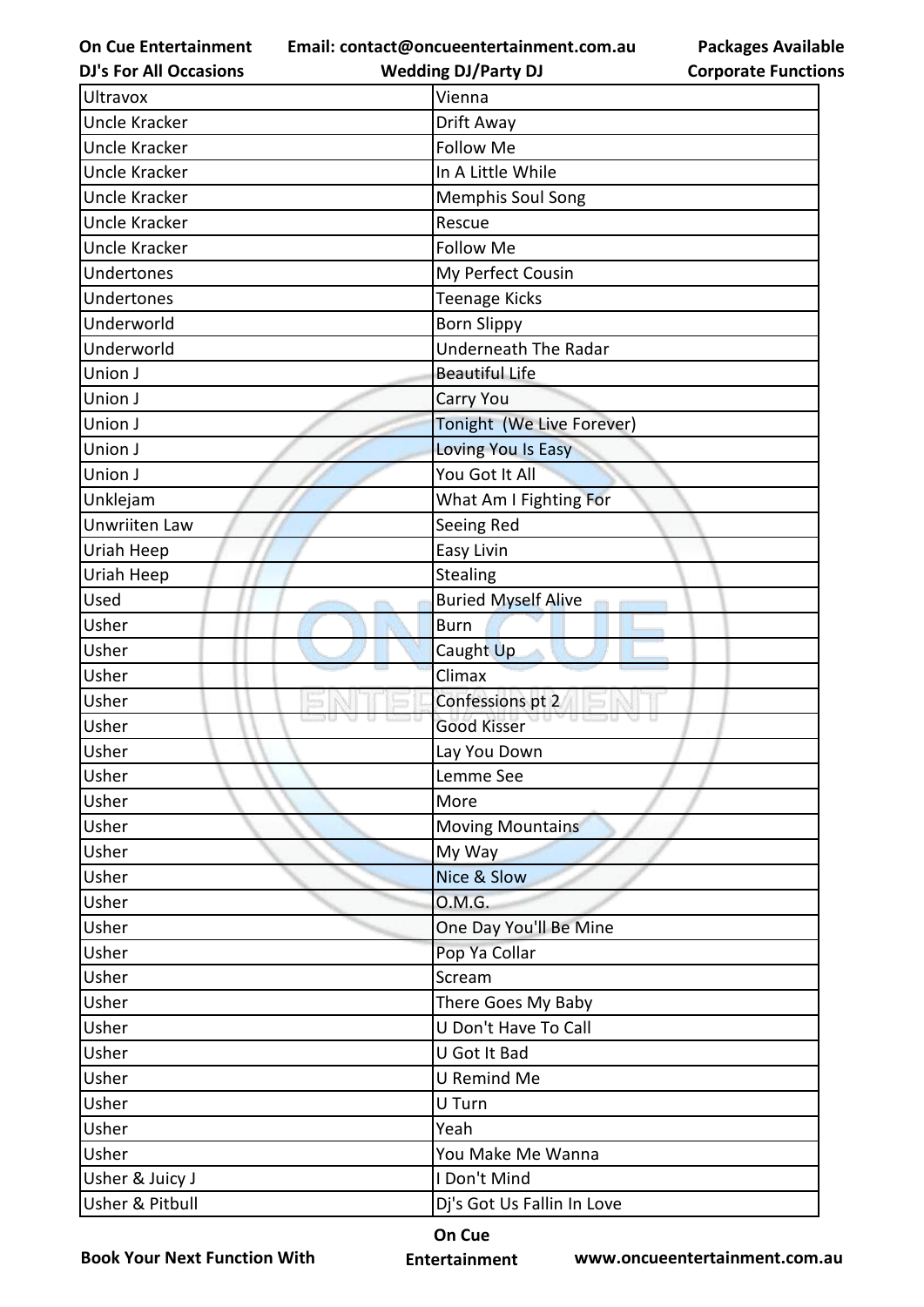**Email: contact@oncueentertainment.com.au**

**DJ's For All Occasions**

**Wedding DJ/Party DJ** 

| <b>Packages Available</b>  |
|----------------------------|
| <b>Corporate Functions</b> |

| Usher & Young Jeesy         | Love In This Club                     |
|-----------------------------|---------------------------------------|
| Usher Ft Lil Jon & Ludacris | Yeah                                  |
| Vaccines                    | Handsome                              |
| Vamps                       | Can We Dance                          |
| Vamps                       | Last Night                            |
| Vamps                       | <b>Rest Your Love</b>                 |
| Vamps                       | Wake Up                               |
| Vamps                       | <b>Wild Heart</b>                     |
| Vamps Ft. Demi Lovato       | Somebody To You (Duet)                |
| Vamps & Shawn Mendes        | Oh Cecilia (You're Breaking My Heart) |
| Van Halen                   | Ain't Talkin Bout Love                |
| Van Halen                   | And The Cradle Will Rock              |
| Van Halen                   | <b>Beautiful Girls</b>                |
| Van Halen                   | Dance The Night Away                  |
| Van Halen                   | <b>Dancing In The Street</b>          |
| Van Halen                   | Don't Tell Me What Love Can Do        |
| Van Halen                   | <b>Dreams</b>                         |
| Van Halen                   | <b>Everybody Wants Some</b>           |
| Van Halen                   | Feel Your Love Tonight                |
| Van Halen                   | Finish What You Started               |
| Van Halen                   | Hot For Teacher                       |
| Van Halen                   | <b>Humans Being</b>                   |
| Van Halen                   | I'll Wait                             |
| Van Halen                   | Ice Cream Man                         |
| Van Halen                   | Jamies Crying                         |
| Van Halen                   | an es m<br><b>U LED U</b><br>Jump     |
| Van Halen                   | Panama                                |
| Van Halen                   | Poundcake                             |
| Van Halen                   | Pretty Woman                          |
| Van Halen                   | <b>Right Now</b>                      |
| Van Halen                   | <b>Runnin With The Devil</b>          |
| Van Halen                   | Top Of The World                      |
| Van Halen                   | Unchained                             |
| Van Halen                   | When It's Love                        |
| Van Halen                   | Why Can't This Be Love                |
| Van Halen                   | You Really Got Me                     |
| Van Morrison                | And It Stoned Me                      |
| Van Morrison                | <b>Blue Money</b>                     |
| Van Morrison                | Bright Side Of The Road               |
| Van Morrison                | Brown Eyed Girl                       |
| Van Morrison                | Caravan                               |
| Van Morrison                | Crazy Love                            |
| Van Morrison                | Domino                                |
| Van Morrison                | <b>Full Force Gale</b>                |
| Van Morrison                | Have I Told You Lately                |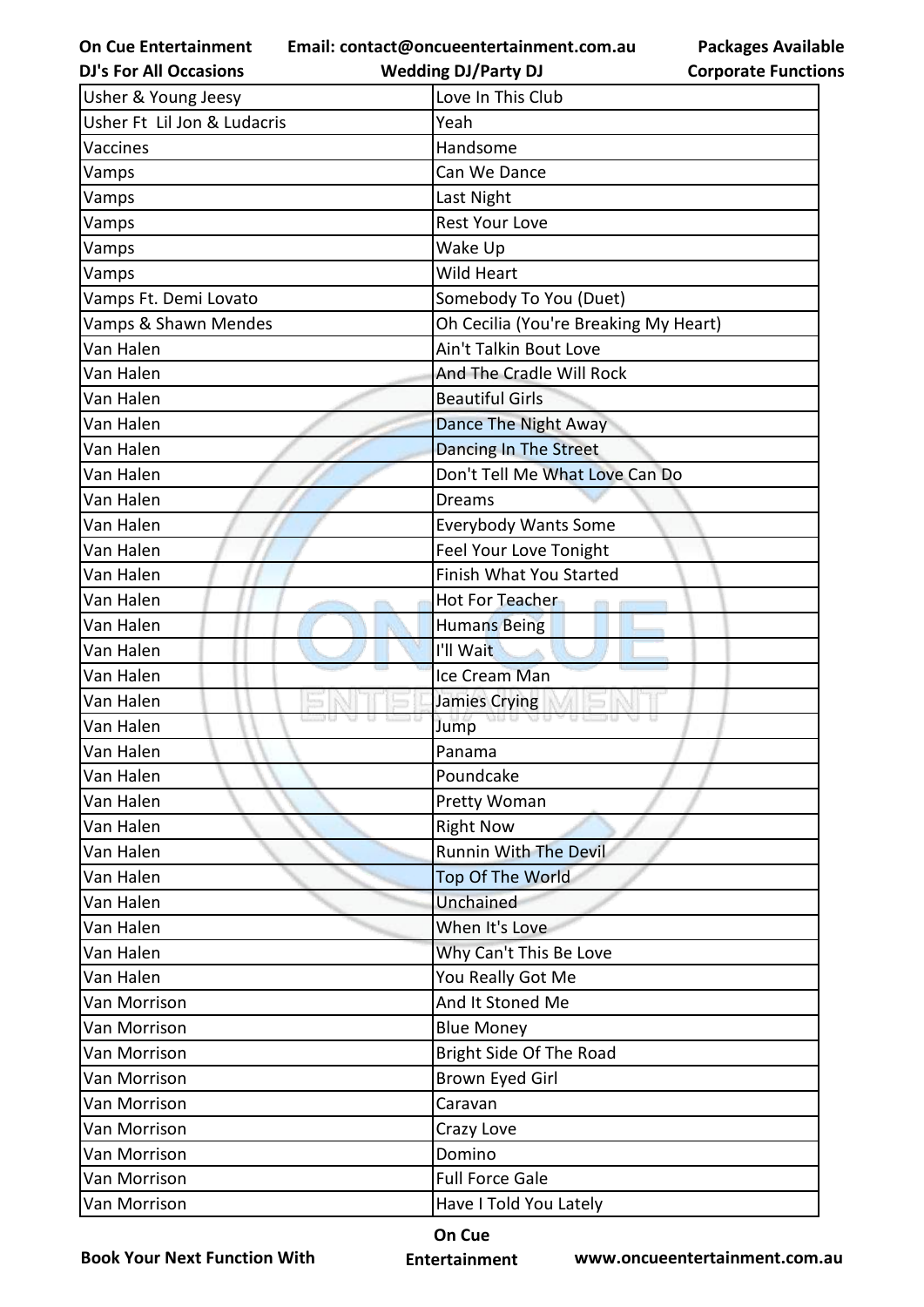**Email: contact@oncueentertainment.com.au**

|  |  | <b>DJ's For All Occasions</b> |
|--|--|-------------------------------|
|--|--|-------------------------------|

**Packages Available Corporate Functions**

| <b>DJ's For All Occasions</b> | <b>Wedding DJ/Party DJ</b>    | <b>Corporate Functio</b> |
|-------------------------------|-------------------------------|--------------------------|
| Van Morrison                  | Into The Mystic               |                          |
| Van Morrison                  | Moondance                     |                          |
| Van Morrison                  | Queen Of The Slip Stream      |                          |
| Van Morrison                  | <b>Tupelo Honey</b>           |                          |
| Van Morrison                  | Warm Love                     |                          |
| Van Morrison                  | Wavelength                    |                          |
| Van Morrison                  | Whenever God Shines His Light |                          |
| Van Morrison                  | Wild Night                    |                          |
| Van Morrison Ft Michael Buble | <b>Real Real Gone</b>         |                          |
| Vance Joy                     | Riptide                       |                          |
| Vanessa Amorosi               | Absolutely Everybody          |                          |
| Vanessa Amorosi               | Amazing                       |                          |
| Vanessa Amorosi               | Gossip                        |                          |
| Vanessa Amorosi               | <b>Hazardous</b>              |                          |
| Vanessa Amorosi               | Holiday                       |                          |
| Vanessa Amorosi               | <b>Kiss Your Mama</b>         |                          |
| Vanessa Amorosi               | Mr Mysterious                 |                          |
| Vanessa Amorosi               | Perfect                       |                          |
| Vanessa Amorosi               | Shine                         |                          |
| Vanessa Amorosi               | The Power                     |                          |
| Vanessa Amorosi               | The Simple Things             |                          |
| Vanessa Amorosi               | This Is Who I Am              |                          |
| Vanessa Carlton               | <b>A Thousand Miles</b>       |                          |
| Vanessa Carlton               | <b>Ordinary Day</b>           |                          |
| Vanessa Carlton               | <b>Pretty Baby</b>            |                          |
| Vanessa Paradis               | u u<br>Joe Le Taxi            |                          |
| Vanessa Williams              | Colors Of The Wind            |                          |
| Vanessa Williams              | Do You Hear What I Hear       |                          |
| Vanessa Williams              | Dreamin                       |                          |
| Vanessa Williams              | Just For Tonight              |                          |
| Vanessa Williams              | Save The Best Till Last       |                          |
| Vanessa Williams              | The Sweetest Day              |                          |
| Vanilla Ice                   | Ice Ice Baby                  |                          |
| Vapours                       | <b>Turning Japanese</b>       |                          |
| Velvet Underground            | I'm Waiting For The Man       |                          |
| Vendetta Red                  | Seconds Away                  |                          |
| Vendetta Red                  | Shatterday                    |                          |
| Vengaboys                     | Boom Boom Boom Boom           |                          |
| Vengaboys                     | Cheeka Bow Wow                |                          |
| Vengaboys                     | Forever As One                |                          |
| Vengaboys                     | <b>Kiss</b>                   |                          |
| Vengaboys                     | Shala La La La                |                          |
| Vengaboys                     | Uncle John From Jamaica       |                          |
| Vengaboys                     | We Like To Party              |                          |
| Vengaboys                     | We're Going To Ibiza          |                          |
|                               |                               |                          |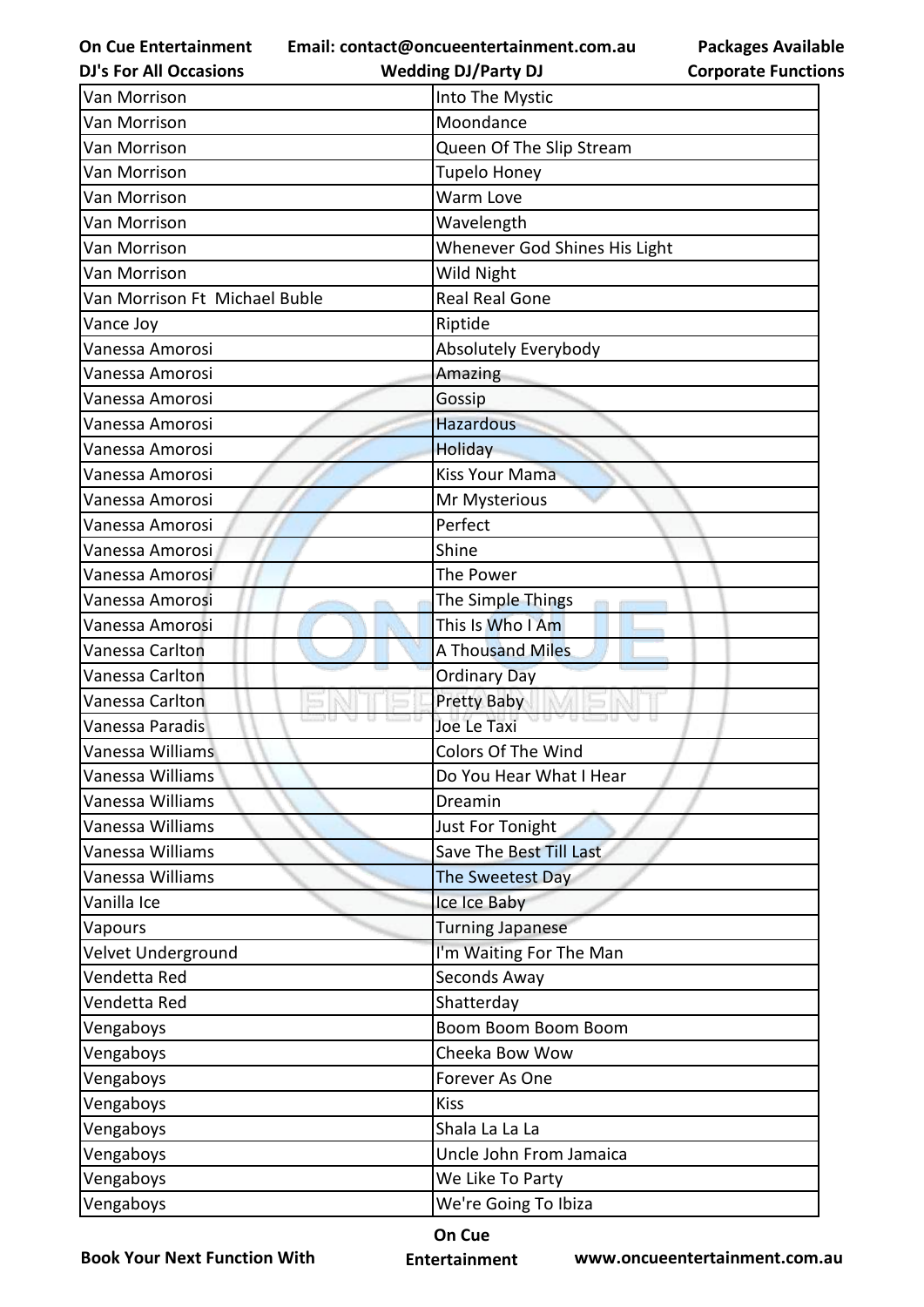**Email: contact@oncueentertainment.com.au**

| <b>DJ's For All Occasions</b> | <b>Wedding DJ/Party DJ</b>           | <b>Corporate Functio</b> |
|-------------------------------|--------------------------------------|--------------------------|
| Vera Lynn                     | A Nightingale sang In Berkley Square |                          |
| Vera Lynn                     | Now Is The Hour                      |                          |
| Vera Lynn                     | We'll Meet Again                     |                          |
| Vera Lynn                     | White Cliffs Of Dover                |                          |
| Veronicas                     | 4 Ever                               |                          |
| Veronicas                     | Everythig I'm Not                    |                          |
| Veronicas                     | Hook Me Up                           |                          |
| Veronicas                     | Leave Me Alone                       |                          |
| Veronicas                     | Popular                              |                          |
| Veronicas                     | Revolution                           |                          |
| Veronicas                     | Take Me Too The Floor                |                          |
| Veronicas                     | This Love                            |                          |
| Veronicas                     | Untouched                            |                          |
| Veronicas                     | When It Falls Apart                  |                          |
| Veronicas                     | <b>You Ruin Me</b>                   |                          |
| <b>Vertical Horizon</b>       | <b>Best I Ever Had</b>               |                          |
| <b>Vertical Horizon</b>       | <b>Every Thing You Want</b>          |                          |
| <b>Vertical Horizon</b>       | I'm Still Here                       |                          |
| <b>Vertical Horizon</b>       | You're A God                         |                          |
| Verve                         | <b>Bittersweet Symphony</b>          |                          |
| Verve                         | Drugs Don't Work                     |                          |
| Verve                         | Love Is Noise                        |                          |
| Verve                         | Lucky Man                            |                          |
| Victoria Beckham              | Mind Of It's Own                     |                          |
| Victoria Wood                 | <b>Ballad Of Barry And Freda</b>     |                          |
| Village People                | In The Navy                          |                          |
| <b>Village People</b>         | Macho Man                            |                          |
| Village People                | <b>YMCA</b>                          |                          |
| Village People                | Can't Stop The Music                 |                          |
| Vince Gill                    | A Little More Love                   |                          |
| Vince Gill                    | Young Man's Town                     |                          |
| Vines                         | <b>Get Free</b>                      |                          |
| Vines                         | Outtathaway                          |                          |
| Vines                         | Ride                                 |                          |
| <b>Violent Femmes</b>         | Add It Up                            |                          |
| Violent Femmes                | Blister In The Sun                   |                          |
| <b>Violent Femmes</b>         | Kiss Off                             |                          |
| Visage                        | Fade To Grey                         |                          |
| Vitamin C                     | Graduation                           |                          |
| Vitamin C                     | Itch                                 |                          |
| Vitamin C                     | Me Myself & I                        |                          |
| Vitamin C                     | Smile                                |                          |
| Von Bondies                   | C'Mon C'Mon                          |                          |
| Vonray                        | Inside Out                           |                          |
| Waifs                         | Lighthouse                           |                          |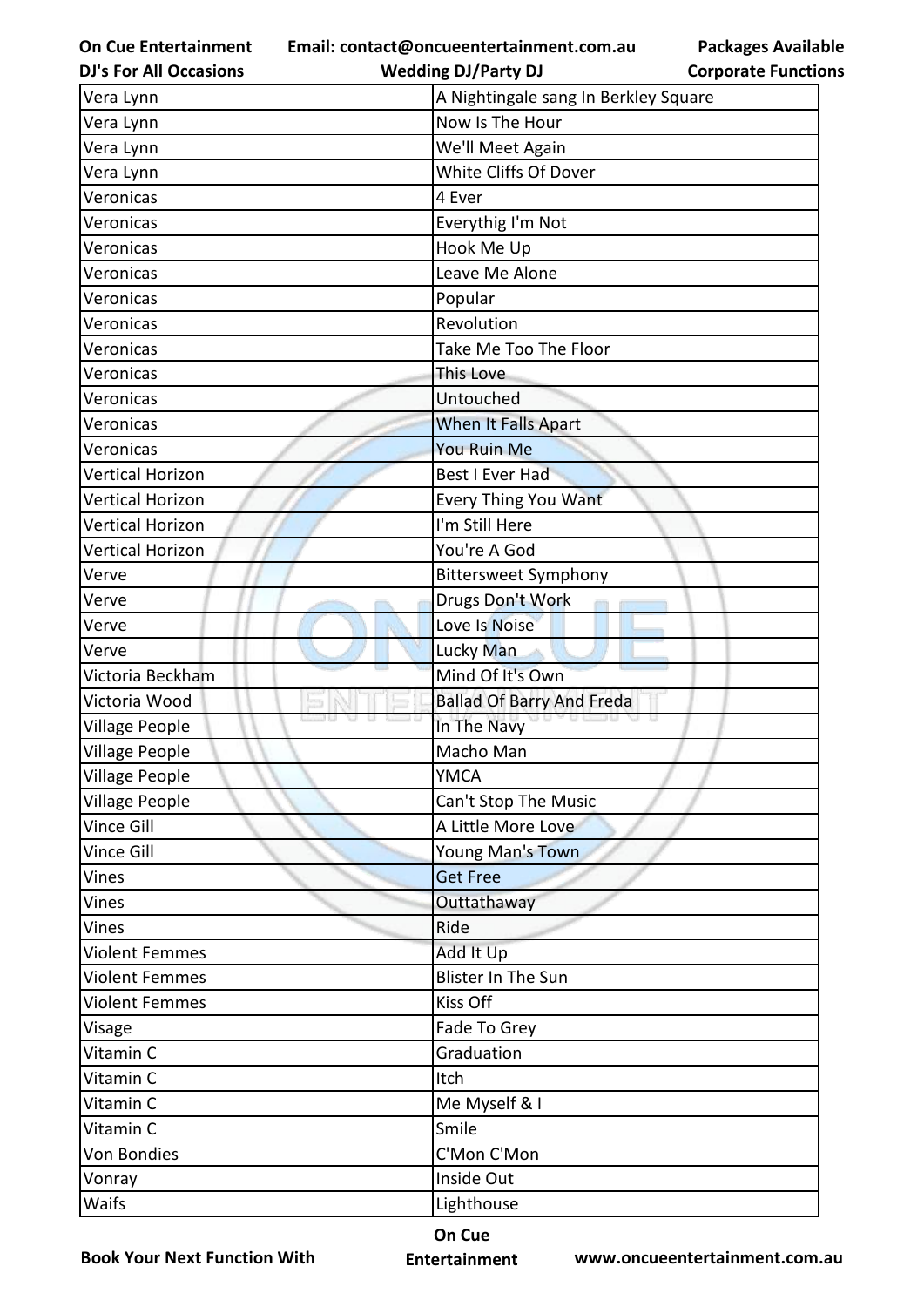**Email: contact@oncueentertainment.com.au**

|  | <b>DJ's For All Occasions</b> |  |
|--|-------------------------------|--|
|  |                               |  |

## **Packages Available Corporate Functions**

| <b>DJ's For All Occasions</b> | <b>Wedding DJ/Party DJ</b>                  | <b>Corporate Functio</b> |
|-------------------------------|---------------------------------------------|--------------------------|
| Waifs                         | London Still                                |                          |
| Walk The Moon                 | Shut Up And Dance                           |                          |
| <b>Walker Bros</b>            | Make It Easy On Yourself                    |                          |
| <b>Walker Bros</b>            | My Ship Is Comin In                         |                          |
| <b>Walker Bros</b>            | The Sun Ain't Gonna Shine Anymore           |                          |
| Wallflowers                   | 6th Avenue Heartache                        |                          |
| Wallflowers                   | Heroes                                      |                          |
| Wallflowers                   | One Headlight                               |                          |
| Wallflowers                   | Sleepwalker                                 |                          |
| Wang Chung                    | Dance Hall Days                             |                          |
| Wang Chung                    | Everybody Have Fun Tonight                  |                          |
| War                           | Cisco Kid                                   |                          |
| War                           | Low Rider                                   |                          |
| War                           | <b>Spill The Wine</b>                       |                          |
| Warrant                       | <b>Cherry Pie</b>                           |                          |
| Warrant                       | Down Boys                                   |                          |
| Warrant                       | Heaven                                      |                          |
| Warrant                       | I Saw Red                                   |                          |
| Warrant                       | <b>Sometimes She Cries</b>                  |                          |
| Warrant                       | <b>Uncle Toms Cabin</b>                     |                          |
| Warren Bros                   | <b>Hey Mr President</b>                     |                          |
| Warren Bros                   | Sell A Lot Of Beer                          |                          |
| Warren Zevon                  | <b>Excitable Boy</b>                        |                          |
| Warren Zevon                  | <b>Werewolves Of London</b>                 |                          |
| Was Not Was                   | <b>Walk The Dinosaur</b>                    |                          |
| Waterboys                     | Whole Of The Moon                           |                          |
| <b>Waylon Jennings</b>        | America                                     |                          |
| Waylon Jennings               | Clyde                                       |                          |
| Waylon Jennings               | Drinkin & Dreamin                           |                          |
| Waylon Jennings               | Good Ol Boy's (Theme From Dukes Of Hazzard) |                          |
| Waylon Jennings               | I Ain't living long like this               |                          |
| Waylon Jennings               | I'm A Ramblin Man                           |                          |
| Waylon Jennings               | Rainy Day Woman                             |                          |
| Waylon Jennings               | Rose In Paradise                            |                          |
| Waylon Jennings               | Wrong                                       |                          |
| Waylon Jennings               | You Can Have Her                            |                          |
| Wayne Newton                  | <b>But Not For Me</b>                       |                          |
| Wayne Newton                  | Daddy Don't You Walk So Fast                |                          |
| Wayne Newton                  | Morning After                               |                          |
| Wayne Newton                  | Red Roses For A Blue Lady                   |                          |
| Wayne Wonder                  | No Letting Go                               |                          |
| Wayne Wonder                  | Perfect Proposal                            |                          |
| Waze & Odyssey                | <b>Bump N Grind</b>                         |                          |
| We The Kings                  | Say You Like Me                             |                          |
| Weddings Parties Anything     | <b>Fathers Day</b>                          |                          |

**Book Your Next Function With**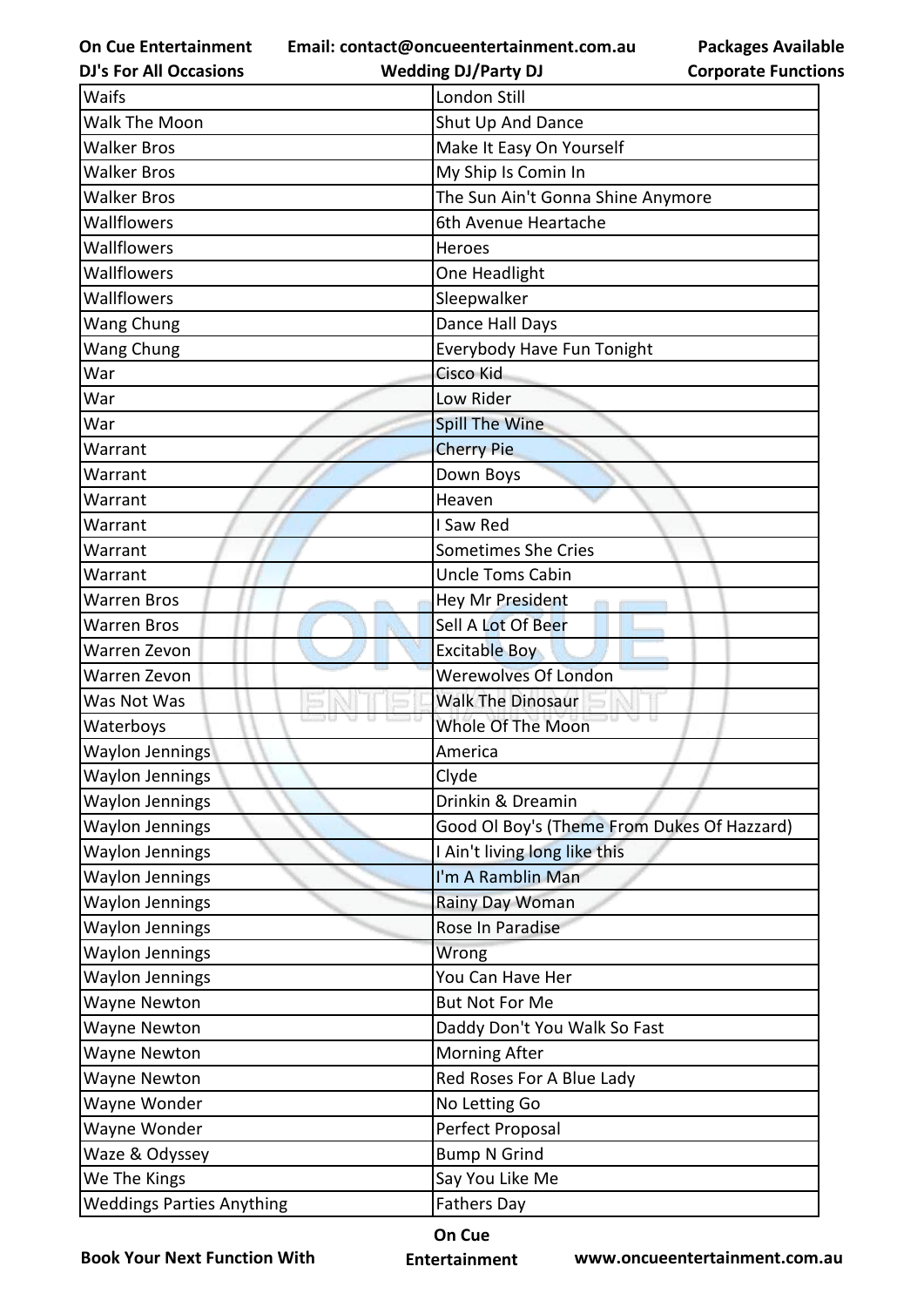**Email: contact@oncueentertainment.com.au Wedding DJ/Party DJ** 

**DJ's For All Occasions**

| <b>Corporate Functions</b> |  |
|----------------------------|--|

**Packages Available** 

| Weeknd                        | <b>Blinding Lights</b>         |
|-------------------------------|--------------------------------|
| Weeknd                        | <b>Earned It</b>               |
| Weeknd                        | I Can't Feel My Face           |
| Weeknd                        | In The Night                   |
| Weeknd                        | In Your Eyes                   |
| Weezer                        | <b>Buddy Holly</b>             |
| Weezer                        | Dope Nose                      |
| Weezer                        | Hash Pipe                      |
| Weezer                        | Islands In The Sun             |
| Weezer                        | Photograph                     |
| Weezer                        | <b>Pork And Beans</b>          |
| Weezer                        | Say It Ain't So                |
| Weezer                        | <b>Undone The Sweater Song</b> |
| Weird Al Yankovic             | <b>A Complicated Song</b>      |
| Weird Al Yankovic             | <b>Achy Breaky Song</b>        |
| Weird Al Yankovic             | <b>Amish Paradise</b>          |
| Weird Al Yankovic             | <b>Bedrock Anthem</b>          |
| Weird Al Yankovic             | Canadian Idiot                 |
| Weird Al Yankovic             | Cfhristmas At Ground Zero      |
| Weird Al Yankovic             | Dare To Be Stupid              |
| Weird Al Yankovic             | Eat It                         |
| Weird Al Yankovic             | I Love Rocky Road              |
| Weird Al Yankovic             | Like A Surgeon                 |
| Weird Al Yankovic             | Men In Brown                   |
| Weird Al Yankovic             | <b>Night Santa Went Crazy</b>  |
| Weird Al Yankovic             | <b>One More Minute</b>         |
| Weird Al Yankovic             | The Saga Begins                |
| Weird Al Yankovic             | <b>Word Games</b>              |
| <b>Wendy Matthews</b>         | The Day You Went Away          |
| West Side Story (The Musical) | A Boy Like That                |
| West Side Story (The Musical) | Cool                           |
| West Side Story (The Musical) | Finale                         |
| West Side Story (The Musical) | Gee Officer Krupke             |
| West Side Story (The Musical) | I Feel Pretty                  |
| West Side Story (The Musical) | Jet Song                       |
| West Side Story (The Musical) | Maria                          |
| West Side Story (The Musical) | One Hand One Heart             |
| West Side Story (The Musical) | Prologue                       |
| West Side Story (The Musical) | Something's Coming             |
| West Side Story (The Musical) | Somewhere                      |
| West Side Story (The Musical) | The Rumble                     |
| West Side Story (The Musical) | Tonight                        |
| Westlife                      | A World Of Our Own             |
| Westlife                      | Amazing                        |
| Westlife                      | Angel                          |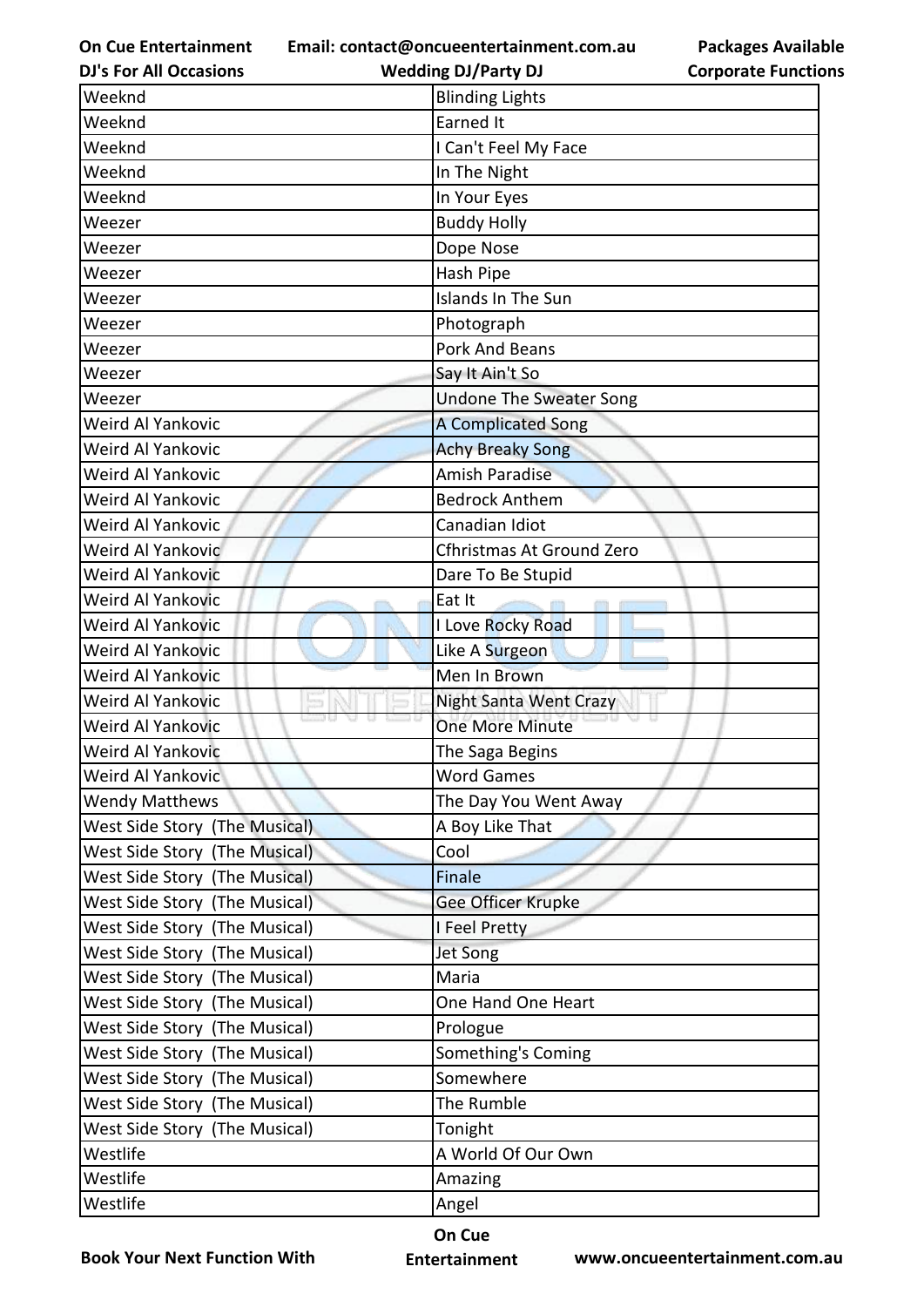**Email: contact@oncueentertainment.com.au**

| <b>DJ's For All Occasions</b> | <b>Wedding DJ/Party DJ</b>               | <b>Corporate Functio</b> |
|-------------------------------|------------------------------------------|--------------------------|
| Westlife                      | Bop Bop Baby                             |                          |
| Westlife                      | Flying Without Wings                     |                          |
| Westlife                      | Home                                     |                          |
| Westlife                      | <b>Miss You Nights</b>                   |                          |
| Westlife                      | Tonight                                  |                          |
| Westlife                      | Unbreakable                              |                          |
| Westlife                      | What Makes A Man                         |                          |
| Westlife                      | You Raise Me Up                          |                          |
| Wet Wet Wet                   | Love Is All Around                       |                          |
| Wet Wet Wet                   | Somewhere Somehow                        |                          |
| Wham                          | <b>Bad Boys</b>                          |                          |
| Wham                          | <b>Careless Whisper</b>                  |                          |
| Wham                          | Club Tropicana                           |                          |
| Wham                          | Freedom                                  |                          |
| Wham                          | I'm Your Man                             |                          |
| Wham                          | Last Christmas                           |                          |
| Wham                          | The Edge Of Heaven                       |                          |
| Wham                          | Wake Me Up Before You Go Go              |                          |
| Wheatus                       | A Little Respect                         |                          |
| Wheatus                       | Leroy                                    |                          |
| Wheatus                       | Teenage Dirtbag                          |                          |
| Wheatus                       | Wannabe Gangster                         |                          |
| Whigfield                     | <b>Saturday Night</b>                    |                          |
| Whigfield                     | Sexy Eyes                                |                          |
| Whigfield                     | Think Of You                             |                          |
| Whispers                      | And The Beat Goes On                     |                          |
| White Lion                    | Wait                                     |                          |
| White Lion                    | When The Children Cry                    |                          |
| <b>White Stripes</b>          | <b>Blue Orchid</b>                       |                          |
| <b>White Stripes</b>          | Conquest                                 |                          |
| <b>White Stripes</b>          | Dead Leaves And The Dirty Ground         |                          |
| <b>White Stripes</b>          | Fell In Love With A Girl                 |                          |
| <b>White Stripes</b>          | <b>Hardest Button To Button</b>          |                          |
| <b>White Stripes</b>          | I Just Don't Know What To Do With Myself |                          |
| <b>White Stripes</b>          | Icky Thump                               |                          |
| <b>White Stripes</b>          | My Doorbell                              |                          |
| <b>White Stripes</b>          | Seven Nation Army                        |                          |
| <b>White Stripes</b>          | You Don't Know What Love Is              |                          |
| White Town                    | Your Woman                               |                          |
| White Zombie                  | Thunder Kiss 65                          |                          |
| Whitesnake                    | Ain't No Love In The Heart Of The City   |                          |
| Whitesnake                    | Fool For Your Lovin                      |                          |
| Whitesnake                    | Give Me All Your Love                    |                          |
| Whitesnake                    | Here I Go Again                          |                          |
| Whitesnake                    | Is This Love                             |                          |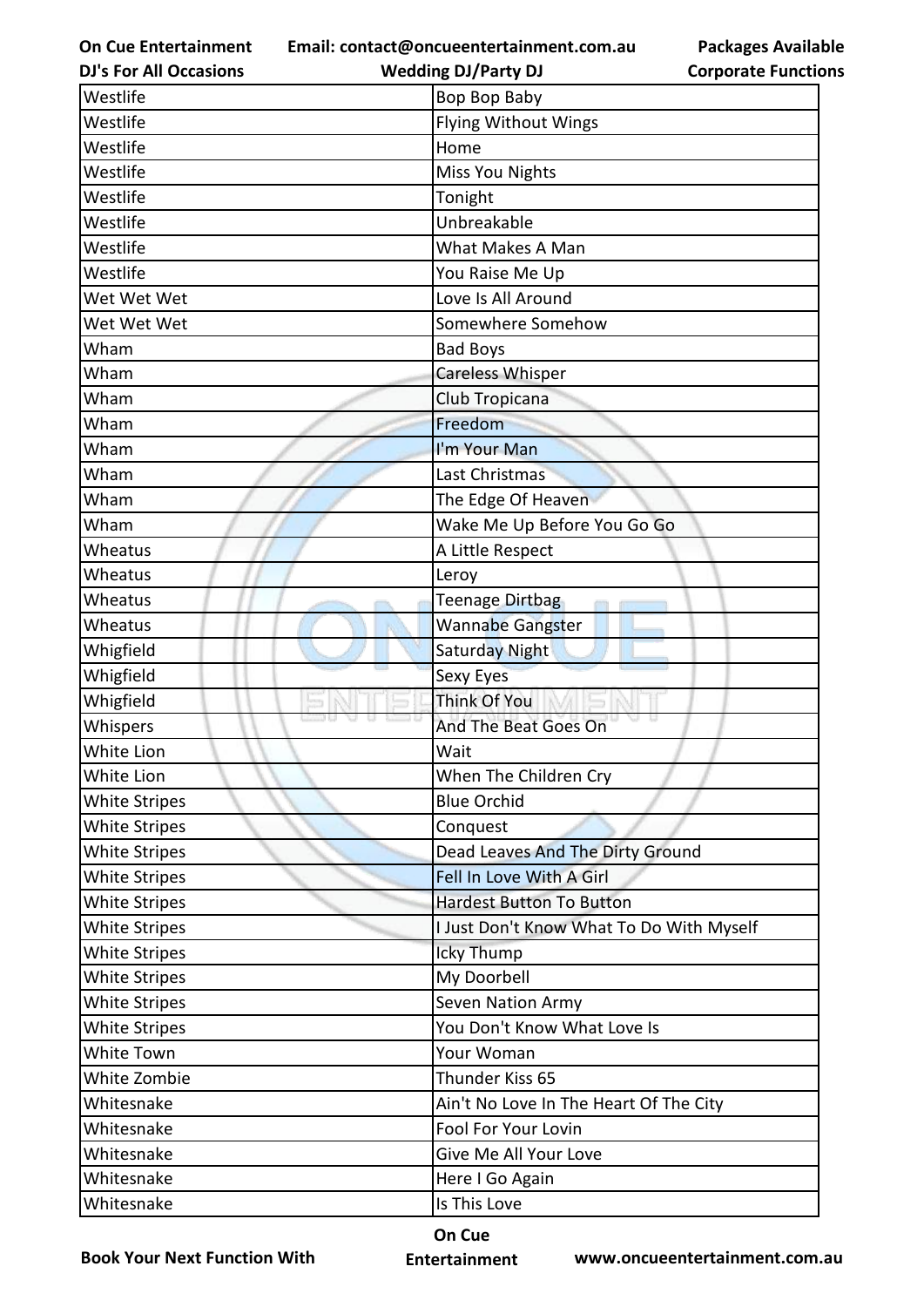**Email: contact@oncueentertainment.com.au Wedding DJ/Party DJ** 

**DJ's For All Occasions**

**Packages Available Corporate Functions**

| Whitesnake             | Slide It In                      |
|------------------------|----------------------------------|
| Whitesnake             | Slow N Easy                      |
| Whitesnake             | Still Of The Night               |
| Whitesnake             | The Deeper The Love              |
| Whitlams               | <b>Blow Up The Pokies</b>        |
| Whitlams               | No Aphrodisiac                   |
| <b>Whitney Houston</b> | All At Once                      |
| Whitney Houston        | All The Man I Need               |
| Whitney Houston        | Could I Have This Kiss Forever   |
| Whitney Houston        | Count On Me                      |
| Whitney Houston        | Didn't We Almost Have It All     |
| <b>Whitney Houston</b> | Exhale (Shoop Shop)              |
| Whitney Houston        | <b>Heartbreak Hotel</b>          |
| Whitney Houston        | <b>Hold Me</b>                   |
| Whitney Houston        | <b>How Will I Know</b>           |
| Whitney Houston        | I Believe In You And Me          |
| Whitney Houston        | I Have Nothing                   |
| Whitney Houston        | I Learned Fro The Best           |
| Whitney Houston        | I Wanna Dance With Somebody      |
| Whitney Houston        | I Will Always Love You           |
| <b>Whitney Houston</b> | I'm Every Woman                  |
| <b>Whitney Houston</b> | I'm Your Baby                    |
| <b>Whitney Houston</b> | It's Not Right But It's Ok       |
| <b>Whitney Houston</b> | Love Will Save The Day           |
| <b>Whitney Houston</b> | <b>Million Dollar Bill</b>       |
| <b>Whitney Houston</b> | DU.<br>a<br>My Love Is Your Love |
| <b>Whitney Houston</b> | My Name Is Not Susan             |
| Whitney Houston        | On My Own                        |
| Whitney Houston        | One Moment In Time               |
| Whitney Houston        | One Of Those Days                |
| Whitney Houston        | Queen Of The Night               |
| <b>Whitney Houston</b> | <b>Run To You</b>                |
| <b>Whitney Houston</b> | Saving All My Love For You       |
| <b>Whitney Houston</b> | So Emotional                     |
| Whitney Houston        | The Greatest Love Of All         |
| <b>Whitney Houston</b> | Try It On My Own                 |
| Whitney Houston        | Whatchulookinat                  |
| Whitney Houston        | When You Believe                 |
| <b>Whitney Houston</b> | Where Do Broken Hearts Go        |
| Whitney Houston        | Why Does It Hurt So Bad          |
| Whodini                | Freaks Come Out At Night         |
| Whoopi Goldberg        | I Will Follow Him                |
| Wicked (Musical)       | A Sentimental Man                |
| Wicked (Musical)       | As Long As You're Mine           |
| Wicked (Musical)       | Dancing Through Life             |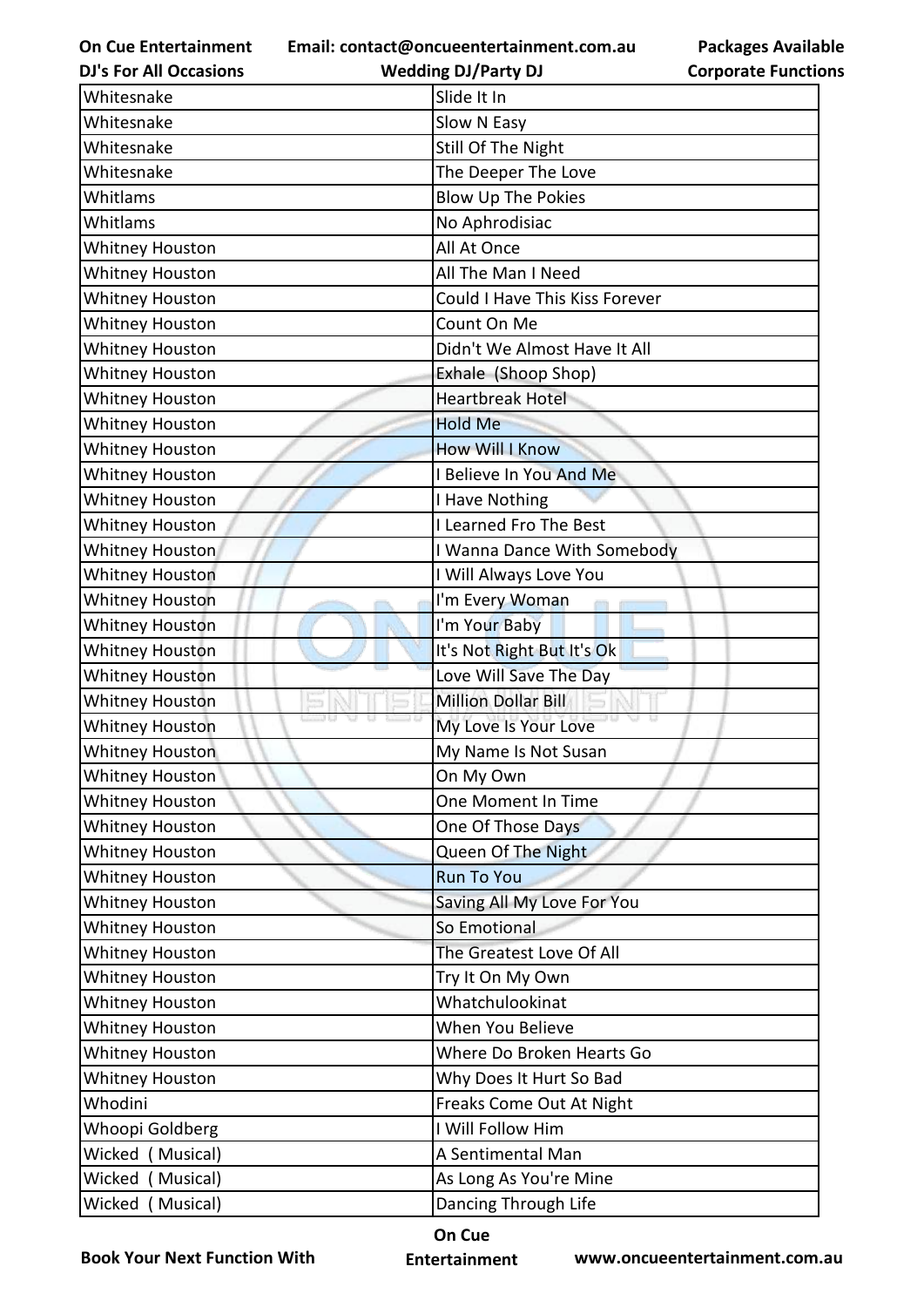**Email: contact@oncueentertainment.com.au**

**DJ's For All Occasions Wedding DJ/Party DJ** 

**Packages Available Corporate Functions**

| Wicked (Musical)               | Dear Old Shitz                         |
|--------------------------------|----------------------------------------|
| Wicked<br>(Musical)            | Defying Gravity                        |
| Wicked (Musical)               | For Good                               |
| Wicked (Musical)               | I'm Not That Girl                      |
| (Musical)<br>Wicked            | No Good Deed                           |
| Wicked (Musical)               | One Short Day                          |
| Wicked (Musical)               | Popular                                |
| Wicked (Musical)               | <b>Thank Goodness</b>                  |
| Wicked (Musical)               | The Wizard & I                         |
| Wicked (Musical)               | What Is This Feeling                   |
| Wicked (Musical)               | Wonderful                              |
| <b>Widespread Panic</b>        | Hope In A Hopeless World               |
| Wild Cherry                    | <b>Play That Funky Music</b>           |
| Will Smith                     | <b>Black Suits Comin (Nod Ya Head)</b> |
| Will Smith                     | <b>Freakin It</b>                      |
| Will Smith                     | Fresh Prince Of Bel-Air                |
| Will Smith                     | Gettin Jiggy With It                   |
| Will Smith                     | Just The Two Of Us                     |
| Will Smith                     | Men In Black                           |
| Will Smith                     | Miami                                  |
| Will Smith                     | Party Starter                          |
| Will Smith                     | Switch                                 |
| Will Smith                     | Wild Wild West                         |
| Will Smith                     | Will 2K                                |
| Will Smith & Jazzy Jeff        | Boom Shake The Room                    |
| Will Young                     | Anything Is Possible                   |
| Will Young                     | Evergreen                              |
| <b>Will Young</b>              | Joy                                    |
| <b>Will Young</b>              | Let It Go                              |
| Will Young                     | Love Revelution                        |
| <b>Will Young</b>              | Switch It On                           |
| Will Young                     | Who Am I                               |
| Will Young                     | You And I                              |
| Will I Am Feat Brittney Spears | Scream & Shout                         |
| Will I Am Feat. Justin Bieber  | Thatpower                              |
| Willie Nelson                  | Ain't It Funny How Time Slips Away     |
| Willie Nelson                  | A Good Hearted Woman                   |
| Willie Nelson                  | Always On My Mind                      |
| Willie Nelson                  | Blue Eyes Crying In The Rain           |
| Willie Nelson                  | <b>Blue Skies</b>                      |
| Willie Nelson                  | My Heroes Have Always Been Cowboys     |
| Willie Nelson                  | On The Road Again                      |
| Willie Nelson                  | On The Sunny Side Of The Street        |
| Willie Nelson                  | Seven Spanish Angels                   |
| Willie Nelson                  | <b>Whiskey River</b>                   |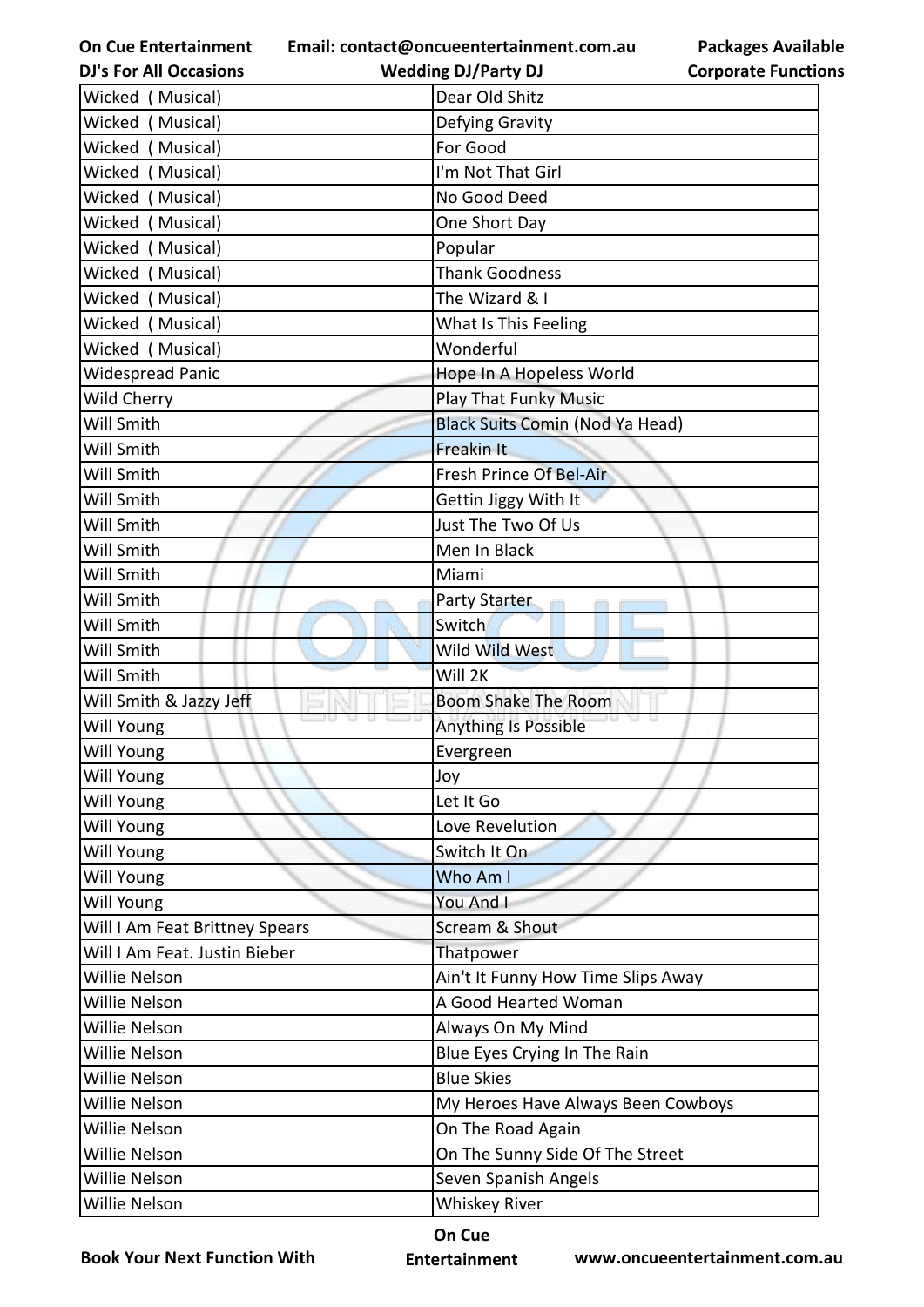**Email: contact@oncueentertainment.com.au**

|                            | <b>Packages Available</b> |
|----------------------------|---------------------------|
| <b>Corporate Functions</b> |                           |

| <b>DJ's For All Occasions</b> | <b>Wedding DJ/Party DJ</b>     | <b>Corporate Functio</b> |
|-------------------------------|--------------------------------|--------------------------|
| Willie Nelson                 | You Were Always On My Mind     |                          |
| Willie Nelson & Merle Haggard | Pancho And Lefty               |                          |
| <b>Willow Smith</b>           | 21st Century Girl              |                          |
| <b>Willow Smith</b>           | Whip My Hair                   |                          |
| Wilshire                      | Special                        |                          |
| <b>Wilson Phillips</b>        | Daniel                         |                          |
| <b>Wilson Phillips</b>        | Hold On                        |                          |
| <b>Wilson Phillips</b>        | Impulsive                      |                          |
| <b>Wilson Phillips</b>        | You're In Love                 |                          |
| <b>Wilson Phillips</b>        | Bring It On Home               |                          |
| <b>Wilson Phillips</b>        | Funky Broadway                 |                          |
| <b>Wilson Phillips</b>        | In The Midnight Hour           |                          |
| <b>Wilson Phillips</b>        | Land Of 1000 Dances            |                          |
| Wilson Pickett                | <b>Mustang Sally</b>           |                          |
| <b>Wilson Pickett</b>         | <b>Stagger Lee</b>             |                          |
| Wings                         | Listen To What The Man Said    |                          |
| Wings                         | Live & Let Die                 |                          |
| Wings                         | My Love                        |                          |
| Wink Martindale               | Deck Of A Cards                |                          |
| Wiz Khalifa Ft Charlie Puth   | See You Again                  |                          |
| Wizard                        | See My Baby Jive               |                          |
| Wizard Of Oz                  | Ding Dong The Witch Is Dead    |                          |
| WolfMother                    | Joker And The Thief            |                          |
| WolfMother                    | Woman                          |                          |
| <b>Womack And Womack</b>      | Teardrops                      |                          |
| Wombles                       | Remember You're A Womble       |                          |
| Wombles                       | The Wombling Song              |                          |
| <b>Wonder Stuff</b>           | The Size Of A Cow              |                          |
| Wreckx N Effect               | Rump Shaker                    |                          |
| Wretch 32                     | 6 Words                        |                          |
| Wretch 32 Ft Shakka           | <b>Blackout</b>                |                          |
| Wretch 32 Ft Josh Kumra       | Don't Go                       |                          |
| Wretch 32 Ft Etta Bond        | Forgiveness                    |                          |
| Wretch 32 Ft L Marshall       | Traktor                        |                          |
| Wretch 32 Ft Example          | Unorthadox                     |                          |
| Wrights                       | Evie (Pt 1)                    |                          |
| <b>WSTRN</b>                  | ln2                            |                          |
| Wyclef Jean                   | Gone Til November              |                          |
| Wyclef Jean                   | Perfect Gentlemen              |                          |
| Wyclef Jean                   | Pussycat                       |                          |
| Wyclef Jean Ft Bono           | New Day                        |                          |
| Wyclef Jean Ft Missy Elliot   | Party To Damascus              |                          |
| Wyclef Jean Ft Claude Ort     | Two Wrongs                     |                          |
| Wynn Stewart                  | It's Such A Pretty World Today |                          |
| Wynter Gordon                 | <b>Dirty Talk</b>              |                          |
|                               |                                |                          |

**Book Your Next Function With**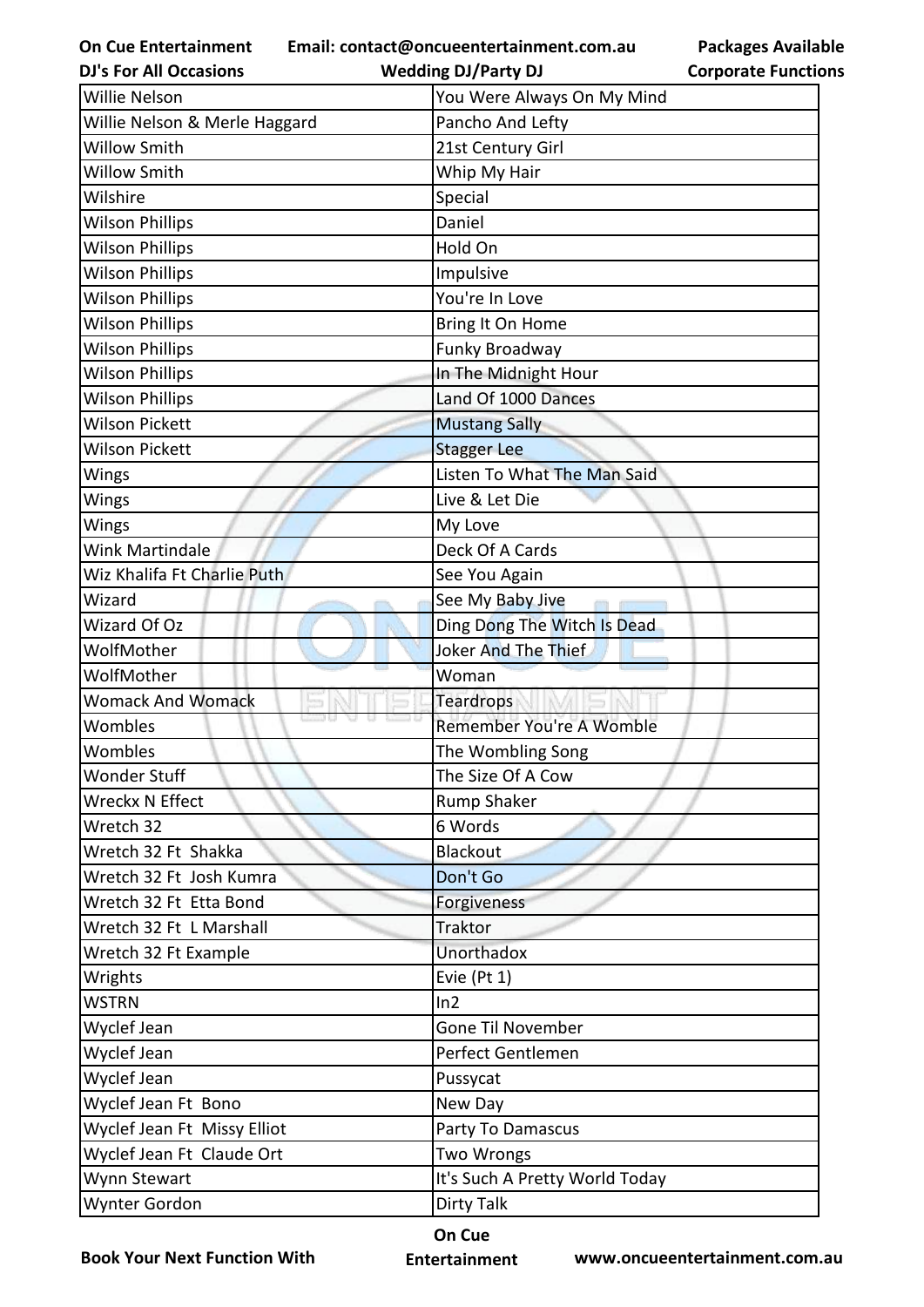**Email: contact@oncueentertainment.com.au**

| <b>Packages Available</b>  |
|----------------------------|
| <b>Corporate Functions</b> |

| <b>DJ's For All Occasions</b> | <b>Wedding DJ/Party DJ</b>   | <b>Corporate Functio</b> |
|-------------------------------|------------------------------|--------------------------|
| X Ambassadors                 | Renegades                    |                          |
| X Press 2 & David Byrne       | Lazy                         |                          |
| <b>XTM</b>                    | Fly On The Wings Of Love     |                          |
| Yasmeen                       | <b>Blue Jeans</b>            |                          |
| Yazoo                         | Don't Go                     |                          |
| Yazoo                         | Nobody's Diary               |                          |
| Yazoo                         | Only You                     |                          |
| Yeah Yeah Yeahs               | Maps                         |                          |
| Yeah Yeah Yeahs               | Zero                         |                          |
| Years & Years                 | Eyes Shut                    |                          |
| Years & Years                 | King                         |                          |
| Years & Years                 | Shine                        |                          |
| Yellowcard                    | <b>Lights And Sounds</b>     |                          |
| Yellowcard                    | <b>Ocean Avenue</b>          |                          |
| Yellowcard                    | <b>Rough Landing</b>         |                          |
| Yes                           | Love Will Find A Way         |                          |
| Yes                           | Me And You Verses The World  |                          |
| Yes                           | Owner Of A Lonley Heart      |                          |
| Yes                           | <b>Wonderous Stories</b>     |                          |
| Ylvis                         | What Does The Fox Say        |                          |
| Yothu Yindi                   | Djapana                      |                          |
| You Am I                      | <b>Heavy Heart</b>           |                          |
| Young Bloods                  | Get Together                 |                          |
| <b>Young Divas</b>            | Happening All Over Again     |                          |
| <b>Young Divas</b>            | Searchin                     |                          |
| <b>Young Divas</b>            | This Time I Know             |                          |
| <b>Young Divas</b>            | Turn Me Loose                |                          |
| <b>Young Gunz</b>             | Can't Stop Won't Stop        |                          |
| Young Gunz Feat. Rell         | No Better Love               |                          |
| Young Mc                      | <b>Bust A Move</b>           |                          |
| Youngbloodz Ft Lil Jon        | Damn                         |                          |
| Youth Group                   | <b>Forever Young</b>         |                          |
| Zager & Evans                 | In The Year 2525             |                          |
| Zara Larsson                  | Lush Life                    |                          |
| Zara Larsson & MNEK           | Never Forget You             |                          |
| Zayn Malik                    | It's You                     |                          |
| Zayn Malik                    | <b>Pillow Talk</b>           |                          |
| Zedd Ft Hayley Williams       | <b>Stay The Night</b>        |                          |
| Zedd Ft Selena Gomez          | I Want You To Know           |                          |
| Zedd & Foxes                  | Clarity                      |                          |
| Zhu                           | Faded                        |                          |
| Zombies                       | She's Not There              |                          |
| Zombies                       | Time Of The Season           |                          |
| Zwan                          | Honestly                     |                          |
| Zz Top                        | Beer Drinkers & Hell Raisers |                          |